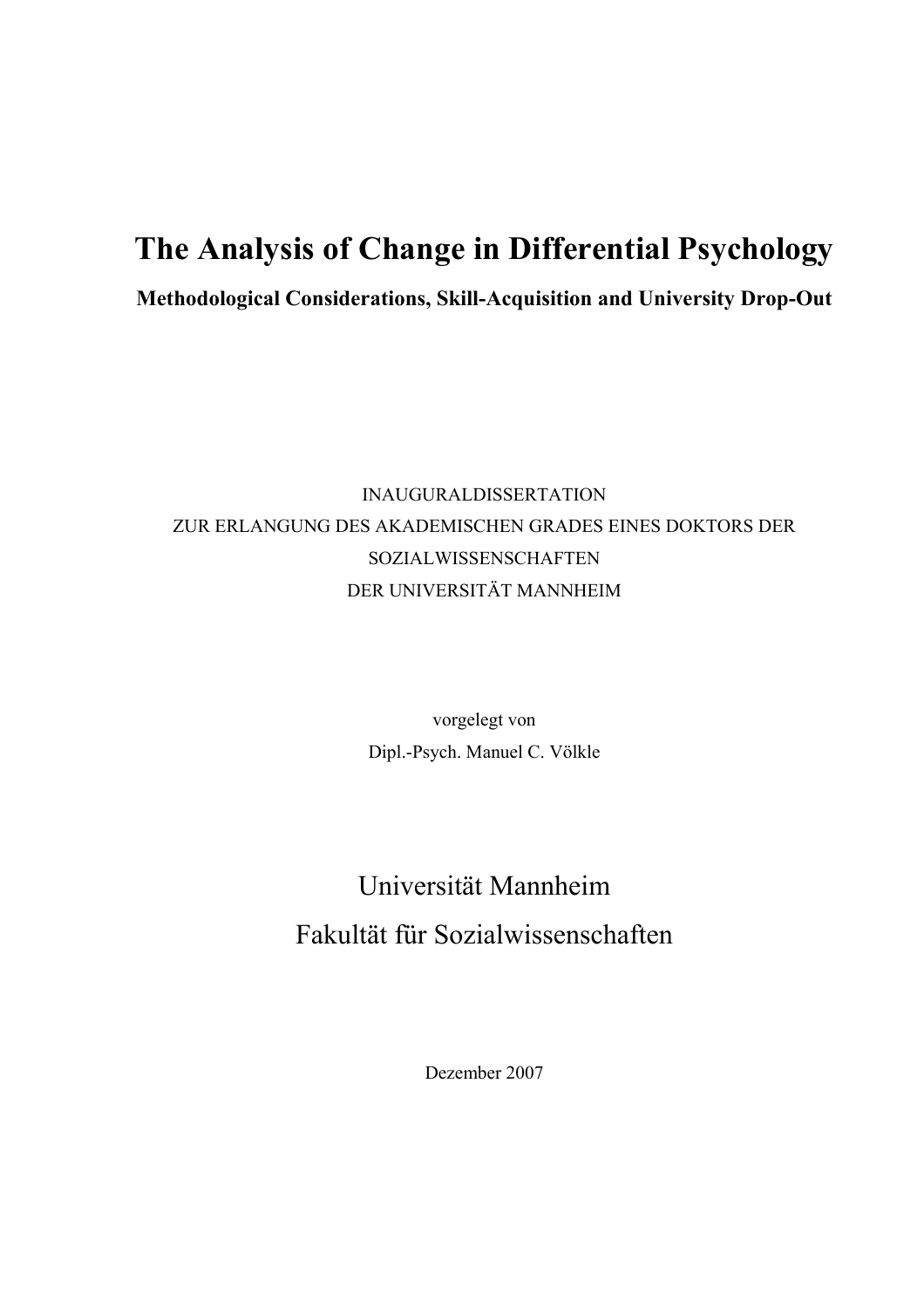Dekan der Fakultät für Sozialwissenschaften:

Prof. Dr. Josef Brüderl

Gutachter:

Prof. Dr. Werner W. Wittmann (University of Mannheim, Germany) Prof. Dr. John R. Nesselroade (University of Virginia, USA)

Eingereicht am: 28.12.2007 Tag der mündlichen Prüfung am: 22.02.2008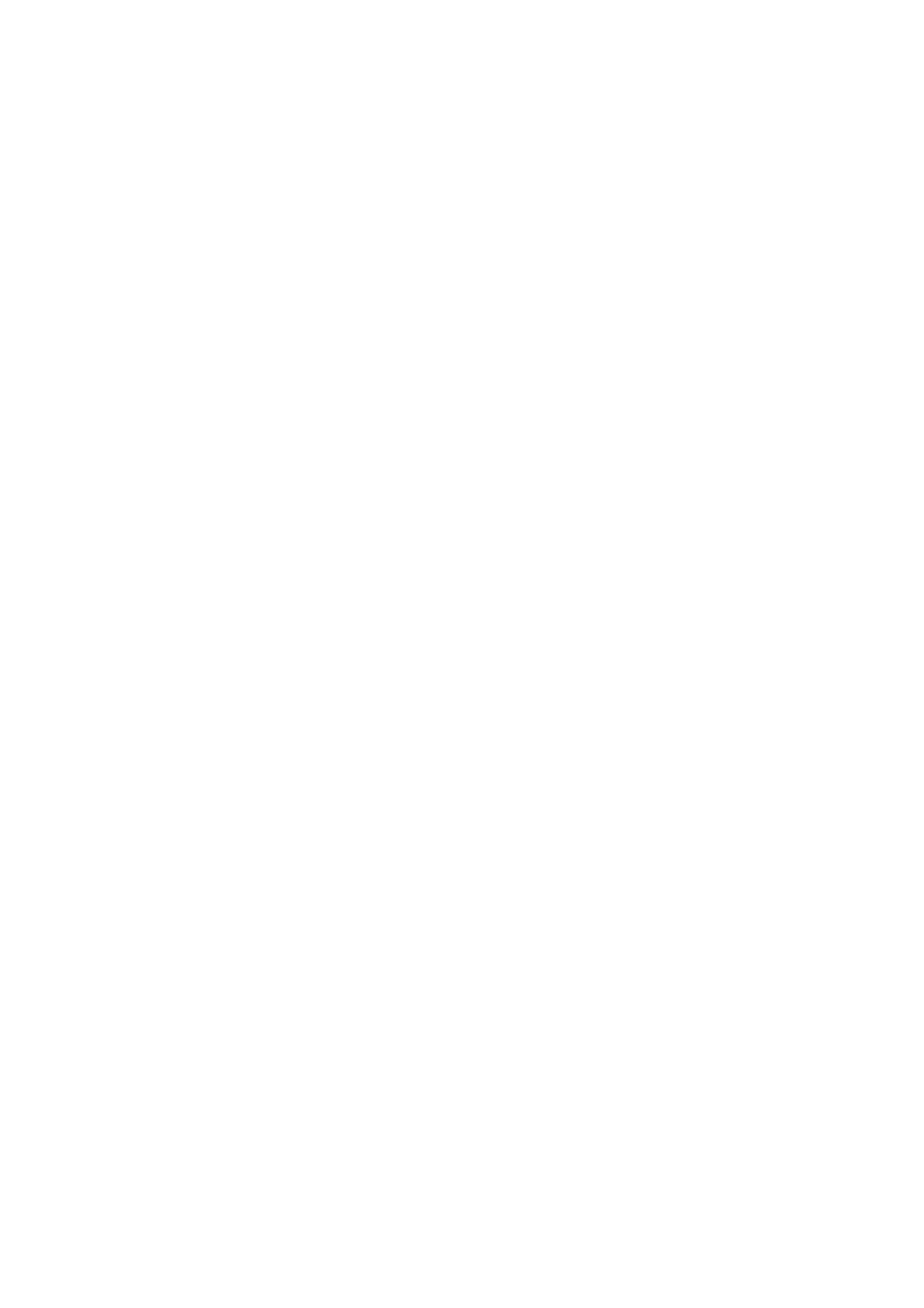#### PREFACE

In the present thesis the analysis of change is approached from the perspective of differential psychology. Its goal is to strengthen, refine and extend the liaison between the methods of differential psychology and indicators of change by comparing and integrating "conventional" and "new" methods for the analysis of change, critically reviewing existing procedures, and applying innovative new techniques to the analysis of practical problems.

Although the thesis is more comprehensive, and unique in its integration of various aspects of change, different parts of it have already been published and/or presented before:

- Voelkle, M. C., & Sander, N. (in press). University drop-out: A structural equation approach to discrete-time survival analysis. *Journal of Individual Differences*.
- Voelkle, M. C. (2007). Latent growth curve modeling as an integrative approach to the analysis of change. *Psychology Science, 49*(4), 375-414
- Voelkle, M. C. (2007, April). *Autoregressive latent trajectory models: A reconsideration.* Paper presented at the Annual Meeting of the American Educational Research Association, Chicago.

Many people were involved in the completion of this thesis and I greatly appreciate their many valuable suggestions, comments, and help with revising the manuscript. Above all, however, I want to thank Prof. John R. Nesselroade for his willingness to serve as a reviewer. My gratitude also goes to Dr. Nicolas Sander. Without him the fourth part of the thesis would not have been possible. It was him who prepared the data and who provided me with indispensable background information on the project. In a similar vein, I thank Prof. Phillip L. Ackerman for allowing me – once again – to use his data on skill acquisition in TRACON to illustrate my arguments in Section 3.

Special thanks go to ETS (Educational Testing Service) and my mentors at ETS for providing me with such generous financial and academic support within the scope of the Harold Gulliksen Psychometric Research Fellowship. The fourth part of the thesis was also financially supported by the Karin-Islinger Stiftung. Academic training and some monetary support was granted as part of the Quantitative Methods in the Social Sciences program of the European Science Foundation.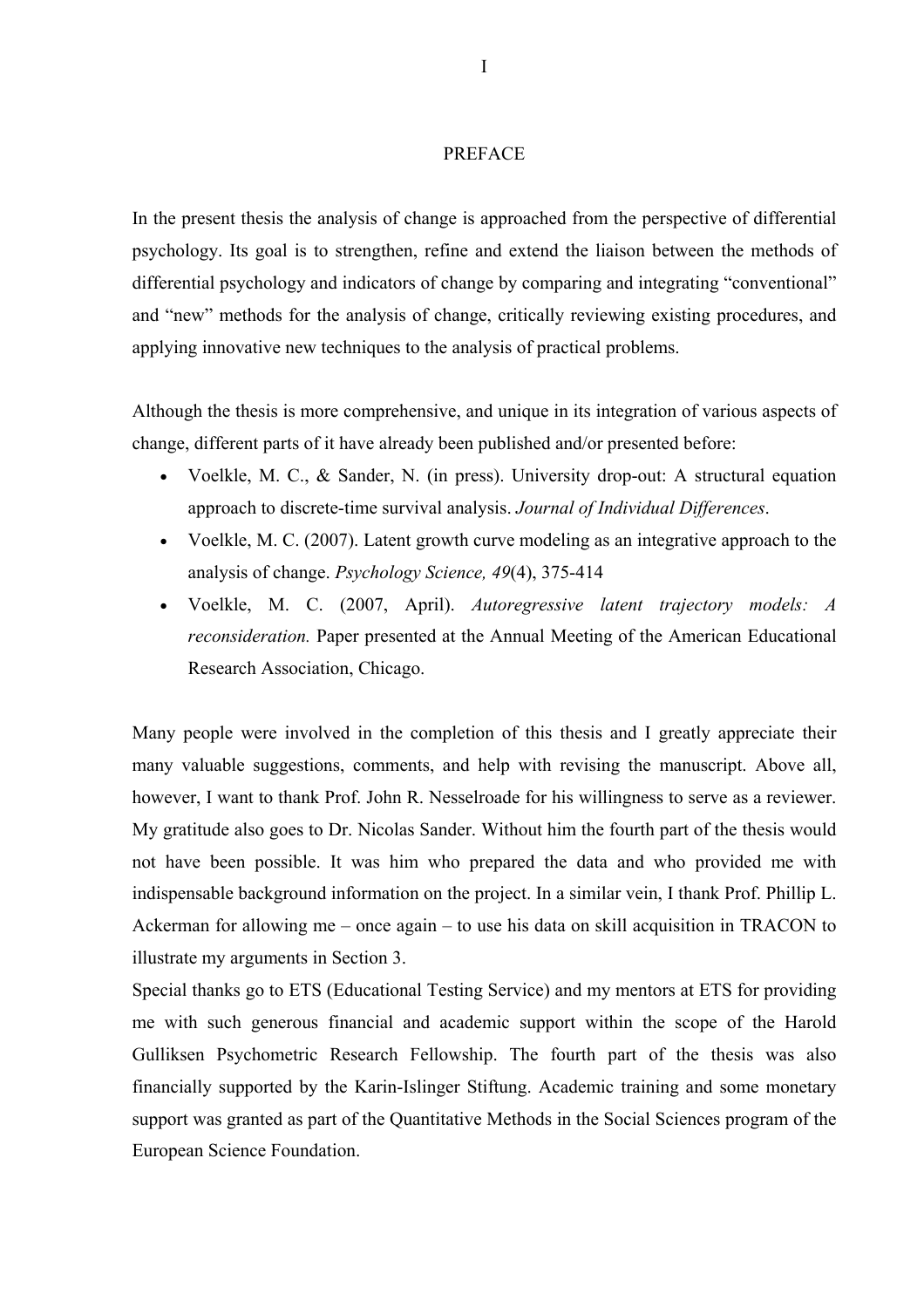Finally, the thesis in its present form is not least the result of the good cooperation, many discussions, and great support of my dear colleagues and friends at the University of Mannheim and around the world, who made writing this thesis an enjoyable undertaking. On a more personal note, I want to thank Steffi Klingbeil for her appreciation of my work and her patience with me during the less enjoyable days.

My primary acknowledgement, however, goes to my advisor and academic mentor Prof. Werner W. Wittmann! Without him the present thesis would not have been possible. It is a great honor to work with and learn from him and I am very obliged for his guidance and unique support throughout all stages of my studies. Students of Prof. Werner W. Wittmann will quickly recognize the "Dr. meth." metaphor as the guiding principle underlying this dissertation.

Mannheim, December 28<sup>th</sup>, 2007 Manuel C. Völkle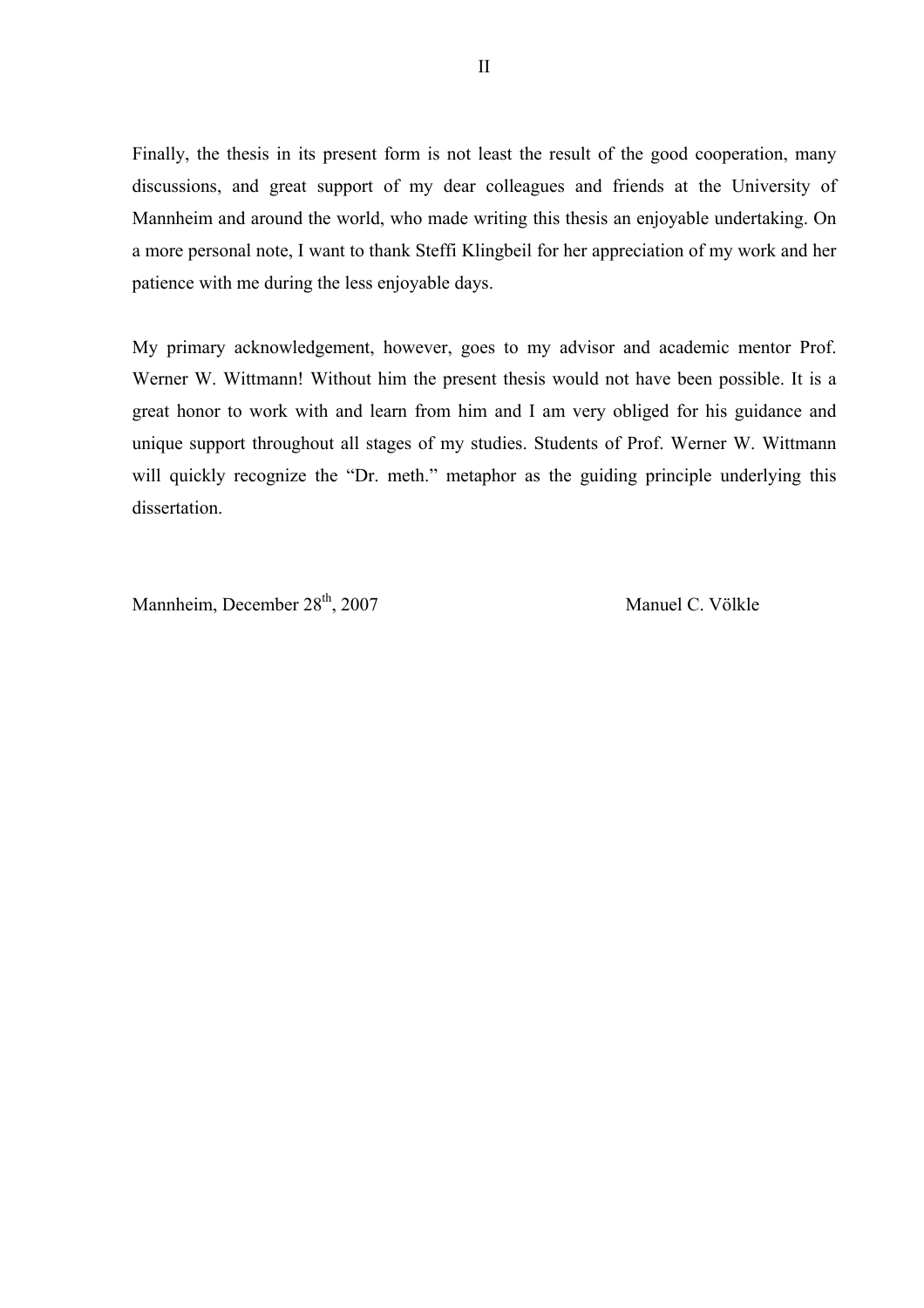#### **CONTENTS**

#### **2 LATENT GROWTH CURVE MODELING AS A GENERAL DATA-ANALYTIC SYSTEM FOR REPEATED MEASURES DESIGNS.............................12**

| 2.1 |                                                                               |  |
|-----|-------------------------------------------------------------------------------|--|
| 2.2 |                                                                               |  |
|     | 2.2.1 A latent growth curve approach to the analysis of two-wave data         |  |
|     | 2.2.2 Change scores, residualized gain scores and latent difference scores 20 |  |
| 2.3 |                                                                               |  |
|     |                                                                               |  |
|     |                                                                               |  |
|     |                                                                               |  |
|     | 2.3.4 A latent growth curve approach to multivariate analysis of variance35   |  |
|     |                                                                               |  |
| 2.4 |                                                                               |  |
|     |                                                                               |  |
|     |                                                                               |  |
|     |                                                                               |  |
| 2.5 |                                                                               |  |

## **3 A RECONSIDERATION OF AUTOREGRESSIVE LATENT TRAJECTORY (ALT) MODELS FOR THE ANALYSIS OF SKILL-ACQUISITION........................61**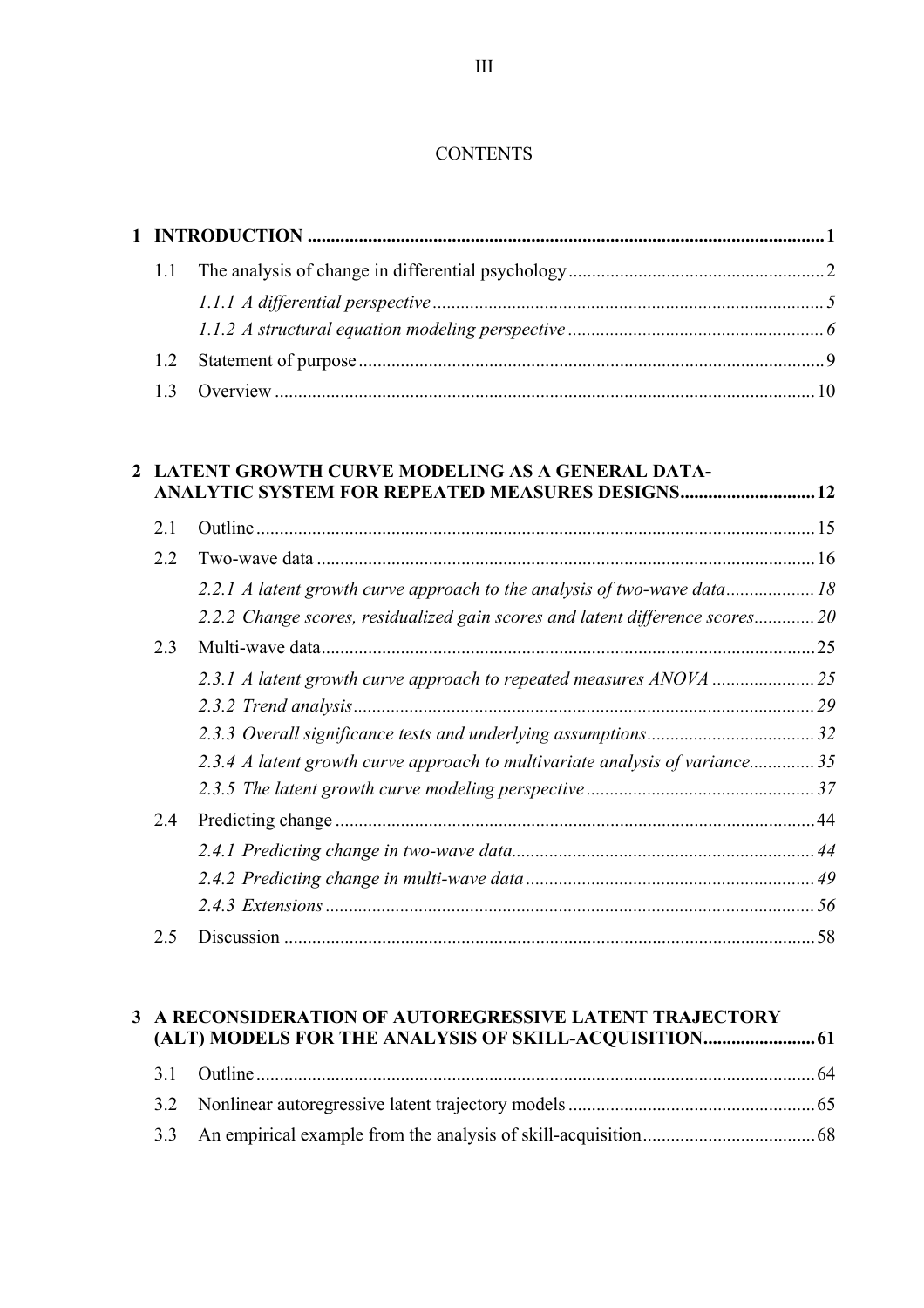## 4 A STRUCTURAL EQUATION APPROACH TO THE ANALYSIS OF

| 4.1 |                                                                                                                                                 | . 86 |
|-----|-------------------------------------------------------------------------------------------------------------------------------------------------|------|
| 42  |                                                                                                                                                 | .86  |
|     |                                                                                                                                                 |      |
|     |                                                                                                                                                 |      |
| 4.3 |                                                                                                                                                 |      |
|     |                                                                                                                                                 |      |
|     | 4.3.2 Testing mediator effects in discrete-time survival analysis: The<br>relationship between high school GPA, university grade and university |      |
|     |                                                                                                                                                 |      |
|     |                                                                                                                                                 |      |
|     |                                                                                                                                                 |      |
| 44  |                                                                                                                                                 | 109  |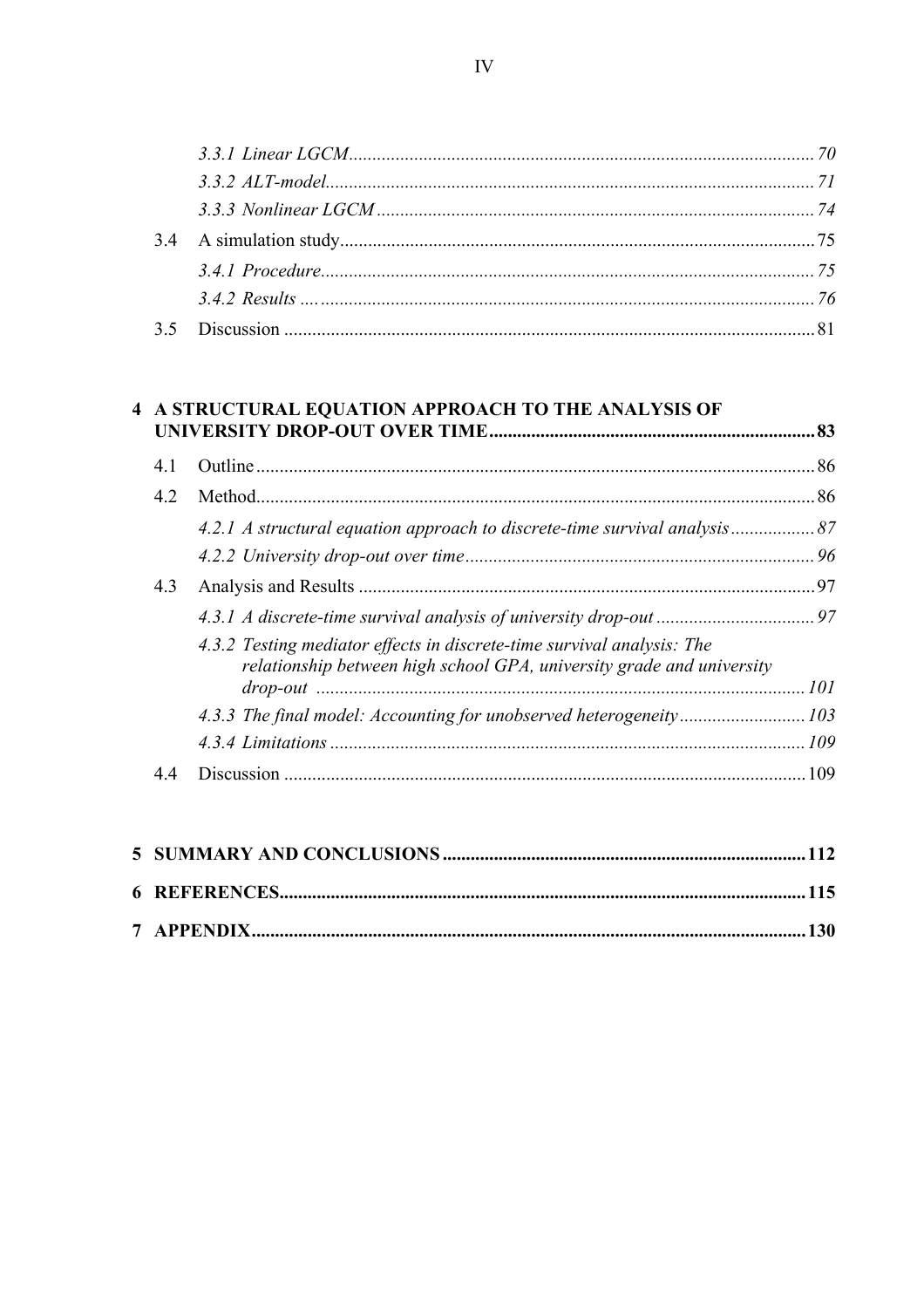#### LIST OF FIGURES

| <b>Figure 1</b> | Framework for the analysis of change using SEM. The letters (a) to (e)                                            |  |
|-----------------|-------------------------------------------------------------------------------------------------------------------|--|
|                 | correspond to the five rationales for longitudinal research as proposed by                                        |  |
|                 |                                                                                                                   |  |
| <b>Figure 2</b> | Path diagram of a paired samples t-test (A) and a base-free measure of                                            |  |
|                 | change model (B). The triangle represents the constant 1. Accordingly,                                            |  |
|                 | the two regression weights $\alpha_0$ and $\alpha_1$ are the means of the two latent                              |  |
|                 | factors $\eta_0$ and $\eta_1$ , $\phi$ represents their covariance and $\beta_{10}$ the regression                |  |
|                 | weight of the regression of $\eta_1$ on $\eta_0$ . The dotted error terms ( $\varepsilon_1$ and $\varepsilon_2$ ) |  |
|                 | indicate that the model does not account for measurement error                                                    |  |
|                 |                                                                                                                   |  |
| <b>Figure 3</b> | Path diagram of a true change score model with two indicators (A) and a                                           |  |
|                 | base-free measure of change model with two indicators (B). The triangle                                           |  |
|                 | represents the constant 1. Accordingly, the two regression weights $\alpha_0$                                     |  |
|                 | and $\alpha_1$ are the means of the two latent factors $\eta_0$ and $\eta_1$ , $\phi$ represents                  |  |
|                 | their covariance and $\beta_{10}$ the regression weight of the regression of $\eta_1$ on                          |  |
|                 | $\eta_0$ . $\eta_{t=1}$ is the true status at time point 1 and $\eta_{t=2}$ the true status at time               |  |
|                 | point 2. Other than in Figure 2, the variances of the error terms ( $\varepsilon_1$ and                           |  |
|                 |                                                                                                                   |  |
| <b>Figure 4</b> | Path diagram and parameter estimates of a repeated measures                                                       |  |
|                 |                                                                                                                   |  |
| Figure 5        | The same ANOVA/MANOVA model as shown in Figure 4 with all                                                         |  |
|                 | means of the latent variables constrained to zero versus $(\frac{1}{\lambda})$ freely                             |  |
|                 |                                                                                                                   |  |
| Figure 6        | Saturated latent growth curve model with a factor loading matrix as                                               |  |
|                 |                                                                                                                   |  |
| Figure 7        | Performance on a hypothetical learning task as introduced in Table 1.                                             |  |
|                 | The points along the dotted line indicate mean performance, as well as                                            |  |
|                 | the corresponding standard error, at each time point. The two solid lines                                         |  |
|                 | represent the trajectories of the best and worst individual at the last point                                     |  |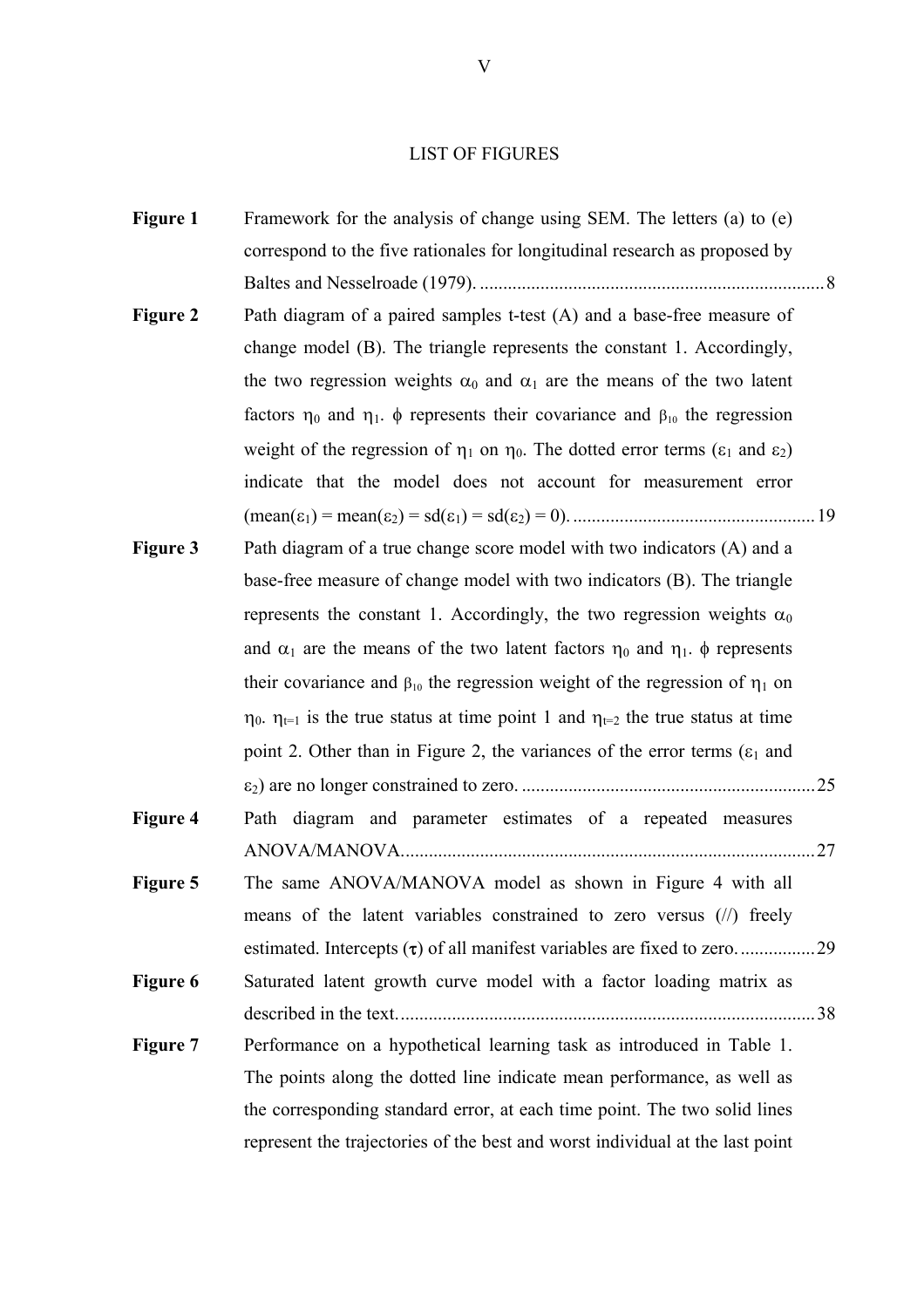of measurement. (A) Saturated (descriptive) model (B) estimated linear model. ...............................................................................................................39 **Figure 8** Linear latent growth curve model.....................................................................40 **Figure 9** Quadratic latent growth curve model. ..............................................................42 **Figure 10** Path diagram of a paired samples t-test (A) and a base-free measure of change model (B) using either "sex" or "g" as predictor for individual difference in pre- to posttest  $(x_1 \text{ to } x_4)$  changes (sex // g). The predictor g is z-standardized. Men are coded as 1 and women as 0. ..................................45 **Figure 11** Multiple group analysis using gender as grouping variable. All freely estimated parameters are allowed to differ across groups (saturated model)...............................................................................................................48 **Figure 12** Repeated measures (M)ANOVA with one between (sex) and one within (time) subject factor, where only between-subject variance is predicted by sex (no interaction between time and sex). Parameter estimates on the right side of the graph are obtained when fixing the regression coefficient of η0 on sex to zero (γ0sex = 0)...........................................................................50 **Figure 13** Repeated measures (M)ANOVA with one between (sex) and one within (time) subject factor. Interindividual differences in change over time are predicted by sex (interaction between time and sex). Parameter estimates on the right side of the graph are obtained when setting the regression coefficients γ1sex = γ2sex = γ3sex = 0....................................................................52 **Figure 14** Multiple group analysis using gender as grouping variable. All freely estimated parameters shown in the path diagram are allowed to differ between groups (saturated model). Parameter estimates on the left side of the graph are obtained when all variances and covariances of the four factors are constrained to equality, but the means are allowed to differ across groups. Comparing the two models tests the assumption of variance homogeneity.......................................................................................54

**Figure 15** Quadratic LGC-model for the analysis of skill acquisition in TRACON (solid lines). For the linear model  $\beta_2$  must be dropped. For the linear ALT model the dotted lines are added, while the double lines have to be removed (together with the quadratic growth factor in our example). For

VI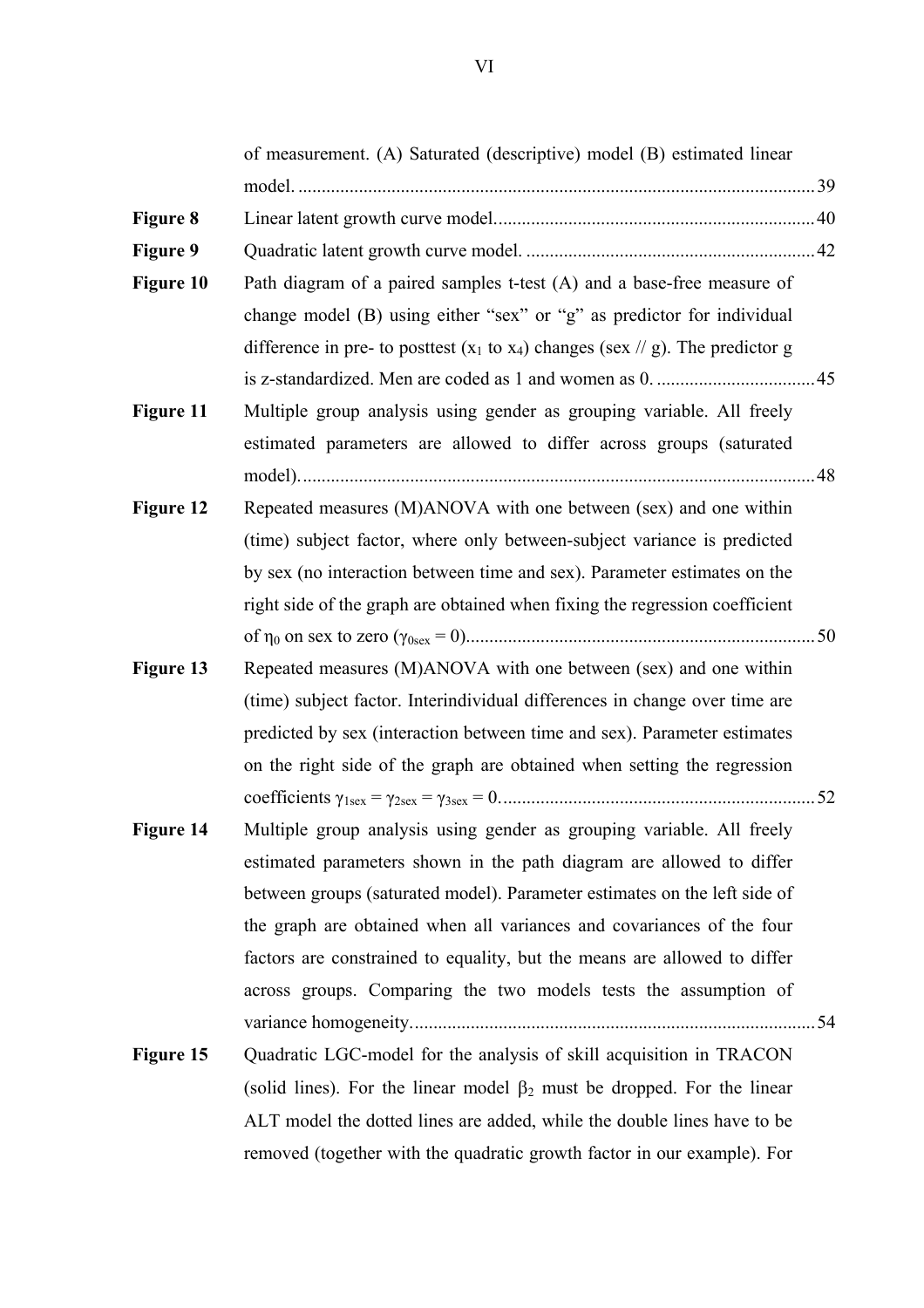the sake of clarity, parameters have been omitted from the diagram. The triangle at the top represents the constant 1. Its regression weights are the means of the three latent factors and y1............................................................66

- **Figure 16** TRACON performance across six sessions. The points along the dotted line indicate mean performance, as well as the corresponding standard errors, at each session. Solid lines represent individual trajectories of the 5% best and 5% worst participants of the entire sample (at the sixth session) and are intended to serve as an example of intraindividual variation, as well as interindividual differences in intraindividual change over time. Reprinted with permission from Voelkle, Wittmann & Ackerman (2006)..............................................................................................70
- **Figure 17** Discrete-time survival analysis as a structural equation model with four binary indicators and one predictor for  $k = 1$  (solid lines). The number of classes c can be easily increased  $(k > 1)$ , taking unobserved heterogeneity into account. The dotted lines illustrate further modeling options such as the inclusion of additional predictors with time-varying or time-invariant direct or indirect effects. More complex models can be easily fit into this general SEM framework......................................................93
- **Figure 18** Estimated survival (solid line, left axis) and hazard (dashed line, right axis) probabilities of university drop-out. ........................................................98
- **Figure 19** Three discrete-time survival models of university drop-out. A) Direct effect of high school GPA or (symbolized by //) university grade on drop-out. B) Direct and indirect effect (via university grade) of GPA on drop-out (i.e. partial mediation). C) Completely mediated effect of high school GPA (via university grade), on drop-out. All parameters are significant unless otherwise noted. For a description of the model set-up and discussion of parameter estimates the reader is referred to the text and Footnote 29. .............................................................................................100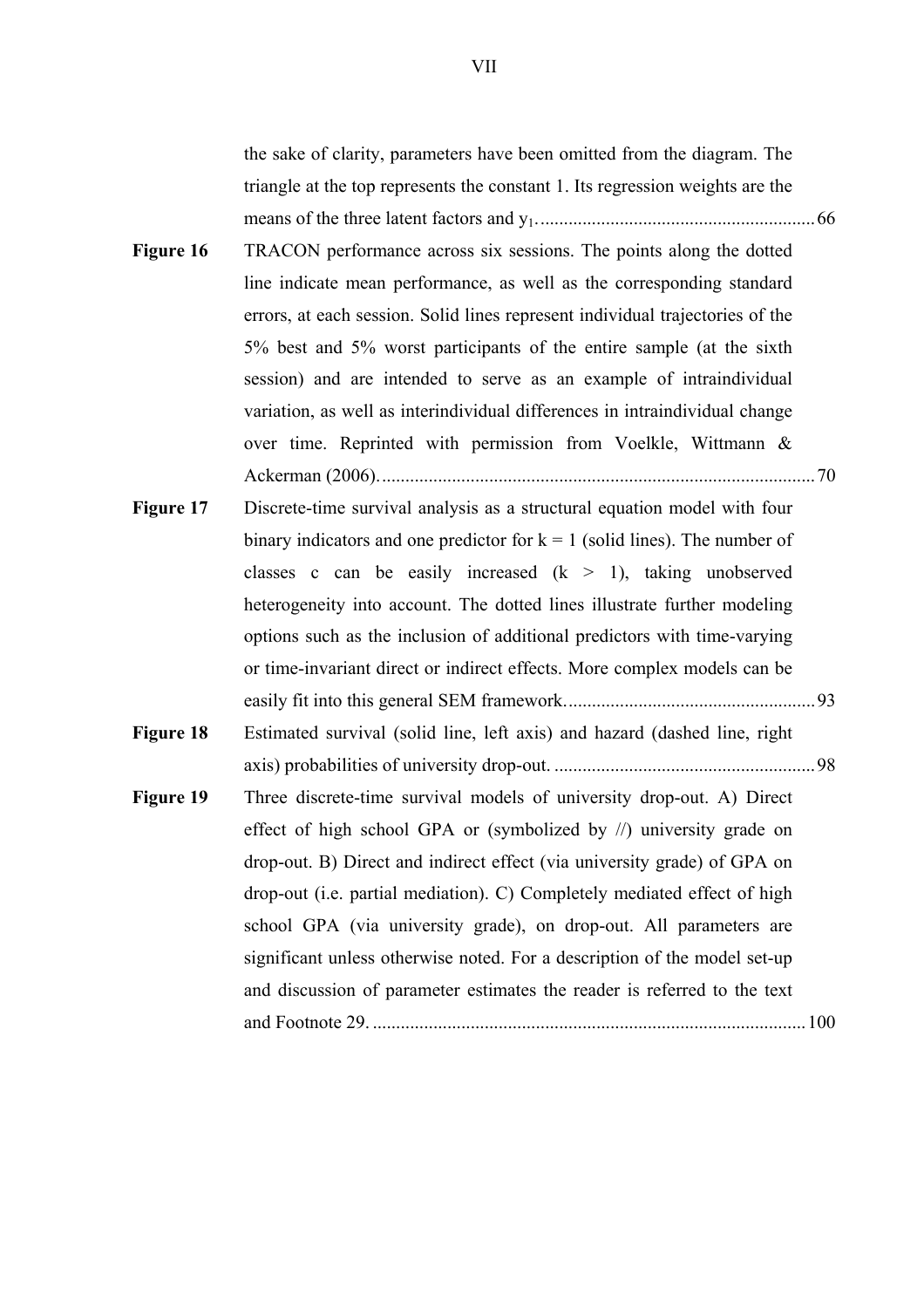## LIST OF TABLES

| Table 1        | Example data set of a hypothetical learning task with four repeated       |  |
|----------------|---------------------------------------------------------------------------|--|
|                |                                                                           |  |
| <b>Table 2</b> |                                                                           |  |
| Table 3        | Independent samples t-test, repeated measures ANOVA and LGCM              |  |
|                | approach to testing the difference in pre- to post-test improvement       |  |
|                | between men and women. Note that (asymptotically) all three               |  |
|                |                                                                           |  |
| <b>Table 4</b> | Model fit and parameter estimates of a linear LGC, linear ALT, and        |  |
|                |                                                                           |  |
| Table 5        |                                                                           |  |
| Table 6        |                                                                           |  |
| Table 7        |                                                                           |  |
| Table 8        |                                                                           |  |
| Table 9        |                                                                           |  |
| Table 10       | Descriptive statistics on the number of students in each cohort and at    |  |
|                | each faculty, average university grade across all semesters, high school  |  |
|                | GPA, and the number of students dropping out across the observation       |  |
|                |                                                                           |  |
| Table 11       | Parameter estimates and model fit for a mediated DTSA, with and           |  |
|                | without a direct effect of high school GPA on university drop-out as      |  |
|                |                                                                           |  |
| Table 12       | Parameter estimates and model fit of a three class discrete-time survival |  |
|                |                                                                           |  |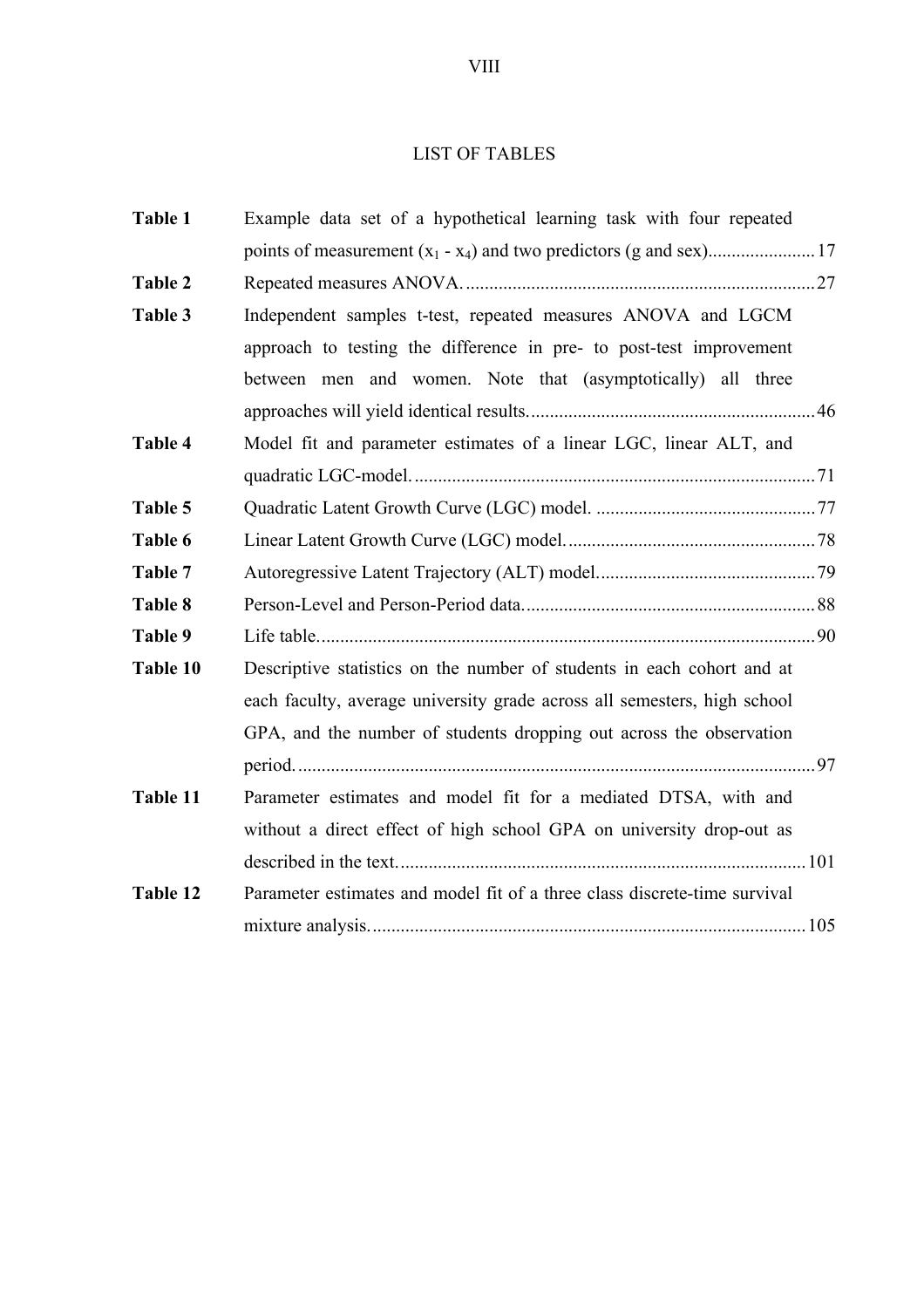#### ABBREVIATIONS

| <b>AIC</b>    | $=$ Akaike Information Criterion    |
|---------------|-------------------------------------|
| <b>ALT</b>    | = Autoregressive Latent Trajectory  |
| <b>ANCOVA</b> | $=$ Analysis of Covariance          |
| <b>ANOVA</b>  | $=$ Analysis of Variance            |
| <b>AR</b>     | $=$ Autoregressive                  |
| <b>ARMA</b>   | = Autoregressive Moving Average     |
| <b>ATC</b>    | $=$ Air Traffic Controller          |
| <b>BIC</b>    | = Bayes Information Criterion       |
| <b>CFA</b>    | = Confirmatory Factor Analysis      |
| <b>CFI</b>    | = Comparative Fit Index             |
| <b>COR</b>    | $=$ Correlation                     |
| <b>COV</b>    | $=$ Covariance                      |
| C.R.          | $=$ Critical Ratio                  |
| DF            | $=$ Degrees of Freedom              |
| <b>DTSA</b>   | = Discrete-Time Survival Analysis   |
| E()           | $=$ Expected Value                  |
| G             | $=$ General Intelligence            |
| $G-G$         | = Greenhouse-Geisser                |
| <b>GPA</b>    | $=$ Grade Point Average             |
| $H-F$         | $=$ Huynh-Feldt                     |
| <b>HLM</b>    | = Hierarchical Linear Modeling      |
| L             | = Likelihood                        |
| <b>LGCM</b>   | = Latent Growth Curve Modeling      |
| <b>LISREL</b> | $=$ Linear Structural Relationships |
| LL            | $=$ Log-Likelihood                  |
| LR            | $=$ Likelihood Ratio                |
| <b>MA</b>     | $=$ Moving Average                  |
| <b>MANOVA</b> | = Multivariate Analysis of Variance |
| <b>MAR</b>    | = Missing at Random                 |
| ML            | = Maximum Likelihood                |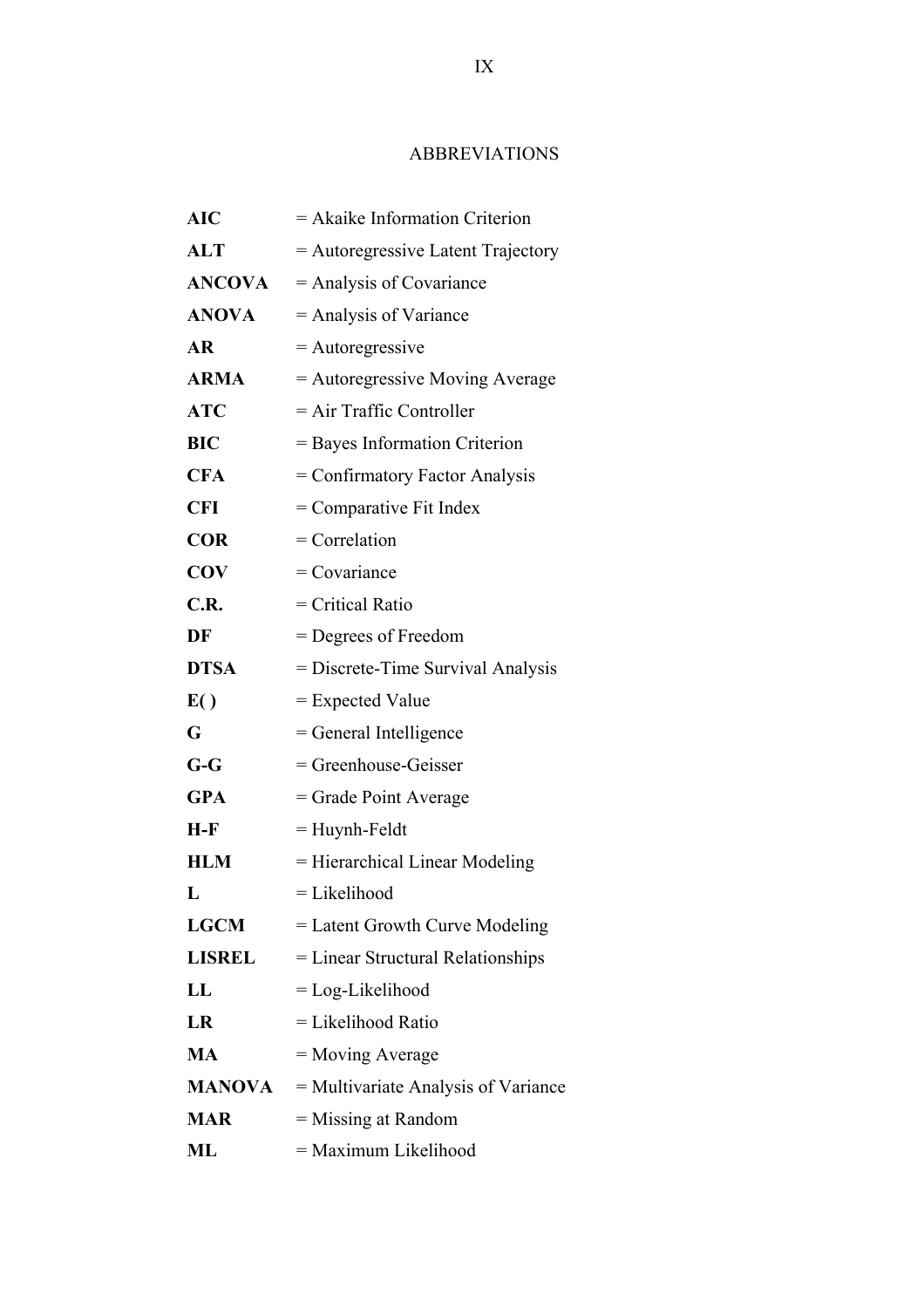| <b>MR</b>     | $=$ Multiple Regression                     |
|---------------|---------------------------------------------|
| <b>MS</b>     | $=$ Mean Squares                            |
| <b>RMSEA</b>  | $=$ Root Mean Square Error of Approximation |
| <b>SD</b>     | $=$ Standard Deviation                      |
| S.E.          | $=$ Standard Error                          |
| <b>SEM</b>    | $=$ Structural Equation Modeling            |
| <b>SRMR</b>   | = Standardized Root Mean Square Residual    |
| <b>SS</b>     | $=$ Sum of Squares                          |
| TR()          | $=$ Trace (of a matrix)                     |
| <b>TRACON</b> | = Terminal Radar Approach Control           |
| VAR           | $=$ Variance                                |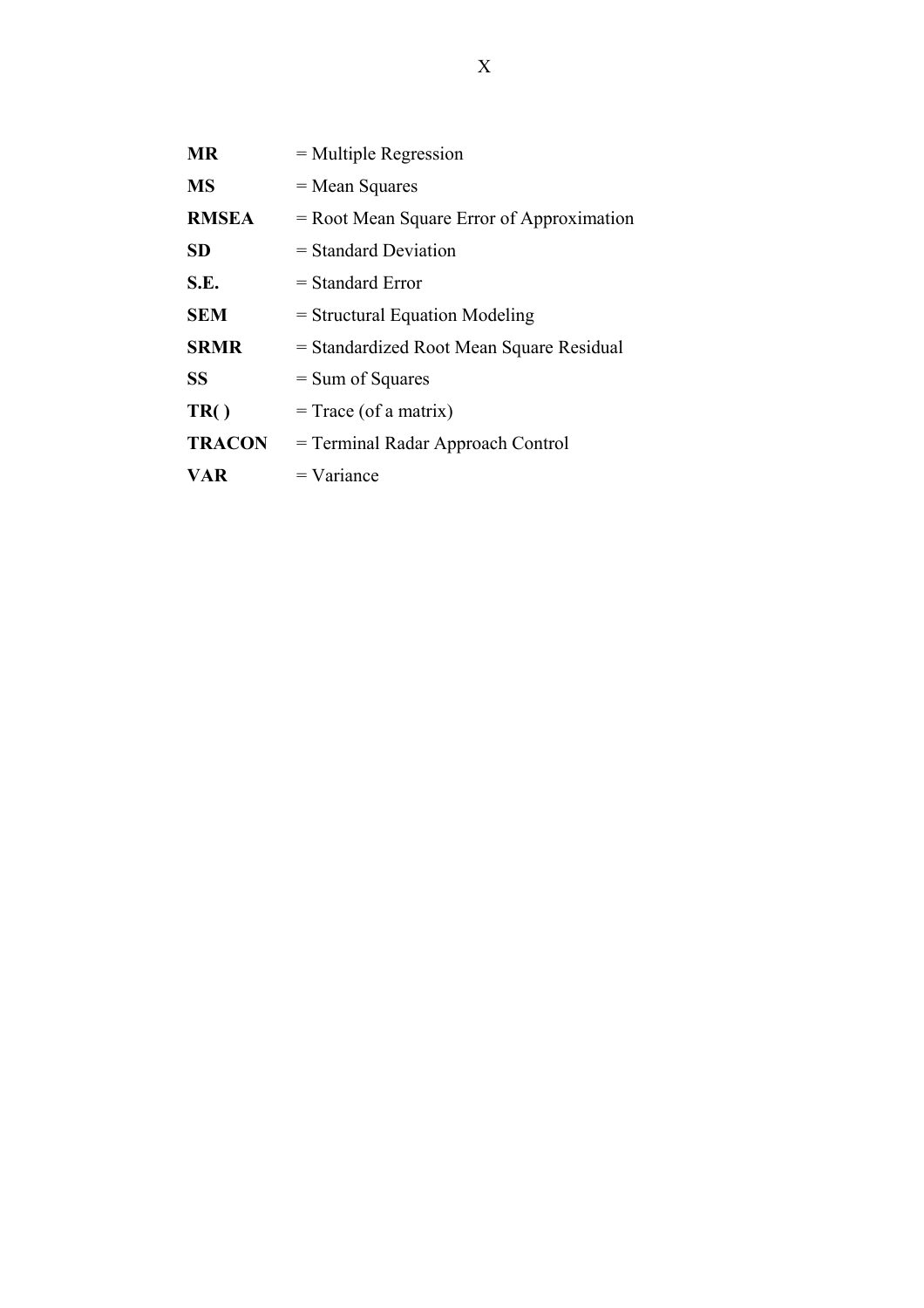#### **1 INTRODUCTION**

*"I want to take the risk and argue as forcefully as I can for some selective optimizing [of research activities] by refocusing the targets to which the methods of differential psychology are applied. The targets I wish to promote are selected indicators of change. This implies paying less attention to applying the methods to single occasion scores" (Nesselroade, 2002, p. 548).*

The remarkably strong statement of John R. Nesselroade quoted above was taken from his presidential address *Elaborating the Differential in Differential Psychology* given to the Society of Multivariate Experimental Psychology, Saratoga Springs, NY, October 2000. In his address he promotes a "liaison" (Nesselroade, 2002, p. 548) between the methods of differential psychology and indicators of change and calls for a refinement, strengthening and extension of this liaison. The guiding idea of the present thesis is to take up the call and contribute to this goal by (a) comparing and integrating "conventional" and "new" methods for the analysis of change, (b) critically reviewing existing procedures and (c) applying innovative new techniques to the analysis of practical problems.

In line with Nesselroade (2002), the analysis of change will be approached from a differential perspective, focusing on interindividual differences in intraindividual change over time. Per definition this requires the analysis of intraindividual changes but also the analysis of interindividual differences, which are independent of time but may be related to time-varying characteristics.

Throughout the thesis a generalized latent variable perspective is adopted (Muthén, 2002). Originally, structural equation modeling (SEM) was not developed for the analysis of longitudinal data (e.g., Bollen, 1989), but it was soon discovered that it can easily be applied to the analysis of change (Meredith & Tisak, 1984, 1990). Although various other techniques exist for the analysis of longitudinal data, SEM is characterized by great flexibility, which oftentimes permits the integration of other approaches as special cases, making it particularly suited for the analysis of change.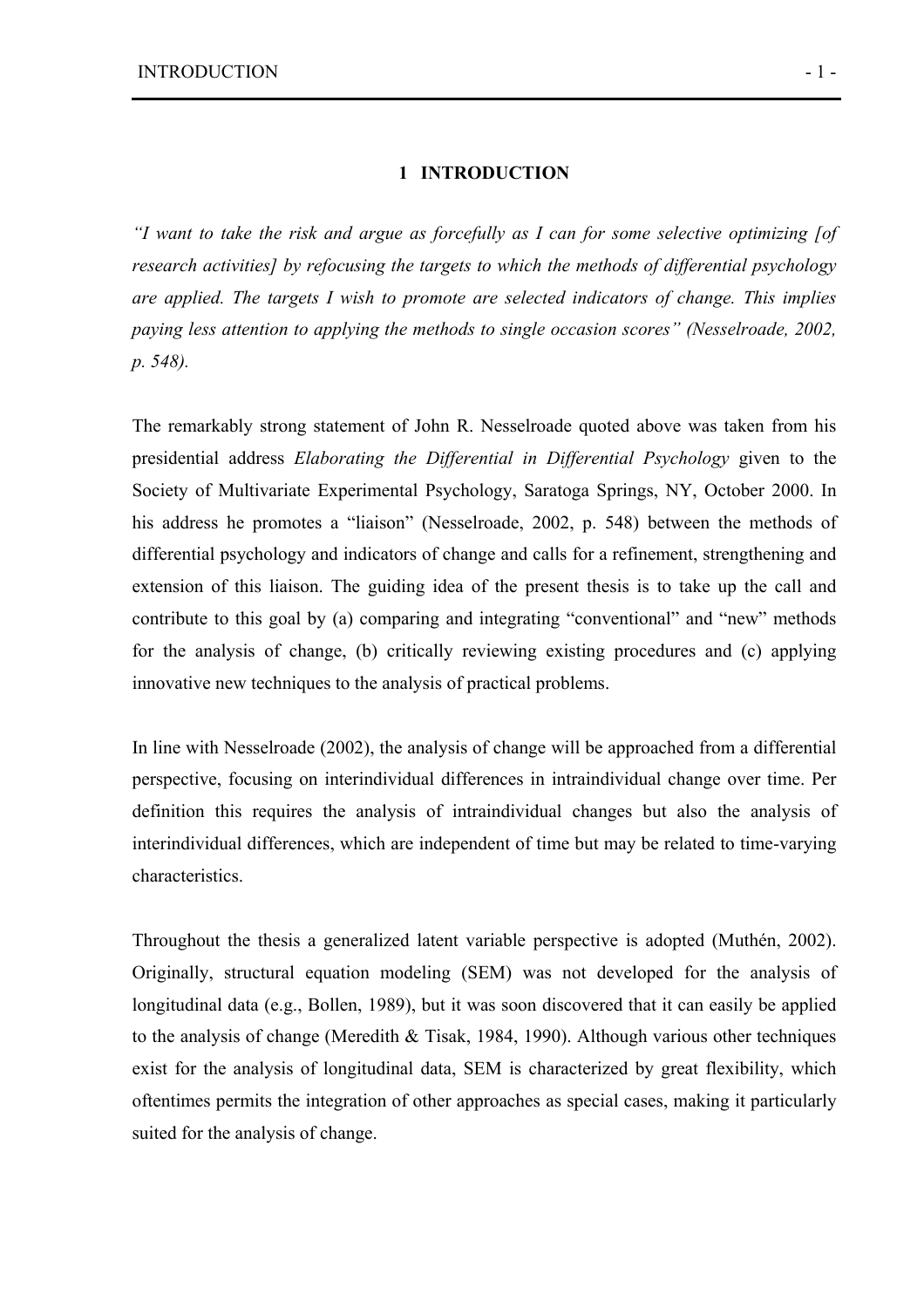$\overline{a}$ 

Two studies serve as examples of the more general methodological considerations put forward throughout the thesis. The first study (Section 3.3) is a reanalysis of data on skillacquisition in the complex problem solving scenario TRACON (Ackerman, Kanfer, & Goff, 1995). A latent growth curve analysis of skill-acquisition and its determinants (Voelkle, Wittmann, & Ackerman, 2006) is used as a stepping stone towards a critical reconsideration of the integration of autoregressive and latent growth curve models<sup>1</sup>. The second study (Section 4) is a new study on university drop-out, thus methodological aspects and substantive findings are considered to be of equal importance.

#### **1.1 The analysis of change in differential psychology**

As pointed out by Gottman (1995), "the study of change became the business of science" (p. vii) ever since Galileo's law of inertia overthrew Aristotle's conception of a stable and harmonic universe. Abandoning the idea that all objects have a natural place in universe, but are in constant change, the analysis of things turns into the analysis of *change* of things. As a consequence, methods for the analysis of change are as manifold as science itself. Although they are unified in declaring change as their main object of investigation, there are great differences of what constitutes change, or how to best analyze it. Accordingly, existing methods are often closely bound to a particular discipline or sub-discipline, rendering any comprehensive overview impossible. The spectrum ranges from the study of a single subject assessed at comparatively few time points to the study of large samples repeatedly measured on multiple variables over a long period of time. Typical examples are – but are not limited to – the analysis of panel data (e.g., Wooldridge, 2007; Hsiao, 2005) and time series analysis (e.g., Lütkepohl, 2005; Lütkepohl & Krätzig, 2004) in sociology and econometrics, latent growth curve modeling (e.g., Bollen & Curran, 2006; Duncan, Duncan, & Strycker, 2006) and hierarchical linear modeling (e.g., Raudenbush & Bryk, 2002) in the behavioral sciences and closely related techniques in the health and medical sciences (e.g., Fitzmaurice, Laird, & Ware, 2004), including the analysis of small sample or single subject designs (e.g.,

<sup>&</sup>lt;sup>1</sup> The original latent growth curve study is already published and is explicitly *not* part of the present thesis. To avoid any redundancies, the description of the theoretical background and the original analysis is kept to an absolute minimum. For more detailed information the reader is referred to the Voelkle, Wittmann and Ackerman (2006).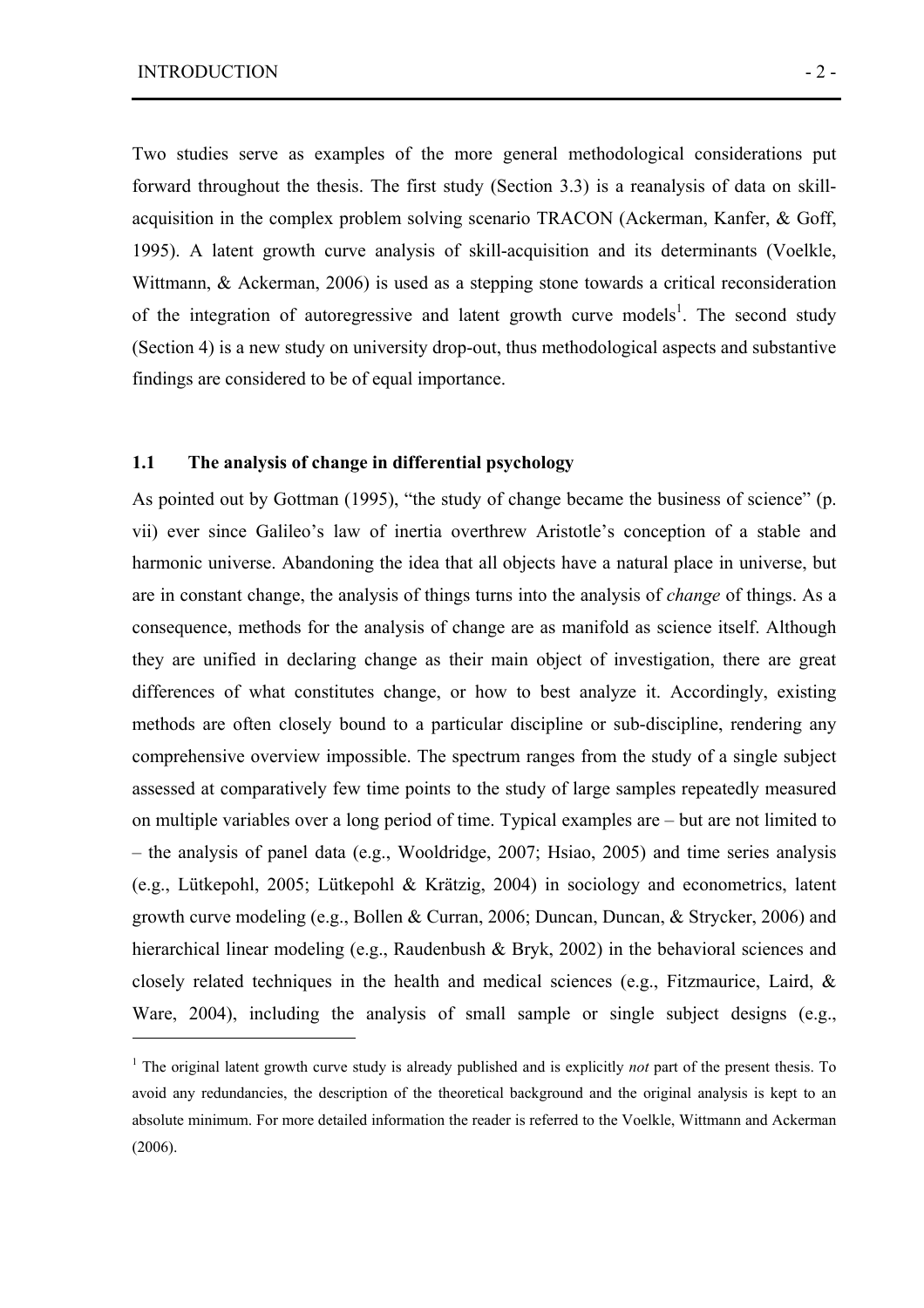$\overline{a}$ 

Kratochwill & Levin, 1992; Hoyle, 1999; Barlow & Hersen, 1984; Kazdin, 1982), models for intensive longitudinal data (e.g., Walls & Schafer, 2006) and high-frequency data (e.g., Dacorogna et al., 2001) in such diverse areas as ambulatory assessment or the analysis of tickby-tick data in financial markets. Although there is an overlap in content and method among the disciplines, different focuses and different terminologies make it difficult to see commonalities or to transfer a procedure from one field of research to another. The same is true for a universally valid definition of longitudinal research or a systematization of the rationales and methods for the analysis of change. However, as pointed out by Baltes and Nesselroade (1979), there is at least one common definitional criterion namely that "the entity under investigation is observed repeatedly as it exists and evolves over time" (p. 4). While Baltes and Nesselroade (1979) refer to *longitudinal research*, I prefer the more neutral term *analysis of change*, but adopt the same conditio sine qua non for the analysis of change in the present thesis $2$ .

Five primary rationales for longitudinal research can be distinguished in the behavioral sciences (Baltes & Nesselroade, 1979, p. 22ff.): a) the direct identification of intraindividual change, b) the direct identification of interindividual differences in intraindividual change, c) the analysis of interrelationships in (behavioral) change, d) the analysis of causes (determinants) of intraindividual change and e) the analysis of causes (determinants) of interindividual differences in intraindividual change. Practical examples and statistical methods for all five rationales can be found in the present thesis, albeit some aspects are emphasized more than others. Obviously, the first rational is a prerequisite for all subsequent analyses and is inextricably tied to the assumption that the same entity is observed at least

<sup>&</sup>lt;sup>2</sup> The reason why I prefer the term "analysis of change" to "longitudinal analysis" is that the former explicitly includes the analysis of two-wave data (i.e., change scores), which will be discussed in more detail in Section 1.2.2. As pointed out by Rogosa (1988; 1995), it is a "myth" that "two observations a longitudinal study make" (1995, p. 8) so I think it would be better to reserve the term longitudinal for studies with at least three or more time points. Although – technically speaking – two observations do a longitudinal study make, this notion resulted in a number of misconceptions. However, because similar arguments can be raised against the use of "analysis of change", the two terms are used somewhat inconsistently. It is important, though, to note that two time points are not sufficient to analyze the *shape* (i.e., curve) of change over time. In the words of Rogosa, Brandt and Zimowski (1982): "two waves of data are better than one, but maybe not much better" (p. 744).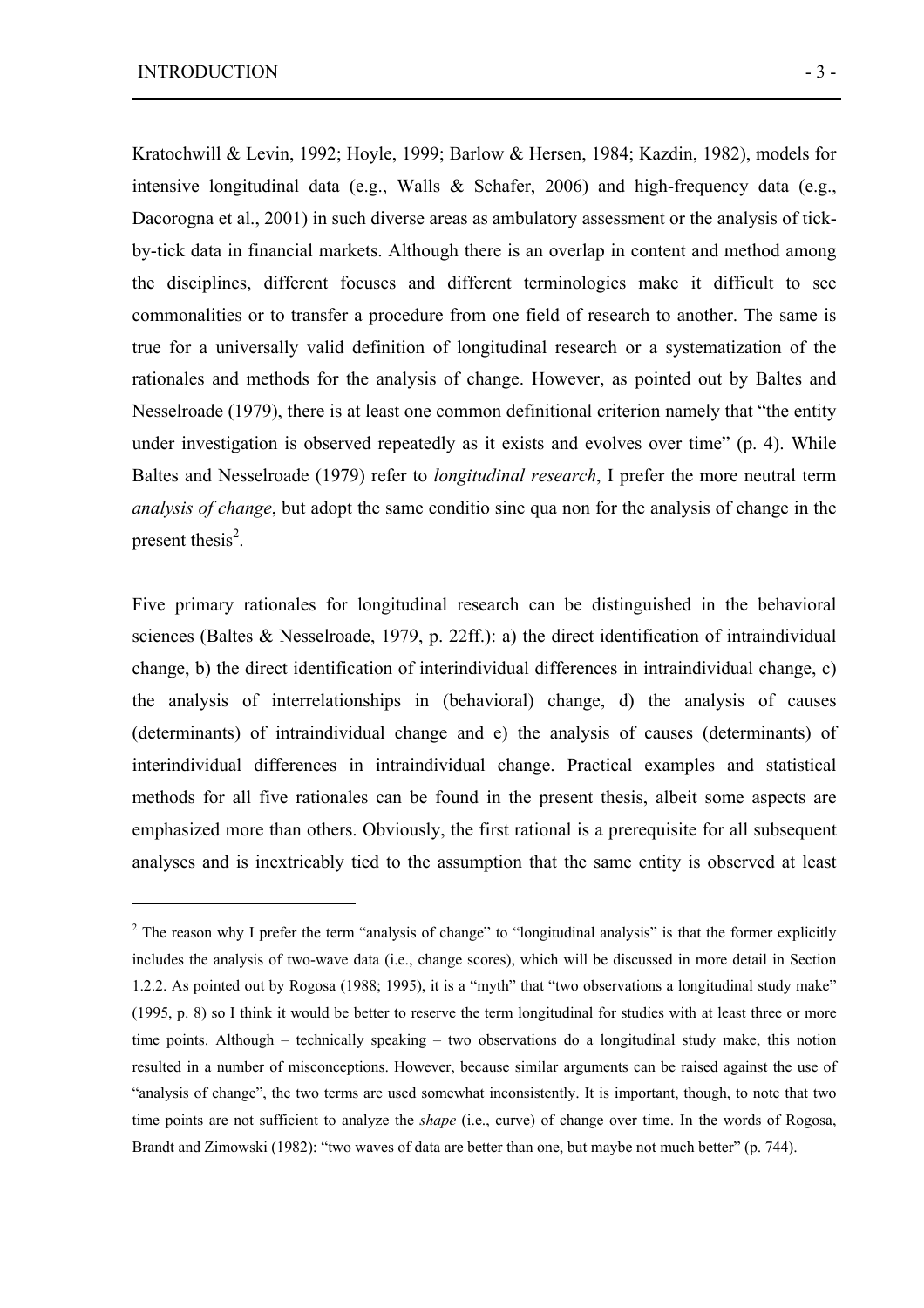twice<sup>3</sup>. All methods treated in the following somehow deal with the identification of individual change, although they differ in how this information is used. As will be discussed at length in Section 2, traditional methods place great emphasis on mean changes, ignoring much of the valuable information provided by individuals, while this information is of primary interest for many of the more recently developed methods. The same is true for the identification of interindividual differences in intraindividual change (b). If change over time has been observed on an individual level, it becomes possible to describe differences between entities. In growth curve modeling, a common way to capture these differences is to estimate the variance of the individual growth rates (i.e., the linear and/or nonlinear slopes). Subsequently, it becomes possible to analyze interrelationships in change (c). This can be done with respect to different aspects of change in the same attribute, or with respect to interrelationships in constancy and change between different attributes over time<sup>4</sup>. An example of the former would be the correlation between a positive linear growth factor and a negative quadratic growth factor, as described in more detail in Section 3. An example of the latter would be parallel (multivariate) growth processes, which will not be discussed within the context of this thesis (but see McArdle, 1989; MacCallum et al., 1997; Bollen & Curran, 2006). Once change over time can be described (a-c), it becomes possible to turn to the prediction of change, either within the individual (d) or across individuals (e). The last two aspects are often closely related. To illustrate this point, consider the analysis of university drop-out, which will be discussed in Section 4. A student who fails all of his courses is required to leave the university at some point in time. In other words, he changes his status from being enrolled during a couple of semesters to the status of being no longer enrolled. The determinant of this intraindividual change was the university grade. Similarly, one could analyze the likelihood of dropping out (i.e., the hazard rate, see Section 4.2.1) over time and relate this variable to university grade. The strength of the relationship indicates to which

 $\overline{a}$ 

<sup>&</sup>lt;sup>3</sup> As Baltes and Nesselroade (1979, p. 23f.) point out, if perfectly identical entities would have been exposed to identical conditions across time, the cross-sectional methodology would be a true alternative to repeatedly measuring the same entity. However, in the behavioral sciences this is a completely unrealistic assumption, so that usually the "cross-sectional methodology is not a direct approach to the study of intraindividual change" (Baltes & Nesselroade, 1979, p. 24).

<sup>&</sup>lt;sup>4</sup> This distinction is not made by Baltes and Nesselroade (1979).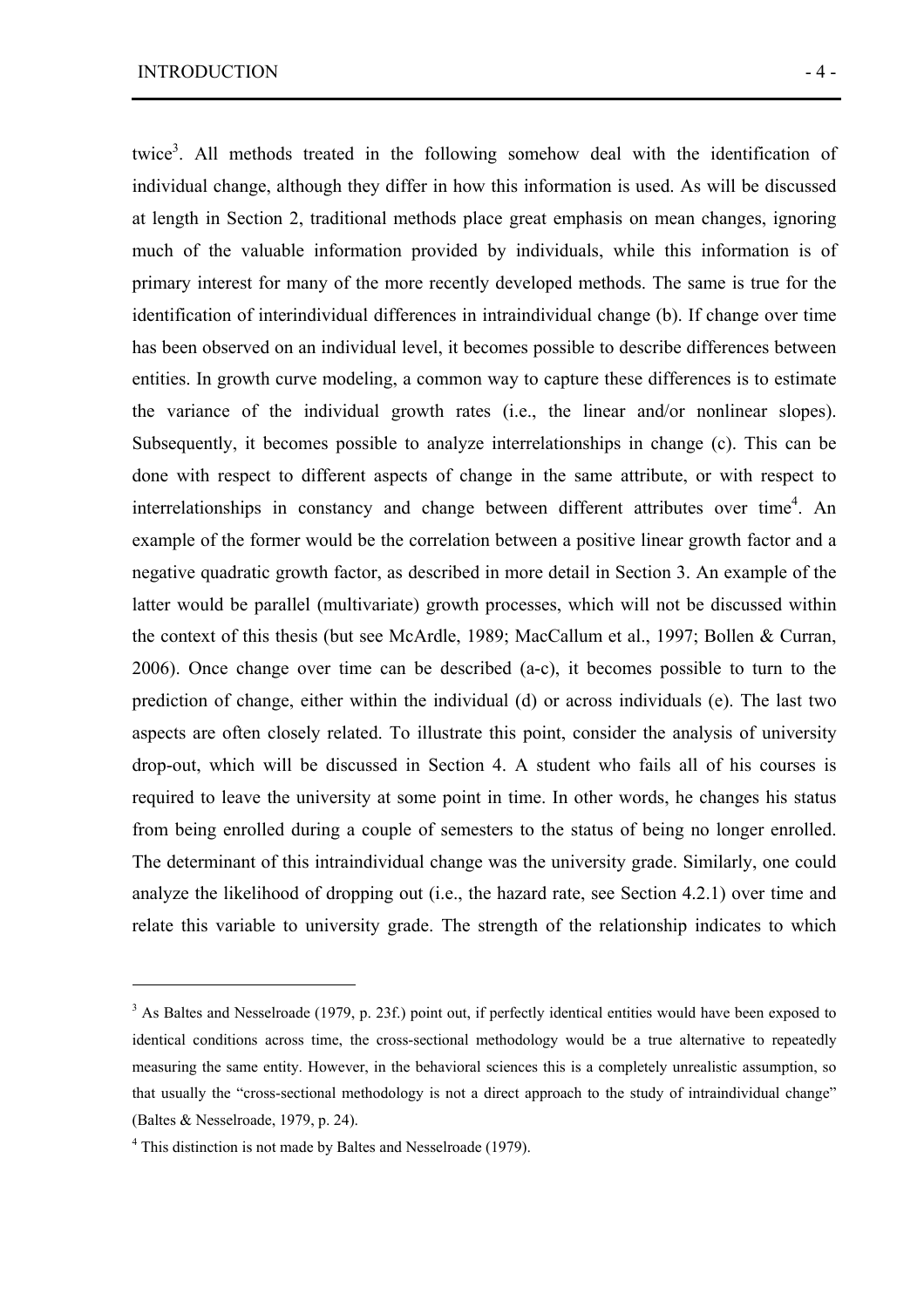degree interindividual differences in intraindividual change (i.e., in drop-out) are "caused" by university grade (e).

#### 1.1.1 A differential perspective

As already suggested by the title, the analysis of change is approached from the perspective of differential psychology, thus it is the last aspect – the analysis of determinants of interindividual differences in intraindividual change – which is of central interest in the present thesis.

More than a century ago, Stern (1900; 1921, p. 15-19) laid the methodological foundations of individual differences psychology by distinguishing between the analysis of the variation of a single attribute across many individuals (Variationsforschung), the analysis of the correlation between different attributes across many individuals (Korrelationsforschung), the analysis of the variation across different attributes within a single person (Psychographie), and the analysis of differences between two or more individuals across many attributes (Komparationsforschung). His classification clearly dominated the first 50 years of research in differential psychology and is still used today, with the vast majority of studies falling into the second category of correlational research (Amelang & Bartussek, 1997, p. 31). However, it is an implicit assumption of this classification that individuals do not change over time. This was made explicit by Cattell (1957; 1966), who proposed a more general classification: the ten dimensional basic data relation matrix (BDRM), better known in its simplified version, the covariation chart (e.g., Cattell, 1980, p. 97ff.). The covariation chart explicitly contains time (situations) as a third dimension, making it possible to account for potential changes. At about the same time Cattell introduced his covariation chart and proposed different factor analytic techniques to summarize the information contained in the three dimensions, first statistical attempts were made to employ factor analysis to the organization of individual growth curves (Tucker, 1958; Rao, 1958). From the perspective of differential psychology, this was a major step forward, away from the analysis of mean changes towards the estimation and prediction of individual trajectories. Since that time, two trends can be observed. On the one hand, there is a steady improvement of statistical procedures to describe and predict individual differences in change over time. Although the advancement was slow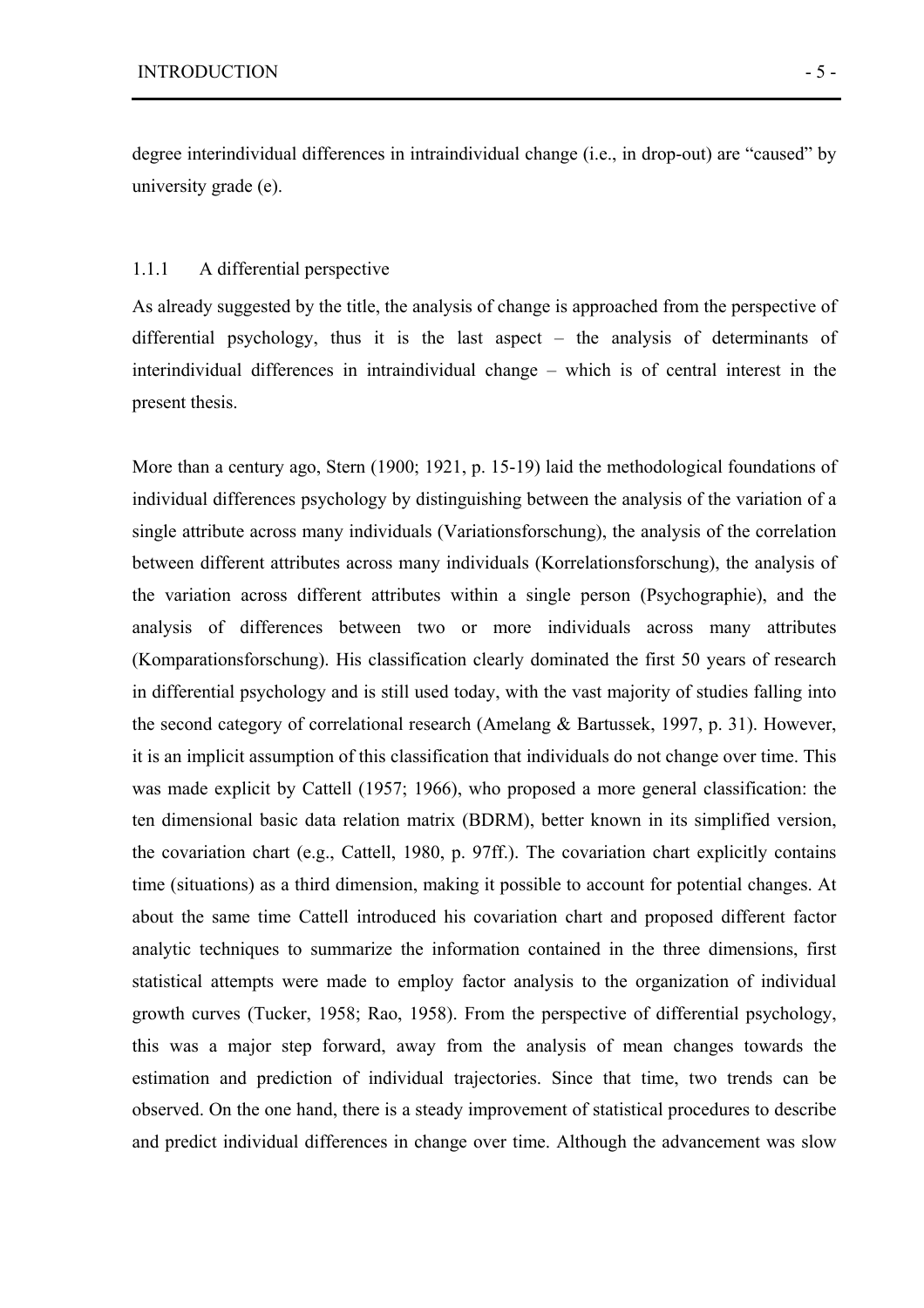$\overline{a}$ 

at the beginning, there has been a great increase in research activities throughout the last decade or two (see the next Section 1.1.2). However, at the same time this field of research gains momentum, it appears to lose touch with traditional methods to analyze change over time. As will be discussed in Section 2, this is unfortunate, because it creates a gap between two research traditions which is not only counterproductive but also unnecessary (Cronbach, 1957, 1975). On the other hand, it appears to me that applied research does not keep pace with many of the methodological advancements. Although there are more and more studies using new methods for the analysis of change, even traditional strongholds in differential psychology, such as research on learning or cognitive development, are lagging behind methodological innovations.

#### 1.1.2 A structural equation modeling perspective

The individual differences perspective is complemented by a methodological focus on structural equation models  $(SEM)^5$ . An overview of structural equation modeling is beyond the scope of this thesis but is provided for example by Bollen (1989). The underlying principles relevant for this thesis, however, will be recapitulated whenever necessary. I will mainly adopt the traditional LISREL notation (Bollen, 1989, p. 10ff.), but will partially deviate from this procedure across the three main parts of the thesis in order to improve readability by being closer to the original literature. All changes in notation, however, are clearly indicated.

Structural equation modeling is probably one of the prime examples of the possibilities that can open up when targets to which the methods of differential psychology are applied are refocused to indicators of change (see Nesselroade, 2002). As pointed out at the beginning, originally SE-models were not developed for the analysis of change but were always closely associated with differential psychology (Bollen, 1989; Bentler, 1980, 1986; see also Hershberger, 2003; Wolfle, 2003). Tucker (1958) and Rao (1958) were the first who

<sup>&</sup>lt;sup>5</sup> Technically speaking, structural equation models are a special case of the more general latent variable models, with standard latent growth curve models being a special case of structural equation models (e.g., Muthén, 2002). However, because the terms are treated fairly interchangeably in the literature, they are also used more or less synonymously in the present thesis.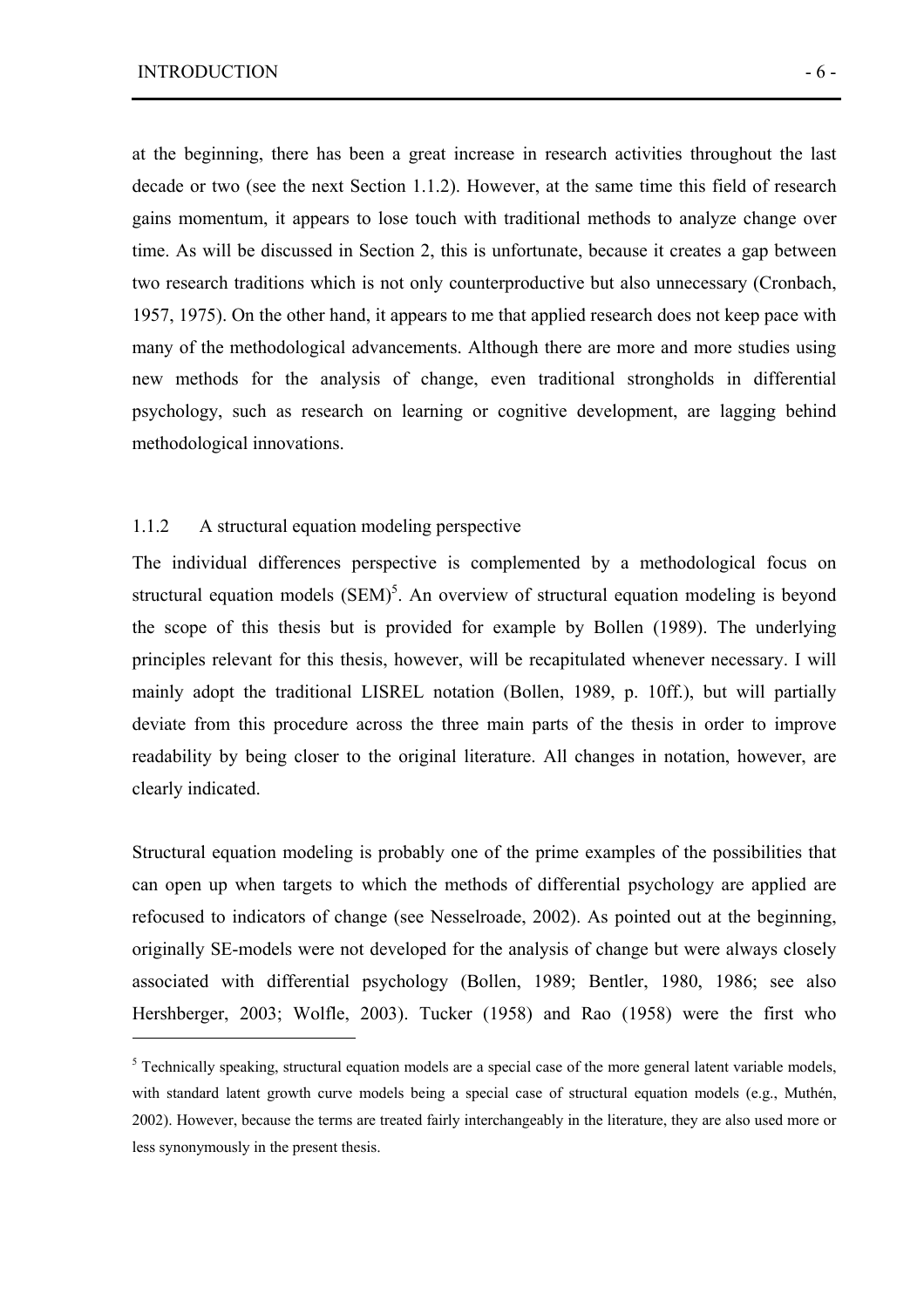$\overline{a}$ 

simultaneously – but independently of each other – proposed the application of factor analytic techniques to the organization of individual growth curves. Early applications of their method can be found in Scher, Young and Meredith (1960). Attempts to model individual growth curves were made even earlier (Wishart, 1938; Robertson, 1908, 1909), a major breakthrough, however, was the work of Meredith and Tisak (1990; 1984), who demonstrated how SEM can be used to analyze change over time. This was the birth of latent growth curve modeling. A more comprehensive review of the history of LGCM is provided for example by Bollen and Curran (2006, p. 9ff.) or McArdle and Nesselroade (2002). Among others, it was primarily McArdle (1986; 1988; 1989; 1991; McArdle & Epstein, 1987; McArdle & Hamagami, 1991, 1992) who advanced the original LGCM approach and applied it to a variety of methodological and substantive problems. Especially during the last couple of years, the original structural equation modeling approach – involving LGCM as a special case – has been extended in many different directions, so that a complete overview is hardly possible and certainly not reasonable for the purposes of the present thesis. A useful systematization, however, was proposed by Muthén in his seminal article *Beyond SEM: General Latent Variable Modeling* (2002; see also Muthén & Muthén, 1998-2007b; Muthén, 2001a; Muthén, 2001b; Muthén & Muthén, 2000). Based on his work, Figure 1 provides an overview of the different modeling options made possible by second generation structural equation models (Muthén, 2001b). Other than Muthén's more general model (e.g., see Figure 1 in Muthén, 2002), Figure 1 has been particularly adopted to methods for the analysis of change, which are of relevance to this thesis. For a description of the more general latent variable framework, the reader is referred to the original literature.

Figure 1 is a pictorial representation of a system of simultaneous equations using standard path diagram symbols (e.g., Bollen, 1989, p. 32ff.). Other than the path diagrams, which will be employed later on, Figure 1 serves only the purpose of illustrating the various modeling options and is not meant to represent a model, which could be estimated $6$ . Squares represent manifest variables and circles latent variables. Both can be continuous or categorical, as indicated by the normal distribution, respectively the horizontal line, within some squares or

<sup>&</sup>lt;sup>6</sup> As a matter of fact, it is quite obvious that the model would not be identified (unless very specific constraints are imposed).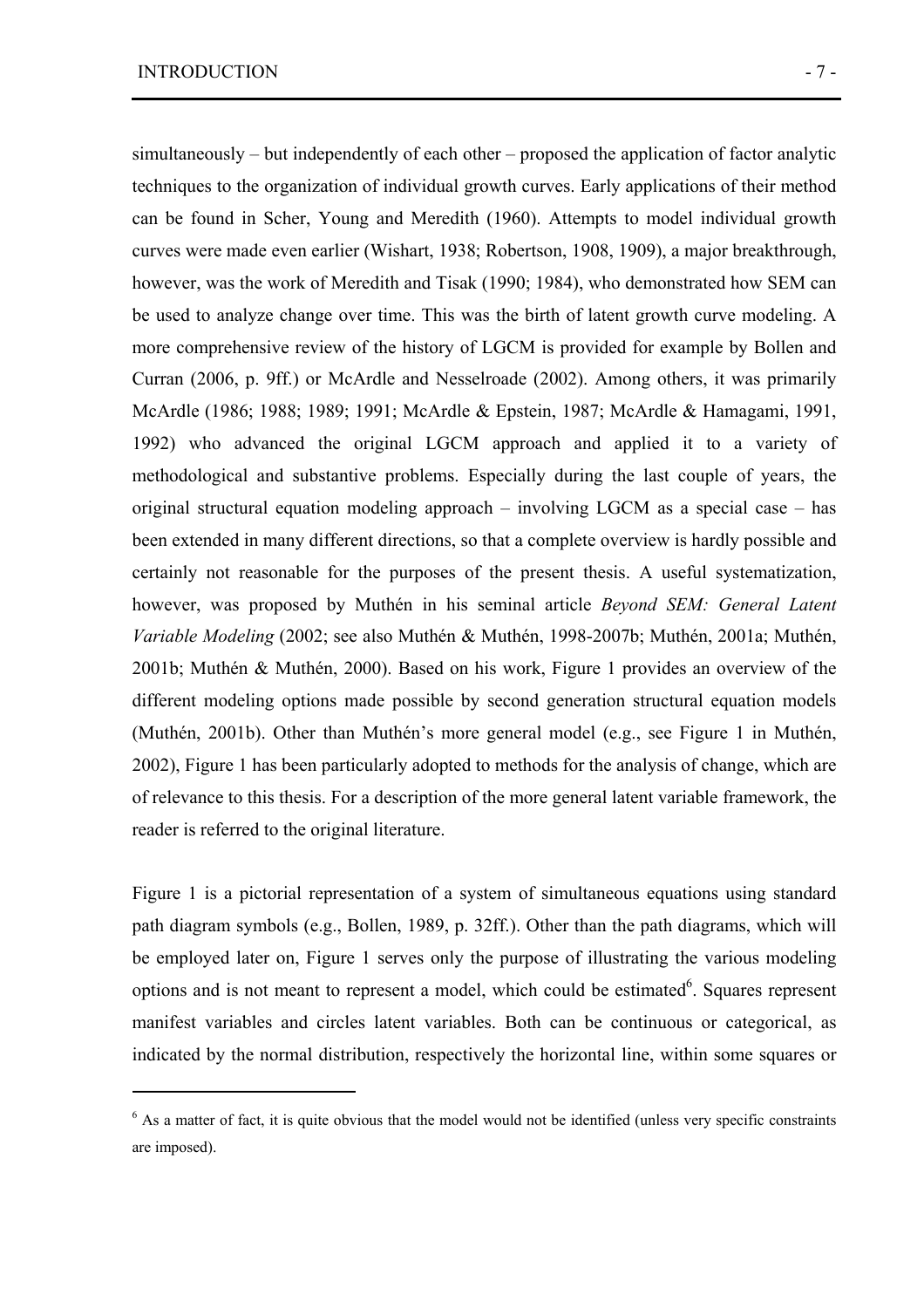circles. The four manifest variables represent the repeated measures at four time points, with the two continuous latent variables representing different aspects of growth over time (e.g., linear or nonlinear change, or true interindividual differences at a given point in time, see Section 2). The growth factors, as well as the repeated measures can be regressed on other categorical or continuous observed variables as illustrated by the upper right square. In addition, different classes of trajectories may be identified as illustrated by the categorical latent variable (circle) in the upper left corner of Figure 1. Finally, the triangle represents the constant 1 (actually a unit vector), so that the regression of any of the variables on 1 corresponds to the intercept of the regression equation. A more detailed description will be provided in the course of the thesis.



*Figure 1 Framework for the analysis of change using SEM. The letters (a) to (e) correspond to the five rationales for longitudinal research as proposed by Baltes and Nesselroade (1979).* 

All five rationales for longitudinal research put forward by Baltes and Nesselroade (1979) are contained in Figure 1. The individual (factor) scores of the two continuous latent variables capture intraindividual change over time (a). Accordingly, their variance maps interindividual differences in change (b). As indicated by the double-headed arrow between the two continuous growth factors, different aspects of change can be interrelated (c). Determinants of intraindividual changes (d) and interindividual differences in intraindividual change (e) may be categorical or continuous and may either affect the growth factors or have a direct impact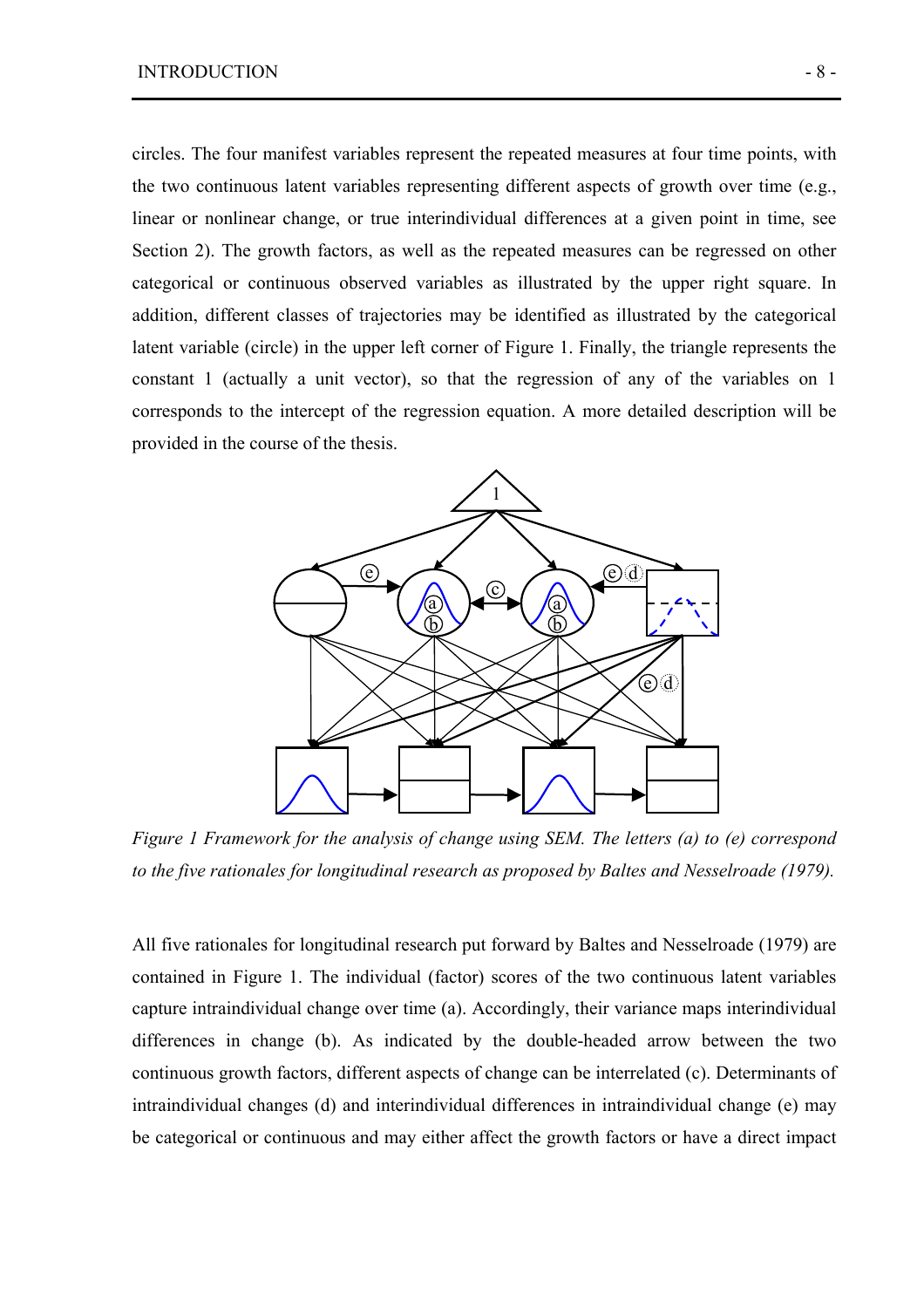on the manifest indicators. Without specific constraints, however, any direct impact would only predict interindividual differences at a given point in time, but no changes. Finally, the single-headed arrows connecting the observed variables represent an alternative way to model change, which will be discussed in more detail in Section 3. Still other ways of modeling change (e.g., full ARMA models, see Section 3) are possible, but only techniques, which will be treated in this thesis, are contained in the Figure. It is obvious, that the present thesis is somewhat selective with respect to the methods used for the analysis of change and the emphasis that is put on certain aspects within these methods. However, as will be discussed throughout the next four sections, these methods are often particularly suited for the analysis of change from an individual differences perspective. But far be it from me to claim any completeness of coverage of methods for the analysis of change in differential psychology.

#### **1.2 Statement of purpose**

The general purpose of the present thesis is to strengthen, refine and extend the liaison between the methods of differential psychology and indicators of change as promoted by Nesselroade (2002). As noted above (page 1), three attempts are made to contribute to achieve this goal. Accordingly, the thesis is structured in three major parts. The purpose of the first part is to bridge the gap between "traditional" and "new" methods for the analysis of change by discussing latent growth curve models as a general data-analytic approach for repeated measures designs. The purpose of the second part is to critically review a newly proposed procedure (ALT-models) by pointing to problems in interpretation, which were not considered before. Finally, the purpose of the last part is to highlight the advantages offered by some recent developments in the analysis of change using categorical variables. A new study of university drop-out serves as an example. With the present thesis it is hoped to appeal to the methodologically interested reader and applied researcher alike. As a matter of fact, the most general objective may be to strengthen the liaison between the development of new methods and their use in applied research.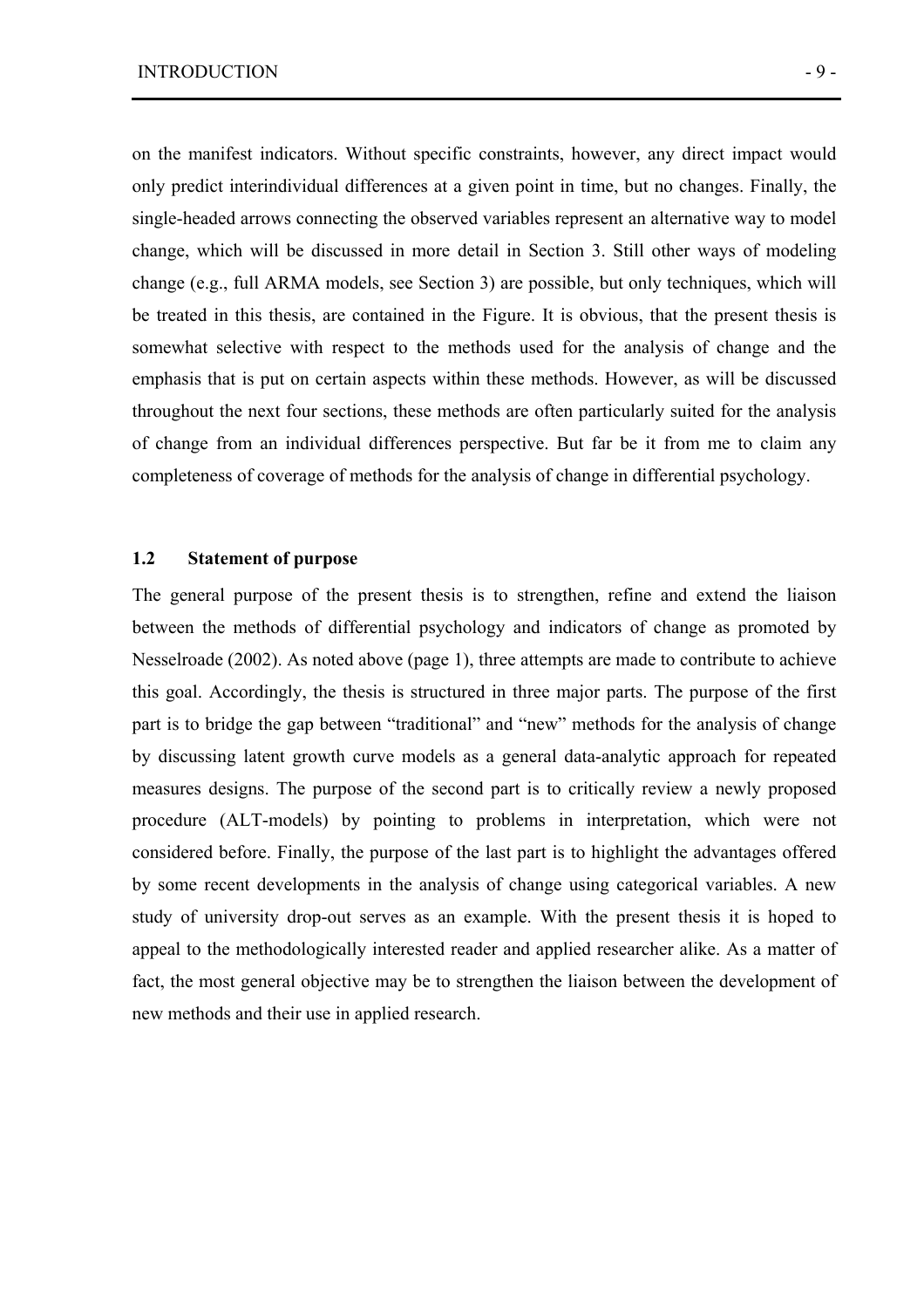#### **1.3 Overview**

In the first part (Section 2) latent growth curve models are discussed as a general data-analytic approach to the analysis of change. Conventional, but popular, methods of analyzing change over time, such as the paired *t*-test, repeated measures ANOVA, or MANOVA, have a tradition, which is quite different from the more recently developed latent growth curve models. While the former originated from the idea of variance decomposition, the latter have a factor analytic background. Accordingly, "traditional methods", which focus on mean changes, and "new methods", with their emphasis on individual trajectories, are often treated as two entirely different ways of analyzing change. In this section, an integrative perspective is presented by demonstrating that the two approaches are essentially identical. More precisely, it will be shown that the paired *t*-test, repeated measures ANOVA, and MANOVA are all special cases of the more general latent growth curve approach. Model differences reflect the underlying assumptions, and differences in results are a function of the degree to which the assumptions are appropriate for a given set of data. Theoretical and practical implications are set forth, and advantages of recognizing latent growth curve models as a general data-analytic system for repeated measures designs are discussed.

After highlighting the versatility, generality and flexibility of the LGCM approach, the second part (Section 3) takes a more critical stance on these alleged advantages and stresses the importance of a good theory. In this section, a critical reconsideration of the recently proposed simultaneous estimation of autoregressive (simplex) structures and latent trajectories (so called Autoregressive Latent Trajectory (ALT) models, Bollen & Curran, 2004) is provided. ALT models are becoming an increasingly popular approach to the analysis of change. However, while historically autoregressive (AR) and latent growth curve models have been developed independently from each other, the underlying pattern of change is often highly similar. In this part it is argued that in practice, autoregressive (simplex) processes can be inextricably confounded with nonlinear growth curve patterns. It is shown that an integration of linear LGC- and AR-models can lead to severely biased parameter estimates. Accordingly, researchers are cautioned that the combination of autoregressive and latent growth curve models will often fail if the existence of nonlinear change cannot be ruled out. All arguments are illustrated by empirical data on skill acquisition, and a simulation study is provided to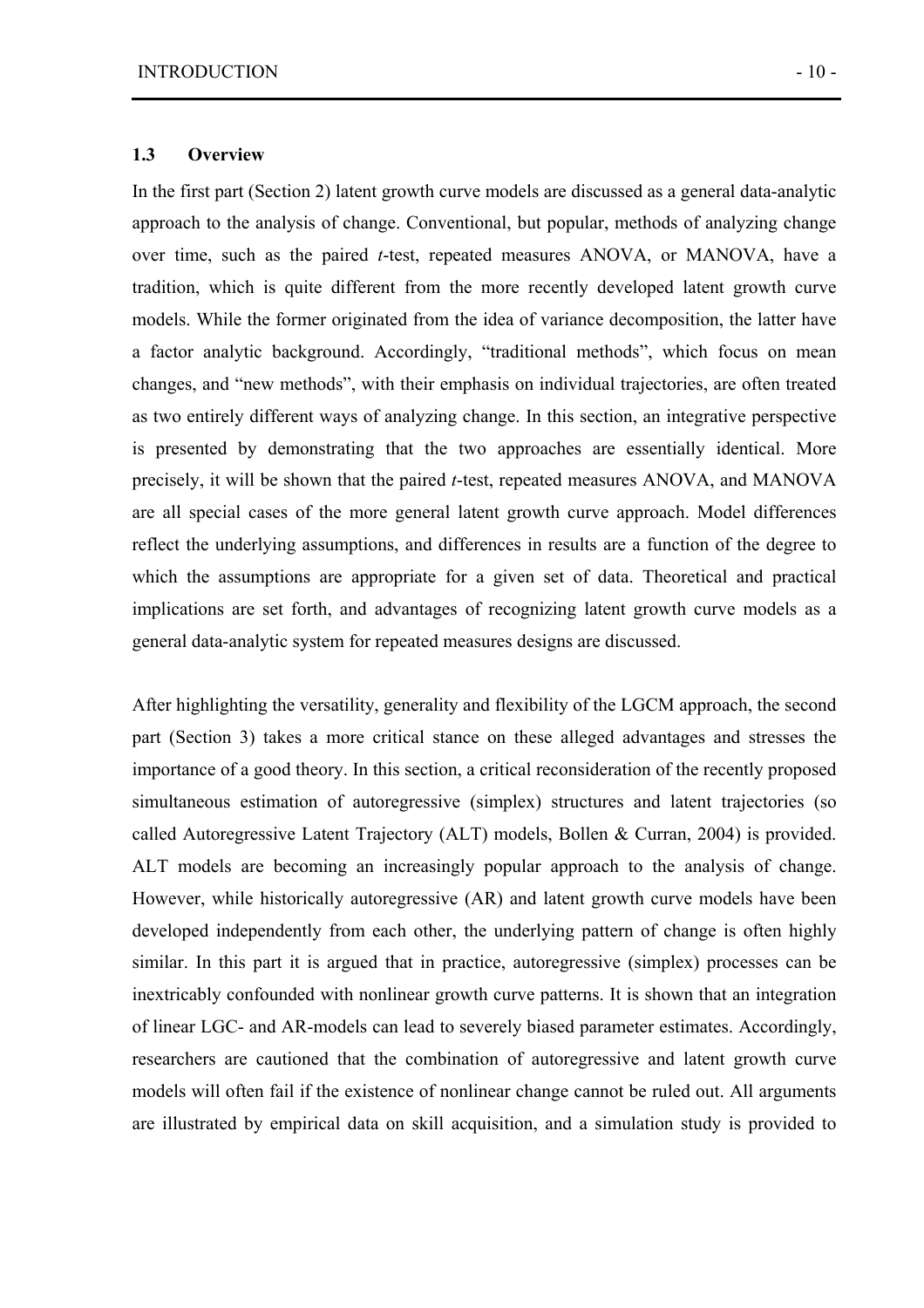investigate the conditions and consequences of mistaking nonlinear growth curve patterns as autoregressive processes.

While the first and second part are primarily of a theoretical nature, the third part (Section 4) is concerned with the application of an innovative technique to the analysis of an important practical problem: university drop-out. Accordingly, this part has a twofold purpose: Firstly, a new approach to the analysis of change using categorical variables will be reviewed and, secondly, a new study on university drop-out will be introduced. With increasing competition among institutes of higher education regarding student selection, drop-out becomes a politically and economically important factor for universities. While a number of studies address this issue cross-sectionally by analyzing drop-out across different cohorts, or retrospectively via questionnaires, few of them are truly longitudinal and focus on the individual as the unit of interest (e.g., Gold  $&$  Kloft, 1991). In contrast to these studies, an individual differences perspective is adopted in the present thesis. For this purpose, a handson introduction to a recently proposed structural equation approach to discrete-time survival analysis is provided (Muthén & Masyn, 2005). Particularly for the study of individual differences, this technique is superior to traditional procedures. It not only permits an accurate analysis of drop-out over time and its determinants, but also accounts for potential heterogeneity among subjects. In a prospective study,  $N = 1096$  students were observed across four semesters. As expected, average university grade proved to be an important predictor of future drop-out, while high school GPA yielded no incremental predictive validity but was completely mediated by university grade. Accounting for unobserved heterogeneity, three latent classes could be identified with differential predictor-criterion relations suggesting the need to pay closer attention to the composition of the student population. An exploratory analysis of a self-report measure as an additional predictor is provided and the findings are discussed in the light of recent statistical advances and the current controversy about student selection.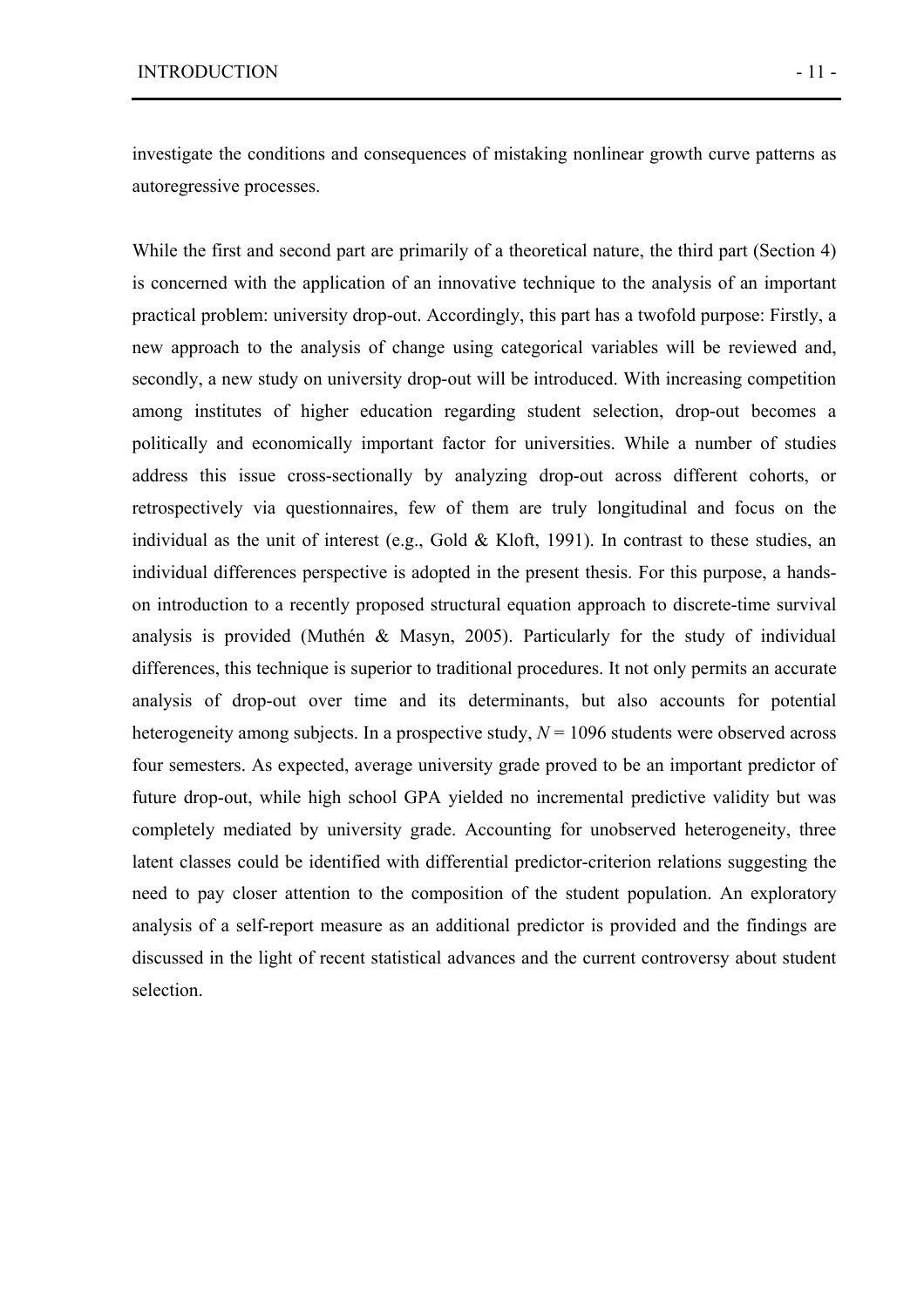# **2 LATENT GROWTH CURVE MODELING AS A GENERAL DATA-ANALYTIC SYSTEM FOR REPEATED MEASURES DESIGNS**

Almost forty years ago, Cohen (1968) showed that the analysis of variance (ANOVA) and multiple regression analysis are essentially identical data analytic systems. His publication received so much attention among social scientists like few other articles since that time. This was even more surprising, given that the actual message was not new, and the underlying mathematical principles were well known among statisticians. As a matter of fact, it was less the "discovery" itself, but more the theoretical and practical implications that came along with it, which caught the attention of many researchers. A few years earlier, Cronbach (1957), in his presidential address at the Sixty-Fifth Annual Convention of the American Psychological Association, called for an integration of the "two disciplines of scientific psychology" (p. 671): Experimental and Correlational Psychology. Even though the distinction between the two disciplines alludes to more than the use of different statistical procedures, the focus on individual differences made regression techniques particularly interesting to correlational psychologists. Experimental researchers, on the other hand, were typically more interested in group differences, thus preferring the analysis of variance. By demonstrating that ANOVA and multiple regression (MR) yield the same results if group membership is coded as a set of dummy variables in MR, Cohen (1968) provided the methodological basis for an integration of the two disciplines. Today, this is common knowledge among social researchers, even though some introductory statistics texts still treat multiple regression and ANOVA as if these were two completely unrelated techniques. Although not new in statistical content, Cohen's work (Cohen et al., 2003; Cohen & Cohen, 1983; Cohen, 1968) had a tremendous impact on the statistical thinking of many researchers. On the one hand, it showed experimental researchers the limits of the analysis of variance and exemplified the strict assumptions which are associated with these models. To cite just one example, it is quite difficult to examine the joint impact of a continuous and a categorical variable on a (continuous) dependent variable within the framework of the analysis of variance. While the analysis of covariance (ANCOVA) allows to adjust for a continuous covariate, it assumes that the regression slopes are identical across all levels of the independent variable(s). This assumption corresponds to an interaction of a categorical and continuous predictor, which could be easily tested within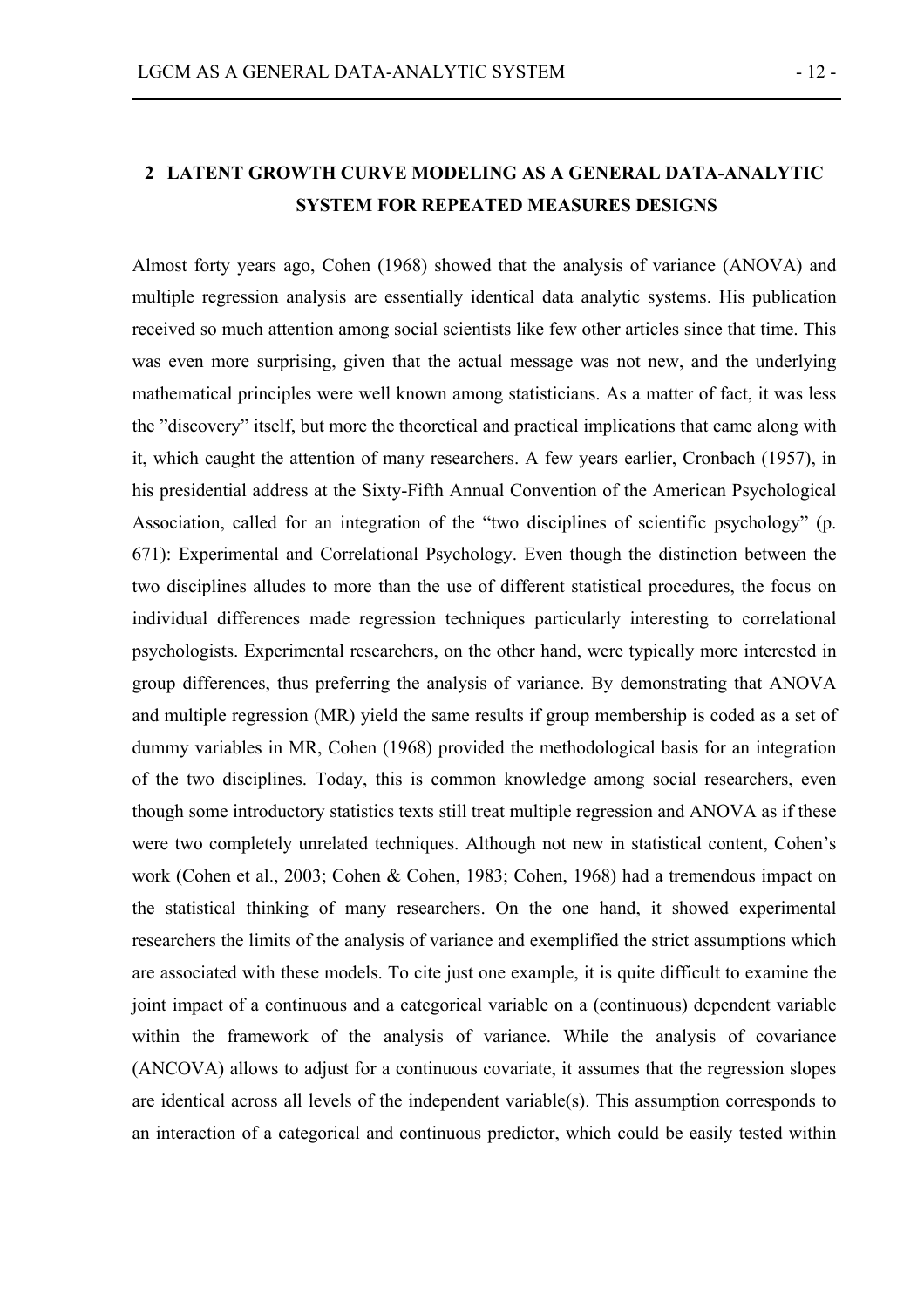the multiple regression framework (Cohen, 1968, p. 439). On the other hand, it demonstrated the flexibility of multiple regression, while at the same time pointing correlational researchers to the dangers of this flexibility by comparing it to traditional ANOVA techniques. Referring to the example above, probing the interaction between a single four category variable and a continuous predictor would require the inclusion of three additional regression terms (e.g., Aiken & West, 1991). Although statistically possible and sometimes meaningful, one must take great care to safeguard against alpha inflation, loss of power, or the interpretation of practically irrelevant effects. Finally, however, Cohen's work helped to integrate two different ways of statistical thinking. The analysis of group differences and individual differences were no longer viewed as fundamentally different research approaches in need of different statistical procedures, but were shown to be closely related. As a result, researchers not only gained a better understanding of the strengths and weaknesses of their preferred statistical approach, but psychological research in general moved towards a fusion of its two disciplines (Cronbach, 1975; Cook & Campbell, 1979).

Today, we find a similar situation in the analysis of change. On the one hand, there are the "traditional approaches" dealing with the analysis of mean changes, on the other hand there are the "new methods for the analysis of change" (Collins & Sayer, 2001) focusing on individual changes over time. Both classes comprise an entire family of different models, with the repeated measures ANOVA and Latent Growth Curve Models (LGCM) being the two most prominent representatives of either class.

The ANOVA for repeated measures was developed as a direct extension of the fixed-effects techniques of the analysis of variance pioneered by Fisher in the 1920s and '30s (e.g., Fisher, 1925). As shown in Equation (1), the basic idea is to partition the total sum of squares  $(SST<sub>total</sub>)$ into one part which is caused by interindividual differences (*SS<sub>Between</sub>*) and one part that is due to intraindividual changes over time  $(SS<sub>Within</sub>)$ . Below I will come back to Equation (1), for now it suffices to recall that this allows us to control for systematic but often unwanted between-subject variance.

$$
SS_{Total} = SS_{Within} + SS_{Between}
$$
 (1)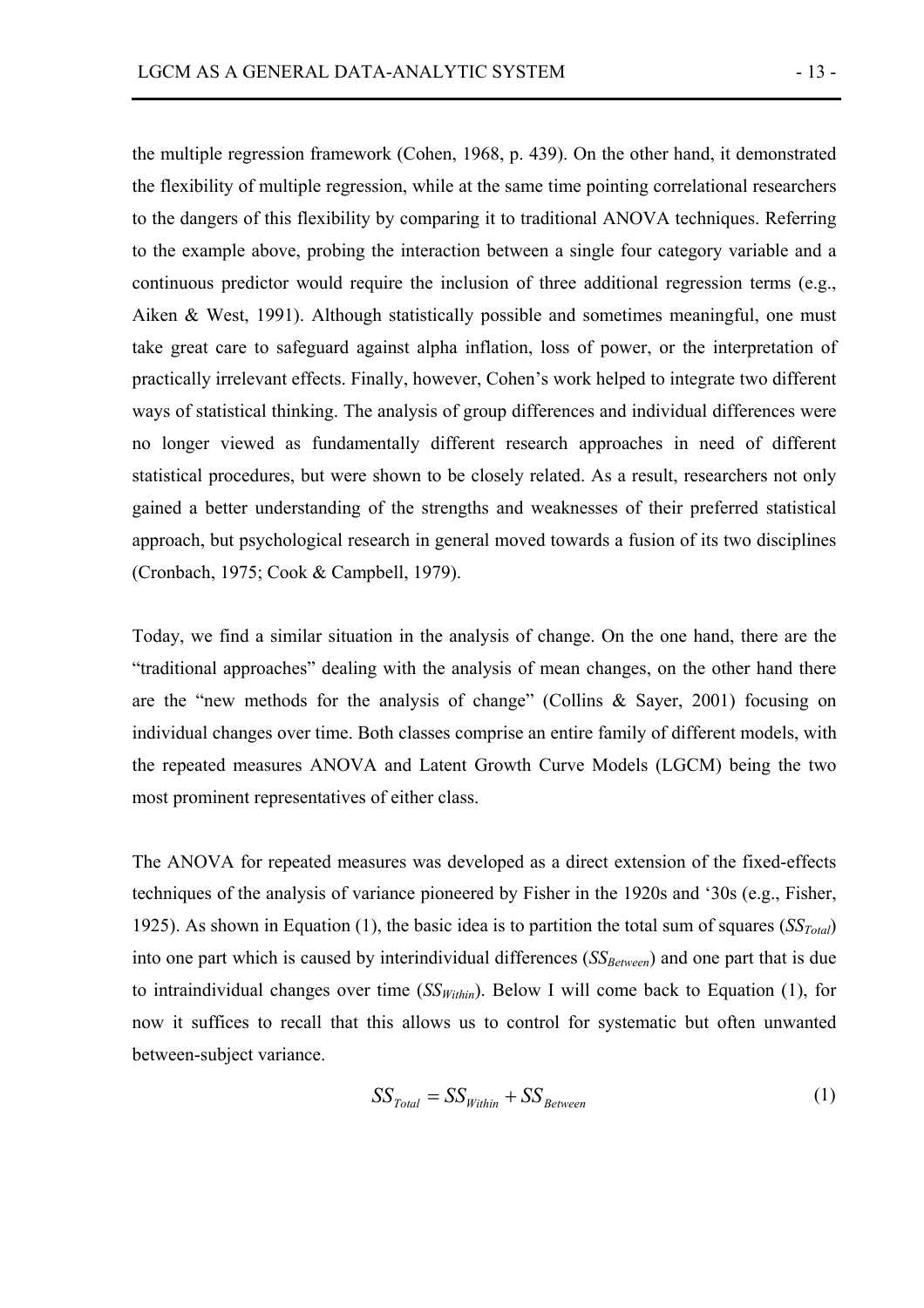What is not apparent from Equation (1) is the fact that this approach depends on a number of strict assumptions. As a matter of fact, the underlying assumptions are often so unrealistic that they are hardly ever met in practice. As a consequence, alternative procedures, such as the multivariate analysis of variance (MANOVA), have been proposed for analyzing repeated measures. Although less restrictive, MANOVA is a direct extension of the analysis of variance and rests upon the same underlying idea of variance decomposition. Central to both approaches is their focus on group changes instead of individual changes. The separation of between- and within-subject variance is merely a means to the end of controlling for differences between subjects in order to partition the remaining within-subject variance into variation due to potential covariates  $(SS<sub>A</sub>)$  and variance not accounted for  $(SS<sub>Error</sub>)$ . As shown in Equation (2), only group mean differences( $\overline{x}_t - \overline{x}_t$ ) for time point  $t = 1...T$  are of interest, while all person  $(i = 1...N)$  specific deviations are treated as error variance.

$$
SS_{Within} = SS_A + SS_{Error}
$$
  
\n
$$
SS_A = N \sum_{t=1}^{T} (\overline{x}_t - \overline{x}_\bullet)^2
$$
 and 
$$
SS_{Error} = \sum_{i=1}^{N} \sum_{t=1}^{T} (x_{ti} - \overline{x}_t - \overline{x}_t + \overline{x}_\bullet)^2
$$
 (2)

As will be discussed below, this approach is often not only overly restrictive, but also ignores valuable information contained in the data.

While interindividual differences in intraindividual change are treated as error variance in traditional methods, they are of primary interest in latent growth curve modeling. As discussed in Section 1.1.2 it was Meredith and Tisak (1990; 1984), who demonstrated that SEM can be used to analyze longitudinal data. Using a slightly different notation, they showed that individual change over time can be expressed as a structural equation *measurement model* (Equation (3)), while interindividual differences in intraindividual change correspond to the latent variable *structural model* (Equation (4)). The *T* repeated points of measurement are represented by the  $T \times 1$  vector **x**. Accordingly, **t** is a  $T \times 1$  vector of intercepts and  $\boldsymbol{\varepsilon}$  a  $T \times 1$  vector of person and time point specific error terms.  $\boldsymbol{\eta}$  is an  $m \times 1$ vector of (growth) factors with the  $T \times m$  factor loadings matrix  $\Lambda$ . As illustrated in Equation (4), the latent factor(s) can be regressed on other exogenous or endogenous variables (represented by the  $n \times 1$  vector  $\xi$ , respectively  $\eta$ ) weighted by the  $m \times n$  matrix  $\Gamma$ , respectively the  $m \times m$  matrix **B**. Analogous to Equation (3),  $\alpha$  is an  $m \times 1$  vector of intercepts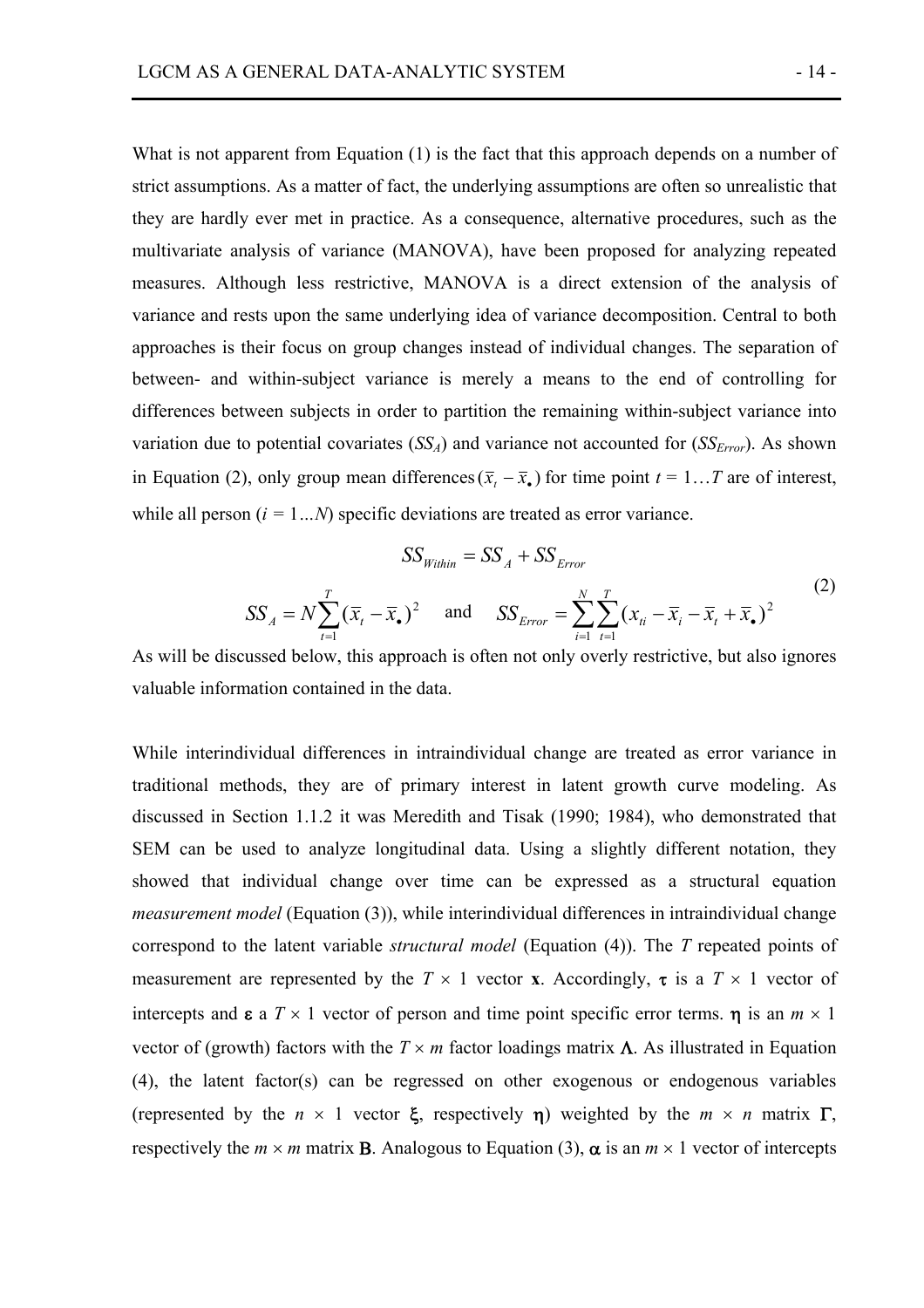and  $\zeta$  an  $m \times 1$  vector containing the error terms. Equations (3) and (4) will be discussed in more detail further below. The resulting approach to the analysis of change is very general, and as noted by Meredith and Tisak (1990) "with imagination and careful attention to detail, given suitable identification, every form of repeated measures ANOVA or MANOVA can be built up as a special case" (p. 114).

$$
\mathbf{x} = \boldsymbol{\tau} + \boldsymbol{\Lambda}\boldsymbol{\eta} + \boldsymbol{\epsilon} \tag{3}
$$

$$
\eta = \alpha + \Gamma \xi + B\eta + \zeta \tag{4}
$$

By demonstrating how to use common methods of covariance structure analysis to analyze individual growth curves, they prepared the ground for present-day latent growth curve models. Even though the technique has been extended during the last decade, the mathematical basis is still the same. With some exaggeration, one could even say that there are little advancements that were not envisioned in the original Meredith and Tisak (1990) paper. This also applies to this first part of the thesis, where no large claim of originality is being made. As a matter of fact, most of the material presented herein has already been published in some scattered articles or chapters. However, I am not aware of any systematic discussion of the conditions and consequences of integrating traditional analysis of variance techniques into a general LGC-modeling framework. Typically, "traditional" methods to analyze change and latent growth curve models are discussed separately, thereby emphasizing their differences instead of their commonalities. In my view, however, much can be learned about either approach by taking a closer look at their interrelationship. Latent growth curve modeling must not be viewed as just another "tool in the toolbox of methods" but should be understood as a very general data analytic system for repeated measures designs, which incorporates paired *t*-tests, repeated measures ANOVA, and MANOVA as special cases. It is hoped that the present thesis will help to evoke a similar "new look" (Cohen & Cohen, 1983, preface) on the analysis of change as Cohen's (1968) seminal article on multiple regression/correlation analysis forty years ago.

#### **2.1 Outline**

This first major part of the thesis (i.e., Section 2) has three subsections and a concluding discussion. In the first section (Section 2.2) I begin with the analysis of two-wave data and

 $(4)$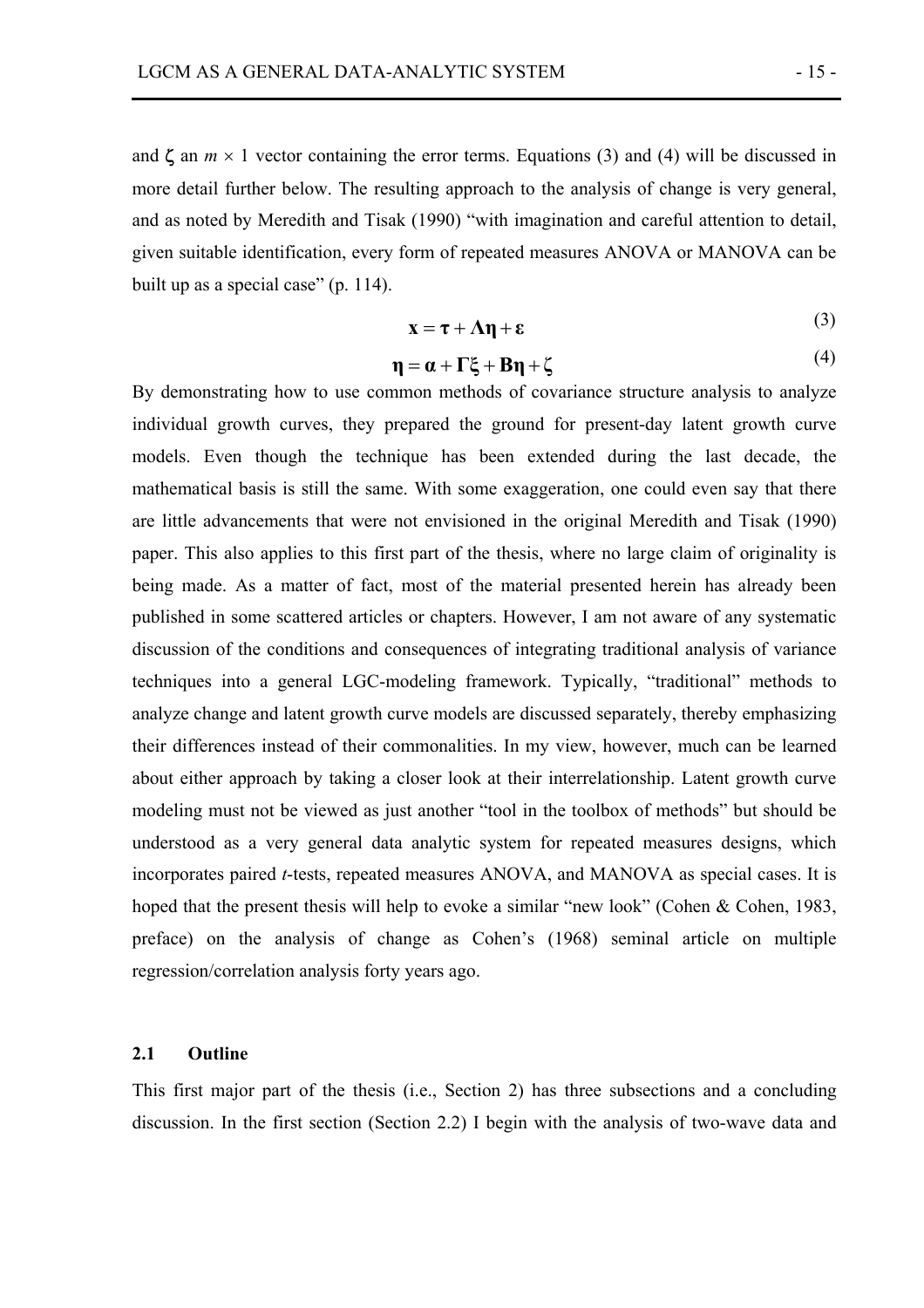demonstrate how the paired samples *t*-test can be viewed as a special case of a latent growth curve model. Emphasis will be put on conceptual differences between change scores, residualized (true) gain scores and latent difference scores. In Section 2.3, the discussion is extended to multi-wave data by contrasting repeated measures ANOVA, MANOVA and LGCM. The underlying assumptions of each approach will be highlighted and advantages of LGCM to analyze change will be discussed. Section 2.4 deals with different ways to predict change and provides a comparison across methods. I conclude with a discussion of the theoretical and practical implications of latent growth curve modeling as a general data analytic system.

#### **2.2 Two-wave data**

Two repeated points of measurement are the minimum requirement for the analysis of change. Although two time points do not constitute a real *longitudinal* study (Rogosa et al., 1982; Singer & Willett, 2003), the simple pre-post-test is probably one of the most often used research designs in experimental research (but see Footnote 2). For example, one might be interested in the effectiveness of an intervention, or improvement on a learning task, where the performance of each individual has been assessed at the beginning and at the end.

Table 1 shows the scores of  $N = 17$  female and  $N = 18$  male participants on a hypothetical learning task, where performance has been assessed on four consecutive time points  $(x<sub>1</sub>$  to  $x<sub>4</sub>)$ . The data will be used to illustrate the main arguments throughout the remainder of this section. Each score might correspond to the average number of points obtained and points lost in a computer based complex problem solving scenario. Typical examples of such tasks are TRACON or ATC (e.g., Ackerman, 1992; Ackerman & Kanfer, 1993). However, because the data were chosen only for illustrative purposes, the reader is welcome to think of any other (learning) task.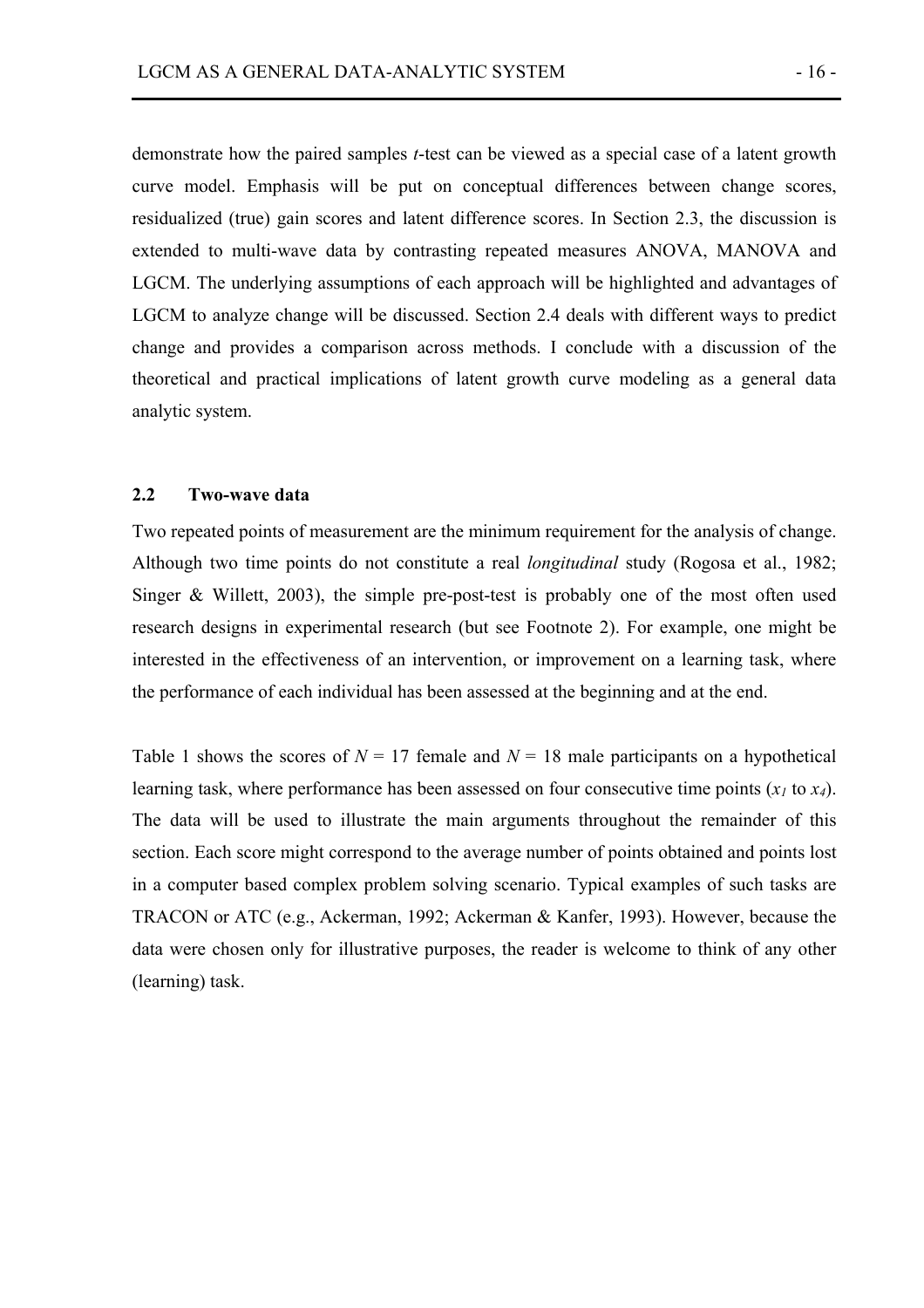| <b>Subject</b>   | $x_I$ | $x_2$     | $x_3$          | $x_4$     | g                          |                | <b>Total: covariances (correlations)</b><br>sex |                          |                                                     |                 |                 |
|------------------|-------|-----------|----------------|-----------|----------------------------|----------------|-------------------------------------------------|--------------------------|-----------------------------------------------------|-----------------|-----------------|
| $\mathbf{1}$     | 2.28  | 2.28      | 2.81           | 4.49      | 97.32                      | M              |                                                 | $x_I$                    | $x_2$                                               | $x_3$           | $x_4$           |
| $\overline{2}$   | 0.12  | 2.26      | 2.94           | 5.42      | 99.95                      | M              |                                                 | 0.500                    |                                                     |                 |                 |
| 3                | 0.46  | 1.47      | 1.63           | 2.95      | 88.71                      | F              | $x_I$                                           | (1.00)                   |                                                     |                 |                 |
| 4                | 0.52  | 2.03      | 2.76           | 3.69      | 94.31                      | F              |                                                 | 0.274                    | 0.418                                               |                 |                 |
| 5                | 0.01  | 1.72      | 3.08           | 3.56      | 93.76                      | F              | $x_2$                                           | (.601)                   | (1.00)                                              |                 |                 |
| 6                | 0.11  | 1.98      | 3.71           | 6.94      | 119.01                     | M              |                                                 | 0.259                    | 0.525                                               | 1.162           |                 |
| $\boldsymbol{7}$ | 1.10  | 2.19      | 2.21           | 5.00      | 95.31                      | $\mathsf F$    | $x_3$                                           | (.339)                   | (.754)                                              | (1.00)          |                 |
| 8                | 0.77  | 2.03 2.91 |                | 4.33      | 99.51                      | $\mathsf F$    |                                                 | 0.222                    | 0.604                                               | 1.111           | 1.971           |
| 9                | 1.06  | 1.64      | 1.94           | 1.97      | 84.48                      | F              | $x_4$                                           | (.224)                   | (.666)                                              | (.734)          | (1.00)          |
| 10               | 2.85  | 2.57      | 3.13           | 4.85      | 94.19                      | M,             |                                                 |                          |                                                     |                 |                 |
| 11               | 1.28  | 2.54      | 2.59           | 3.18      | 96.29                      | F              |                                                 |                          | <b>Women: covariances (correlations)</b>            |                 |                 |
| 12               | 2.36  | 3.58      | 6.28           | 8.15      | 95.76                      | M              |                                                 | $x_I$                    | $x_2$                                               | $x_3$           | $x_4$           |
| 13               | 2.15  |           | 3.84 4.26      | 6.34      | 111.21                     | M              |                                                 | 0.178                    |                                                     |                 |                 |
| 14               | 1.04  | 2.57      | 3.15           | 3.00      | 104.6                      | F              | $x_I$                                           | (1.00)                   |                                                     |                 |                 |
| 15               | 1.70  | 3.52      | 5.24           | 5.85      | 99.82                      | M              |                                                 | 0.106                    | 0.238                                               |                 |                 |
| 16               | 1.14  | 1.53      | 2.55           | 2.45      | 109.44                     | F              | $x_2$                                           | (.517)                   | (1.00)                                              |                 |                 |
| 17               | 0.45  | 2.12      | 1.71           | 4.41      | 99.83                      | F              |                                                 | 0.027                    | 0.122                                               | 0.444           |                 |
| 18               | 0.75  | 2.28      | 3.83           | 4.20      | 94.98                      | M              | $x_3$                                           | (.096)                   | (.377)                                              | (1.00)          |                 |
| 19               | 0.44  | 2.79      | 5.35           | 5.77      | 105.06                     | M              |                                                 |                          |                                                     |                 |                 |
| 20               | 1.68  | 3.12      | 4.21           | 5.51      | 87.19                      | M              | $x_4$                                           | $-0.024$<br>$(-.046)$    | 0.331<br>(.543)                                     | 0.410<br>(.492) | 1.566<br>(1.00) |
| 21               | 1.93  | 3.22      | 4.08           | 5.40      | 110.82                     | M              |                                                 |                          |                                                     |                 |                 |
| 22               | 1.15  | 1.75      | 1.83           | 1.36      | 87.71                      | F              | <b>Mean</b>                                     | 0.817                    | 1.999                                               | 2.632           | 3.801           |
| 23               | 1.85  | 2.82      | 3.97           | 5.09      | 101.72                     | M              |                                                 |                          |                                                     |                 |                 |
| 24               | 0.38  | 0.85      | 2.86           | 3.14      | 98.57                      | F              |                                                 |                          | <b>Men: covariances (correlations)</b>              |                 |                 |
| 25               | 1.90  | 2.56      | 3.28           | 3.75      | 108.68                     | M              |                                                 | $x_I$                    | $x_2$                                               | $x_3$           | $x_4$           |
| 26               | 0.91  | 1.91      | 3.00           | 5.67      | 87.62                      | M              |                                                 | 0.664                    |                                                     |                 |                 |
| 27               | 1.72  | 2.75      | 3.70           | 5.24      | 100.65                     | F              | $x_I$                                           | (1.00)                   |                                                     |                 |                 |
| 28               | 0.82  | 2.88      | 4.20           | 5.09      | 102.93                     | M              |                                                 | 0.216                    | 0.291                                               |                 |                 |
| 29               | 0.37  | 2.00      | 3.38           | 5.00      | 103.51                     | F              | $x_2$                                           | (.492)                   | (1.00)                                              |                 |                 |
| 30               | 0.82  |           | 2.44 2.18      | 5.22      | 97.84                      | F              |                                                 | 0.072                    | 0.357                                               | 0.861           |                 |
| 31               | 0.73  |           | 1.84 2.45 4.38 |           | 102.03                     | F              | $x_3$                                           | (.095)                   | (.713)                                              | (1.00)          |                 |
| 32               |       |           |                |           | 1.54 2.91 4.38 5.07 105.19 | M              |                                                 | $-0.025$                 | 0.218                                               | 0.610           | 1.030           |
| 33               | 1.03  | 2.97      |                | 4.83 6.07 | 110.35                     | M              | $x_4$                                           | $(-.030)$                | (.398)                                              | (.648)          | (1.00)          |
| 34               | 0.60  | 2.69      | 3.54           | 4.84      | 119.71                     | M              |                                                 |                          |                                                     |                 |                 |
| 35               | 0.89  | 2.51      | 3.81           | 5.73      | 100.3                      | $\overline{F}$ | <b>Mean</b>                                     | 1.390                    | 2.788                                               | 4.058           | 5.472           |
| Mean             | 1.11  | 2.41      | 3.37           | 4.66      | 100.24                     |                |                                                 |                          | Note: $SD = Standard Deviation$ ; $F = Female$ (F = |                 |                 |
| <b>SD</b>        | 0.71  | 0.65      | 1.08           | 1.40      | 8.40                       |                |                                                 | 0), $M = Male (M = 1)$ . |                                                     |                 |                 |

*Table 1 Example data set of a hypothetical learning task with four repeated points of measurement*  $(x_1 - x_4)$  *and two predictors (g and sex).*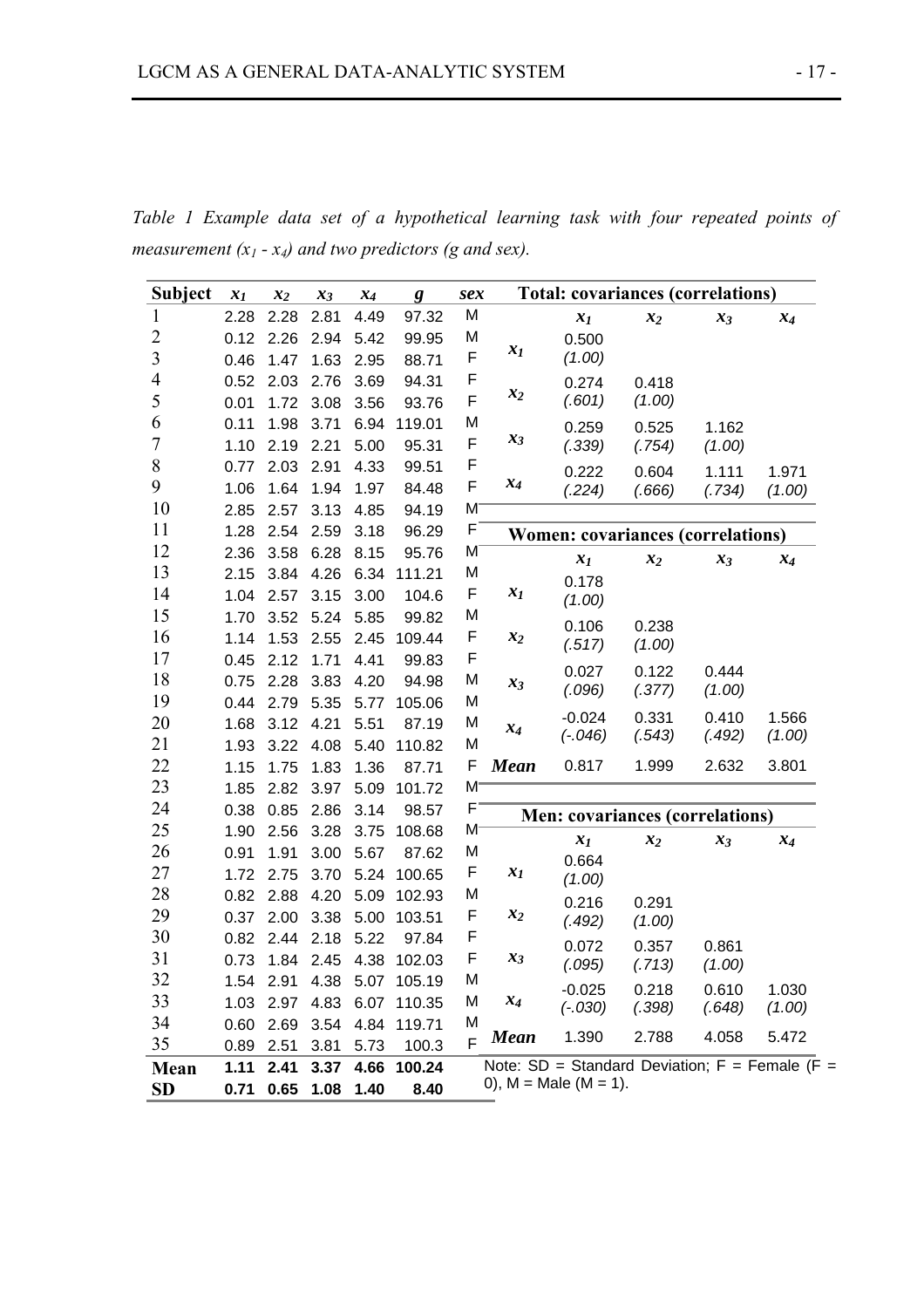Before taking a closer look at this example, one of the most basic questions is whether peoples' performance is significantly better at the end of the task than at the beginning. This question can be easily addressed by a paired samples *t*-test. For this purpose, one would compute the mean  $\overline{d} = 1/N \sum (x_4 - x_1)$  of the difference *d* between  $x_1$  and  $x_4$ . Under the assumption that *d* is roughly normally distributed, the ratio of  $\overline{d}$  to its standard error constitutes the well known *t*-test for repeated measures as shown in Equation (5).

$$
t = \frac{\overline{d} - 0}{\frac{SD_d}{\sqrt{N}}}
$$
 (5)

For  $\bar{d}$  = 4.660 - 1.112 = 3.549 and standard deviation  $\sigma_d$  = 1.423, the test statistic *t* = 14.750 is highly significant in this example  $(df = 34, p < .01)^7$ . Computing the difference between pre- and post-test corresponds to a separation of between- and within-person variance as shown in Equation (1). By subtracting initial performance from final performance, interindividual differences (*SS<sub>Between</sub>*) are kept constant and the analysis concentrates on the within-subject variation  $(SS_{Within})$ . In this regard, the paired *t*-test is identical to a one factor repeated measures ANOVA which will be discussed later on.

#### 2.2.1 A latent growth curve approach to the analysis of two-wave data

 $\overline{a}$ 

The *t*-test can also be specified as a structural equation model (SEM) as graphically illustrated by Figure 2A. By fixing all factor loadings, we essentially realize the assumption of classical test theory (CTT) that an observed score is the sum of a true score and an error component (Gulliksen, 1950; Lord & Novick, 1968).

 $7$ To minimize the problem of rounding errors, most results will be reported with a precision of up to three decimal places in this section. Computations, however, will be made with a higher precision. This may result in some minor inconsistencies in the text, but will prevent us from carrying along rounding errors and will improve overall precision.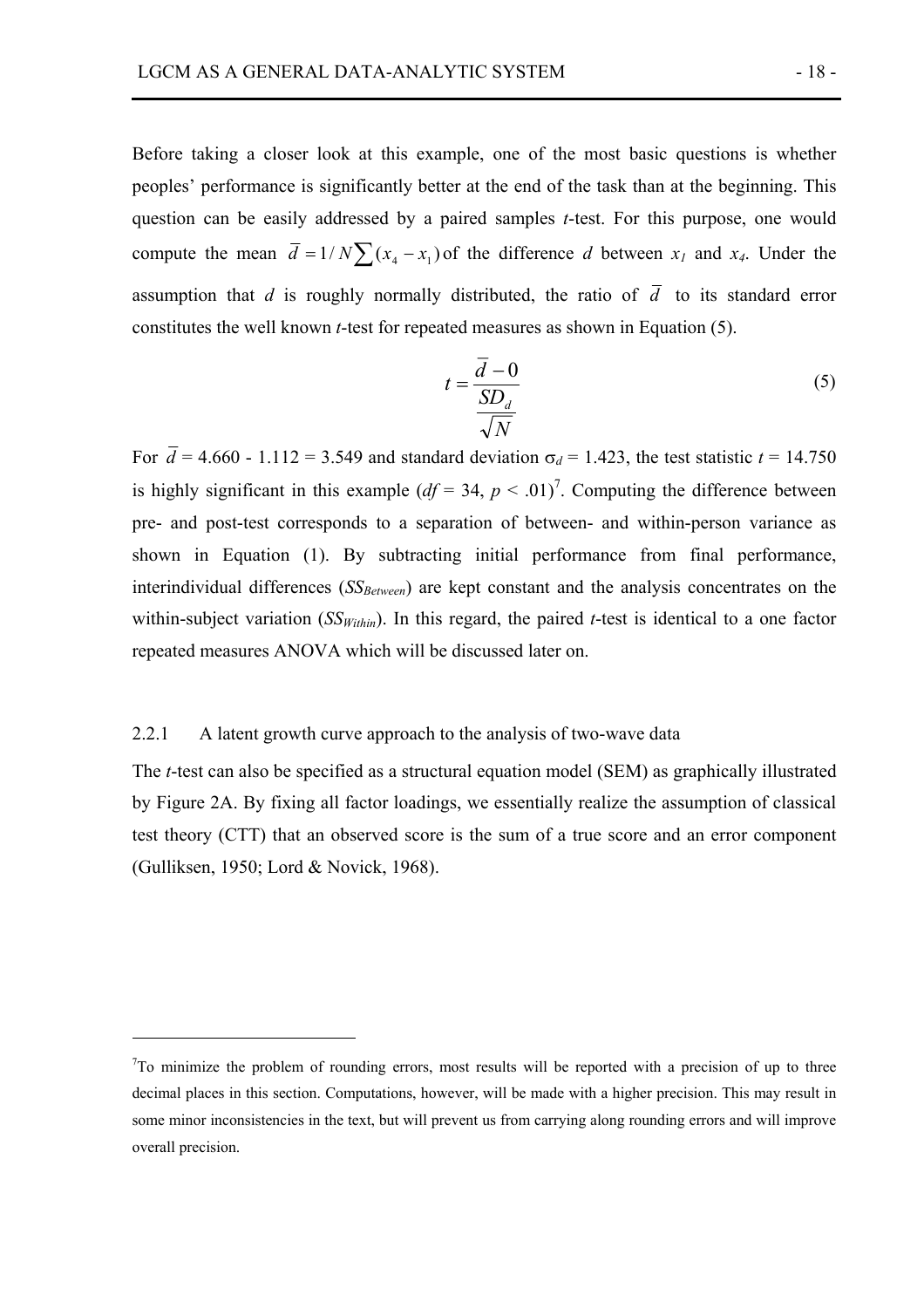

*Figure 2 Path diagram of a paired samples t-test (A) and a base-free measure of change model (B). The triangle represents the constant 1. Accordingly, the two regression weights*  $\alpha_0$ *and*  $\alpha_1$  *are the means of the two latent factors*  $\eta_0$  *and*  $\eta_1$ *,*  $\phi$  *represents their covariance and*  $\beta_{10}$ *the regression weight of the regression of*  $\eta_1$  *on*  $\eta_0$ *. The dotted error terms (* $\varepsilon_1$  *and*  $\varepsilon_2$ *) indicate that the model does not account for measurement error (mean(* $\varepsilon$ *<sub><i>l*</sub>) = mean( $\varepsilon$ <sub>2</sub>) = sd( $\varepsilon$ <sub>*l*</sub>) =  $sd(\varepsilon_2)=0$ ).

In Equation (6) this assumption is illustrated for the first point of measurement  $(x_1)$ , where  $\eta_0$ refers to the true score and  $\varepsilon_1$  to the error at time point one.

$$
x_1 = \eta_0 + \varepsilon_1 \tag{6}
$$

Applying the same assumption to  $x_4$  (i.e.,  $x_4 = \eta_4 + \varepsilon_4$  with  $\eta_4 = \eta_0 + \eta_1$ ) and solving for  $\eta_1$ , Equation (7) is obtained by simple algebraic transformations.

$$
\eta_1 = (x_4 - \varepsilon_4) - (x_1 - \varepsilon_1) \tag{7}
$$

Obviously,  $\eta_1$ , as specified in this model, maps true intraindividual change from pre- to posttest (Steyer, Eid, & Schwenkmezger, 1997). Looking at the *t*-test from this perspective points to another crucial assumption of the conventional *t*-test, that is the absence of any unsystematic (measurement) error. As a matter of fact, setting the variances, covariances and means of all error terms to zero – as indicated by the dotted lines in Figure  $2A -$  is necessary for the SE-model to be identified. Using the general matrix notation introduced in Equation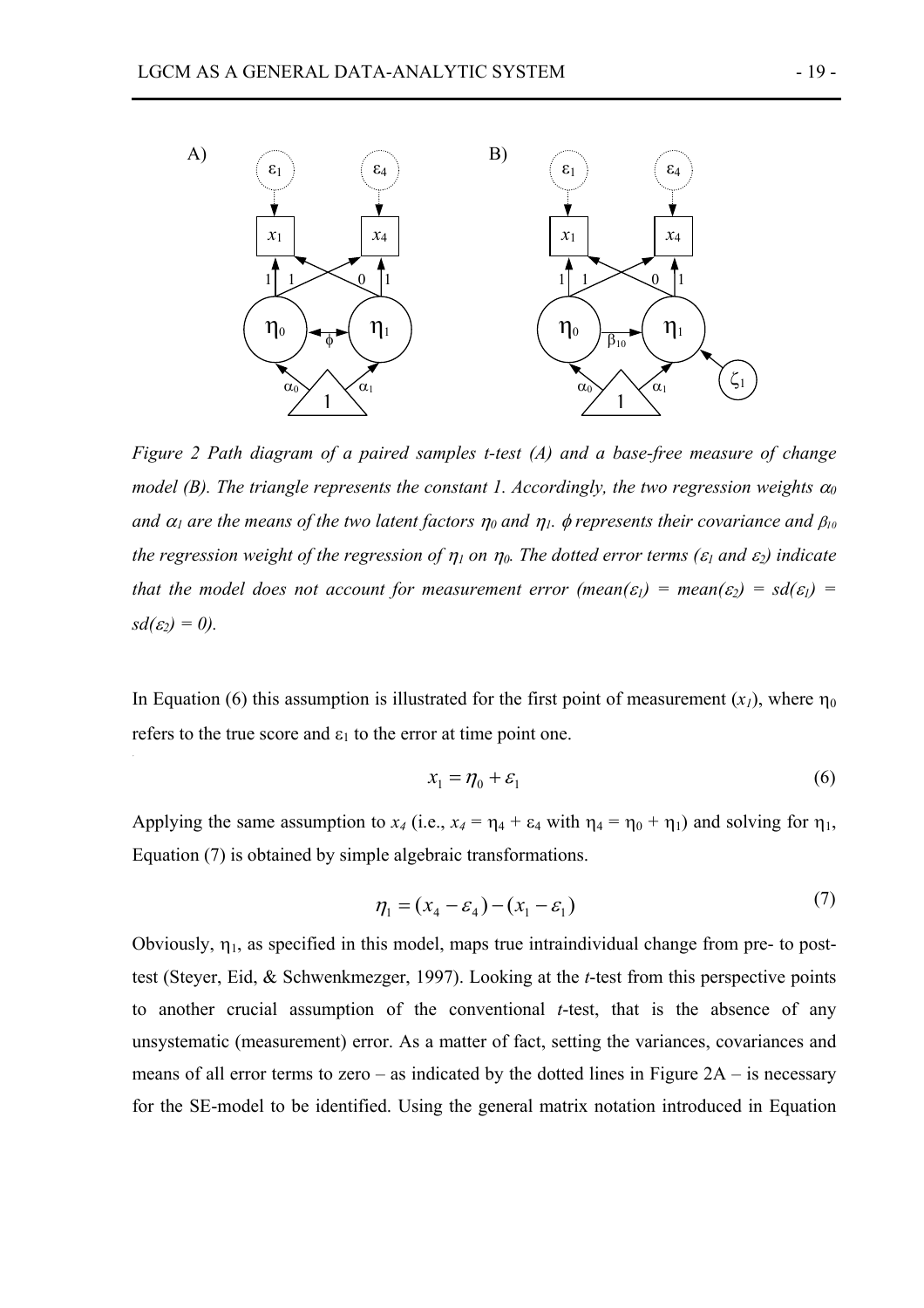(3) and (4), the *t*-test can be expressed as a special case of a latent growth curve (SEM) model with

$$
\mathbf{x} = \begin{pmatrix} x_1 \\ x_4 \end{pmatrix} \qquad \mathbf{\eta} = \begin{pmatrix} \eta_0 \\ \eta_1 \end{pmatrix} \qquad \mathbf{\Lambda} = \begin{pmatrix} 1 & 0 \\ 1 & 1 \end{pmatrix} \qquad \mathbf{\alpha} = \begin{pmatrix} \alpha_0 \\ \alpha_1 \end{pmatrix} \qquad \mathbf{\tau} = \mathbf{\delta} = \begin{pmatrix} 0 \\ 0 \end{pmatrix}
$$

Since no predictors of change are considered in this section,  $\xi$ ,  $\Gamma$ ,  $B$  and  $\zeta$  simply drop out of Equation (4). Allowing the covariance ( $\phi$ ) between  $\eta_0$ , and  $\eta_1$  to be freely estimated, the resulting model is just identified ( $df = 0$ ) and the critical ratio of  $\alpha_1 = 3.549$  to its standard error (*S.E.* = 0.237) is asymptotically identical to the *t*-value of the paired samples *t*-test reported above<sup>8</sup>. Appendix 1 provides the input specifications for the structural equation modeling program Mplus (Muthén & Muthén, 1998-2007a).

#### 2.2.2 Change scores, residualized gain scores and latent difference scores

In case the reliability  $(r<sub>t</sub>)$  of the measurement instrument(s) would be known, adopting the SEM approach allows us to take this knowledge into account by fixing the variance of the *t =*  1…*T* error terms to  $var(\varepsilon_i) = (1 - r_t(x_i))^* var(x_i)$ . As long as  $E(\varepsilon_i) = 0$ , a comparison of means via the paired *t*-test or LGCM, would still yield identical results, while all higher moments, such as the variances and covariances of the two latent variables, will differ. Especially when analyzing predictors and correlates of change, this has some profound implications and as pointed out by Raykov (1999), modeling change on a latent dimension is often a better approach than modeling observed change scores. To elaborate on this point, consider Equation (8), which defines the reliability of change scores as a function of the reliability of the pretest *x* and the reliability of the post-test  $\nu$ .

$$
r_{tt}(d) = \frac{\sigma_x^2 r_{tt}(x) + \sigma_y^2 r_{tt}(y) - 2\sigma_x \sigma_y r_{xy}}{\sigma_x^2 + \sigma_y^2 - 2\sigma_x \sigma_y r_{xy}}
$$
(8)

 $r_{xy}$  denotes the correlation between pre- and post-test and  $\sigma$  the standard deviation. Based on this formula, the simple difference score has been vehemently criticized and researchers have even been advised to avoid the gain score altogether and "frame their questions in other ways"

 $\overline{a}$ 

.

<sup>8</sup> Maximum likelihood (ML) estimation was used, thus the critical ratios follow approximately a *z*-distribution and results will be asymptotically equivalent, given the usual assumption of multivariate normality is met.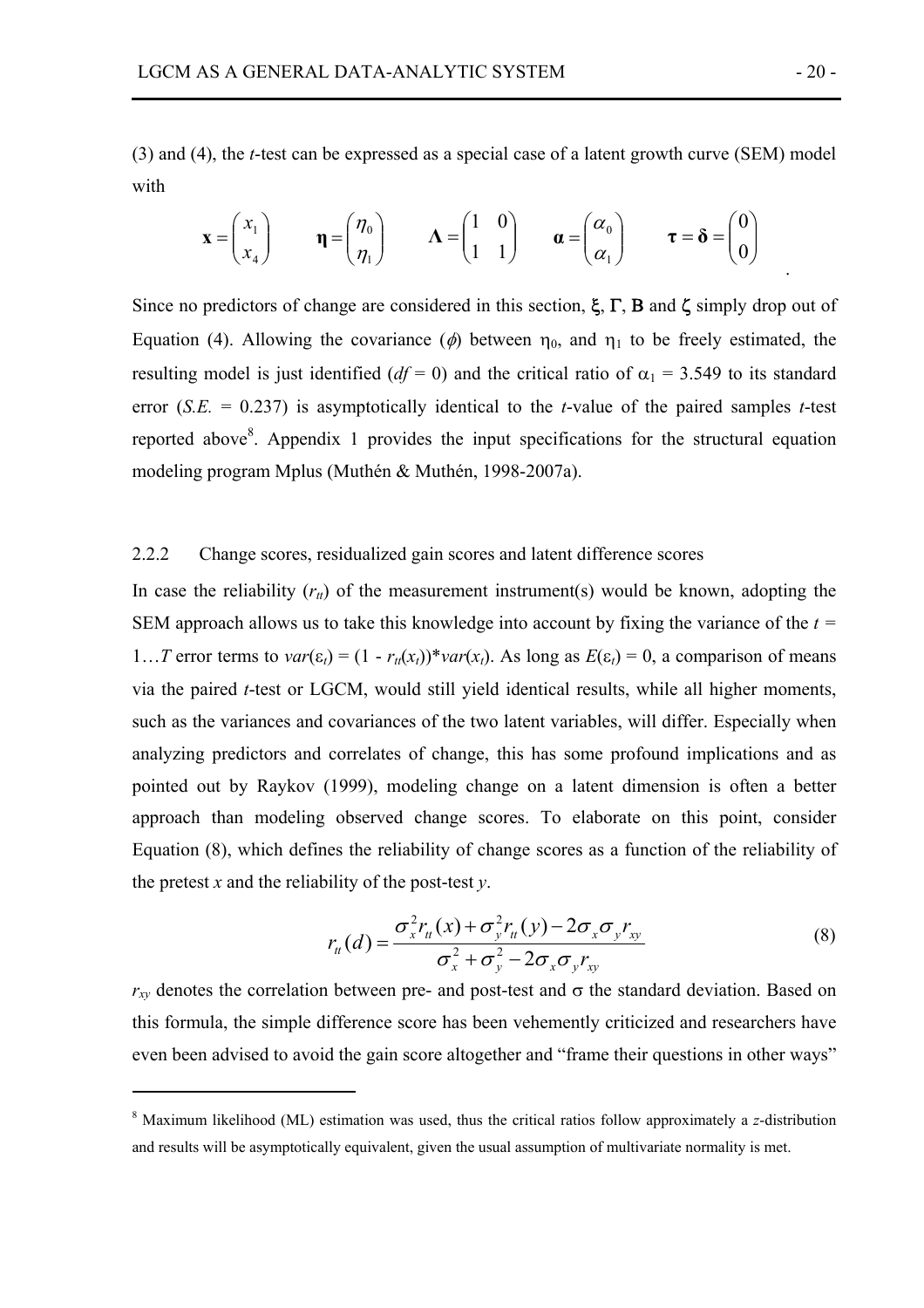(Cronbach & Furby, 1970, p. 80). The reason for this lies in the fact that in order to obtain reliable difference scores, the reliability of the pretest *and* the reliability of the posttest must be high, while at the same time their correlation should be low. If one of these conditions is not met, the reliability  $r<sub>t</sub>(d)$  will be low, so that "the difference score between two fallible measures is frequently much more fallible than either" (Lord, 1963, p. 32). Especially the last condition of a low pre-post-test correlation has caused some confusion about the meaning of gain scores, known as the "reliability-validity paradox". As Bereiter (1963) pointed out, a low correlation between pre- and post-test indicates that different constructs are being measured and as soon as we cannot be sure that we are measuring the same thing, there is no point in analyzing change over time. As a consequence, a number of different strategies have been proposed to somehow correct or improve the gain scores prior to investigating any correlates or predictors of change (see Cronbach & Furby, 1970). The most popular approaches are probably the residualized observed difference score (DuBois, 1957) and the base-free measurement of change (Tucker, Damarin, & Messick, 1966), which I will come back to below (see also Raykov, 1992, 1993a, 1993b).

Eventually, however, it was a series of papers by Rogosa et al. which heralded a reorientation in the analysis of change (Rogosa et al., 1982; Rogosa & Willett, 1983, 1985b; Rogosa, 1988). By demonstrating that "many of the deficiencies that have been attributed to differences scores in the behavioral sciences literature are a result of misunderstandings" (p. 730), Rogosa et al. (1982) took on the defense of the difference score. Their arguments are well documented and shall not be repeated at this point (but see Rogosa et al., 1982, p. 730ff.; Rogosa, 1995). Based on their arguments, it is now clear that the general criticism on the difference score was completely unwarranted (Willett, 1997, p. 215). Rogosa et al. (1982, p. 728) carefully distinguished between true change and observed change and refocused the analysis of change on the individual by employing a linear growth model as shown in Equation (9), which is essentially a simple case of Equation (3).

$$
\omega_i(t) = \eta_{0i} + \eta_{1i}t \tag{9}
$$

 $\omega_i(t)$  is the *true* score of person *i* at time point *t*. For just two measurements  $(x_i \text{ and } x_i)$ ,  $\eta_1$  is identical to the difference between the two *true* scores  $\omega_4$  and  $\omega_1$  as demonstrated in Equation (7). As a matter of fact, if the reliability of both measures is known and accounted for, the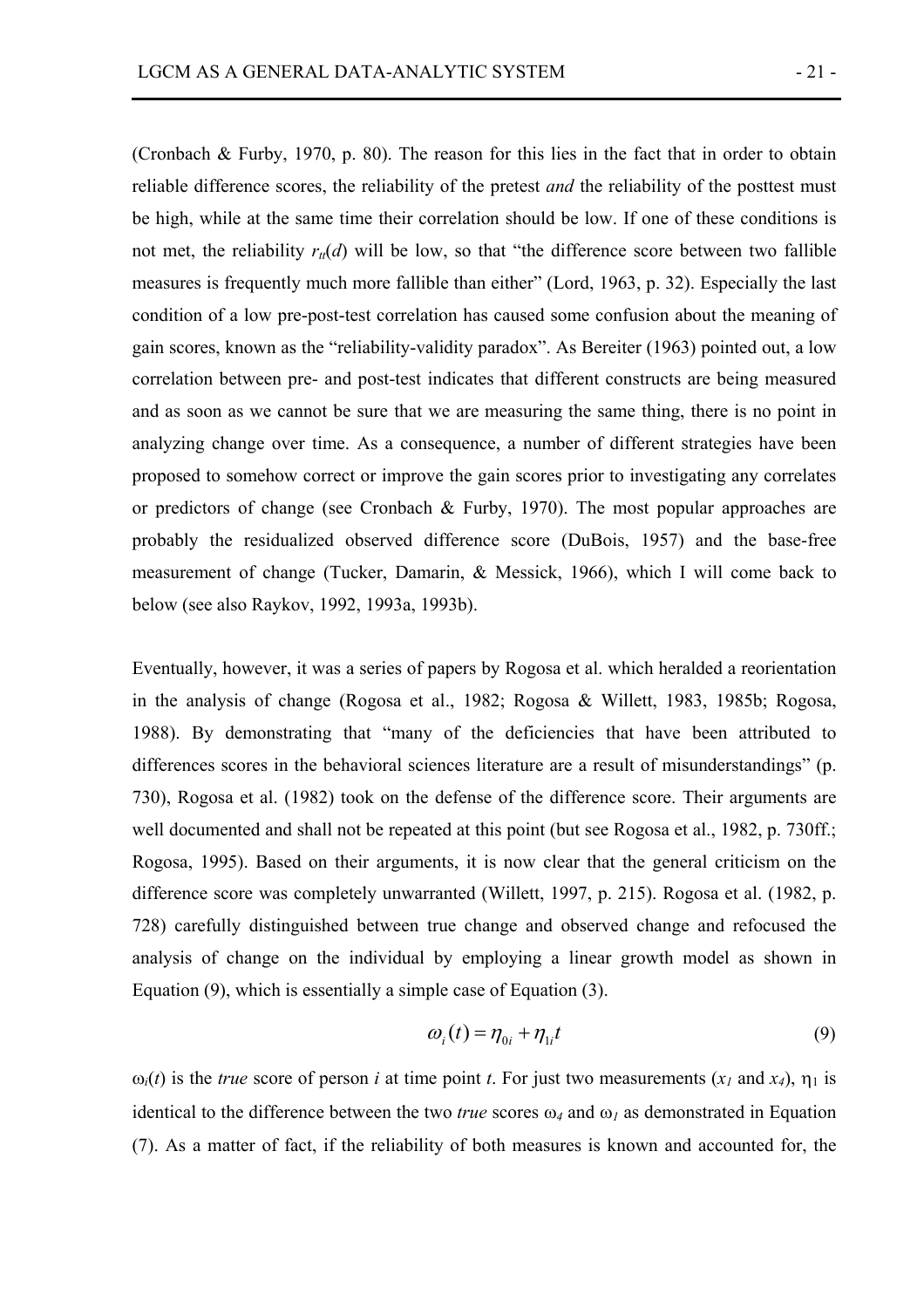variance of the latent slope factor  $\eta_1$  is identical to the variance of gain scores corrected for attenuation. Based on Lord (1956, Formula 8), McNemar (1958, Formula 3) demonstrated that the variance of the true difference scores can be defined as shown in Equation (10).

$$
\sigma_{\omega_{Diff}}^2 = (\sigma_1^2 + \sigma_4^2 - 2r_{14}\sigma_1\sigma_4) - (\sigma_{\varepsilon_1}^2 + \sigma_{\varepsilon_4}^2)
$$
 (10)

2  $\sigma_{\omega_{Diff}}^2$  denotes the variance of the *true* difference ( $\omega_{Diff}$ ) between  $x_1$  and  $x_4$ ,  $r_{14}$  is their correlation and  $\sigma_{\varepsilon_1}^2$  the error variance at time point *t*. In the example introduced above, *d* was the difference between  $x_4$  and  $x_1$  with  $\overline{d} = 3.549$  and  $\sigma_d = 1.423$ . Given the observed correlation  $r_{14} = 0.224$  (see Table 1) and assuming a reliability of  $r_{tt}(x_1) = .80$  and  $r_{tt}(x_4) = .85$ , we obtain  $\sigma_{\omega_{Diff}}^2$  = (0.500 + 1.971 - 2\*0.224\*0.707\*1.404) - (((1 - .80)\*0.500) + ((1 -.85)\*1.971)) = 1.630. This is equivalent to the variance of  $\eta_1$  in the general latent growth curve model with error terms fixed to  $(1 - r_u(x_t))^* var(x_t)$  as discussed above<sup>9</sup>. The according Mplus syntax can be easily obtained by replacing the two lines " $x1@0"$  and " $x4@0"$  in Appendix 1 by " $x1@0.010$ " and " $x4@0.296$ ".

As pointed out by Tucker et al. (1966), the variance of the true difference scores can be further partitioned into variance of true independent (base-free) change scores and true dependent change score variance. The latter depend entirely on the pre-test, while the former are entirely independent of it. Even though Rogosa et al. (1982) have warned researchers to exercise "extreme caution" (p. 741) when using and interpreting residual change measures, it may sometimes be important to distinguish between change which would have occurred if

 $\overline{a}$ 

<sup>&</sup>lt;sup>9</sup> As before, the equivalence holds only asymptotically because maximum likelihood estimation was used for the LGCM estimation. In the present case,  $\sigma(\eta_1) = 1.254$  (LGCM-ML) and  $\sigma_{\omega_{Diff}} = 1.277$  (Equation (10)). In this example the covariance matrix provided in Table 1– instead of the raw data – could be used as input for Mplus. This allows the user to specify any number of observations, without changing the actual information contained in the data. Using a sufficiently large sample size (e.g., 3500) the results differ by less than three digits after the decimal point.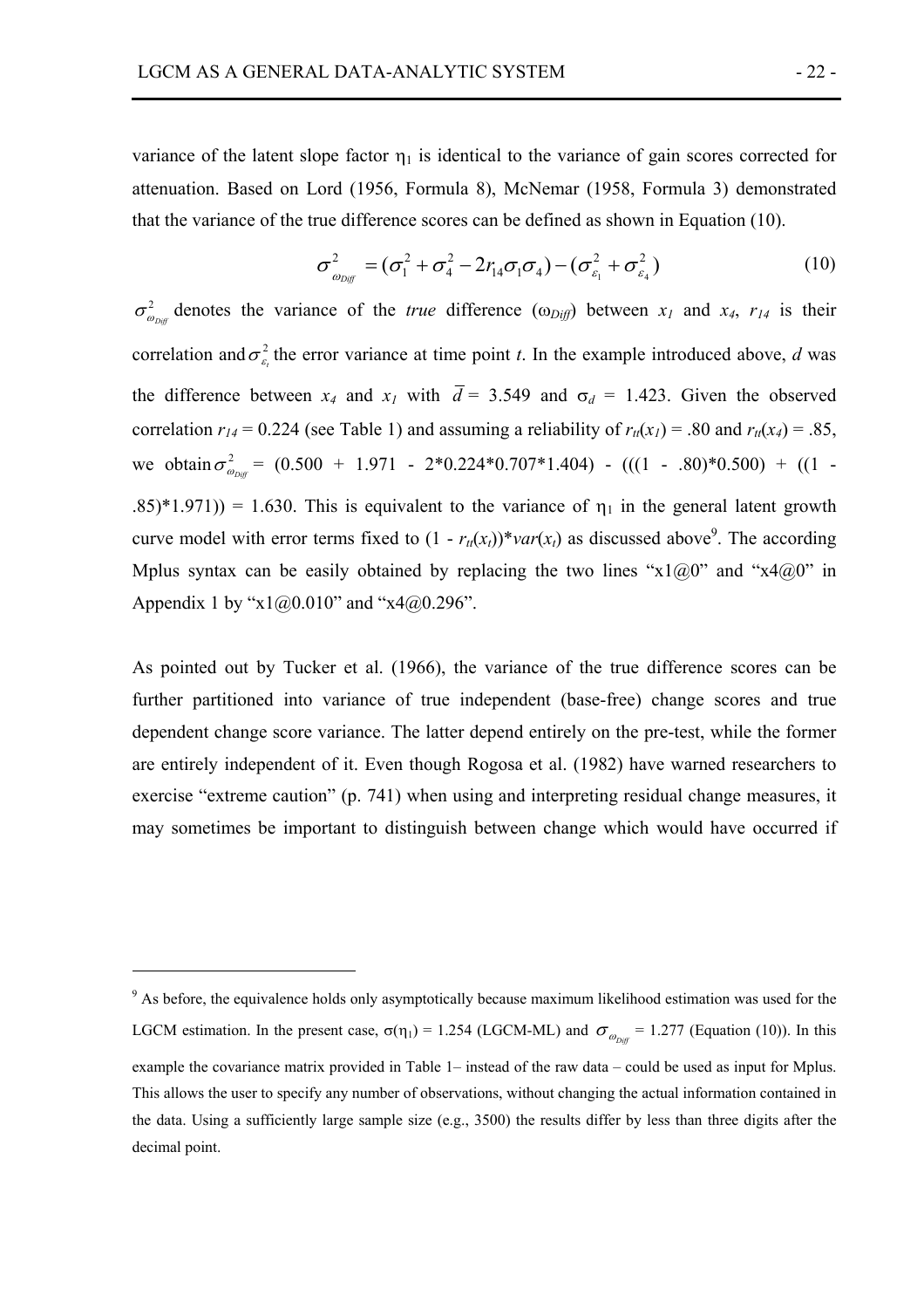everyone started out equal, and change which is a direct function of the pre-test<sup>10</sup>. The variance of true independent gain scores  $\sigma_r^2$  can be computed in two steps. First, the observed post-test scores are regressed on the pre-test scores, divided by the reliability of the pre-test, to obtain the unstandardized regression coefficient *a* (see Tucker et al., 1966, p. 462 & technical appendix).

$$
a = \frac{r_{14}\sigma_4}{r_d(x_1)\,\sigma_1} \tag{11}
$$

Second, given  $a, \sigma^2$  can be computed as shown in Equation (12).

 $\overline{a}$ 

$$
\sigma_{\gamma}^{2} = r_{u}(x_{4})\sigma_{x_{4}}^{2} - 2ar_{14}\sigma_{x_{1}}\sigma_{x_{4}} + a^{2}r_{u}(x_{1})\sigma_{x_{1}}^{2}
$$
(12)

In our example,  $a = (0.224*1.404)/(0.80*0.707) = 0.556$ , so that  $\sigma_{\gamma}^2 = 0.85*1.971$  $2*0.556*0.224*0.707*1.404 + 0.556<sup>2</sup>*0.80*0.500 = 1.552$ . Asymptotically, the same basefree measure of change can be obtained by regressing the latent (true) difference factor  $\eta_1$  on  $\eta_0$ . This can be easily done by extending the structural equation model specified above by setting

$$
\mathbf{B} = \begin{pmatrix} 0 & 0 \\ \beta_{10} & 0 \end{pmatrix} \quad \text{and} \quad \zeta = \begin{pmatrix} 0 \\ \zeta_1 \end{pmatrix}
$$

The variance of the disturbance term  $(var(\zeta_1))$  is equal to the variance of the base-free measure of change ( $\sigma_{\nu}^2$ ) as proposed by Tucker et al. (1966). Figure 2B shows a path diagram of the model and Appendix 2 contains the according Mplus syntax.

To summarize, it has been shown that the paired samples *t*-test is a special case of the general latent growth curve model. If the reliabilities of the pre- and post-test are known, LGCM allows the computation of latent difference scores, equivalent to gain scores corrected for attenuation as proposed by Lord (1956) and McNemar (1958). In addition, it is possible to

.

 $10$  As will be discussed in the next section, the residualized gain scores (or more generally speaking the covariance between intercept and slope) are a direct function of the position of the intercept in time (Rovine  $\&$ Molenaar, 1998; Stoel & van den Wittenboer, 2003; Biesanz et al., 2004). Especially when the time point of the pre-test is arbitrary (as it is often the case in multi-wave studies), this must be taken into consideration when interpreting residualized gain scores.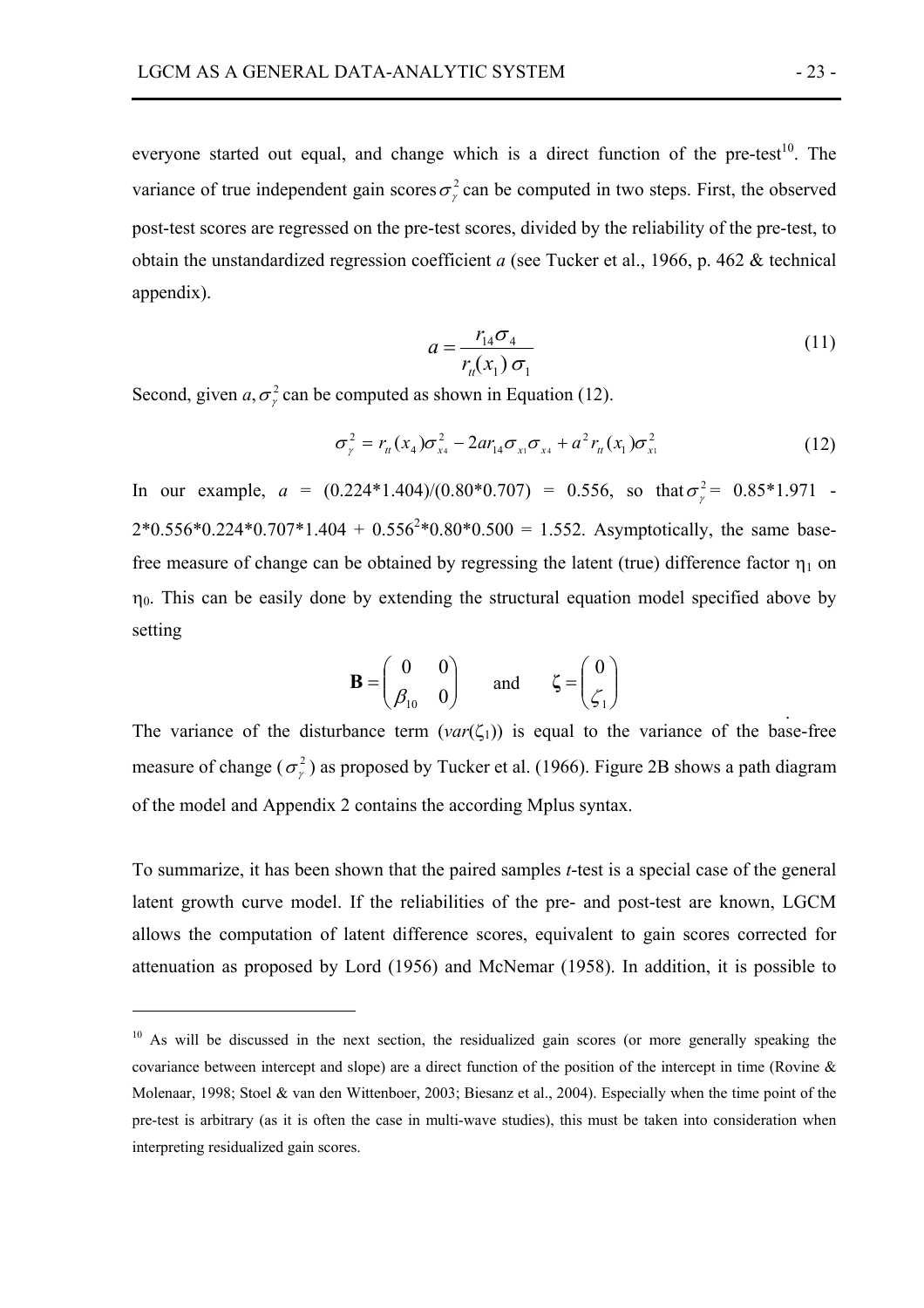distinguish between true dependent and true independent (base-free) gain scores as originally suggested by Tucker et al. (1966). Usually, however, reliabilities are not simply known but must be estimated and a good theory is imperative for doing so. Traditionally, reliability estimates were obtained based on the principles of classical test theory (Gulliksen, 1950; Lord & Novick, 1968) by using retests, parallel tests, or various estimates of internal consistency. The often inadequate adoption of CTT to the analysis of change was probably one of the main reasons for difference scores to fell into disgrace in the early seventies (Cronbach & Furby, 1970). Clearly, a measurement instrument which exhibits high retest reliability cannot be suitable for assessing change over time, and it is problematic to define reliability of change indirectly via a lack of stability as done in the traditional Formula (8) (see also Wittmann, 1997, 1988). Naturally, this also applies to the analysis of change via latent growth curve modeling. However, other than the use of observed difference scores, LGCM provides the flexibility to specify a model of change, which best fits the underlying theory of change. Basically, there are two ways to incorporate theory into our model in order to obtain true change scores (Raykov, 1999). Either multiple indicators must be employed at each time point and theory dictates the specification of the construct in question, or more than two time points must be observed and theory dictates the nature of change over time. In the first case, at least two indicators are required for model identification, in the second case at least three time points must be available. Figure 3A gives an example of a true change score model with two indicators, while Figure 3B shows a base-free measure of change model with two indicators. For a more detailed discussion of this approach see Raykov (1992). Although the specification appears to differ, the two models are mathematically identical to the models

presented by Raykov (1992), but do not require the use of nonlinear parameter constraints. Especially the latter case, however, opens up a variety of different models of change, which will be discussed in the next section.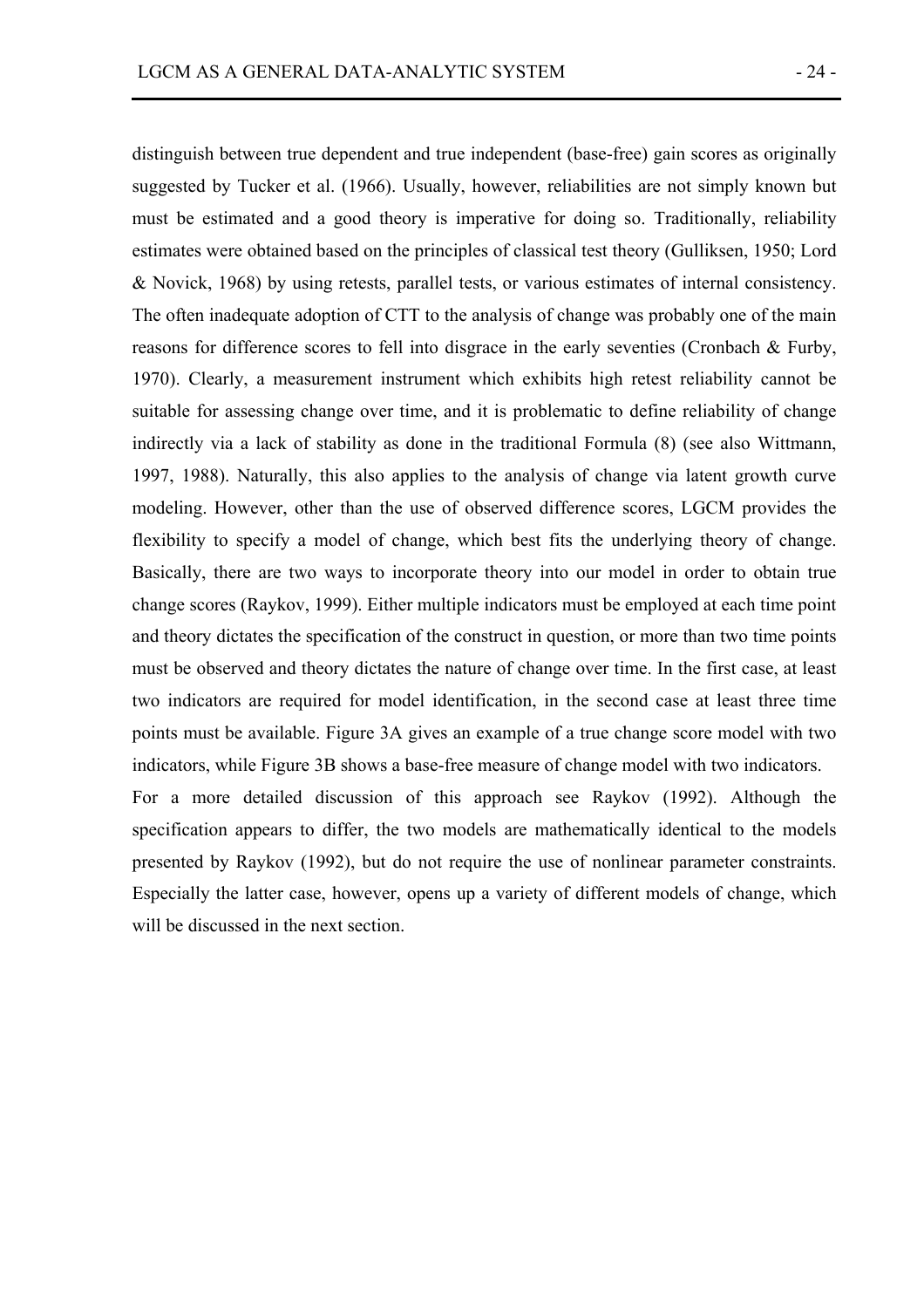

*Figure 3 Path diagram of a true change score model with two indicators (A) and a base-free measure of change model with two indicators (B). The triangle represents the constant 1. Accordingly, the two regression weights*  $\alpha_0$  *and*  $\alpha_1$  *are the means of the two latent factors*  $\eta_0$ *and* η*1.* φ *represents their covariance and* β*10 the regression weight of the regression of* η*1 on*   $n_0$ .  $n_{t-1}$  is the true status at time point 1 and  $n_{t-2}$  the true status at time point 2. Other than in *Figure 2, the variances of the error terms (*ε*1 and* ε*2) are no longer constrained to zero.* 

# **2.3 Multi-wave data**

## 2.3.1 A latent growth curve approach to repeated measures ANOVA

Having at least three time points, the repeated measures ANOVA is probably one of the most often employed statistical procedures for the analysis of change. It is implemented in all major statistical packages and its basic idea is comparatively easy to understand. Especially applied researchers, however, are often unaware of the strict (and oftentimes unrealistic) assumptions the repeated measures ANOVA rests on. Conceiving repeated measures ANOVA as a special case of a more general latent growth curve model not only helps to gain a better understanding of the assumptions underlying ANOVA, but also points to (new) ways how to test and cope with violations of standard assumptions.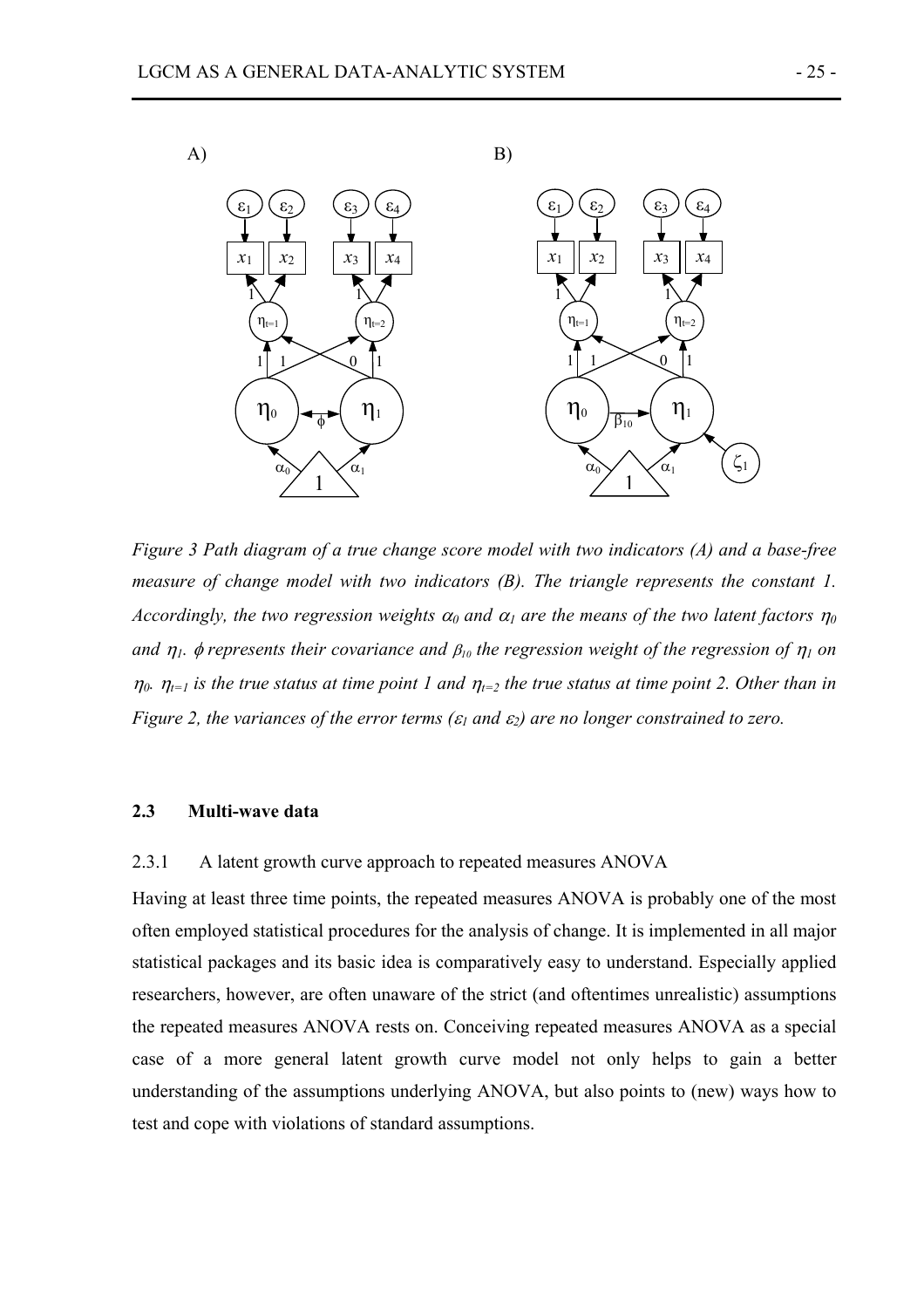As introduced in Formula (1), the repeated measures ANOVA decomposes the total variance additively into variation due to interindividual differences between subjects (*SS<sub>Between</sub>*) and individual differences within the same subject  $(SS<sub>Within</sub>)$ . On a conceptual level it is important to realize that repeated measures ANOVA assumes a *single* variable with a single total variance (i.e., *SSTotal*) which is decomposed, instead of *multiple* variables, which is the idea underlying MANOVA. The univariate conceptualization of change implies that a potential covariance between average interindividual differences and interindividual differences in intraindividual change is not part of the model. Analogous to the paired *t*-test (see the comparison of simple gain scores versus residualized gain scores), this is not to say that such a covariance may not exist, it is just not part of the analysis because of the assumption of a single variable. However, as discussed in the previous section on two-wave data, it is precisely this covariance which often not only exists, but is the cause for several logical, statistical and conceptual confusions (Lohman, 1999).

As shown in Equation (2), the  $SS<sub>Within</sub>$  can be further partitioned into variation due to systematic change over time  $(SS_A = SS_{within(time)})$  and remaining error variance  $(SS_{Error})^{11}$ . Returning to our example data set of Table 1 with four time points  $(x_1$  to  $x_4$ ), a repeated measures ANOVA yields *SSTotal* = *SSWithin* + *SSBetween* = 288.858 + 85.356 = 374.214. Table 2 shows the results of the full analysis.

 $\overline{a}$ 

 $11$  Other, and maybe more useful, decompositions are possible but shall not be discussed in this thesis (but see Cattell, 1966; Wittmann, 1988).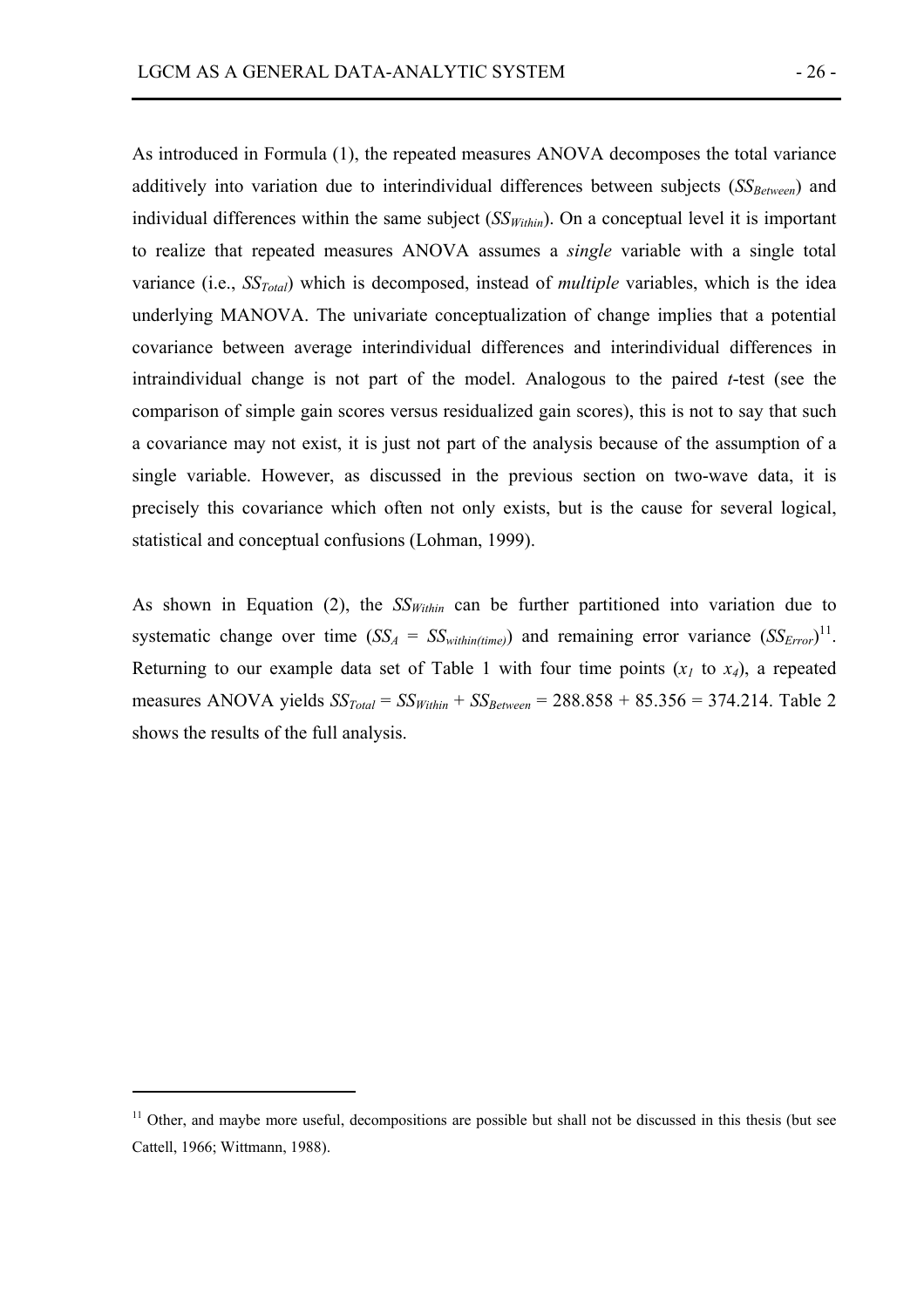| <i>Source</i>                        | <b>SS</b> | df             | <b>MS</b> | $\bm{F}$ | $\boldsymbol{p}$ | $G - G$ | $H$ - $F$ |  |
|--------------------------------------|-----------|----------------|-----------|----------|------------------|---------|-----------|--|
| Within(Time)                         | 236.514   | 3              | 78.838    | 153.625  | .000             | .000    | .000      |  |
| Within(Error)                        | 52.345    | 102            | 0.513     |          |                  |         |           |  |
| <b>Within Subjects</b>               | 288.858   | 105            | 2.751     |          |                  |         |           |  |
| <b>Between Subjects</b>              | 85.356    | 34             | 2.510     |          |                  |         |           |  |
| Total                                | 374.214   | 139            | 2.692     |          |                  |         |           |  |
| <b>Polynomial Contrasts (Within)</b> |           |                |           |          |                  |         |           |  |
| Linear                               | 235.735   | 1              | 235.735   | 215.300  | .000             |         |           |  |
| Error(linear)                        | 37.227    | 34             | 1.095     |          |                  |         |           |  |
| Quadratic                            | 0.000     | $\overline{1}$ | 0.000     | 0.000    | .990             |         |           |  |
| Error(quadratic)                     | 8.916     | 34             | 0.262     |          |                  |         |           |  |
| Cubic                                | 0.778     | $\mathbf{1}$   | 0.778     | 4.267    | .047             |         |           |  |
| Error(cubic)                         | 6.201     | 34             | 0.182     |          |                  |         |           |  |

*Table 2 Repeated measures ANOVA.* 

*Note:*  $\overline{SS}$  = *Sum of Squares; MS = Mean Squares; df = degrees of freedom; G-G = Greenhouse-Geisser; H-F = Huynh-Feldt.*

The same analysis can be carried out as a special version of a latent growth curve model. For this purpose, the (measurement) error variance-covariance matrix  $\Theta_{\varepsilon}$  is again assumed to be zero, and the original variables are transformed by a contrast matrix  $\Lambda$ . The intercepts of the original variables are freely estimated, while the means of the transformed (latent) variables are all constrained to zero  $(\Theta_{\varepsilon} = 0; \alpha = 0)$ . For the present example with four repeated measures, the model is defined as shown below and as graphically depicted in Figure 4.



*Figure 4 Path diagram and parameter estimates of a repeated measures ANOVA/MANOVA.*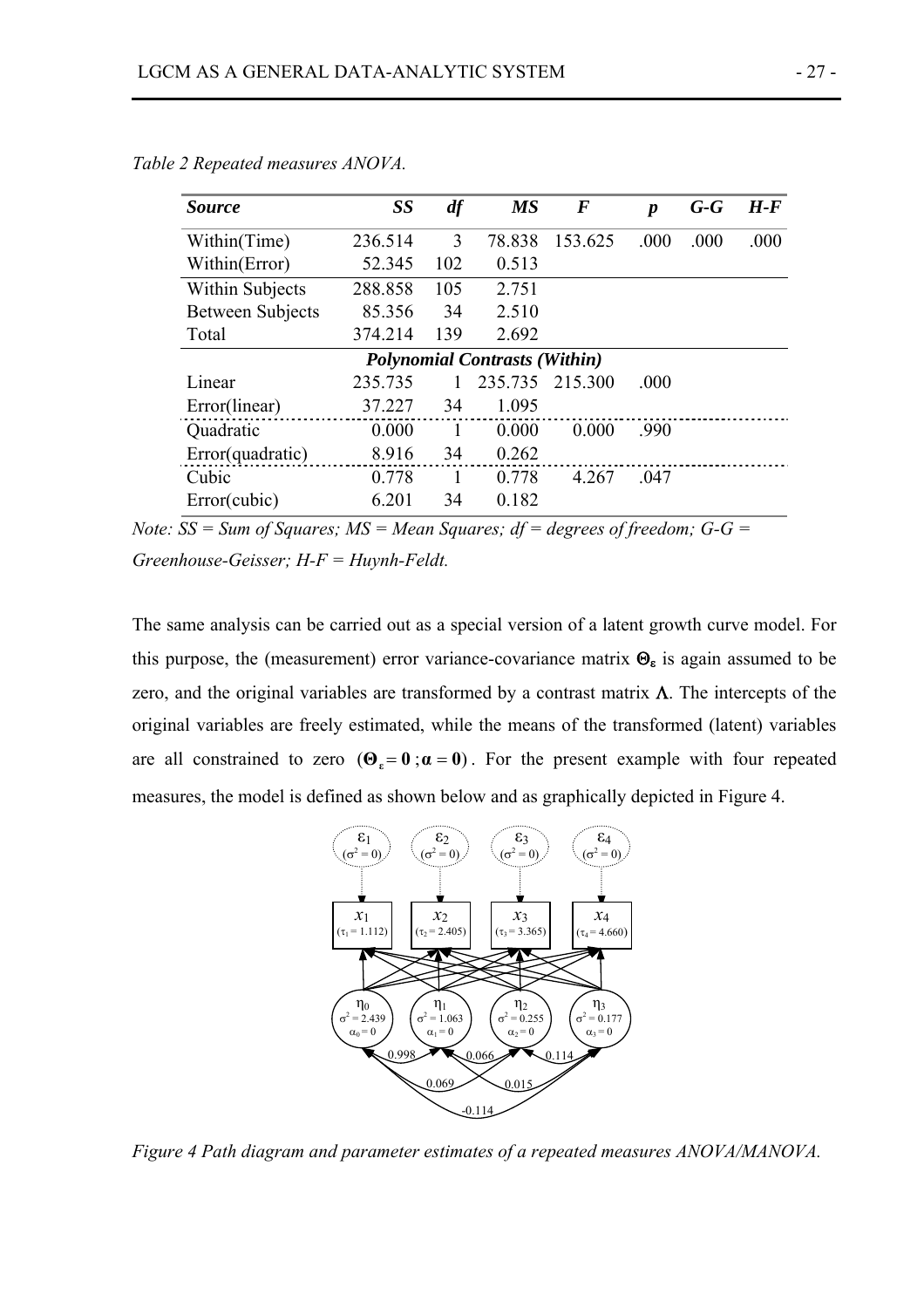Appendix 3 contains the according Mplus Syntax.

$$
\mathbf{x} = \begin{pmatrix} x_1 \\ x_2 \\ x_3 \\ x_4 \end{pmatrix} \mathbf{\eta} = \begin{pmatrix} \eta_0 \\ \eta_1 \\ \eta_2 \\ \eta_3 \end{pmatrix} \mathbf{\Lambda} = \begin{pmatrix} 0.5 & -0.671 & 0.5 & -0.224 \\ 0.5 & -0.224 & -0.5 & 0.671 \\ 0.5 & 0.224 & -0.5 & -0.671 \\ 0.5 & 0.671 & 0.5 & 0.224 \end{pmatrix} \mathbf{t} = \begin{pmatrix} \tau_1 \\ \tau_2 \\ \tau_3 \\ \tau_4 \end{pmatrix} \mathbf{\Phi} = \begin{pmatrix} \sigma_{\eta_0}^2 \\ \phi_{10} & \sigma_{\eta_1}^2 \\ \phi_{20} & \phi_{21} & \sigma_{\eta_2}^2 \\ \phi_{30} & \phi_{31} & \phi_{32} & \sigma_{\eta_3}^2 \end{pmatrix}
$$

For the moment, let us ignore the unconstrained matrix  $\Phi$  with variance  $\sigma_{\eta}^2$  and covariance  $\phi$ between the latent variables, but I will come back to this important point further below. The transformation (factor-loading) matrix  $Λ$  is chosen in a way that places the first factor  $η_0$  at the "center" of the observed time period (Wainer, 2000). The variance of  $\eta_0$  corresponds to the interindividual differences at the time point where the factor loadings of all other factors are zero. In standard latent growth curve modeling this is usually the first point of measurement, but it can be easily changed as illustrated by the present example (see also Rovine & Molenaar, 1998; Stoel & van den Wittenboer, 2003; Biesanz et al., 2004). After centering the first factor, it maps interindividual differences in average performance, thus it is equivalent to the between-subject variance of the repeated measures ANOVA. As a matter of fact, multiplying the variance of  $\eta_0 = 2.439$  by 35 (the number of participants) we obtain the *SSBetween* = 85.36 reported in Table 2. Because the intercepts of the manifest variables match their observed means, the group mean differences due to time (*SSwithin(time)*) can be computed as shown in Equation (2). Unfortunately, standard SEM software does not automatically provide this computation, but it can be easily done by hand. The unbiased $12$  variance of the four means is 2.253, so that  $SS_{within(time)} = N^*(T - 1)^*2.253 = 35*3*2.253 = 236.514$ , which corresponds to the *SSwithin(time)* contained in Table 2. Analogous to 35 times the variance of the first factor, which corresponds to the  $SS_{Between}$ , the sum of (35 times) the variance of the remaining three latent variables corresponds asymptotically to the  $SS<sub>Error</sub>$  (35\*1.063 +  $35*0.255 + 35*0.177 = 52.325$  as shown in Table 2 and Figure 4. The sum of squares within subjects is now readily computed by adding  $SS_{within(time)}$  and  $SS_{Error}$  ( $SS_{Within}$  = 236.514 +  $52.325 = 288.84$ ). Another way to compute the sum of squares within is to constrain the intercepts of the observed variables to zero ( $\tau = 0$ , see Figure 5).

 $\overline{a}$ 

<sup>&</sup>lt;sup>12</sup> This is the variance provided by most statistic programs (i.e., the *SS* are divided by  $(N-1)$  instead of *N*)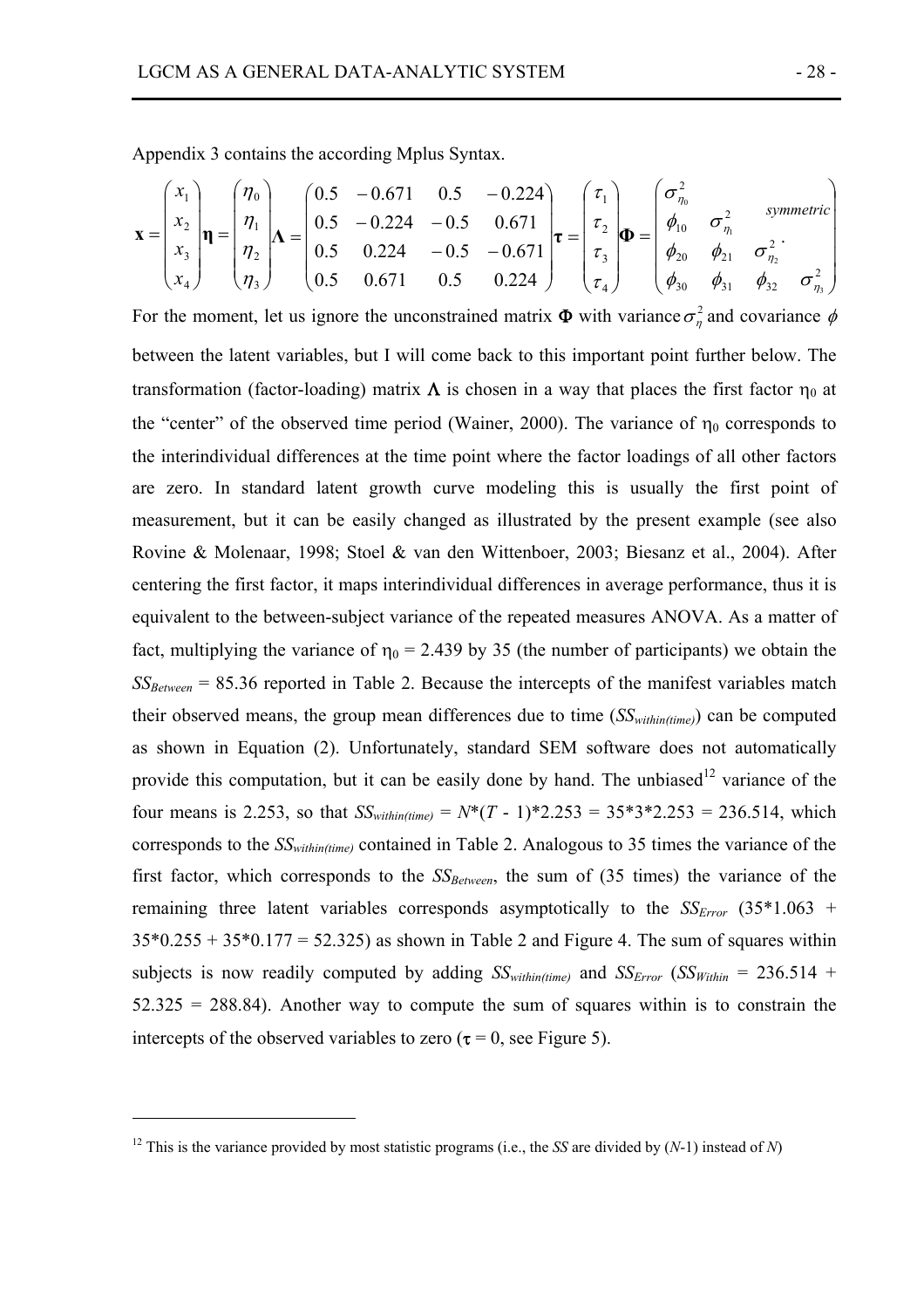

*Figure 5 The same ANOVA/MANOVA model as shown in Figure 4 with all means of the latent variables constrained to zero versus (//) freely estimated. Intercepts (*τ*) of all manifest variables are fixed to zero.* 

Now, the sum of (35 times) the variance of the three last latent variables corresponds no longer to the *SS<sub>Error*</sub>, but the *SS<sub>Within</sub>* (35\*7.792 + 35\*0.255 + 35\*0.200 = 288.65). Finally, the total variance is obtained by adding  $SS_{Between}$  and  $SS_{Within}$  (85.36 + 288.84 = 374.20).

#### 2.3.2 Trend analysis

Knowing that there are significant changes in means across time is often just a first step towards a more detailed analysis of this change. Thus, the analysis of variance is usually complemented by a trend analysis using single degree of freedom polynomial contrasts (e.g., Cohen et al., 2003, p. 219  $&$  575f.). The goal is thereby to examine which function (i.e., linear, quadratic, cubic, etc.) provides the best description of the changes in means. For this purpose, the person (*i*) and time point (*t*) specific scores  $(x_{it})$  are regressed on the predictor time  $(t = 1...T)$ . To obtain orthogonal contrasts, *t* is transformed into  $t^*$  so that the condition  $\sum_{t=1}^{T} (t_t^* - \bar{t}^*) = 0$  is met, with  $\bar{t}^*$  being the mean of  $t^*$ . The transformation is done via the matrix  $\Lambda$  as introduced above. A more detailed introduction to trend analysis is provided by Maxwell and Delaney (2000, p. 207ff.). The lower part of Table 2 contains the *T*-1 polynomial contrasts for the repeated measures analysis using any conventional statistical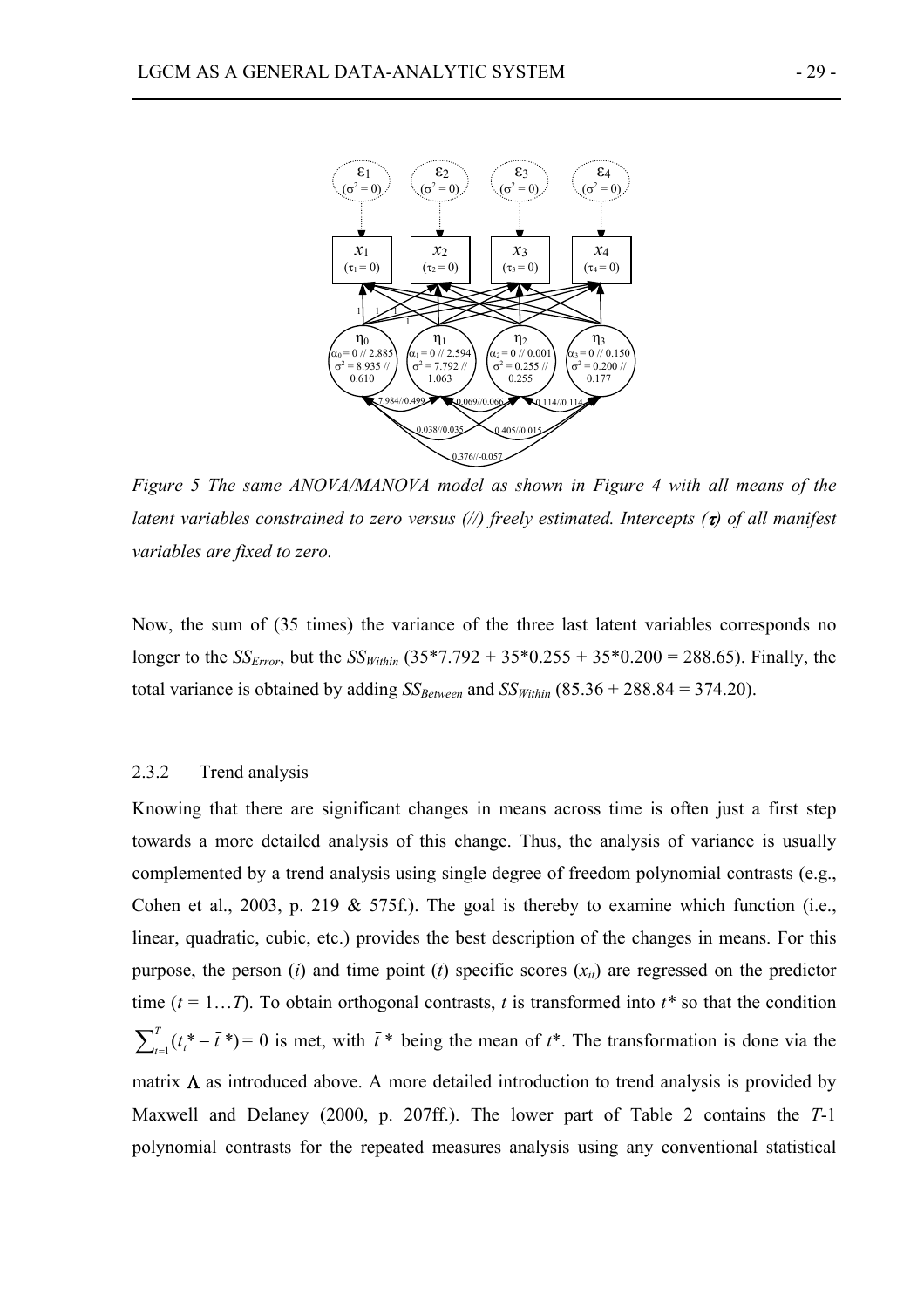software package. Figure 5 shows the according LGCM path diagram and Appendix 4 provides the Mplus Syntax. The factor loadings of each of the three last latent variables  $(\eta_1$  $η_3$ ) correspond to the three orthogonally transformed predictors "time" (λ<sub>t</sub>), with λ<sub>0</sub> = 1 as shown in Equation (13). Setting  $\lambda_0 = 1$  does not change the interpretation of the polynomial contrasts, but only the variance and covariances of  $\eta_0$  as apparent when comparing Figure 4 and Figure 5. This choice was made in order to stay consistent with the output of most statistics programs, where  $\alpha_0$  is treated as a normal intercept (weighted by one). Note, however, that now the variance of  $\eta_0$  no longer corresponds directly to the between-subject variance.

$$
x_{it} = 1^* \alpha_0 + \alpha_1^* \lambda_1 + \alpha_2^* \lambda_2 + \alpha_3^* \lambda_3 + \varepsilon_{it}
$$
 (13)

As for all LGC-models, this requires a reconsideration of researchers familiar with traditional confirmatory factor analysis, since factor loadings are not regression weights but correspond to the predictors, weighted by the means (i.e., fixed regression coefficients) of the latent variables. Readers only familiar with hierarchical linear modeling (HLM, e.g., Bryk & Raudenbush, 1992) may find this notion far less confusing. In the same way the means of the latent factors in Figure 5 correspond to the regression weights of a polynomial function, the according sum of squares can be computed by comparing the variance of the latent factors in a model where all means have been constrained to zero to a model where all means have been freely estimated (see Appendix 4). As discussed above and illustrated by Figure 5, the sum of squares within (*SS<sub>Within</sub>*) which can be explained by a linear mean trajectory (*SS<sub>Linear</sub>*) is  $35* \sigma_{\eta_1}^2$  (constrained) -  $35* \sigma_{\eta_1}^2$  (unconstrained) =  $35*7.792$  -  $35*1.063$  =  $235.515$  =  $SS_{Linear}$ , where *constrained* refers to the model with  $\alpha = 0$  and *unconstrained* to the model where all means are freely estimated. The same is true for the quadratic  $(SS_{Ouadratic} = 35*0.255 35*0.255 = 0.000$ ) and cubic  $(S_{Cubic} = 35*0.200 - 35*0.177 = 0.805)$  polynomial contrasts. Naturally, the sum of squares of the three orthogonal polynomial factors add up to the total sum of squares within subjects explained by time  $(SS<sub>Within(time)</sub> = 235.515 + 0.000 + 0.805 =$ 236.32, which corresponds to the  $SS<sub>Within(time)</sub> = 236.514$  reported in Table 2. As before, minor differences between the LGCM results and the repeated measures ANOVA are in part due to the different estimation procedures and in part due to rounding errors. Knowing all sum of squares and the according degrees of freedom, *F*-tests can be computed as shown in Table 2.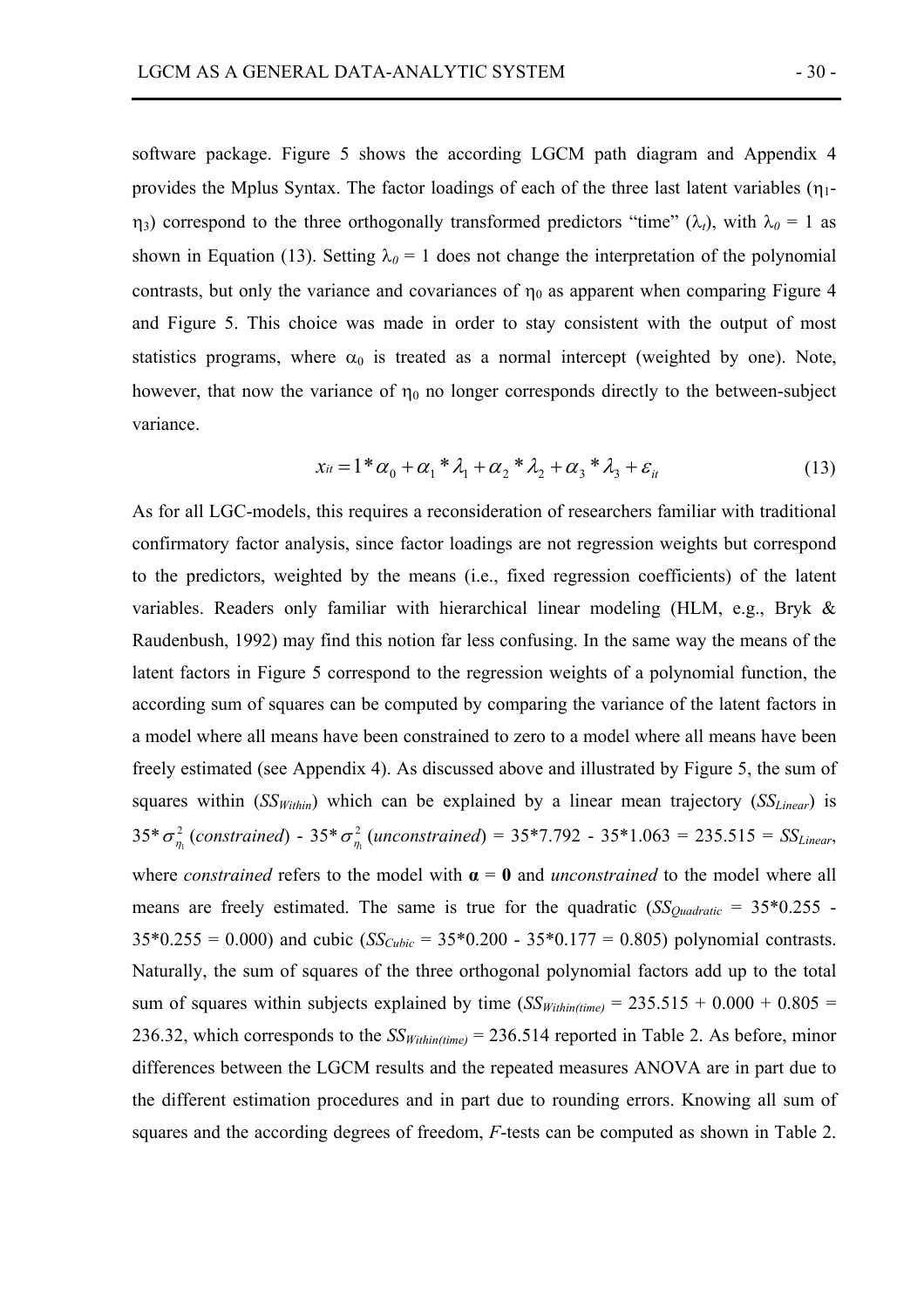Given the usual assumptions (primarily normal distribution of the observed variables), this test is asymptotically equivalent to the squared critical ratio (c.r.) of the means provided by standard SEM software. The critical ratio is computed by dividing the parameter estimate (in this case the mean) by its standard error. In our example c.r.( $\alpha_1$ ) = 2.594 / 0.174 = 14.887, c.r.( $\alpha_2$ ) = 0.013, and c.r.( $\alpha_3$ ) = 2.112. Asymptotically, the critical ratios follow a *z*distribution, so we find that  $p(\alpha_1) < 0.01$ ,  $p(\alpha_2) > 0.05$  and  $p(\alpha_3) < 0.05$ . Apparently, a straight line describes the changes in means very well, but there also appears to be a slightly cubic trend. Squaring the critical ratios, we get close to the *F*-ratios obtained by computing standard polynomial contrasts as shown in Table 2.

An alternative (new) approach to significance testing of the polynomial contrasts would be to compare the unconstrained model as shown in Figure 5 to a restricted model where the mean of a single latent variable has been constrained to zero (e.g.,  $\alpha_1 = 0$ ). If the observed data follow a multivariate normal distribution, (*N*-1) times the maximum likelihood fitting function (e.g., Bollen, 1989, p. 107ff.) approximates a  $\chi^2$  distribution with degrees of freedom equal to the degrees of freedom of the model in question. The difference of two  $\chi^2$ -values follows again a  $\chi^2$  distribution with degrees of freedom equal to the difference of the degrees of freedom of the two models. Because the unconstrained model shown in Figure 4 and Figure 5 is just identified, it fits the data perfectly, thus  $\chi^2$ (unconstrained) = 0 and *df*(unconstrained) = 0. In order to test for a linear mean trajectory,  $\alpha_1$  would have to be constrained to zero, resulting in a  $\chi^2$ (constrained) of 69.729 with *df*(constrained) = 1. The difference  $\chi^2$ (constrained) -  $\chi^2$ (unconstrained) = 69.729 - 0 = 69.729, with  $df = 1 - 0 = 1$ , is highly significant ( $p < .01$ ). The same significance tests can be conducted for a quadratic and cubic trajectory ( $\chi^2$ (quadratic) = 0.000,  $p > .05$ , and  $\chi^2$ (cubic) = 4.199, p < .05). Despite the fact that the results are very similar in this example, it must be emphasized – once again – that the likelihood-ratio (i.e.,  $\chi^2$ -difference) approach is a large-sample method as compared to the finite-sample method of comparing the sum of squares (Raykov, 2001). Although the likelihood-ratio approach may offer some advantages over traditional tests, it is unclear whether (and under which conditions) it is appropriate for small samples. Future research is needed to address this issue.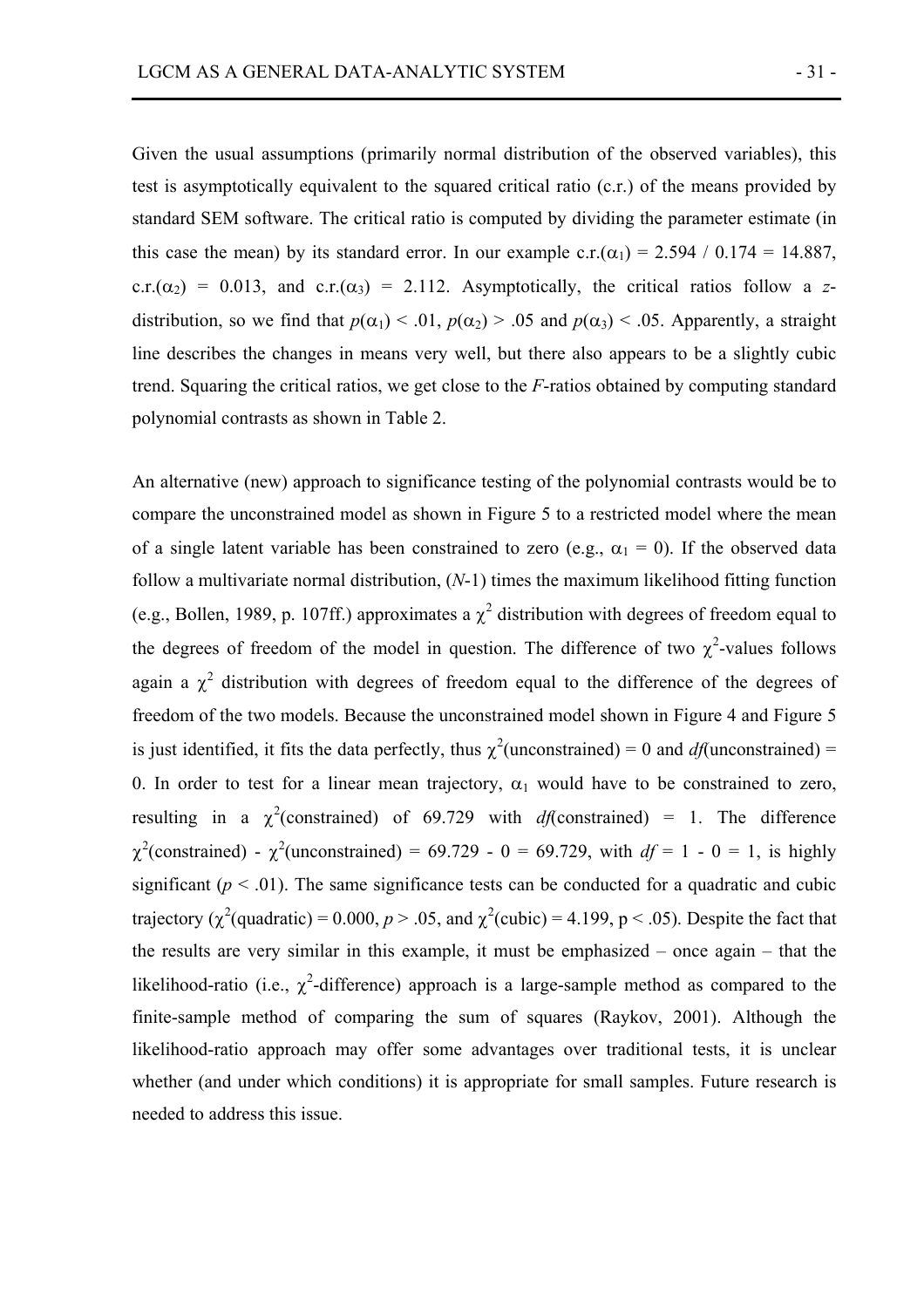## 2.3.3 Overall significance tests and underlying assumptions

In the same way significance tests are conducted for the *T*-1 polynomial contrasts, the changes in means over time can be tested for significance. In standard repeated measures ANOVA this is readily done by computing  $F = (SS_{Within (time)} / (T - 1)) / (SS_{Within (Error)} / (T - 1) * (N - 1))$  as shown in Table 2. This (univariate) test is identical to a comparison between the abridged (i.e.,  $(T - 1) \times (T - 1)$ ) covariance matrix  $\Phi$ , with all means being constrained to zero and the unconstrained matrix. Equation (14), shows the computation of the univariate  $F$ -test, with  $\Phi_R$ denoting the mean-constrained covariance matrix and  $\Phi_F$  denoting the unconstrained (free) matrix as shown in Figure 5 (separated by  $\pi$  in Figure 5). The trace (tr()) of a matrix is the sum of all elements in the main diagonal (i.e., the sum of squares within).

$$
F = \frac{(tr(\Phi_{\mathbf{R}}) - tr(\Phi_{\mathbf{F}}))/(T - 1)}{tr(\Phi_{\mathbf{F}})/(N - 1) \cdot (T - 1)}
$$
(14)

In our example,  $tr(\Phi_R) = 8.246$  and  $tr(\Phi_F) = 1.494$ , so that  $F = 153.63$ . This corresponds to the univariate *F*-ratio provided in Table 2, which can be obtained using any major statistical software package.

A more detailed discussion of Equation (14) will be provided below. At this point, however, it is important to have a closer look at the within-subject variance-covariance matrix  $\Phi$ , which has been deliberately ignored so far. In order to be a meaningful statistic (i.e., to follow an *F*distribution), the computation of *F* depends on the assumption of homogeneity of treatment difference variances, which is identical to the assumption of sphericity. Sphericity implies the equality of the variances of the differences between all possible pairs of repeated measures. If this assumption is not met, the mean differences over time  $(i.e., SS<sub>Within(time</sub>)$  would have to be qualified based on the changes in variance and thus would not be a reasonable estimate of the overall time effect. As a result, the *p*-values would be biased, leading to an inflated type I error. In practice, the assumption of sphericity is often equated with the assumption of compound symmetry. Compound symmetry exists if the variance-covariance matrix of the repeated measures contains the same elements on its main diagonal (equal variances) and the same elements off the main diagonal (equal covariances). If all variances are equal and all covariances are equal (possibly different from the variances), the variances of the differences between all possible pairs of repeated measures must be equal too. As a matter of fact,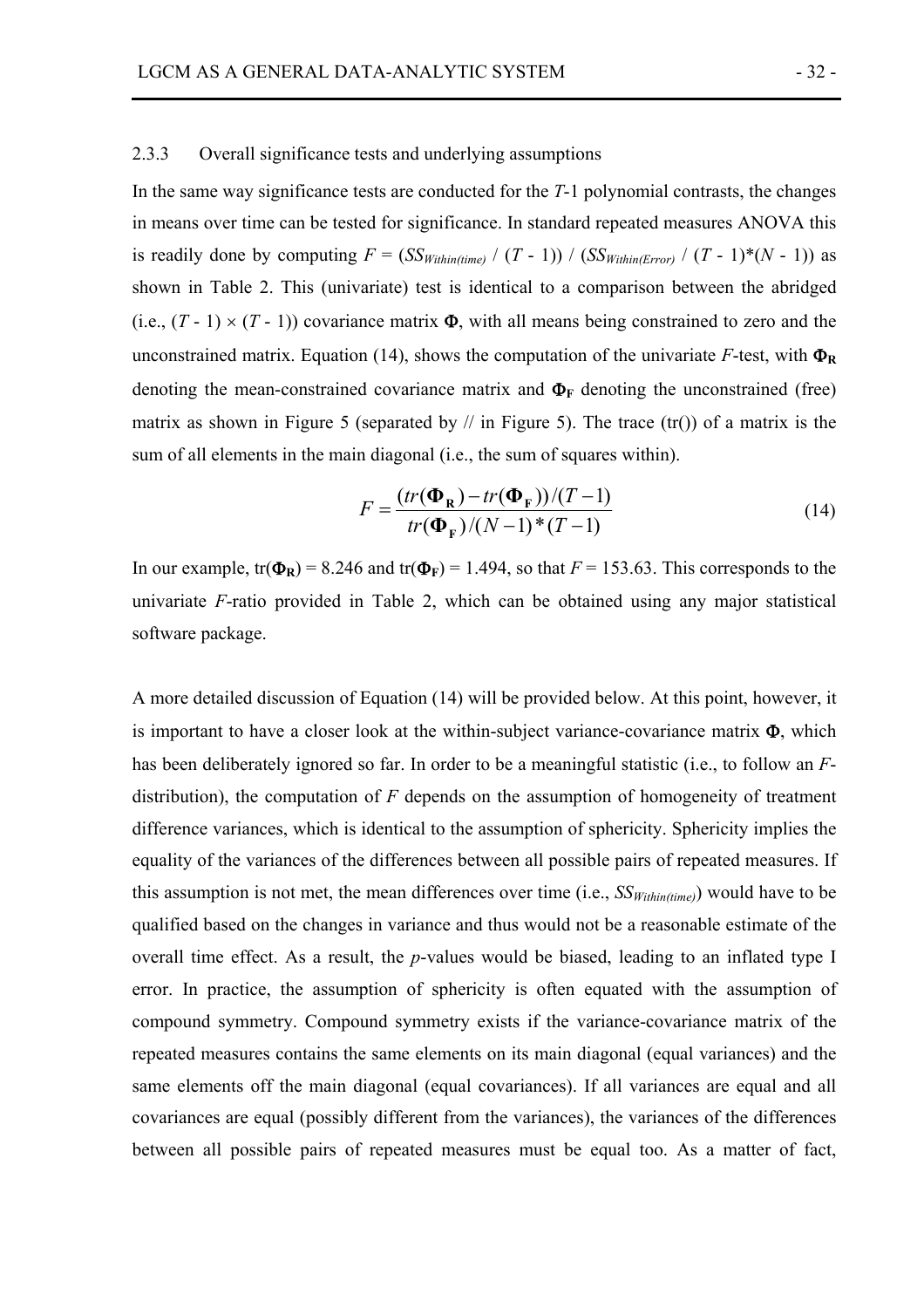compound symmetry is a special case of sphericity, that is if the assumption of compound symmetry is met, the assumption of sphericity is also met and the *F*-ratio follows an exact *F*distribution. However, there are cases where the observed measures do not exhibit compound symmetry, but the sphericity assumption is still met, so that the repeated measures ANOVA  $F$ -test remains correct<sup>13</sup>.

As demonstrated by Raykov (2001), both assumptions can be tested via structural equation modeling and as will be shown below, even the – usually more complicated – test of sphericity is quite easily conducted within the general LGCM framework. Let  $\Sigma$  be the  $T \times T$ covariance matrix of the repeated measures and let  $\rho$  denote a correlation coefficient, then  $\Sigma$ should equal

$$
\sigma^2 \begin{pmatrix} 1 & & \\ \rho & \ddots & \\ \rho & \rho & 1_r \end{pmatrix}
$$

if the assumption  $(H_0)$  of compound symmetry is met. The alternative hypothesis  $(H_1)$  is readily formulated by removing the restriction of equal variances and covariances. In order to test whether the assumption of compound symmetry holds in the present example (Table 1), we would maintain the model as shown in Figure 4, but set

$$
\Lambda = \begin{pmatrix} 1 & 0 & 0 & 0 \\ 0 & 1 & 0 & 0 \\ 0 & 0 & 1 & 0 \\ 0 & 0 & 0 & 1 \end{pmatrix} \quad \text{and compare} \quad \Phi = \begin{pmatrix} \sigma^2 \\ \phi & \sigma^2 \\ \phi & \phi & \sigma^2 \\ \phi & \phi & \phi & \sigma^2 \end{pmatrix}
$$

against  $\Phi$  (i.e.,  $\Sigma$ ) as defined above. This results in a  $\chi^2$  (-difference) of 66.014 with 8 degrees of freedom, which is highly significant ( $p < .01$ ), suggesting that the assumption of compound symmetry is not met. As a consequence, the *F*-test of a standard repeated measures ANOVA would not be correct. Appendix 5 provides the Mplus input. However, because compound symmetry is only a sufficient but not necessary assumption of the repeated measures ANOVA *F*-test, researchers are better advised to test directly for violations of sphericity, even though some authors argue that this distinction is hardly ever relevant in applied research (Maxwell

 $\overline{a}$ 

<sup>&</sup>lt;sup>13</sup> Huynh and Feldt (1970) speak of Type S and Type H matrices and provide an example of a matrix meeting the assumption of sphericity but not the assumption of compound symmetry.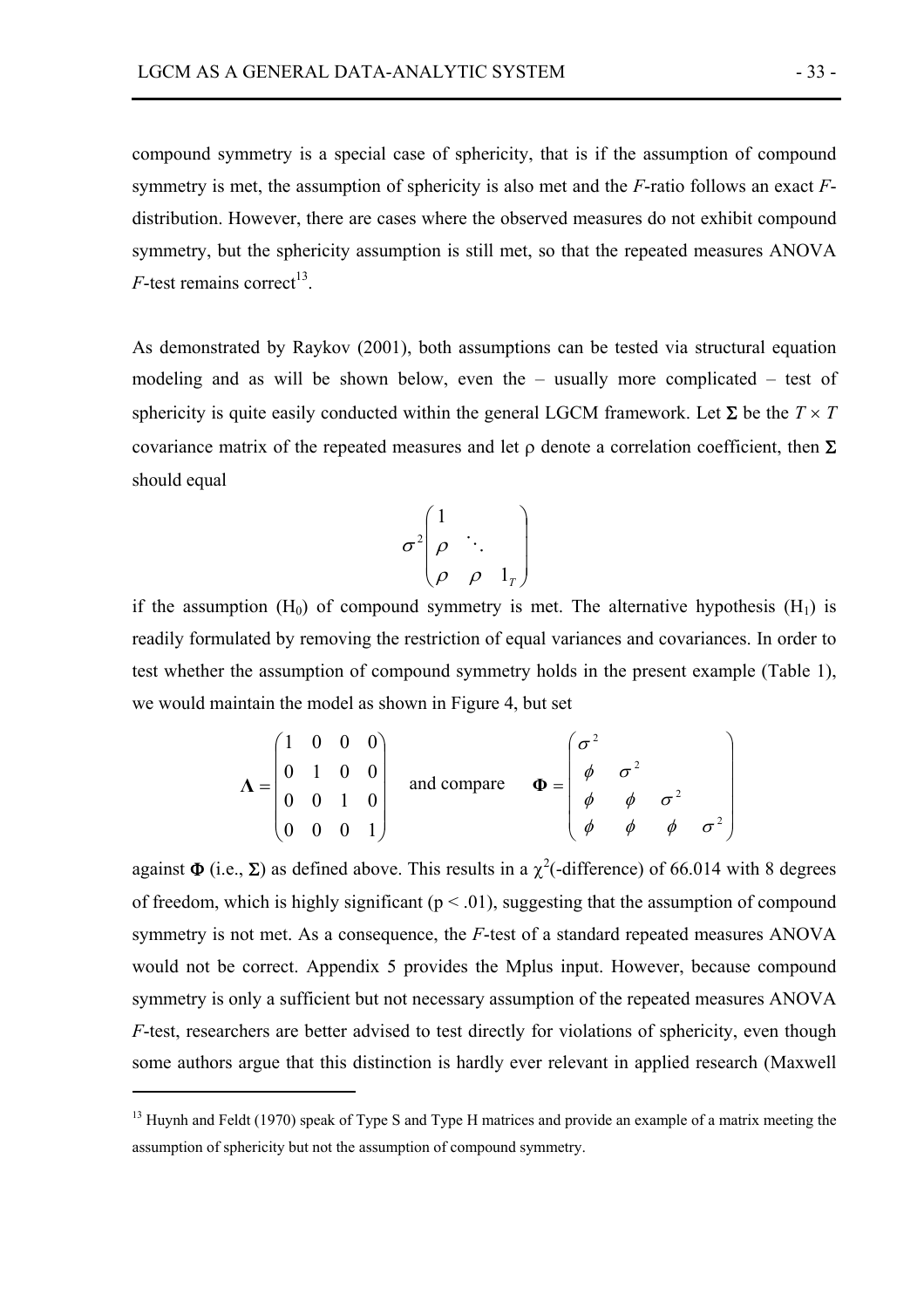& Delaney, 2000, p. 473). The same way we can test for deviations from compound symmetry, we can test for deviations from sphericity (see Raykov, 2001). The only difference is that this test refers to the orthogonally transformed variables, instead of the untransformed variables. As introduced above, the orthogonal transformation (actually orthonormal transformation with respect to  $η_1$  -  $η_3$ ) is implemented by the choice of  $Λ$ . Sphericity exists if the variance-covariance matrix of the *T*-1 transformed variables contains no off-diagonal elements and only equal variances on the main diagonal (i.e., H<sub>0</sub>:  $\Phi = \sigma^{2*}I$ , with I being a (*T*-1)  $\times$  (*T*-1) identity matrix). In the present case, we would maintain  $\Lambda$  as shown below,

$$
\Lambda = \begin{pmatrix} 0.5 & -0.671 & 0.5 & -0.224 \\ 0.5 & -0.224 & -0.5 & 0.671 \\ 0.5 & 0.224 & -0.5 & -0.671 \\ 0.5 & 0.671 & 0.5 & 0.224 \end{pmatrix}, \text{ and compare } \Phi = \begin{pmatrix} \sigma_{BS}^2 & & & \\ \phi_{BS1} & \sigma^2 & & \\ \phi_{BS2} & 0 & \sigma^2 & \\ \phi_{BS3} & 0 & 0 & \sigma^2 \end{pmatrix}
$$

against  $\Phi$  with all elements being freely estimated (see Figure 5). Note that the  $(T-1)$ orthonormally transformed variables must meet the assumption of sphericity, while a different variance ( $\sigma_{BS}^2$ ) and covariance ( $\phi_{BS}$ ) is permitted for the between-subject factor. In the present example, this results in a  $\chi^2$ (-difference) of 45.664 with 5 degrees of freedom, which is again highly significant ( $p < .01$ ), suggesting that the assumption of sphericity is not met. Having worked out the transformation matrix  $(\Lambda)$ , which is provided by most statistic programs or can be looked up in any standard statistics textbook, the above test is as easily implemented as the test of compound symmetry. Therefore I see no reason why one should settle for second best (i.e., testing the assumption of compound symmetry), but recommend testing directly for sphericity. Appendix 6 provides the Mplus syntax for the test of sphericity. As mentioned above, this test is a large sample test, and its performance is not very well known in finite samples such as the present one. Especially for large samples, however, the test may constitute an interesting alternative to Mauchly's criterion *W* (Mauchly, 1940; see also Mendoza, 1980), which tests the assumption of independence and homoscedasticity of the transformed repeated measures. Mauchly's criterion  $W$  is defined as shown in Equation (15), with  $\Sigma$  being the sample covariance matrix of the untransformed variables with  $df = N - 1$  and *T* - 1 being again the number of orthogonal contrasts.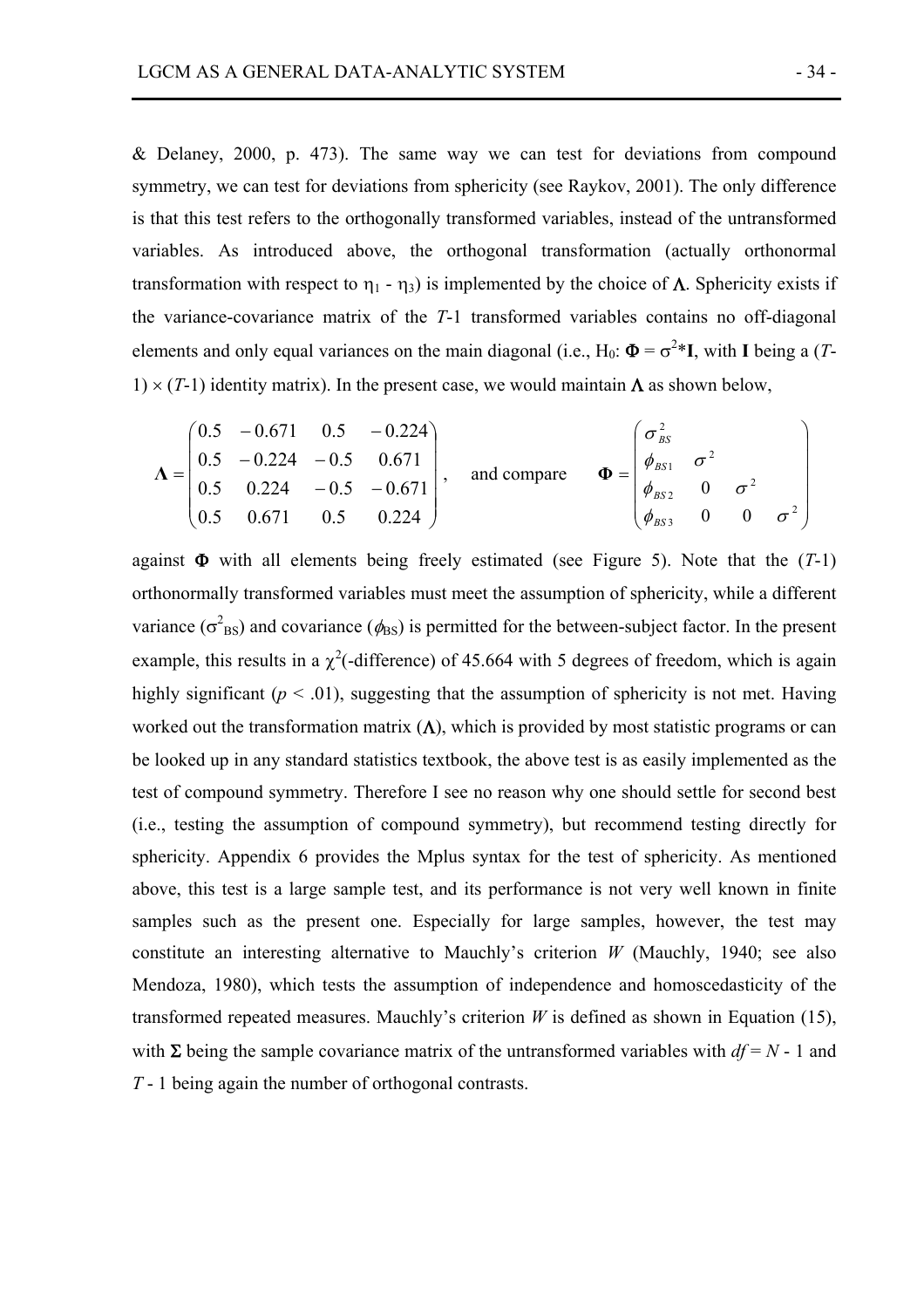$$
W = \frac{|\Lambda' \Sigma \Lambda|}{\left(\frac{tr(\Lambda' \Sigma \Lambda)}{(T-1)}\right)^{(T-1)}}
$$
(15)

For  $f = ((T^2 - T)/2)$  - 1 and  $d = 1 - (2 \cdot T^2 - 3 \cdot T + 3) / (6 \cdot (T - 1) \cdot (N - 1))$ , the product  $-(N - 1)$ 1)<sup>\*</sup> $d^*$ ln(*W*) follows approximately a central  $\chi^2$  distribution with *f* degrees of freedom if  $\Phi$ meets the assumption of sphericity (e.g., see Huynh & Feldt, 1970, p. 1588). In the present case,  $W = 0.271$  and the according  $\chi^2 = 42.706$  with  $f = 5$  degrees of freedom for

$$
\Lambda = \begin{pmatrix}\n-0.671 & 0.5 & -0.224 \\
-0.224 & -0.5 & 0.671 \\
0.224 & -0.5 & -0.671 \\
0.671 & 0.5 & 0.224\n\end{pmatrix}
$$

and  $\Sigma$  as shown in Table 1 (covariance matrix). Again the assumption of sphericity must be rejected ( $p < .01$ ). Although the results are fairly similar, future research is necessary to provide a better comparison of the traditional Mauchly's test (Mauchly, 1940) and the LGCM likelihood ratio-approach introduced above.

Regardless of which test is being used, it is obvious that the data do not meet the assumption of sphericity and the *F*-test must not be trusted. As a matter of fact, the repeated measures ANOVA *F*-test is quite sensitive against violations of the sphericity assumption (e.g., Vasey & Thayer, 1987; Keselman & Rogan, 1980) and it is important to take appropriate action (e.g., see the three step approach of Greenhouse & Geisser, 1959; Keselman et al., 1980). For this purpose, a number of adjusted univariate tests have been developed. The three most prominent approaches are probably the Geisser-Greenhouse lower bound correction, Box's  $\hat{\varepsilon}$ adjustment, and the Huynh-Feldt  $\tilde{\varepsilon}$  adjustment. All three of them are based on a correction of the degrees of freedom for the critical *F* value. A more detailed description is beyond the scope of this thesis, a good overview, however, is provided by Maxwell and Delaney (2000, p. 475ff.).

# 2.3.4 A latent growth curve approach to multivariate analysis of variance

Even though the adjustments are a simple and effective way to deal with violations of the sphericity assumption, the principle problem of how to interpret any effects in the presence of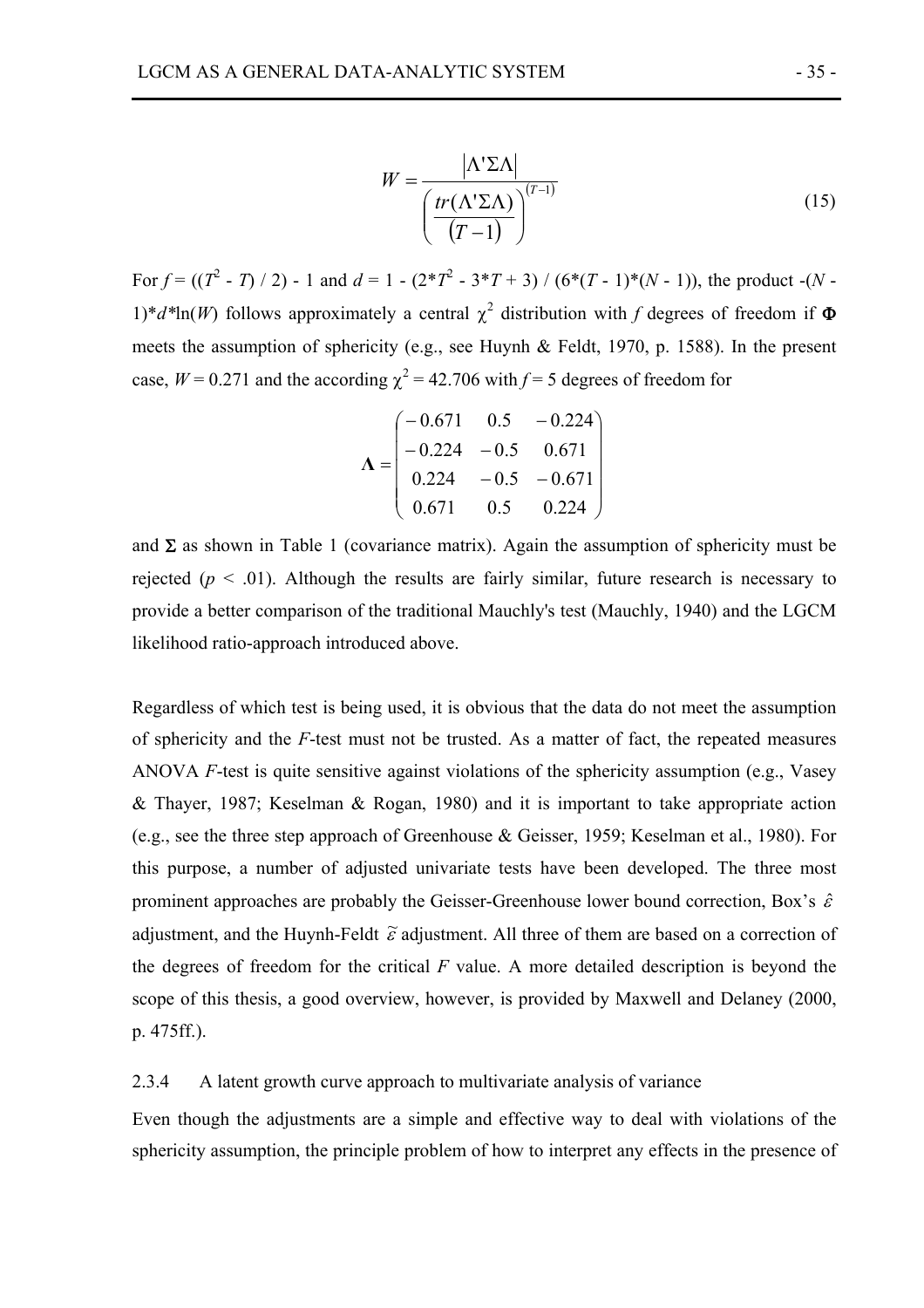variance and covariance changes over time remains. The multivariate approach to the analysis of variance (MANOVA) offers a solution to this problem. As mentioned above, MANOVA assumes several different variables (instead of a single variable whose variance is decomposed in within- and between-subject variance), which may very well exhibit different correlations among each other. As a matter of fact, all models introduced so far (see Figure 4 and Figure 5) are actually MANOVA models because all elements in Φ were freely estimated. Other than the test statistics computed in repeated measures ANOVA, the multivariate approach explicitly accounts for these variances. Returning to Equation (14), which shows the computation of the univariate  $F$ -test, we find that by taking the trace of  $\Phi$ , all off-diagonal elements have been ignored in the ANOVA approach (i.e., all covariances were assumed to be irrelevant). The multivariate analog of Equation (14) simply replaces the trace by the determinant, thus taking into account all elements of  $\Phi$ . Equation (16) shows the multivariate test statistic based on the same constrained and unconstrained matrices as described above (e.g., Maxwell & Delaney, 2000, p. 589).

$$
F = \frac{(|\mathbf{\Phi}_{\mathbf{R}}| - |\mathbf{\Phi}_{\mathbf{F}}|)/(T-1)}{|\mathbf{\Phi}_{\mathbf{F}}|/(N-T+1)}
$$
(16)

In the present example (see Table 1),  $|\Phi_{R}| = 0.259$  and  $|\Phi_{F}| = 0.034$ , so that  $F = 71.560$  $(df_{numerator} = 3, df_{denominator} = 32)$ , indicating that there are indeed significant mean changes over time  $(p < .01)$ . By considering all variances and covariances among the (transformed) measures, the  $F$ -ratio no longer depends on the assumption of sphericity<sup>14</sup>. This is a major advantage, because the assumption of sphericity is not only very restrictive, but often unrealistic and hardly ever met in the behavioral sciences. Other than the corrections, which are only approximate, the multivariate approach offers an exact test of differences in means over time. Accordingly, the type I error rates are correct even if the assumption of sphericity is violated. On the downside, the traditional repeated measures approach has greater power to detect any potential effects if the assumption of sphericity is met. A more comprehensive

 $\overline{a}$ 

<sup>&</sup>lt;sup>14</sup> While the multivariate approach does not depend on sphericity, it assumes multivariate normality which is  $$ strictly speaking – more restrictive than the assumption of univariate normality underlying the standard repeated measures ANOVA. However, for practical purposes – and other than the assumption of sphericity – this difference is typically negligible.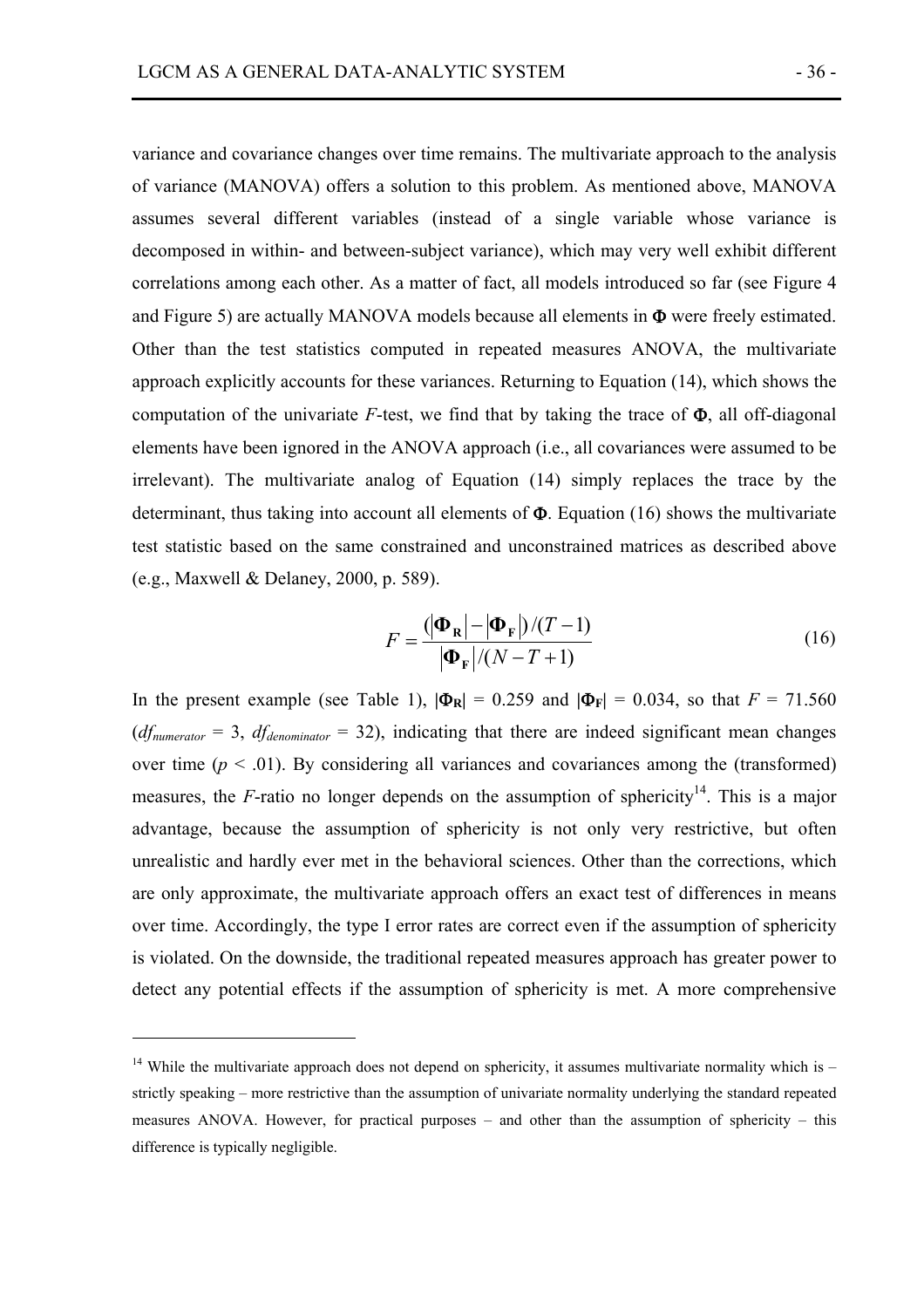The LGCM likelihood-ratio test for polynomial contrasts proposed above can be easily generalized to a test of *any* changes in means over time and constitutes a (new) alternative to the multivariate *F*-test of Equation (16). The according test statistic corresponds to the  $\chi^2$ -fit of a LGC-model as shown in Figure 5, where the means of all three growth factors  $(\eta_1 - \eta_3)$ have been constrained to zero ( $\alpha_1 = \alpha_2 = \alpha_3 = 0$ ). In our example  $\chi^2 = 71.483$  with  $df = 3$ , which is again highly significant ( $p \leq 0.01$ ), indicating that there are significant mean changes over time. As before, the likelihood-ratio test may be an interesting alternative in large samples, given its ease of implementation, and its independence of the sphericity assumption. The according Mplus syntax is identical to the syntax shown in Appendix 4, with the only difference that the mean of the latent intercept remains unconstrained ([int\*]) in both models.

While the relative advantages and disadvantages regarding type I and type II error rates of the repeated measures ANOVA and MANOVA are comparatively well known, future research is necessary to evaluate the performance of the likelihood-ratio test. Especially for many time points the new approach appears to be promising, since it allows the specification of any within-subject covariance structure. For example, it would be possible to implement the assumption of what we might term "partial sphericity", that is the assumption of sphericity for a part of Φ but not the entire matrix as required by the multivariate approach. In other words, the LGCM approach offers all advantages of MANOVA regarding potential violations of sphericity, while being more flexible by offering the option to impose specific constraints on the within-subject matrix. This should result in a decrease of type II errors, while type I error rates and the correctness of parameter estimates should remain unchanged.

## 2.3.5 The latent growth curve modeling perspective

Putting the within-subject covariance matrix into the center of interest is probably the biggest difference – and at the same time the greatest advancement – of LGCM over traditional techniques. In repeated measures ANOVA the focus lies only on mean changes, while the remaining within-subject variance is viewed as error variance and is assumed to have a very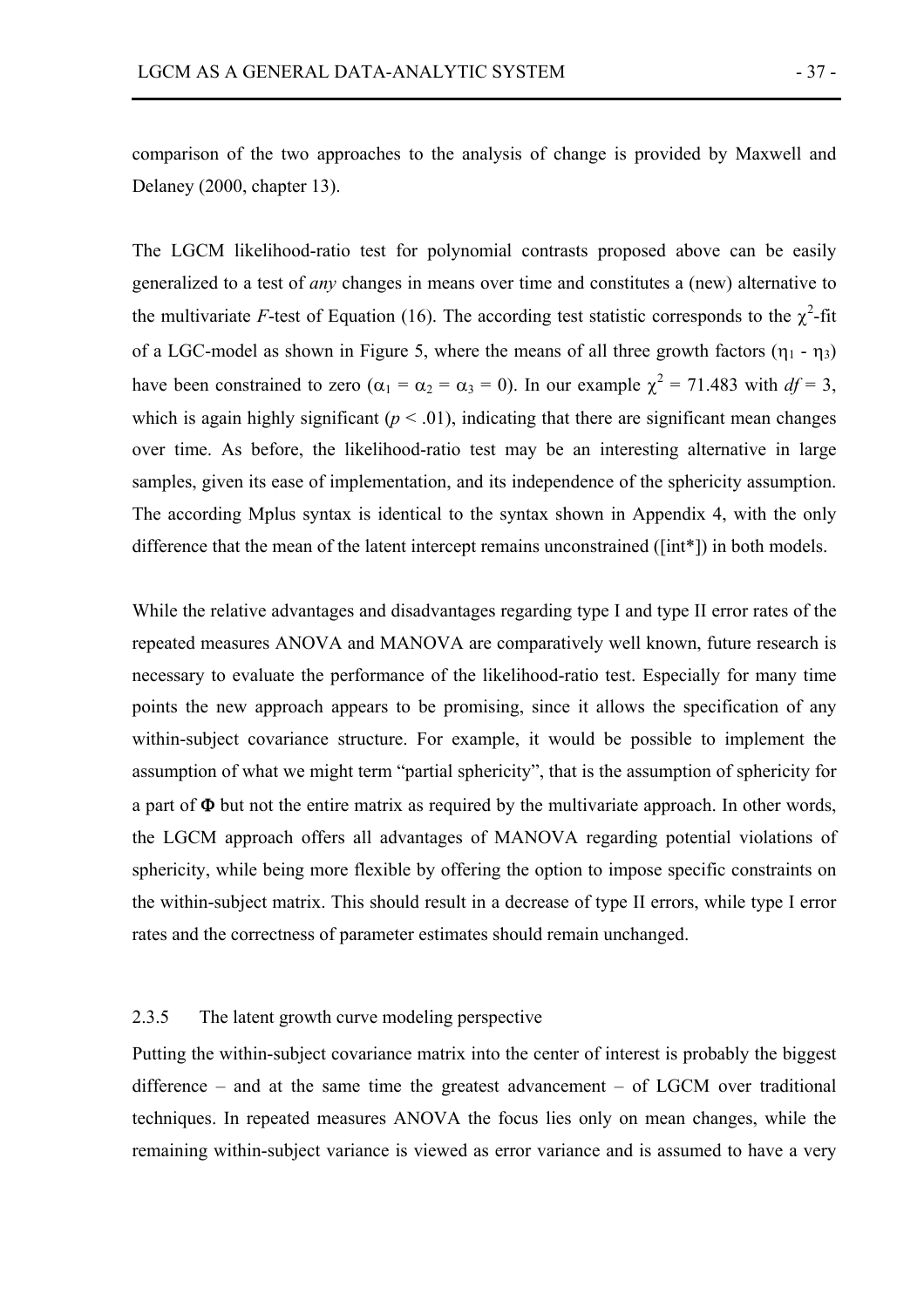restrictive form. The MANOVA approach is more flexible with respect to the nature of the within-subject covariance matrix  $(\Phi)$ , but the matrix is still treated as pure error (co)variance. In LGCM, however, this matrix is of central interest, because it maps individual changes over time as well as interindividual differences in individual changes. In other words, the focus is shifted away from mean changes towards changes of individual entities (i.e., persons). To illustrate this point, consider the model as shown in Figure 6.



*Figure 6 Saturated latent growth curve model with a factor loading matrix as described in the text.* 

The factor loading matrix  $\Lambda$  is defined as shown below and corresponds to the conventional LGCM setup, where  $\eta_0$  maps true interindividual differences at the first point of measurement (i.e., the latent intercept is positioned at the first point of measurement).

$$
\mathbf{\Lambda} = \begin{pmatrix} 1 & 0 & 0 & 0 \\ 1 & 1 & 1 & 1 \\ 1 & 2 & 4 & 8 \\ 1 & 3 & 9 & 27 \end{pmatrix}
$$

The mean of the second latent variable  $(\eta_1)$  corresponds to the average linear increase from one time point to the next, the mean of  $\eta_2$  maps the average quadratic increase and  $\eta_3$  the average cubic increase. The changes in means can be described as shown in Equation (13), with  $\alpha_0 = 1.112$ ,  $\alpha_1 = 1.681$ ,  $\alpha_2 = -0.500$ , and  $\alpha_3 = 0.111$ . For instance, the mean of the last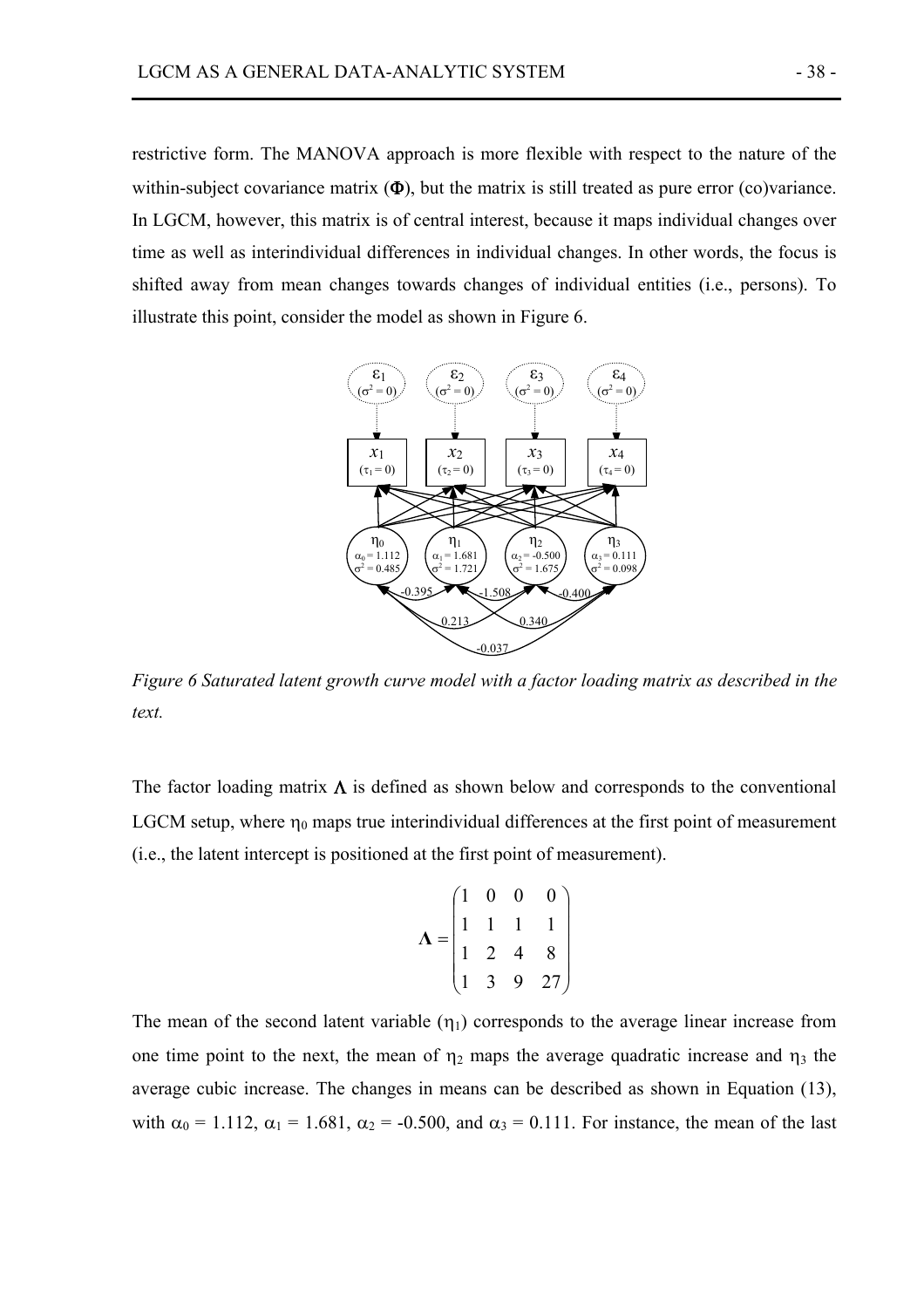$(A)$  B)

point of measurement  $t = 4$ , would be predicted to be  $\hat{\tau}_4 = 1.112 + 3*1.681 + 9*-0.500 +$  $27*0.111 = 4.66$ . Because the model is saturated, the predicted mean is identical to the sample mean as shown in Table 1. In contrast to Equation (13) where any interindividual differences are contained in the error term  $(\varepsilon_{it})$ , the interindividual differences in intraindividual change over time are now mapped by the variance of the three growth factors. Figure 7A illustrates this variation and Appendix 7A contains the Mplus input for the according LGC-model.



*Figure 7 Performance on a hypothetical learning task as introduced in Table 1. The points along the dotted line indicate mean performance, as well as the corresponding standard error, at each time point. The two solid lines represent the trajectories of the best and worst individual at the last point of measurement. (A) Saturated (descriptive) model; (B) estimated linear model.* 

While we see a significant increase in mean performance over time, the increase is also characterized by large interindividual differences. As demonstrated above, this within-subject variance is simply treated as error variance in traditional approaches. However, from Figure 7A it should also be apparent that the within-subject variance is unlikely to be unsystematic as assumed by the repeated measures ANOVA. As a matter of fact, the fan-spread pattern of increasing variance observed in Figure 7A is quite typical for learning data in the behavioral sciences (Kenny, 1974; Campbell & Erlebacher, 1970). Even though the fan-spread effect does not preformance on a hypothetical tearning task as introduced in Table 1. The points<br>along the dotted line indicate mean performance, as well as the corresponding standard<br>error, at each time point. The two solid lin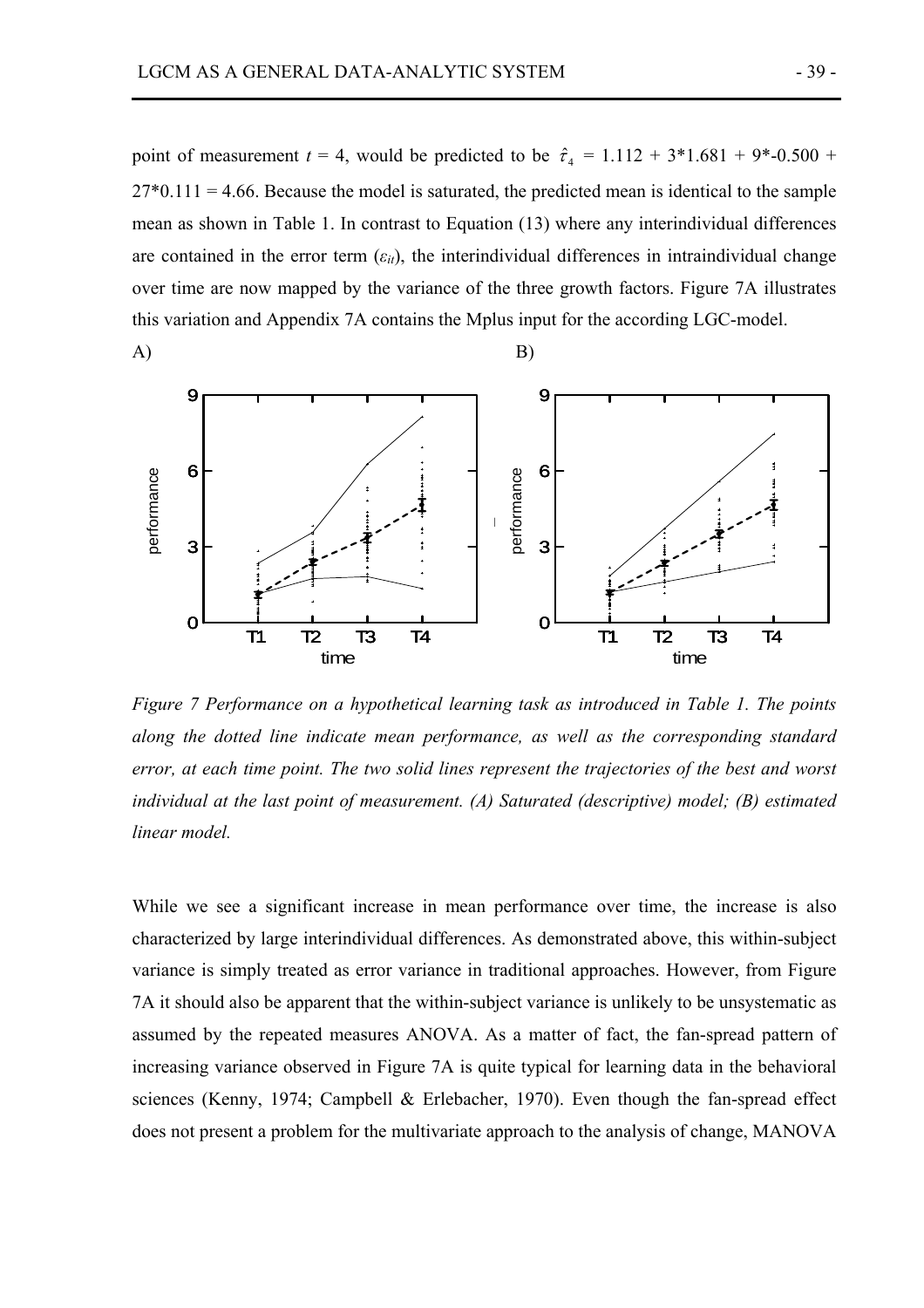still focuses on changes in means instead of providing a closer investigation of the withinsubject covariance matrix. This, however, is readily accomplished by latent growth curve modeling. As described above, the LGC approach can be used to test the assumption of compound symmetry or sphericity (for additional tests see Raykov, 2001), but it is also possible to test much more refined hypotheses. For example, one might be interested in testing the degree to which the data follow a specific trajectory over time and to what extent individuals deviate from the average trajectory. In other words, LGCM offers great flexibility in testing very specific hypotheses regarding change. While this can result in quite complex models, the most basic latent growth curve models are actually very parsimonious, requiring much fewer parameters to be estimated than standard MANOVA models. Especially applied researchers are often not aware of this fact. Other than traditional techniques, however, LGCM buys its advantages from the existence of a good theory. If no prior theory of mean changes and/or individual changes can be formulated, LGCM might indeed have little value over traditional methods. If, however, some prior theory exists, rival hypotheses can be formulated and explicitly tested against each other. As an example, we might suspect that the learning "curves" of the 35 individuals contained in Table 1 and depicted in Figure 7A can be sufficiently well described by a straight line. A standard latent growth curve model as shown in Figure 8 and as defined below, constitutes such a test. The according Mplus syntax can be found in Appendix 7B.



*Figure 8 Linear latent growth curve model.*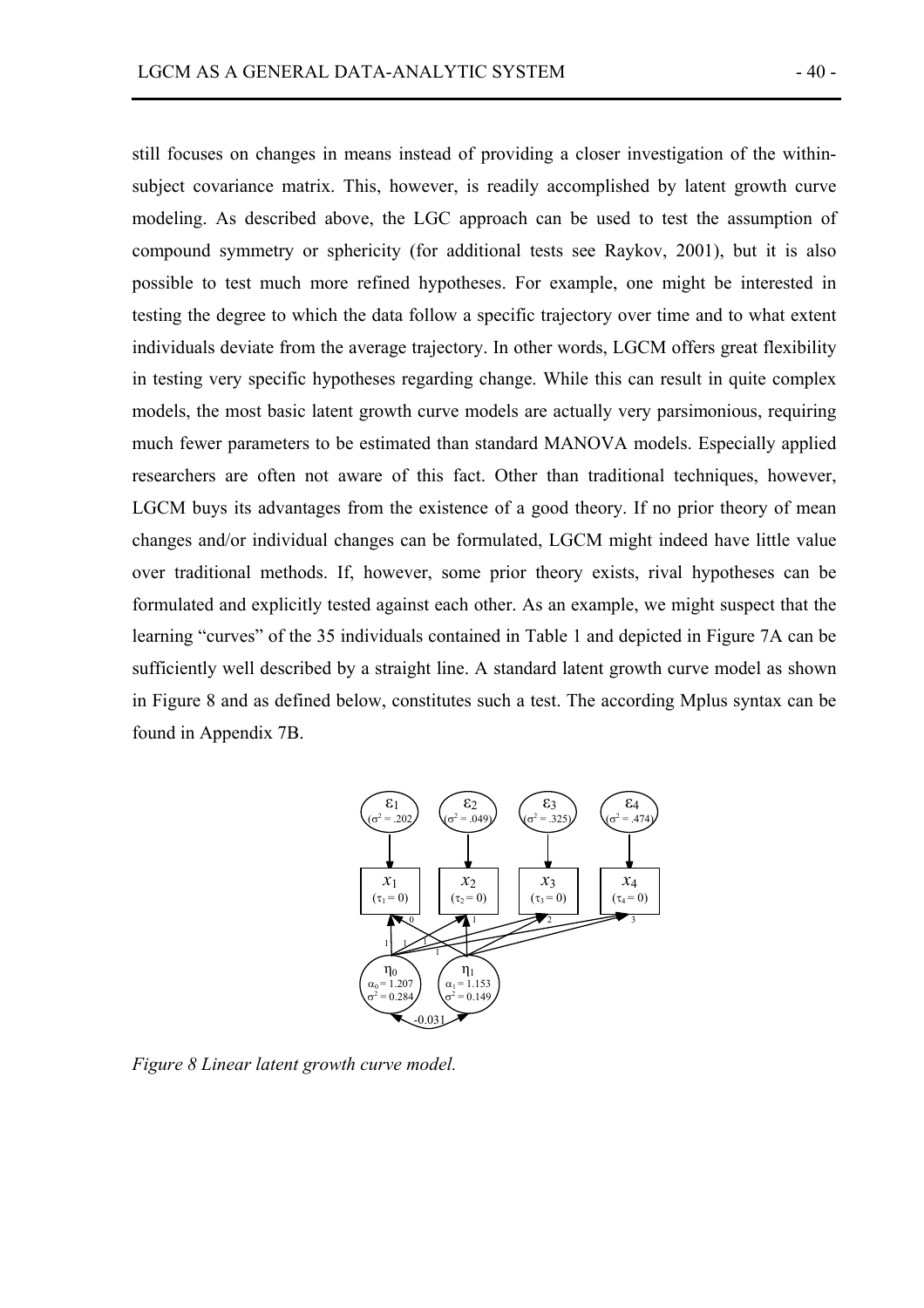$$
\mathbf{x} = \begin{pmatrix} x_1 \\ x_2 \\ x_3 \\ x_4 \end{pmatrix} \mathbf{r} = \begin{pmatrix} 0 \\ 0 \\ 0 \\ 0 \end{pmatrix} \mathbf{\Lambda} = \begin{pmatrix} 1 & 0 \\ 1 & 1 \\ 1 & 2 \\ 1 & 3 \end{pmatrix} \mathbf{\eta} = \begin{pmatrix} \eta_0 \\ \eta_1 \end{pmatrix} \mathbf{\varepsilon} = \begin{pmatrix} \varepsilon_1 \\ \varepsilon_2 \\ \varepsilon_3 \\ \varepsilon_4 \end{pmatrix} \mathbf{\Lambda} = \begin{pmatrix} \sigma_{\eta_0}^2 \\ \sigma_{\eta_0} \\ \sigma_{\eta_1} \end{pmatrix} \mathbf{\Phi} = \begin{pmatrix} \sigma_{\eta_0}^2 \\ \phi_{10} \\ \sigma_{\eta_1}^2 \end{pmatrix} \mathbf{\Theta}_{\varepsilon} = \begin{pmatrix} \sigma_{\varepsilon_1}^2 \\ 0 \\ \sigma_{\varepsilon_2} \end{pmatrix}
$$

The most obvious difference to all previous models is that the variances of the error terms are freely estimated and are no longer constrained to zero. By imposing a theory of change on the data, the within-subject variance-covariance matrix  $\Phi$  could be further partitioned into mean changes over time, systematic individual deviations from the average (linear) trajectory, and time point specific residual variances represented by  $\Theta_{\epsilon}$ . It is important to note that the partitioning of the within-subject variance into "systematic" variance contained in Φ and "error" variance  $(\Theta_{\epsilon})$  is contingent on the underlying theory of change. In that sense it is difficult to distinguish between systematic time point specific variance and pure measurement error, or more generally to distinguish between reliability and validity of change (Voelkle, 2005). Figure 7B shows the *estimated* individual trajectories using a linear LGC-model. If the usual assumptions of structural equation models are met (primarily multivariate normality) and sample size is large enough, the resulting model fit provides a test of the goodness of approximation of the estimated trajectories to the observed trajectories shown in Figure 7A. The evaluation and interpretation of fit indices works as usual and will not be reviewed in this thesis (but see Bollen & Long, 1993; Schermelleh-Engel, Moosbrugger, & Müller, 2003). Note, however, that it is also possible to compare competing models of change (nested and non-nested, see Levy & Hancock, 2007). For example, by adding a quadratic growth component, it could be easily tested whether a quadratic growth curve model fits the data significantly better than a linear one. In the present example, the linear model as shown in Figure 8 results in  $\chi^2$  = 6.180 with 5 degrees of freedom ( $p > .05$ ), indicating a good model fit. After introducing an additional quadratic growth factor as shown in Figure 9, the fit improves slightly ( $\chi^2$ <sub>quadratic</sub> =4.138) but the improvement is not significant ( $\chi^2$ <sub>Diff</sub> =  $\chi^2$ <sub>linear</sub> -  $\chi^2$ <sub>quadratic</sub> = 6.180 - 4.138 = 2.042 with *df*<sub>linear</sub> - *df*<sub>quadratic</sub> = 5 - 1 = 4,  $p > .05$ ) so that the more parsimonious linear model would be retained. The Mplus input for the quadratic LGC-model is provided in Appendix 7C.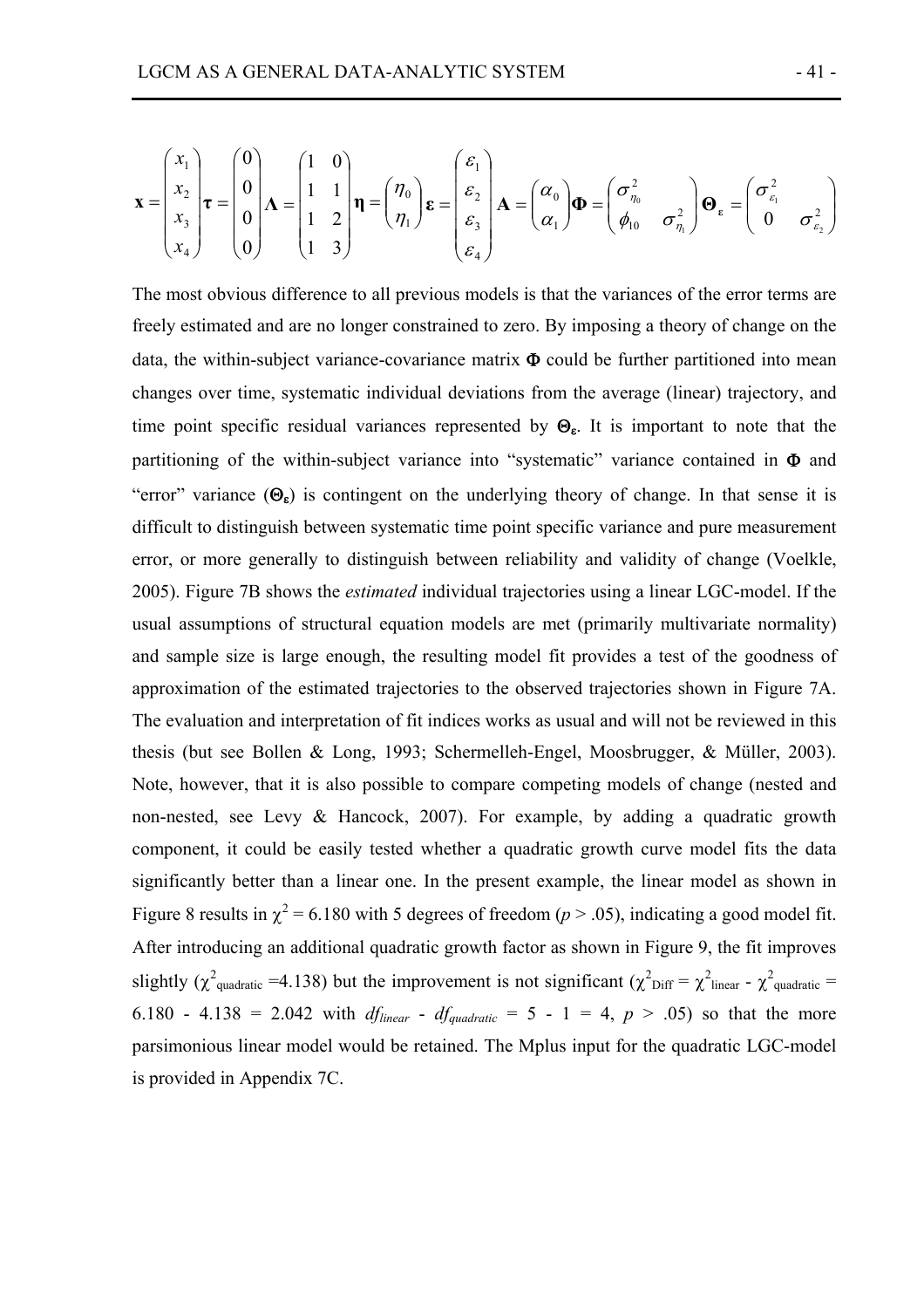

*Figure 9 Quadratic latent growth curve model.* 

In the linear model, the means of the latent intercept and the latent slope are both significant  $(\alpha_0 = 1.207, p < .01, \alpha_1 = 1.153, p < .01)$  indicating that average performance in the learning task is significantly different from zero at the first point of measurement and that people exhibit a significant mean improvement of about 1.153 units from one time point to the next. In this regard, LGCM is similar to repeated measures ANOVA, in that it shows that the means differ over time. By imposing a linear trajectory, however, we also test the shape of the overall curve, which can be well described by a straight line as suggested by the good model fit. In addition to mean changes, there are significant interindividual differences in true initial performance indicated by the significant variance of the latent intercept ( $\sigma^2(\eta_0) = 0.284$ ,  $p <$ .01). Finally, people show significant interindividual differences in their improvement over time. This was already suggested by the strong fan-spread pattern in Figure 7A and is mapped by the significant variance of the linear latent growth curve factor  $(\sigma^2(\eta_1) = 0.149, p < .01)$ . As illustrated by Figure 7A and B, the mean changes, as well as the interindividual differences in initial performance and change over time, are well described by a linear latent growth curve model. As an alternative, it is also possible to permit (some of) the factor loadings to be freely estimated. This gets close to traditional confirmatory factor analysis (CFA), where no predefined growth curves are imposed on the data. In the present example we could modify the linear LGCM by allowing the last two factor loadings of  $\eta_1$  to be freely estimated and let the data "tell us" the best shape of the trajectory. This would fit a "linear spline" to the data (see Meredith & Tisak, 1990), resulting in the two loadings  $\lambda_{31} = 1.772$  and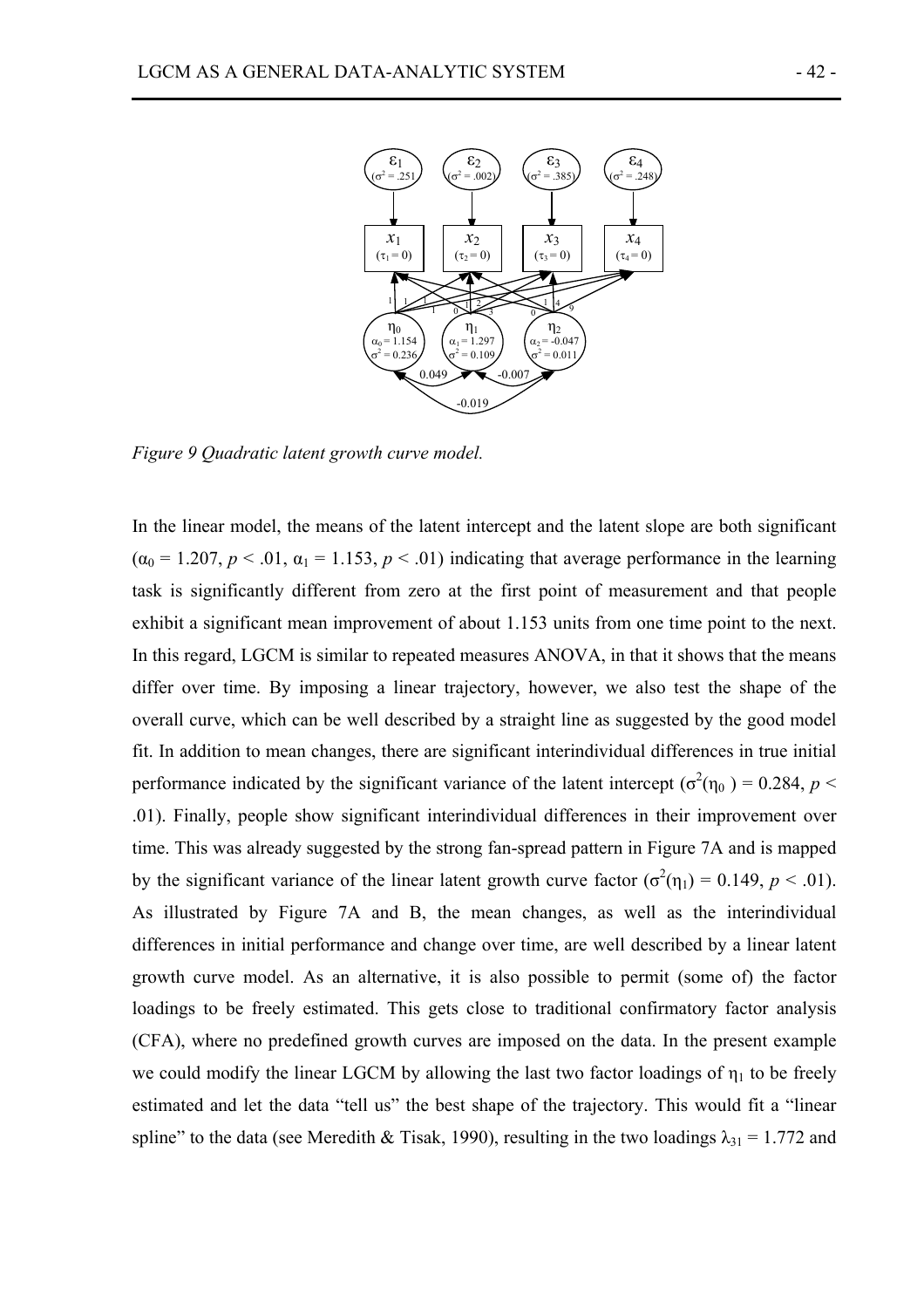$\lambda_{41}$  = 2.767 and a model fit of  $\chi^2$  = 1.558 with 3 degrees of freedom. However, because the improvement in model fit over the more restrictive linear model is not significant ( $\chi^2$ <sub>Diff</sub> = 6.180 - 1.558 = 4.622  $df_{Diff}$  = 2,  $p > .05$ ), the more parsimonious linear LGCM should be retained. Regardless of whether the factor loadings are freely estimated or fixed based on an existing theory, the present example illustrated that LGCM combines the analysis of mean changes, as provided by traditional analysis of variance techniques, with a more detailed analysis of the within-subject covariance matrix. It is this shift in focus – away from group changes towards individual changes – which makes LGCM such a versatile and promising technique.

To summarize, it has been shown that repeated measures ANOVA and MANOVA are essentially special cases of the more general latent growth curve modeling approach. That being said, differences exist with respect to the underlying estimation procedure. LGC-models are typically based on (large-sample) ML estimation, while least square estimation is employed for (finite-sample) ANOVA and MANOVA type models. Different estimation techniques are based on different assumptions (e.g., multivariate normality and/or a sufficiently large sample) and will produce different results based on the degree to which the assumptions are met in a given sample. A more detailed comparison of different estimation techniques is beyond the scope of this section (but see Bollen, 1989), and I settle for a comparison on the model level in the present thesis. Regarding model specification, however, it has been shown that the standard repeated measures ANOVA is identical to a LGC-model with the assumption of a spherical covariance matrix among the latent growth factors. Based on research by Raykov (2001) it was demonstrated that the assumption of compound symmetry and sphericity can be easily tested within the LGCM framework and a likelihoodratio based alternative to Mauchly's criterion *W* has been proposed. Likewise, alternative likelihood-ratio tests were proposed for polynomial contrasts, which have been demonstrated to be easily incorporated into the general latent growth curve approach. Other than repeated measures ANOVA, neither the multivariate analysis of variance, nor LGCM rests on the assumption of sphericity. As a matter of fact, the saturated LGC-model is equivalent to MANOVA, but other than MANOVA, latent growth curve modeling allows the researcher to impose specific constraints on the covariance matrix of the latent variables. Again, a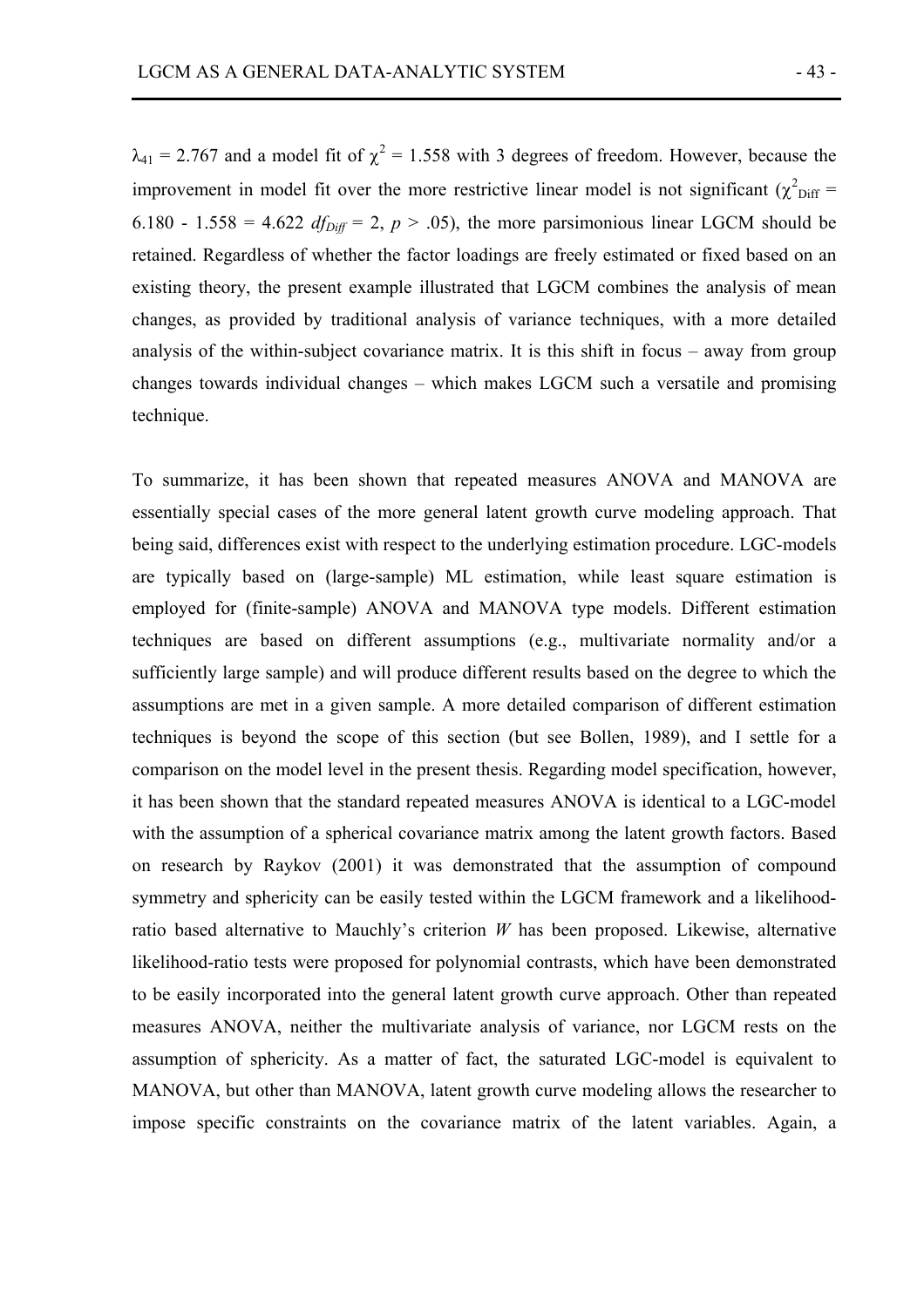likelihood-ratio test has been proposed as an alternative to the multivariate *F*-test employed in MANOVA, but future research is necessary to evaluate the validity of such a test. Finally, it has been argued that LGCM is characterized by a shift in focus, away from the analysis of mean changes, towards the analysis of individual trajectories. This change in perspective is characterized by (a) the possibility to formulate and test much more sophisticated hypotheses regarding the within-subject covariance matrix than possible with traditional methods. The need to have a good theory underlying one's model specification (b), and great flexibility of incorporating predictors of change (c), which will be the topic of the next section.

#### **2.4 Predicting change**

The biggest advantage of being able to better describe (individual) changes over time is the possibility to better *predict* these changes. In this section it will be demonstrated how to use categorical and continuous variables to explain interindividual differences in change. Traditional methods will be compared to the more general LGCM approach. As before, I will proceed in three steps by first considering two-wave data before moving to more complex multi-wave designs. Finally, some more recent developments will be outlined.

# 2.4.1 Predicting change in two-wave data

The prediction of pre- to post-test change is very straightforward. As demonstrated in the first section, a paired samples *t*-test corresponds to a latent growth curve model as shown in Figure 2A. This model can be easily extended by regressing  $\eta_0$  and/or  $\eta_1$  on potential predictors as illustrated by Figure 10A. As also discussed above, the paired samples *t*-test is identical to an independent *t*-test on the difference scores (i.e.,  $x_4 - x_1$ ). Thus, a regression of  $\eta_1$  on group membership is identical to the regression of the difference scores on group membership, as long as the error variances of *x4* and *x1* are constrained to zero. Likewise, a regression of the observed difference scores on one or more categorical and/or continuous variables is identical to the prediction of  $\eta_1$  by the same predictors.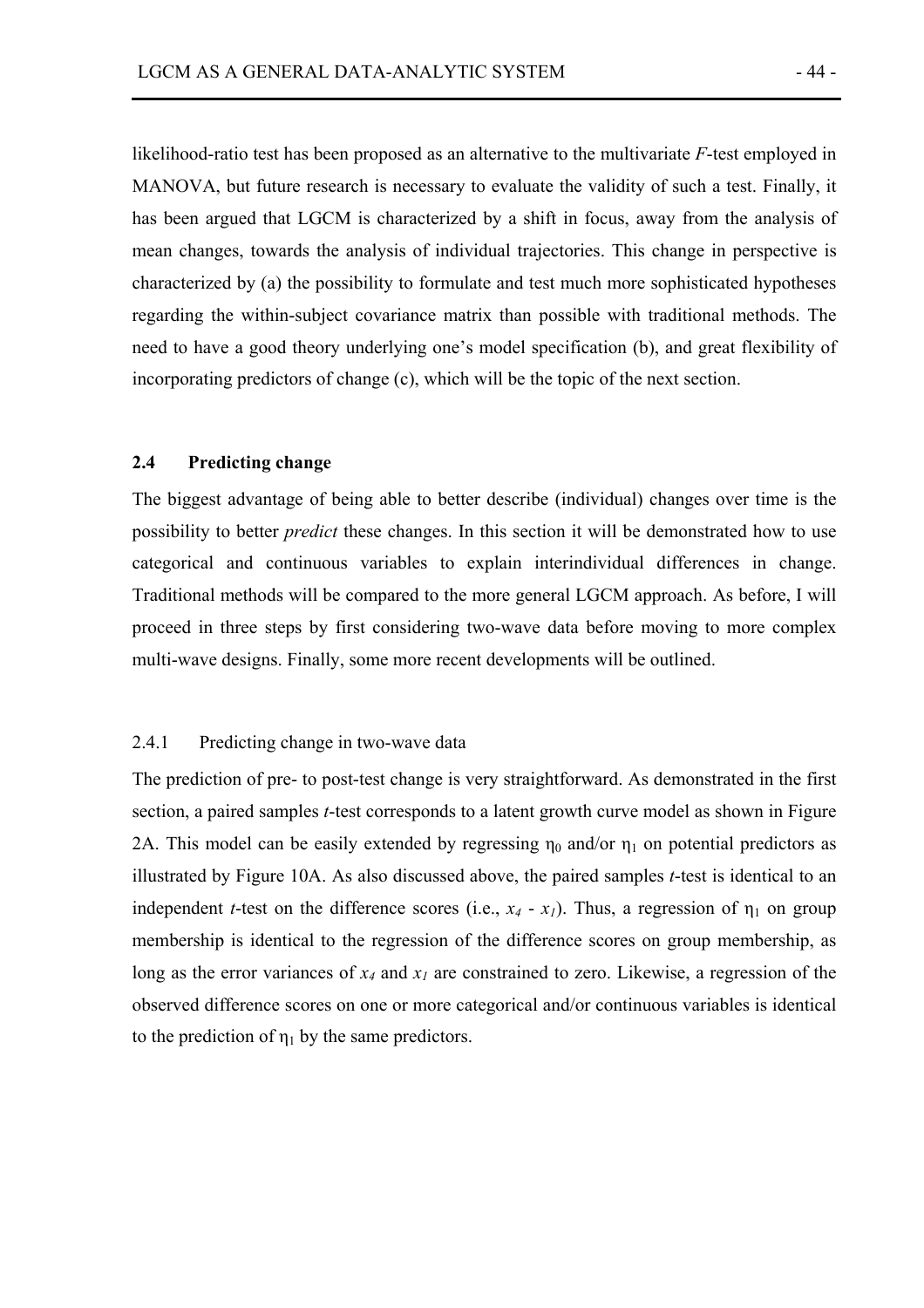

*Figure 10 Path diagram of a paired samples t-test (A) and a base-free measure of change model (B) using either "sex" or "g" as predictor for individual difference in pre- to posttest*   $(x_1$  to  $x_4$ ) changes (sex  $\frac{1}{2}$ ). The predictor g is z-standardized. Men are coded as 1 and women *as 0.* 

Figure 10A illustrates this fact for either sex or  $g$  as predictor of initial performance  $(\eta_0)$  and change over time  $(\eta_1)$ . Appendix 8 contains the according Mplus syntax. If the independent variable is in deviation form (i.e., its mean is zero), the intercept of the dependent variable corresponds to its mean (e.g., Aiken & West, 1991). For this purpose, *g* was *z*-standardized prior to including it as a predictor. Now, the mean of the latent growth factor ( $\alpha_1$  = 3.549) is equal to the mean difference between pre- and post-test. As demonstrated in the first section (see Equation (5)), this difference is highly significant ( $p < .01$ ). By regressing  $\eta_1$  on *g*, a regression coefficient ( $\gamma_{1g}$  = 0.539) is obtained, which maps the difference in improvement from pre- to post-test between people with an average intelligence (i.e.,  $g(t \nland \text{and} \text{ar}{\text{d}t} = 0)$ ) and people one standard deviation above average (*g(standardized)* = 1). Dividing the coefficient by its standard error  $(S.E. = 0.223)$ , we find that the difference in mean performance is significant ( $p < .05$ ). The same is true for the prediction of  $\eta_0$ , where the regression coefficient ( $\gamma_{0g}$  = -0.031) indicates that people one standard deviation above average on *g*, start off somewhat worse at the beginning of the learning task as compared to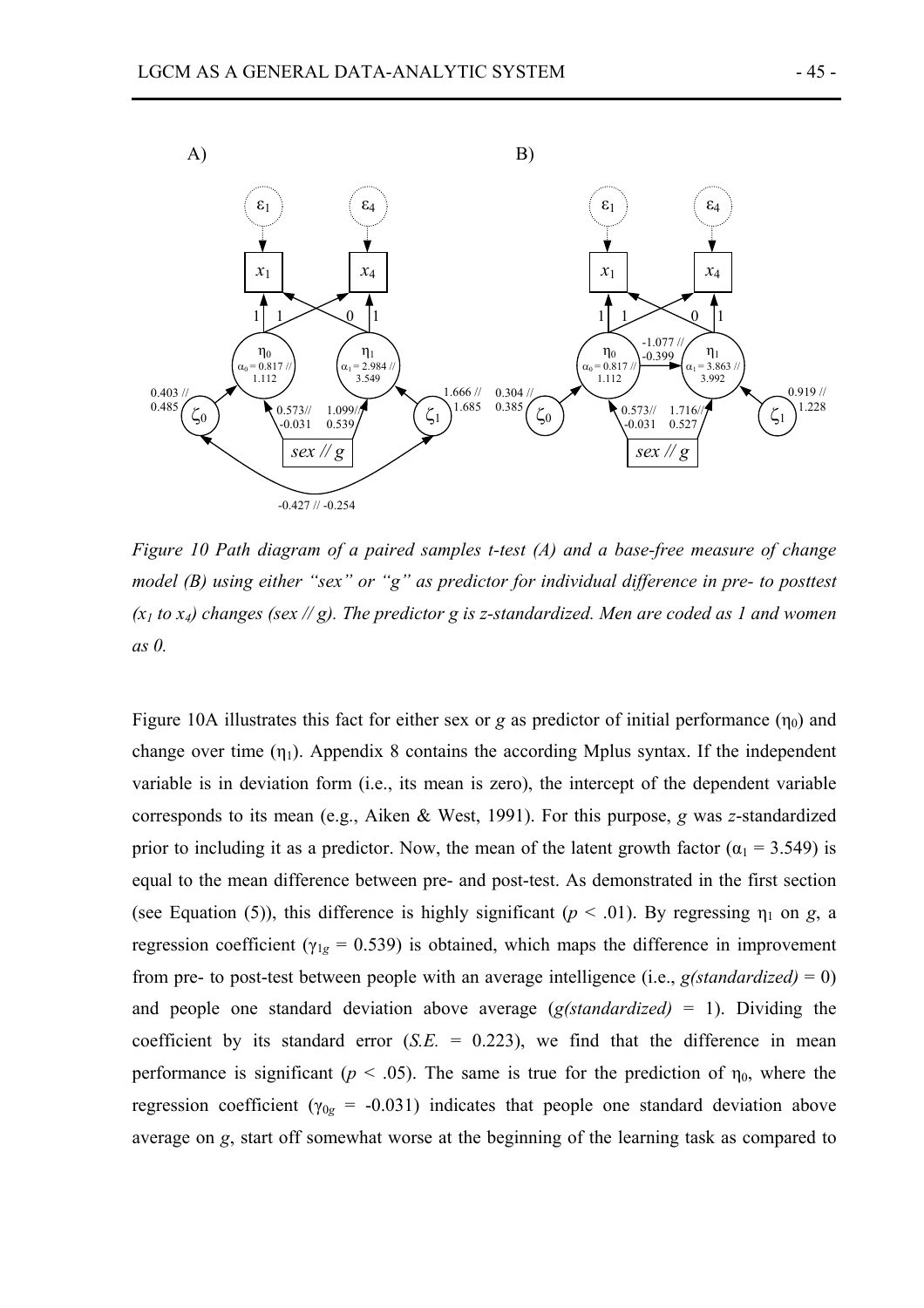people with an average intelligence. The difference, however, is small and not significant  $(S.E. = 0.119, p > .05)$ . The same interpretation holds for using the categorical variable gender instead of *g* as a predictor (see again Figure 10A). In the example women are coded as zero, so the mean of  $\eta_0$  corresponds to the average performance of women at the first point of measurement. The regression coefficient ( $\gamma_{0sex}$  = 0.573) indicates that men are slightly better than women in their initial performance and dividing  $\gamma_{0$ sex by its standard error reveals that this difference is indeed significant (*S.E.* = 0.215,  $p < .05$ ). Likewise, men show a larger improvement from pre- to post-test than women. On average, women improve about  $\alpha_1$  = 2.984 units as compared to an increase of  $\alpha_1 + \gamma_{\text{1sex}} = 2.984 + 1.099 = 4.083$  units of men. The difference is again significant ( $\gamma_{1\text{sex}} = 1.099$ , *S.E.* = 0.437, *p* < .05). The test is asymptotically equivalent to the independent samples *t*-test (using the pre-post difference scores  $(x_4 - x_1)$  as dependent variable) and the repeated measures ANOVA for two time points and one (categorical) between-subject factor. Table 3 compares the LGCM estimate  $(\gamma_{1\text{sex}})$  with the results of a *t*-test and repeated measures ANOVA obtained by using any major statistical software package.

*Table 3 Independent samples t-test, repeated measures ANOVA and LGCM approach to testing the difference in pre- to post-test improvement between men and women. Note that (asymptotically) all three approaches will yield identical results.* 

|                               | Independent samples <i>t</i> -test         |                     |      |  |  |
|-------------------------------|--------------------------------------------|---------------------|------|--|--|
| Mean difference $(x_4 - x_1)$ |                                            | df                  |      |  |  |
| 1.099                         | $-2.444$                                   | 33                  | .020 |  |  |
|                               | Repeated measures ANOVA                    |                     |      |  |  |
|                               | F                                          | df                  |      |  |  |
| Source                        |                                            |                     |      |  |  |
| Time                          | 246.979                                    |                     | .000 |  |  |
| Time*sex                      | 5.972                                      |                     | .020 |  |  |
|                               |                                            | <b>LGCM</b>         |      |  |  |
|                               | <i>Estimate</i> ( $\gamma_{1\text{sex}}$ ) | Standard error (SE) | р    |  |  |
| Ā                             | 1.099                                      | 0.437               | .020 |  |  |

*Note:*  $t^2 = F$  *for df*<sub>numerator</sub> = 1.

Finally, the covariance between  $\zeta_0$  and  $\zeta_1$  maps the relationship between pre- and post-test after controlling for any predictors. Using gender as a predictor, there is a slight, but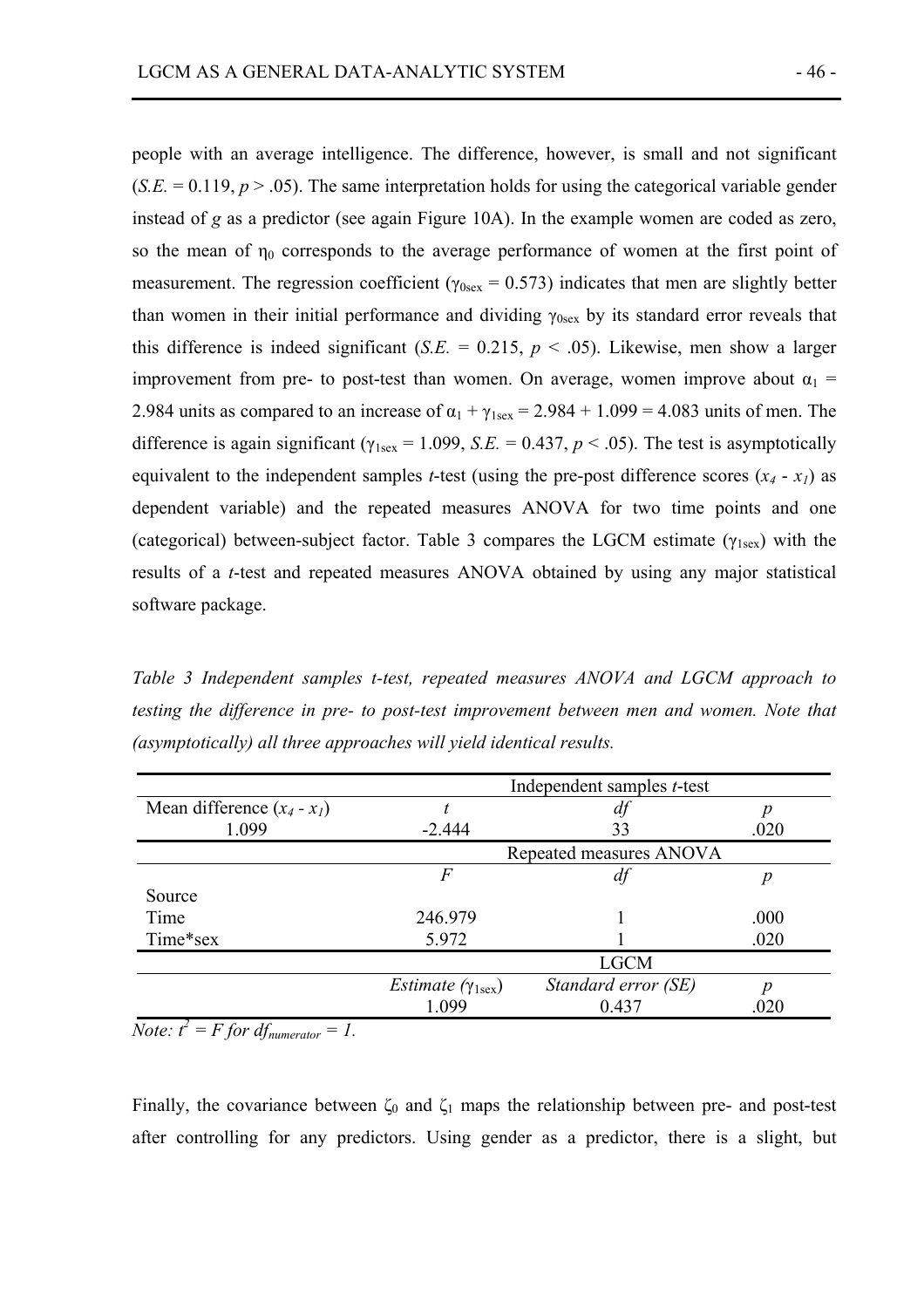significant correlation between pre- and posttest ( $\phi_{0I}$  = -0.427, *corr* = -0.437, *S.E.* = 0.156, *p <* .05), while the correlation gets smaller and is no longer significant after controlling for *g* instead of gender ( $\phi_{01}$  = -0.254*, corr* = -0.259*, S.E.* = 0.159*, p* > .05). This suggests that part of the covariation between pre- and post-test is "caused" by intelligence. However, because the sample size is small (and of course the fact that the data were chosen for illustrative rather than substantive purposes) one must be careful in interpreting this finding.

As demonstrated in Section 2.2.2, the LGCM approach allows us to take the reliabilities of  $x_1$ and *x4* into account, should they be known. Likewise, predictors can be included in the basefree measure of change model as shown in Figure 10B. Appendix 9 contains the according Mplus input for the base-free measure of change model and reliability corrected indicators. Now, the effect of gender on improvement  $(\eta_1)$  is independent of any prior performance. That is, if men and women had started out equal on the learning task, they would still differ in their change from pre- to post-test by about 1.716 units. This difference is larger than in the previous (difference score) model and is highly significant ( $\gamma_{1\text{sex}} = 1.716$ , *S.E.* = 0.435, *p* < .05). The effect of gender on  $\eta_0$  remains unaffected by analyzing residualized (true) gain scores instead of direct difference scores. However, it is now possible to obtain and test the indirect effect of gender via  $η_0$  on  $η_1$ . The estimate is simply computed by multiplying  $β_{10}$ with  $\gamma_{0sex}$ . The standard error is readily provided by Mplus (command IND in Appendix 9). The indirect effect ( $\gamma_{0sex}$ <sup>\*</sup> $\beta_{10}$  = 0.573<sup>\*</sup>-1.077= -0.617), however, is not significant (*S.E.* = 0.322,  $p > 0.05$ ). The same procedure can be adopted in testing the direct and indirect effects of *g* instead of sex (see Figure 10B and Appendix 9). Note, that the LGCM approach makes no difference between categorical and continuous predictors. This stands in contrast to the repeated measures ANOVA, where the between-subject factor must be categorical. If this is the case, the results are identical as shown in Table 3. ANOVA, however, cannot be employed if *g* would be used as a predictor instead of gender. In the case of two-wave data, taking the difference between  $x_4$  and  $x_1$  and regressing it on any continuous predictor easily circumvents this problem. This cannot be done in multi-wave data as will be discussed in the next section. In addition, the predictor is assumed to be measured without error in standard regression or ANOVA type procedures. This is also no longer true for the LGCM approach, where we can easily adjust for unreliability of the predictor in the same way the dependent variable(s) were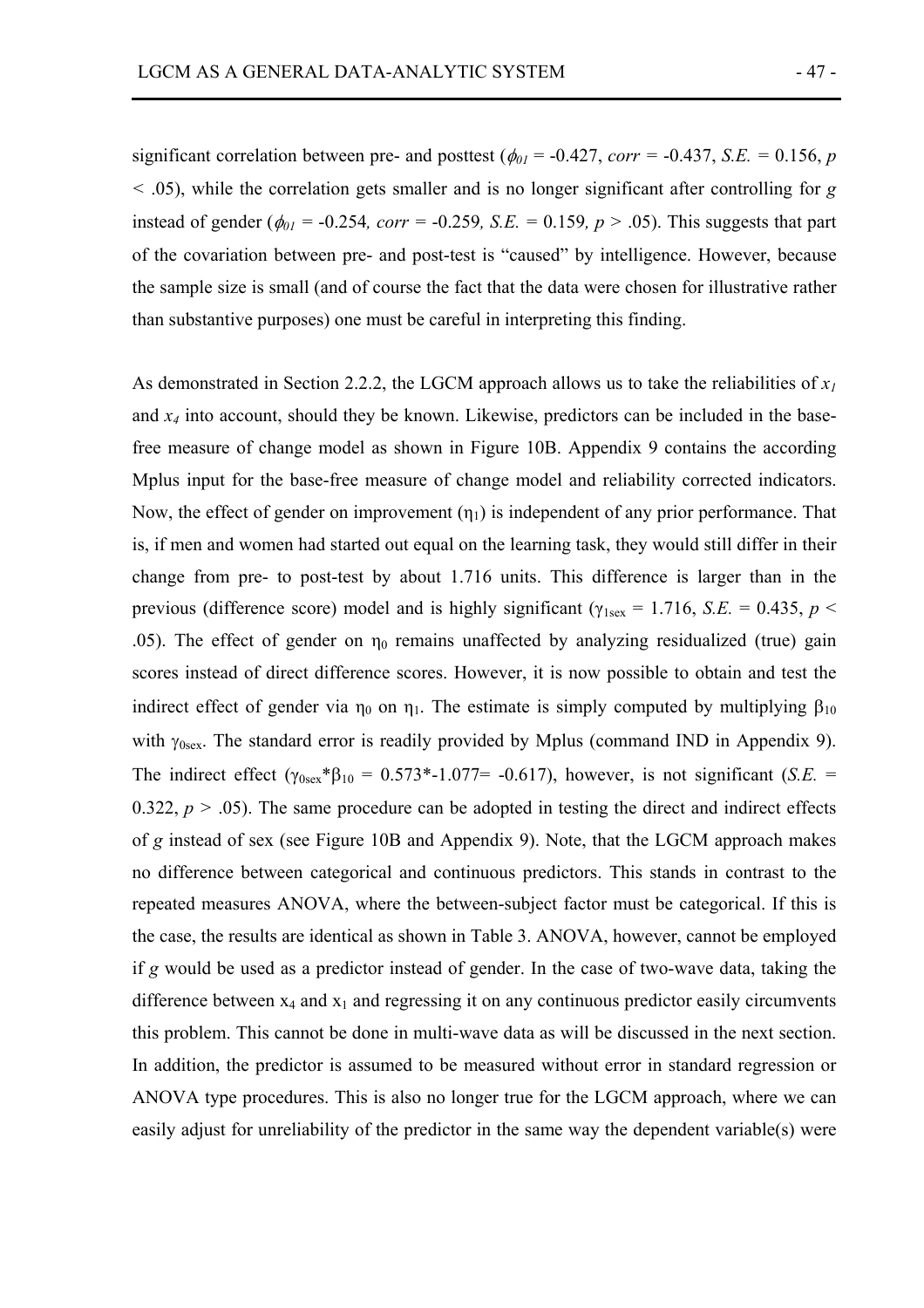adjusted for unreliability. Moreover, the independent variables need not be directly observed, but may be latent. This is only possible using the LGCM approach.

Of course more than one predictor can be considered at a time and it is possible to include interactions among predictors. All this is not different from any standard regression analysis and shall not be reviewed in this section (but see Cohen et al., 2003; Aiken & West, 1991). In structural equation modeling, *multiple group analysis* is another option to test hypotheses involving categorical (grouping) variables. An introduction to multiple group analysis can be found in any SEM textbook (e.g., Bollen, 1989, p. 355ff.). One advantage of multiple group analysis is the possibility to test for differences in variances across groups instead of being limited to mean differences as it is the case in linear regression. From the previous analyses we know that men are significantly better in true initial performance, as well as improvement from pre- to post-test. Accordingly, we might set up a model, which accounts for this fact by allowing the means of the two latent variables to differ across groups. In a next step, however, it might be interesting to see whether men are not only better, but exhibit larger interindividual differences as compared to women. This test is readily implemented by comparing a model where the variances of  $\eta_0$  and  $\eta_1$  are constrained to equality across groups to a model where the variances are allowed to be freely estimated. Figure 11 shows the parameter estimates of the unconstrained model and Appendix 10 contains the according Mplus syntax.

Men: Women:



*Figure 11 Multiple group analysis using gender as grouping variable. All freely estimated parameters are allowed to differ across groups (saturated model).*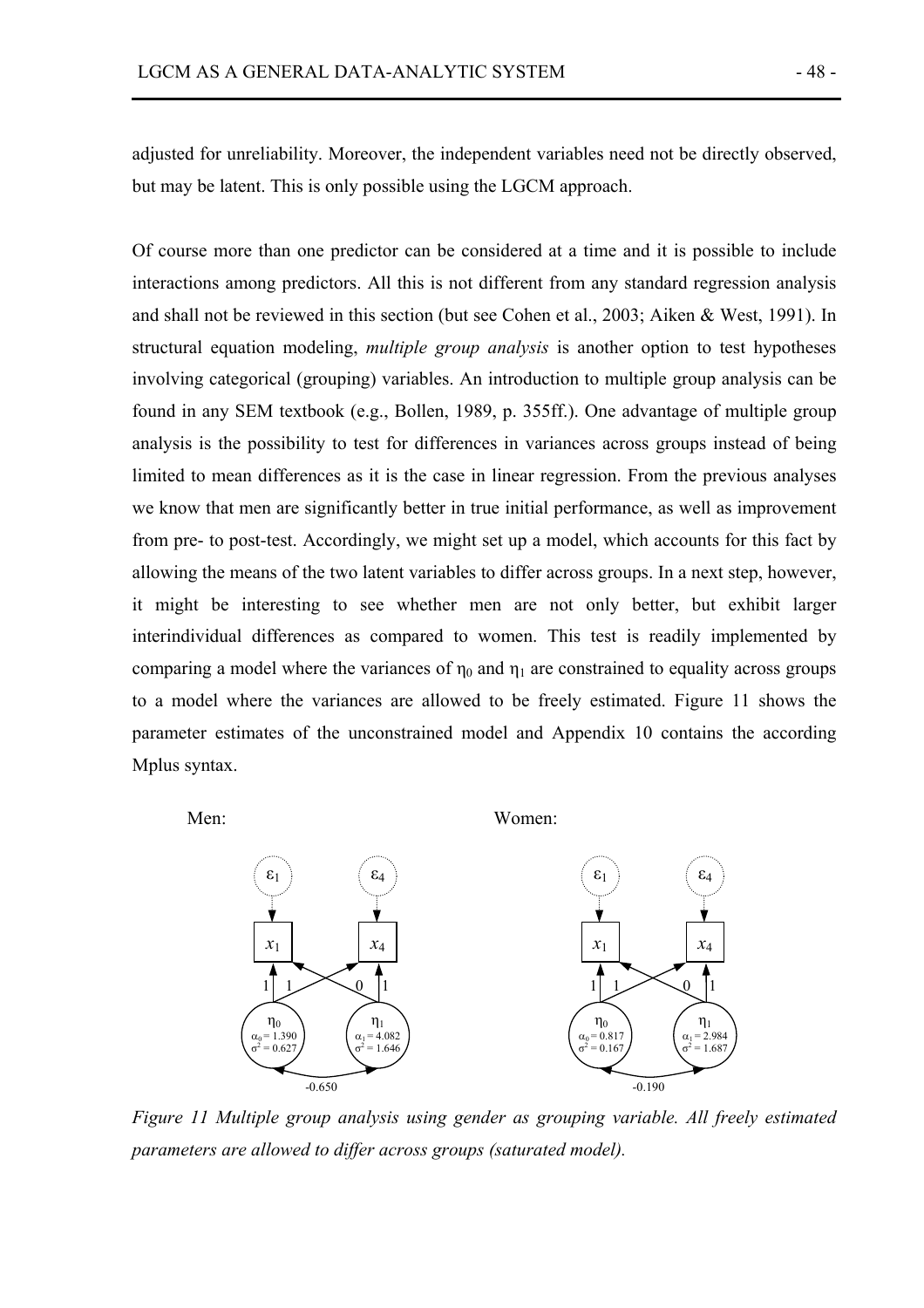Constraining both variances to equality ( $\sigma^2(\eta_{\text{0men}}) = \sigma^2(\eta_{\text{0women}}) = 0.408$ , *S.E.* = 0.097, *p* < .01 and  $\sigma^2(\eta_{1men}) = \sigma^2(\eta_{1women}) = 1.602$ , *S.E.* = 0.382, *p* < .01), we obtain a model fit of  $\chi^2 = 7.546$ with 2 degrees of freedom. Allowing the variances to differ, the model is just identified with zero degrees of freedom, so the  $\chi^2$  reported above indicates that the two variances (taken together) differ significantly across groups ( $p < .05$ ). As apparent from Figure 11, men exhibit an over three times larger variance at the pre-test, while the post-test variance is almost identical for men and women ( $\sigma^2(\eta_{\text{0men}}) = 0.627$ , *S.E.* = 0.209,  $p < .05$ ;  $\sigma^2(\eta_{\text{1men}}) = 1.646$ , *S.E.*  $= 0.549, p < .05$  and  $\sigma^2(\eta_{0women}) = 0.167, S.E. = 0.057, p < .05; \sigma^2(\eta_{1women}) = 1.687, S.E. = 0.057$ 0.579,  $p < 0.05$ ). As a matter of fact, when constraining the post-test variance to equality, the drop in fit is negligible suggesting that men and women do not differ in their variability of pre- to post-test change  $(\chi^2_{\text{Diff}} = 7.546 - 7.056 = 0.49, df_{\text{Diff}} = 2 - 1 = 1, p > .05)$ . Reintroducing *g* as a predictor of  $\eta_0$  and  $\eta_1$  allows us to test (possibly quite sophisticated) interaction hypotheses. For example, by comparing a model where  $\gamma_{1g}$  is constrained to equality across the two groups to a model where  $\gamma_{1g}$  is allowed to differ is equivalent to testing an interaction between *g* and sex. A significant  $\chi^2_{\text{Diff}}$  would suggest that the effect of *g* on pre- to post-test change differs between men and women. One can think of numerous other hypotheses, which are readily formulated and tested within this general framework. As discussed in Section 2.2.2, the LGCM approach gets particularly interesting if more than one (parallel) measure was obtained at each time point, so that the error terms can be estimated rather than being constrained a priori (see Figure 3).

## 2.4.2 Predicting change in multi-wave data

The option to use difference scores as dependent variable in a pre- to post-test analysis makes it easy to analyze and predict change in two-wave data. This is no longer true for the prediction of change over multiple waves. As discussed in the previous section, traditional methods are often based on very restrictive assumptions, such as compound symmetry or sphericity, which still apply when it comes to the *prediction* of change. Furthermore, there are additional assumptions that must be met when including predictors. Finally, the exclusive focus on mean changes – instead of individual trajectories – restricts MANOVA and ANOVA to the use of categorical predictors. The more general LGCM approach is not only more flexible with respect to those assumptions, but offers a convenient way to test them.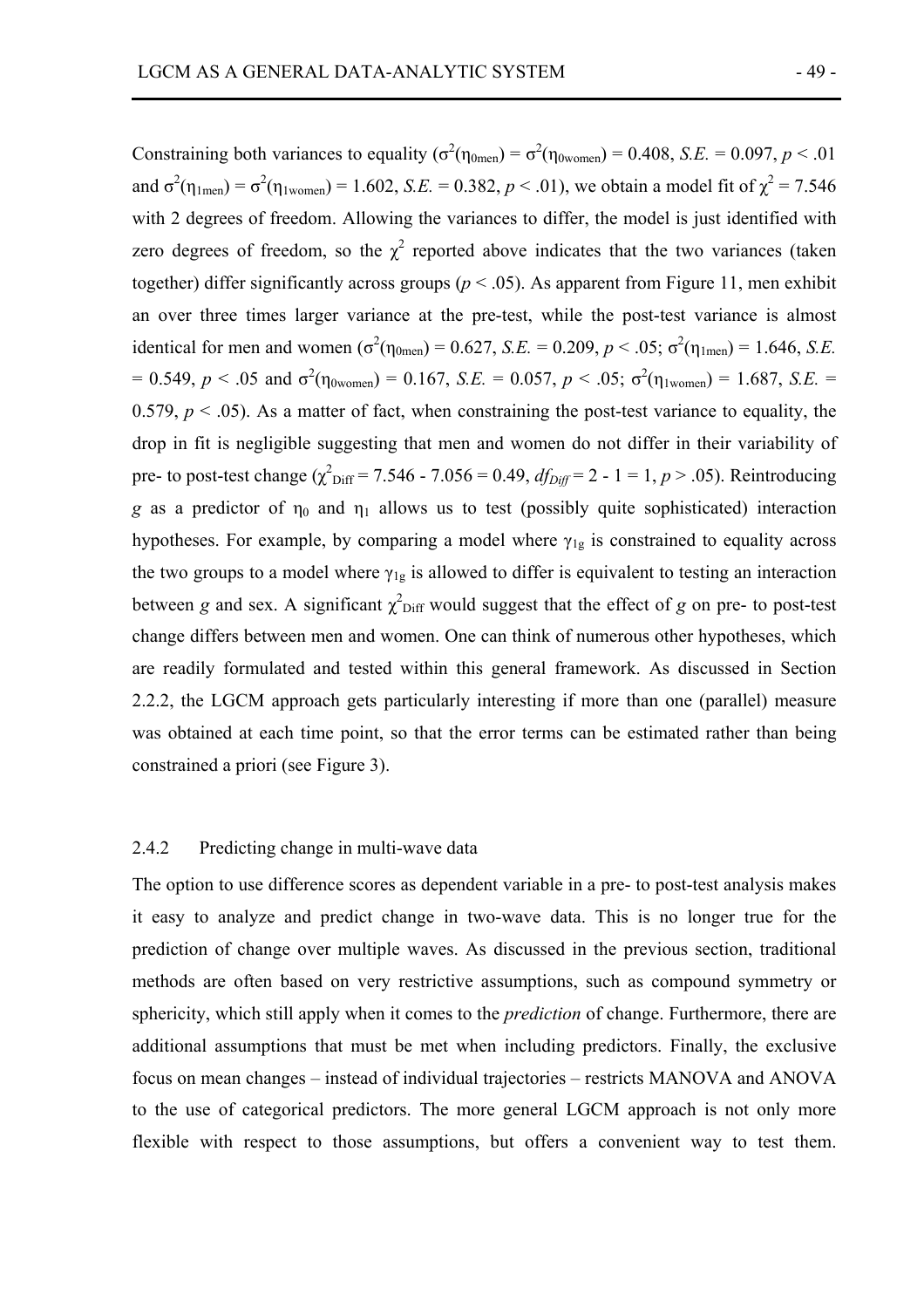Moreover, it is not limited to categorical predictors but allows for any combination of categorical and/or continuous variables.

Using the same factor loading matrix as before,

$$
\mathbf{\Lambda} = \begin{pmatrix} 0.5 & -0.671 & 0.5 & -0.224 \\ 0.5 & -0.224 & -0.5 & 0.671 \\ 0.5 & 0.224 & -0.5 & -0.671 \\ 0.5 & 0.671 & 0.5 & 0.224 \end{pmatrix}
$$

 $\eta_0$  is again "centered", mapping average interindividual differences across all four time points. Thus, a regression of  $\eta_0$  on a categorical predictor corresponds to the between-subject analysis in a repeated measures ANOVA. Figure 12 shows the according path diagram for our example data set. Appendix 11 contains the Mplus input.



*Figure 12 Repeated measures (M)ANOVA with one between (sex) and one within (time) subject factor, where only between-subject variance is predicted by sex (no interaction between time and sex). Parameter estimates on the right side of the graph are obtained when fixing the regression coefficient of*  $\eta_0$  *on sex to zero (* $\gamma_{0sex} = 0$ *).*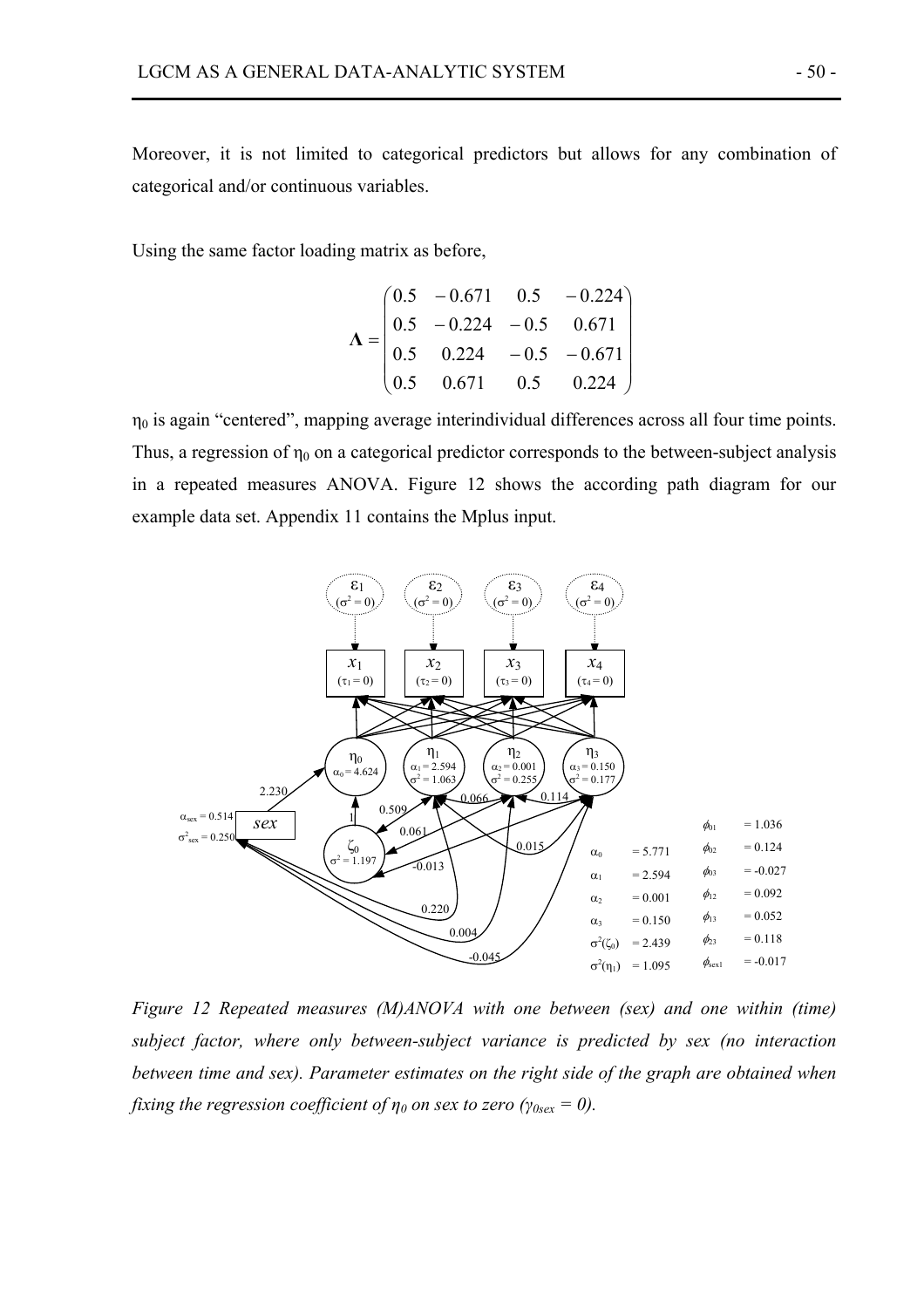after allowing the means to be freely estimated.

Constraining the regression coefficient  $\gamma_{0sex}$  to zero, the variance of  $\eta_0$  ( $\sigma^2(\eta_0) = \sigma^2(\zeta_0)$ ) 2.439) corresponds to the between-subjects sum of squares divided by  $N(35*2.439 = 85.36 =$ *SS<sub>Between</sub>*; see Table 2). When regressing  $\eta_0$  on gender ( $\gamma_{0sex}$  = 2.230), the remaining variance corresponds to the variance not accounted for by sex ( $\sigma^2(\zeta_0) = 1.197$ ), so that the sum of squares explained by sex are  $SS_{Beween}(sex) = 85.36 - 35*1.197 = 43.47$ , corresponding exactly to the  $SS_{Between}(sex)$  obtained by any standard software package. Likewise,  $F =$  $(SS_{Between}(sex)/df_{Between})$  /  $(SS_{Between}(error)/df_{Between}(error)) = (43.47/1)$  /  $(41.89/33) = 34.25$ , suggesting that there are significant differences in mean performance between men and women ( $p < .01$ ). Since the variance of the other factors is not affected by the introduction of a predictor, the change over time can be evaluated as discussed above (compare Figure 12 and Figure 5). However, while the prediction of interindividual differences in average performance does not depend on the within-subject covariance matrix (**Φ**), the analysis of interindividual differences in change over time does. In addition, the introduction of a categorical predictor requires that the variance-covariance matrix (**Φ**) is identical across all levels of the predictor (in our example for men and women). It is important to note that the two assumptions of sphericity and homogeneity of variance are independent, so it can easily happen that one assumption is met, while the other is not (Maxwell & Delaney, 2000, p. 534). This makes the estimation of an interaction between a within-subject factor and a betweensubject factor much more demanding. The prediction of within-subject variance is easily implemented by regressing all growth factors  $(\eta_1 - \eta_3)$  on the independent variable(s) in question. Figure 13 shows the according path diagram (with **Λ** as shown above) and Appendix 12 contains the Mplus syntax. As a reminder, the within-subject main effect due to time can be computed by constraining the means of  $\eta_1 - \eta_3$  to zero (in addition to setting  $\gamma_{1sex} = \gamma_{2sex}$  $\gamma_{3sex} = 0$ ), and comparing the sum of the residual variances to the sum of residual variances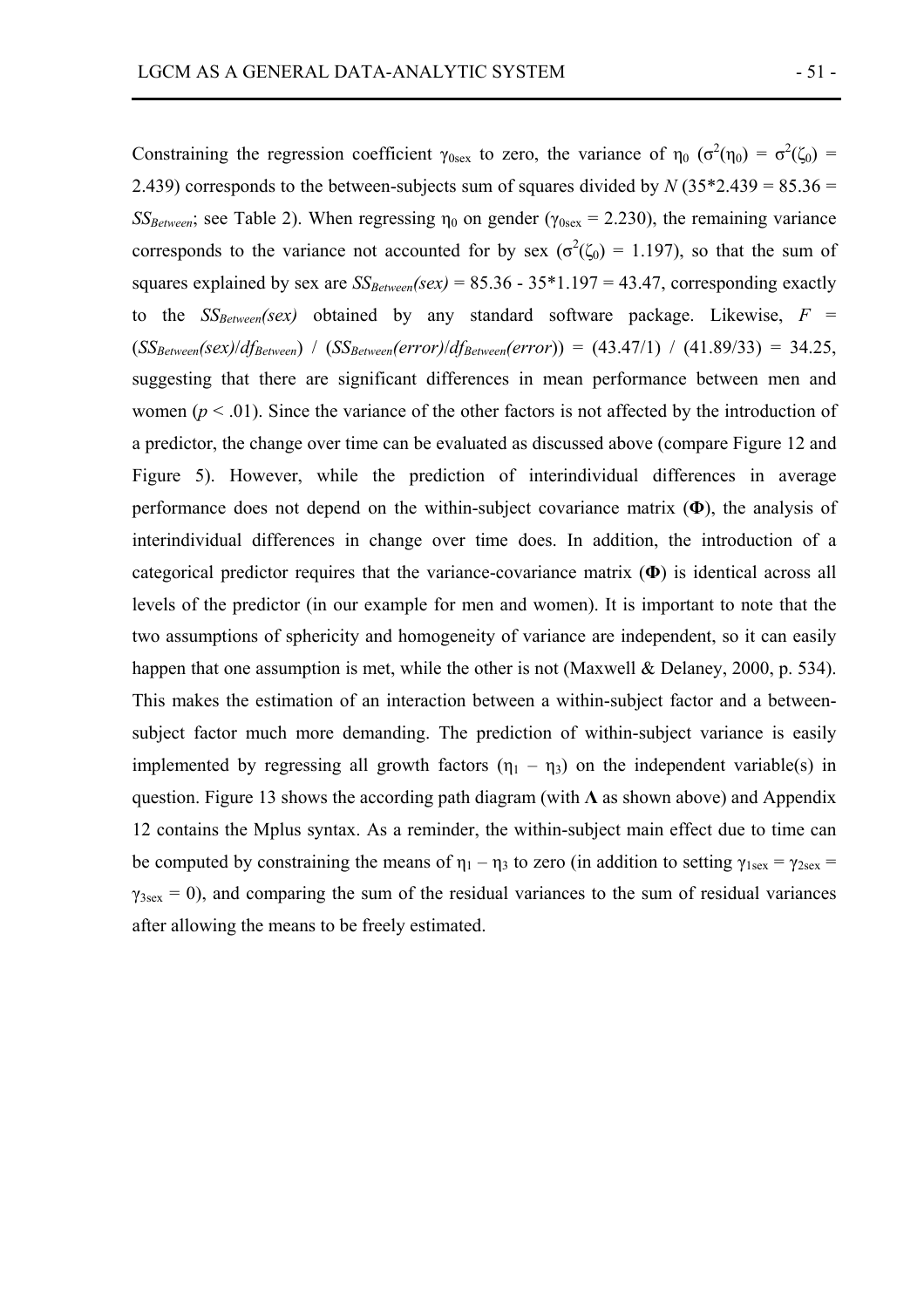

*Figure 13 Repeated measures (M)ANOVA with one between (sex) and one within (time) subject factor. Interindividual differences in change over time are predicted by sex (interaction between time and sex). Parameter estimates on the right side of the graph are obtained when setting the regression coefficients*  $\gamma_{Isex} = \gamma_{2sex} = \gamma_{3sex} = 0$ *.* 

The *prediction* of change by gender corresponds to an interaction effect of the betweensubject factor sex and the within-subject factor time. This is readily apparent from Figure 13 where the effect of sex on **x** is mediated by **η**. This is not true for the prediction of the between-subject variance, because all factor loadings of  $\eta_0$  are identical, thus the effect is simply multiplied by a constant. For example – and as shown above – if all factor loadings of  $η<sub>0</sub>$  are constrained to 0.5, the variance of  $η<sub>0</sub>$  corresponds to the average between-subject variance, while the mean ( $\alpha_0$  = 4.624) must be divided by two in order to obtain the average performance of women on the learning task ( $\bar{x}_{vomen} = 2.312$ ). When setting  $\gamma_{1sex} = \gamma_{2sex} = \gamma_{3sex}$  $= 0$ , the sum of the variances of  $n_1$  to  $n_3$  is  $1.063 + 0.255 + 0.177 = 1.495$ . Multiplying 1.495 by the number of subjects, the sum of squares between persons is  $SS_{Between} = 35*1.495$  = 52.325, which is the sum of squares after controlling for the within-subject factor time (note that  $\alpha_1$  to  $\alpha_3$  are freely estimated). The resulting sum of squares can be further partitioned into one part which is due to gender differences and one part which is independent of gender and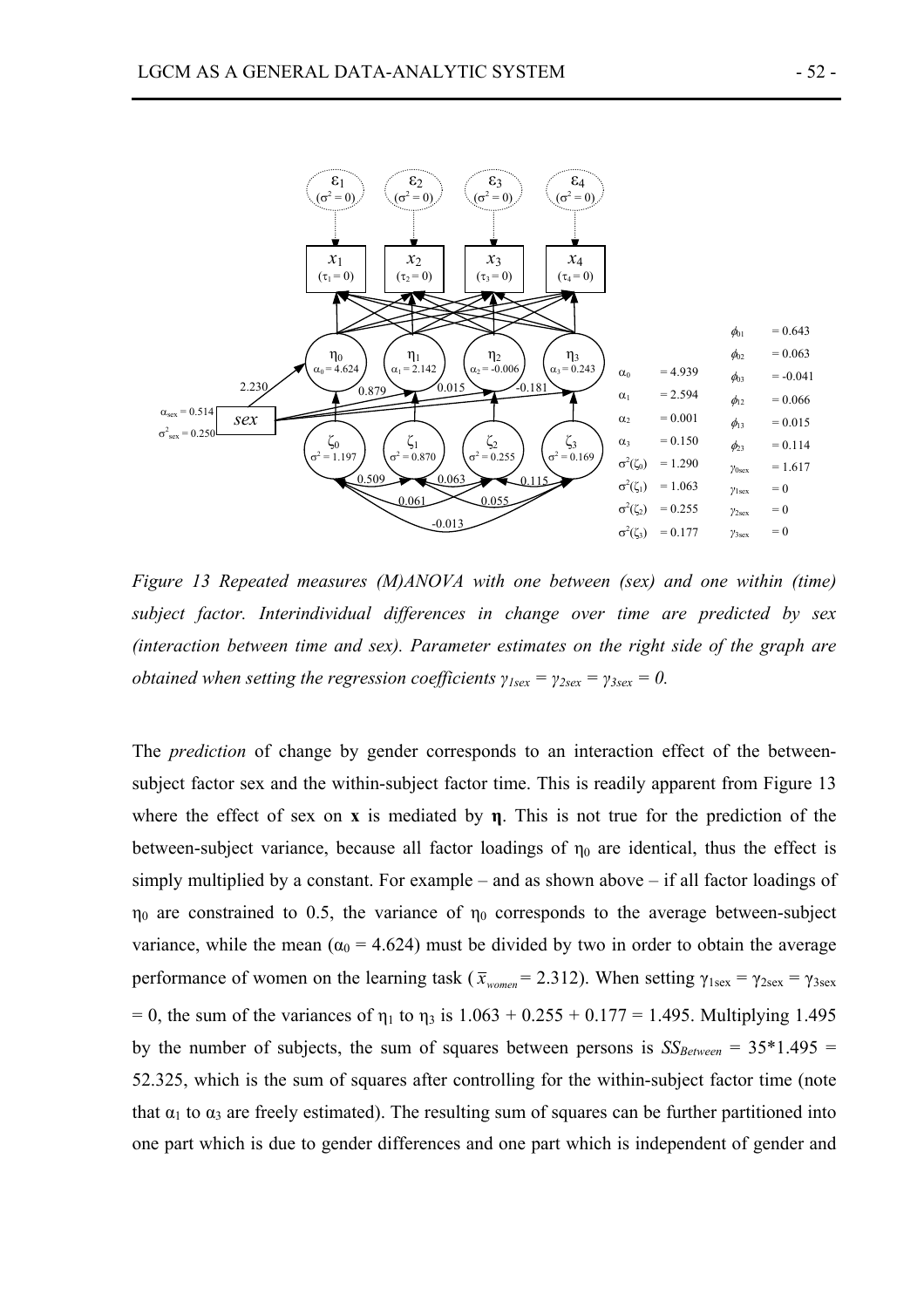independent of mean changes over time. This is readily computed by reintroducing the direct effects of sex on  $\eta_1$ ,  $\eta_2$  and  $\eta_3$ . The estimates are shown in Figure 13. The sum of the variances of  $\eta_1$  to  $\eta_3$  is 0.870 + 0.255 + 0.169 = 1.294. After multiplication with *N*, this corresponds to the *SSWithin(error)* after accounting for changes over time (main effect time) and gender differences in change over time (time\*sex), and is identical to the  $SS<sub>Within</sub>(error)$ obtained by any conventional software package  $(S\mathcal{S}_{\text{Within}}(error) = 45.29)$ . As a consequence, the interaction between time and sex can be easily computed by subtracting 45.29 from 52.325, resulting in an effect of  $SS<sub>Within</sub>(time*sex) = 7.035$ . The *F*-test can be computed accordingly, with  $F = (SS_{Within}(time * sex)/df_{Within}(time * sex)) / (SS_{Within}(error)/df_{Within}(error)) =$  $(7.035/3) / (45.29/((35-2)*(4-1))) = 5.13$  suggesting that men and women differ significantly in their change over time ( $p < .05$ ).

In order for the *F*-value to be a reasonable test statistic, not only the assumption of sphericity must be met, but also the assumption of equal variances and covariances across groups (i.e., the homogeneity of variance assumption). The latter is true for the traditional repeated measures approach as well as the LGCM approach. If the assumption is not met, it would not make sense to compare mean changes across groups, since the within-subject error terms (i.e., the residual within-subject (co)variance matrix) would differ, making it a futile comparison. Other than ANOVA or MANOVA, however, LGCM provides not only a direct test of this assumption, but offers an alternative to the *F*-ratio, which neither depends on the assumption of sphericity nor on the assumption of variance homogeneity. For this purpose, gender is not treated as an exogenous variable, but as a grouping variable in a multiple-group analysis, as described above. Figure 14 shows the according model and Appendix 13 the Mplus input.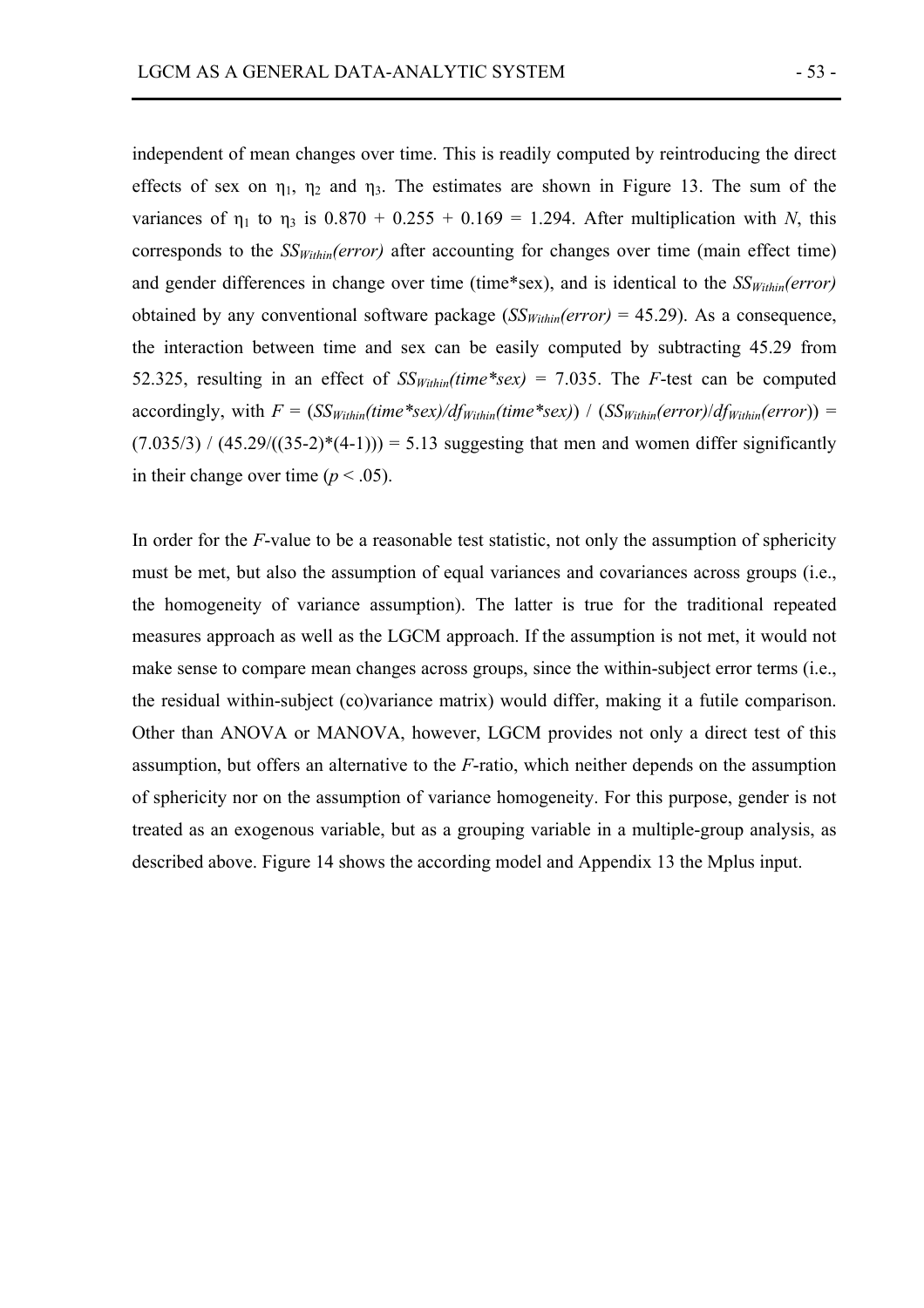

*Figure 14 Multiple group analysis using gender as grouping variable. All freely estimated parameters shown in the path diagram are allowed to differ between groups (saturated model). Parameter estimates on the left side of the graph are obtained when all variances and covariances of the four factors are constrained to equality, but the means are allowed to differ across groups. Comparing the two models tests the assumption of variance homogeneity.* 

The assumption of variance homogeneity can be simply tested by comparing a model where all elements in  $\Phi$  are constrained to equality across groups<sup>15</sup> to a model where all elements in **Φ** are allowed to differ (see Raykov, 2001). Since the two models are nested, a likelihoodratio test can be carried out to test the significance of any differences between the models.

Men: Women:

 $\overline{a}$ 

<sup>&</sup>lt;sup>15</sup> Constraining all elements (i.e., means, variances and covariances) to equality across groups results in the same parameter estimates as shown in Figure 5. However, because the factor loadings of  $\eta_0$  are now constrained to 0.5 (instead of 1.0 as in Figure 5), all estimates associated with  $\eta_0$  in Figure 5 must be multiplied by two in order to obtain the same estimates.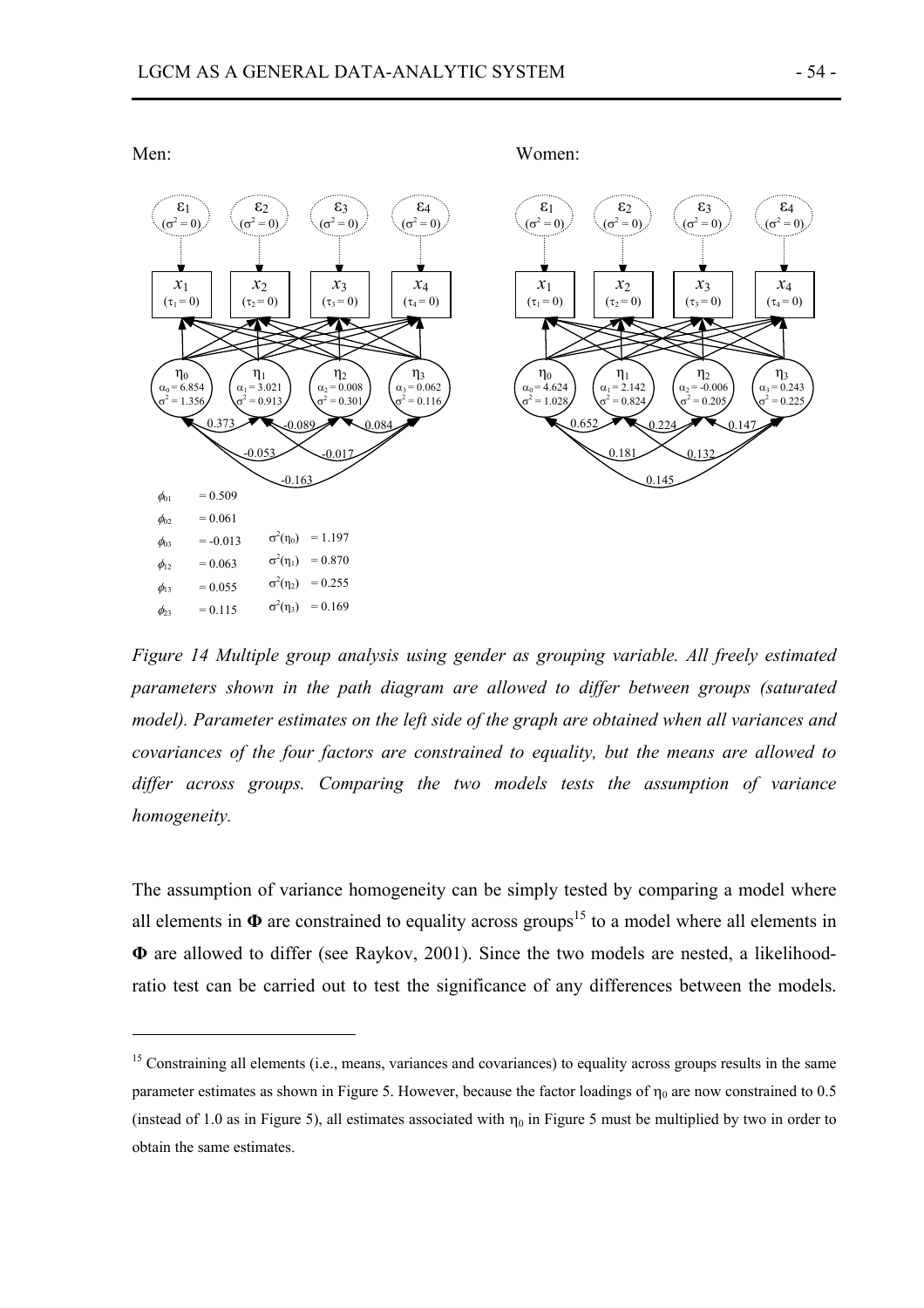Technically speaking, the null-hypothesis  $(H_0)$  states that  $\Phi^{(men)} = \Phi^{(women)}$ , while the alternative hypothesis assumes that there are significant differences between the covariance matrices of the two groups (H<sub>1</sub>:  $\Phi^{(men)} \neq \Phi^{(women)}$ ). For *T* repeated measures, the withinsubject matrix contains  $T^*(T+1)/2$  non-redundant elements, resulting in a  $\chi^2$ -difference test with  $4*5/2 = 10$  degrees of freedom in the present example. The test of variance homogeneity is readily implemented by constraining all ten elements in **Φ** to equality across groups as shown in Appendix 13. The means of the latent variables are allowed to differ across groups and may be freely estimated. The constrained model results in a  $\chi^2$  of 18.262 with 10 degrees of freedom. Since this value must be compared to a saturated model with  $\chi^2 = 0$ , the model fit indicates that the homogeneity assumption may be met  $(p > .05)$ . As before, the reader is reminded that the test is actually a large sample test and its performance is not very well known in small samples. In large samples, however, it might be an interesting alternative to the popular Box *M* test (Box, 1949) as pointed out by Raykov (2001).

$$
M = (N - G)\log|\mathbf{S}| - \sum_{g=1}^{G} (N_g - 1)\log|\mathbf{S}_g|
$$
 (17)

As shown in Equation (17), Box's *M* statistic is also based on the likelihood-ratio test. *G* is the number of groups ( $g = 1...G$ ; e.g., males and females),  $N_g$  is the sample size in each group, and  $S_g$  the within group covariance matrix. S is the covariance matrix pooled across all groups (i.e.,  $S = \sum_{g=1}^{G} (N_g - 1) S_g / (N - g)$ ). In the present example,  $M = 17.183$ . For small samples an *F* approximation is used to compute its significance, indicating that the covariance matrices are not significantly different across groups ( $F = 1.491$ ,  $df_1 = 10$ ,  $df_2 = 5163.441$ ,  $p >$ .05; see Box (1949) for details). This stands in contrast to the assumption of sphericity, which was clearly violated. Notice that sphericity was not tested by either of the two tests, although a combined test of sphericity and variance homogeneity would be possible using the LGCM approach. With respect to variance homogeneity, the LGCM based test and Box's test yield very similar results in our example. However, since the LGCM approach requires large samples, Box's *M* statistic may be better suited for small sample sizes. Having said that, Box's test appears to be overly sensitive to non-normality (Tabachnick & Fidell, 2001; Stevens, 2002), a problem that might be less severe for the LGCM based test with large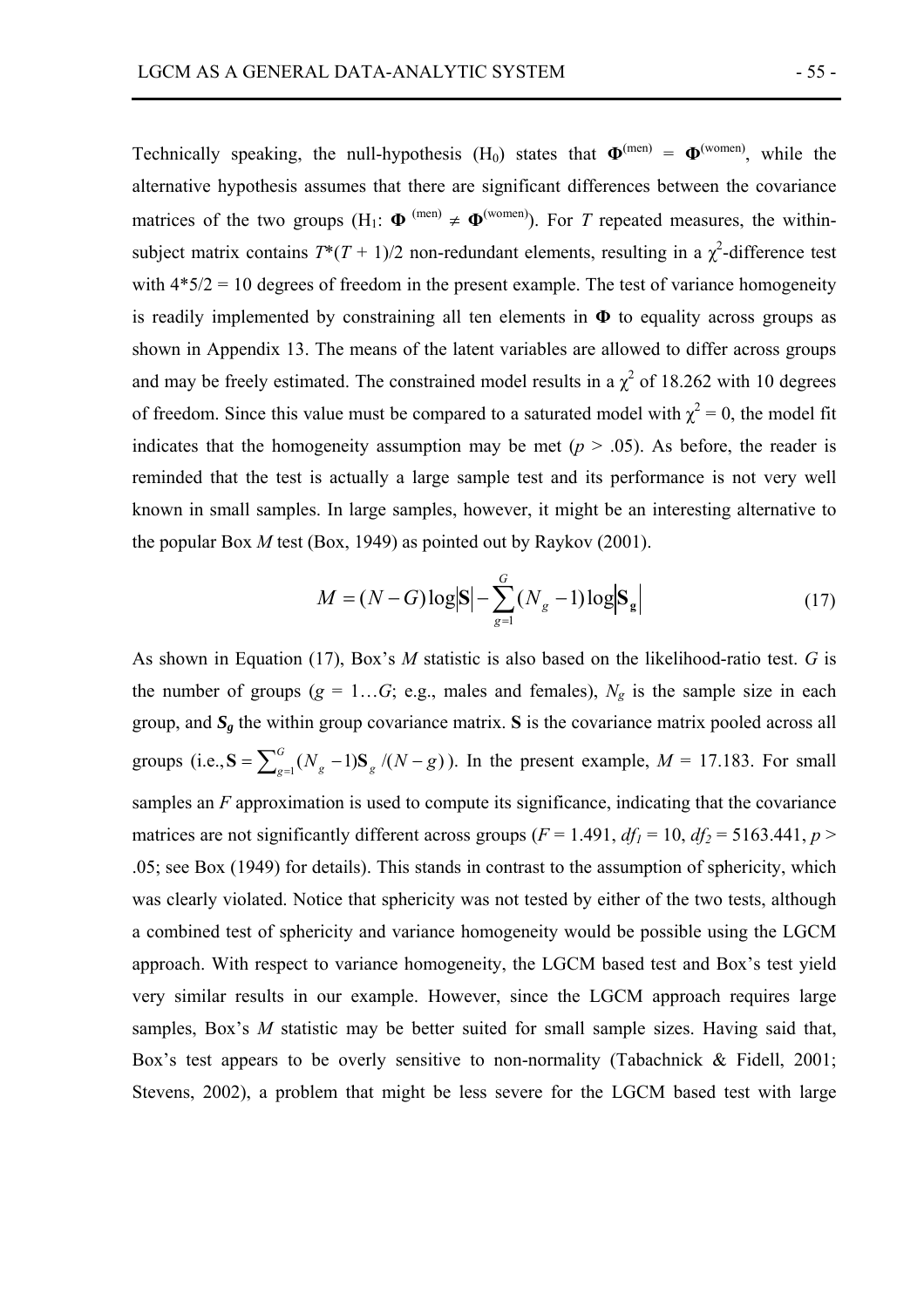sample sizes. Future research might address this apparent trade-off by means of a Monte Carlo Simulation.

The LGCM approach offers not only a direct test of the assumptions of sphericity and/or homogeneity of variance, but can account for these violations. The multiple group analysis allows researchers to formulate and implement very specific hypothesis regarding possible group differences in **Φ**. Given the usual assumptions of structural equation models are met (primarily multivariate normality and/or a sufficiently large sample size), the resulting parameter estimates and significance tests (i.e., likelihood-ratio tests) are correct. Note that this is not true for the *F*-ratio as described above, which always depends on the assumption of variance homogeneity across groups. Another important advantage of LGCM is the option to use continuous predictors instead of categorical predictors. This is not possible in standard ANOVA or MANOVA and opens up a wide field of new applications. In the example this would simply mean replacing sex by *g* in Figure 12 and Figure 13 as well as Appendix 11 and Appendix 12. Finally, it is straightforward to combine the use of continuous and/or categorical exogenous predictors and multiple group analysis (i.e., categorical predictor). This is a great improvement over traditional techniques, because it allows a detailed analysis of interindividual differences in individual change over time making use of all available information (e.g., no need for categorization of continuous predictors). At the same time, the assumptions of variance homogeneity and sphericity are no longer indispensable, but may be relaxed if necessary. However, future research is necessary to explore the differences of the approaches with respect to accuracy, power and robustness under various conditions. The great flexibility of LGCM is certainly an advantage, but also calls for a thorough matching of theory and statistical modeling. Eventually, it is up to the researcher to define the most appropriate model for his or her purposes.

### 2.4.3 Extensions

As mentioned in the introduction (Section 1.1.2), the basic latent growth curve model has been extended in numerous ways during the last couple of years. An overview of these extensions is provided for example by Bollen and Curran (2006), Duncan, Duncan and Strycker (2006), or in the excellent book edited by Moskowitz and Hershberger (2002). With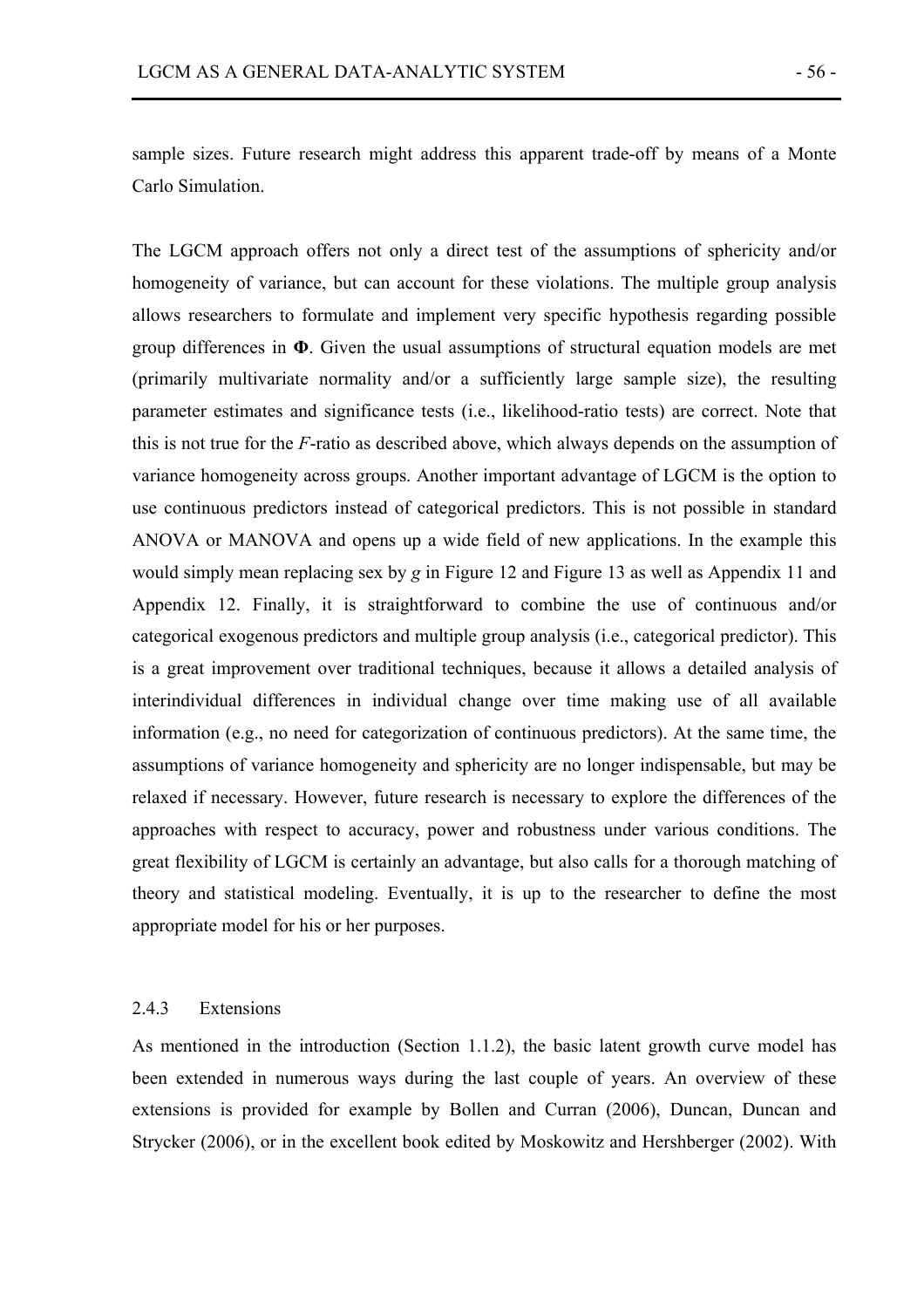respect to the prediction of change, however, there are at least three extensions worth mentioning. First, the effect of any time-invariant predictor on **x** must not necessarily be mediated by the growth factors but may be direct and time-varying (Stoel, van den Wittenboer, & Hox, 2004; Muthén, 1991). This is easily accomplished by regressing **x** directly on the predictor(s) with all regression weights allowed to be freely estimated. Second, the predictors themselves can change over time, what is not possible in traditional repeated measures ANOVA or MANOVA designs (e.g., Bollen & Curran, 2006, p. 192ff.). The impact of time-varying predictors may again change over time or be time-invariant (i.e., the regression weights are constrained to equality). Third, it is possible to estimate parallel growth processes with average performance and/or rate of change of one process affecting average performance and/or rate of change on another variable. An introduction is given for example by Bollen and Curran (2006, p. 198ff.), or Curran and Willoughby (2003). Finally, the LGCM approach has been combined with other techniques to analyze change over time such as the autoregressive model (Bollen & Curran, 2004), which will be discussed in more detail in Section 3. All of these extensions are not possible with traditional techniques like the paired samples *t*-test, ANOVA or MANOVA, making a comparison impossible. For more detailed information on these extensions, the interested reader is referred to the abovementioned literature.

To summarize, it has been shown that LGCM is a very general approach to the prediction of change. The conventional *t*-test, repeated measures ANOVA and MANOVA are all special cases of the more general latent growth curve approach. For the simplest case of only two time points, the use of difference scores constitutes an easy way to analyze interindividual differences in change. In this case, and for only two groups, the independent samples *t*-test, repeated measures ANOVA with one between-subject factor, MANOVA and LGCM as shown in Figure 10A yield identical results. In addition, the LGCM approach offers a convenient way to analyze and predict residualized (true) gain scores. Finally, LGCM can account for imperfect reliability of the criterion and/or predictor. Especially for more complex models with multiple measurements taken at each time point and complex (latent) predictors this is a great improvement over traditional techniques. For multi-wave data it has been shown that the repeated measures design with one between- and one within-subject factor (also known as split-plot or mixed design, see Maxwell & Delaney, 2000, p. 517ff.) can be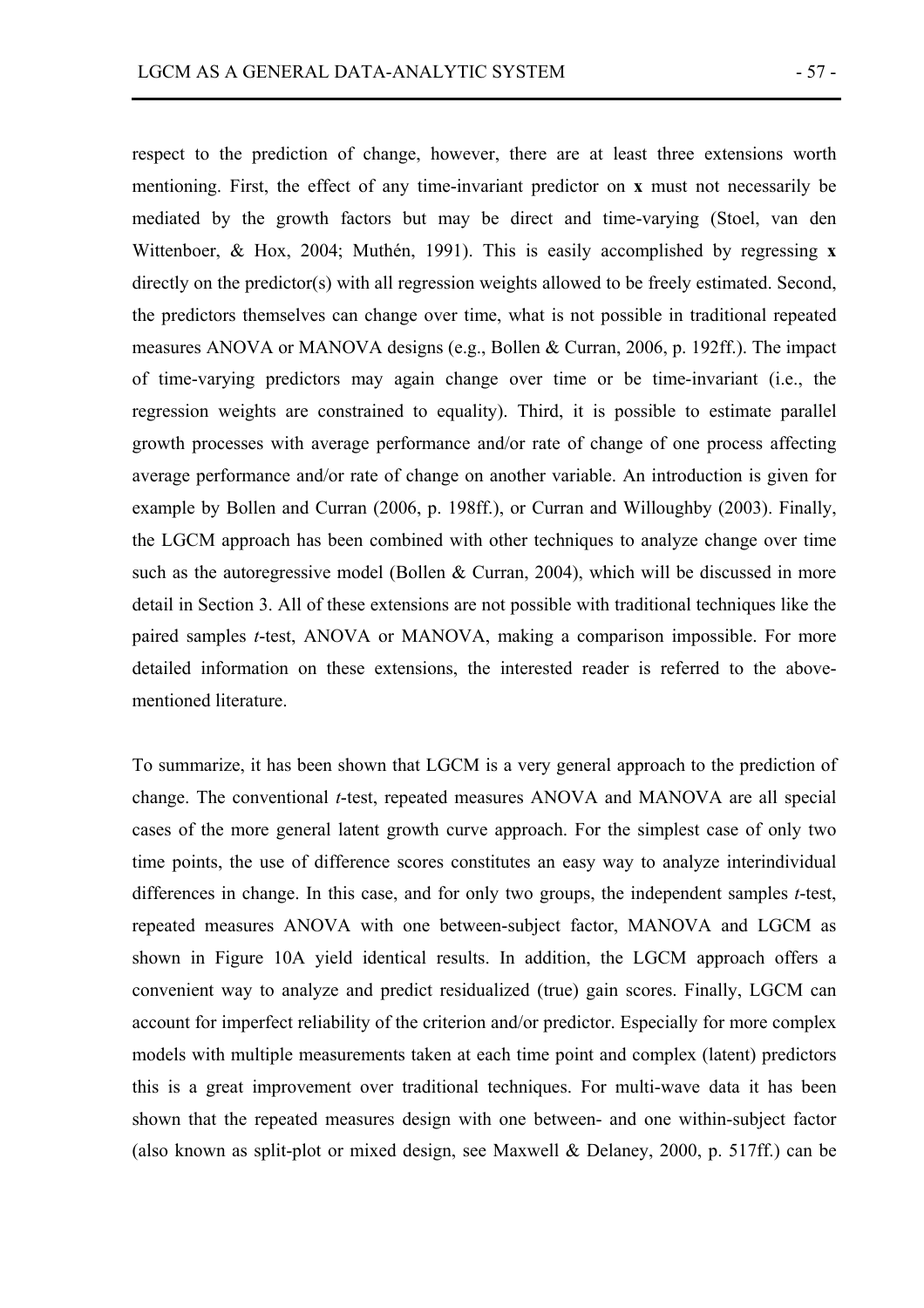easily incorporated into the more general LGCM approach. Other than the traditional methods, however, LGCM is not limited to the use of categorical predictors. As a matter of fact, quite complex interaction hypotheses including categorical and/or continuous predictors can be tested. The assumption of variance homogeneity across groups, which is crucial for repeated measures ANOVA and MANOVA, can be tested within the LGCM framework, but other than ANOVA or MANOVA, LGCM can also account for violations of this assumption by offering an alternative to the conventional *F*-test. The most striking difference between LGCM and ANOVA/MANOVA is the greater flexibility of the former as compared to the latter. While this is certainly an advantage, it demands great diligence from the researcher when setting up the model and interpreting results.

# **2.5 Discussion**

By demonstrating that the analysis of variance and multiple regression are essentially identical data analytic systems, Cohen (1968) prepared the ground for a new way of statistical thinking among social scientists. Instead of treating ANOVA and multiple regression as different techniques, he pointed to the generality of MR, which comprises the analysis of variance as a special case. This prepared the ground for more refined analyses regarding group differences and interindividual differences, helping ultimately to bridge the gap between experimental and differential psychology. In this section it has been argued that it is time for a similar reconceptualization in the analysis of change. During the last decade there has been an almost exponential increase in methodological and applied articles using "new methods for the analysis of change" (Collins & Sayer, 2001). The new procedures focus on intraindividual variability instead of mean changes, which have been of central interest in traditional methods such as the paired samples *t*-test, repeated measures ANOVA or MANOVA. The notion that the latter are just a special case of the former has always been present (Meredith & Tisak, 1990), but most of the current literature treats techniques rooted in the analysis of variance (i.e., *t*-test ANOVA, MANOVA) and factor analytic techniques (i.e., latent growth curve modeling) as largely unrelated. This is unfortunate, because much can be learned about either approach by examining their commonalities as well as their differences. Of course there exist some noteworthy exceptions, for example chapter three in Duncan, Duncan and Strycker (2006) to name just one, but I am not aware of any comprehensive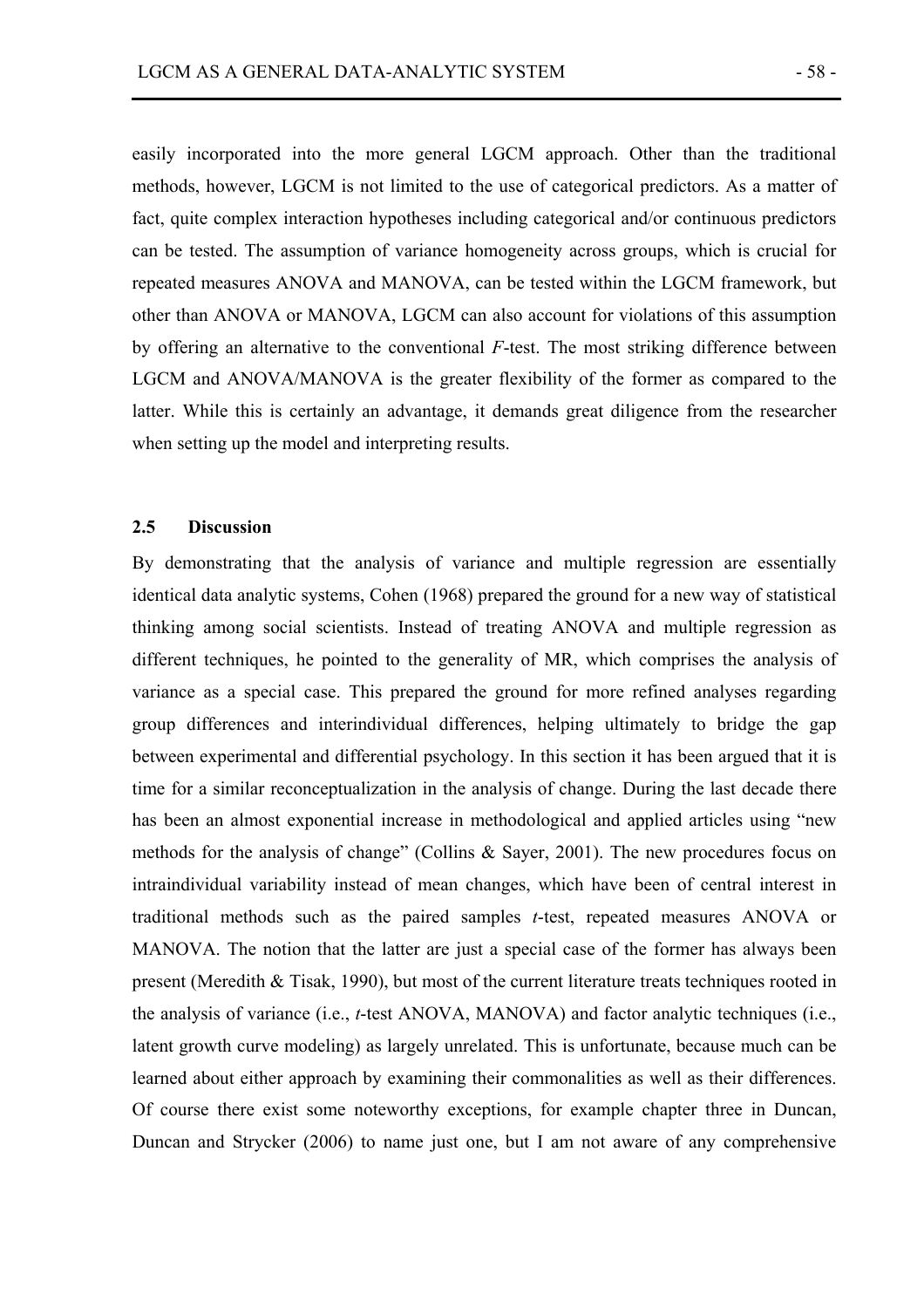treatment of this topic. The present thesis attempts to fill this gap in a didactic manner by demonstrating the equivalence of traditional techniques (*t*-test, base-free measures of change, repeated measures ANOVA, polynomial contrasts, MANOVA) and the more general latent growth curve models, if certain assumptions are met and certain constraints are imposed. All arguments have been illustrated by a hypothetical data set on skill-acquisition.

There are a number of problems associated with such a didactic approach. First and foremost, it falls short to set out the mathematical relationship between the models introduced, even in cases where it would be possible to do so. In addition, the relationship between models can only be demonstrated on a conceptual (model-) level, since the actual estimates are affected by the estimation procedure, rounding errors and even differences in the software packages employed – although the last two issues are largely negligible. Especially the estimation procedure, however, depends greatly on sample size. Thus finite-sample differences in parameter estimates can be quite substantial. This is especially true if the sample is as small as the one used in this section. On the other hand, the use of a small set of raw data enables the reader to reproduce all analyses and results using different software packages or even hand calculation where possible. In addition, it is much easier to follow a simple, albeit artificial, example as compared to the typically much more complex real-world studies. Because of the partially didactic nature of this section I opted for the small sample example.

Considering the fact that the sample size in the present example is clearly too small for the more complex (e.g., multiple group) LGCM analyses, it is surprising that most parameter estimates turned out to be quite similar to the ones obtained by traditional methods in our example. Nevertheless, it must be emphasized – once again – that LGCM is a large sample method and cannot be recommended if the sample size is small and the assumptions of traditional methods are met. Having said that, it is difficult to tell when the sample size is "large enough" for LGCM. As long as the analysis is restricted to simple (saturated) models focusing on mean changes, LGCM and traditional techniques yield identical results even for very small samples. For more complex models, however, differences can be quite substantial. On the other hand, obvious violations of central assumptions underlying traditional techniques (such as sphericity and homogeneity of variance) may justify the use of LGCM despite an "insufficient" sample size. Clearly, there is a need for future research to shed light on the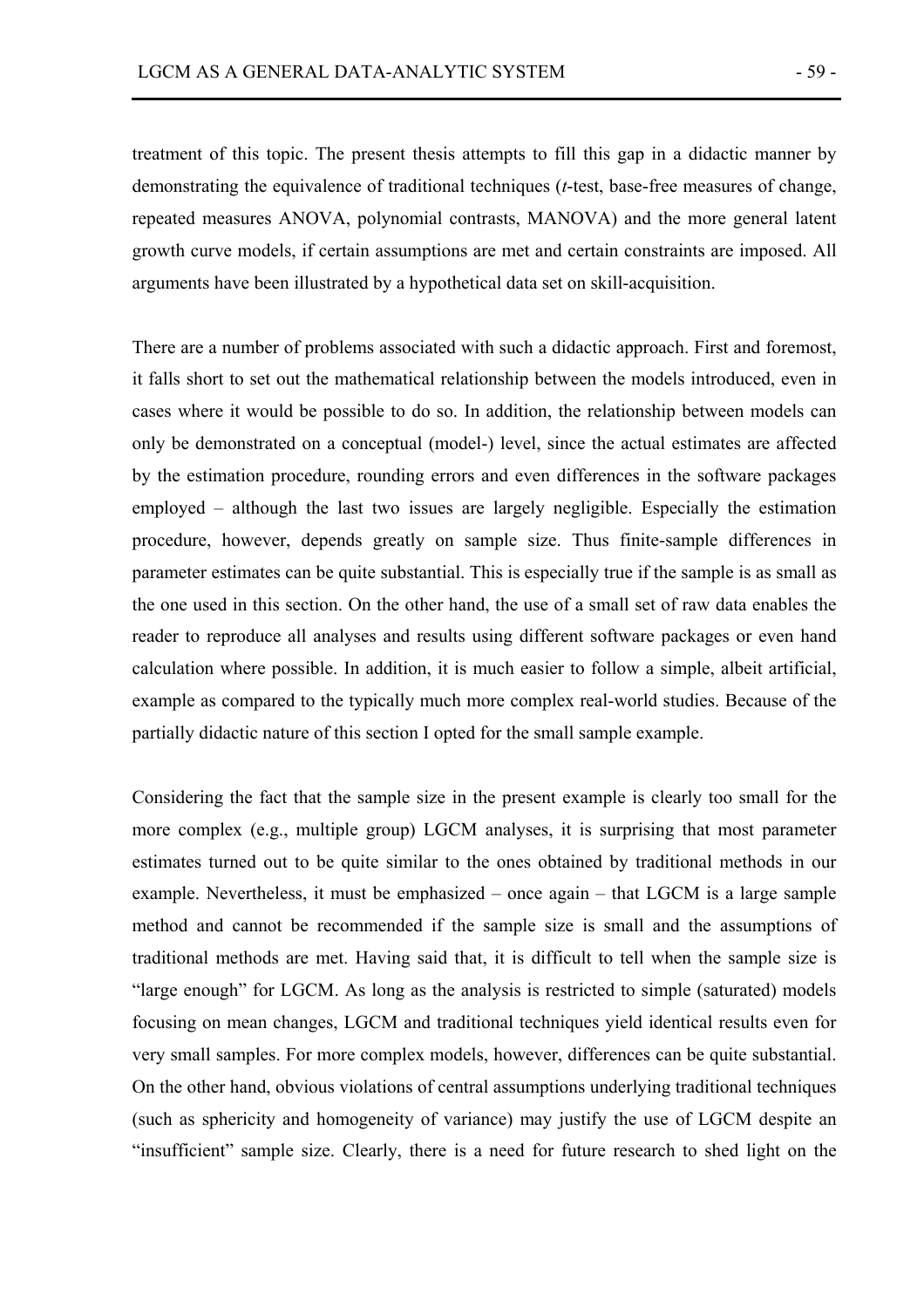complex interaction between these factors (sample size, underlying assumptions, model complexity) in order to determine the optimal procedure for the analysis of change for a given set of data. Similar arguments can be made for most fit indices employed in LGCM, which are also greatly affected by sample size. This topic has been deliberately ignored because it is no different from standard structural equation modeling and a more detailed discussion would go far beyond the scope of this thesis.

If sample size is sufficiently large, LGCM can be conceived as a general data analytic approach to the analysis of change. As discussed throughout this section, it comprises many traditional methods as special cases. It offers direct tests of important assumptions and allows researchers to account for potential violations of these assumptions. In addition, it can easily handle categorical as well as continuous variables. Its biggest advantage over conventional techniques such as the *t-* test, ANOVA or MANOVA, however, is its flexibility with respect to the specification of the within-subject variance-covariance matrix **Φ**. Almost any hypothesis regarding interindividual differences in intraindividual change can be tested by imposing specific constraints on **Φ**. This argument generalizes to the prediction of change as discussed in Section 2.4. It is this shift in focus – and no substantial differences – that makes "new methods for the analysis of change" different from "traditional" techniques. At the same time, however, it shows how the approaches relate to each other and how they can be integrated.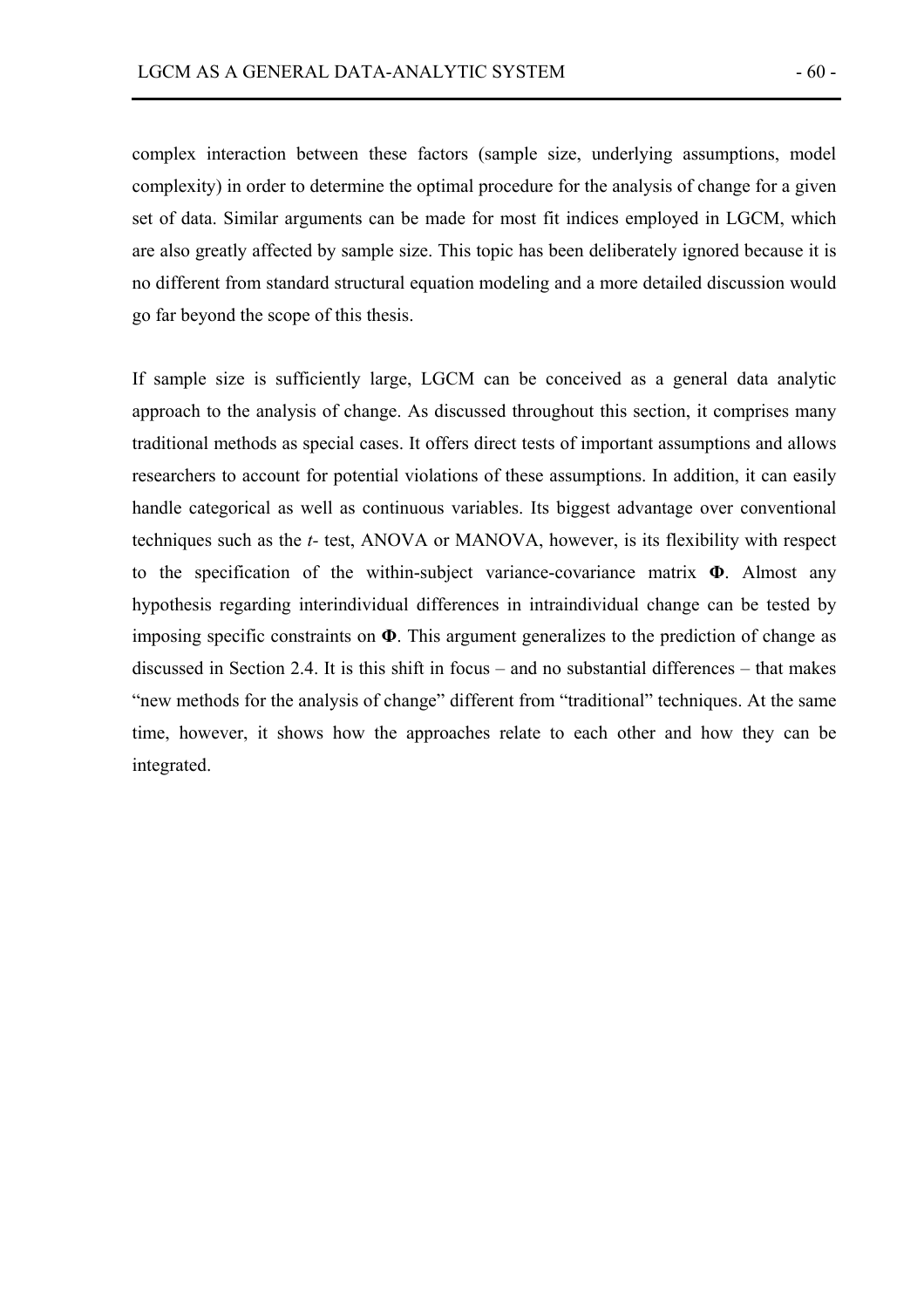# **3 A RECONSIDERATION OF AUTOREGRESSIVE LATENT TRAJECTORY (ALT) MODELS FOR THE ANALYSIS OF SKILL-ACQUISITION**

As discussed in the first part, the number of studies employing longitudinal panel data has increased exponentially during the last couple of years. Although there are numerous ways to analyze change over time, two broad classes of models can be distinguished: models of group change and models of individual change, with the autoregressive model (AR) and the latent growth curve model (LGCM) being the most prototypical representatives of either class (e.g., Raykov, 1998). In particular, AR models have a long history and have been employed across a wide range of different disciplines (Anderson, 1960; Guttman, 1954; Humphreys, 1960; Kessler & Greenberg, 1981). Standard AR models, however, are only a special case of the more general class of stationary time series models, so-called Autoregressive Moving Average (ARMA(*p*, *q*)) models, which combine an autoregressive part of order *p* with a moving average part of order *q* (Box & Jenkins, 1976). Although it is advisable to consider these more complex models as alternatives when modeling change over time (Sivo  $\&$ Willson, 2000; Sivo, Fan, & Witta, 2005), the present section is confined to the most common case of an autoregressive model of order one, also known as simplex model (see Guttman, 1954). The simplex (AR) model can be written as

$$
y_{it} = \alpha_t + \rho_{t(t-1)}y_{i(t-1)} + \varepsilon_{it}
$$
\n(18)

with  $y_{it}$  being the observed value on the dependent variable *y* for person *i* at time point *t* for  $t =$ 1, 2, 3... T,  $\alpha_t$  being the intercept at time point *t*, and  $\rho_{t(t-1)}$  being the autoregressive parameter. The person and time point specific disturbances  $(\varepsilon_i)$  are commonly assumed to be mutually uncorrelated, with  $E(\varepsilon_{it}) = \frac{COV(y_{i(t-1)}, \varepsilon_{it})}{\varepsilon_{it}} = 0$  although the assumptions can be relaxed if necessary. In line with Bollen and Curran (2004),  $y_{it}$  at the first time point ( $t = 1$ ) is treated as predetermined throughout the thesis, but I will come back to this issue later on.

As described in Section 2, the analysis of individual trajectories has an equally long history, reaching back to the beginning of the  $20<sup>th</sup>$  century (e.g., Robertson, 1908; Wishart, 1938), however, it was not until Meredith and Tisak (1984; 1990) demonstrated how individual growth curves can be estimated by structural equation models, that latent growth curve modeling became so popular. As described in Section 2, the basic idea of LGC-models is to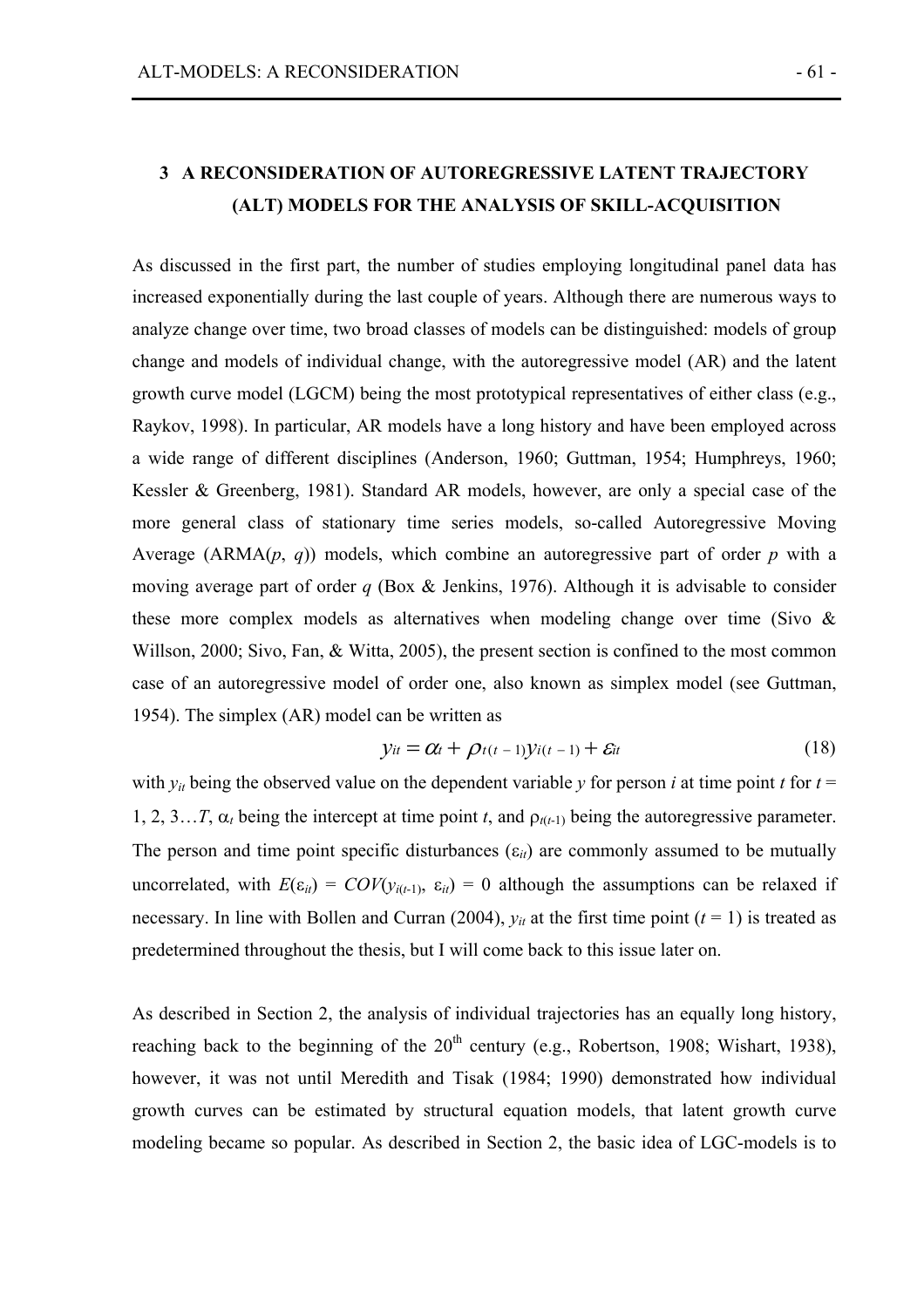specify a trajectory of common shape (e.g., linear or quadratic) for all persons, but with individually varying growth parameters. As shown in Equation  $(19)$ ,  $y_{it}$  is now expressed as a direct function of time  $\lambda_t$  (e.g.,  $\lambda_t = 0,1,...T$ ), and in contrast to the AR model defined in Equation (18), the intercept  $\alpha_i$  and regression weight  $\beta_i$  (slope) are not fixed for the entire group, but are "random coefficients", that is they can take on different values for each person.

$$
y_{it} = \alpha_i + \beta_i \lambda_t + \varepsilon_{it} \tag{19}
$$

This approach can be regarded as a multilevel model where Equation (19) refers to the first level, while Equation (20) and (21) correspond to the second level. As shown in Equation (20) and  $(21)$ , the random coefficients can be regressed on other time-invariant covariates  $(x<sub>i</sub>)$  with the regression coefficients  $\gamma_{\alpha}$ , respectively  $\gamma_{\beta}$  (but see Stoel et al., 2004). In case all level two predictors are in deviation form,  $\mu_{\alpha}$  and  $\mu_{\beta}$  correspond to the mean intercept, mean slope respectively, of the entire group. Accordingly, ζα*i* and ζβ*i* represent the person specific deviations from the average trajectory, which cannot be explained by the time-invariant covariates.

$$
\alpha_i = \mu_a + \gamma_a x_i + \zeta_{ai} \tag{20}
$$

$$
\beta_i = \mu_\beta + \gamma_\beta x_i + \zeta_{\beta i} \tag{21}
$$

As illustrated for example by Bollen and Curran (2006), the standard LGC-model can be easily extended to the multivariate case with parallel growth processes, latent indicators, or the inclusion of time-varying covariates (see also MacCallum et al., 1997; McArdle, 1988). However, throughout this section, I constrain myself to the unconditional univariate case, even though the general findings are expected to hold for more complex models (compare Equation (3) and (4)) for the general matrix notation of standard LGC-models)<sup>16</sup>.

After the advent of LGC-models, the AR model often got criticized as being inappropriate in most cases, and some researchers even claimed the inherent superiority of LGC-models over traditional methods of analyzing change (Rogosa et al., 1982). Despite these claims, the two approaches continued to coexist as two alternative ways to parameterize change until very recently Bollen and Curran demonstrated that "the autoregressive and trajectory [LGC] models are special cases of a more encompassing model that we call the autoregressive latent

 $\overline{a}$ 

 $16$  As noted in Section 1.1.2 a slightly different notation is used to improve readability.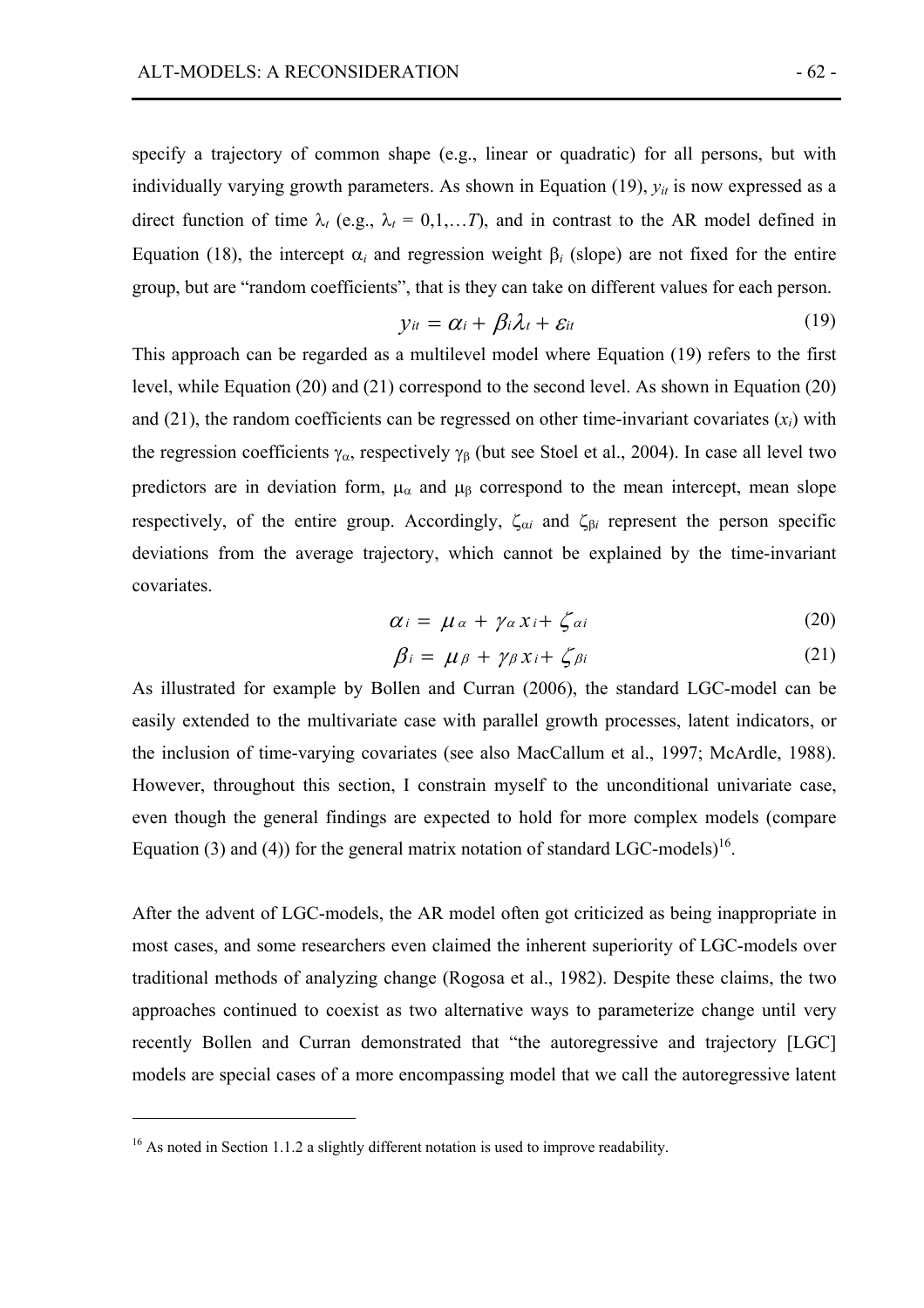trajectory (ALT) model" (2004, p. 336; see also Curran & Bollen, 1998; 2001). Even though a full integration of general ARMA(*p*, *q*) and LGC-models has yet to be provided, Bollen and Curran (2004) showed how the ALT model can be expressed as a structural equation model as defined in Equation (22) with a selection matrix **P** to select the observed variables  $\mathbf{o}_i$  as shown in Equation (23).

$$
\mathbf{\eta}_i = \mathbf{\mu} + \mathbf{B} \mathbf{\eta}_i + \zeta_i \tag{22}
$$

$$
\mathbf{0}_i = \mathbf{P} \mathbf{\eta}_i \tag{23}
$$

 $\eta_i$  is a vector containing all observed variables in the model (i.e., the repeatedly measured variables, time-varying and time-invariant covariates, if applicable, and the latent intercept and slope), **µ** is a vector of means or intercepts, and **ζ***i* a vector of residuals. Finally, **Β** is a coefficient matrix relating the variables defined in **η***i* to each other. A discussion of the general equation is provided by Bollen and Curran (2004) along with some examples of  $linear<sup>17</sup>$  ALT models.

By integrating two of the most widely used techniques for analyzing change over time, the ALT model is a very flexible and powerful new technique. In fact, Bollen and Curran (2004) concluded that "…within nearly any situation in which either the autoregressive or the latent trajectory [LGC] model might be applied, the ALT model provides the potential to synthesize aspects of these two approaches as opposed to selecting just one or the other" (p. 378). As an example they reanalyzed a covariance matrix published by Rogosa and Willett (1985a), which was generated by a linear growth curve model<sup>18</sup> and was originally used to show that a simplex model fits the data "better than it should". When estimating a linear ALT model, none of the autoregressive parameters were significantly different from zero. Because the first point of measurement must be treated as predetermined in order to avoid the problem of infinite regress (e.g., Bollen & Curran, 2006, p. 211), the AR and latent growth curve model are not nested and cannot be directly compared. However, using a special form of the latent growth curve model where the first point of measurement is treated as an exogenous variable (i.e., predetermined), a direct comparison between the two models via the joint likelihood

 $\overline{a}$ 

<sup>&</sup>lt;sup>17</sup> Strictly speaking, by *linear* I refer to the first order polynomial equation, which could still correspond to a nonlinear growth curve, given a different parameterization of time or a transformation of the repeated measures.

<sup>&</sup>lt;sup>18</sup> Rogosa and Willett (1985) speak of a "constant rate of change model".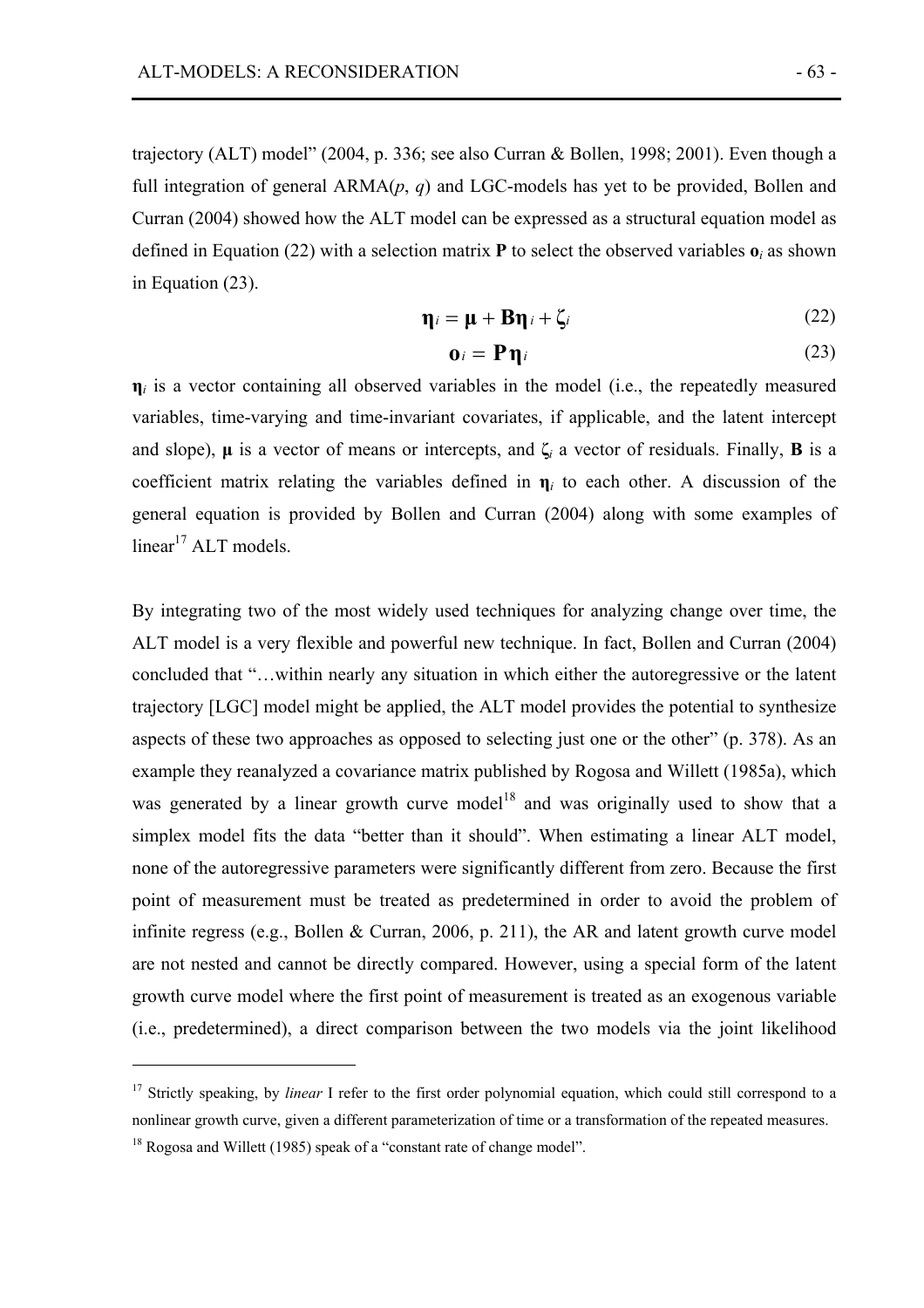ratio test becomes possible, which also supported the "true" latent growth curve model. Based on these findings, the authors concluded that "this illustrates how the new ALT model can sometimes distinguish between the autoregressive and the latent trajectory models, a possibility not considered in prior research" (Bollen & Curran, 2004, p. 369).

In this section, I will demonstrate that while this may *sometimes* be the case, such a procedure rests on the strong assumption that any nonlinear change processes can be ruled out a priori. In the presence of nonlinear change over time, however, such a procedure can be very misleading. As a matter of fact, even if the ALT model fits the data considerably better than a standard linear LGC-model, parameter estimates can be much more biased in the ALT as compared to the (worse fitting) growth curve model. Given that many, if not most, longitudinal processes are nonlinear (e.g., learning curves), routinely considering ALT models as an alternative to LGC-models without testing for nonlinear change may be more misleading than the interpretation of "inappropriate" linear LGC-models. Interestingly, already Rogosa and Willett (1985) suggested that a covariance matrix similar to the one used by Bollen and Curran (2004) could be constructed using a nonlinear growth curve model. Unfortunately, they do not provide such a matrix in their original article, but as it will be demonstrated below, in such a case the ALT model would likely not be very helpful in distinguishing between autoregressive and latent growth curve models.

## **3.1 Outline**

The autoregressive latent trajectory model can be a valuable tool for the analysis of change. However, while it is well known that different parameterizations of change can yield highly similar, if not even identical results (e.g., Hamaker, 2005; Sivo & Willson, 2000), omitting relevant change processes can also severely bias parameter estimates (e.g., Sivo et al., 2005). It is the purpose of this section to show that autoregression as part of an ALT model may in fact be due to nonlinear change over time. This is demonstrated for the most common case of a linear LGC-model, where the addition of autoregressive parameters results in a substantial improvement of fit. If not explicitly tested for nonlinear change, however, the resulting ALT model will yield highly biased parameter estimates. Since few multi-wave studies are truly linear, nonlinearity should always be considered as an alternative explanation for AR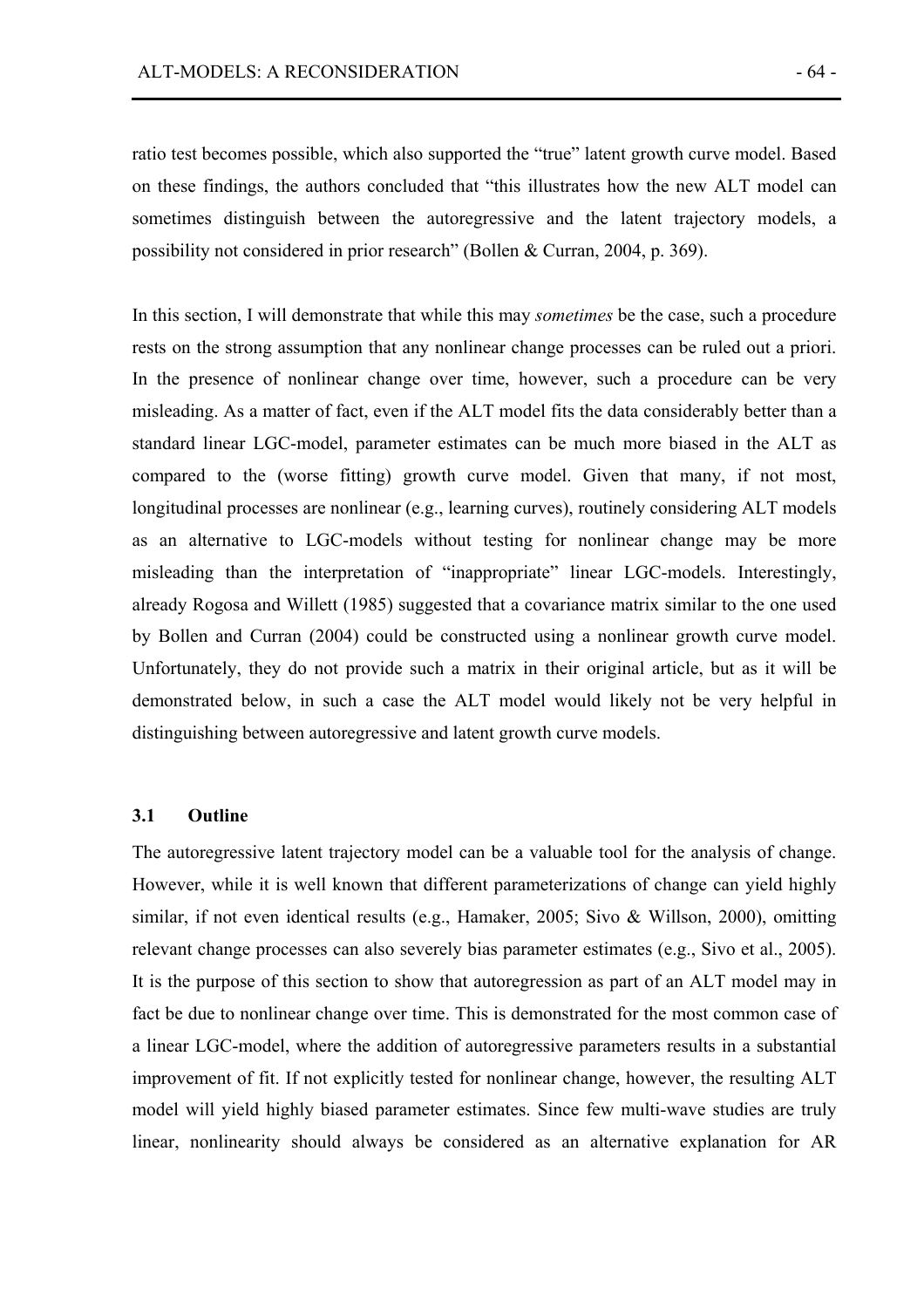processes in ALT models. It is concluded that the ultimate decision how to model change can only be made on theoretical grounds, and researchers are cautioned to use ALT models to integrate, or distinguish between, autoregressive (simplex) and latent growth curve models, unless the existence of nonlinear change can be ruled out.

In the following section, I will first review the ALT model as introduced by Bollen and Curran (2004) and discuss problems that arise in the presence of nonlinear change. The specification of a quadratic ALT model is provided in Appendix 14. Second, an empirical example of a nonlinear growth curve model is provided, which illustrates several of the problems researchers are faced with when deciding between different methods of analyzing change. Third, the results of a Monte Carlo Simulation are reported which examines the conditions and consequences of mistaking nonlinear growth curve patterns as autoregressive processes. Finally, all findings will be discussed and I conclude with some general recommendations regarding the choice of the optimal model.

# **3.2 Nonlinear autoregressive latent trajectory models**

Figure 15 provides a graphical representation of a quadratic growth curve model (solid lines) and an unconditional ALT model for six points of measurement. The general specification of a quadratic ALT model as a synthesis of both models (not shown in Figure 15) is provided in Appendix 14. As discussed above, please note that  $y_{il}$  is again treated as predetermined in order to circumvent the problem of an infinite regress (see Bollen & Curran, 2004).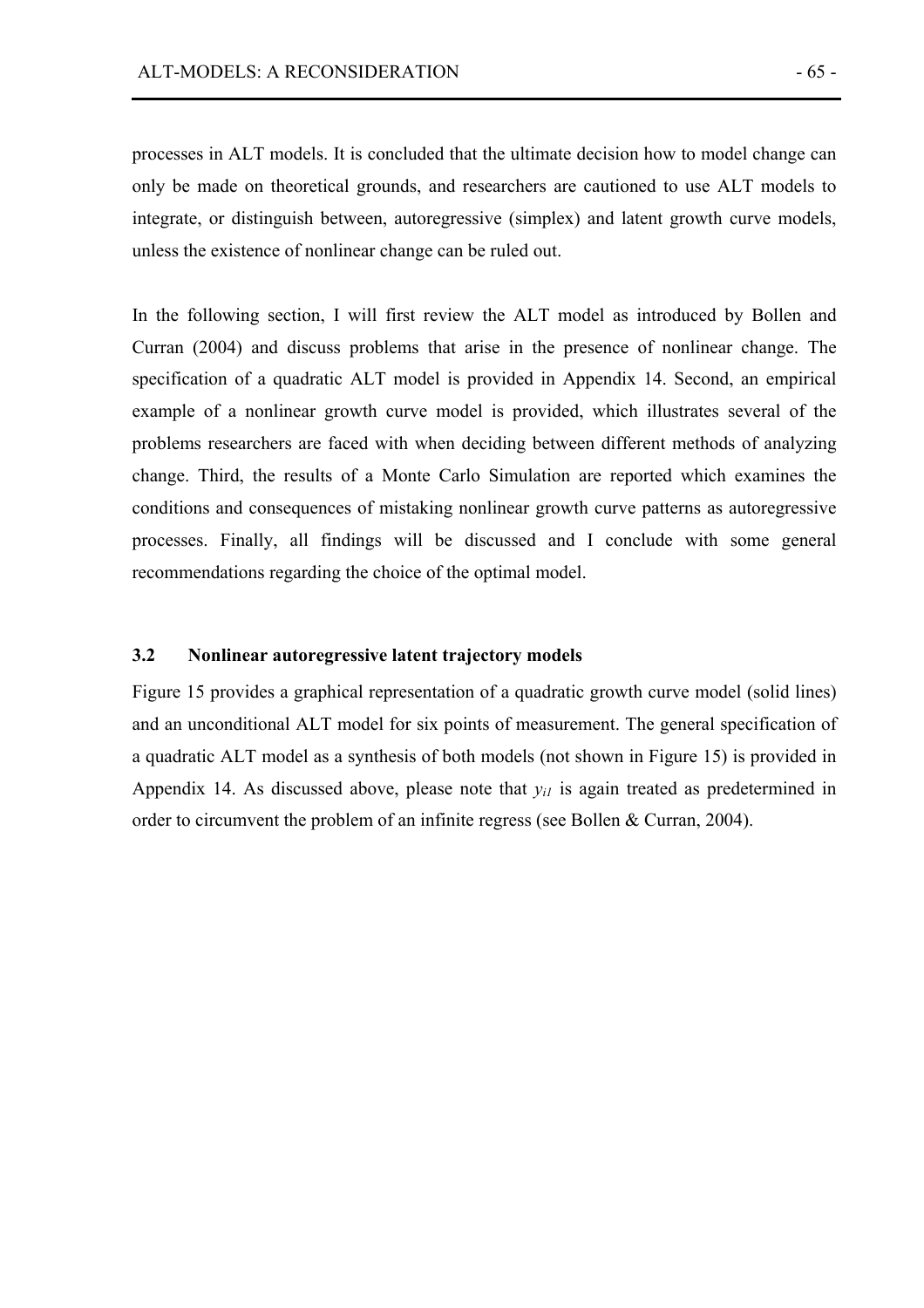

*Figure 15 Quadratic LGC-model for the analysis of skill acquisition in TRACON (solid lines). For the linear model* β*2 must be dropped. For the linear ALT model the dotted lines are added, while the double lines have to be removed (together with the quadratic growth factor in our example). For the sake of clarity, parameters have been omitted from the diagram. The triangle at the top represents the constant 1. Its regression weights are the means of the three latent factors and y1.* 

Using simple path tracing rules or covariance algebra, it is easy to express the observed variances and covariances among the repeated measures as a function of the model parameters (**θ**). For example, for a second order polynomial (quadratic) ALT model the covariance between the second and third repeated measure can be expressed as

$$
COV(y_2, y_3) = E(y_2 y_3) = E((\rho_{21} y_1 + \lambda_{2\alpha} \alpha + \lambda_{2\beta 1} \beta_1 + \lambda_{2\beta 2} \beta_2 + \varepsilon_2) (\rho_{32} \rho_{21} y_1 + \rho_{32} \lambda_{2\alpha} \alpha + \rho_{32} \lambda_{2\beta 1} \beta_1 + \rho_{32} \lambda_{2\beta 2} \beta_2 + \rho_{32} \varepsilon_2 + \lambda_{3\alpha} \alpha + \lambda_{3\beta 1} \beta_1 + \lambda_{3\beta 2} \beta_2 + \varepsilon_3)),
$$
\n(24)

where  $\alpha$  is again the latent intercept,  $\beta_1$  the linear slope, and  $\beta_2$  the quadratic growth factor. As demonstrated by Rovine and Molenaar (1998; Stoel & van den Wittenboer, 2003; Biesanz et al., 2004), the covariances between the growth factors are a direct function of  $\Lambda$ . For reasons of clarity, it can therefore be assumed that  $COV$ (α, β<sub>1</sub>) =  $COV$ (α, β<sub>2</sub>) =  $COV$ (β<sub>1</sub>, β<sub>2</sub>) =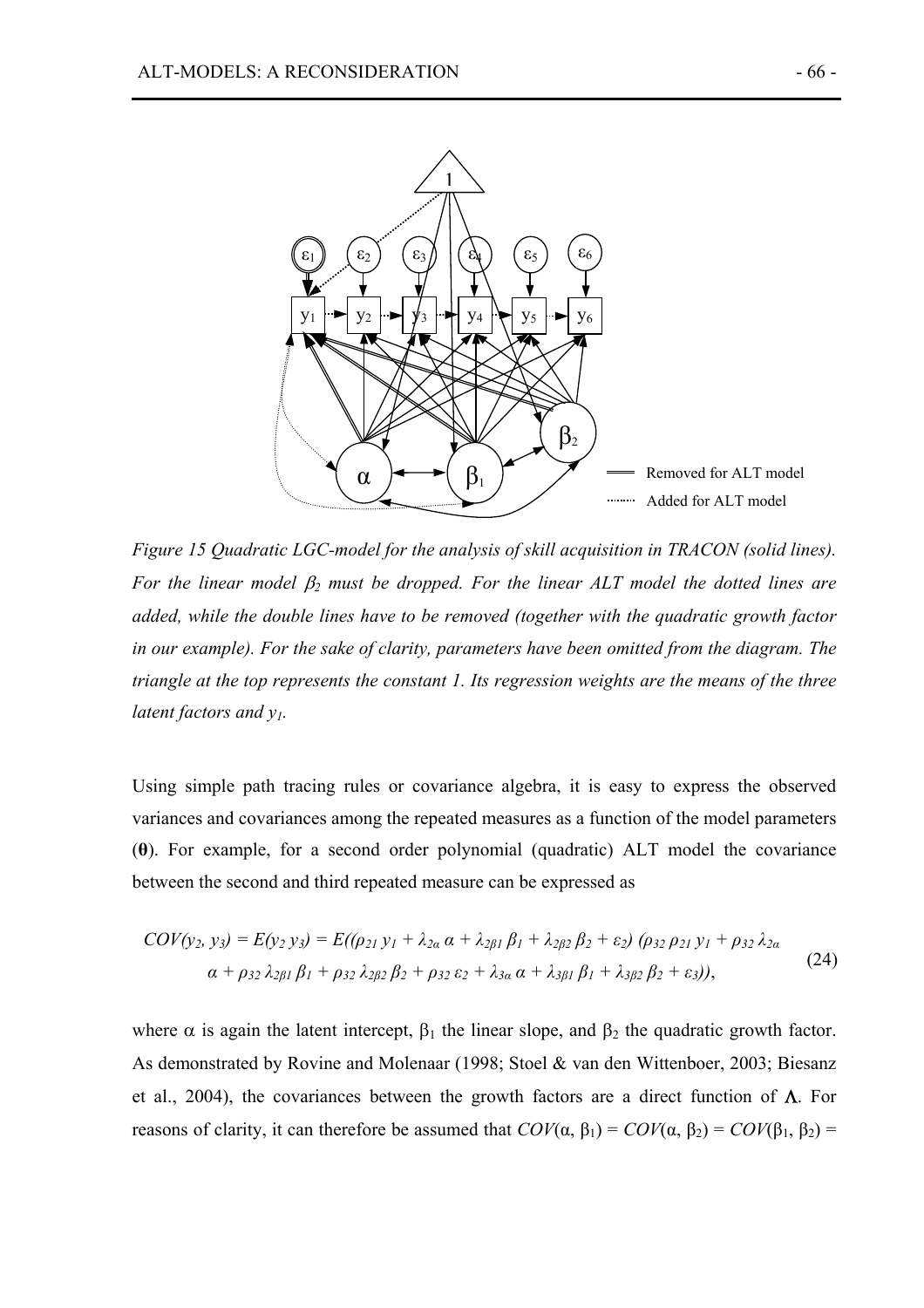0. After computing the expected values according to standard assumptions (e.g., Bollen, 1989) and rearranging the terms, Equation (24) can also be written as

$$
E(y_2 y_3) = \rho_{21} \rho_{21} \rho_{32} \, VAR(y_1) + \rho_{32} \, VAR(\varepsilon_2) + \lambda_{2\alpha} \, \lambda_{2\alpha} \, \rho_{32} \, VAR(\alpha) + \lambda_{2\beta 1} \, \lambda_{2\beta 1} \, \rho_{32} \, VAR(\beta_1) \\
+ \lambda_{2\alpha} \, \lambda_{3\alpha} \, VAR(\alpha) + \lambda_{2\beta 1} \, \lambda_{3\beta 1} \, VAR(\beta_1) \\
+ \left[ \lambda_{2\beta 2} \, \lambda_{3\beta 2} \, VAR(\beta_2) + \lambda_{2\beta 2} \, \lambda_{2\beta 2} \, \rho_{32} \, VAR(\beta_2) \right].
$$
\n(25)

A more detailed derivation of Equation (25) can be found in Appendix 15.

The first line of Equation (25) is affected by the autoregressive parameters, the second part corresponds to a standard linear LGC-model, and the last part in squared brackets contains the nonlinear part (also affected by the autoregressive parameter  $\rho_{32}$ ). Let us ignore the nonlinear part for a second and consider a standard ALT model. If in fact a true (positive) autoregressive process underlies the data, looking at it this way, it becomes easily apparent that omitting the first AR part must necessarily increase the variance estimates of the latent growth curve factors since the factor loadings as well as the observed  $COV(y_2, y_3)$  are all fixed values. This could also be demonstrated in a recent study by Sivo, Fan and Witta (2005). As part of a more extensive Monte Carlo Simulation, they investigated the biasing effect of an unmodeled autoregressive process on a linear growth curve model and found that the variance of the latent intercept and slope was increased by more than 300%. Other than in the present study, however, they used a more restrictive model where the autoregressive parameters were not permitted to vary between waves, but were constrained to the value of the first autoregressive coefficient.

Reintroducing the nonlinear part complicates matters. If the true individual growth curves follow a quadratic function, omitting the first and last part (i.e., fitting a standard LGCmodel), must again result in an overestimation of the variance of the growth parameters. Hence, the biasing effect of omitting the nonlinear growth part is the same as omitting the AR part. Not considering nonlinear change as an alternative explanation, the AR parameter account for part of this variance, which can result in substantial parameter bias as will be demonstrated below. As also apparent from Equation (25), if the underlying change process is truly nonlinear (e.g., quadratic) and is modeled as such, the omission of true autoregressive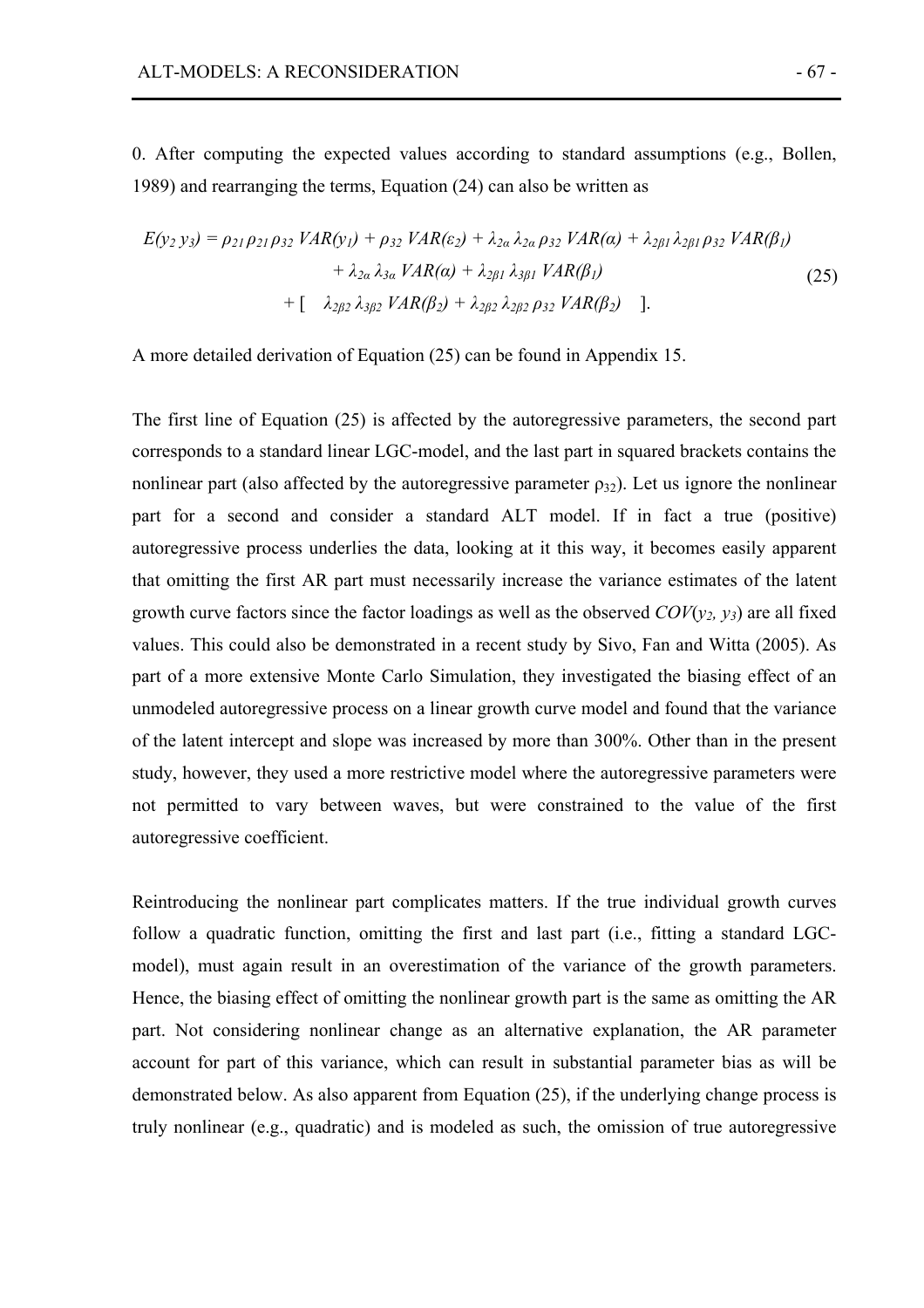effects would also result in a bias of the (linear and nonlinear) growth parameters. I would thus expect the findings of Sivo, Fan and Witta (2005) to generalize to the nonlinear case. However, other than the more restricted model they used in their simulation study, the ALT model as introduced by Bollen and Curran (2004) is much more flexible. This is especially true as the number of measurement points increase, making the ALT a much more flexible, but less parsimonious model as compared to the more restrictive quadratic growth curve model. If nonlinearity is present, introducing AR parameters will almost always result in a clear improvement of model fit, associated with a systematic pattern of significant autoregressive parameters. Accordingly, as long as nonlinearity cannot be ruled out as the true reason for this improvement, such a model cannot be trusted. Depending on the true trajectories, parameter bias can be quite severe. The conditions under which nonlinear growth curve patterns are most likely mistaken as autoregressive processes and the resulting parameter bias will be examined in more detail in the Monte Carlo Simulation presented in Section 3.4

# **3.3 An empirical example from the analysis of skill-acquisition**

Before taking a closer look at parameter estimation, let us consider an empirical example with data on skill acquisition in a computer based complex air traffic control simulation. The scenario, called TRACON, which stands for Terminal Radar Approach CONtrol, is licensed software and has been developed by Wesson International. In the simulation, the subjects take over the position of an air traffic controller and are responsible for securely guiding planes through a designated air sector. Points are given for each successful accomplishment of an airplane's flight plan, while penalty points are deducted for commission and omission errors regarding a number of different rules and regulations which must be followed. A detailed description of the task is beyond the scope of the thesis, but see Ackerman (1992) or Ackerman & Kanfer (1993). In the original study, which was conducted by Ackerman, Kanfer & Goff (1995) and is published in the *Journal of Experimental Psychology: Applied*, the authors were interested in various cognitive and noncognitive determinants of skill acquisition. In a reanalysis of these data, a latent growth curve approach was adopted to gain a better understanding of the nature of interindividual differences in intraindividual change over time by focusing on individual skill acquisition curves. The study is published in *Learning*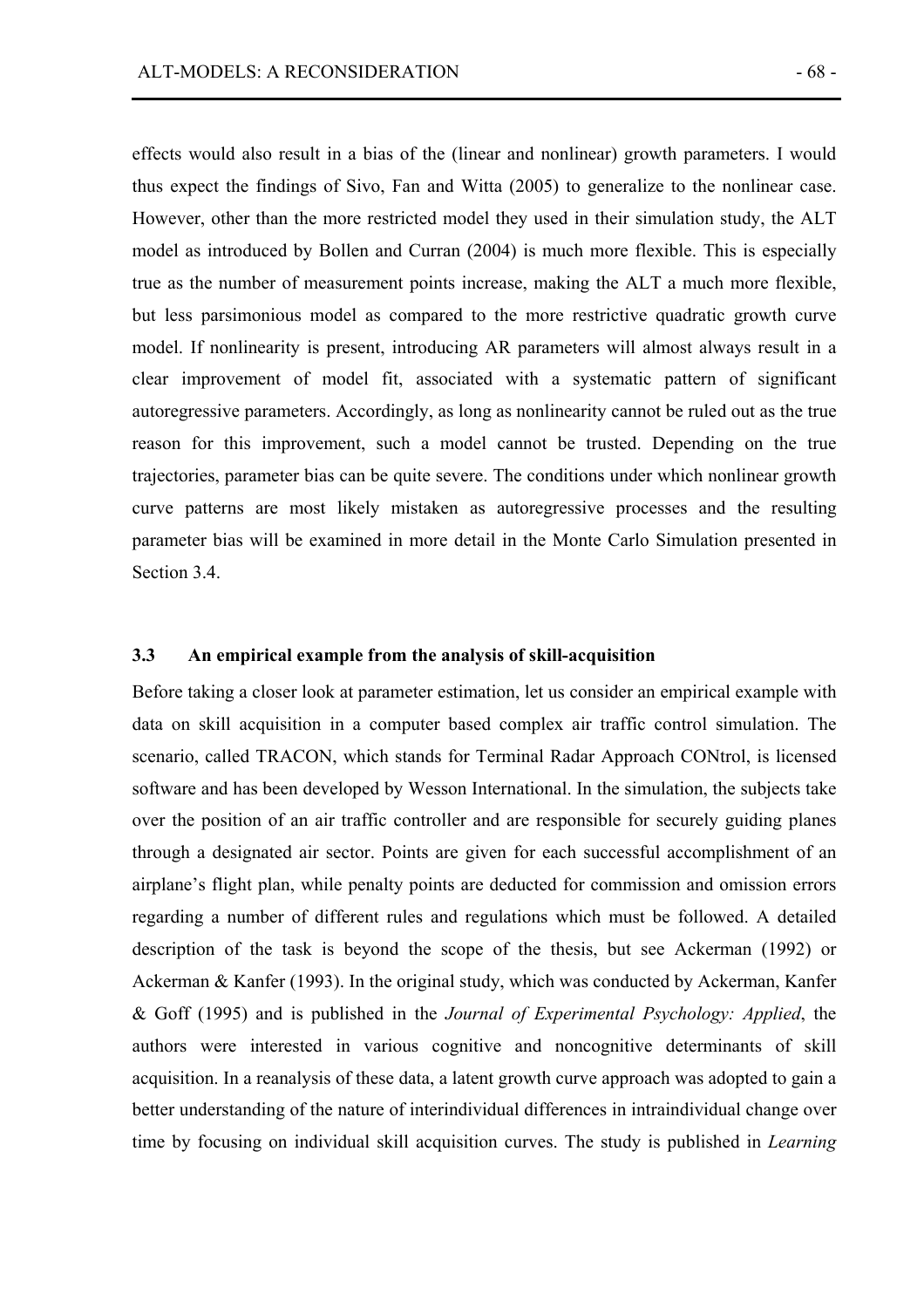*and Individual Differences* (Voelkle et al., 2006) and serves as starting point for all subsequent considerations (see Footnote 1).

Throughout six different sessions, a total of 93 participants worked on TRACON for 2.5 hours per session. Each session consisted of five independent 30 min trials, which were aggregated to session scores. Apart from a short videotape that explains the rules and general handling of TRACON and was shown prior to actual practice, the task was new to all subjects. Because the simulation is relatively complex, even after 2.5 hours time on task, average performance was quite low as illustrated in Figure 16. Throughout the next sessions, however, performance improved continuously, although at a lower rate during the last two to three sessions, suggesting the beginning of asymptotic performance of some participants. Despite the clear general trend, there are substantial individual differences in initial performance as well as the rate of skill acquisition. The combination of a comparatively steep increase of performance at the beginning with a leveling off towards the end, along with a slightly increasing variance is typical for many learning tasks<sup>19</sup>.

Because of the large individual differences in skill acquisition as shown in Figure 16, a latent growth curve approach was adopted to capture the individual trajectories and ultimately predict differences in learning, in line with the purpose of the original study (see Voelkle et al., 2006).

 $\overline{a}$ 

<sup>&</sup>lt;sup>19</sup> The same pattern was already observed in Figure 7A (Section 2.3.5). It was Kenny (1974; see also Campbell & Erlebacher, 1970) who coined the term "fan-spread effect" for this pattern of increasing variance.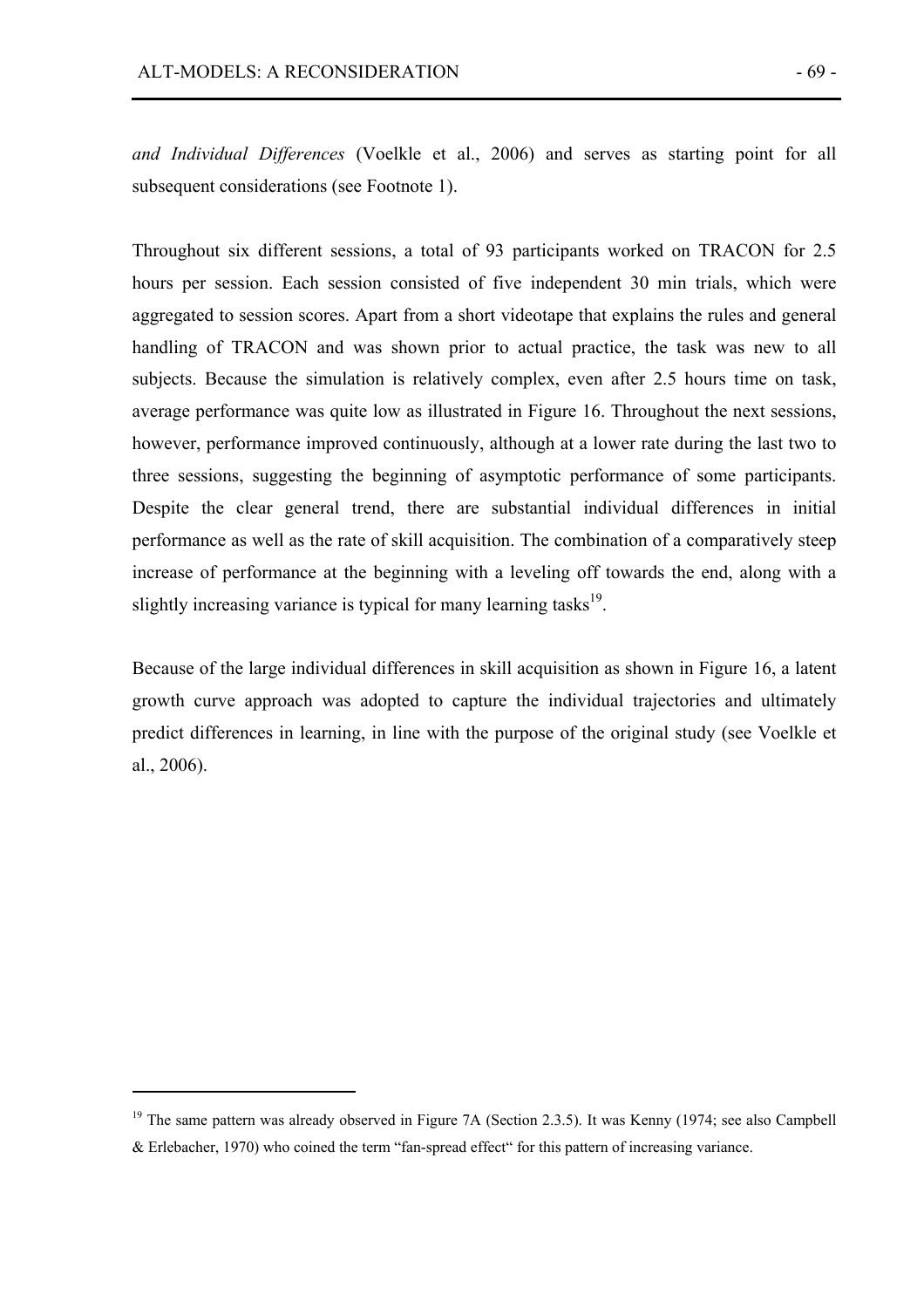

*Figure 16 TRACON performance across six sessions. The points along the dotted line indicate mean performance, as well as the corresponding standard errors, at each session. Solid lines represent individual trajectories of the 5% best and 5% worst participants of the entire sample (at the sixth session) and are intended to serve as an example of intraindividual*  variation, as well as interindividual differences in intraindividual change over time. *Reprinted with permission from Voelkle, Wittmann & Ackerman (2006).* 

### 3.3.1 Linear LGCM

Although the trajectories appear to be slightly nonlinear, due to reasons of parsimony (e.g., Popper, 1989) it makes sense to start out with a linear LGC-model. As mentioned above, Figure 15 provides a graphical representation of the model. The data contain no missing values and show no significant deviation from multivariate normality (Mardia's coefficient = 2.66, n.s., Mardia, 1970, 1974), thus Maximum Likelihood (ML) estimation was used. The results of the linear LGC-model are shown in the third column of Table 4. The model converged without any problems and all parameter estimates are in the expected direction and of expected size. On average, participants were able to handle 9.51 planes correctly after the first 2.5 hours and improved at a rate of about two planes per session. The mean trajectory as well as the large and significant interindividual differences in individual learning rates  $(VAR(\alpha) = 28.89$  and  $VAR(\beta_1) = 0.50$ , both  $p \le 0.001$ ) correspond to the descriptive results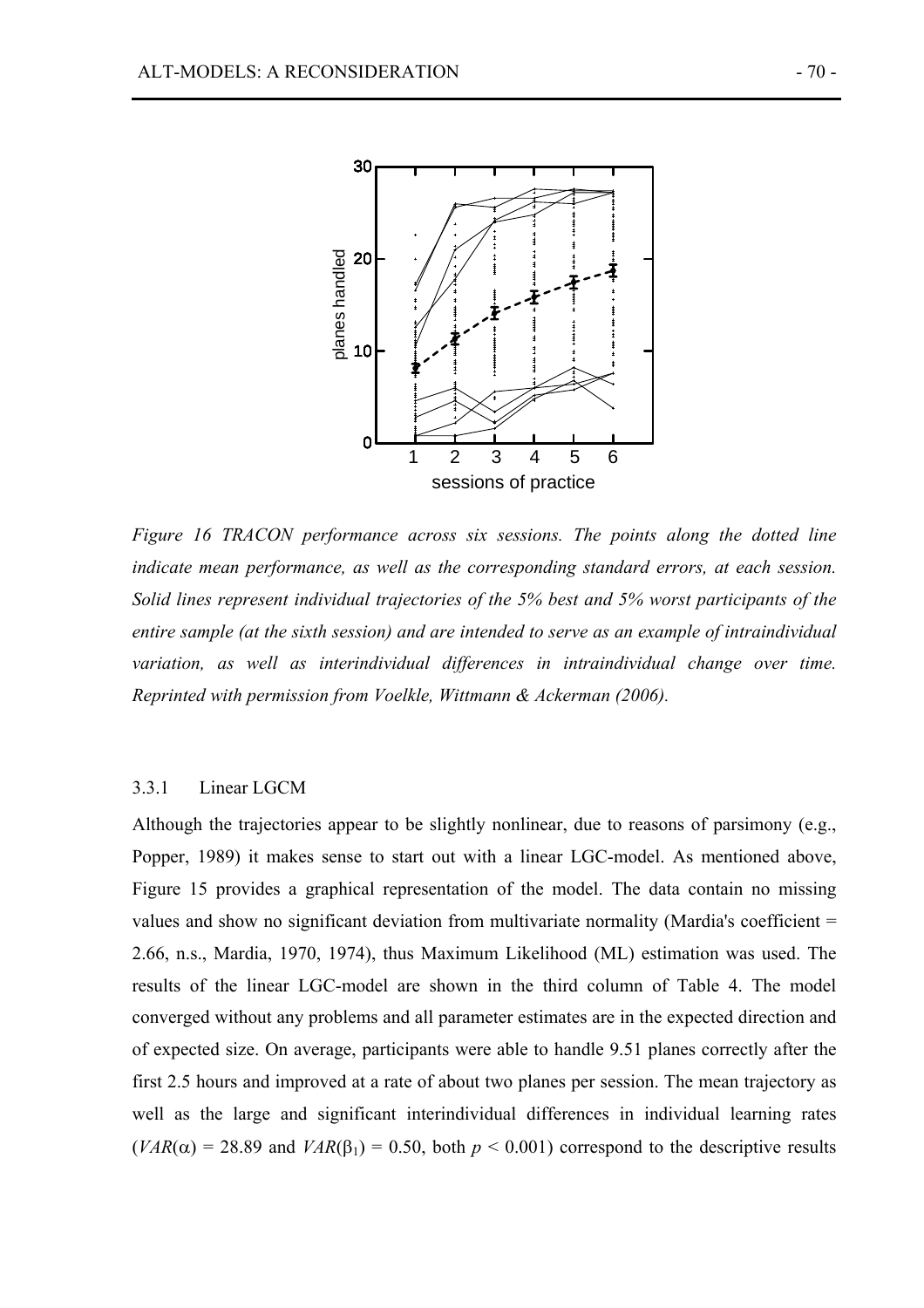shown in Figure 16. Obviously, however, the model fit is bad, so the parameter estimates should not be trusted (see Table 4).

*Table 4 Model fit and parameter estimates of a linear LGC, linear ALT, and quadratic LGCmodel.* 

|                            |                                         | Linear LGC        | Linear ALT    | Quadratic LGC    |
|----------------------------|-----------------------------------------|-------------------|---------------|------------------|
|                            | Estimates                               | model             | model         | model            |
|                            | $\chi^2$ , <i>df</i> ( <i>p</i> -value) | 152.82, 16 (0.00) | 3.66, 8(0.89) | 30.55, 12 (0.00) |
|                            | AIC                                     | 174.82            | 41.66         | 60.55            |
| Model-Fit                  | BIC                                     | 176.63            | 44.79         | 63.02            |
|                            | <b>CFI</b>                              | 0.86              | 1.00          | 0.98             |
|                            | <b>SRMR</b>                             | 0.02              | 0.00          | 0.01             |
|                            | <b>RMSEA</b>                            | 0.31              | 0.00          | 0.13             |
|                            | $Mean(\alpha)$                          | 9.51**            | 6.44 n.s.     | $8.23**$         |
|                            | $Mean(\beta_1)$                         | 1.99**            | $-0.48$ n.s.  | $3.29**$         |
|                            | $Mean(\beta_2)$                         |                   |               | $-0.24**$        |
| Growth Curve<br>Parameters | $Mean(y_1)$                             |                   | $8.13**$      |                  |
|                            | $VAR(\alpha)$                           | 28.89**           | 7.15 n.s.     | 19.99**          |
|                            | $VAR(\beta_1)$                          | $0.50**$          | $0.199$ n.s.  | $4.22**$         |
|                            | $VAR(\beta_2)$                          |                   |               | $0.13**$         |
|                            | $VAR(y_1)$                              |                   | $22.16**$     |                  |
|                            | $COV(\alpha, \beta_1)$                  | $0.275$ n.s.      | $-1.14$ n.s.  | $3.26*$          |
|                            | $COV(\alpha,\beta_2)$                   |                   |               | $-0.54*$         |
|                            | $COV(\beta_1,\beta_2)$                  |                   |               | $-0.69**$        |
|                            | $COV(y_1, \alpha)$                      |                   | 9.95 n.s.     |                  |
|                            | $COV(y_1, \beta_1)$                     |                   | $-1.46$ n.s.  |                  |
|                            | $\rho_{21}$                             |                   | $0.66$ n.s.   |                  |
|                            | $\rho_{32}$                             |                   | $0.76$ n.s.   |                  |
| Autoregressive             | $\rho_{43}$                             |                   | $0.78$ n.s.   |                  |
| Parameters                 | $\rho_{54}$                             |                   | $0.81$ n.s.   |                  |
|                            | $\rho_{65}$                             |                   | $0.84$ n.s.   |                  |

*Note:*  $* p \lt 0.05$ ;  $** p \lt 0.01$ ; n.s.  $p \ge 0.05$ ;  $\alpha$  = intercept;  $\beta_1$  = linear slope;  $\beta_2$  = quadratic *slope;*  $y_1$  = *performance at first point in time;*  $\rho$  = *unstandardized AR parameter.* 

## 3.3.2 ALT-model

A nonlinear learning curve was already suspected to be the cause of the bad model fit, a possibility that will be explored further below. However, from other complex problem solving scenarios (e.g., TAILORSHOP in the version of Süß et al. (1991; see also Süß, 1996), for an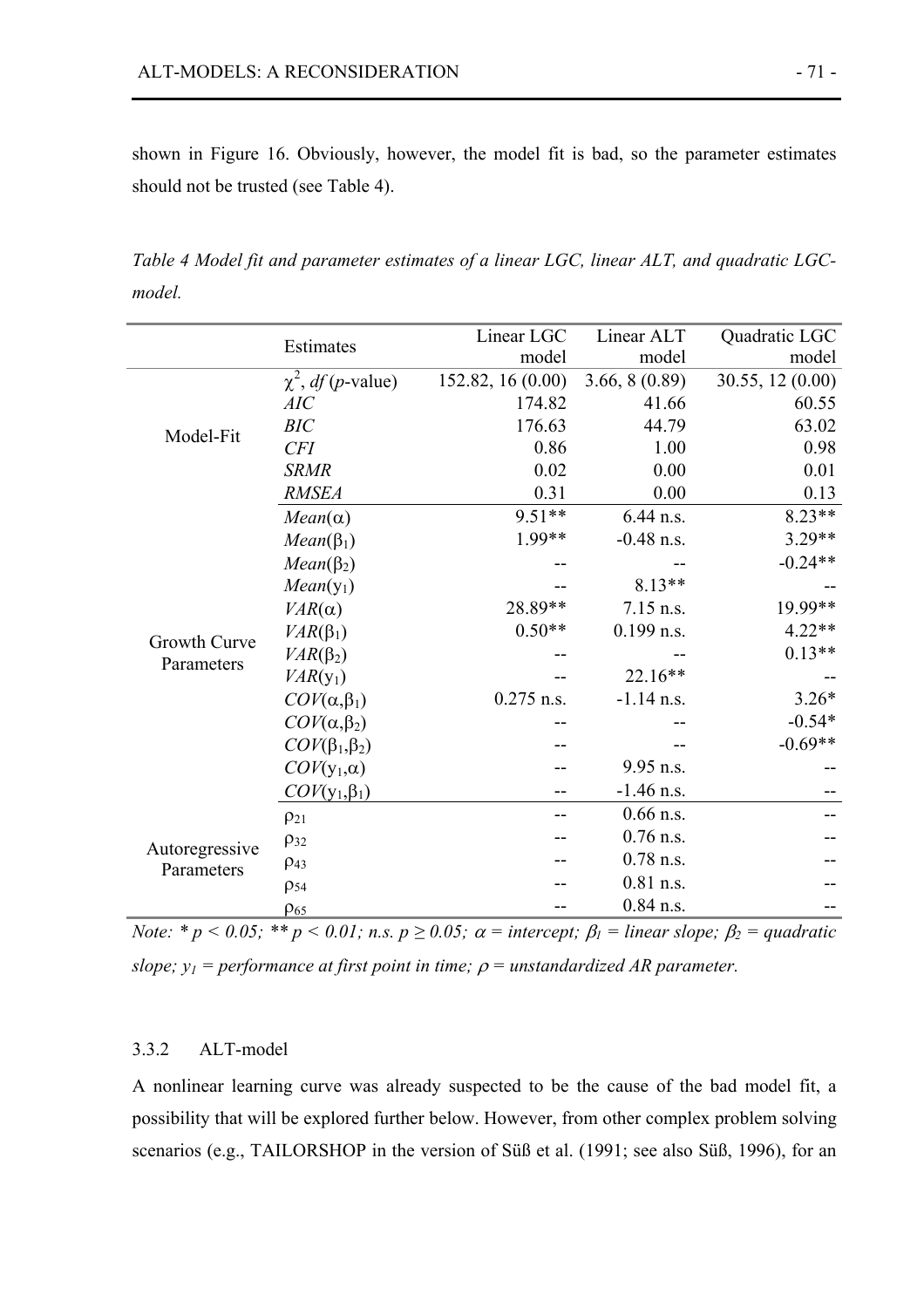$\overline{a}$ 

overview and a taxonomy of other scenarios see Wagener (2001)), it is known that some actions that are taken in one trial have an effect that carries through all subsequent trials, unless the actions are explicitly reversed in a subsequent trial. To give an example, in the scenario TAILORSHOP, participants have to manage a shirt factory and earn as much money as possible within a period of 12 simulated months<sup>20</sup>. For this purpose they have to buy machines, hire workers or lay people off, spend money on advertising and so on. A more detailed description of the task can be found in Funke (1986, p. 53ff.) and Süß (1996, p. 100ff. & p. 144f.). By default, the same amount of money spend on advertising during the first period will be spend in any subsequent period, unless the amount is explicitly changed by the user. However, because this is often not done, the initial action (indirectly) affects performance in all subsequent sessions. Such an effect is best described by an autoregressive model of order one (AR(1)). Irrespective of any autoregressive process (due to carry over effects of unintentional actions), it is expected that people improve over time and that there are substantial interindividual differences in the acquisition of skill. Thus, the ALT model appears to be an appropriate model to account for both processes. Other than in TAILORSHOP, the points gained in TRACON are not cumulative (see Voelkle et al., 2006), so the presence of an (additional) autoregressive process seems less intuitive. Nevertheless, one might suspect other factors that may cause an autoregressive effect. For example motivation or self-efficacy has been discussed to be an important covariate, which may result in an autoregressive effect if not accounted for (for an analysis using self-efficacy as a timevarying covariate, see Voelkle, 2004, p. 81ff.). Taking Bollen and Curran's (2004) claim that ALT models can help to distinguish between AR and LGC processes seriously, it seems reasonable to estimate an ALT model before proceeding with the interpretation of results or any other analyses. In order to avoid the complications associated with the first point of measurement,  $y_{ij}$  is again assumed to be predetermined as it is throughout the entire section (Bollen & Curran, 2004; Curran & Bollen, 2001; see also Du Toit & Browne, 2001). As shown in Figure 15, this requires to treat  $y_{ij}$  as exogenous, what results in non-nested models, thus prevents a direct comparison of the two models by means of the likelihood ratio test. In

<sup>&</sup>lt;sup>20</sup> TAILORSHOP was originally developed by Dörner and Funke (see Funke, 1986) and used by Putz-Osterloh (1981; Putz-Osterloh & Lüer, 1981). The version I refer to is an adaptation of Süß et al. (Süß et al., 1991; Süß, 1996).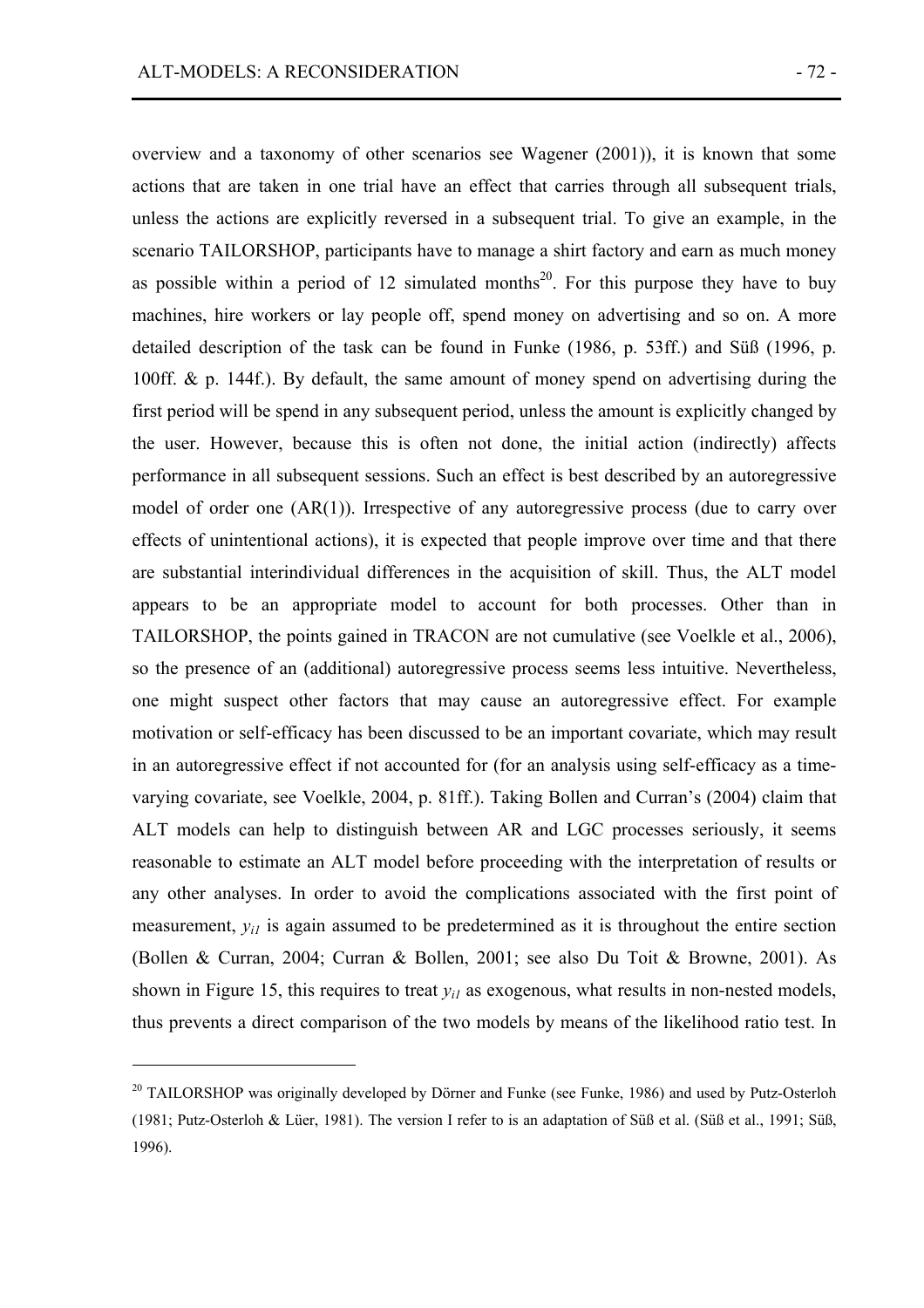absolute terms, however, the model fit of the ALT model is clearly better than the model fit of the linear LGC-model (see Table 4). As shown in Table 4, with a nonsignificant  $\chi^2$  of 3.66 (*df*  $= 8$ ,  $p > 0.05$ ) the model fit is excellent. Constraining all autoregressive parameters to zero, the restricted model can be compared to the ALT model, what also results in a significant likelihood ratio of  $\chi^2$ <sub>Diff</sub> = 78.04 (*df*<sub>Diff</sub> = 5, *p* < 0.001). Despite the good model fit, all autoregressive parameters are nonsignificant. Furthermore, almost the entire variance of the growth factors got "absorbed" by  $y_{il}$ , resulting in a nonsignificant variance of  $\alpha$  and  $\beta_1$ . As a consequence, correlations between the factors and  $y_{i1}$  are extremely high but not significant (*COR*(*y1*, α) = 0.79; *COR*(*y1*, β1) = -0.70; *COR*(α, β1) = -0.96, all n.s.). In addition, after controlling for the (significant) mean of  $y_{ij}$ , the mean of the latent intercept is no longer significant, while the mean slope even becomes negative. This is a puzzling situation, since the almost perfectly fitting ALT model suggests that there are neither autoregressive effects over time, nor that people acquire skill at all – not to speak of significant interindividual differences in skill acquisition. Referring to Figure 16 and knowing the underlying task, this is indeed hard to believe. Taking the analysis one step further and dropping the growth curve part altogether, we gain 2 degrees of freedom and obtain again an almost perfectly fitting AR(1) model ( $\chi^2 = 8.6$ ,  $df = 10$ ,  $p > 0.05$ ; CFI = 1.00; RMSEA = 0.00; SRMR = 0.00) with significant AR parameters (standardized  $\rho_{21} = 0.85$ ,  $\rho_{32} = 0.92$ ,  $\rho_{43} = 0.96$ ,  $\rho_{54} = 0.96$ ,  $\rho_{65} =$ 0.95, all significant with  $p \le 0.001$ ). If model fit would be the only criterion in deciding how to model change, it would have to be concluded that earlier performance is the best predictor of later performance and that participants show no significant differences in their acquisition of skill. By doing so, we would have removed far from our original intention of examining and predicting interindividual differences in learning by employing a technique that is simply not capable of addressing this question (Rogosa et al., 1982; Rogosa & Willett, 1985a; Rogosa, 1995). In addition, the question of how to interpret the autoregressive parameters would have to be raised, since the points gained across the TRACON practice sessions are not cumulative and performance in session 1 cannot "cause" performance in later sessions. This argument is similar to the arguments raised by Stoolmiller and Bank (1995; see also Marsh, 1993).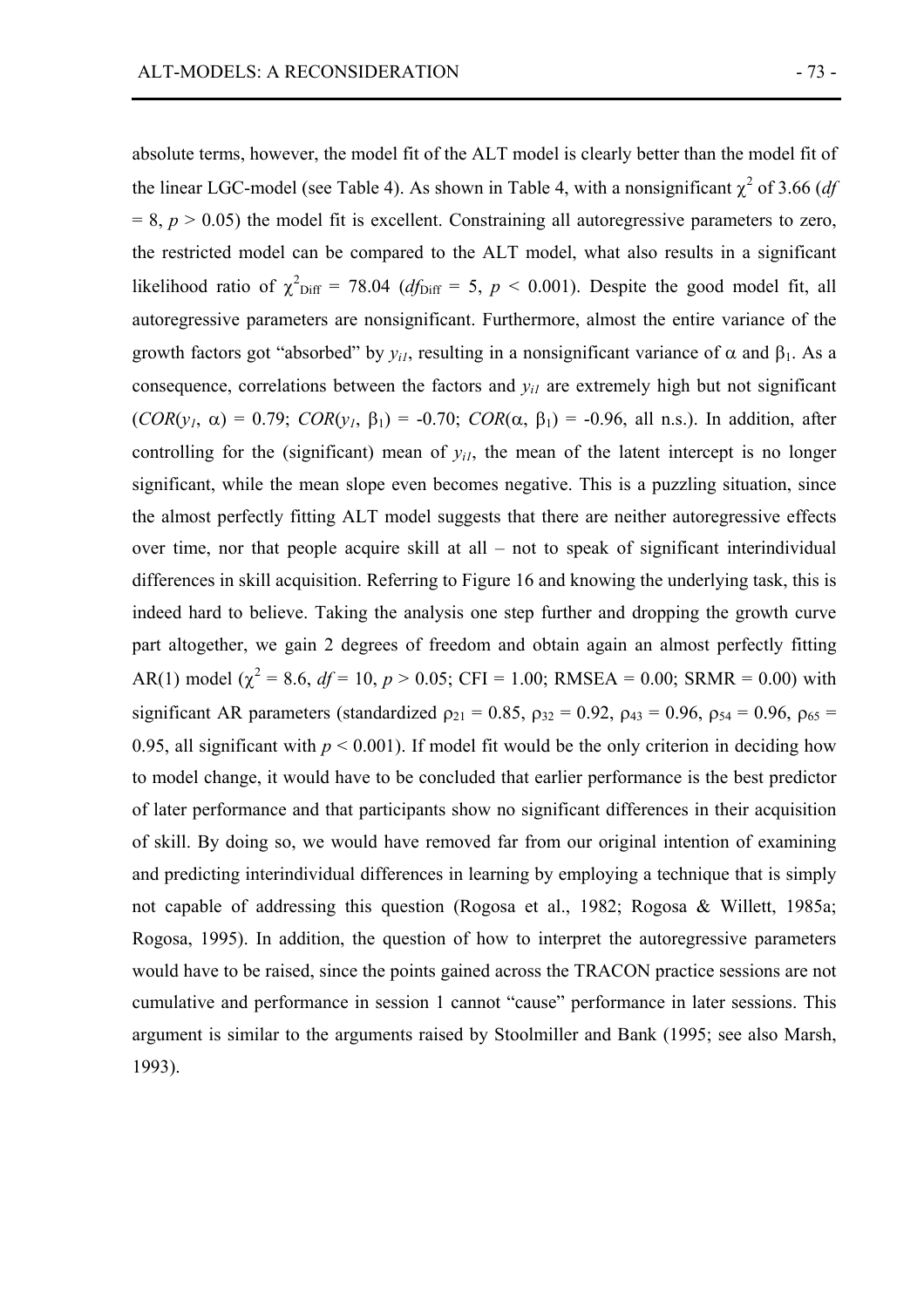#### 3.3.3 Nonlinear LGCM

 $\overline{a}$ 

Paying attention to Rogosa's (1995) assertion that "the basis for analyzing change is the individual history" (p. 5), let us consider a different approach. As shown in the last column of Table 4, introducing an additional quadratic growth factor improves model fit considerably as compared to the linear LGC-model ( $\chi^2$ <sub>Diff</sub> = 122.27,  $df_{\text{Diff}}$  = 4,  $p < 0.001$ ). With exception of the RMSEA all model fit indices are also acceptable. The parameters are similar to the linear LGC-model and are all of expected size. On average, people can handle about 8.23 planes correctly after the first 2.5 hours and improve at a linear rate of about 3 planes per session. The negative quadratic slope of  $\beta_2 = -0.24$  ( $p < 0.001$ ) captures the beginning asymptotic performance during the last few sessions. As in the linear model, there is significant variation in all three growth factors ( $p \le 0.001$ ). In an empirical study, researchers would probably stop at this point and move on to the introduction of level two predictors, irrespective of the inadequate  $RMSEA<sup>21</sup>$ . For the purpose of the present thesis, however, it should be mentioned that the fit can still be improved by extending the model by a higher order polynomial growth factor. As a matter of fact, introducing a cubic growth factor would improve model fit again significantly. Although the model quickly converges, it results in an improper solution by estimating two negative error variances ( $\varepsilon_1$  and  $\varepsilon_6$ ), sometimes also referred to as Heywood cases. Since neither of the variances is significant, following the procedure proposed by Chen et al. (2001) and constraining the two error variances to a small positive value ( $VAR(\epsilon_1)$  =  $VAR(\epsilon_6) = 0.01$ ) results in an excellent model fit ( $\chi^2 = 5.9$ , *df* = 9, *p* > 0.05; CFI = 1.00; RMSEA = 0.00; SRMR = 0.00) and appropriate parameter estimates ( $Mean(\alpha) = 8.13$ <sup>\*\*</sup>;  $Mean(\beta_1) = 3.85^{**}$ ;  $Mean(\beta_2) = -0.52^{**}$ ;  $Mean(\beta_3) = 0.04$  n.s.;  $VAR(\alpha) = 22.15^{**}$ ;  $VAR(\beta_1) =$ 13.69\*\*; *VAR*( $\beta_2$ ) = 2.14\*\*; *VAR*( $\beta_3$ ) = 0.03\*\*; *COR*( $\alpha$ , $\beta_1$ ) = 0.06 n.s.; *COR*( $\alpha$ , $\beta_2$ ) = 0.01 n.s.;  $COR(\alpha, \beta_3) = -0.06$  n.s.;  $COR(\beta_1, \beta_2) = -0.92^{**}$ ;  $COR(\beta_1, \beta_3) = 0.805^{**}$ ;  $COR(\beta_2, \beta_3) = -0.92^{**}$ 0.97\*\*). Again, all parameter estimates are in the expected direction and of expected size and correspond to the underlying theory of skill acquisition. Finally, with  $df = 9$ , the third order

<sup>&</sup>lt;sup>21</sup> Introducing a single error covariance between  $\epsilon_2$  and  $\epsilon_3$  would result in an acceptable model fit with  $\chi^2$  = 15.6,  $df = 11$ ,  $p > 0.05$ ; CFI = 1.00; RMSEA = 0.07; SRMR = 0.01. Given there exists a plausible post hoc explanation for this covariance, this would probably be an appropriate strategy in the context of discovery, but not in the (stricter) context of justification.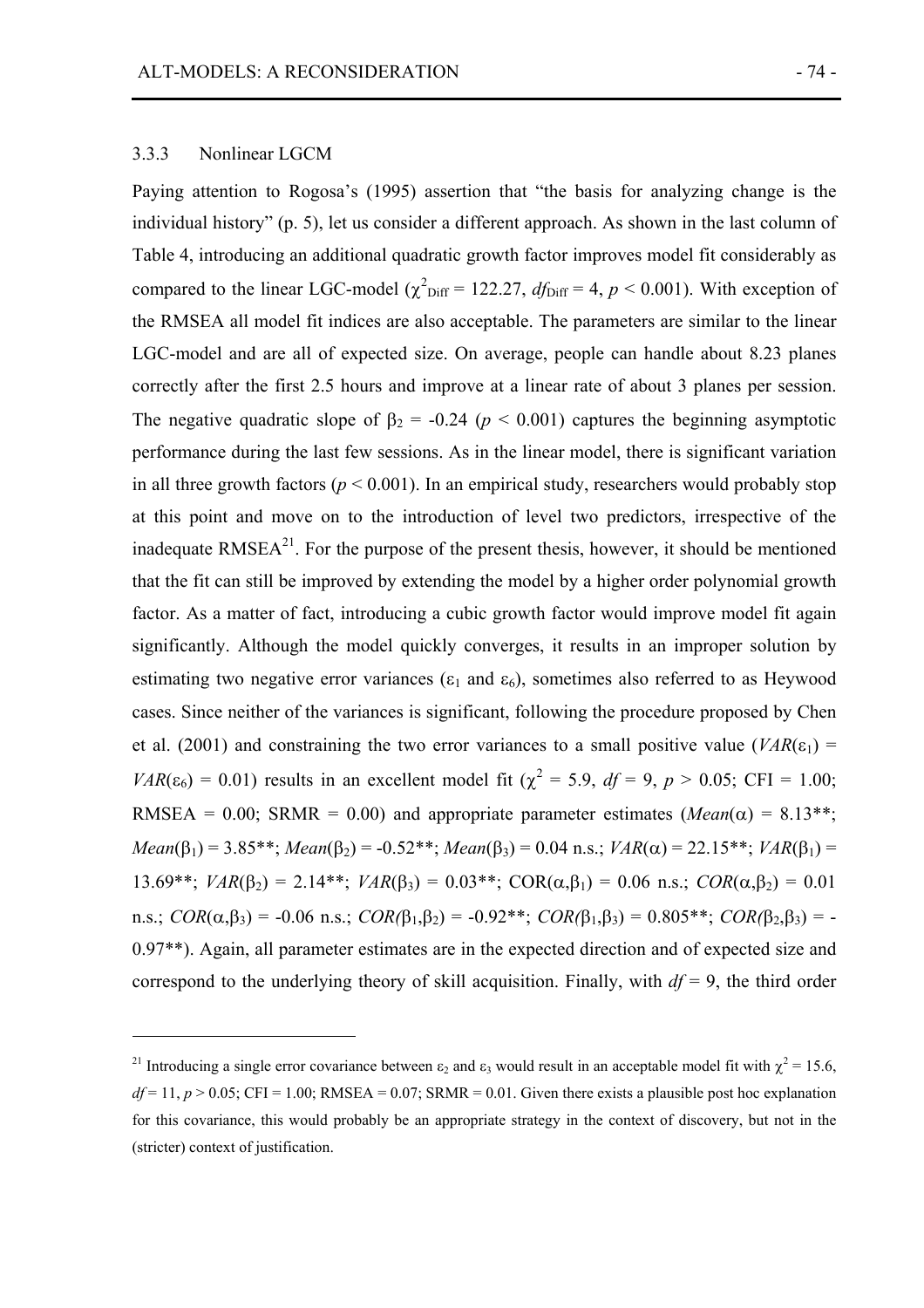polynomial growth curve model is more parsimonious than the AR model (*df* = 8), and the model fit of the two models is almost identical. For a more detailed discussion of the nonlinear (quadratic) LGCM analysis see Voelkle et al. (2006).

#### **3.4 A simulation study**

In order to illustrate how easily a true nonlinear growth curve model can be mistaken as an ALT model and to investigate the extent of parameter bias, a Monte Carlo Simulation was carried out. As with most simulation studies the number of possible conditions which could be simulated approaches infinity. Even for a standard quadratic growth curve model, at least six parameters (three means and three variances of the latent intercept, and the two growth factors) must be defined, left alone more complicated models with non-zero covariances between the growth factors and/or among the error terms. With just three different values for each parameter (three different conditions), this would result in a total of  $3^6 = 729$  different models, which would go far beyond the scope of this thesis. Hence, only a few selected conditions can be reported. Eight different conditions were chosen, which, from experience with data on learning and skill-acquisition, can be considered as theoretically most interesting and typical for many practical applications.

## 3.4.1 Procedure

A quadratic growth curve model for  $T = 6$  time points was generated for  $N = 500$  cases. The mean of the latent intercept and latent linear slope, together with the variance of the intercept and slope was kept constant at a value of 1.0 for all conditions. Equation (26) gives the according matrix  $\mathbf{B}_{\nu\beta}$  as defined in Equation (A3) and the variance/covariance matrix of the factors (**Ψ**) as used in the simulation.

$$
\mathbf{B}_{y\beta} = \begin{bmatrix} 0 & 0 \\ 1 & 1 \\ 2 & 4 \\ 3 & 9 \\ 4 & 16 \\ 5 & 25 \end{bmatrix} \quad \text{with} \quad \Psi = \begin{bmatrix} 1 \\ 0 & 1 \\ 0 & 0 & 1 \end{bmatrix} \quad (26)
$$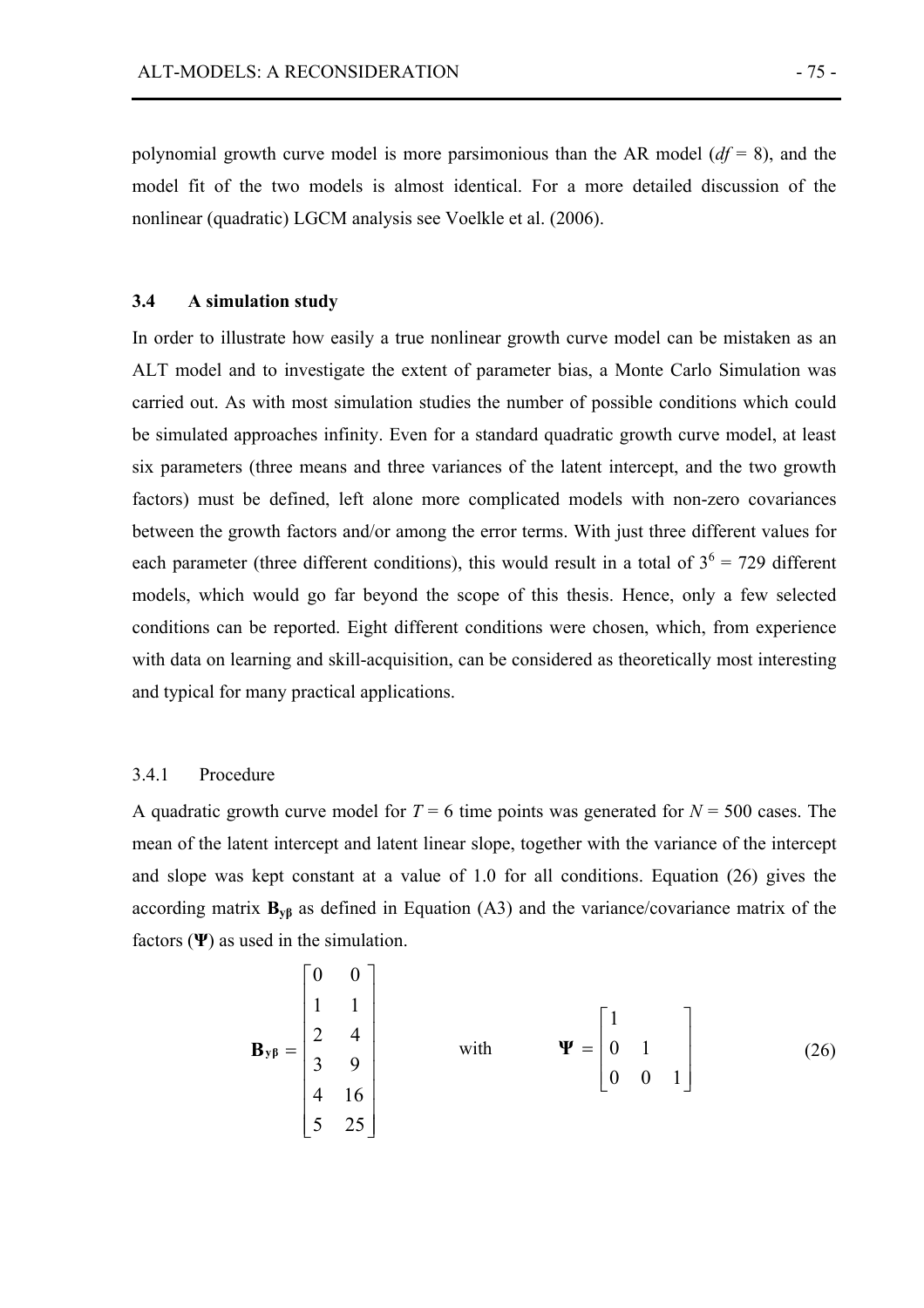For the parameterization of change as shown in Equation (26), all covariances between the factors were set to zero. This was done for reasons of simplicity, however, as discussed above, the covariance between intercept and slope is a direct function of the choice of  $\lambda$ . The mean of the quadratic growth factor was set to either 0, -0.2 or 0.2, while the standard deviation was chosen as 0.2, 0.4, or 0.6 to mimic small, medium and comparatively large individual differences in the quadratic growth curves. All data were generated by the statistical software package "R" version 2.3.0 (R Development Core Team, 2006), and Mplus 3.13 (Muthén & Muthén, 1998-2007a) was used to carry out the SEM analyses. Appendix 16 contains an example of the according R-syntax. For each of the  $3*3 = 9$  conditions, 1000 datasets were generated, and either a linear LGC-model, a quadratic LGC-model, or an ALT model was fitted to each dataset. This results in a total of  $3*3*3*1000 = 27000$  structural equation models to be estimated<sup>22</sup>.

## 3.4.2 Results

 $\overline{a}$ 

Table 5 shows the average parameter estimates and fit indices of 1000 sample datasets ( $N =$ 500) and eight different conditions for the true quadratic LGC-model as generated by "R". Appendix 17 contains the according Mplus syntax. With as many as 1000 models to be estimated in each condition, some solutions do not converge. The number of models that did not converge within the Mplus default maximum number of iterations is listed below the Table (labeled A to H from left to right)<sup>23</sup>. The second column ("Mean") in Table 5 corresponds to the average parameter estimate across all conditions<sup>24</sup>.

 $^{22}$  To enhance the clarity of presentation, the results of only eight instead of nine conditions are reported. This results in a total of 24000 structural equation models to be estimated.

<sup>&</sup>lt;sup>23</sup> Maximum number of iterations for the Quasi-Newton algorithm. The default maximum number of steepest descent iterations for the Quasi-Newton algorithm is 20 (see Muthén & Muthén, 1998-2004, p. 381).

 $24$  For the quadratic growth factor it is not reasonable to compute the average estimate across conditions since it was varied from a positive to a negative value. Thus, the mean is not reported in Table 5.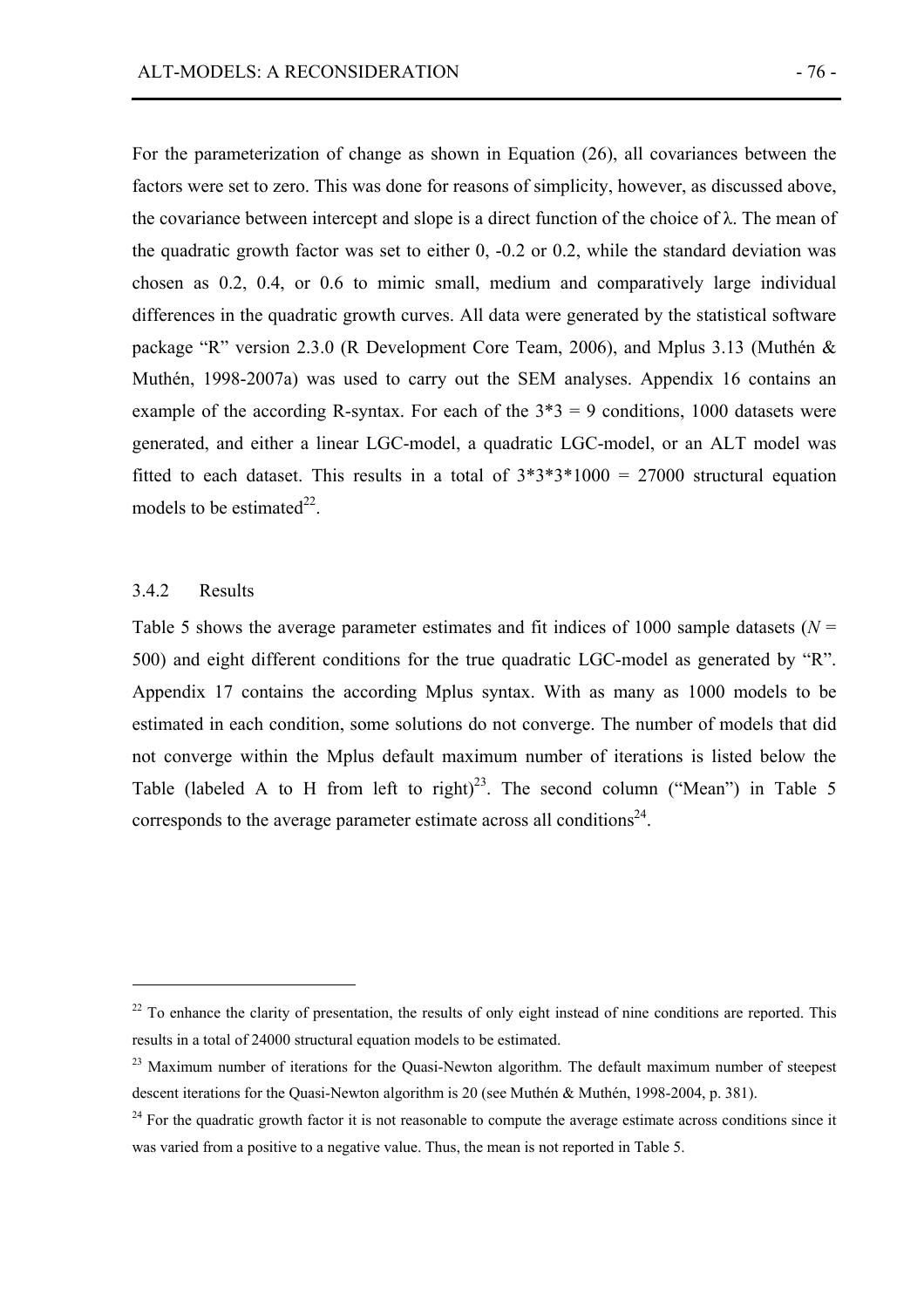|                        | True Mean( $\beta_2$ ) / True SD( $\beta_2$ ) |                                                                                  |            |            |          |          |          |          |          |
|------------------------|-----------------------------------------------|----------------------------------------------------------------------------------|------------|------------|----------|----------|----------|----------|----------|
|                        | <b>Mean</b>                                   | $-0.2/0.2$                                                                       | $-0.2/0.4$ | $-0.2/0.6$ | 0.2/0.2  | 0.2/0.4  | 0.2/0.6  | 0.0/0.4  | 0.0/0.6  |
| $Mean(\alpha)$         | 1.000                                         | 1.001                                                                            | 0.999      | 0.998      | 1.000    | 1.002    | 1.001    | 1.002    | 1.001    |
| $Mean(\beta_1)$        | 0.998                                         | 0.998                                                                            | 0.999      | 1.004      | 0.998    | 0.994    | 1.003    | 1.001    | 0.999    |
| $Mean(\beta_2)$        |                                               | $-0.200$                                                                         | $-0.199$   | $-0.201$   | 0.199    | 0.201    | 0.198    | $-0.000$ | $-0.000$ |
| $VAR(\alpha)$          | 1.003                                         | 1.001                                                                            | 1.004      | 1.012      | 1.013    | 0.989    | 1.001    | 1.010    | 1.005    |
| $VAR(\beta_1)$         | 1.005                                         | 1.001                                                                            | 1.008      | 1.016      | 1.014    | 0.999    | 1.015    | 1.005    | 1.029    |
| $VAR(\beta_2)$         |                                               | 0.039                                                                            | 0.160      | 0.361      | 0.040    | 0.159    | 0.358    | 0.159    | 0.359    |
| $COV(\alpha, \beta_1)$ | $-0.006$                                      | $-0.006$                                                                         | $-0.008$   | $-0.020$   | $-0.013$ | 0.009    | $-0.016$ | $-0.012$ | $-0.016$ |
| $COV(\alpha, \beta_2)$ | 0.000                                         | 0.000                                                                            | 0.001      | 0.002      | 0.002    | $-0.002$ | 0.002    | 0.002    | 0.003    |
| $COV(\beta_1,\beta_2)$ | $-0.001$                                      | $-0.000$                                                                         | $-0.003$   | $-0.002$   | $-0.002$ | $-0.001$ | $-0.002$ | 0.000    | $-0.007$ |
| $\rho_{21}$            |                                               |                                                                                  |            |            |          |          |          |          |          |
| $\rho_{32}$            |                                               |                                                                                  |            |            |          |          |          |          |          |
| $\rho_{43}$            |                                               |                                                                                  |            |            |          |          |          |          |          |
| $\rho_{54}$            |                                               |                                                                                  |            |            |          |          |          |          |          |
| $\rho_{65}$            |                                               |                                                                                  |            |            |          |          |          |          |          |
| $\chi^2$ (df)          | 12.030                                        | 12.00                                                                            | 11.82      | 12.12      | 12.07    | 12.15    | 11.91    | 12.11    | 12.050   |
| <b>AIC</b>             |                                               | 15253.54 14445.44 15793.18 16935.53 14454.90 15782.96 16926.30 15791.24 16922.69 |            |            |          |          |          |          |          |
| BIC                    |                                               | 15316.76 14508.66 15856.40 16998.75 14518.12 15846.18 16989.52 15854.46 16985.91 |            |            |          |          |          |          |          |
| <b>CFI</b>             | 0.998                                         | 0.998                                                                            | 0.998      | 0.998      | 0.998    | 0.998    | 0.998    | 0.998    | 0.998    |
| <b>SRMR</b>            | 0.020                                         | 0.021                                                                            | 0.020      | 0.021      | 0.021    | 0.021    | 0.021    | 0.021    | 0.021    |
| <b>RMSEA</b>           | 0.010                                         | 0.010                                                                            | 0.010      | 0.011      | 0.011    | 0.011    | 0.010    | 0.011    | 0.011    |

*Table 5 Quadratic Latent Growth Curve (LGC) model.* 

*Note: The first column "Mean" corresponds to the mean parameter estimate across all conditions. Number of models that did not converge within the Mplus default maximum of 1000 iterations for each condition (from left to right): A) 52, B) 51, C) 86, D) 49, E) 34, F) 59, G) 42, H) 68.* 

As apparent from the lower part of Table 5, the model fit for all eight conditions is excellent according to all standard fit indices (Bollen & Long, 1993; Beauducel & Wittmann, 2005), and estimates lie close to the population parameters. Since the data were generated by a quadratic LGC-model, this finding is not surprising and Table 5 serves merely as a standard of comparison for all subsequent analyses.

Omitting the quadratic growth component results in a significant drop in fit for all conditions as shown in Table 6 (e.g.,  $\chi^2$ <sub>Diff</sub> = 199.94,  $df_{\text{Diff}} = 4$ ,  $p < 0.001$  for the first condition A) and all fit indices point to insufficient model fit. Appendix 18 contains the according Mplus syntax.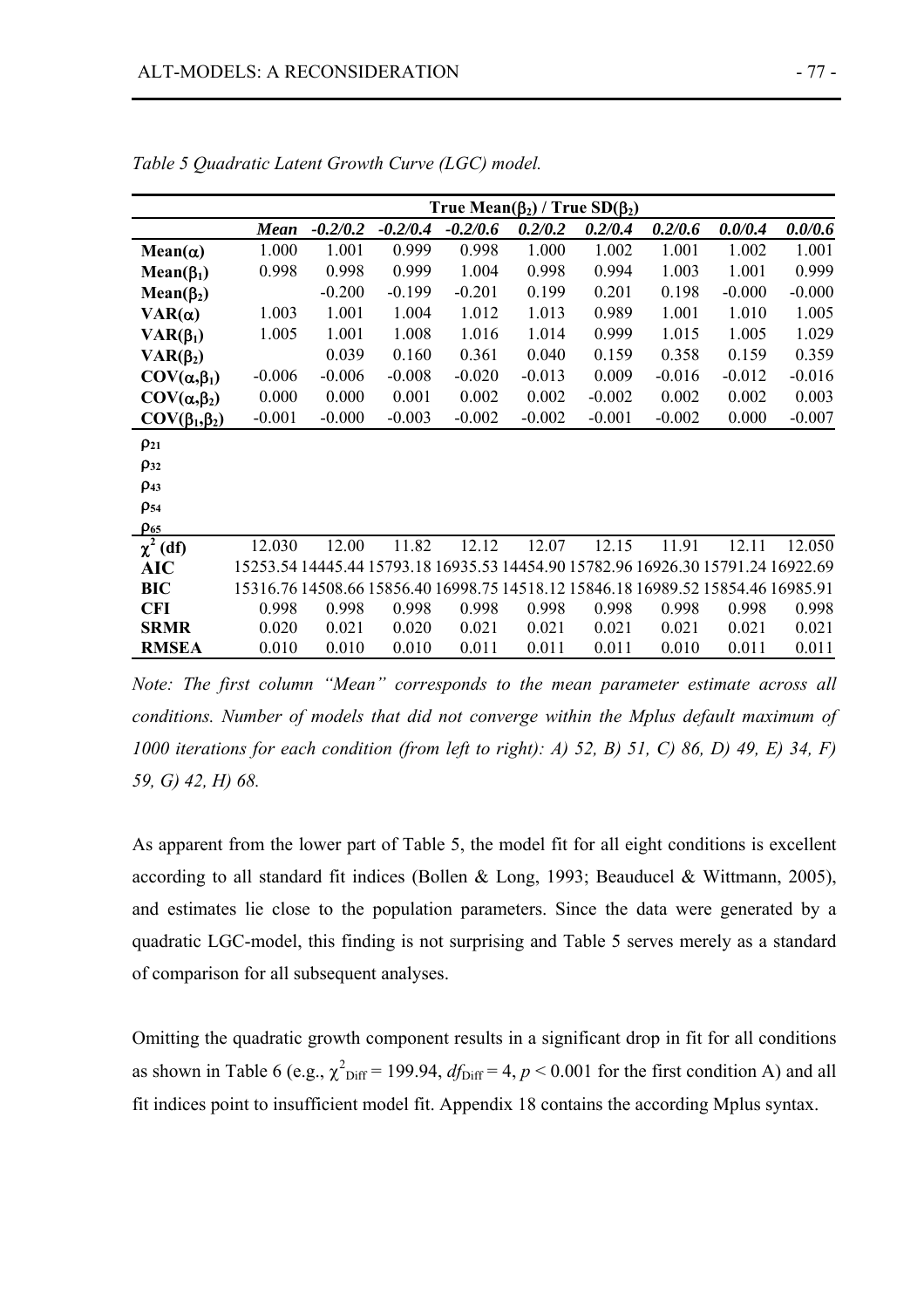|                        | True Mean( $\beta_2$ ) / True SD( $\beta_2$ ) |            |            |          |          |          |          |          |  |
|------------------------|-----------------------------------------------|------------|------------|----------|----------|----------|----------|----------|--|
|                        | $-0.2/0.2$                                    | $-0.2/0.4$ | $-0.2/0.6$ | 0.2/0.2  | 0.2/0.4  | 0.2/0.6  | 0.0/0.4  | 0.0/0.6  |  |
| $Mean(\alpha)$         | 1.139                                         | 1.071      | 1.042      | 0.858    | 0.928    | 0.958    | 0.998    | 1.000    |  |
| $Mean(\beta_1)$        | 0.358                                         | 0.464      | 0.524      | 1.640    | 1.536    | 1.474    | 1.003    | 1.000    |  |
| Mean( $\beta_2$ )      |                                               |            |            |          |          |          |          |          |  |
| $VAR(\alpha)$          | 0.952                                         | 1.049      | 1.103      | 0.953    | 1.047    | 1.107    | 1.104    | 1.134    |  |
| $VAR(\beta_1)$         | 1.368                                         | 2.121      | 2.993      | 1.370    | 2.117    | 3.010    | 2.126    | 3.004    |  |
| $VAR(\beta_2)$         |                                               |            |            |          |          |          |          |          |  |
| $COV(\alpha,\beta_1)$  | $-0.061$                                      | $-0.166$   | $-0.235$   | $-0.061$ | $-0.170$ | $-0.234$ | $-0.188$ | $-0.248$ |  |
| $COV(\alpha, \beta_2)$ |                                               |            |            |          |          |          |          |          |  |
| $COV(\beta_1,\beta_2)$ |                                               |            |            |          |          |          |          |          |  |
| $\rho_{21}$            |                                               |            |            |          |          |          |          |          |  |
| $\rho_{32}$            |                                               |            |            |          |          |          |          |          |  |
| $\rho_{43}$            |                                               |            |            |          |          |          |          |          |  |
| $\rho_{54}$            |                                               |            |            |          |          |          |          |          |  |
| $\rho_{65}$            |                                               |            |            |          |          |          |          |          |  |
| $\chi^2$ (df = 16)     | 211.94                                        | 198.53     | 379.46     | 211.61   | 282.21   | 379.42   | 198.53   | 327.54   |  |
| <b>AIC</b>             | 14635.45                                      | 15968.35   | 17287.13   | 14640.34 | 16047.91 | 17297.08 | 15968.35 | 17241.98 |  |
| <b>BIC</b>             | 14681.81                                      | 16014.71   | 17333.49   | 14686.71 | 16094.27 | 17343.44 | 16014.71 | 17288.34 |  |
| <b>CFI</b>             | 0.862                                         | 0.866      | 0.733      | 0.862    | 0.805    | 0.734    | 0.866    | 0.772    |  |
| <b>SRMR</b>            | 0.093                                         | 0.137      | 0.197      | 0.093    | 0.146    | 0.198    | 0.137    | 0.191    |  |
| <b>RMSEA</b>           | 0.156                                         | 0.150      | 0.212      | 0.156    | 0.182    | 0.212    | 0.150    | 0.197    |  |

*Table 6 Linear Latent Growth Curve (LGC) model.* 

*Note: Number of models that did not converge within the Mplus default maximum of 1000 iterations for each condition (from left to right): A) 4, B) 0, C) 4, D) 5, E) 2, F) 1, G) 1, H) 3.* 

The parameters, however, are not as severely biased as the lack of model fit seems to suggest. In fact, the mean of the estimated latent intercept shows only minor deviations from the population value, with a slightly positive bias when the population mean is set to  $\mu(\beta_2) = -0.2$ and a slightly negative bias for  $\mu(\beta_2) = 0.2$ . In addition, the bias gets smaller as the true standard deviation  $(\sigma)$  of the quadratic slope increases. The same is true for the variance of the latent intercept, which is slightly negatively biased for a small standard deviation of  $\beta_2$  in the population, and slightly positively biased for large  $\sigma(\beta_2)$ . The linear growth factor, however, is less accurate. Given the small bias of  $\alpha$ , the variance of the latent slope must be increasingly positively biased with increasing standard deviation of  $\beta_2$ , as illustrated in Equation (25) and A8. Likewise, the mean of  $β_1$  must be negatively biased when a negative quadratic growth factor is omitted and positively biased when the omitted quadratic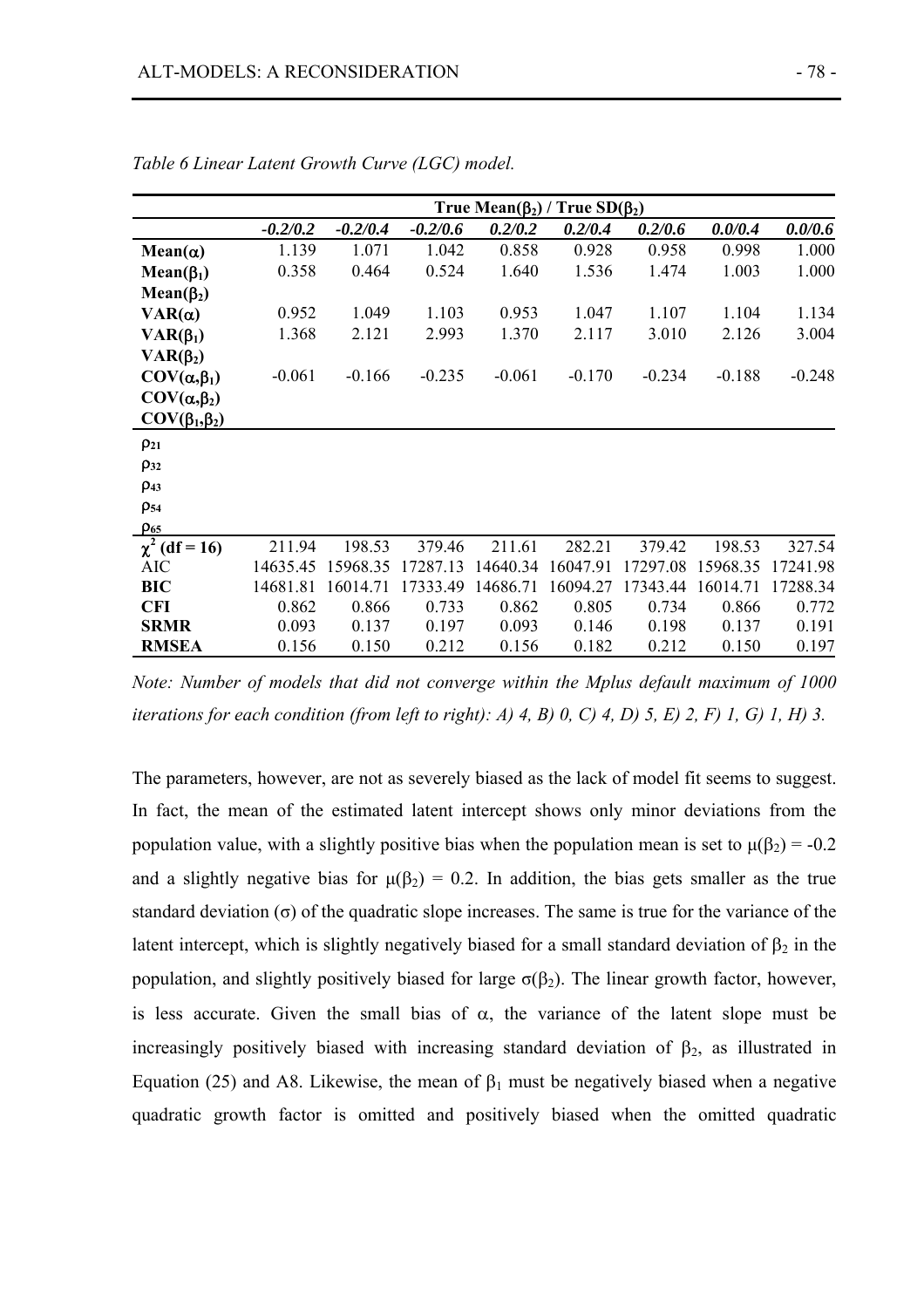component is positive. For  $\mu(\beta_2) = 0$ , the linear slope remains unbiased as apparent from the last two columns in Table 6 (condition G and H).

Having obtained such a bad model fit of the linear LGC-model, and knowing that the LGCmodel is just a special case of a more encompassing (ALT) model (Bollen & Curran, 2004), it seems reasonable to extend the analysis and estimate an ALT model. As a matter of fact, this will improve model fit substantially as shown in Table 7. Appendix 19 contains the according Mplus syntax.

|                        | True Mean( $\beta_2$ ) / True SD( $\beta_2$ ) |            |            |          |          |          |          |          |  |
|------------------------|-----------------------------------------------|------------|------------|----------|----------|----------|----------|----------|--|
|                        | $-0.2/0.2$                                    | $-0.2/0.4$ | $-0.2/0.6$ | 0.2/0.2  | 0.2/0.4  | 0.2/0.6  | 0.0/0.4  | 0.0/0.6  |  |
| $Mean(\alpha)$         | 2.202                                         | 2.306      | 2.459      | 0.476    | 0.821    | 1.045    | 1.594    | 1.769    |  |
| $Mean(\beta_1)$        | $-0.181$                                      | $-0.204$   | $-0.218$   | 1.826    | 1.671    | 1.549    | 0.716    | 0.660    |  |
| $Mean(y_1)$            | 1.003                                         | 1.000      | 1.001      | 1.001    | 1.002    | 0.995    | 0.999    | 1.000    |  |
| $VAR(\alpha)$          | 1.983                                         | 3.599      | 6.043      | 2.712    | 5.079    | 7.193    | 4.616    | 6.818    |  |
| $VAR(\beta_1)$         | 1.305                                         | 2.848      | 5.580      | 1.768    | 3.746    | 6.572    | 3.444    | 6.200    |  |
| $VAR(y_1)$             | 1.500                                         | 1.497      | 1.495      | 1.501    | 1.496    | 1.507    | 1.502    | 1.494    |  |
| $COV(\alpha, \beta_1)$ | $-0.505$                                      | $-1.827$   | $-4.010$   | $-0.863$ | $-2.640$ | $-4.865$ | $-2.386$ | $-4.557$ |  |
| $COV(\alpha, y_1)$     | 1.387                                         | 1.643      | 1.990      | 1.231    | 1.621    | 1.879    | 1.679    | 1.946    |  |
| $COV(\beta_1, y_1)$    | $-0.177$                                      | $-0.276$   | $-0.398$   | $-0.067$ | $-0.203$ | 0.301    | $-0.252$ | $-0.354$ |  |
| $\rho_{21}$            | $-0.175$                                      | $-0.269$   | $-0.416$   | $-0.106$ | $-0.286$ | $-0.388$ | $-0.296$ | $-0.412$ |  |
| $\rho_{32}$            | 0.133                                         | 0.091      | 0.005      | $-0.137$ | $-0.181$ | $-0.190$ | $-0.063$ | $-0.106$ |  |
| $\rho_{43}$            | 0.162                                         | 0.152      | 0.110      | $-0.028$ | $-0.009$ | 0.009    | 0.052    | 0.049    |  |
| $\rho_{54}$            | 0.164                                         | 0.235      | 0.268      | 0.062    | 0.125    | 0.191    | 0.159    | 0.217    |  |
| $\rho_{65}$            | 0.214                                         | 0.351      | 0.391      | 0.159    | 0.249    | 0.322    | 0.271    | 0.345    |  |
| $\chi^2$ (df = 8)      | 34.57                                         | 33.66      | 33.59      | 10.43    | 12.41    | 18.43    | 20.27    | 24.79    |  |
| <b>AIC</b>             | 14481.21                                      | 15812.44   | 16967.66   | 164.20   | 15793.08 | 16952.38 | 15807.65 | 16964.60 |  |
| <b>BIC</b>             | 14561.29                                      | 15892.52   | 17047.73   | 164.20   | 15873.16 | 17032.46 | 15887.73 | 17044.67 |  |
| <b>CFI</b>             | 0.981                                         | 0.981      | 0.981      | 0.003    | 0.996    | 0.992    | 0.991    | 0.987    |  |
| <b>SRMR</b>            | 0.036                                         | 0.035      | 0.035      | 0.006    | 0.022    | 0.029    | 0.030    | 0.032    |  |
| <b>RMSEA</b>           | 0.079                                         | 0.078      | 0.078      | 0.019    | 0.028    | 0.046    | 0.051    | 0.062    |  |

*Table 7 Autoregressive Latent Trajectory (ALT) model.* 

*Note: Number of models that did not converge within the Mplus default maximum of 1000 iterations for each condition (from left to right): A) 283, B) 142, C) 142, D) 4, E) 142, F) 287, G) 38, H) 121.* 

Because  $y_{i,j}$  is treated as an exogenous variable in the ALT model, the two models are not nested and the log likelihood ratio test cannot be applied. However, the Akaike (AIC) and Bayesian (BIC) information criteria, along with all other fit indices suggest an excellent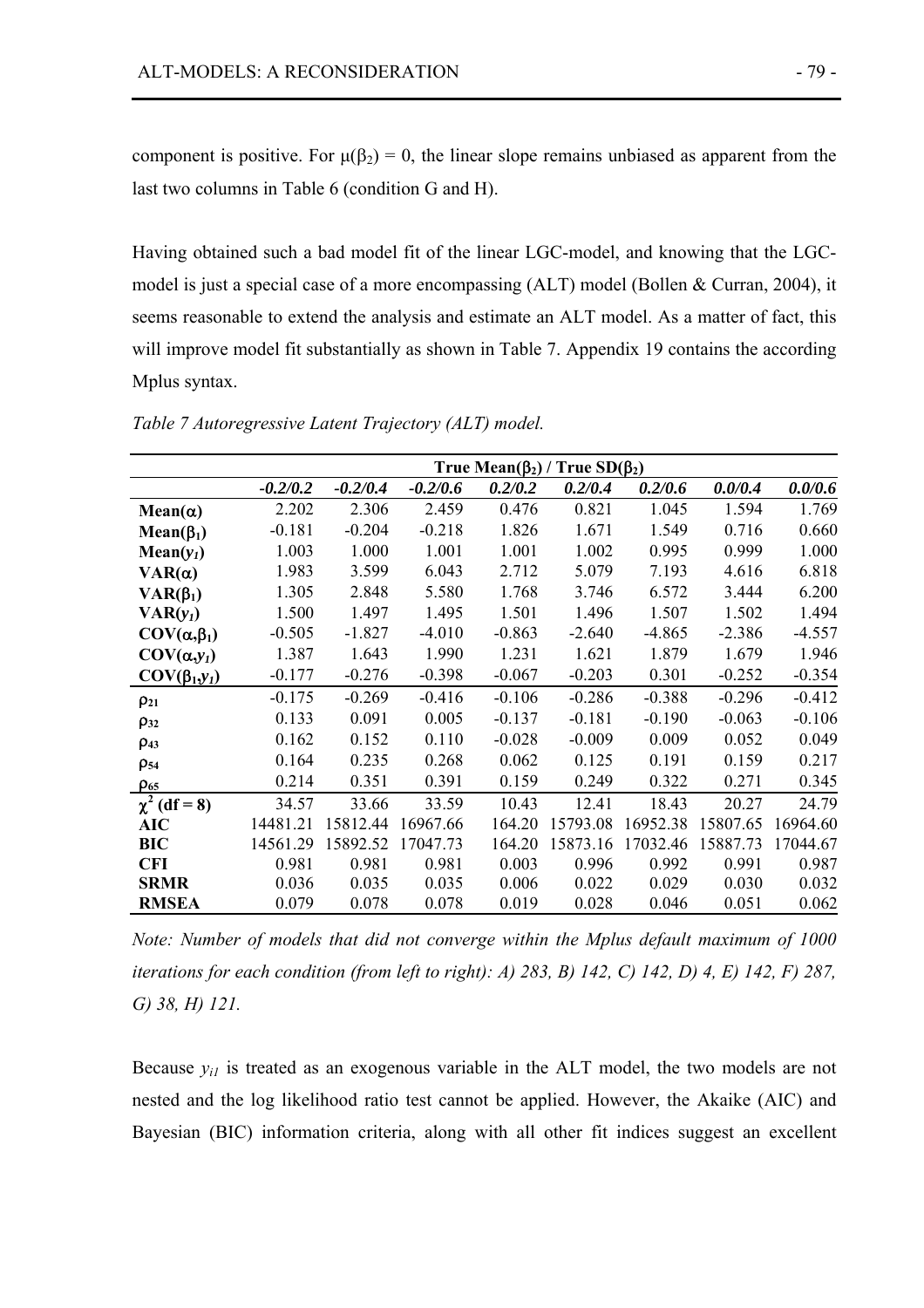model fit of the ALT model and a clear improvement over the linear LGC-model. In addition, the autoregressive parameters ( $\rho_{21}$  to  $\rho_{65}$  in Table 7) suggest a true autoregressive process by showing a perfect monotonic increase across all simulation conditions. As discussed above, the AR coefficients account for part of the quadratic growth process, so the particular pattern of change in the AR parameters depends on the shape of the underlying growth curves. Most parameter estimates, however, are severely biased. As before, the mean of the latent intercept is positively biased for  $\mu(\beta_2) = 0$  or -0.2, and negatively biased for  $\mu(\beta_2) = 0.2$ , what is compensated by the higher variance of the quadratic growth factor in condition F (third column from right). While the mean and variance of the exogenous variable  $y_{i}$  are estimated correctly, controlling for  $y_{i1}$  results in a greatly inflated variance of the latent intercept throughout all conditions. As in the previous example on skill acquisition, due to the extreme parameter bias, the latent linear slope  $(\beta_1)$  can hardly be interpreted at all. *Mean*( $\beta_1$ ) gets overestimated for  $\mu(\beta_2) = 0.2$ , and underestimated for  $\mu(\beta_2) = 0$ . In the presence of a slightly negative quadratic growth factor  $(\mu(\beta_2) = -0.2)$ , the mean linear slope gets negative, suggesting no change, or even a change for the worse, as seen in the TRACON example. As discussed above, ignoring nonlinearity leads to a severe inflation of the variance of the linear slope factor ( $VAR(\beta_1)$ ) throughout all conditions. Although not the topic of this section, this will also affect the impact of potential level two predictors, and should be taken into consideration when analyzing and predicting individual differences in change.

To summarize the findings of the Monte Carlo Simulation: First, if nonlinearity is not considered and explicitly tested, a true nonlinear LGC is likely to be mistaken as an autoregressive latent trajectory model (ALT) as it was the case for all simulated conditions. Second, in the presence of nonlinear change over time, model fit of an ALT model provides no information about parameter bias. As demonstrated above, all ALT models showed a good model fit, however, most parameter estimates were severely biased. Finally, model fit of a linear LGC-model is sensitive against moderate violations of linearity as simulated in the Monte Carlo Study. However, while model fit is likely to be improved by incorporating autoregressive effects, parameter estimates of the standard linear LGC are considerably less biased than parameter estimates of the ALT model.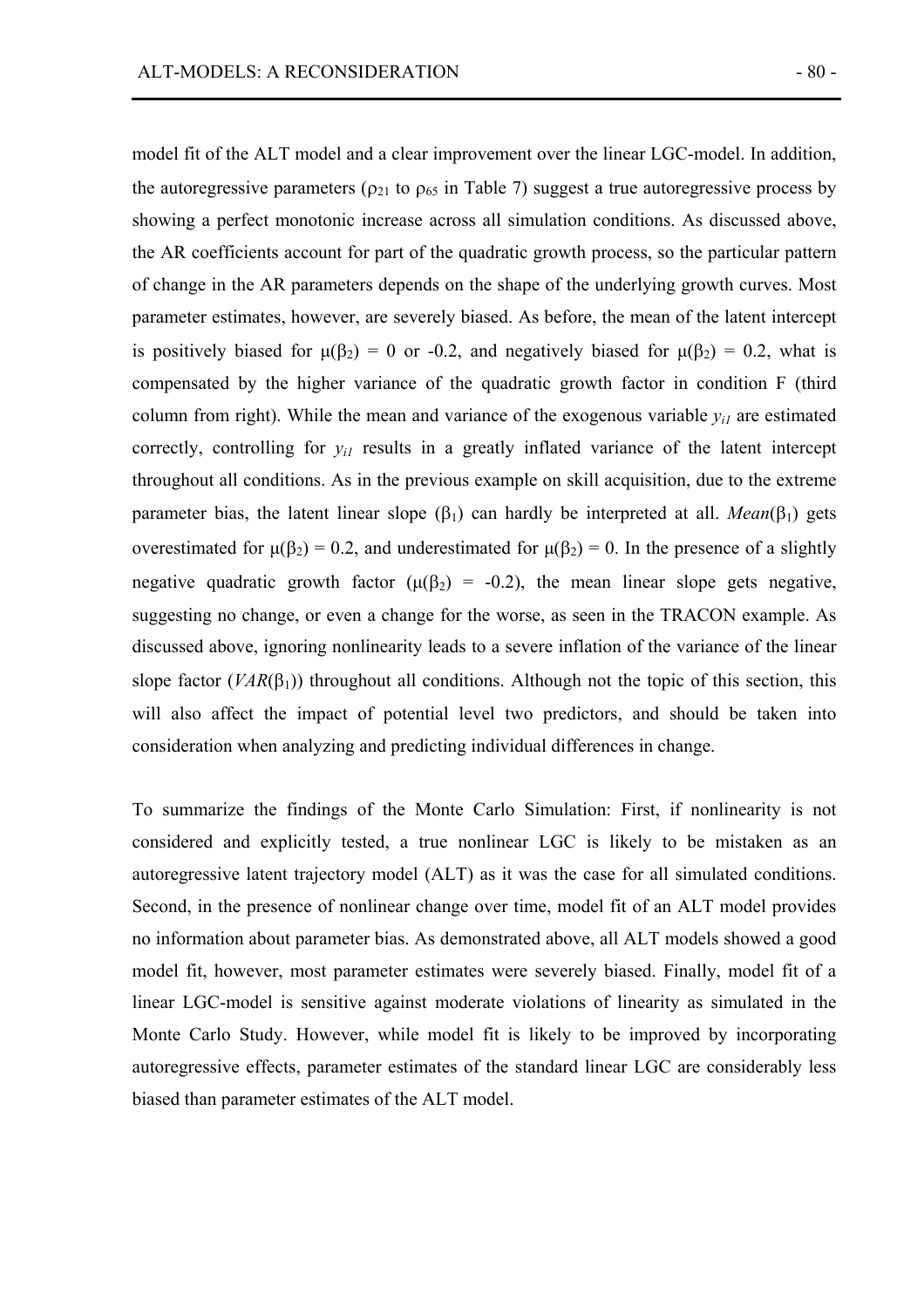#### **3.5 Discussion**

Autoregressive (AR) and latent growth curve models (LGC) are probably the two most common ways to analyze multi-wave panel data. The possibility of synthesizing these two techniques into a single (ALT) model extends the existing arsenal of methods to analyze change over time by another powerful statistical instrument (Bollen & Curran, 2004).

However, extreme caution must be exercised when using ALT models to integrate, or distinguish between, autoregressive (simplex) and latent growth curve models. It has been demonstrated that autoregressive (simplex) processes and nonlinear growth curve patterns can be inextricably confounded if the true growth curve process is unknown. Accordingly, researchers are cautioned to integrate linear growth curve and autoregressive models unless the presence of nonlinear change can be ruled out. If the true shape of the underlying trajectories is known, or in case the existence of nonlinearity can be ruled out on theoretical grounds, the ALT model is nevertheless an important extension of standard growth curve models. Of course, the same is true if the true autoregressive process would be known. In such a case, the ALT model can be used to test for additional growth curve processes, making it a powerful extension of standard AR models. Usually, however, neither the true AR nor the true shape of the trajectory is known. As demonstrated in this section, a good theory is therefore of paramount importance. An incorrectly specified ALT model can easily result in an excellent model fit associated with a deceptively systematic pattern of AR parameters but entirely wrong estimates. As a matter of fact, the substantial amount of bias will often render any theoretical conclusions impossible. Interestingly, in the empirical example, as well as the Monte Carlo Simulation, an also misspecified linear LGC-model yielded much better parameter estimates despite its significantly worse model fit, speaking for the "robust beauty" (Dawes, 1979, p. 571) of improper linear models.

Although related, the focus of this section is different from the arguments made by Rogosa and Willett (1985a) who showed that the autoregressive simplex model fits a linear growth curve covariance structure (but see Mandys, Dolan, & Molenaar, 1994, for a counterexample). Nevertheless, our results support Rogosa and Willett's (1985a) more general conclusion that different types of change processes may yield highly similar covariance structures. Thus,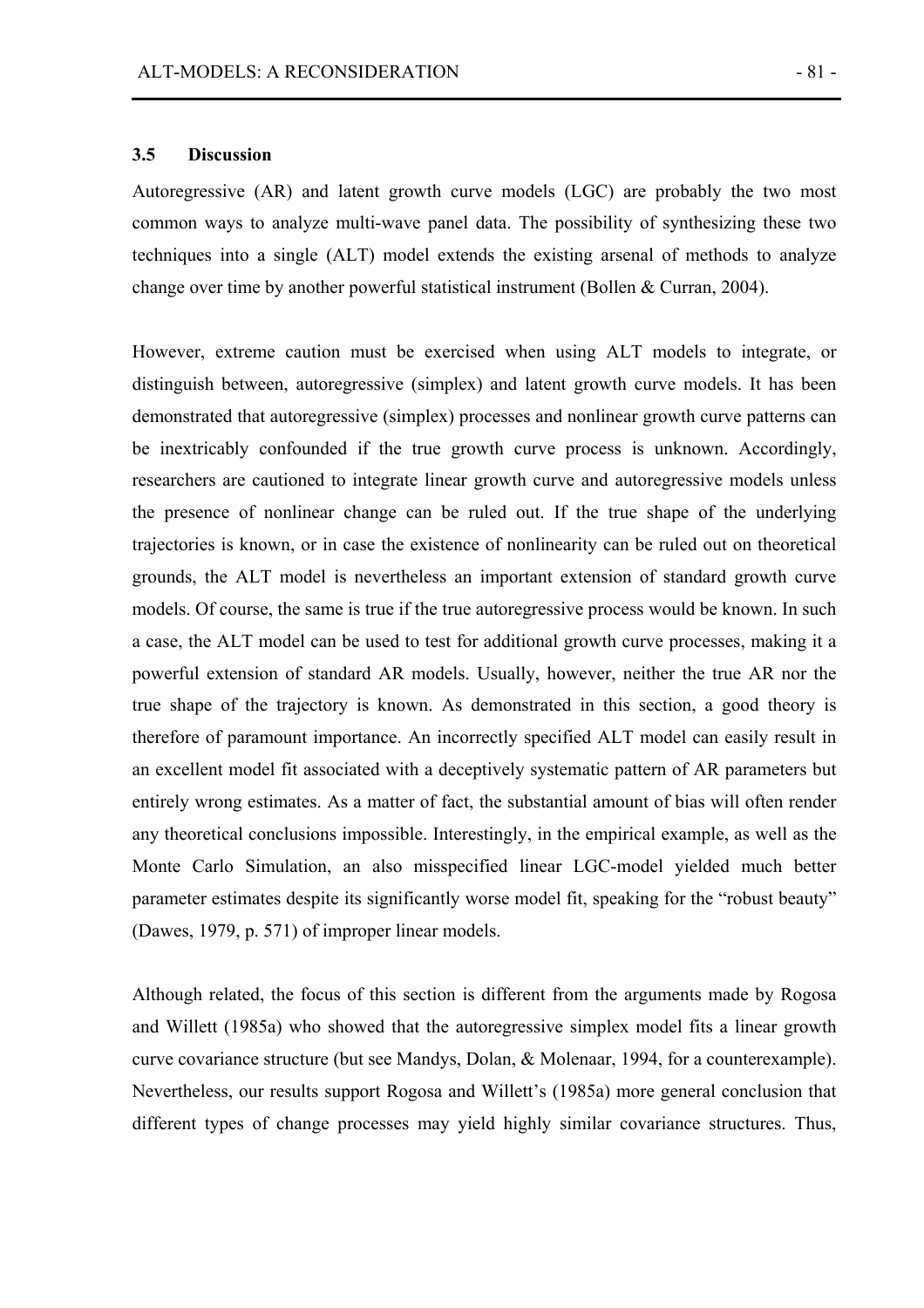deciding which method to use, or how to integrate both approaches, requires a deep theoretical understanding of the underlying data. As demonstrated in the present section, such a decision cannot be data driven but must ultimately be made on theoretical grounds.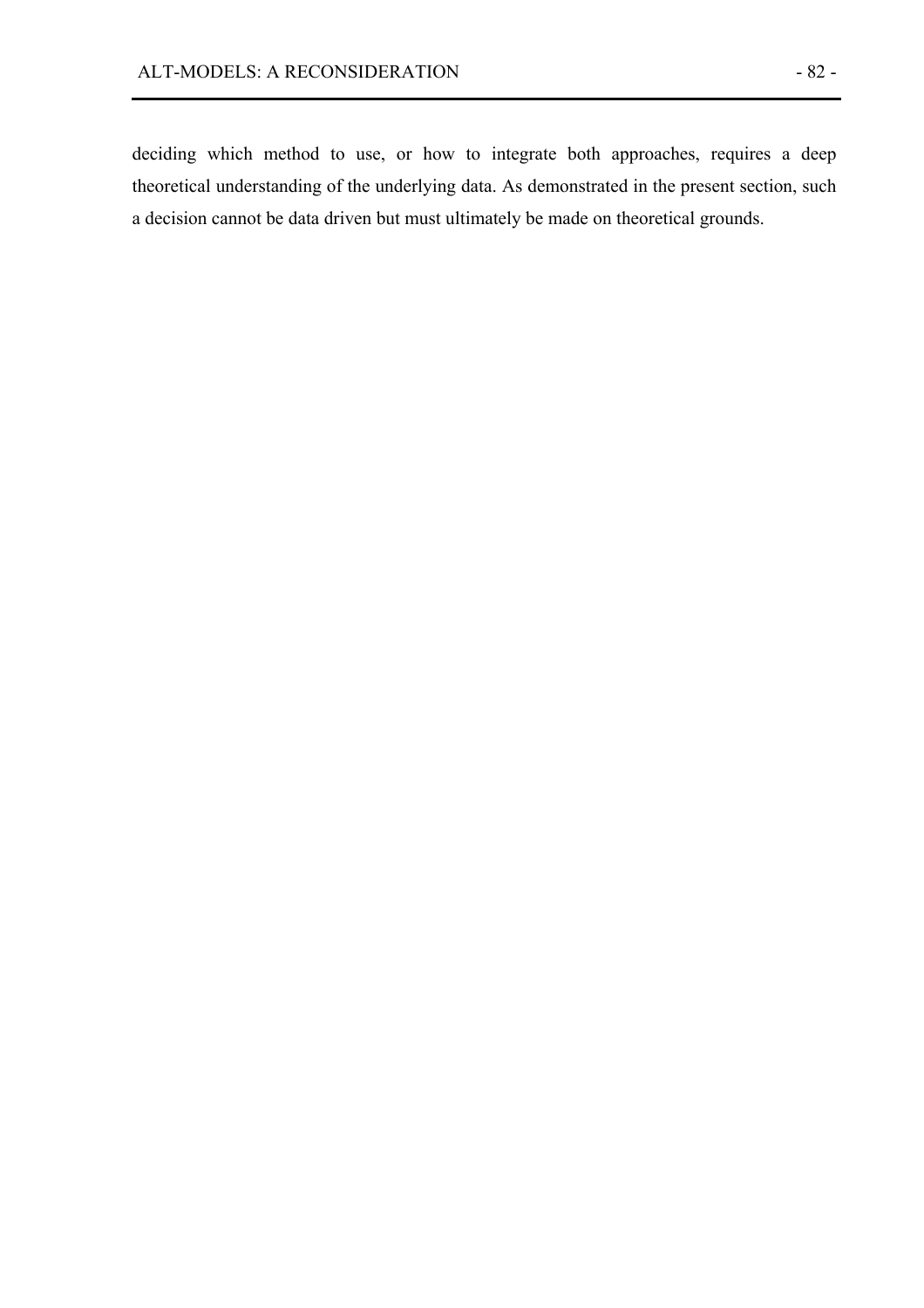# **4 A STRUCTURAL EQUATION APPROACH TO THE ANALYSIS OF UNIVERSITY DROP-OUT OVER TIME**

In the preceding parts of this thesis it has been argued that a major advantage of structural equation models is their increased flexibility as compared to other methods for the analysis of change. In the present section, this topic is picked up again and illustrated by introducing a new study on university drop-out. Thereby the previous discussion will be extended to the use of categorical indicators and categorical latent variables as shown in Figure 1.

In a time of limited resources and fierce competition among universities, the problem of university drop-out becomes an increasingly important issue. However, there are different perspectives that must be distinguished when approaching this topic, each associated with different stakeholder groups and emphasizing different aspects of university drop-out. For instance, a drop-out after one year of university education is likely to be considered a waste of resources from the perspective of the university, because it has no benefit from the student. The tuitions and fees of most (public) institutions do not offset the actual costs caused by their students, so there is little value in an early drop-out. In addition, the drop-out could be interpreted as a result of deficient teaching or insufficient support, casting negative light on the quality of the institution. From the perspective of the individual student, however, the drop-out could as well be a positive event. There are famous examples of people dropping out, because they focus on their career in a non-academic setting or find a good job before earning their degree. Others may simply change to another – maybe better – university or continue education in a different field. Still others might even return to the same institution after taking a couple of years off. All of these examples have in common that university dropout must neither be a negative event for a specific person, nor that the reasons for it are always the same. Finally, from the perspective of society, a drop-out might either be a positive or negative event. On the one hand tax money was wasted by blocking a university place, on the other hand the student might have profited from the education – albeit his/her early drop-out – and can employ this knowledge in his/her new position.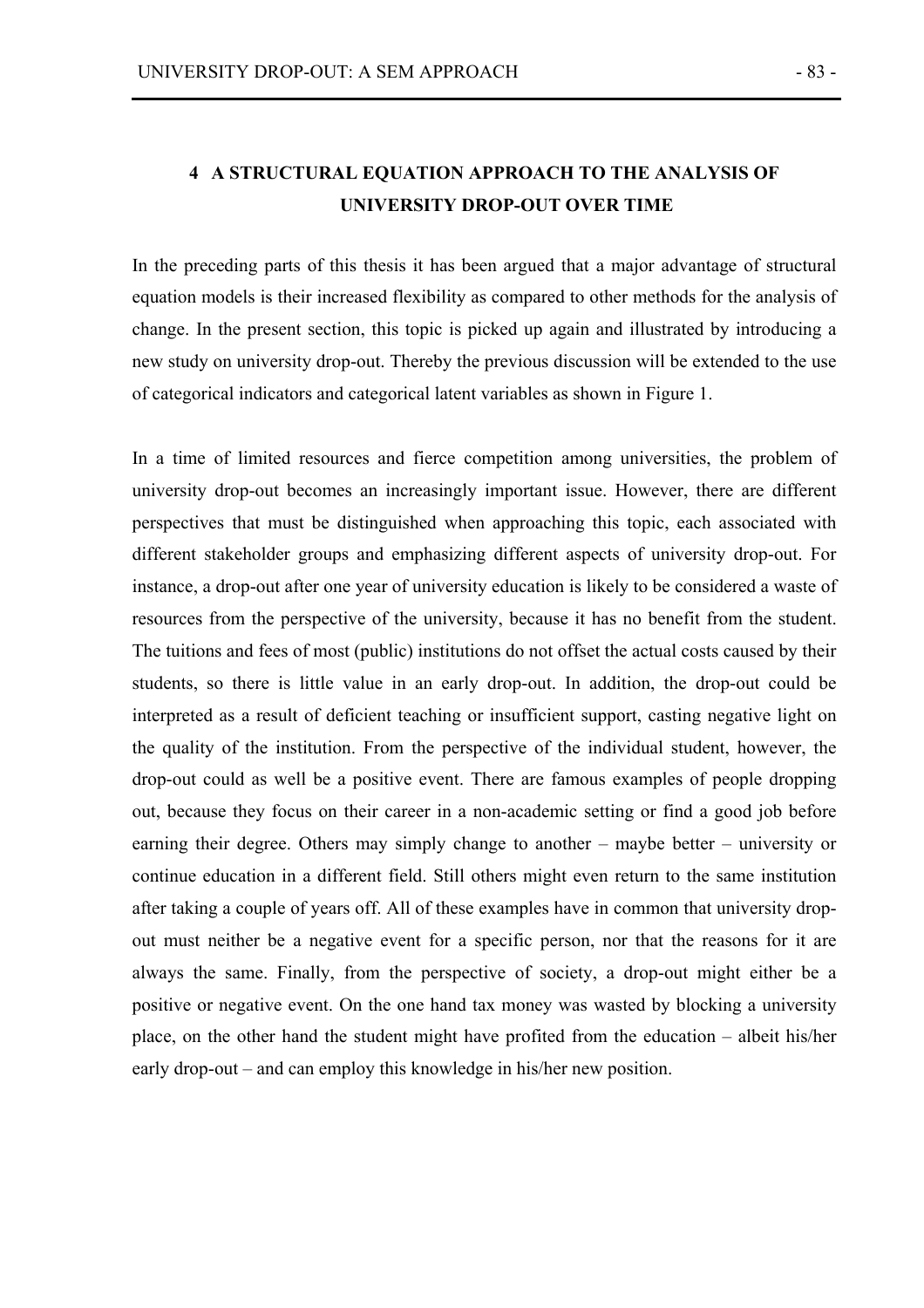Accordingly, a number of different definitions of "university drop-out" exist in the literature, depending on the perspective from which the problem is approached (e.g., Gold, 1988; Heublein, Schmelzer, & Sommer, 2005). For the purpose of the present study, the perspective of the university is adopted and drop-out is defined as any premature leave of the university without having gained a degree, irrespective of the reasons. This definition reflects the fact that any drop-out is a negative event for the university, but may nevertheless be worthwhile for the individual student or society. Similar to the different perspectives, which can be adopted when approaching this topic, there are probably as many reasons for dropping out of university as there are students. As a matter of fact, it is expected that students are a much less homogeneous group than suggested by most traditional studies. This heterogeneity, however, must be taken into account when examining potential determinants of university drop-out. While I am confident that the most prominent predictors can be identified and quantified, I do not expect these predictors to work equally well for all students. For example, high school grade point average (GPA) has been shown to be an important predictor of university dropout (e.g., Robbins et al., 2004). However, for students leaving university because they start their own business or continue education somewhere else, this predictor may not prove very useful. Ideally the true reasons for dropping out would be known and different subgroups could be identified. In most cases, however, this information cannot be obtained directly and the resulting unobserved heterogeneity must be inferred from the underlying data and must be taken into account accordingly. Failure to do so can result in severely biased parameter estimates and possibly wrong conclusions.

Despite the general interest, there are comparatively few studies focusing on this topic in Germany. The most comprehensive documentation and analysis of university drop-out is probably the "Studienabbruchstudie 2005" by HIS (Heublein et al., 2005). Unfortunately, like most other studies it is a cross-sectional survey, comparing the number of graduates to the number of freshmen in this cohort. The most precise, thus methodologically best approach, however, is the analysis of individual histories. Regrettably, this avenue is hardly ever taken, what is mainly due to two reasons. First, a lack of suitable data sets, and second a lack of appropriate statistical procedures which are powerful, yet readily available and easy to communicate to stakeholders (Sedlacek, 2003; Heublein et al., 2005). Despite some efforts to remove this deficit (e.g., Cabrera, Nora, & Castaneda, 1993), prospective longitudinal studies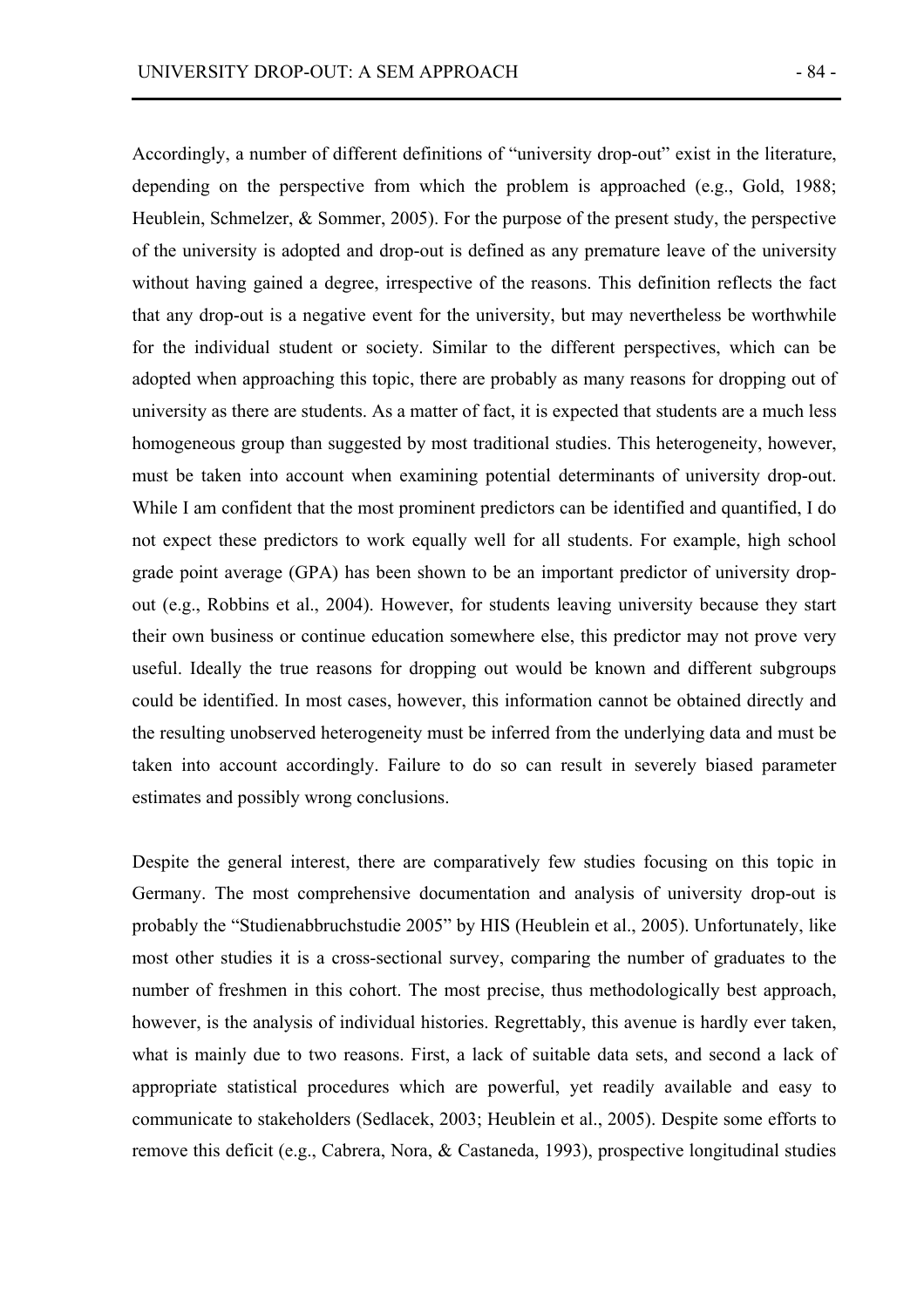which allow researchers to track the individual history are still rare, presumably because they are expensive, take long and require a lot of data maintenance. In addition, the data are often more difficult to analyze if one wants to exploit the full potential of their longitudinal nature.

Meanwhile, excellent introductions to the analysis of these data-structures are readily available and targeted to reach a wide audience, but the techniques remain underutilized in practice (Willett & Singer, 2004, 1991, 1993; Singer & Willett, 2003; Allison, 1982). Of course there exist notable exceptions (see Sedlacek, 2003 for an example in the German language area), but most of the work is either of a purely methodological nature or is based on suboptimal analysis procedures. In addition, few studies address the topic of unobserved heterogeneity. Especially the study of individual differences, however, should pay closer attention to this factor. In the past, much effort has been spent on identifying better predictors and establishing new constructs, but little research was concerned with the *differential* validity of existing predictors. I am convinced that a lot can be learned by taking into account the natural heterogeneity among subjects and paying closer attention to the performance of predictors in different subgroups.

The present study takes up these issues and investigates the drop-out process at the University of Mannheim among a sample of  $N = 1096$  students first time enrolled in Winter 2003 or Spring 2004. For this purpose, a structural equation (SEM) approach to discrete-time survival analysis (DTSA) is employed as recently proposed by Muthén and Masyn (2005). This approach provides an accurate analysis of the drop-out process over time, permits directed relationships among predictors (e.g., mediation effects) and accounts for unobserved heterogeneity among students. Finally, the implementation of DTSA into the general structural equation modeling framework – most researchers are familiar with – makes it easy to set up and communicate the analyses and results.

Accordingly, the purpose of this part of the thesis is twofold. First, to examine university drop-out using a prospective longitudinal study conducted at the University of Mannheim with predictors obtained prior to university entrance. Although these types of studies yield the most precise estimates and are superior to cross-sectional studies, they are rare in Germany (but see Sedlacek, 2003; Brandstätter, Grillich, & Farthofer, 2002). Second, a new technique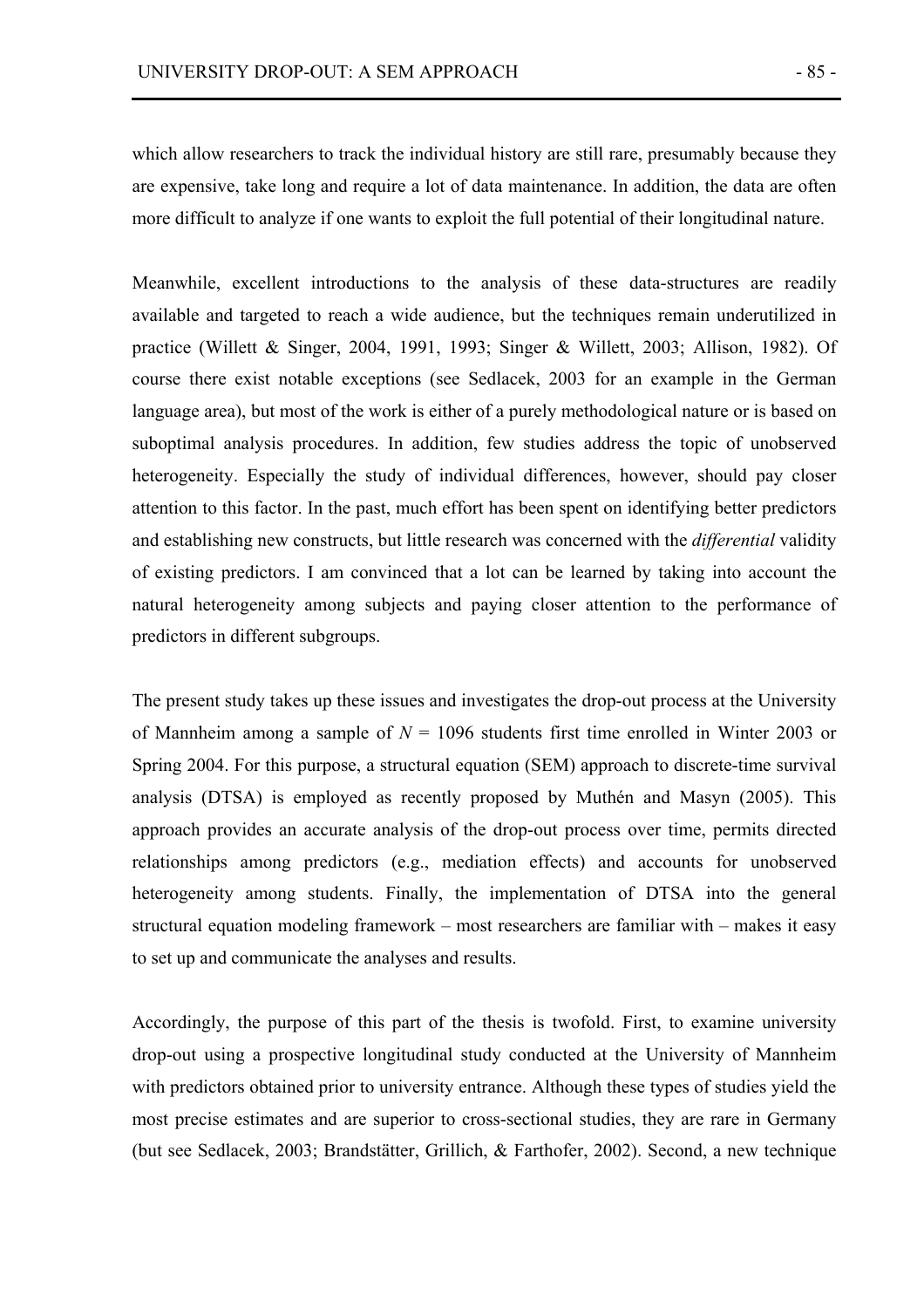will be employed for the analysis of these data, which has been recently proposed by Muthén and Masyn (2005). Because of the novelty, a short and hands-on introduction to the method will be provided and some comparisons to traditional procedures will be drawn. The new approach incorporates traditional discrete-time survival analysis into a latent variable framework, making full use of the information provided by time. In addition, even complex predictor-criterion relations can be modeled and tested while accounting for unobserved heterogeneity within the sample. As such, it is particularly suited for the analysis of individual differences, because it allows us to address questions, which could not be answered based on traditional techniques. In line with the general purpose of the thesis (see Section 1.2), it is hoped that the combination of a new study on university drop-out and the adoption of a new data-analytic technique will appeal to the applied and methodologically interested reader alike.

## **4.1 Outline**

In the following section, the basic idea of a structural equation approach to discrete-time survival analysis will be introduced and advantages over alternative procedures will be highlighted. Subsequently, university drop-out will be investigated using this technique with a special emphasis on high school GPA and average university grade as the two most common predictors of dropping out. Results will then be reconsidered in the presence of unobserved heterogeneity and an additional non-academic predictor will be explored. Finally, findings will be discussed in the light of recent statistical advances and the current controversy about student selection.

## **4.2 Method**

Section 4.2.1 provides a step-by-step introduction to discrete-time survival analysis using SEM. Readers familiar with this technique may choose to skip this part and go directly to Section 4.2.2, which contains some background information on the study and describes the sample used in the subsequent analyses.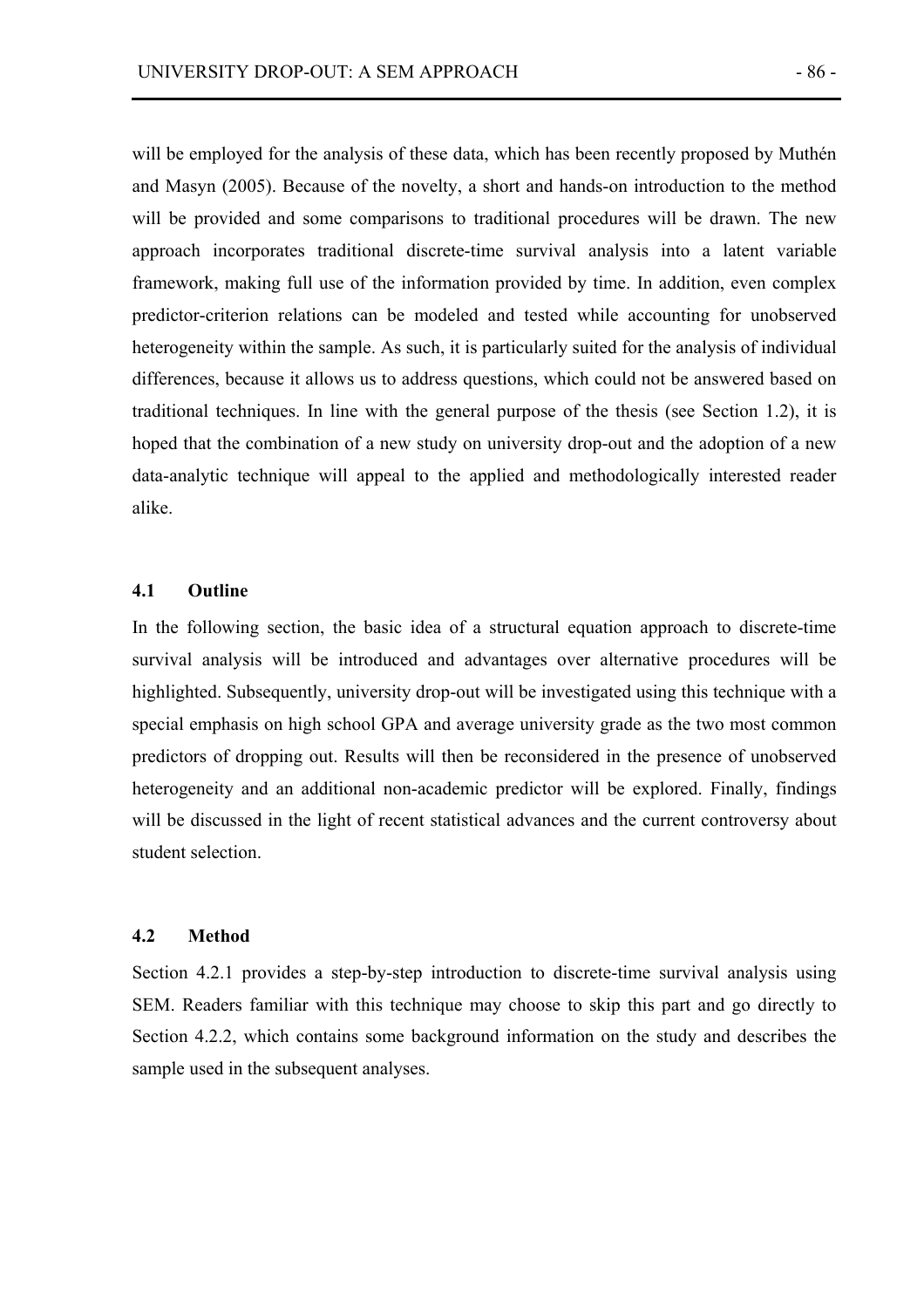## 4.2.1 A structural equation approach to discrete-time survival analysis

#### *4.2.1.1 Analyzing drop-out via logistic regression*

For some researchers the most intuitive way to analyze university drop-out is to record the number of drop-outs that occurred throughout a specific time period and relate this number to the number of people who did not drop out. As mentioned above, the data set that will be used in this section contains  $N = 1096$  students first time enrolled in Winter 2003 or Spring 2004. The study ends with the beginning of the winter term 2005, so that the students have been observed across 4, respectively 3, semesters. A total of 186 students, that is  $186/(1096/100) =$ 17%, dropped out during this period. Computing an "event" variable which indicates whether someone has dropped out (event  $= 1$ ) or not (event  $= 0$ ), one could proceed to predict university drop-out by regressing this dichotomous variable on one or more covariates using standard logistic regression. For example university drop-out could be regressed on high school GPA as shown in Equation (27).

$$
P(event = 1 | GPA) = \frac{1}{1 + e^{-(\beta \cdot GPA + c)}}
$$
(27)

In this example  $e^{\beta} = 1.68$  ( $p < 0.01$ ), indicating that the probability of dropping out is 1.68 times higher for students with a GPA one standard deviation below average as compared to students with an average GPA (*z*-standardized and reverse scaled, i.e. the higher the worse the grade). For readers not familiar with logistic regression a good introduction can be found in Cohen et al. (2003).

Although intuitively appealing, this approach would not only ignore valuable information regarding the timing of an event, but would be plain wrong. Since some students started their studies later than others, they had a lower chance of dropping out. Thus, the computed 17% drop-out rate must be an underestimation of the true drop-out rate and the resulting parameter estimates of the logistic regression will be biased accordingly. To illustrate this point, consider Table 8A, which shows four selected cases in the so-called "person-level" format.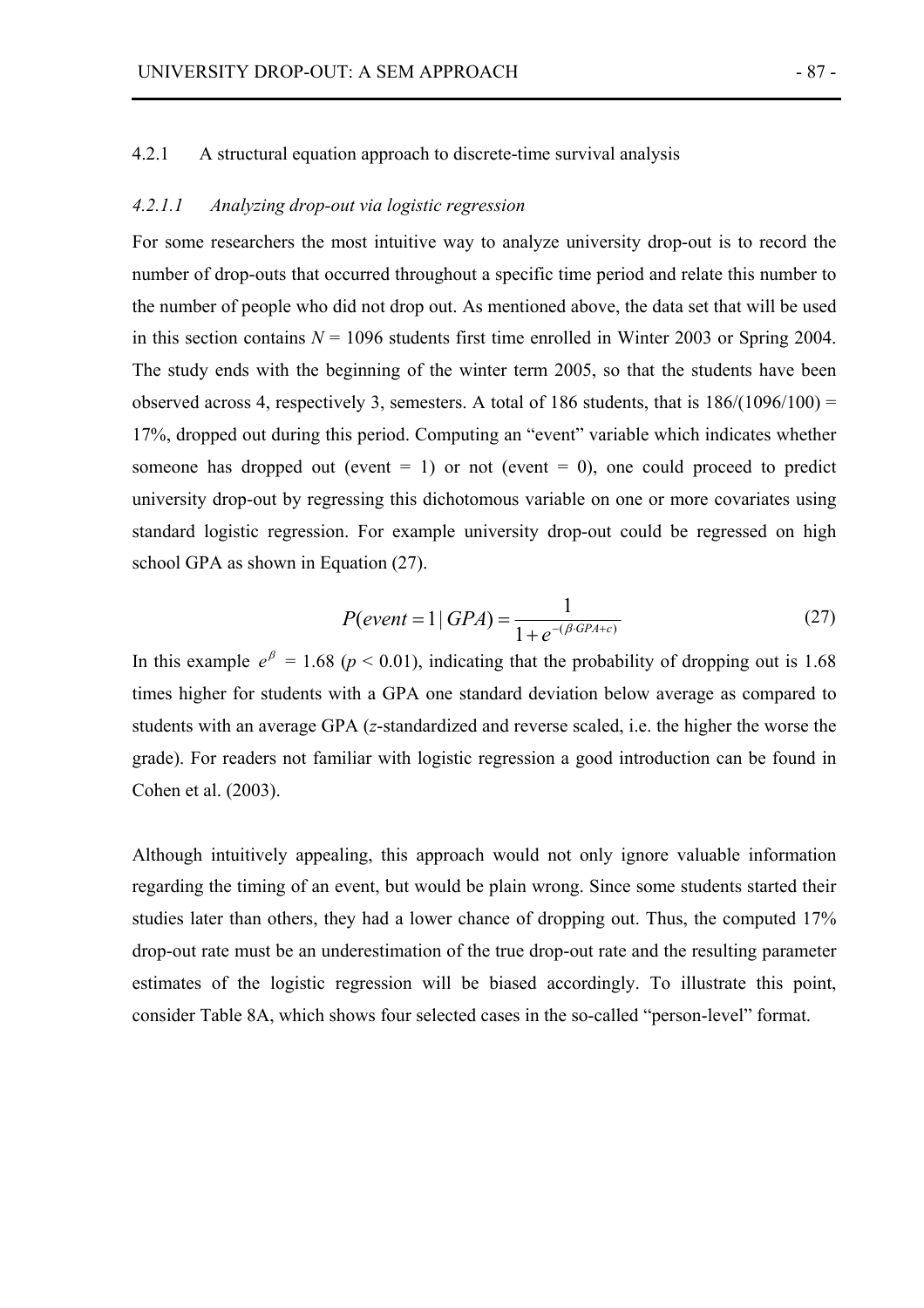| subject | $u_1$ | 1. semester 2. semester 3. semester 4. semester<br>u <sub>2</sub> | $ u_3 $ | $\left( \mathrm{u}_{4}\right)$ | GPA $(z$ -stand.) |
|---------|-------|-------------------------------------------------------------------|---------|--------------------------------|-------------------|
|         |       |                                                                   |         |                                |                   |
|         |       |                                                                   |         |                                | $-0.25$           |
|         |       |                                                                   |         |                                | 0 10              |
|         |       |                                                                   |         |                                |                   |

*A. Person-Level data set for four selected students.*

|  | B. Person-Period data set for the same four students as in Table 8A. |  |
|--|----------------------------------------------------------------------|--|
|--|----------------------------------------------------------------------|--|

| subject | event | D <sub>1</sub> | D <sub>2</sub> | D <sub>3</sub> | D <sub>4</sub> | <b>GPA</b><br>$(z$ -stand.) |
|---------|-------|----------------|----------------|----------------|----------------|-----------------------------|
| A       |       |                | $\theta$       |                | 0              | 0.51                        |
| A       |       |                |                |                |                | 0.51                        |
| Α       |       |                |                |                |                | 0.51                        |
| Α       |       |                | 0              |                |                | 0.51                        |
| В       |       |                | 0              |                |                | $-0.25$                     |
| В       |       |                |                |                |                | $-0.25$                     |
| В       |       |                |                |                |                | $-0.25$                     |
|         |       |                |                |                |                | 0.10                        |
|         |       |                |                |                |                | 0.10                        |
|         |       |                |                |                |                | 0.10                        |
|         |       |                |                |                |                | $-0.21$                     |

*Note: Drop-out: event = 1, no drop-out: event = 0; GPA z-standardized & reverse scaled.* 

In this format, each row corresponds to a single person, while drop-out over time is coded in four separate dummy variables, according to the four semesters. In this example, two students (C & D) dropped out and two students "survived" (A & B). However, while we can be sure that student A did not drop out during the observation period, the study ended before student B entered his/her fourth semester, so it is unknown whether he/she might have dropped out in this semester. Missing information (because of prior drop-out or later enrollment) is represented by dots in Table 8A. One could think of three ad-hoc solutions to this problem, all three being inadequate. First, to delete all incomplete cases, that is exclude all students enrolled in Spring 2004, what would reduce the sample size considerably. Second, to treat all missing information as drop-outs, what would likely result in an overestimation of the dropout rate, or (third) treat all students with missing information as "survivors", what would likely result in an underestimation of the drop-out rate. The fact that the event time (i.e., the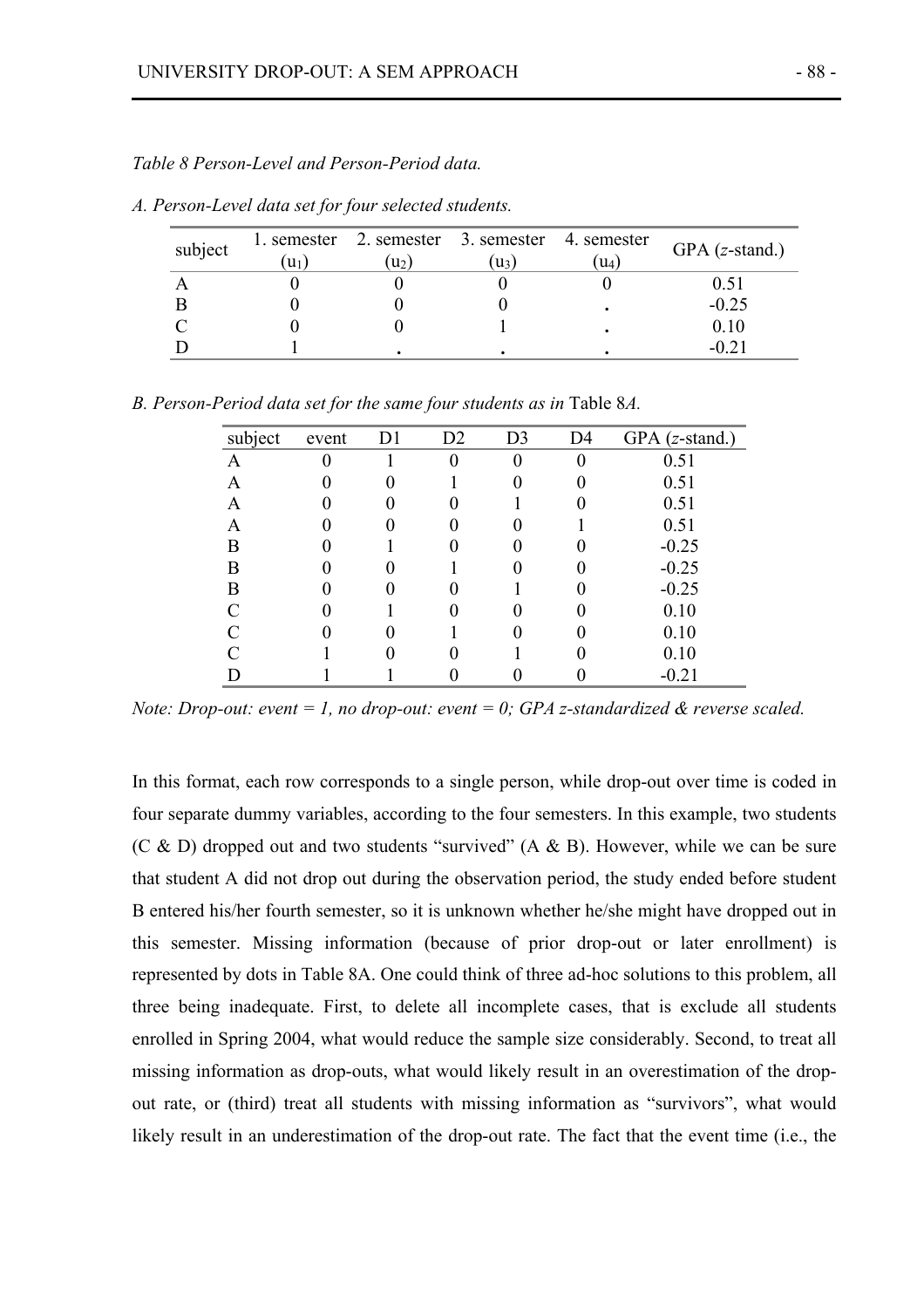period in which a drop-out occurs) is unknown for some individuals is termed "censoring" by statisticians (e.g., Singer & Willett, 2003, p. 315ff.). Censoring occurs because a person is no longer under observation before the study ends (e.g., for a student entering the study in Spring 2004 it is unknown whether he/she will drop out during his/her fourth semester), or because a person does not experience the event before the end of the study (e.g., the majority of students will not drop out of university before the end of the study after four semesters). Because censored observations are not adequately treated in a logistic regression analysis on aggregated data, this approach should not be used for analyzing university drop-out, despite its intuitive appeal. Even more important, the timing of an event is completely ignored, that is valuable information contained in the data remains unused. With such an analysis, potential changes in the risk of dropping out over time would remain undetected. As a consequence, results would be identical, regardless of whether the majority of students drop out after their first semester or after their fourth semester. Practical implications, however, would be quite different depending on the time students are most likely to drop out. Accordingly, I can only second Willett and Singer (1991) and "encourage educational researchers considering asking "Whether?" [an event occurs] to think about whether they would really like to know "When?" [an event occurs]" (p. 439).

#### *4.2.1.2 Taking time into account*

Life tables are probably the earliest attempts to deal with this problem (e.g., Cox, 1972; Kaplan & Meier, 1958). A life table shows the probability of a student in a specific semester dropping out in this semester. Table 9 gives an example of a life table for the present data set.

For each semester (first column), the number of students at risk of dropping out (the risk set) is computed as the number of students who have not dropped out before minus the number of censored observations (i.e., the number of students who did not reach the semester before the end of the study). The risk of dropping out in a given semester (the hazard rate) is computed by dividing the number of events (the number of drop-outs) by the number of students at risk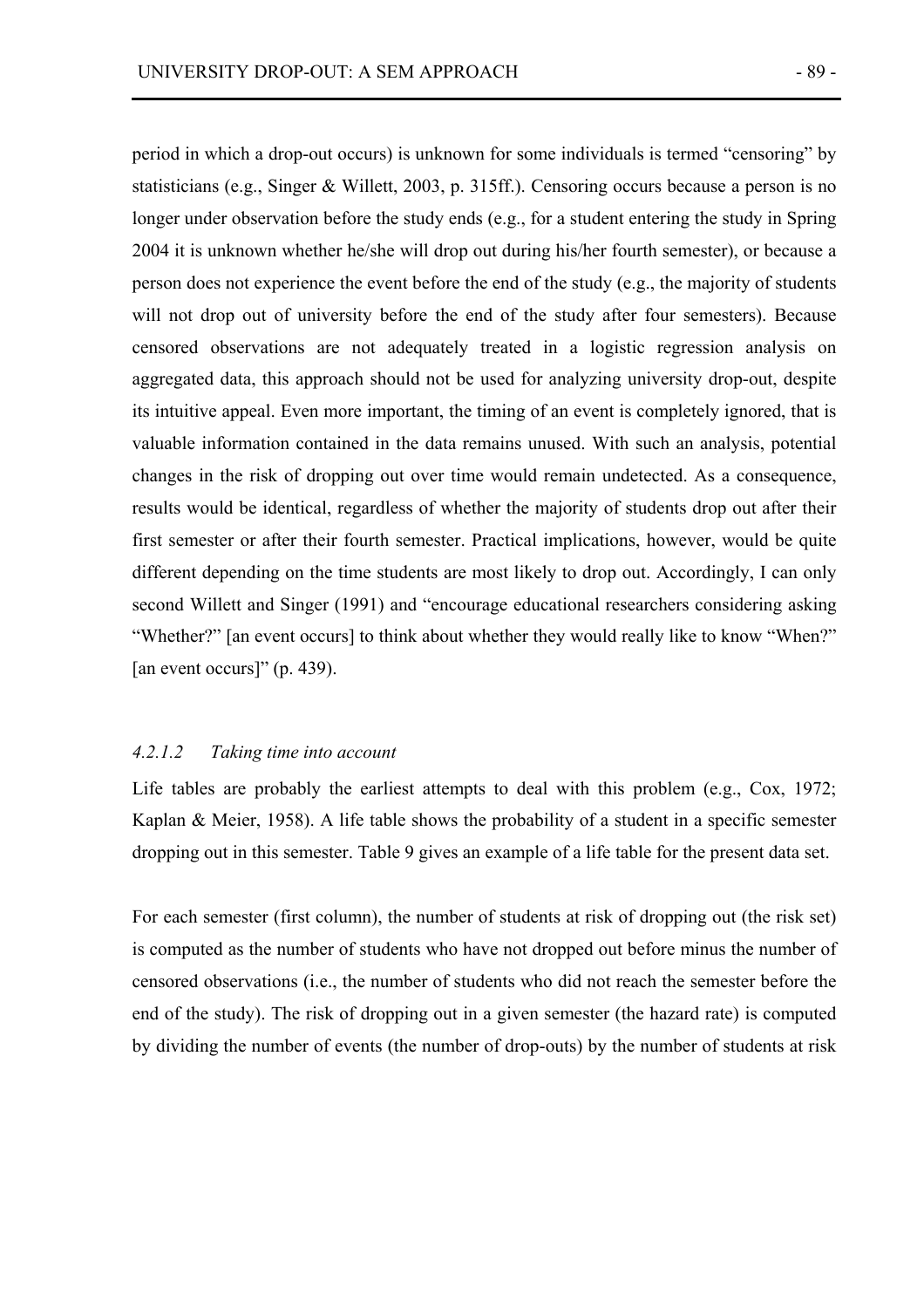in this semester<sup>25</sup>. Accordingly, the proportion surviving a given semester is simply one minus the hazard rate, and the cumulative proportion surviving (last column) is obtained by multiplying the proportion surviving of all preceding time periods.

#### *Table 9 Life table.*

 $\overline{a}$ 

|             | number entering the | "number      | number | proportion   | cumulative |
|-------------|---------------------|--------------|--------|--------------|------------|
| time        | semester / number   |              | of     | terminating/ | proportion |
|             | exposed to risk*    | withdrawing" | events | hazard rate* | surviving  |
| 1. semester | 1096                | $\theta$     | 30     | .03          | .97        |
| 2. semester | 1066                | $\theta$     | 63     | .06          | .91        |
| 3. semester | 1003                | 117          | 49     | .05          | .87        |
| 4. semester | 837                 |              | 44     | .05          | .82        |

*Note: "Number withdrawing" refers to students with no information on their enrollment status who did not drop out before (i.e., students first time enrolled in Summer 2004 who did not drop out). \*Computation differs for continuous time survival data.* 

Stated somewhat more technically, let *T* be a variable that indicates the discrete time period in which a drop-out occurs, then the hazard *hj* of experiencing the event in period *j* given that it was not experienced before, is defined as

$$
h_j = P(T = j | T \ge j)
$$
\n<sup>(28)</sup>

Thus the survival probability  $S_j$  (i.e., the probability of not dropping out in or before period *j*) can be expressed as

$$
S_j = P(T > j) = \prod_{k=1}^{j} (1 - h_k)
$$
 (29)

where *k* indexes the time period (see last column in Table 9). The likelihood  $(l_i)$  of an observed "drop-out pattern" for a given person (e.g., "0", "0", "1", "." for student C in Table 8A) is simply the hazard of dropping out in this semester multiplied by the (person specific)

<sup>&</sup>lt;sup>25</sup> If an underlying continuous survival process is assumed, the proportion terminating and the hazard rate are usually not identical (e.g., Singer & Willett, 2003, p. 330ff).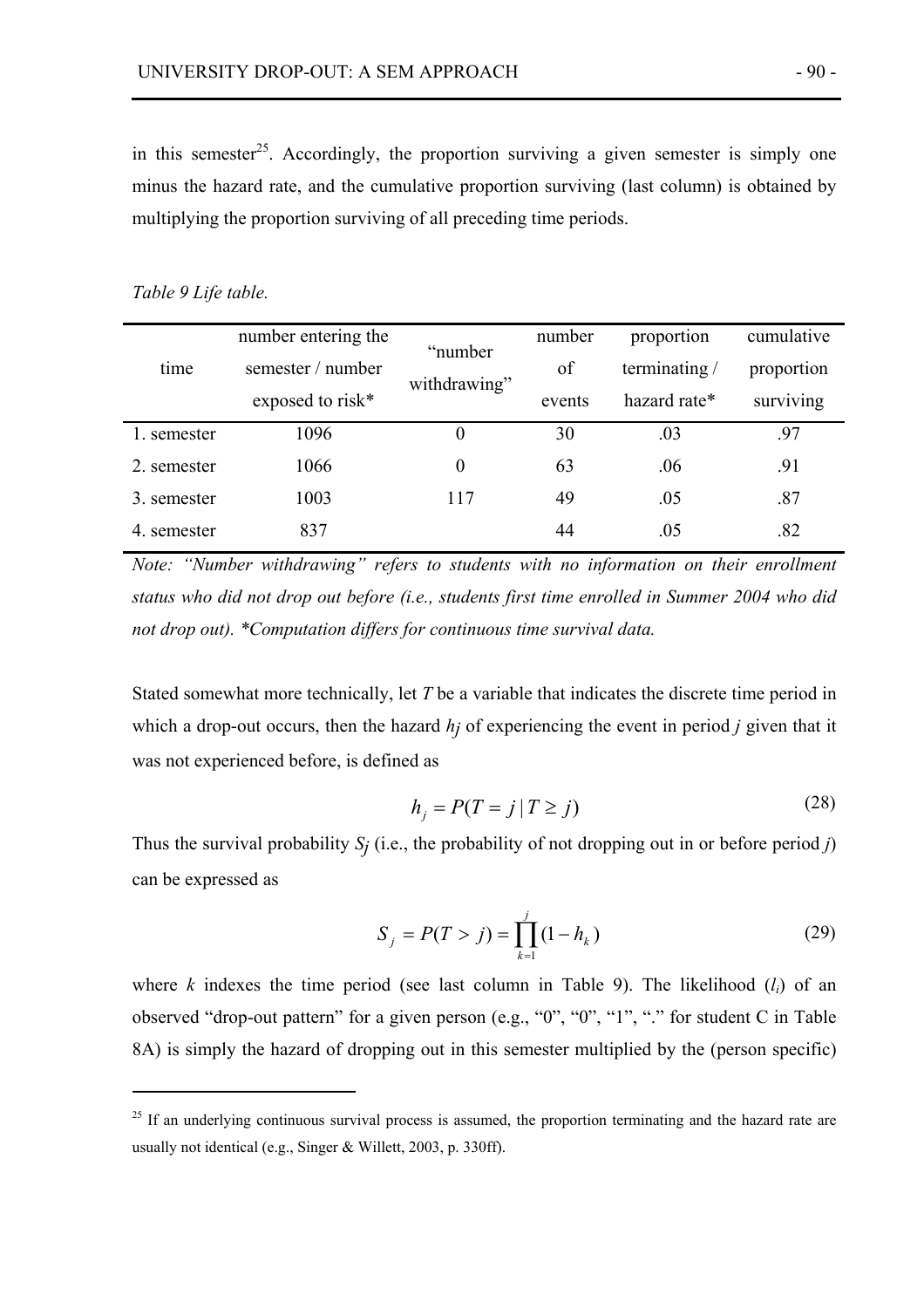survival probability (see Equation (30)). The superscript  $\delta_i$  indicates whether this person has dropped out during the observation period ( $\delta$ *i* = 1) or not ( $\delta$ *i* = 0, i.e., the person is censored). In case the student does not drop out,  $l_i$  is equal to the cumulative survival probability of this person. Accordingly, the likelihood *L* of observing a particular drop-out pattern in an entire (homogeneous) sample is simply the product of all individual likelihoods for  $i = 1...N$ individuals.

$$
L = \prod_{i=1}^{N} l_i \quad \text{with} \quad l_i = (h_{ij_i})^{\delta_i} \prod_{j=1}^{j_i - 1} (1 - h_{ij}) \quad (30)
$$

Until now, only the unconditional likelihood was considered, that is no predictors were included in the model. Based on this likelihood, however, Singer and Willett (1993) demonstrated that parameter estimates using direct maximum likelihood estimation, as shown in Formula (30), are identical to maximum likelihood estimates using standard logistic regression<sup>26</sup>. Analogous to Formula (27),  $h_{ij}$  can be reparameterized as a logistic function of a number of covariates as shown in Equation (31).

$$
h_{ij} = \frac{1}{1 + e^{-[(\alpha_1 D1_{ij} + \alpha_2 D2_{ij} + \dots + \alpha_J DJ_{ij}) + (\beta_1 Z1_{ij} + \beta_2 Z2_{ij} + \dots + \beta_p ZP_{ij})]}}
$$
(31)

For this purpose, it becomes necessary to transform the person-level data structure (Table 8A) into a person-period data set (Table 8B). As illustrated in Table 8B, *D1ij* to *DJij* represent a sequence of dummy variables indexing the time period (e.g.,  $DI_{ii} = 1$  when  $j = 1$ , else  $DI_{ii} =$ 0), with *J* being the last time period for anyone in the sample. *P* refers to the number of covariates, which can be time-varying or time-invariant. The procedure is described in more detail by Singer and Willett (1993). More general introductions to survival analysis can be found in Hutchinson (1988), Allison (1982), or the excellent book by Singer and Willett (2003).

The probably biggest advantage of the approach presented above, is that it is straightforward and estimation can be carried out by most standard software packages. Censoring is adequately taken into account and as pointed out by Singer and Willett (1993), "the methods of discrete-time survival analysis [DTSA] provide educational statisticians with an ideal

 $\overline{a}$ 

 $26$  This is no longer true if link-functions other than the logistic-hazard function are used.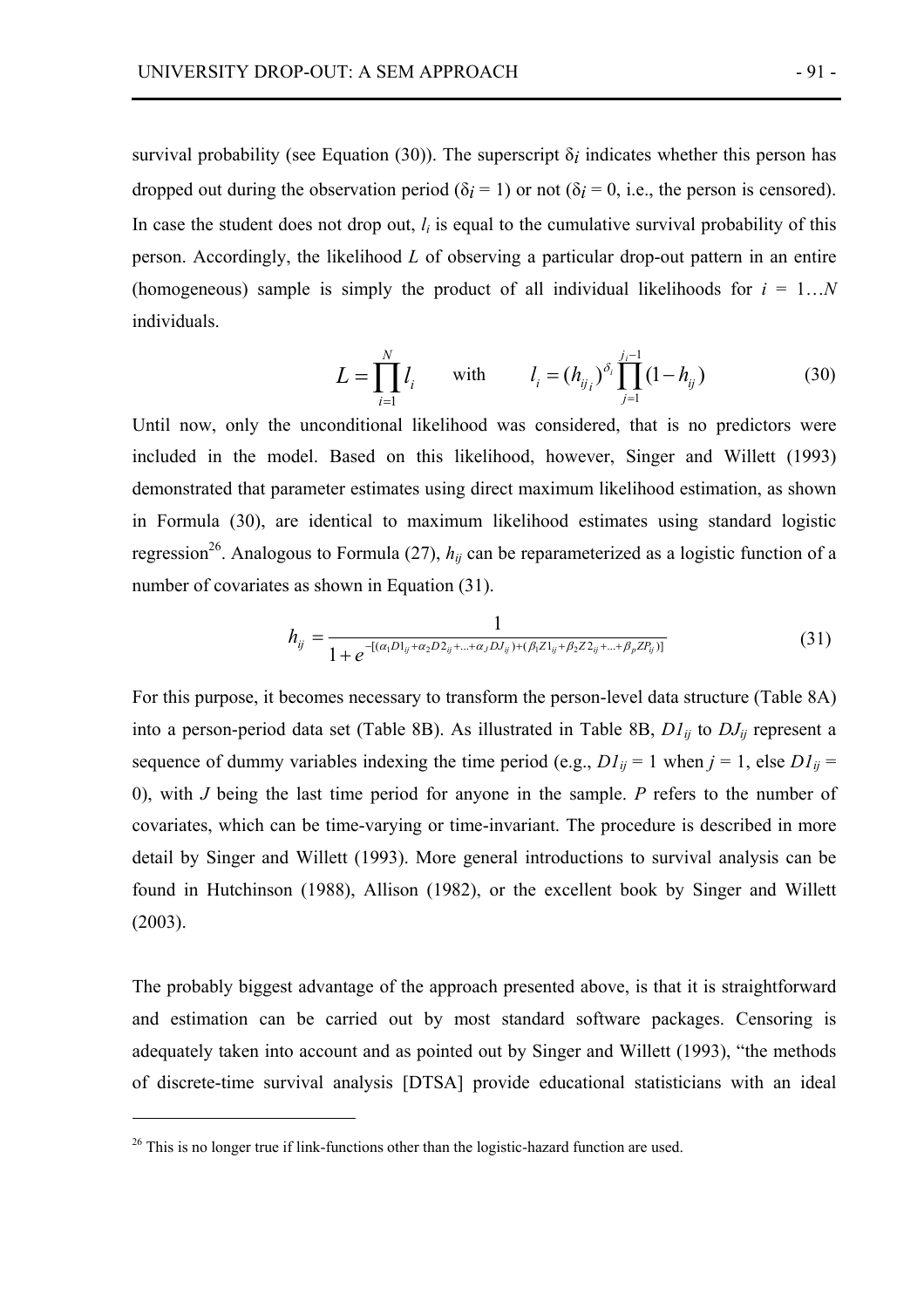framework for studying event occurrence" (p. 155) such as university drop-out. Unfortunately, the use of less optimal techniques often prevails among applied researchers. The SEM approach to DTSA (Muthén & Masyn, 2005), which will be introduced in the following section, may help to overcome this deficit. First, because many psychologists are trained in structural equation modeling, offering a different perspective on DTSA might help to get a better grasp on the technique. Second, the SEM approach is more flexible. It allows the analysis of direct and indirect relationships among predictors (e.g., mediation effects), and even permits the inclusion of latent variables. Finally, it becomes possible to account for unobserved heterogeneity, an important topic to which future research on individual differences in university drop-out should pay closer attention to.

#### *4.2.1.3 A structural equation approach*

Instead of coding time as dummy variables (see person-period data set in Table 8B), one could also define a set of *J* binary event history indicators  $u_{ij}$  where  $u_{ij} = 1$  if person *i* drops out in time period *j*,  $u_{ij} = 0$  if the person is at risk but does not experience the event in that period, and  $u_{ij} = M$ *issing* if the person has already experienced the event or is censored (i.e., is no longer at risk of dropping out). Thus, the event history indicators correspond to the "semester" variables in the person-level data set as shown in Table 8A. Reframing the problem in such a way, Muthén and Masyn (2005) demonstrated that discrete-time survival analysis corresponds to a conventional single-class latent class analysis with binary event history indicators. Figure 17 shows a path diagram for illustration.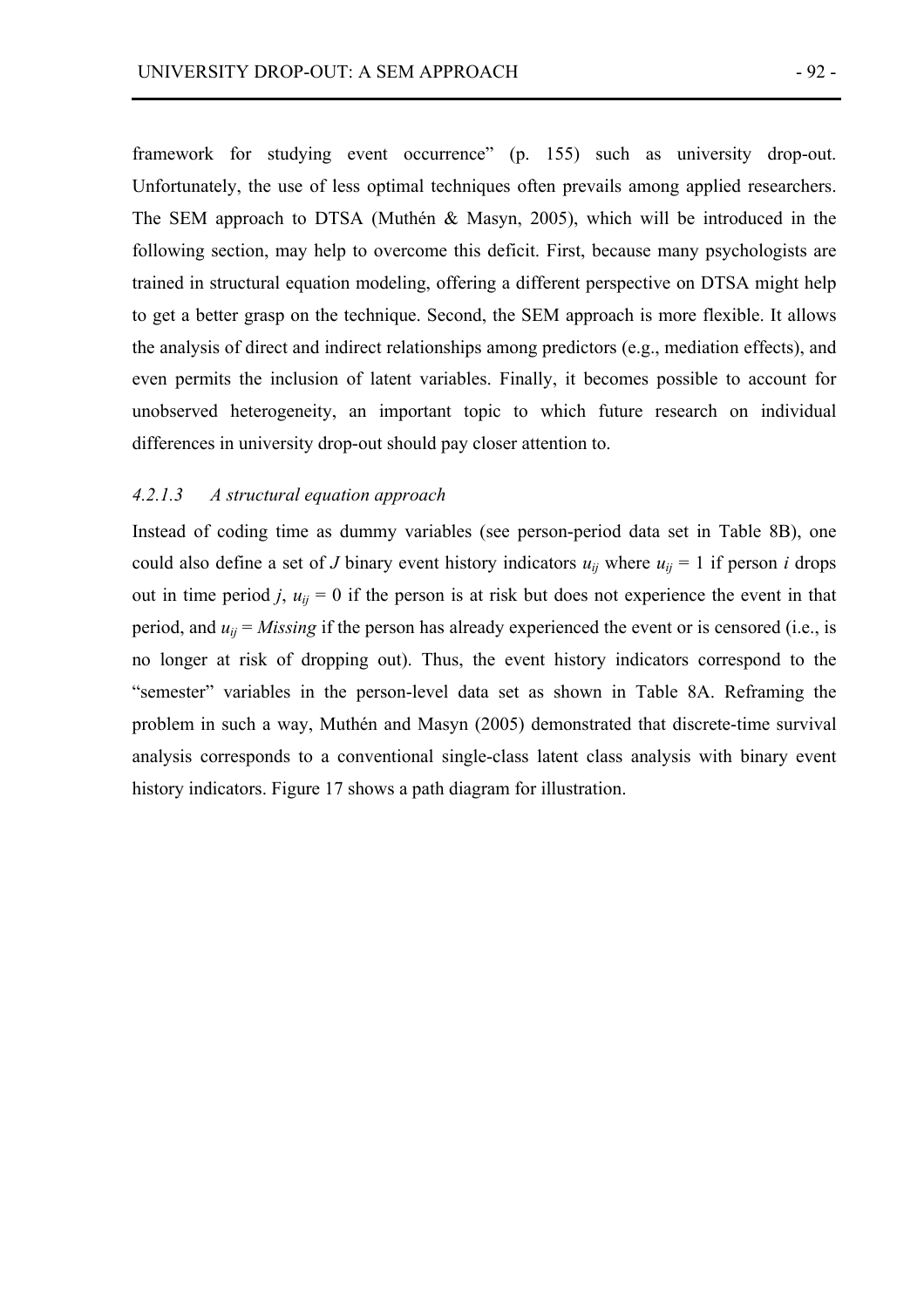

*Figure 17 Discrete-time survival analysis as a structural equation model with four binary indicators and one predictor for*  $k = 1$  (solid lines). The number of classes c can be easily *increased (k > 1), taking unobserved heterogeneity into account. The dotted lines illustrate further modeling options such as the inclusion of additional predictors with time-varying or time-invariant direct or indirect effects. More complex models can be easily fit into this general SEM framework.* 

Under the condition of missing at random (MAR, Little & Rubin, 2002), the maximum likelihood event indicator probabilities are identical to the hazard probabilities in Equation (30). Accordingly, DTSA can be seen as a special case of the more general structural equation modeling framework (e.g., Muthén, 2002). Ignoring the possibility that a person can be a member of multiple latent classes  $(c_i)$  and setting the number of classes  $k = 1$  for the moment, the hazard of dropping out can be expressed as a logistic function

$$
h_{ijk} = P(u_{ij} = 1 | c_i = k, \mathbf{x_i}, \mathbf{z_{ij}}) = \frac{1}{1 + e^{-(\log u_{ijk})}}
$$
(32)

where

$$
logit_{ijk} = \beta_{jk} + \kappa'_{ijk} z_{ij} + \kappa'_{ijk} x_i + \lambda'_{ijk} \eta_{ui} \quad \text{with} \quad \eta_{ui} = \alpha_{uk} + \gamma'_{uk} x_i \tag{33}
$$

The natural logarithm of the odds of dropping out versus not dropping out (i.e., *logitijk*) can be expressed as a function of a time-varying intercept vector **β***j*, and a range of time-varying (**z***ij*) and time-invariant  $(\mathbf{x}_i)$  predictors. The factor loading matrix  $\Lambda$  can be used to specify various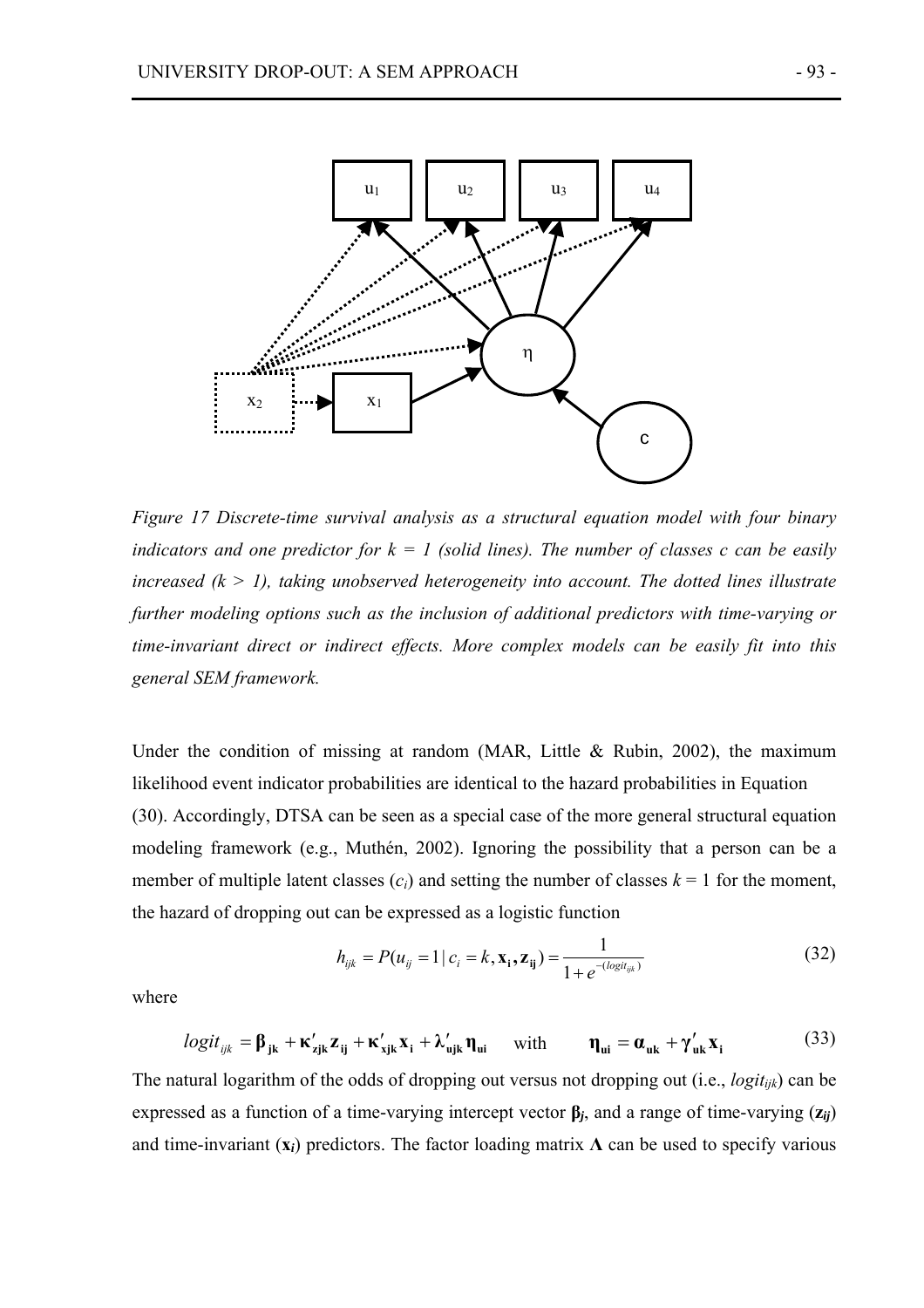functional forms of the logit hazard probabilities so that the resulting latent variable **η** can in turn be regressed on a set of time-invariant covariates  $(x_i)$  weighted by  $\gamma$  and an intercept vector **α**. For a more detailed description of the model, the interested reader is referred to Muthén & Masyn (2005).

Although the formulas may look daunting to less mathematically inclined readers, the basic idea is actually quite simple. As illustrated in Figure 17, information on drop-out across the four semesters is contained in the four indicators of the latent factor η. Analogous to latent growth curve modeling, the factor loadings can be chosen to represent a predefined "drop-out curve". In the simplest case, they are all fixed to 1.0, suggesting that the effect of any covariate *x* on **u** is equal across time. As depicted by the dotted part in Figure 17, the effect of *x* on **u** may also be time-varying, a possibility which will not be considered in the present thesis. Finally, the SEM approach makes it feasible to estimate more complicated relations among predictors (e.g., indirect effects of  $x_2$  over  $x_1$  on **η**, and ultimately **u**, as shown in Figure 17). The most obvious difference to standard structural equation modeling is probably the use of binary indicators and a logistic link function instead of continuous indicators and a linear relationship (see Formula (32)).

## *4.2.1.4 Accounting for unobserved heterogeneity*

As mentioned above, the approach can be extended to account for unobserved heterogeneity among subjects. Most statistical procedures are based on the assumption of a homogeneous sample, conditional on any covariates. In other words, it is assumed that drop-out among students and the prediction of drop-out is equal for all students, once we control for (known) covariates. As mentioned above, and as will be discussed in the next section, such an assumption appears to be particularly unlikely for the case of university drop-out. Going back to Equation (32) and (33), we find that the model can be easily extended to multiple classes by allowing *k* to be greater than 1. By increasing the number of classes, we attempt to account for unobserved heterogeneity among the students. It often seems reasonable that different groups of students have different baseline hazard rates of dropping out (i.e., a different intercept  $\beta_{ik}$  in Equation (33)), with some groups exhibiting a high probability of dropping out, while for others the probability can be quite low. The same is true for the predictive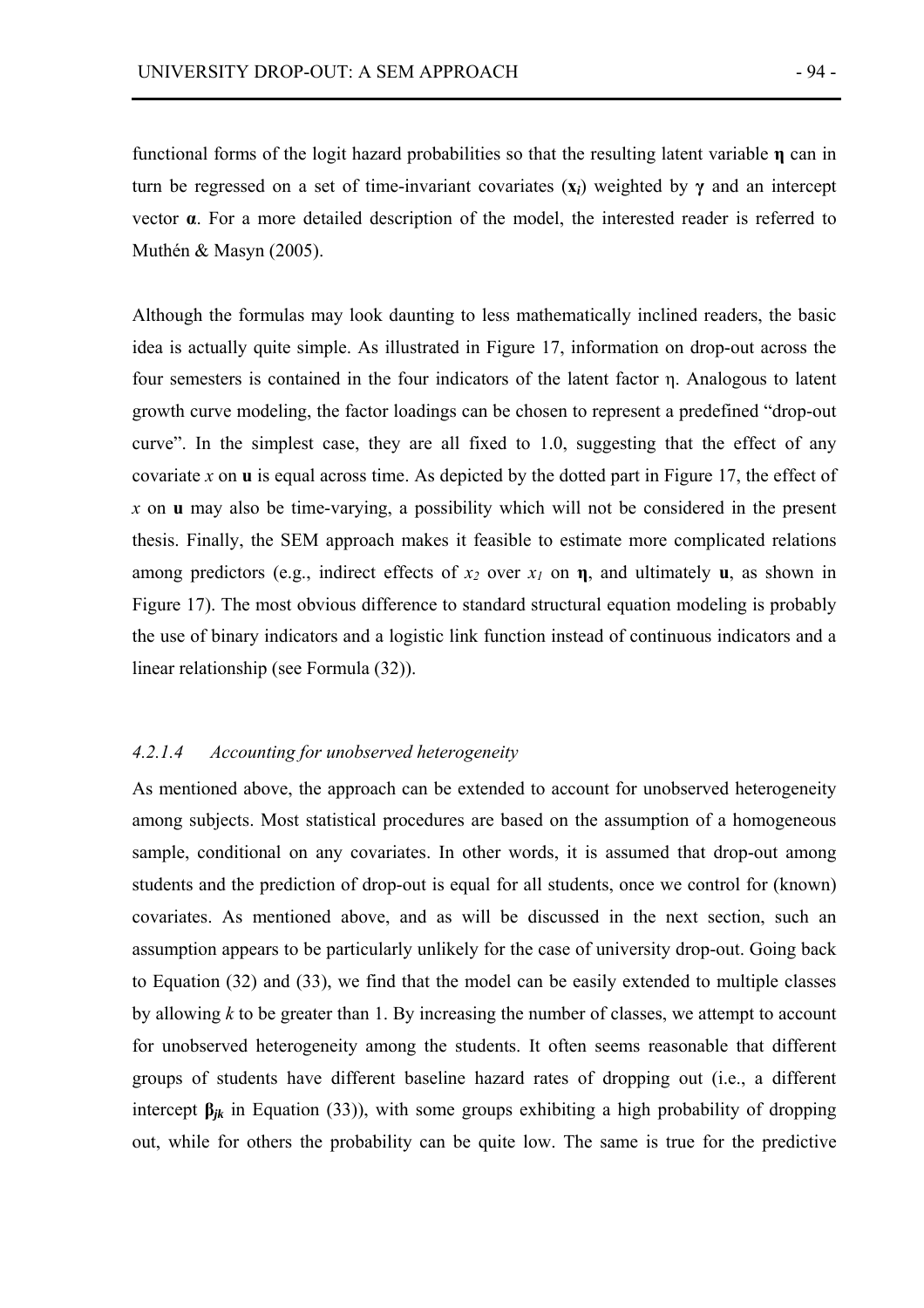validity of any explanatory variable used in the model. For some groups we might expect quite substantial effects (e.g., for most students an effect of average university grade on future drop-out ought to be expected) while for others there might be no association at all (e.g., for students changing university or starting their own business, grades may not be very important). If information on the true reasons for dropping out cannot be observed and included in the model as additional predictors, allowing parameters ( $\kappa_{zik}$ ,  $\kappa_{xik}$ ,  $\lambda_{uik}$ ,  $\alpha_{uk}$ ,  $\gamma_{uk}$ ) to vary across classes will – at least partially – account for the resulting heterogeneity and adjust results accordingly. Failure to account for heterogeneity in the sample, however, might severely bias parameter estimates, possibly leading to entirely false conclusions. Conceptually, the extension to multiple classes is easy, although computation can sometimes be difficult in order to make sure that the estimation process arrives at a globally optimal solution (Muthén & Shedden, 1999; Muthén, 2001a; Muthén & Masyn, 2005). Equation (30) can be easily extended to the case of multiple classes by summing the product of the individual likelihood and the probability of being a member of a class  $(\pi_{ik})$  over all classes. Thus, the likelihood of an individual "drop-out pattern" is

$$
l_{i} = \sum_{k=1}^{K} \left[ \pi_{ik} (h_{ijk})^{\delta_{i}} \prod_{j=1}^{j_{i}-1} (1 - h_{ijk}) \right]
$$
 (34)

The probability of belonging to a specific group can in turn be regressed on potential predictors **x** via multinomial logistic regression  $(\pi_{ik} = P(c_i = k | \mathbf{x}_i))$ .

The integration of traditional discrete-time survival analysis into a generalized structural equation modeling framework offers many advantages. Most importantly, the focus of the analysis lies on the individual and on individual differences, making full use of the information provided by time (Willett  $\&$  Singer, 1991). This is a great advantage over alternative methods such as logistic regression at a single point in time, or the comparison of survival curves across different (discrete) groups. In addition, the SEM approach offers great flexibility regarding the comparison of alternative models by constraining or freeing specific parameters. As will be demonstrated below, it is quite easy to examine differences in the hazard rate across time or define specific hazard functions. Furthermore, quite complex predictor-criterion relations such as time-varying, time-invariant, or mediation effects can be modeled and tested. Finally, it is possible to account for unobserved heterogeneity by using multiple latent classes.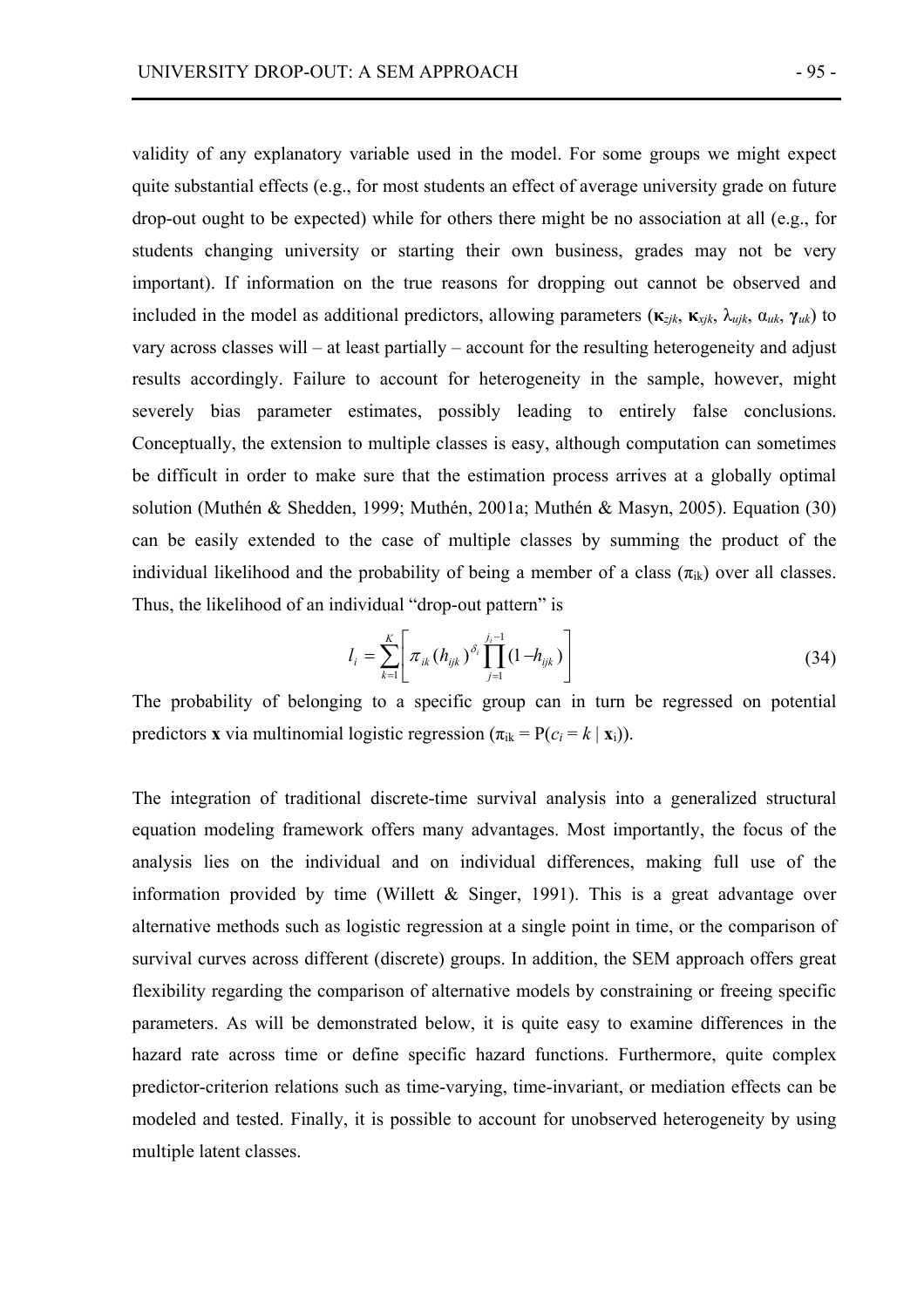### 4.2.2 University drop-out over time

#### *4.2.2.1 Background*

The analysis of university drop-out was part of a larger project, whose mission was to accompany and evaluate the endeavors of the faculties of the University of Mannheim with respect to the recruitment and the selection of students. Prior to university entrance, all applicants submitted their application documents and other relevant information through an internet-based fill-out form. In addition, they underwent a number of non-cognitive assessments. All objective information (e.g., grades) had to be supported by official documents and were verified by staff members of the university. More detailed information on the background of the study can be found in Sander (in press).

### *4.2.2.2 Sample*

 $\overline{a}$ 

Data of 560 male and 525 female students (gender information is missing for 11 students) enrolled in six different faculties at the University of Mannheim were collected prospectively across four semesters for students first time enrolled in Winter 2003, and across three semesters for students first time enrolled in Spring  $2004^{27}$ . The time period of four semesters corresponds to the German undergraduate studies ending with a "pre-diploma" (Vordiplom), which is comparable to the American Bachelor but is not considered a qualifying degree. Table 10 shows the number of students in each cohort and at each faculty, the average university grade across all semesters, high school GPA, and the number of students dropping out during the observation period. As discussed above, this number must not be confused with the total drop-out rate, because only the first four semesters were considered for the present study, and students entering in Summer 2004 naturally cannot drop out in their fourth semester.

 $27$  At the time of the study, students at the University of Mannheim typically began their studies in the winter term, so that the number of students first time enrolled in Summer 2004 is much lower (see Table 10).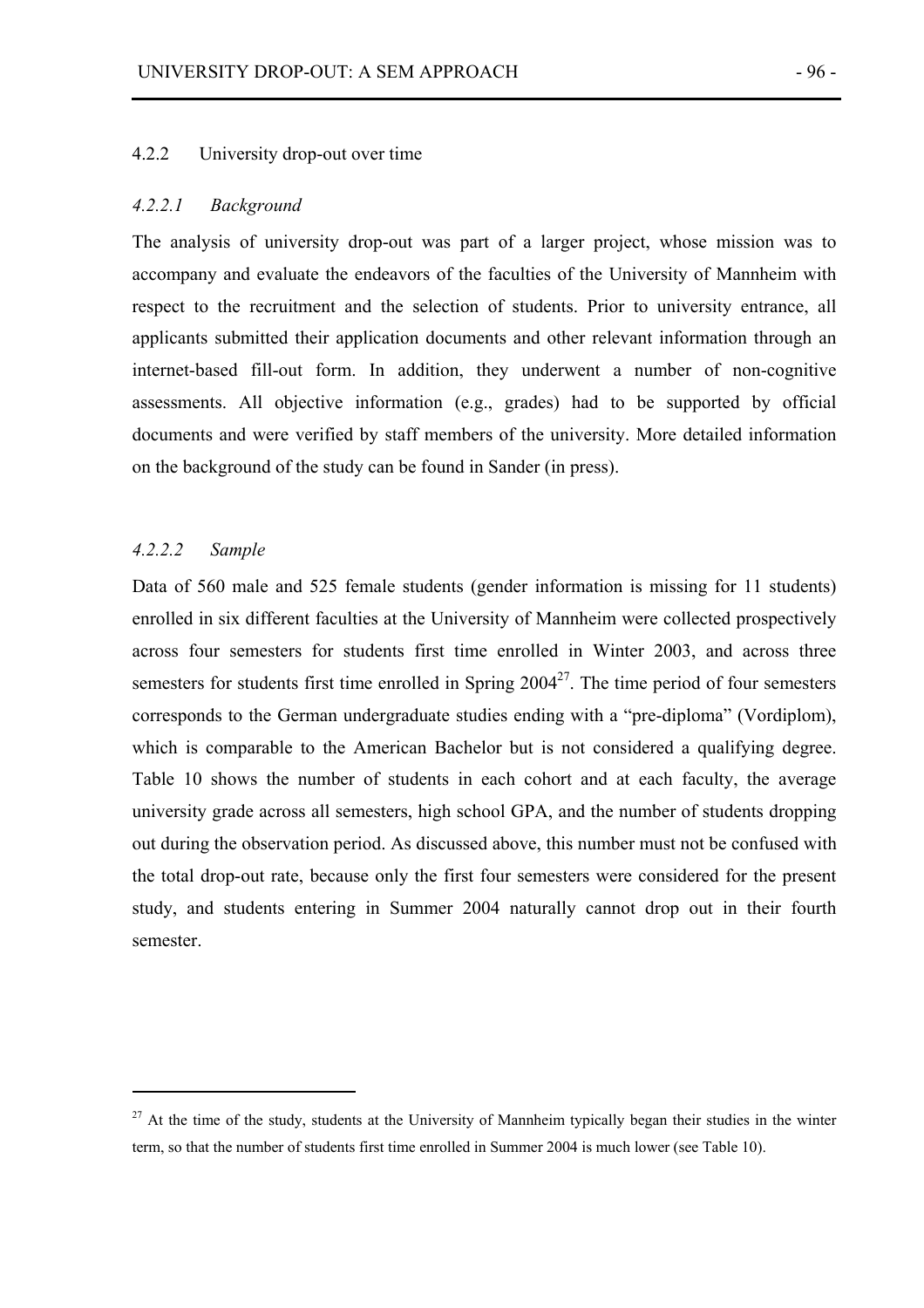*Table 10 Descriptive statistics on the number of students in each cohort and at each faculty, average university grade across all semesters, high school GPA, and the number of students dropping out across the observation period.* 

|                       |                                 | Frequency | Percent   |
|-----------------------|---------------------------------|-----------|-----------|
| Faculty               | Humanities                      | 155       | $14.2\%$  |
|                       | <b>Business</b>                 | 426       | 38.9%     |
|                       | <b>Social Sciences</b>          | 180       | $16.5\%$  |
|                       | Mathematics & Computer Sciences | 95        | $8.7\%$   |
|                       | Law                             | 112       | $10.2\%$  |
|                       | Economics                       | 126       | $11.5\%$  |
| Enrolled in Winter 03 |                                 | 920       | 83.9%     |
| Drop-out              |                                 | 186       | $17.0\%$  |
|                       | Mean                            | Median    | <b>SD</b> |
| High school GPA       | 2.26                            | 2.20      | 0.64      |
| Avg. university grade | 3.26                            | 3.21      | 1.01      |

*Note: SD = Standard Deviation.* 

# **4.3 Analysis and Results**

4.3.1 A discrete-time survival analysis of university drop-out

Figure 18 shows the estimated hazard and survival probabilities as defined in Formula (28) and (29).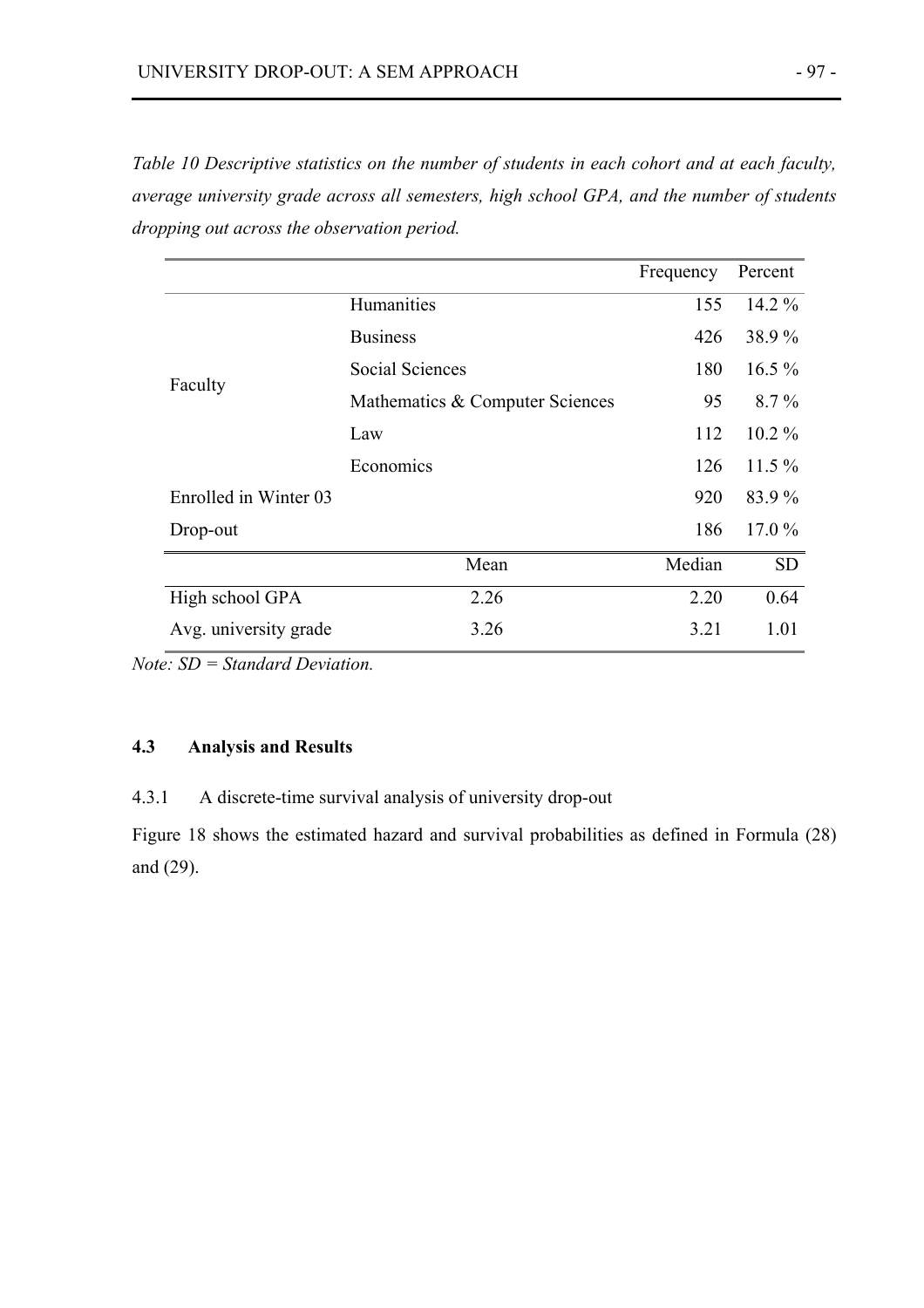

*Figure 18 Estimated survival (solid line, left axis) and hazard (dashed line, right axis) probabilities of university drop-out.* 

As in the preceding sections, the computer program Mplus (Version 4.1, Muthén & Muthén, 1998-2006) was used to carry out all subsequent analyses. For the simple case of an unconditional model with no restrictions on the baseline hazard function, the results are identical to the results of the life table described above and reported in Table 9. Appendix 20 contains the according Mplus syntax<sup>28</sup>. Other than in the standard life table approach, as implemented in most statistic programs, it becomes possible to impose constraints on the hazard rate using SEM. This seems reasonable since the hazard rate is almost identical across the four semesters. Constraining it to equality results in a good fitting model ( $\chi^2$  = 5.722, *df* = 14,  $p = 0.97$ ,  $AIC = 1506.81$ ,  $BIC = 1511.812$ ) with  $\beta_i = -3.02$  for all *j*. As apparent from Equation (32) and (33), this means that the average probability of dropping out is approximately  $1/(1+e^{3.02}) = 5\%$  in each semester.

Having estimated the baseline hazard rate using an unconditional model, we can turn to the prediction of interindividual differences in university drop-out over time. As illustrated in Figure 17, this can be easily done by regressing η on one or more covariates **x**. The most

 $\overline{a}$ 

<sup>&</sup>lt;sup>28</sup> For all discrete-time survival analyses, maximum likelihood estimation – as described in the text – with robust standard errors is used (see Muthén & Muthén, 1998-2004, p. 368; see also Yuan & Bentler, 2000).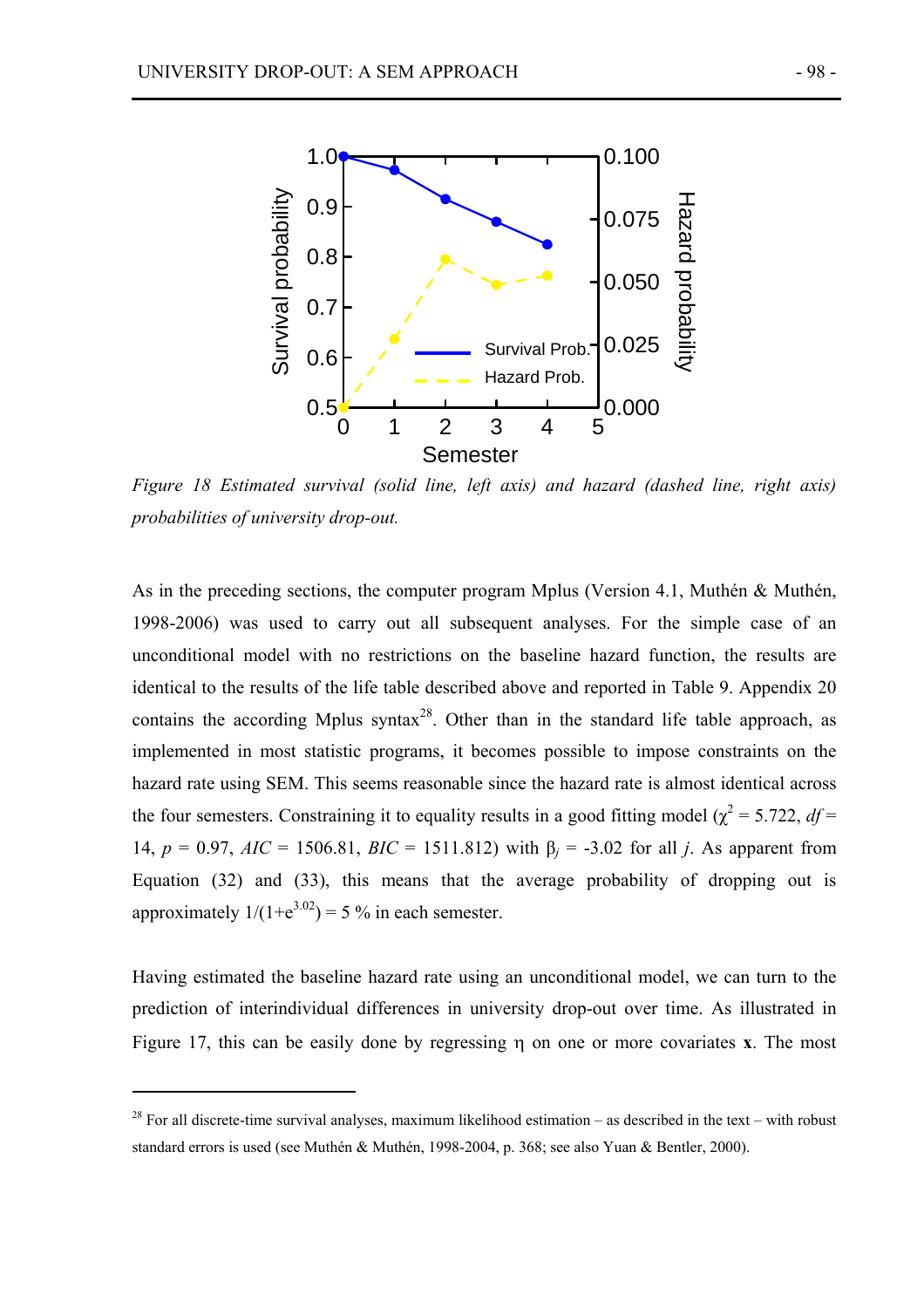widely used predictor of academic success is certainly high school GPA (e.g., Gold  $\&$ Souvignier, 2005) and in fact, introducing average GPA (*z*-standardized, reversed scaled) as a time-invariant covariate under the proportional hazard odds assumption (Cox, 1972) results in a highly significant effect on university drop-out ( $\beta$  = -3.14,  $p < .01$ ,  $\gamma$  = 0.47,  $p < .01$ ,  $e^{\gamma}$  = odds ratio = 1.60). The according Mplus syntax is provided in Appendix 21. The proportionality assumption is implemented by regressing η on high school GPA, while fixing all factor loadings to one, and constraining the variance of  $\eta$  to zero<sup>29</sup>. The proportionality assumption is made in most standard discrete-time survival analyses, stating that the effect of a predictor is identical across all time points. Using the SEM approach, the assumption can be easily relaxed (dotted lines in Figure 17). However, allowing time-varying effects of high school GPA on drop-out neither improves model fit nor changes any substantial findings so that the more parsimonious proportional hazard odds model was retained. The results of the model are shown in Figure 19A.

As described above and illustrated by Equation (27), an odds ratio of 1.60 means that the probability of dropping out versus not dropping out is 1.60 times higher for students having a high school GPA one standard deviation below average. Hence, the present study supports the often-replicated finding that GPA is a significant and important predictor of future university drop-out. In the present case, the odds ratio is similar to the odds ratio of 1.67 obtained via logistic regression on aggregated data (see Equation (27)). However, the reader is to be reminded that this must not necessarily be the case. As a matter of fact, differences between the (incorrect) analysis of aggregated data and survival analysis can be quite substantial.

 $\overline{a}$ 

<sup>&</sup>lt;sup>29</sup> This is identical to a regression of  $\mathbf{u}_i$  on  $\mathbf{x}_i$  with all regression coefficients  $(\mathbf{x}_i)$  constrained to equality. The introduction of a latent variable η with zero variance and  $\lambda_{ui} = 1$  for all *j*, is a convenient "trick" to impose the same constraints.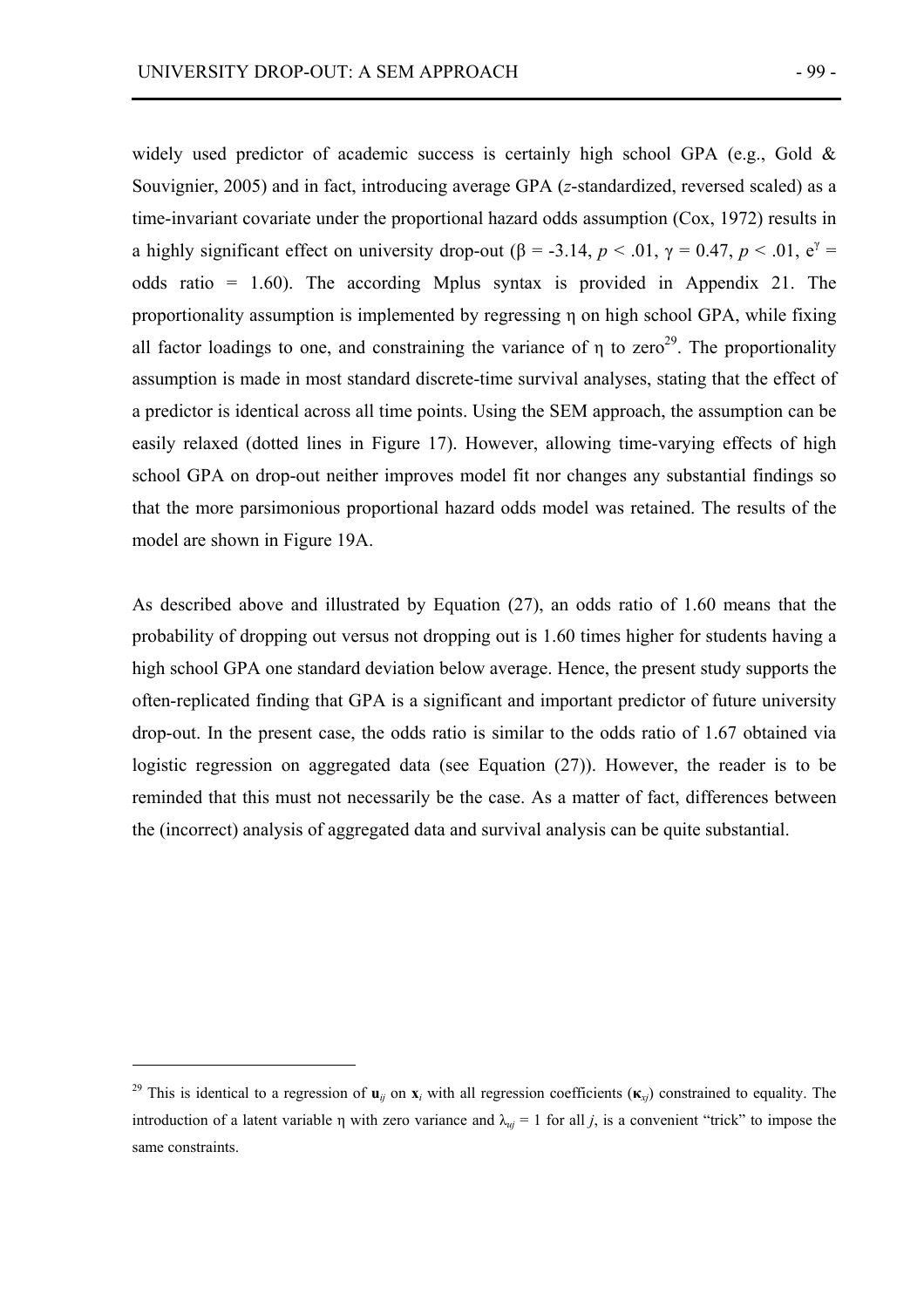

*Figure 19 Three discrete-time survival models of university drop-out. A) Direct effect of high school GPA or (symbolized by //) university grade on drop-out. B) Direct and indirect effect (via university grade) of GPA on drop-out (i.e. partial mediation). C) Completely mediated effect of high school GPA (via university grade), on drop-out. All parameters are significant unless otherwise noted. For a description of the model set-up and discussion of parameter estimates the reader is referred to the text and Footnote 29.*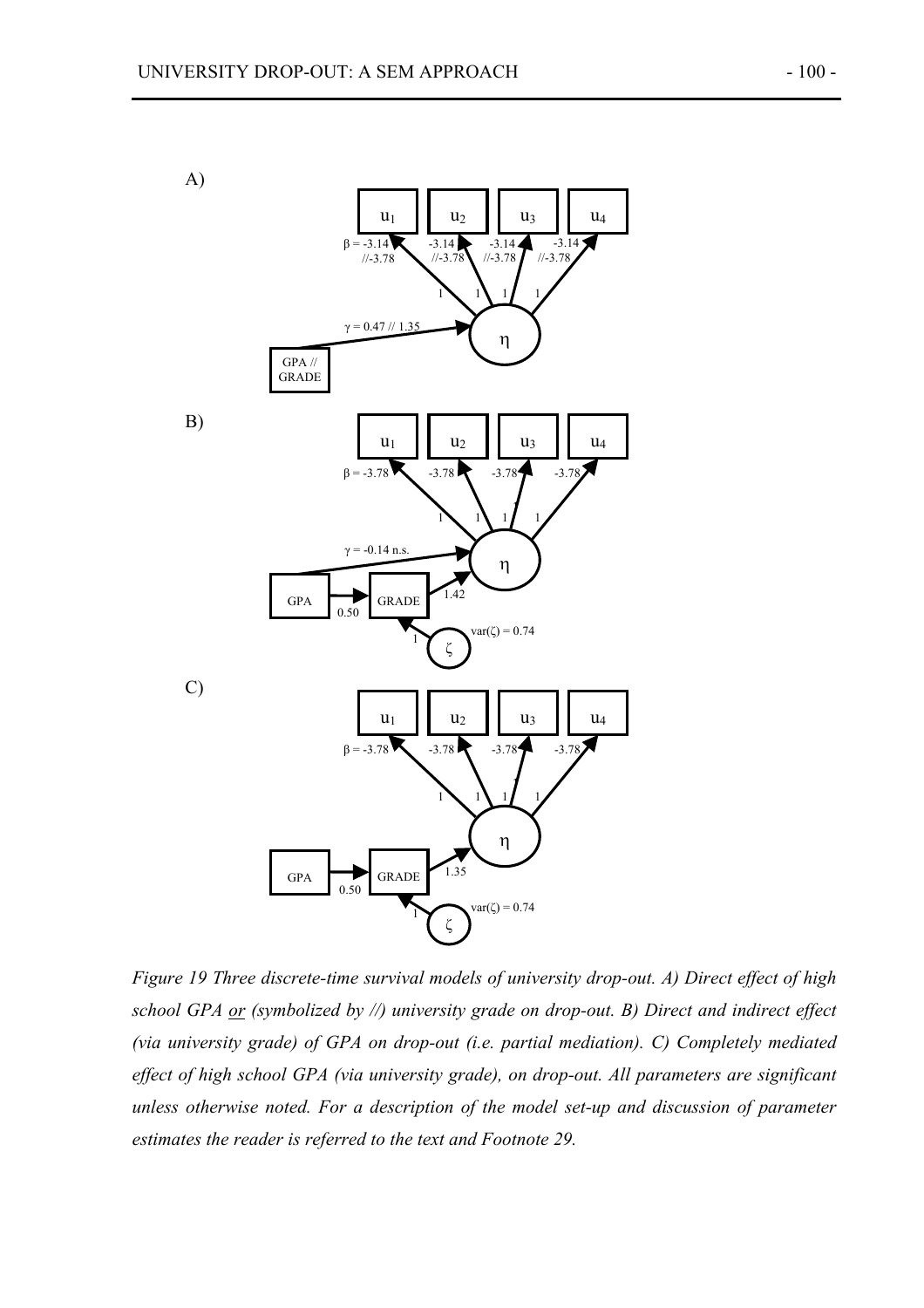4.3.2 Testing mediator effects in discrete-time survival analysis: The relationship between high school GPA, university grade and university drop-out

There is little controversy about the practical importance of considering the risk of dropping out when selecting students. However, with respect to student selection, the criterion of university drop-out is only important to the degree that it somehow helps to improve the selection process. For example, if the only reason why students drop out would be bad grades, there is little reason to consider drop-out as an additional criterion over and above university grades when selecting students. Of course there are other reasons one might be interested in when examining university drop-out (e.g. for capacity planning purposes or for assessing the costs associated with a drop-out), but from an individual differences perspective, university grades would suffice to map interindividual differences relevant to student selection. Accordingly, it is important to examine the exact relationship between high school GPA, university grades and drop-out. Figure 19 and Table 11 show the results of this analysis.

|                              | Estimates       | Odds (e <sup>estimate</sup> ) | Critical Ratio       |
|------------------------------|-----------------|-------------------------------|----------------------|
| Intercepts $(x_1 - x_4)$     | $-3.78**$       | 43.8                          | 25.24                |
| Drop-out ON university grade | $1.35**$        | 3.86                          | 11.09                |
| University grade ON GPA      | $0.50**$ (0.51) |                               | 20.37                |
| Intercept (uni-grade)        | $0.07**$        |                               | 2.61                 |
| R-square $(x_1 - x_4)$       | 0.36            | --                            | --                   |
| R-square (uni-grade)         | 0.26            |                               |                      |
| Model Fit                    | $AIC = 4061.12$ | $BIC = 4086.11$               | adj. BIC = $4070.23$ |
| Additional direct effect     | $-0.14$ n.s.    | 0.87                          | $-1.52$              |
| Model Fit (direct effect)    | $AIC = 4060.91$ | $BIC = 4090.90$               | adj. BIC = $4071.85$ |

*Table 11 Parameter estimates and model fit for a mediated DTSA, with and without a direct effect of high school GPA on university drop-out as described in the text.* 

*Note:* \*\* =  $p < 0.01$ ; *ON* = "Regressed on"; *AIC* = *Akaike information criterion; BIC* = *Bayesian information criterion; adj. BIC = Sample-Size Adjusted BIC; Standardized regression coefficients in parenthesis.*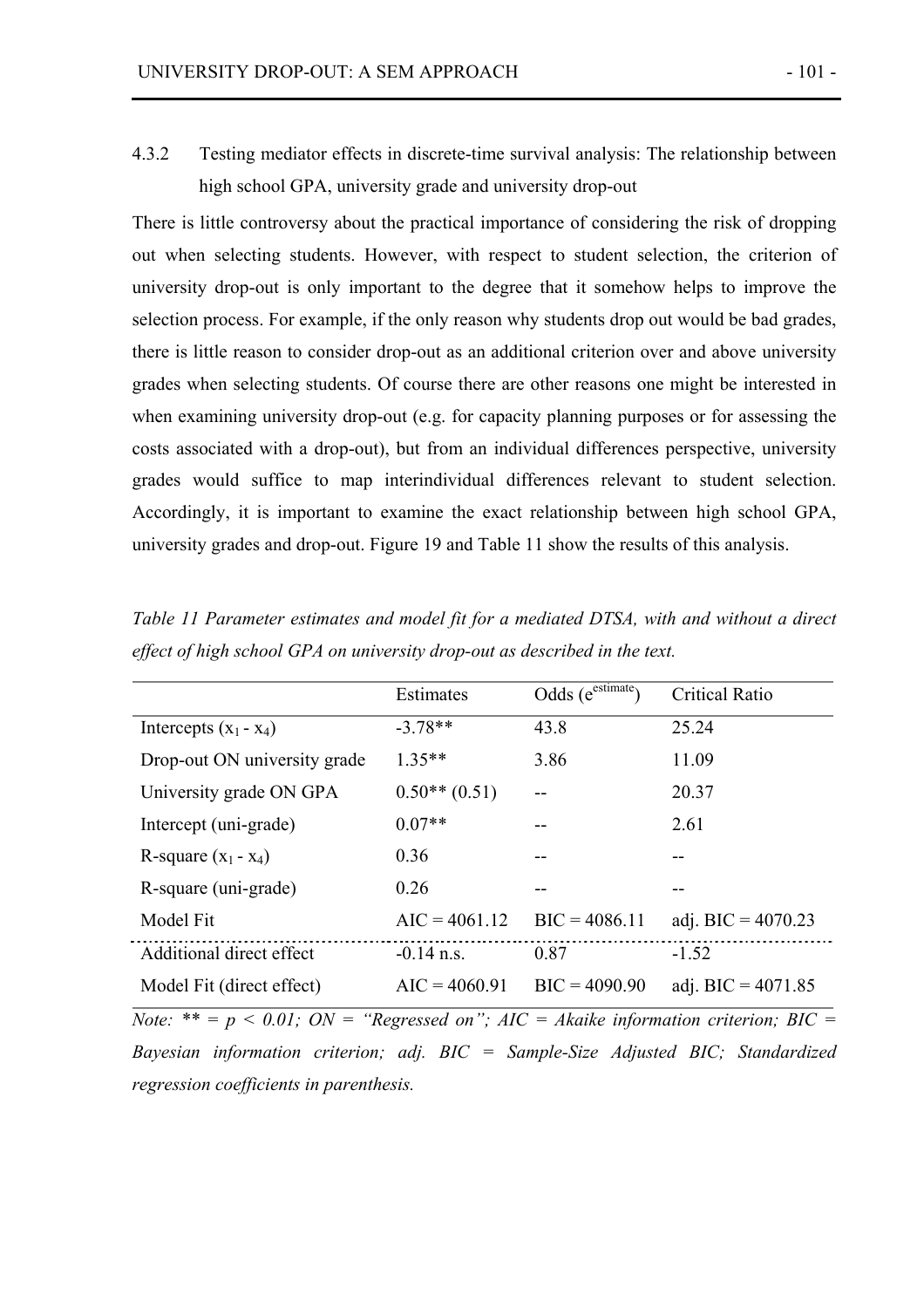Apparently the effect of high school GPA on university drop-out is completely mediated by average university grade (*z*-standardized) across the four semesters. According to Baron and Kenny (1986, p. 1176f.; see also Judd & Kenny, 1981), complete mediation exists if (a) the initial variable is associated with the outcome, (b) the initial variable is correlated with the presumed mediator, and (c) after controlling for the mediator, the effect of the initial variable on the outcome is no longer significant. As demonstrated in the previous section, GPA is a significant predictor of university drop-out, thus condition (a) is met (see Figure 19A). Incidentally, the same is true for the direct effect of university grade on drop-out ( $\gamma = 1.35$ ,  $e^{\gamma}$  $=$  odds ratio  $=$  3.86,  $p < .01$ ). The correlation between high school GPA and average university grade is  $r = 0.51$ , what is highly significant ( $p < .01$ ) so that condition (b) is also met. In addition, the effect of high school GPA on drop-out is no longer significant once we control for average university grade ( $\gamma$  = -0.14,  $e^{\gamma}$  = odds ratio = 0.87, *p* > .05; see Figure 19B). The complete mediation model with the final parameter estimates is shown in Figure 19C ( $\gamma_{\text{grade}} = 1.35$ ,  $e^{\gamma} = \text{odds ratio} = 3.86$ ,  $p < .01$ ). Appendix 22 provides the input specifications for Mplus.

Clearly all conditions for full mediation are met, showing no additional predictive validity of high school GPA over and above average university grade. This is a particularly interesting finding, since high school GPA is the most prominent selection criterion for university entrance. With a correlation of  $r = 0.51$  between GPA and average university grade, our findings replicate the results of many other studies (e.g., see Moosbrugger & Reiß, 2005; Moosbrugger, Jonkisz, & Fucks, 2006), lending support to this practice. However, as pointed out in the introduction, there are good reasons to consider university drop-out as an additional criterion of successful education (at least from the perspective of the university). Although a high correlation between drop-out and average university grade ought to be expected, dropout is a qualitatively different criterion. The fact that the impact of high school GPA on dropout is completely mediated by average university grade does not necessarily demonstrate the unimportance of drop-out as an additional criterion, but rather points to the need of better and maybe qualitatively different predictors. In terms of Brunswik´s principles of symmetry an extension of the criterion space must come along with an extension of the predictor space (Brunswik, 1952; Wittmann, 1990). Additional information on model fit and the amount of explained variance is presented in Table 11.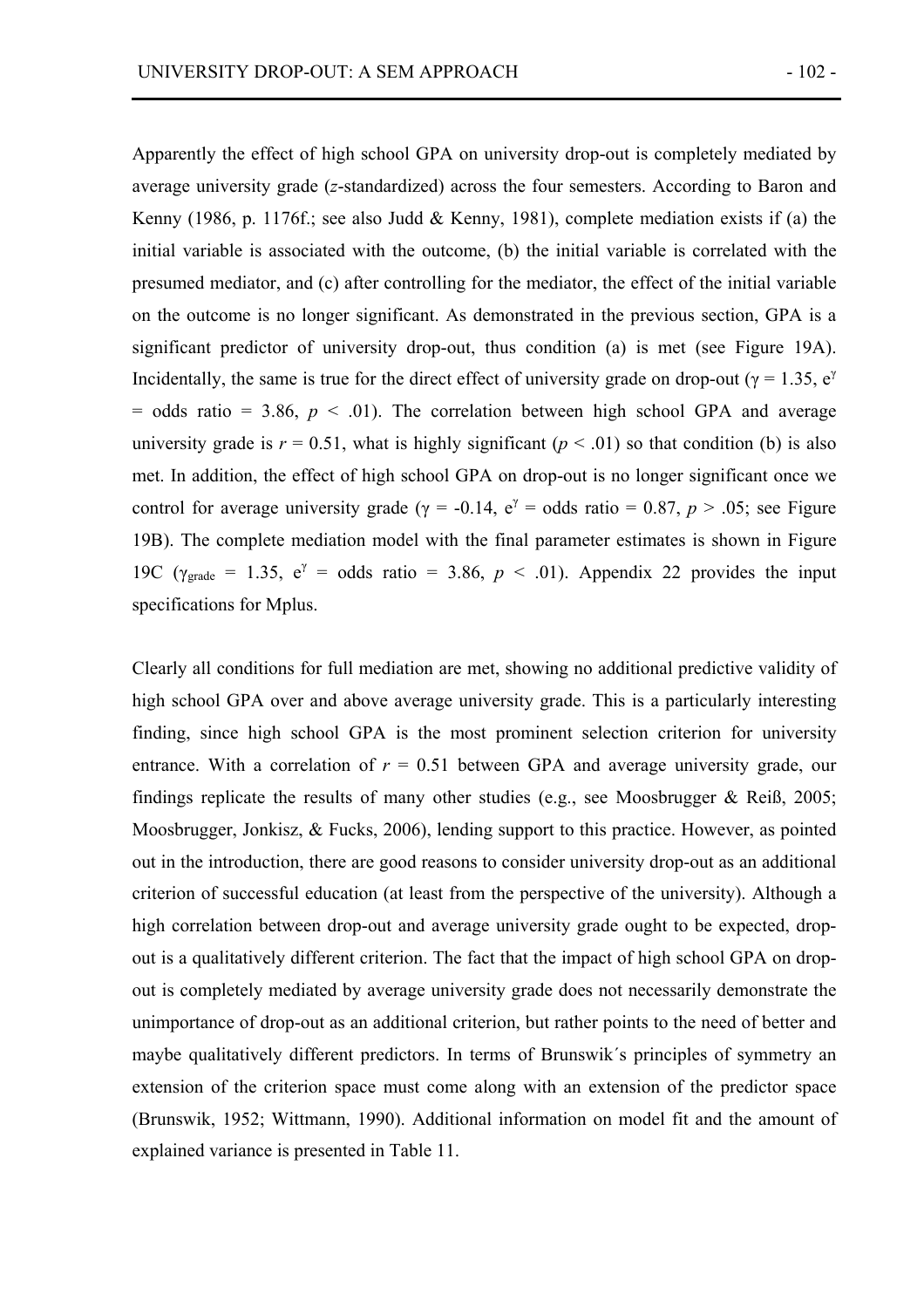The robustness of the findings was tested, by controlling for a number of background variables. Most importantly, there were substantial differences in grades across faculties  $(SS_{between} = 125.59, SS_{Error} = 966.43, F(5, 1088) = 28.28, p < .01)$ . Especially the 112 students of the law faculty had significantly better university (*Mean* = -0.68, *z*-standardized) and high school grades (*Mean* = -0.48, *z*-standardized) than the other students. The unusually good university grades of law students are due to the fact that grades collected at the law faculty only serve the purpose to verify the entry requirements for advanced courses. Thus, grades which entail a fail are not reported within this subsample. This makes it difficult to compare average grades across faculties, however, by dummy coding faculty membership and controlling for its effects on high school and university grades in the DTS-analysis, none of the findings reported above changed significantly. The same is true for gender differences. Even though men received slightly worse grades in high school ( $t = 3.6$ ,  $df = 1083$ ,  $p < .05$ , Cohen's  $d = .16$ ) and university ( $t = 5.2$ ,  $df = 1083$ ,  $p < .01$ , Cohen's  $d = .31$ ), the differences are rather small and controlling for it does not change any of the substantial conclusions.

### 4.3.3 The final model: Accounting for unobserved heterogeneity

Although the results seem to be fairly robust, given the multidetermination of university dropout, a truly homogeneous sample appears to be unlikely. As discussed above, students are probably much less homogeneous in their likelihood and reasons for dropping out than suggested by most studies on this topic. Accordingly, I tested for unobserved heterogeneity as described in Formula (32), (33) and (34) by increasing the number of latent classes in a stepwise fashion. As before, the baseline hazard probabilities were constrained to equality within groups, but were allowed to vary across classes. In addition, the regression of drop-out on university grade and the regression of university grade on high school GPA were allowed to differ between classes. All information criteria (AIC, BIC, adj. BIC), the Lo, Mendell and Rubin test (2001), and the bootstrapped likelihood ratio test (McLachlan & Peel, 2000)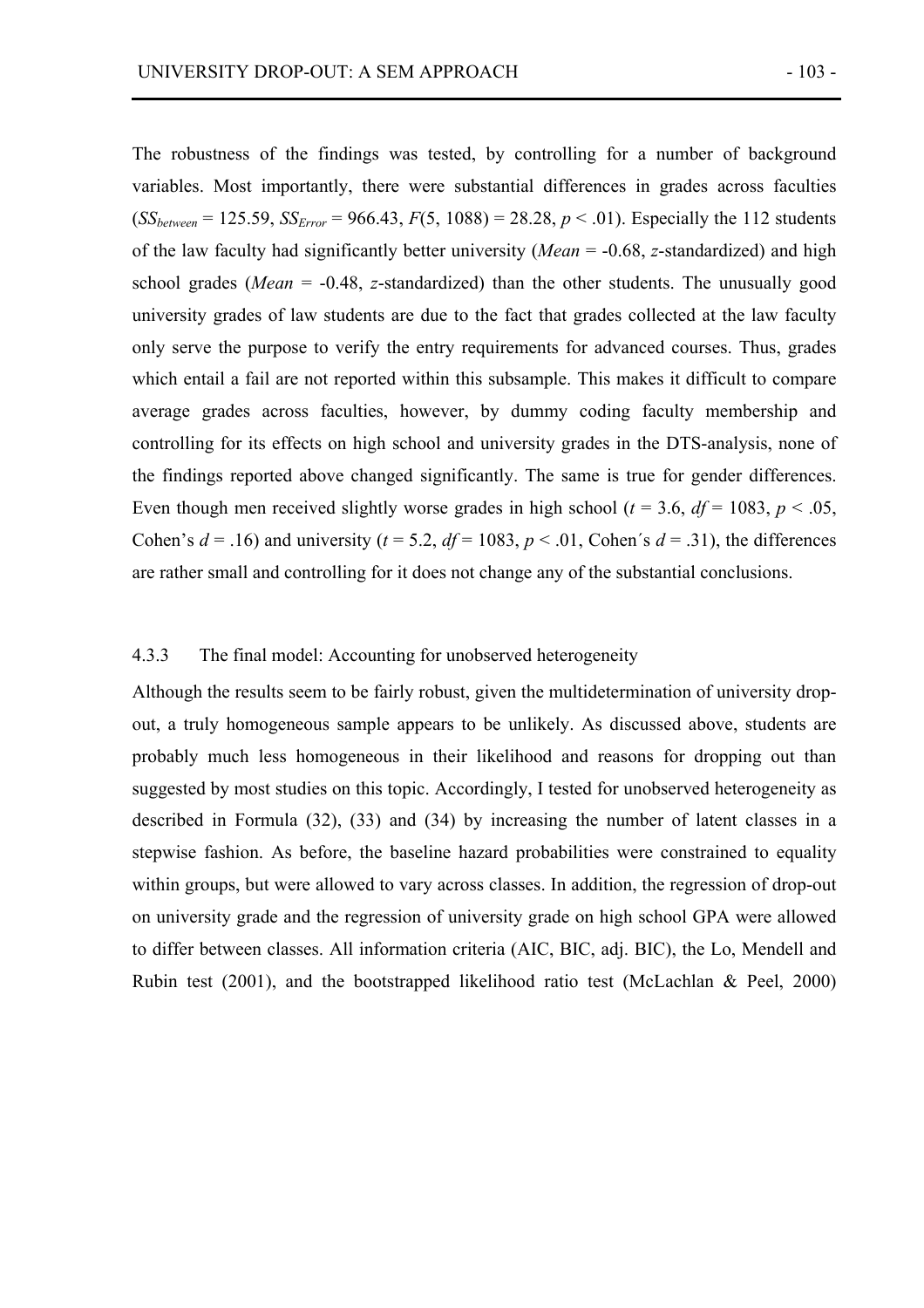$\overline{a}$ 

supported a three class solution with different predictor-criterion relations<sup>30</sup>. Table 12 contains the results of the final model. Appendix 23 contains the according Mplus syntax.

The first and largest class ( $N = 689$ , 105 drop-outs, 15%) can be interpreted as a "normative class" with an average probability of dropping out and expected predictor-criterion relations. Similar in size to the results in Table 11, university grade has a significant effect on student drop-out and is closely related to high school GPA (standardized regression coefficient  $γ =$ 0.77). With an over four times higher probability of dropping out versus not dropping out for students having a university grade one standard deviation below average, the effect is again quite impressive.

<sup>&</sup>lt;sup>30</sup> For a two-class solution:  $AIC = 4053.70$ ;  $BIC = 4103.689$ ; *adj.*  $BIC = 4071.927$ ; Entropy = 0.44; Lo-Mendell-Rubin adj. LR-Test = 47.210,  $p < 0.01$ ; parametric bootstrap  $p < 0.01$ . For a three-class solution:  $AIC = 3967.37$ ; *BIC* = 4042.366; *adj. BIC* = 39940.72; Entropy = 0.62; Lo-Mendell-Rubin adj. LR-Test = 63.37,  $p < 0.01$ ; parametric bootstrap  $p \le 0.01$ . For a four-class solution:  $AIC = 3987.25$ ;  $BIC = 4087.24$ ; *adj.*  $BIC = 4023.72$ ; Entropy = 0.63; Lo-Mendell-Rubin adj. LR-Test = 20.67,  $p > 0.05$ ; parametric bootstrap  $p > 0.05$ . For a oneclass solution see Table 11. The Lo-Mendell-Rubin adj. LR-Test compares the obtained model fit to the fit of a model with  $k-1$  classes  $(H_0)$ . Thus a non-significant result suggests a lower class solution.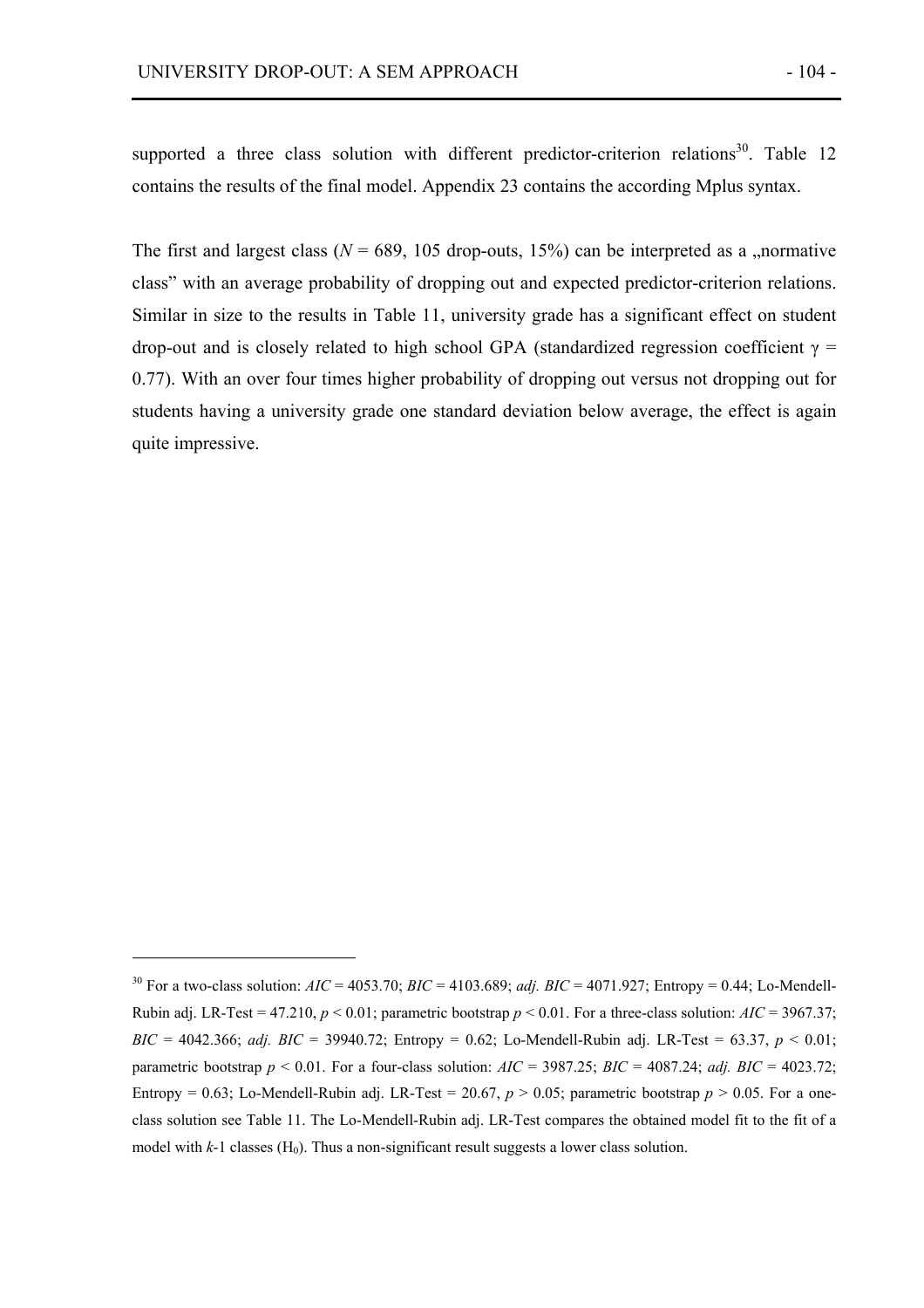|                              | Estimates                                          | Odds $(e^{estimate})$                               | <b>Critical Ratio</b> |
|------------------------------|----------------------------------------------------|-----------------------------------------------------|-----------------------|
|                              | Class 1 (N = 689, 15% drop-outs, mean = $0.66**$ ) |                                                     |                       |
| Intercepts $(x_1 - x_4)$     | $-4.13**$                                          | 62.30                                               | 14.66                 |
| Drop-out ON university grade | $1.49**$                                           | 4.44                                                | 6.20                  |
| University grade ON GPA      | $0.59**$ (0.77)                                    |                                                     | 22.56                 |
| Intercept (university-grade) | $0.28**$                                           |                                                     | 5.18                  |
| R-square $(x_1 - x_4)$       | 0.29                                               |                                                     |                       |
| R-square (university-grade)  | 0.60                                               |                                                     |                       |
|                              |                                                    | Class 2 ( $N = 94$ , 65% drop-outs, mean = -0.84**) |                       |
| Intercepts $(x_1 - x_4)$     | $-4.52**$                                          | 91.84                                               | 4.84                  |
| Drop-out ON university grade | $2.03**$                                           | 7.61                                                | 3.65                  |
| University grade ON GPA      | 0.15n.s. (0.27)                                    |                                                     | 1.76                  |
| Intercept (university-grade) | $1.33**$                                           |                                                     | 14.10                 |
| R-square $(x1 - x4)$         | 0.25                                               |                                                     |                       |
| R-square (university-grade)  | 0.07                                               |                                                     |                       |
|                              |                                                    | Class 3 ( $N = 313$ , 6% drop-outs, mean = 0.00)    |                       |
| Intercepts $(x_1 - x_4)$     | $-4.50**$                                          | 90.02                                               | 6.83                  |
| Drop-out ON university grade | $-0.32n.s.$                                        | 0.73                                                | $-0.62$               |
| University grade ON GPA      | $0.31**$ (0.54)                                    |                                                     | 8.71                  |
| Intercept (university-grade) | $-0.87**$                                          |                                                     | $-18.46$              |
| R-square $(x1 - x4)$         | 0.01                                               |                                                     |                       |
| R-square (university-grade)  | 0.29                                               |                                                     |                       |
| Model Fit                    | $AIC = 3967.37$                                    | $BIC = 4042.37$                                     | adj. BIC = $3994.72$  |

*Table 12 Parameter estimates and model fit of a three class discrete-time survival mixture analysis.*

*Note:* \*\* =  $p < 0.01$ ; *ON* = "Regressed on"; *Standardized regression coefficients in parenthesis.* 

The second class is much smaller and their members have a much higher probability of dropping out ( $N = 94$ , 61 drop-outs, 65%). However, despite the high probability, GPA is not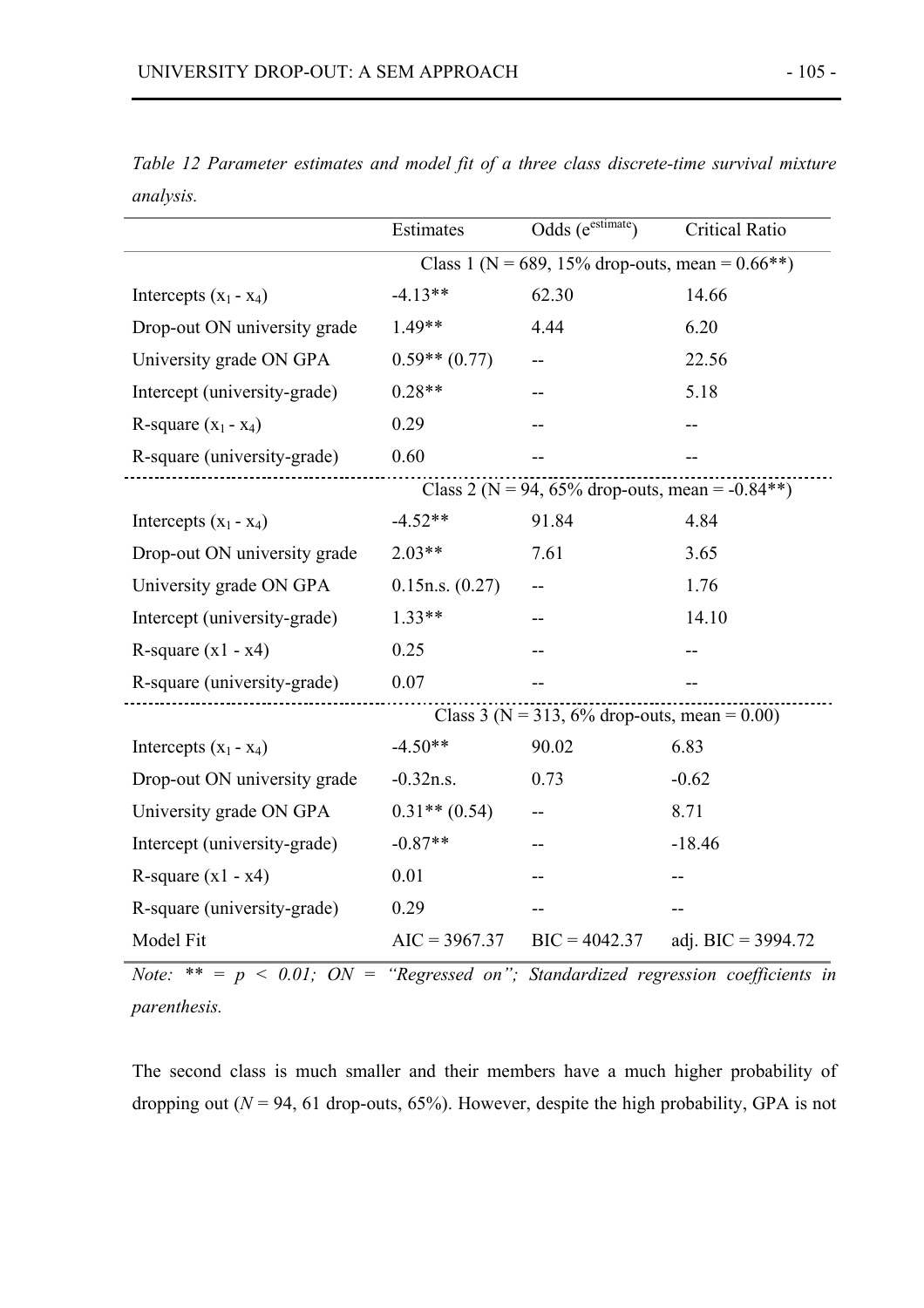a significant predictor of university grade<sup>31</sup>. In this group the characteristic "causal chain" of bad performance in high school leading to bad university grades and eventually resulting in an early drop-out no longer holds true. This is particularly interesting because it indicates that one of the most widely used selection criterion shows no predictive validity in the group with the highest risk of dropping out. This leads to two possible conclusions: Either, drop-out is simply unsystematic in this group and thus cannot be predicted, or there are reasons other than scholastic performance which are responsible for the high rate of drop-outs in this class. Unfortunately, no definite answer to this question can be provided in the present thesis, though the problem is addressed in an exploratory fashion further below. Nevertheless, with a 7.6 times higher probability of dropping out versus not dropping out for students with grades one standard deviation below average as compared to students with an average grade, the close association between university grade and drop-out indicates that this class is not simply a "residual" class of students not fitting into the general pattern. However, it is up to future research to shed light on the causal direction of the relationship between university grade and drop-out. Given the distinctiveness of the group, it is not unlikely that students have already considered the possibility of leaving university and as a consequence did not prepare for their exams and got bad grades. Additional information is required to address this issue. The crucial point, however, is that while high school GPA is usually a good predictor of university grade (and thus university drop-out), drop-out cannot be predicted prior to university entrance in the class with the highest risk of dropping out. The high-risk group, however, is the group universities are most interested in and where a good prediction is most imperative. This demonstrates the urgent need for better – differentially valid – predictors, which are specifically tailored to certain subgroups (for a similar claim see Young, 2001, in the context of racial/ethical differences and sex differences).

Finally, students in the third class have a very low probability of dropping out, more or less independent of their grades ( $N = 313$ , 20 drop-outs, 6%). Given the enormous disparity in education across different social strata in Germany (e.g., Baumert & Schümer, 2001), a class

 $\overline{a}$ 

<sup>&</sup>lt;sup>31</sup> GPA is also not a significant predictor of university drop-out. Permitting an additional direct effect of GPA on drop-out in this class does not improve model fit (" $2 * LL_{Diff} = 0.73$ ,  $df_{Diff} = 1$ ;  $AIC = 3967.91$ ;  $BIC = 4047.90$ ; *adj. BIC* = 3997.08; Entropy = 0.62).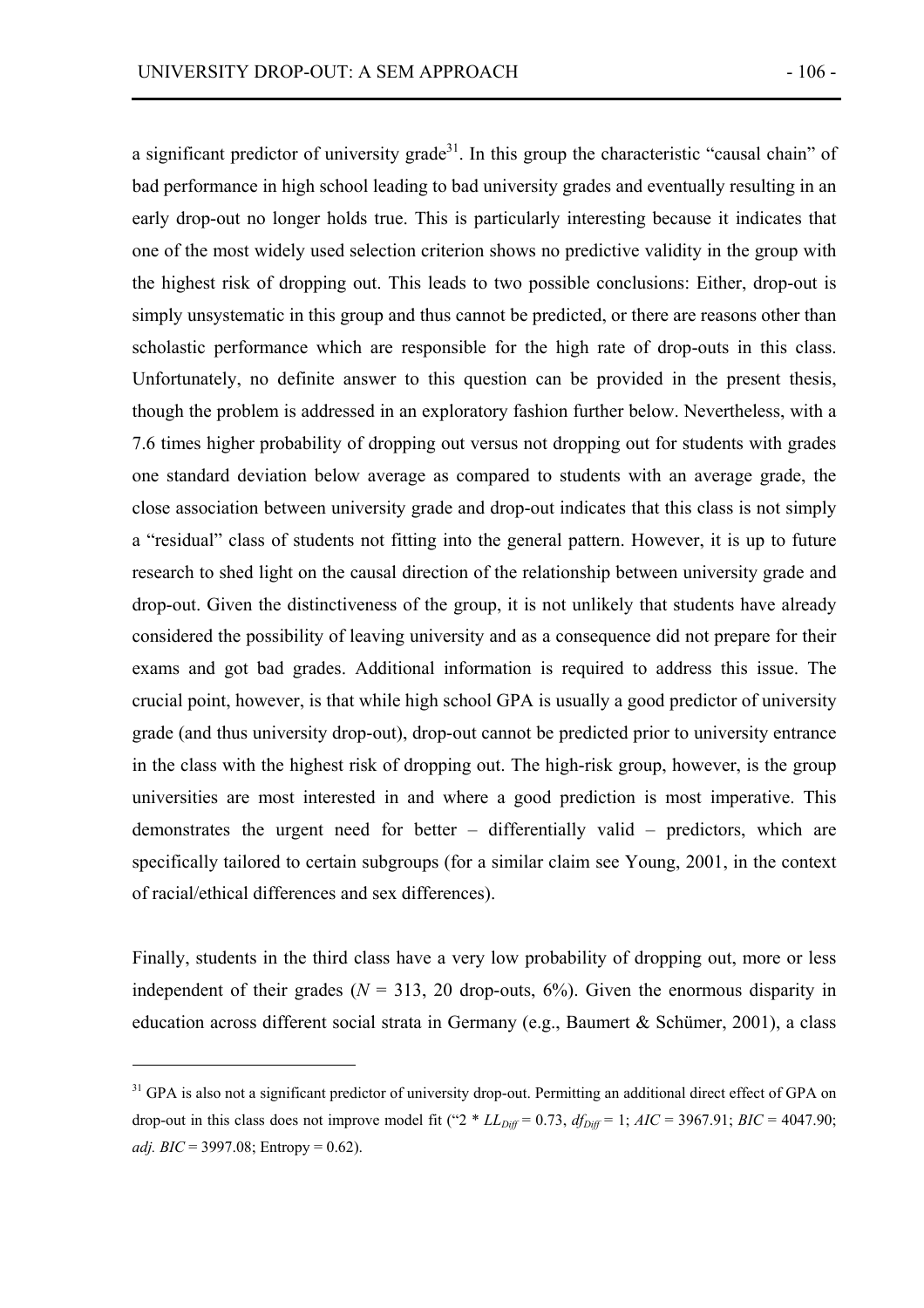with an essentially zero probability of dropping out does not seem unlikely. A formal test as described by Muthén & Masyn (2005), however, failed to provide evidence of a true "longterm-survivor class". Nevertheless, the drop-out probability is very low and as a consequence uncorrelated with average university grade, while the regression of high school GPA on university grade is of expected size and highly significant ( $\gamma = 0.54$ ,  $p < .01$ ).

Two additional analyses were carried out in order to test the differences in predictive validity across the three classes and to safeguard against the interpretation of artificial results caused by a possible restriction of variance. First, the regression weights of the regression of drop-out on university grade, respectively the regression of university grade on high school GPA, were constrained to equality across all classes. The resulting two times the log-likelihood difference between the two models  $(2 * LL_{Diff} = 2 * (2010.426 - 1968.687) = 83.48)$  can be tested against the critical  $\chi^2$  value of 13.28 (*df* = 4). The difference is highly significant (*p* < .01), suggesting that the two regression weights differ significantly between the three classes. Second, the variance of the exogenous variable high school GPA was explicitly allowed to differ across classes. The resulting model is not only less parsimonious but the model fit is also worse (Log-Likelihood (*LL)* = 3500.86; *AIC* = 7047.71; *BIC* = 7162.70; *adj. BIC* = 7089.65; Entropy  $= 0.59$ ). Accordingly, both approaches were not considered viable alternative explanations for the above findings.

Unfortunately, no further information on the students' background was available in the present study (e.g., socioeconomic status or education of parents). More extensive interpretations of the classes should therefore be handled with care. Future studies with additional background information are required to gain a better understanding of the substantive meaning of the classes. However, there is clear theoretical and empirical evidence for the existence of multiple classes within the sample and the differential predictor-criterion relations stress the importance of taking this heterogeneity into account. As demonstrated by the zero effect of high school GPA on average university grade in the high-risk class, ignoring heterogeneity will result in flawed generalizations and wrong conclusions. Especially when the focus is on the individual and on individual differences in university drop-out, the statistical procedure employed to study drop-out must account for existing heterogeneity by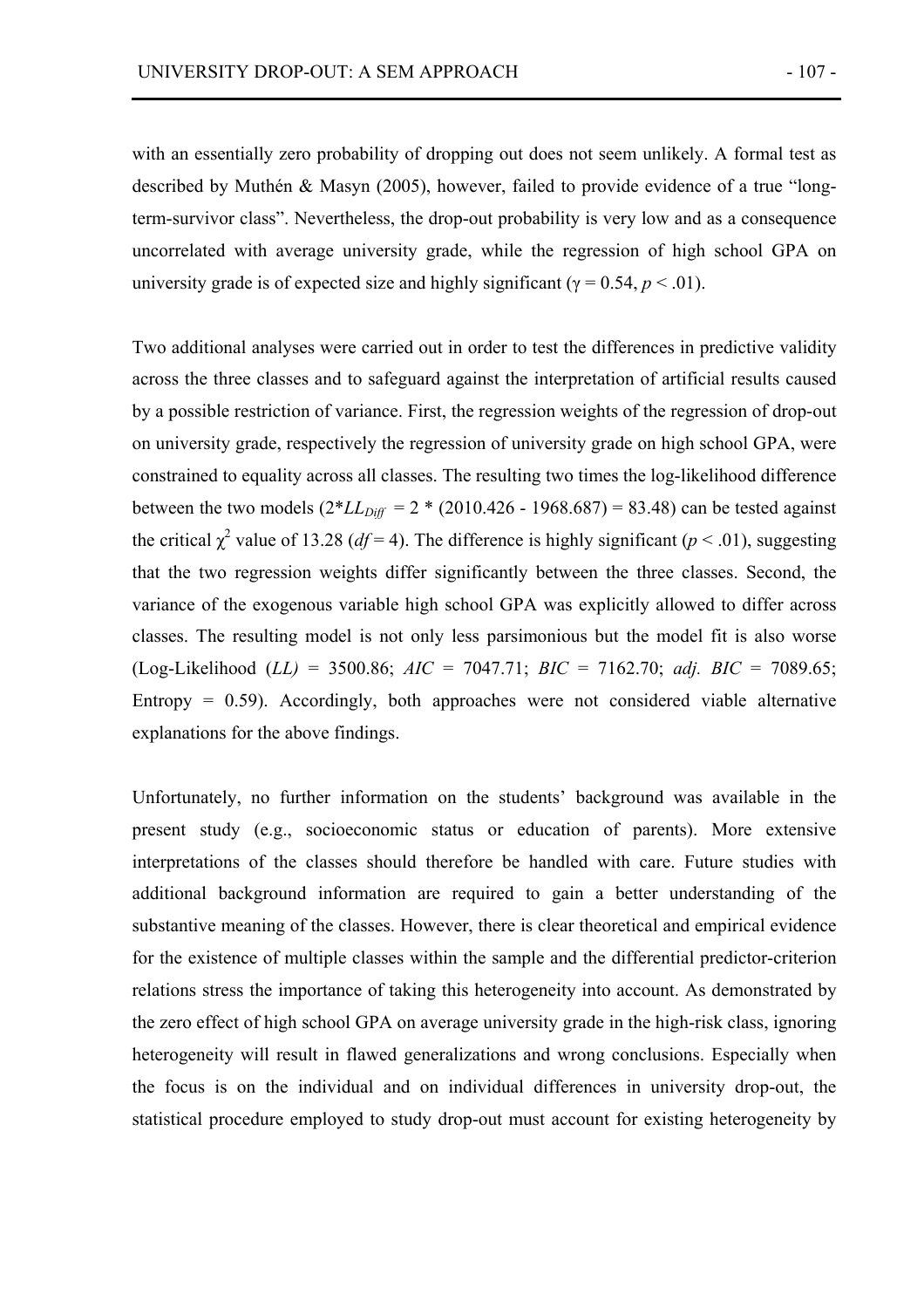allowing differential effects in different groups when theoretical and empirical evidence suggest their existence.

The call for additional and qualitatively different predictors was accommodated in an exploratory fashion in the present study. As part of the application process, a number of selfreport measures could be obtained. Unfortunately, these measures were collected on a purely voluntary basis so that information is only available for a subsample of  $N = 541$  students (49) %). Among other information on interests, scientific thinking, and learning strategies, several beliefs and attitudes towards academic education were obtained. A complete review of the underlying idea and construction of the additional measures is beyond the scope of this section and will be provided elsewhere (Sander, in press). Interestingly, however, the forthright question after the importance of a university degree (six-point Likert-type scale) improved the prediction of drop-out across the four semesters significantly ( $\gamma = -0.32$ ,  $e^{\gamma} =$ odds ratio=  $0.73$ ,  $p < 0.01$ ). That is, the higher the perceived importance of a university degree, the lower the probability of dropping out. Due to the restricted sample, the three class solution found earlier is no longer supported by the data. However, using the posterior probabilities obtained in the entire sample to classify students, separate analyses can be carried out for each group. Although the sample size in the high-risk group gets extremely low  $(N = 39, 24$  dropouts, 62%), the strongest effect was found in precisely this group (logistic regression: γ = -0.85,  $e^{\gamma}$  = odds ratio = 0.43,  $p < .05$ ). At this point, the well-known problems associated with self-report measures shall not be discussed, nor do I want to suggest that a simple question regarding the importance of a university degree would substantially improve the selection process in practice. However, the exploratory analysis illustrates the need – but also the possibility – to identify and employ qualitatively different predictors such as self-report measures to do justice to the multidetermination of university drop-out and the heterogeneity of the student population. Based on the three class solution found in the present study, future research should focus on the theory-driven construction of group-specific predictors. In return, a closer examination of the determinants of university drop-out will also result in a better understanding of the latent classes.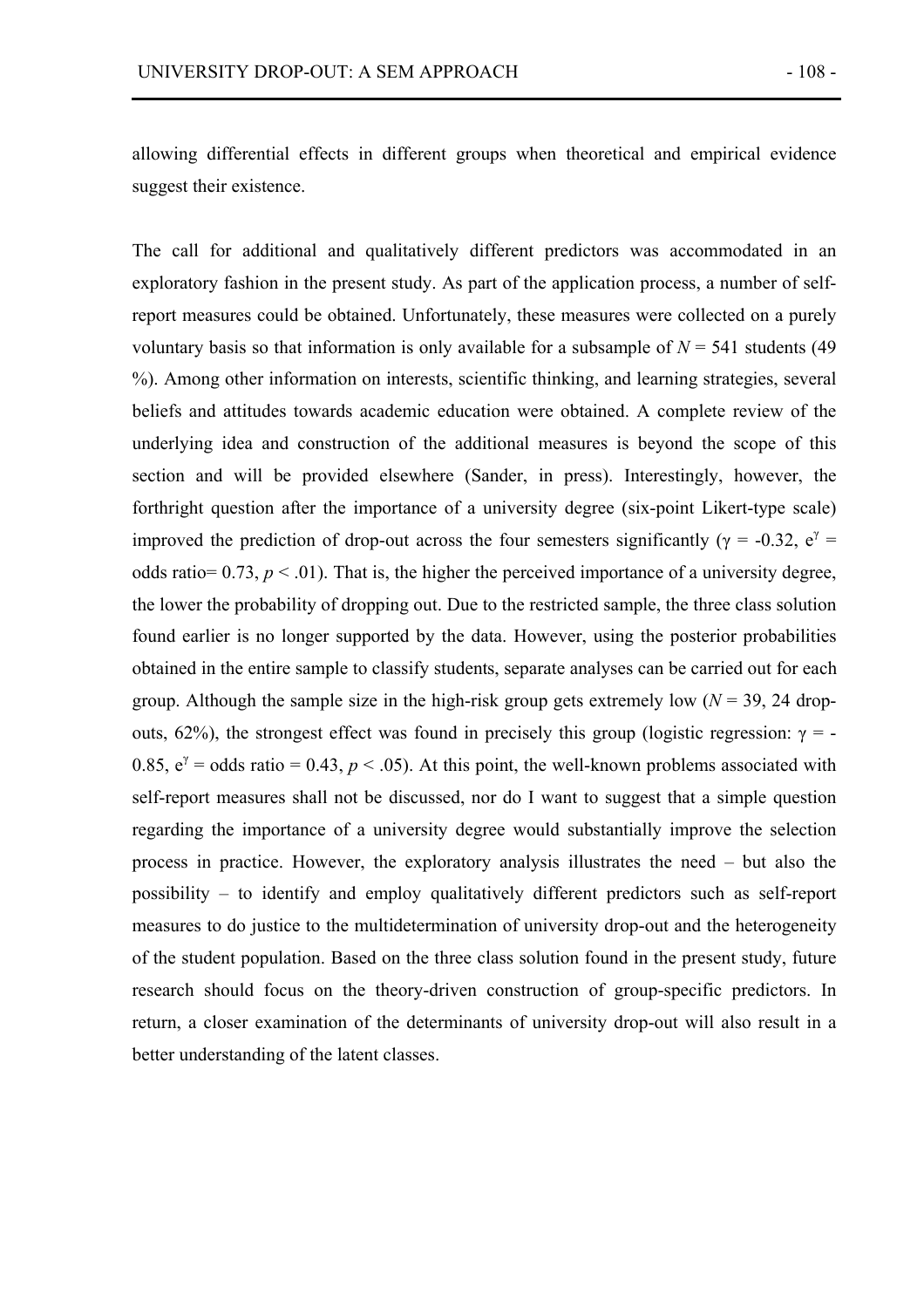# 4.3.4 Limitations

The lack of additional information that could be used to gain a better understanding of the latent classes is probably the biggest limitation of the present study. Theoretical and empirical evidence points to substantial heterogeneity within the student population. However, the present analyses fail to provide a final answer to the question of what causes this heterogeneity and how to make use of it regarding future student selection. It should be promising to incorporate variables in this line of research which proved to account for student's drop-out as demonstrated by others (Tinto, 1993; Metz-Göckel & Leffelsend, 2001). These entail social and academic integration or motivational and individual assertions together with socio-demographic background variables such as family, debts, and life events. A further interesting observation was made by Lewin (1999). According to him only one tenth of the students dropping out do so because of perceived excessive demands. He arrives at a classification of the drop-out population which would be interesting to map onto the latent classes identified in this study.

Simply ignoring the existence of heterogeneity – as it is done in many other studies on this topic – was shown to be not a viable solution. Future research, however, should pay closer attention to the psychosocial factors underlying these classes. Unfortunately, only very few prospective studies exist that allow the analysis and prediction of individual differences in university drop-out over time. Although the present study meets these requirements, a longer observation period (more semesters) and a more representative student sample would be desirable. Finally, the structural equation approach to discrete-time survival mixture analysis is still a comparatively new technique and there is little experience on its performance in practice (for a recent overview of the problems and advances in mixture modeling see Hancock & Samuelsen, forthcoming 2007).

## **4.4 Discussion**

A new study on university drop-out at a German university was presented. At the same time an introduction to a recently proposed structural equation approach to discrete-time survival analysis was given. With this twofold purpose, the present work differs from many other studies, which either focus on methodological advancements or apply well-established (but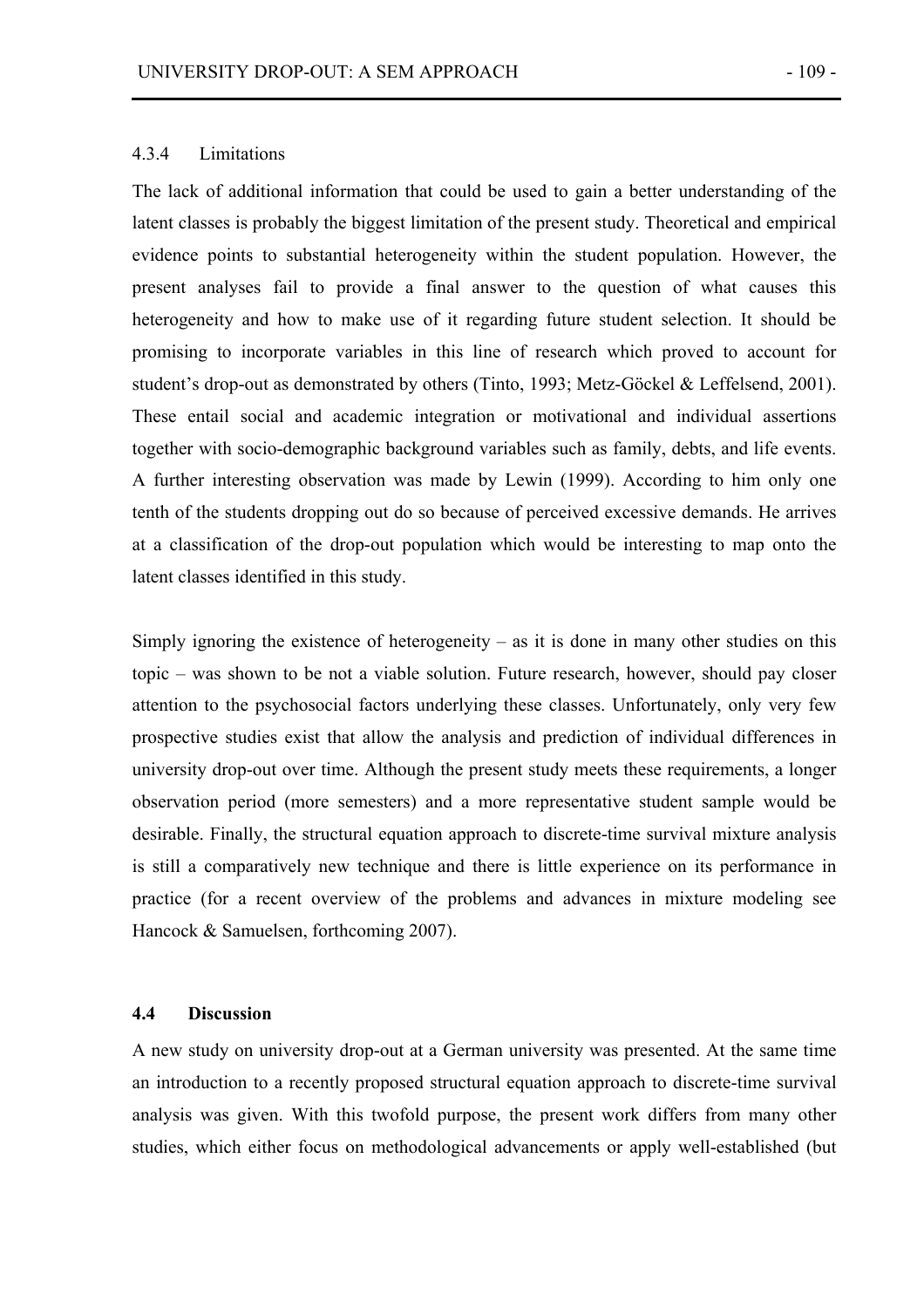often inferior) procedures. This is unfortunate, because neither the development of new statistical techniques should be an end in itself, nor should applied research be constrained by existing methods, which do not provide answers to important practical questions or even run the risk of yielding incorrect results. Accordingly, a step-by-step introduction to DTSA using SEM was given in the first part, comparing it to existing techniques and pointing to advantages and potential problems of the new approach. The goal was thereby to provide the best possible description and prediction of interindividual differences over time. In the second part, the new technique was adopted to analyze university drop-out in a truly prospective longitudinal study conducted at the University of Mannheim. In line with previous research, high school GPA turned out to be an important predictor of future university drop-out. Its effect, however, was completely mediated by average university grade. Accounting for unobserved heterogeneity, three latent classes of students could be identified with differential predictor-criterion relations. Interestingly, in the class with the highest risk of dropping out, high school GPA showed no predictive validity, pointing to the practical relevance of considering heterogeneity. In an exploratory analysis, the self-report measure *importance* of a university degree" proved to be an additional predictor of university drop-out. This was especially true in the high-risk group as suggested by a small sample follow up analysis.

The findings have both theoretical and practical implications regarding student selection. From a theoretical perspective, a closer look at the interrelationship between high school GPA, average university grade and university drop-out has been provided. From a practical perspective, the completely mediated effect of high school GPA on university drop-out supported the universally accepted causal sequence of bad high school grades leading to bad university grades, which in turn are responsible for an early drop-out. A closer look, however, revealed that there are subgroups of students, for which this relationship no longer holds true. Apparently other (more or less homogeneous groups of) reasons exist which may cause a student to drop out. Although this should not be very surprising, to date research has failed to come up with predictors of university drop-out which are as good as high school GPA. This may be primarily due to the fact that research has always focused on the entire student population instead of concentrating on specific subgroups. This study suggests that the student population is a much less homogeneous group than often perceived. Accordingly, I am convinced that instead of coming up with creative new constructs in order to predict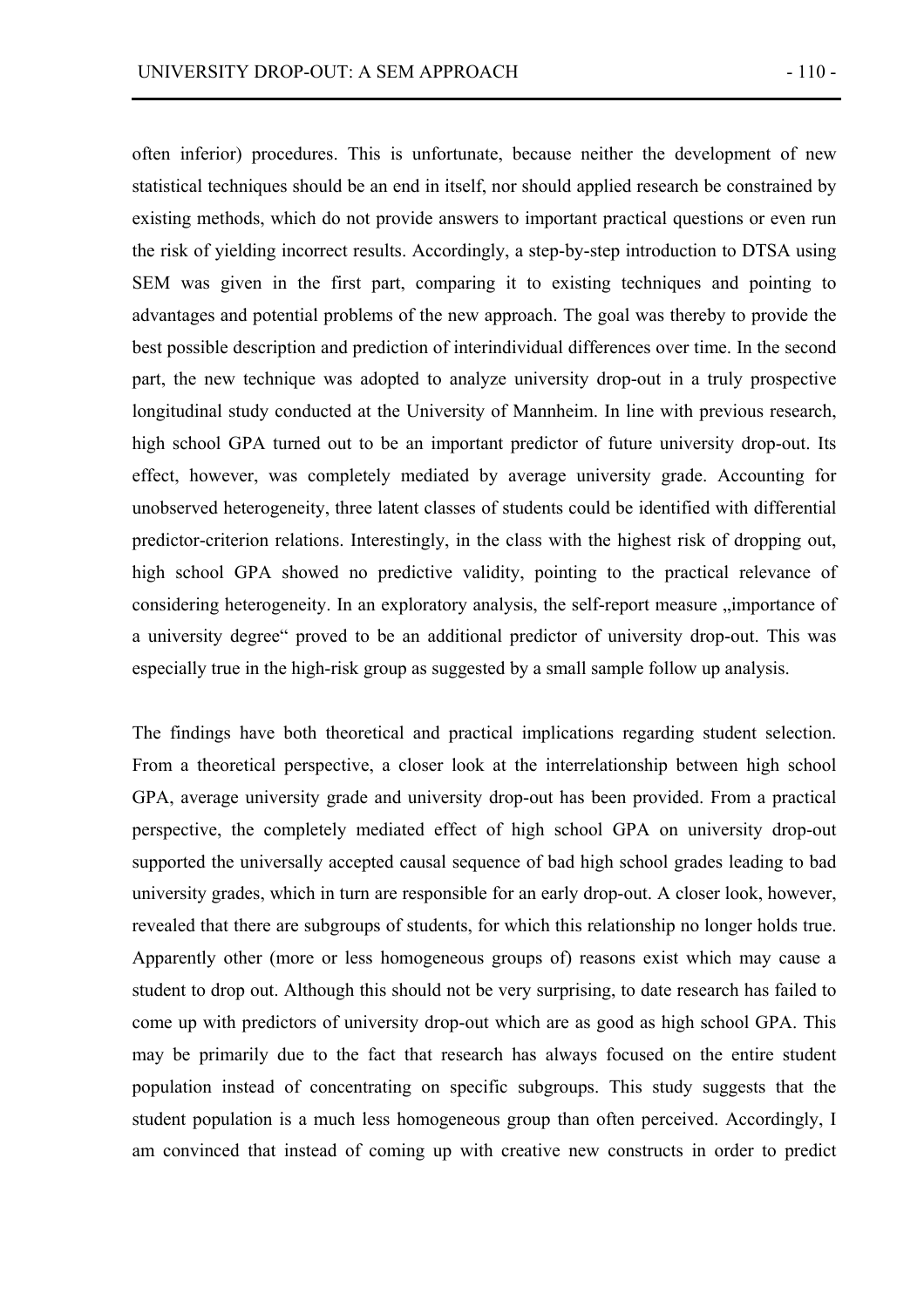university drop-out, future research should pay closer attention to the differential validity of existing predictors. Unfortunately, the present study is also limited with respect to theoretically derived additional predictors as discussed above. However, the approach introduced in this thesis can be easily extended and adapted to future studies on this topic. For example, it would be possible to take a closer look at the university grade of a student in relation to his/her high school grade. Maybe students who fall behind in their performance at the university – as compared to their high school performance – are the ones most likely to drop-out. This corresponds to an interaction between high school GPA and university grade. It can be easily tested by computing the product of (the standardized, see Aiken & West, 1991) university grade and high school GPA and adding this term as an additional predictor to the final model. Of course, the interaction term is correlated with drop-out, but in the present study it shows no predictive validity once we control for GPA and university grade. Thus the question was not pursued in more detail. One could think of many other hypotheses (e.g. whether the effects of high school GPA, university grades or their interaction are actually time-varying rather than time-invariant), which can be easily tested within this general framework. As a matter of fact, researchers are encouraged to pursue these important – although more complex – questions.

Ultimately, however, any analysis can only be as good as the quality of the underlying data. Given the importance of this topic, it is surprising how few universities address this issue in a systematic manner. There is a great need of longitudinal rather than cross-sectional studies, focusing on the individual history and on inter-individual differences in individual changes over time. Only such studies allow an optimal estimation and prediction of university dropout. Typically, however, demographic information, application documents, information on grades and enrollment status are readily available but are stored and processed in different departments, making it impossible to retrieve all relevant information. In the same way researchers are encouraged to adopt recent technology when addressing this topic, I appeal to policy makers to spend more resources on a better documentation of data, which should be made available to research. The costs appear to be small as compared to the gain in knowledge and the prospect of better approaches for selecting future and advising current students.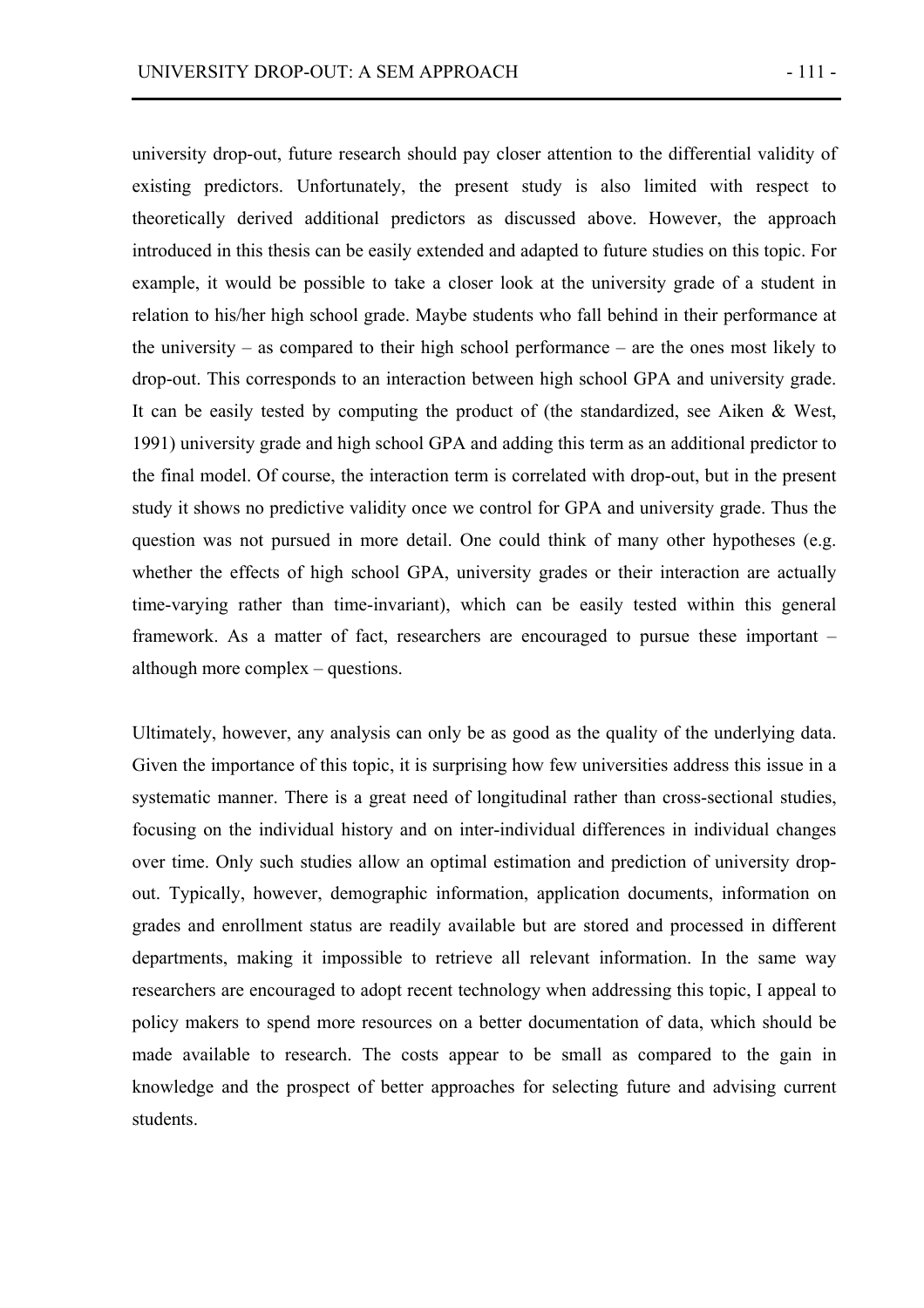### **5 SUMMARY AND CONCLUSIONS**

The analysis of change is the backbone of science. Methods for the analysis of change have been developed in almost all disciplines of modern science. However, to the same extent the subject of interest differs from one field of research to another, the methods differ as well (see Section 1.1). In the present thesis, the analysis of change was approached from the perspective of differential psychology, by focusing on differences among individuals as they exist and evolve over time. Differential psychology is a particularly interesting domain for a dissertation on selected aspects in the analysis of change. Maybe more than other areas in the behavioral sciences, the study of individual differences has always been closely related to the development and extension of statistical procedures. To give just one example, modern theories on the structure of intelligence (e.g., Carroll, 1993; for a good overview of the extensive literature on this topic see McGrew, 2004) or personality (e.g., Cattell, 1957; 1978; Costa & McCrae, 1985; for an overview see Goldberg, 1993) are inextricably tied to the development of factor analysis at the beginning of the last century (Spearman, 1904, 1927; see also Thurstone, 1934; 1938). However, only recently researchers began to grasp the potential that opens up when the methods of differential psychology are applied to the analysis of change. The best example is the development of latent growth curve modeling (LGCM), which resulted from the application of conventional confirmatory factor analysis to longitudinal data. The almost exponential increase in methodological and applied literature on this topic underscores the importance of this development. As a matter of fact, research in this area is quite active, and I expect not only many methodological extensions in the near future, but also important new insights in applied research to the degree that these methods are being used in traditional strongholds of differential psychology, such as research on learning, intelligence or personality. Thus, I can only second Nesselroade (2002) in his call for some selective optimizing of research activities by refocusing the targets to which the methods of differential psychology are applied to selected indicators of change (see page 1). It is hoped that the currently increasing interest in this topic is just the beginning of a more general movement in differential psychology. However, there is also the danger that this development creates a new gap between traditional and new techniques (or more generally between different research traditions, see Section 2). This would not only be counterproductive, but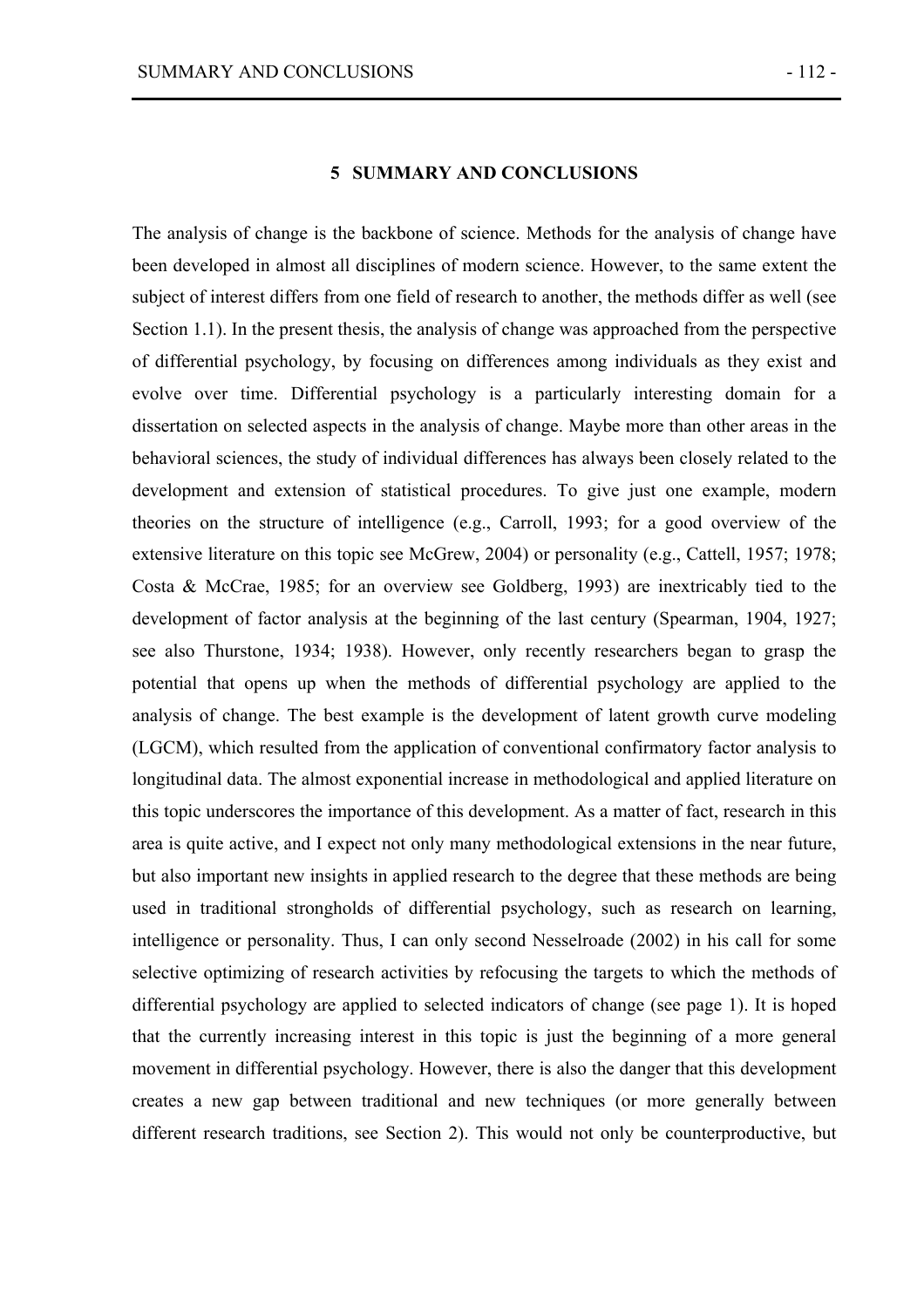simply unnecessary. In addition, new methods may increase the risk of leading to wrong conclusions if not properly set up and interpreted (see Section 3). Finally, because the methods are often more complex and more difficult to learn, they run the risk of simply not being used in applied research, despite their superiority.

The purpose of the present thesis was to take up Nesselroade's (2002) call for a liaison between the methods of differential psychology and indicators of change. The three above mentioned problems were addressed in three major parts by discussing some selected aspects in the analysis of change. In the first part (Section 2) traditional and modern methods have been compared and latent growth curve modeling has been proposed as a general data analytic procedure for repeated measures designs. In the second part (Section 3) the integration of autoregressive and latent growth curve models has been critically reviewed and it has been argued that great caution must be exercised to avoid biased parameter estimates and subsequently wrong conclusions. In the last part (Section 4) a recently developed technique was employed for the study of university drop-out at the University of Mannheim. An overview of all three parts is given in Section 1.3 and a detailed discussion of the findings, limitations, and directions for future research is provided at the end of each part (i.e., Section 2.5, Section 3.5, and Section 4.4). Accordingly, I refrain from another recapitulation at this point.

The greatest strength of the present dissertation is also its greatest weakness: it is neither a methodological nor an applied thesis. Instead it falls somewhere in-between. On the one hand existing methods for the analysis of change were compared and even some new statistical tests have been proposed as alternatives to existing procedures. In this respect the thesis is primarily methodological. On the other hand, a new study of university drop-out has been introduced, adopting an existing – albeit comparatively new – approach to discrete-time survival analysis. In this respect the thesis is applied. The middle part – a reconsideration of ALT-models for the analysis of skill acquisition – is mainly methodologically oriented, but was motivated by applied research on skill acquisition as described in Section 3.3. This twofold focus makes the thesis necessarily less stringent than other endeavors, which are exclusively concerned with the development of a new method or the application of an existing technique. As a matter of fact, the choice of topics is fairly arbitrary and selective, considering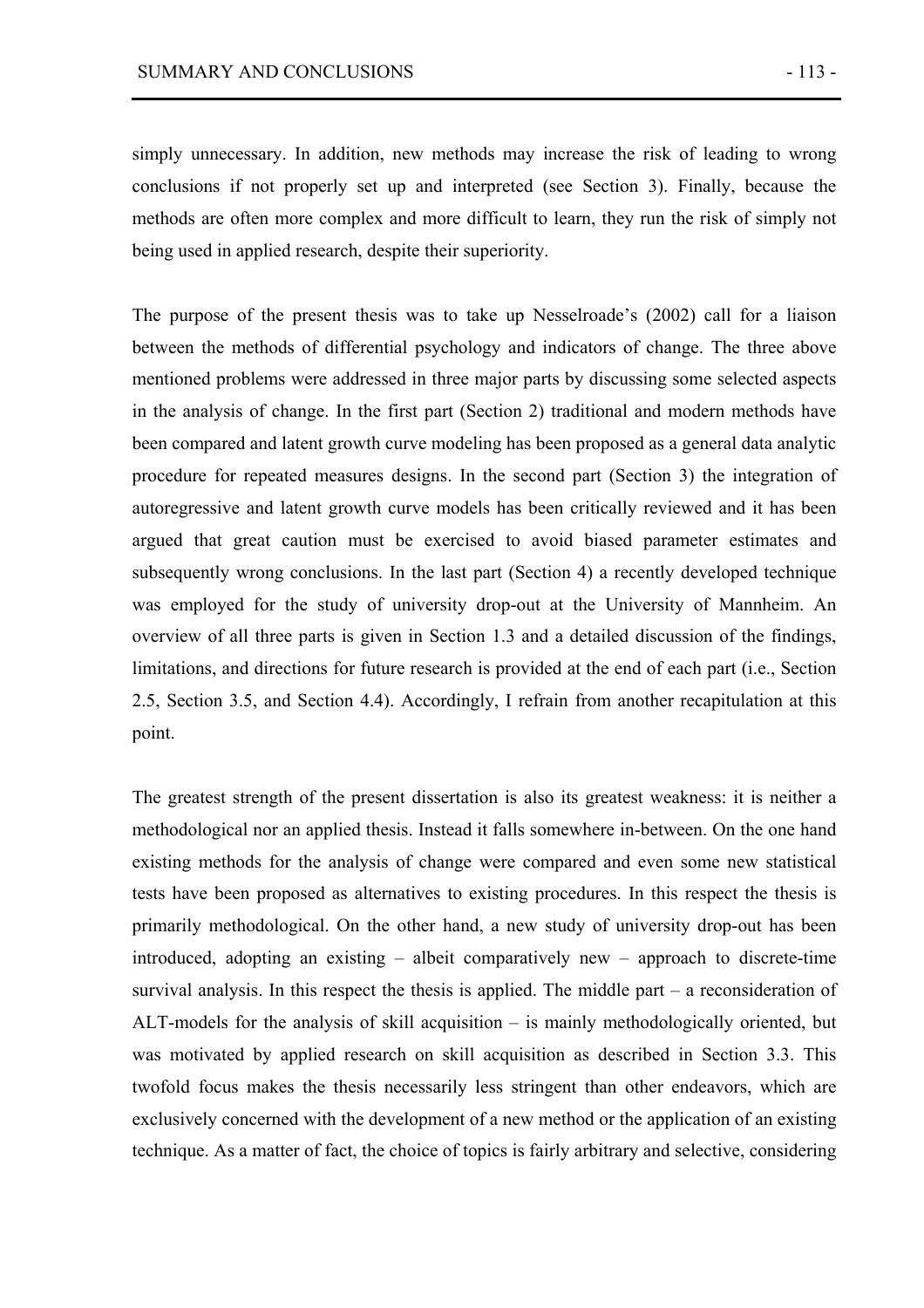the full range of methods, issues and practical problems in the analysis of change and I am well aware of this fact. However, I am also convinced that more studies like the one at hand are needed which try to bridge the gap between the development of new methods and their use in applied research. Despite its selectivity in topics, it is hoped that the present thesis is a small contribution towards this goal.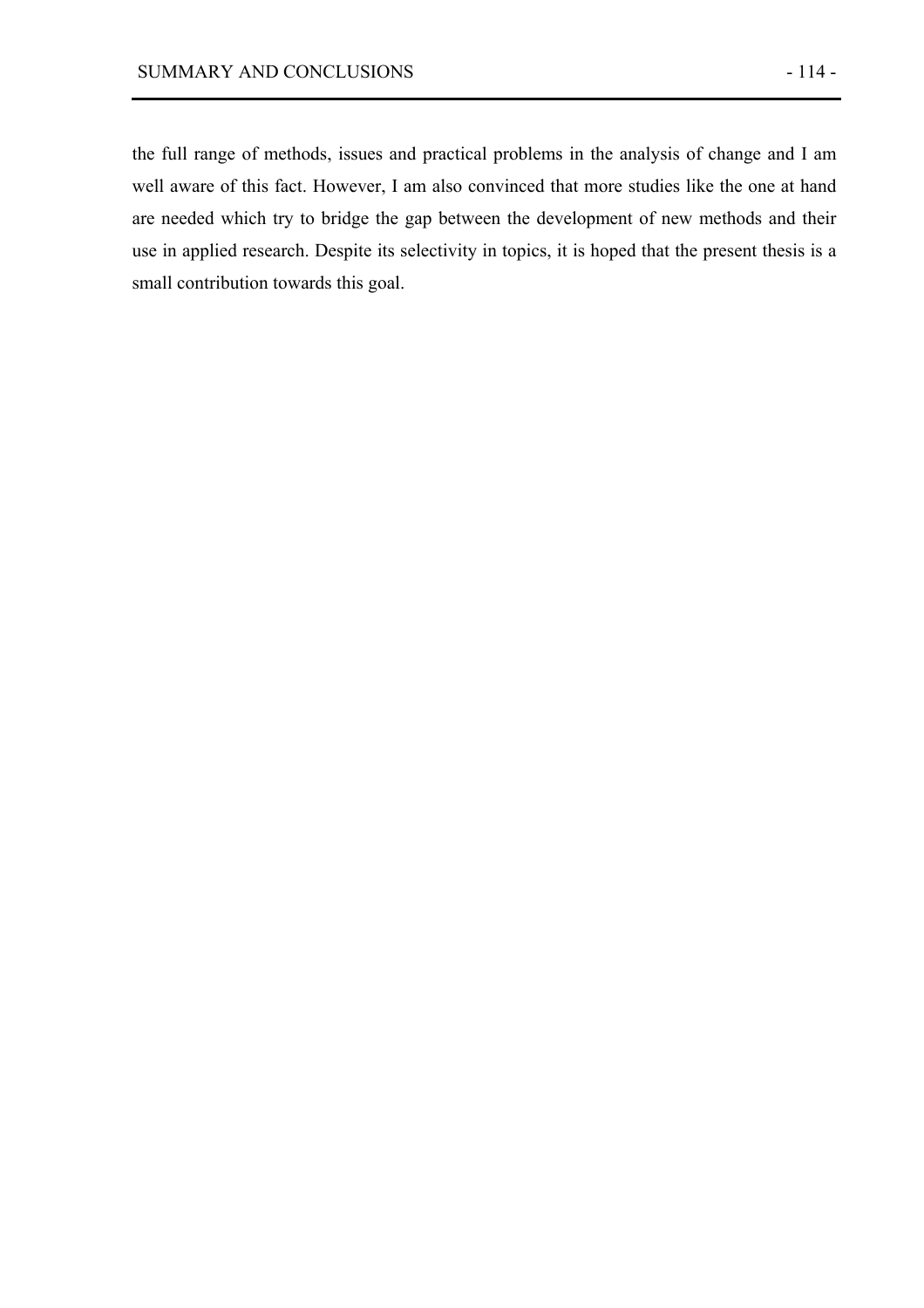#### **6 REFERENCES**

- Ackerman, P. L. (1992). Predicting Individual Differences in Complex Skill Acquisition: Dynamics of Ability Determinants. *Journal of Applied Psychology, 77*(5), 598-614.
- Ackerman, P. L., & Kanfer, R. (1993). Integrating Laboratory and Field Study for Improving Selection: Development of a Battery for Predicting Air Traffic Controller Success. *Journal of Applied Psychology, 78*(3), 413-432.
- Ackerman, P. L., Kanfer, R., & Goff, M. (1995). Cognitive and Noncognitive Determinants and Consequences of Complex Skill Acquisition. *Journal of Experimental Psychology: Applied, 1*(4), 270-304.
- Aiken, L. S., & West, S. G. (1991). *Multiple Regression: Testing and Interpreting Interactions*. Thousand Oaks, CA: Sage Publications.
- Allison, P. D. (1982). Discrete-time methods for the analysis of event histories. In S. Leinhardt (Ed.), *Sociological Methodology* (pp. 61-98). San Francisco: Jossey-Bass.
- Amelang, M., & Bartussek, D. (1997). *Differentielle Psychologie und Persönlichkeitsforschung* (4th ed.). Stuttgart: Kohlhammer.
- Anderson, T. W. (1960). Some stochastic process models for intelligence test scores. In K. J. Arrow, S. Karlin & P. Suppes (Eds.), *Mathematical methods in the social sciences*. Stanford, CA: Stanford University Press.
- Baltes, P. B., & Nesselroade, J. R. (1979). History and rationale of longitudinal research. In J. R. Nesselroade & P. B. Baltes (Eds.), *Longitudinal research in the study of behavior and development* (pp. 1-39). New York: Academic Press Inc.
- Barlow, D. H., & Hersen, M. (1984). *Single Case Experimental Designs: Strategies for Studying Behavior Change*. New York: Pergamon Press Inc.
- Baron, M. R., & Kenny, D. A. (1986). The Moderator-Mediator Variable Distinction in Social Psychological Research: Conceptual, Strategic, and Statistical Considerations. *Journal of Personality and Social Psychology, 51*(6), 1173-1182.
- Baumert, J., & Schümer, G. (2001). Familiäre Lebensverhältnisse, Bildungsbeteiligung und Kompetenzerwerb. In Deutsches-PISA-Konsortium (Ed.), *PISA 2000 Basiskompetenzen von Schülerinnen und Schülern im internationalen Vergleich*. Opladen: Leske & Budrich.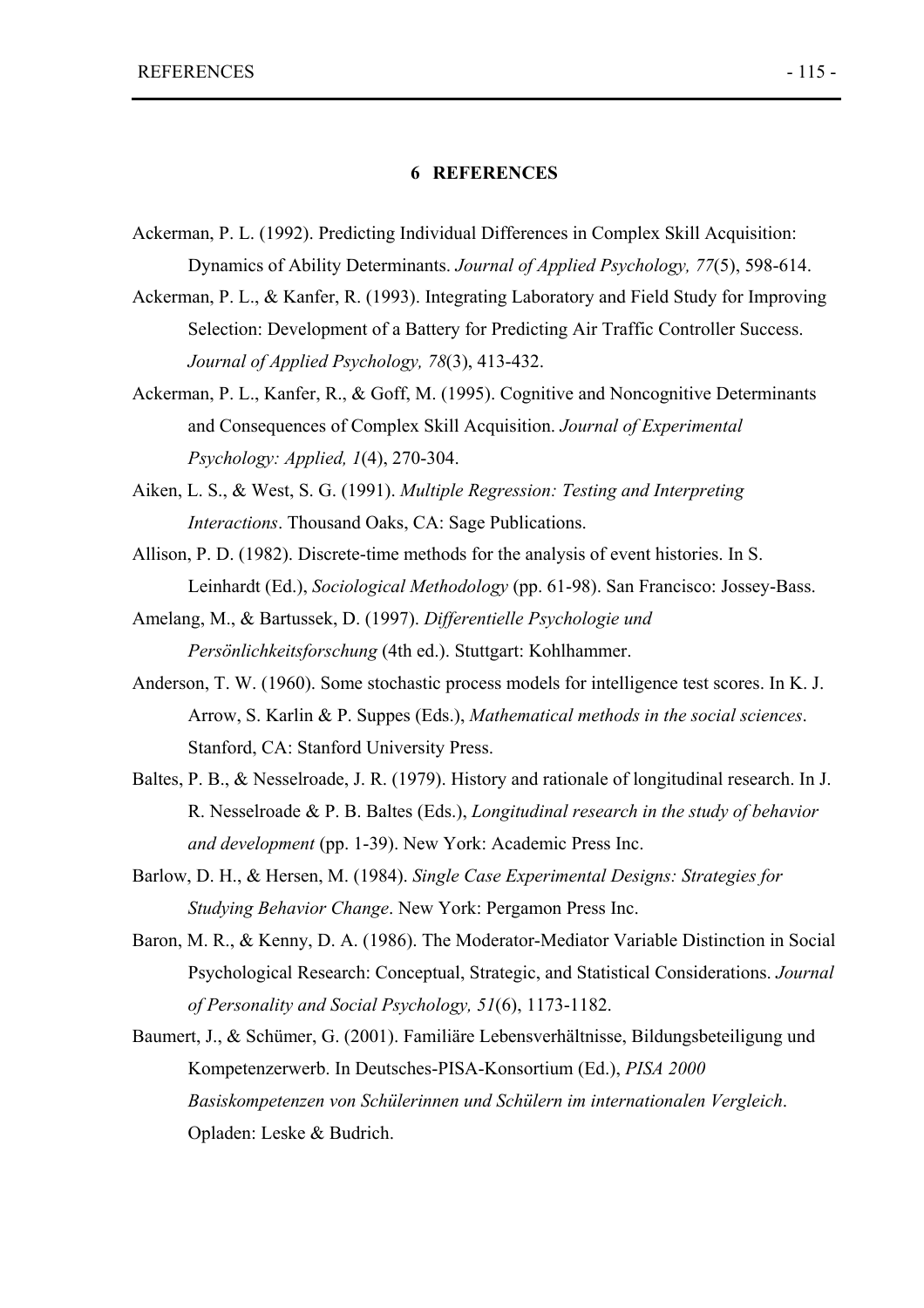- Beauducel, A., & Wittmann, W. W. (2005). Simulation Study on Fit Indexes in CFA Based on Data With Slightly Distorted Simple Structure. *Structural Equation Modeling, 12*(1), 41-75.
- Bentler, P. M. (1980). Multivariate Analysis with Latent Variables: Causal Modeling. *Annual Review of Psychology, 31*, 419-456.
- Bentler, P. M. (1986). Structural Modeling and Psychometrika: An Historical Perspective on Growth and Achievements. *Psychometrika, 51*, 35-51.
- Bereiter, C. (1963). Some persisting dilemmas in the measurement of change. In C. W. Harris (Ed.), *Problems in measuring change* (pp. 3-20). Madison: University of Wisconsin Press.
- Biesanz, J. C., Deeb-Sossa, N., Papadakis, A. A., Bollen, K. A., & Curran, P. J. (2004). The Role of Coding Time in Estimating and Interpreting Growth Curve Models. *Psychological Methods, 9*(1), 30-52.
- Bollen, K. A. (1989). *Structural equations with latent variables*. New York: John Wiley & Sons, Inc.
- Bollen, K. A., & Curran, P. J. (2004). Autoregressive Latent Trajectory (ALT) Models: A Synthesis of Two Traditions. *Sociological Methods & Research, 32*, 336-383.
- Bollen, K. A., & Curran, P. J. (2006). *Latent Curve Models: A Structural Equation Perspective*. Hoboken, NJ: John Wiley.
- Bollen, K. A., & Long, S. J. (Eds.). (1993). *Testing Structural Equation Models*. Newbury Park, CA: Sage.
- Box, G. E. P. (1949). A General Distribution Theory for a Class of Likelihood Criteria. *Biometrika, 36*(3/4), 317-346.
- Box, G. E. P., & Jenkins, G. M. (1976). *Time Series Analysis: Forecasting and Control* (2nd ed.). San Francisco: Holden Day.
- Brandstätter, H., Grillich, L., & Farthofer, A. (2002). Studienverlauf nach Studienberatung. *Zeitschrift für Pädagogische Psychologie, 16*(1), 15-28.
- Brunswik, E. (1952). The conceptual framework of psychology. In *International Encyclopedia of Unified Science* (Vol. 1). Chicago: University of Chicago Press.
- Bryk, A. S., & Raudenbush, S. W. (1992). *Hierarchical linear models: Applications and data analysis methods*. Newbury Park, CA: Sage.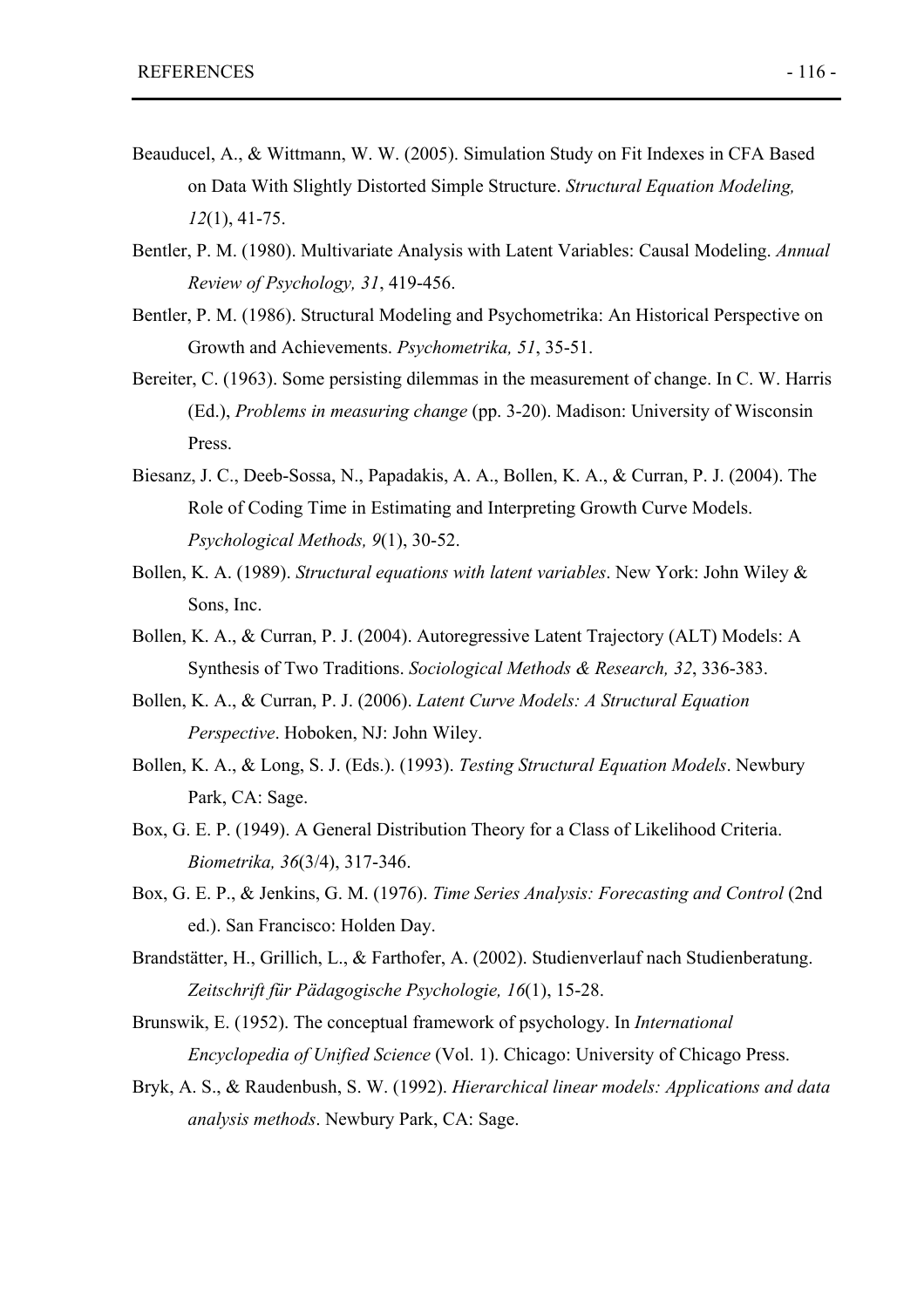- Cabrera, A. F., Nora, A., & Castaneda, M. B. (1993). College Persistence: Structural Equations Modeling Test of an Integrated Model of Student Retention. *The Journal of Higher Education, 64*(2), 123-139.
- Campbell, D. T., & Erlebacher, A. (1970). How regression artifacts in quasi-experimental evaluations can mistakenly make compensatory education look harmful. In J. Hellmuth (Ed.), *Compensatory education: A national debate* (Vol. 3). New York: Brunner/Mazel.
- Carroll, J. B. (1993). *Human Cognitive Abilities: A survey of factor-analytic studies*. Cambridge: Cambridge University Press.
- Cattell, R. B. (1957). *Personality and Motivation: Structure and Measurement*. Yonkers on Hudson, New York: World book.
- Cattell, R. B. (1978). *The scientific use of factor analysis in behavioral and life sciences*. New York: Plenum.
- Cattell, R. B. (Ed.). (1966). *Handbook of multivariate experimental psychology*. Chicago: Rand McNally.
- Cattell, R. B. (Ed.). (1980). *Handbuch der multivariaten experimentellen Psychologie*. Frankfurt: Rand McNally & Company.
- Chen, F., Bollen, K. A., Paxton, P., Curran, P. J., & Kirby, J. B. (2001). Improper Solutions in Structural Equation Models. *Sociological Methods & Research, 29*(4), 468-508.
- Cohen, J. (1968). Multiple Regression as a General Data-Analytic System. *Psychological Bulletin, 70*(6), 426-443.
- Cohen, J., & Cohen, P. (1983). *Applied Multiple Regression/Correlation Analysis for the Behavioral Sciences* (2nd ed.). Hillsdale: Erlbaum.
- Cohen, J., Cohen, P., West, S. G., & Aiken, L. S. (2003). *Applied multiple Regression/Correlation Analysis for the Behavioral Sciences* (3rd ed.). Hillsdale: Erlbaum.
- Collins, L. M., & Sayer, A. G. (Eds.). (2001). *New Methods for the Analysis of Change*. Washington DC: American Psychological Association.
- Cook, T. D., & Campbell, D. T. (1979). *Quasi-Experimentation: Design and analysis issues for field settings*. Chicago: Rand McNally.
- Costa, P. T., Jr., & McCrae, R. R. (1985). *The NEO personality inventory manual.* Odessa, FL: Psychological Assessment Resources.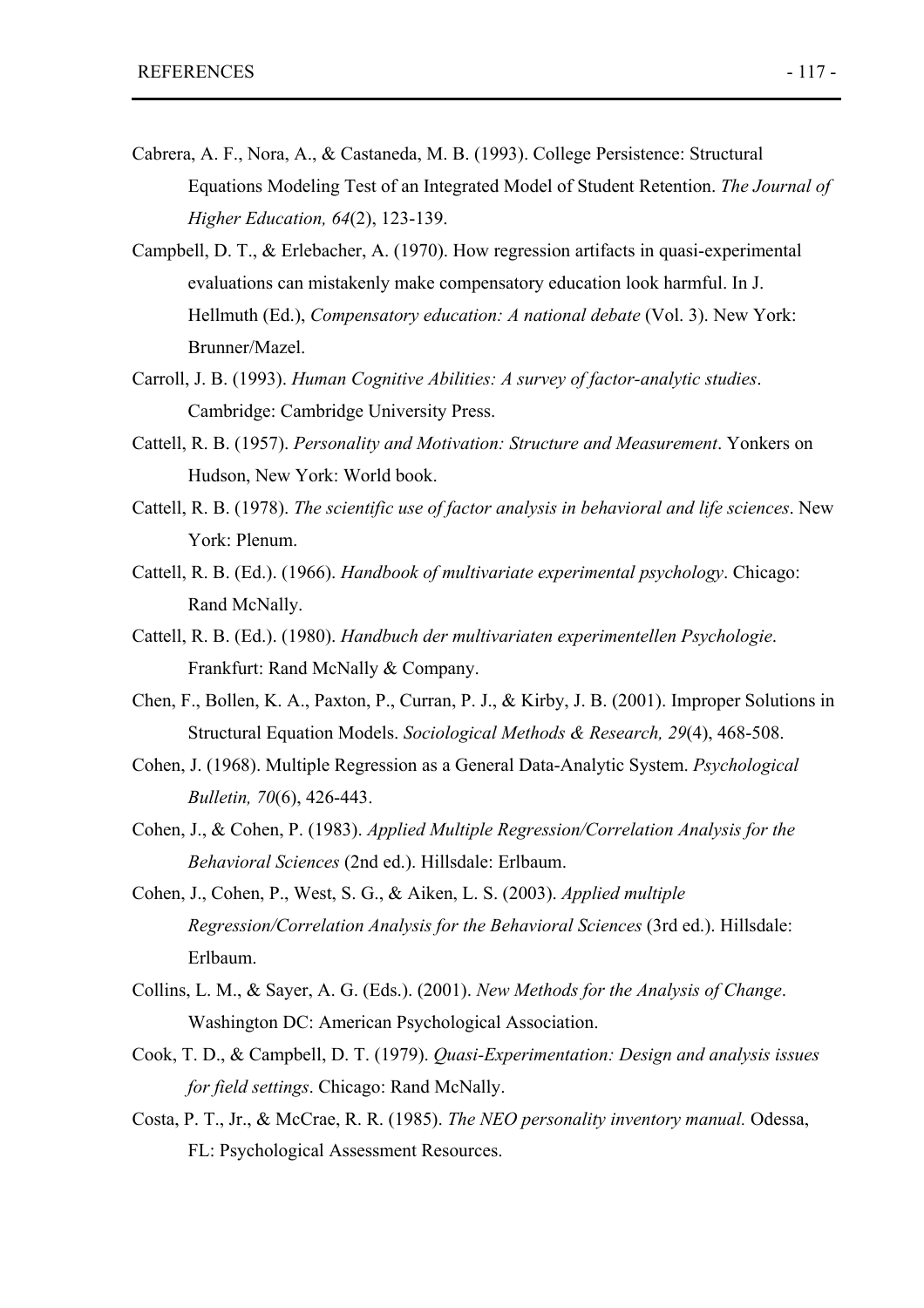- Cox, D. R. (1972). Regression Models and Life-Tables. *Journal of the Royal Statistical Society, 34*(2), 187-220.
- Cronbach, L. J. (1957). The two disciplines of scientific psychology. *American Psychologist, 12*, 671-684.
- Cronbach, L. J. (1975). Beyond the Two Disciplines of Psychology. *American Psychologist, 30*, 116-127.
- Cronbach, L. J., & Furby, L. (1970). How we should measure "change"-or should we? *Psychological Bulletin, 74*(1), 68-80.
- Curran, P. J., & Bollen, K. A. (1998, October). *Toward Synthesizing Autoregressive and Latent Trajectory Models.* Paper presented at the APA sponsored New Methods for the Analysis of Change conference hosted by the Methodology Center, Pennsylvania State University, University Park, PA.
- Curran, P. J., & Bollen, K. A. (2001). The Best of Both Worlds: Combining Autoregressive and Latent Curve Models. In L. Collins & A. G. Sayer (Eds.), *New Methods for the Analysis of Change* (pp. 107-135). Washington, DC: American Psychological Association.
- Curran, P. J., & Willoughby, M. (2003). Implications of latent trajectory models for the study of developmental psychopathology. *Development and Psychopathology, 15*, 581-612.
- Dacorogna, M. M., Gencay, R., Müller, U., Olsen, R. B., & Pictet, O. V. (2001). *An Introduction to High-Frequency Finance*. San Diego, CA: Academic Press.
- Dawes, R. M. (1979). The Robust Beauty of Improper Linear Models in Decision Making. *American Psychologist, 34*(7), 571-582.
- Du Toit, S., & Browne, M. W. (2001). The covariance structure of a vector ARMA time series. In R. Cudeck, S. du Toit & D. Sörbom (Eds.), *Structural Equation Modeling: Present and Future - A Festschrift in honor of Karl Jöreskog* (pp. 297-314). Lincolnwood, IL: Scientific Software International, Inc.

DuBois, P. H. (1957). *Multivariate correlational analysis*. New York: Harper.

Duncan, T. E., Duncan, S. C., & Strycker, L. A. (2006). *An Introduction to Latent Variable Growth Curve Modeling: Concepts, Issues, and Applications:* (Second ed.). Mahwah, NJ: Lawrence Erlbaum Associates.

Fisher, R. A. (1925). *Statistical Methods for Research Workers*. Edinburgh: Oliver and Boyd.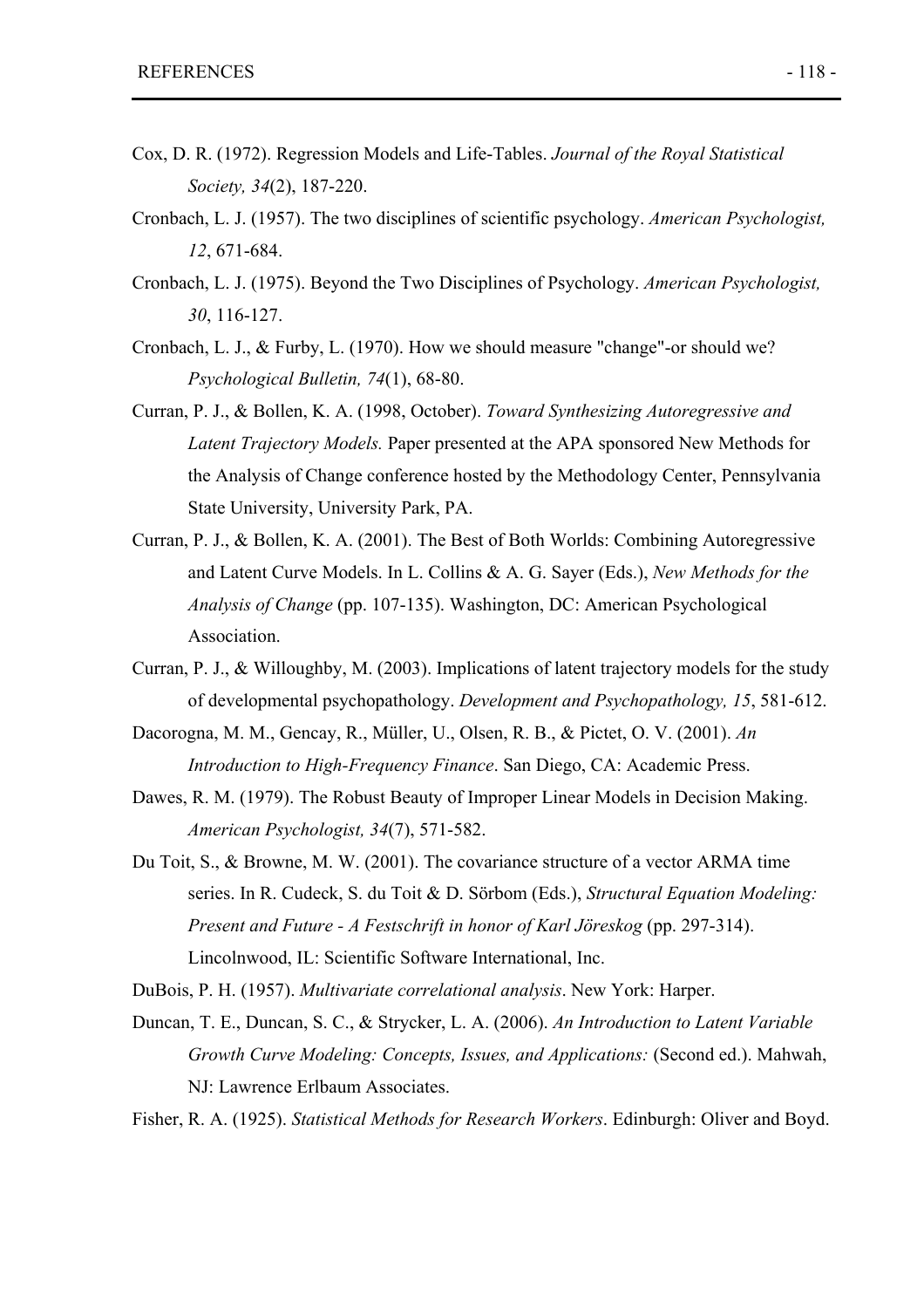- Fitzmaurice, G. M., Laird, N. M., & Ware, J. H. (2004). *Applied Longitudinal Analysis*. Hoboken, New Jersey: John Wiley & Sons, Inc.
- Funke, J. (1986). *Komplexes Problemlösen: Bestandsaufnahme und Perspektiven*. Berlin: Springer.
- Gold, A. (1988). *Studienabbruch, Abbruchneigung und Studienerfolg: Vergleichende Bedingungsanalysen des Studienverlaufs*. Frankfurt a. M.: Peter Lang.
- Gold, A., & Kloft, C. (1991). Der Studienabbruch: Eine Analyse von Bedingungen und Begründungen. *Zeitschrift für Entwicklungspsychologie und Pädagogische Psychologie, 4*, 265-279.
- Gold, A., & Souvignier, E. (2005). Prognose der Studierfähigkeit. *Zeitschrift für Entwicklungspsychologie und Pädagogische Psychologie, 37*(4), 214-222.
- Goldberg, L. R. (1993). The structure of phenotypic personality traits. *American Psychologist, 48*, 26-34.
- Gottman, J. M. (Ed.). (1995). *The Analysis of Change*. Mahwah, New Jersey: Lawrence Erlbaum Associates Inc.
- Greenhouse, S. W., & Geisser, S. (1959). On Methods in the Analysis of Profile Data. *Psychometrika, 24*(2).
- Gulliksen, H. (1950). *Theory of mental tests*. New York: Wiley.
- Guttman, L. A. (1954). A new approach to factor analysis: The radex. In P. F. Lazarsfeld (Ed.), *Mathematical thinking in the social sciences* (pp. 258-348). Glencoe, IL: Free Press.
- Hamaker, E. L. (2005). Conditions for the Equivalence of the Autoregressive Latent Trajectory Model and a Latent Growth Curve Model With Autoregressive Disturbances. *Sociological Methods & Research, 33*(3), 404-416.
- Hancock, G. R., & Choi, J. (2007). A Vernacular for Linear Latent Growth Models. *Structural Equation Modeling, 13*(3), 352-377.
- Hancock, G. R., & Samuelsen (Eds.). (forthcoming 2007). *Advances in Latent Variable Mixture Models*. Greenwich, CT: Information Age Publishing.
- Hershberger, S. L. (2003). The Growth of Structural Equation Modeling. *Structural Equation Modeling, 10*(1), 35-46.
- Heublein, U., Schmelzer, R., & Sommer, D. (2005). Studienabbruchstudie 2005: Die Studienabbruchquoten in den Fächergruppen und Studienbereichen der Universitäten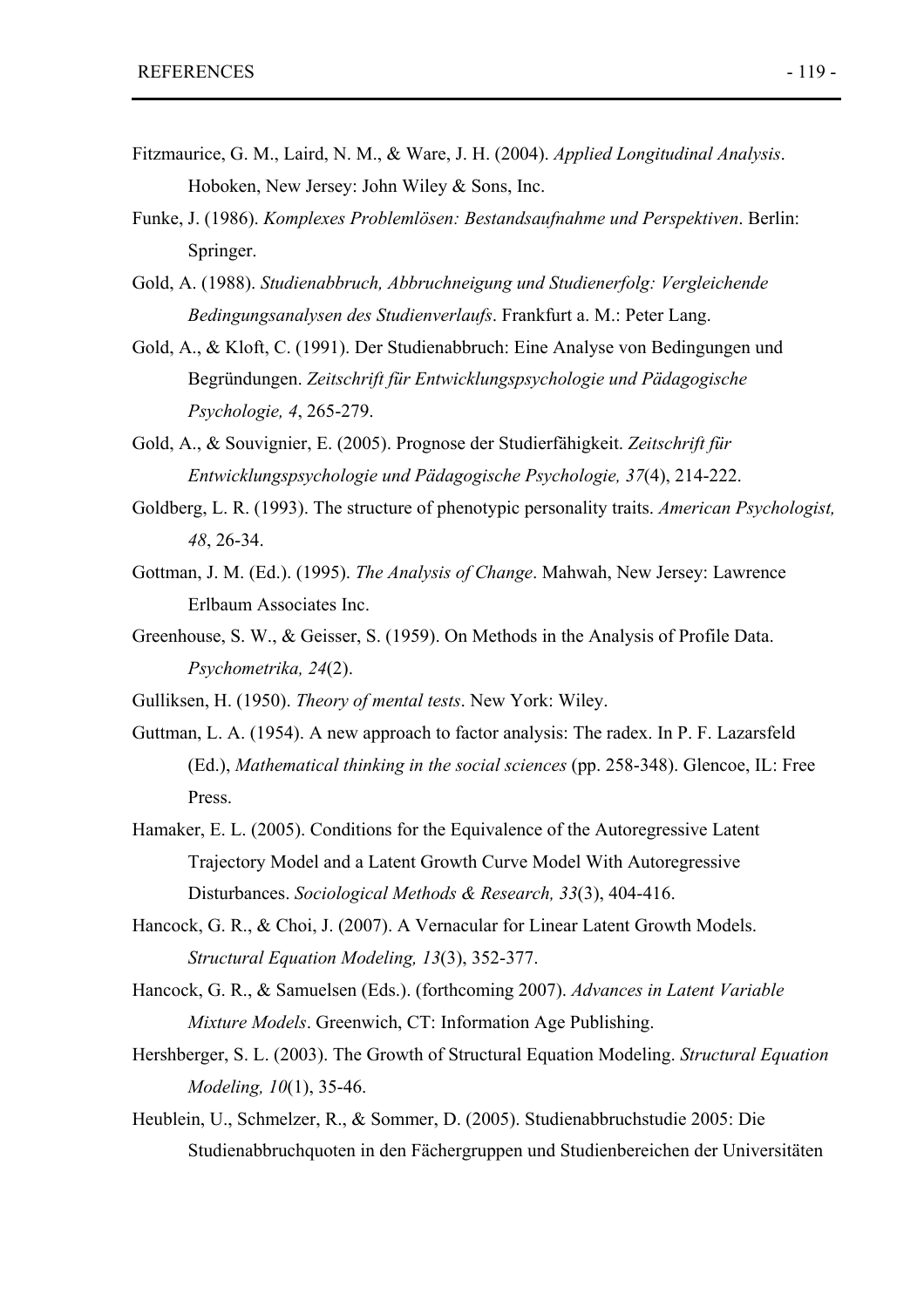und Fachhochschulen. In *HIS Kurzinformation*. Hannover: Hochschul-Informations-System.

- Hoyle, R. H. (Ed.). (1999). *Statistical Strategies for Small Sample Research*. Thousand Oaks, CA: Sage Publications, Inc.
- Hsiao, C. (2005). *Analysis of panel data* (2nd ed.). Cambridge: Cambridge University Press.
- Humphreys, L. G. (1960). Investigation of the simplex. *Psychometrika, 25*, 313-323.
- Hutchison, D. (1988). Event history and survival analysis in the social sciences. *Quality & Quantity, 22*, 203-219.
- Huynh, H., & Feldt, L. S. (1970). Conditions Under Which Mean Square Ratios in Repeated Measurements Designs Have Exact F-Distributions. *Journal of the American Statistical Association, 65*(332), 1582-1589.
- Judd, C. M., & Kenny, D. A. (1981). Process analysis: Estimating mediation in treatment evaluations. *Evaluation Review, 5*, 602-619.
- Kaplan, E. L., & Meier, P. (1958). Nonparametric estimation from incomplete observations. *Journal of the American Statistical Association, 58*, 457-481.
- Kazdin, A. E. (1982). *Single-Case Research Designs: Methods for Clinical and Applied Settings*. New York: Oxford University Press.
- Kenny, D. A. (1974). A quasi-experimental approach to assessing treatment effects in nonequivalent control group designs. *Psychological Bulletin, 82*, 345-362.
- Keselman, H. J., & Rogan, J. C. (1980). Repeated measures F tests and psychophysiological research: Controlling the number of false positives. *Psychophysiology, 17*, 499-503.
- Keselman, H. J., Rogan, J. C., Mendoza, J. L., & Breen, L. J. (1980). Testing the Validity Conditions of Repeated Measures F Tests. *Psychological Bulletin, 87*(3), 479-481.
- Kessler, R. C., & Greenberg, D. F. (1981). *Linear Panel Analysis*. New York: Academic Press.
- Kratochwill, T. R., & Levin, J. R. (Eds.). (1992). *Single-Case Research Design and Analysis: New Directions for Psychology and Education*. Hillsdale, New Jersey: Lawrence Erlbaum Associates.
- Levy, R., & Hancock, G. R. (2007). A framework of statistical tests for comparing mean and covariance structure models. *Multivariate Behavioral Research*(42), 33-66.
- Lewin, K. (1999). Studienabbruch in Deutschland. In M. Schröder-Gronostay & H.-D. Daniel (Eds.), *Studienerfolg und Studienabbruch.* Neuwied: Luchterhand.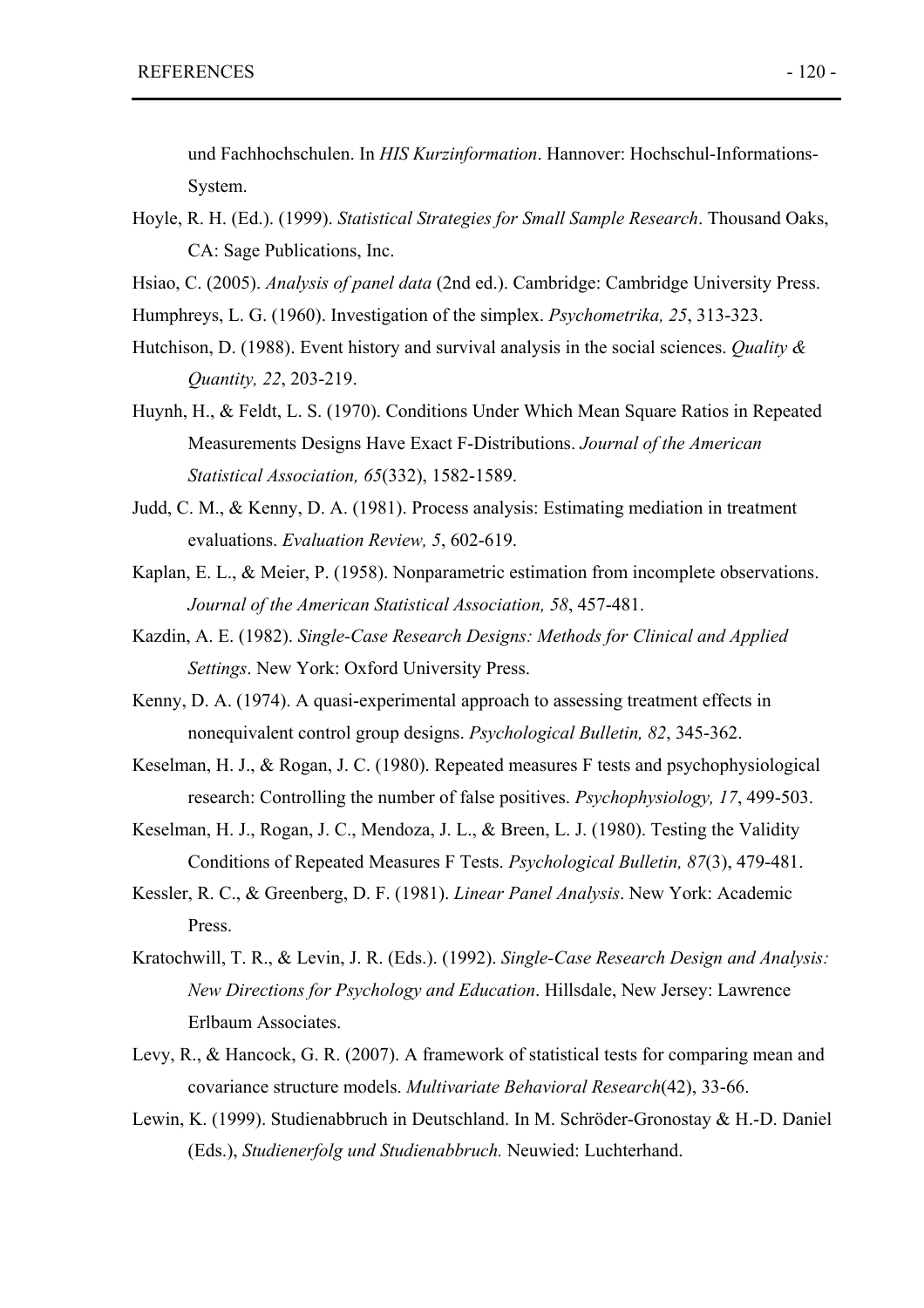- Little, R. J. A., & Rubin, D. B. (2002). *Statistical analysis with missing data* (2nd ed.). New York: John Wiley & Sons.
- Lo, Y., Mendell, N. R., & Rubin, D. B. (2001). Testing the number of components in a normal mixture. *Biometrika, 88*(3), 767-778.
- Lohman, D. F. (1999). Minding our p's and q's: On finding relationships between learning and intelligence. In P. L. Ackerman, P. C. Kyllonen & R. D. Roberts (Eds.), *The future of learning and individual differences: Process, traits, and content* (pp. 55-72). Washington, DC: American Psychological Association.
- Lord, F. M. (1956). The measurement of growth. *Educational and Psychological Measurement, 16*, 421-437.
- Lord, F. M. (1963). Elementary Models for Measuring Change. In C. W. Harris (Ed.), *Problems in Measuring Change* (pp. 21-38). Madison: University of Wisconsin Press.
- Lord, F. M., & Novick, M. R. (1968). *Statistical theories of mental test scores*. Reading, MA: Addison-Wesley.
- Lütkepohl, H. (2005). *New introduction to multiple time series analysis*. Berlin: Springer.
- Lütkepohl, H., & Krätzig, M. (Eds.). (2004). *Applied time series econometrics*. New York: Cambridge University Press.
- MacCallum, R. C., Kim, C., Malarkey, W., & Kielcolt-Glaser, J. (1997). Studying multivariate change using multilevel models and latent curve models. *Multivariate Behavioral Research, 32*(3), 215-253.
- Mandys, F., Dolan, C. V., & Molenaar, P. C. M. (1994). Two Aspects of the Simplex Model: Goodness of Fit to Linear Growth Curve Structures and the Analysis of Mean Trends. *Journal of Educational and Behavioral Statistics, 19*(3), 201-215.
- Mardia, K. V. (1970). Measures of multivariate skewness and kurtosis with applications. *Biometrika, 57*, 519-530.
- Mardia, K. V. (1974). Applications of some measures of multivariate skewness and kurtosis in testing normality and robustness studies. *Sankhya Series B, 36*, 115-128.
- Marsh, H. W. (1993). Stability of Individual Differences in Multiwave Panel Studies: Comparison of Simplex Models and One-Factor Models. *Journal of Educational Measurement, 30*(2), 157-183.
- Mauchly, J. W. (1940). Significance Test for Sphericity of a Normal n-Variate Distribution. *The Annals of Mathematical Statistics, 11*(2), 204-209.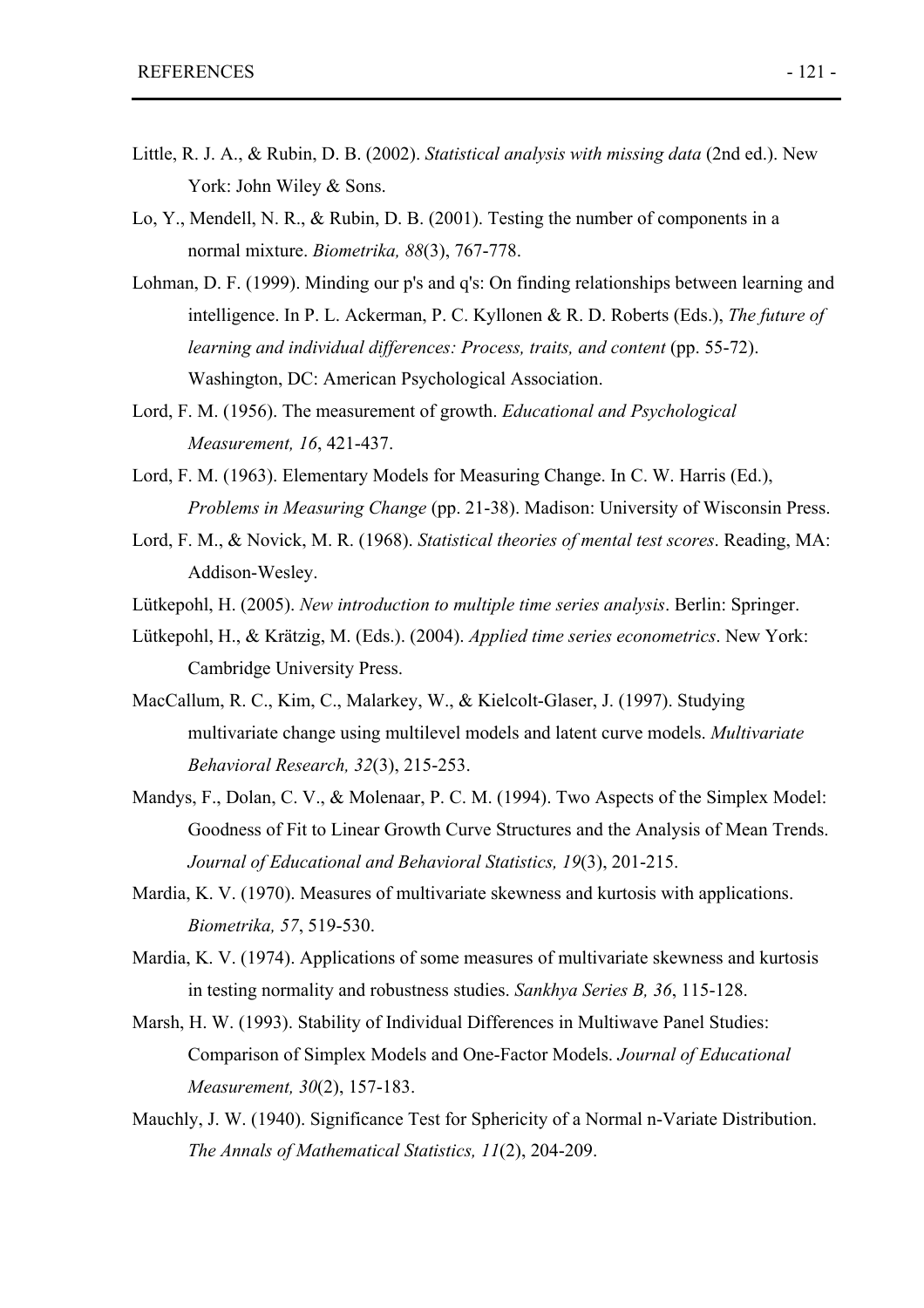- Maxwell, S. E., & Delaney, H. D. (2000). *Designing experiments and analyzing data: A model comparison perspective*. Mahwah, NJ: Lawrence Erlbaum Associates.
- McArdle, J. J. (1986). Latent variable growth within behavior genetic models. *Behavior Genetics, 16*, 163-200.
- McArdle, J. J. (1988). Dynamic but Structural Equation Modeling of Repeated Measures Data. In J. R. Nesselroade & R. B. Cattell (Eds.), *Handbook of multivariate experimental psychology* (2nd ed., pp. 561-614). New York: Plenum Press.
- McArdle, J. J. (1989). A Structural Modeling Experiment with Multiple Growth Functions. In R. Kanfer, P. L. Ackerman & R. Cudeck (Eds.), *Abilities, motivation, and methodology* (pp. 71-117). Hillsdale, N.J.: L. Erlbaum Associates.
- McArdle, J. J. (1991). Structural models of development theory in psychology. *Annals of Theoretical Psychology, 7*, 139-159.
- McArdle, J. J., & Epstein, D. B. (1987). Latent growth curves within developmental structural equation models. *Child Development, 58*(1), 110-133.
- McArdle, J. J., & Hamagami, E. (1991). Modeling incomplete longitudinal and crosssectional data using latent growth structural models. In L. Collins & J. L. Horn (Eds.), *Best methods for the analysis of change: Recent advances, unanswered questions, future directions* (pp. 276-304). Washington, DC: American Psychological Association.
- McArdle, J. J., & Hamagami, E. (1992). Modeling incomplete longitudinal and crosssectional data using latent growth structural models. *Experimental Aging Research, 18*(3), 145-166.
- McArdle, J. J., & Nesselroade, J. R. (2002). Growth Curve Analysis in Contemporary Psychological Research. In J. Schinka & W. Velicer (Eds.), *Comprehensive Handbook of Psychology, Volume Two: Research Methods in Psychology* (pp. 447-480). New York: Wiley.
- McGrew, K. S. (2004). *The Cattell-Horn-Carroll (CHC) Theory of Cognitive Abilities: Past, Present and Future*. Retrieved [01\08\07], from http://www.iapsych.com

McLachlan, G., & Peel, D. (2000). *Finite Mixture Models*. New York: John Wiley & Sons.

McNemar, Q. (1958). On Growth Measurement. *Educational and Psychological Measurement, 18*(1), 47-55.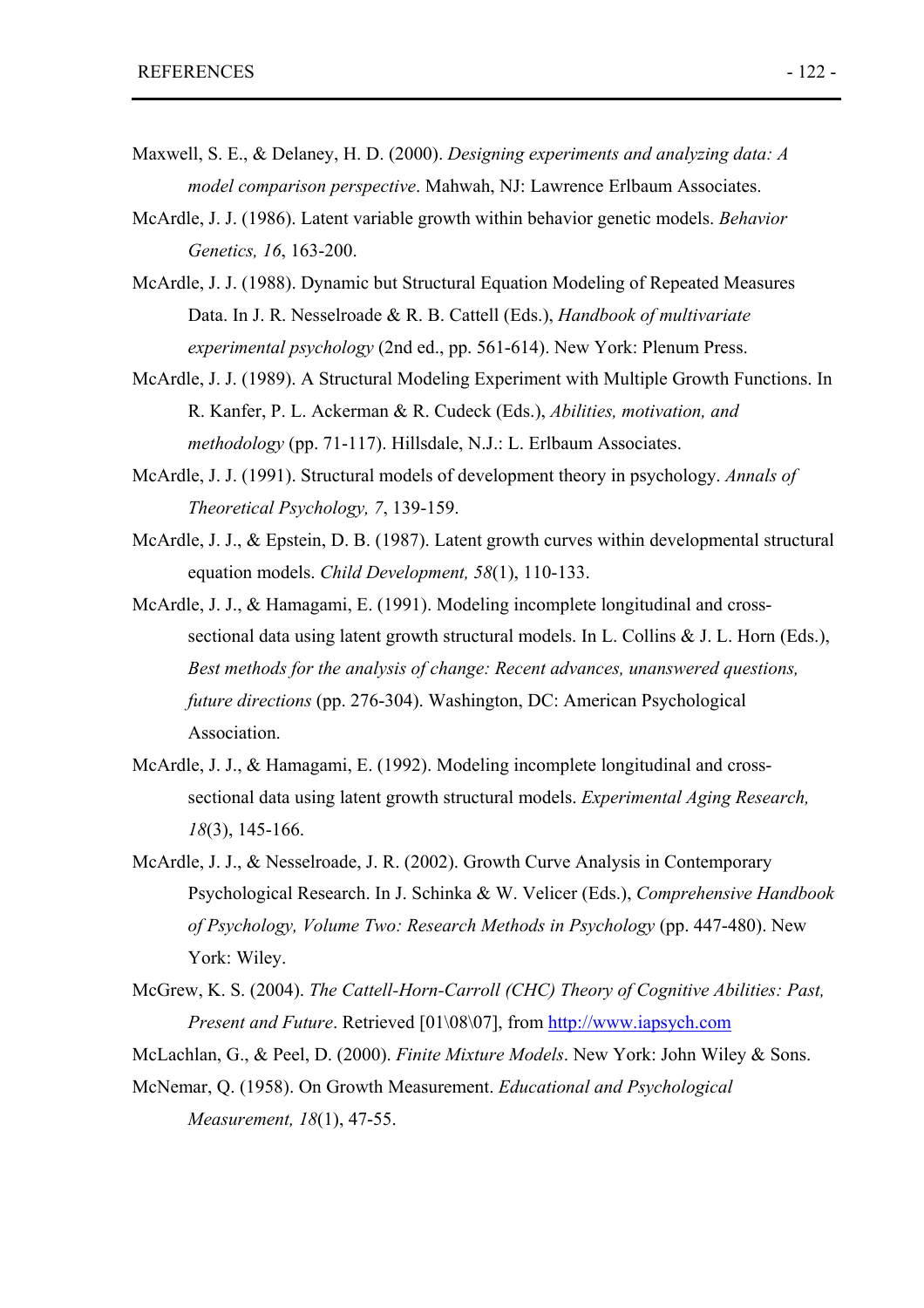- Mendoza, J. L. (1980). A Significance Test for Multisample Sphericity. *Psychometrika, 45*(4), 495-498.
- Meredith, W., & Tisak, J. (1984, October). *"Tuckerizing" curves.* Paper presented at the annual meeting of the Psychometric Society, Santa Barbara, CA.
- Meredith, W., & Tisak, J. (1990). Latent Curve Analysis. *Psychometrika, 55*(1), 107-122.
- Metz-Göckel, H., & Leffelsend, S. (2001). Motivationale Determinanten der Zielbindung im Studium. *Zeitschrift für Psychologie, 209*(2), 153-173.
- Moosbrugger, H., Jonkisz, E., & Fucks, S. (2006). Studierendenauswahl durch die Hochschulen - Ansätze zur Prognostizierbarkeit des Studienerfolgs am Beispiel des Studiengangs Psychologie. *Report Psychologie, 3*, 114-123.
- Moosbrugger, H., & Reiß, S. (2005). Determinanten von Studiendauer und Studienerfolg im Diplomstudiengang Psychologie. Eine Absolventenstudie. *Zeitschrift für Evaluation, 2*, 177-194.
- Moskowitz, D. S., & Hershberger, S. L. (Eds.). (2002). *Modeling Intraindividual Variability with Repeated Measures Data: Methods and Applications*. Mahwah, NJ: Lawrence Erlbaum Associates.
- Muthén, B. (1991). Analysis of Longitudinal Data Using Latent Variable Models With Varying Parameters. In L. Collins & J. L. Horn (Eds.), *Best Methods for the Analysis of Change: Recent Advances, Unanswered Questions, Future Directions* (pp. 1-17). Washington DC: American Psychological Association.
- Muthén, B. (2001a). Latent variable mixture modeling. In G. A. Marcoulides & R. E. Schumacker (Eds.), *New Developments and Techniques in Structural Equation Modeling* (pp. 1-33): Lawrence Erlbaum.
- Muthén, B. (2002). Beyond SEM: General latent variable modeling. *Behaviormetrika, 29*(1), 81-117.
- Muthén, B., & Masyn, K. (2005). Discrete-Time Survival Mixture Analysis. *Journal of Educational and Behavioral Statistics, 30*(1), 27-58.
- Muthén, B., & Muthén, L. K. (1998-2006). *Mplus [computer software]*. Los Angeles: Muthén & Muthén.
- Muthén, B., & Muthén, L. K. (1998-2007a). *Mplus [computer software]*. Los Angeles: Muthén & Muthén.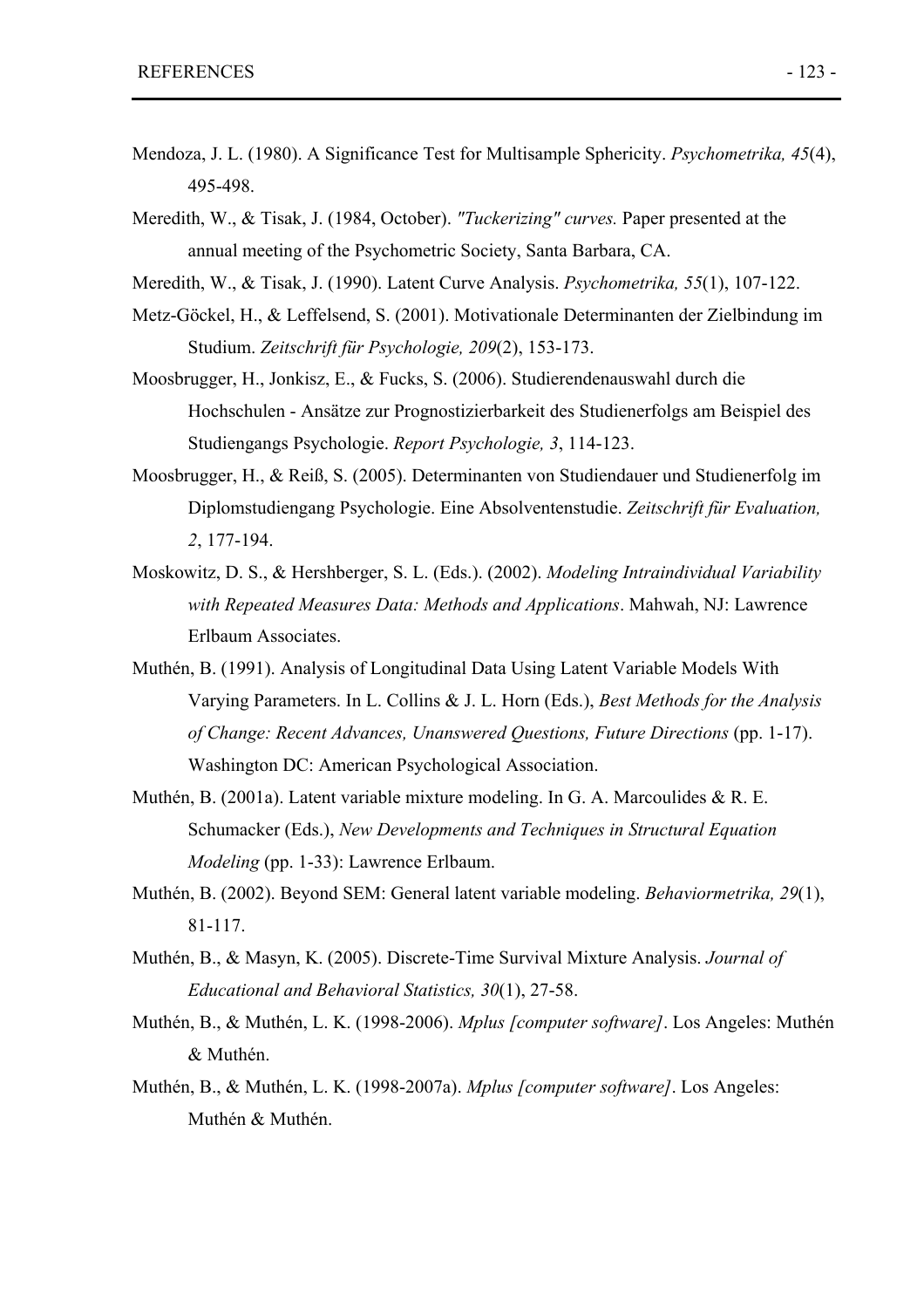- Muthén, B., & Muthén, L. K. (2000). Intergrating person-centered and variable-centered analysis: Growth mixture modelling with latent trajectory classes. *Alcoholism: Clinical and Experimental Research, 24*, 882-891.
- Muthén, B., & Shedden, K. (1999). Finite Mixture Modeling with Mixture Outcomes Using the EM Algorithm. *Biometrics, 55*, 463-469.
- Muthén, B. O. (2001b). Second-generation structural equation modeling with a combination of categorical and continuous latent variables: New opportunities for latent class/latent growth modeling. In L. M. Collins & a. Sayer (Eds.), *New methods for analysis of change* (pp. 291-322). Washingtion, D.C: APa.
- Muthén, L. K., & Muthén, B. O. (1998-2004). *Mplus Users's Guide* (Third ed.). Los Angeles, CA: Muthén & Muthén.
- Muthén, L. K., & Muthén, B. O. (1998-2007b). *Mplus Users's Guide* (Fourth ed.). Los Angeles, CA: Muthén & Muthén.
- Nesselroade, J. R. (2002). Elaborating the differential in differential psychology. *Multivariate Behavioral Research, 37*, 543-561.
- Popper, K. R. (1989). *Logik der Forschung* (9th ed.). Tübingen: Mohr.
- Putz-Osterloh, W. (1981). Über die Beziehung zwischen Intelligenz und Problemlöseerfolg. *Zeitschrift für Psychologie, 189*, 79-100.
- Putz-Osterloh, W., & Lüer, G. (1981). Über die Vorhersagbarkeit komplexer Problemlöseleistungen durch Ergebnisse in einem Intelligenztest. *Zeitschrift für Experimentelle und Angewandte Psychologie, 28*, 309-334.
- R Development Core Team. (2006). *R: A language and environment for statistical computing*. Vienna, Austria: R Foundation for Statistical Computing.
- Rao, C. R. (1958). Some statistical methods for the comparison of growth curves. *Biometrics, 14*, 1-17.
- Raudenbush, S. W., & Bryk, A. S. (2002). *Hierarchical Linear Models: Applications and Data Analysis Methods* (2nd ed.). Thousand Oaks, CA: Sage Publications.
- Raykov, T. (1992). Structural models for studying correlates and predictors of change. *Australian Journal of Psychology, 44*(2), 102-112.
- Raykov, T. (1993a). On estimating true change interrelationships with other variables. *Quality & Quantity, 27*, 353-370.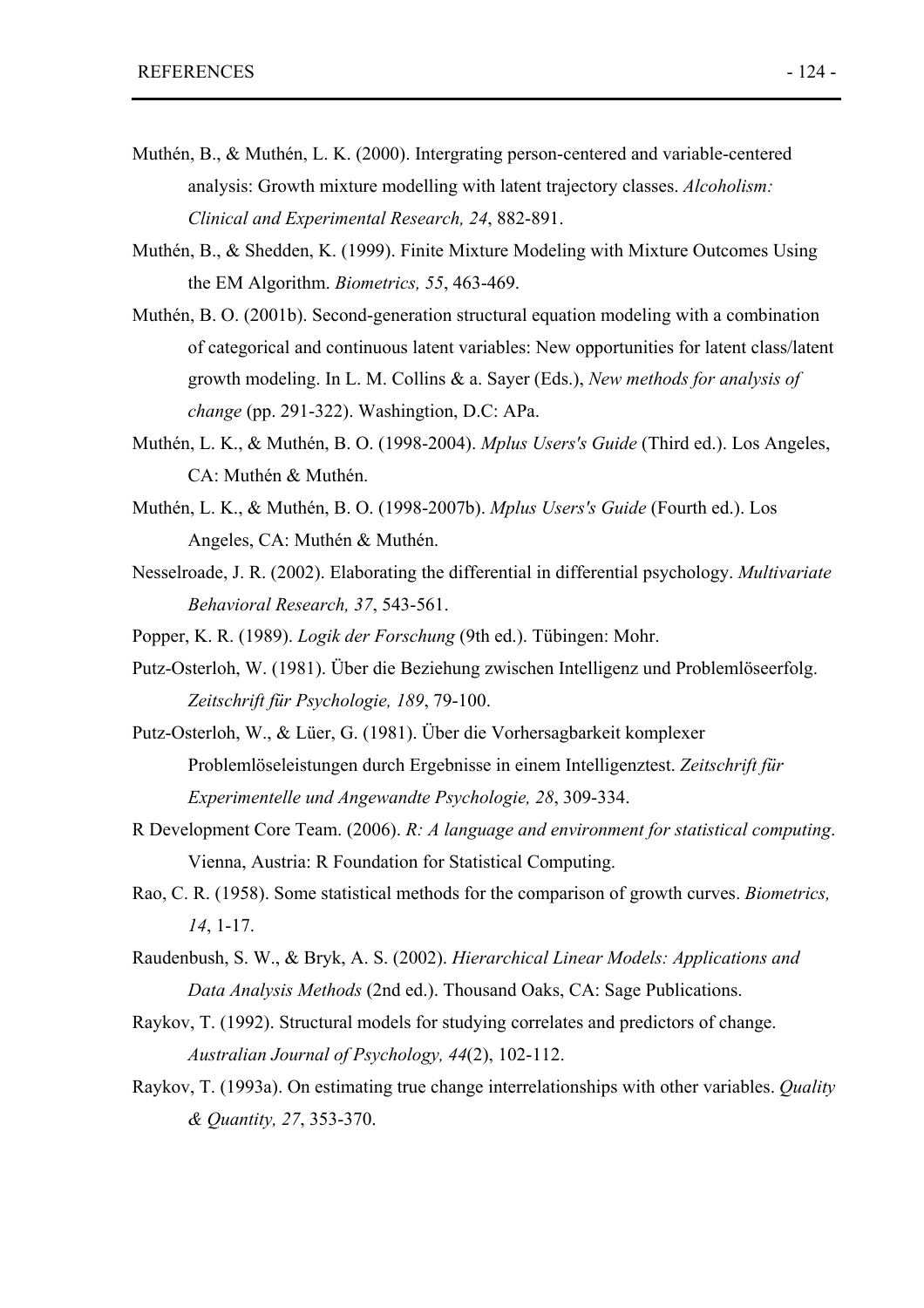- Raykov, T. (1993b). A Structural Equation Model for Measuring Residualized Change and Discerning Patterns of Growth or Decline. *Applied Psychological Measurement, 17*(1), 53-71.
- Raykov, T. (1998). Satisfying a Simplex Structure is Simpler Than it Should Be: A Latent Curve Analysis Revisit. *Multivariate Behavioral Research, 33*(3), 343-363.
- Raykov, T. (1999). Are Simple Change Scores Obsolete? An Approach to Studying Correlates and Predictors of Change. *Applied Psychological Measurement, 23*, 120- 126.
- Raykov, T. (2001). Testing Multivariable Covariance Structure and Means Hypotheses via Structural Equation Modeling. *Structural Equation Modeling, 8*(2), 224-256.
- Robbins, S. B., Davis, D., Davis, H. L., Lauver, K., & Langley, R. (2004). Do Psychosocial and Study Skill Factors Predict College Outcomes? - A Meta-Analysis. *Psychological Bulletin, 130.*(2), 261-288.
- Robertson, T. B. (1908). On the Normal Rate of Growth of an Individual, and Its Biochemical Significance. *Archiv für Entwicklungsmechanik der Organismen, 25*, 581-614.
- Robertson, T. B. (1909). A biochemical conception of memory and sensation. *The Monist, 19*, 367-386.
- Rogosa, D. R. (1988). Myths about longitudinal research. In K. W. Schaie, R. T. Campbell, W. M. Meredith & S. C. Rawlings (Eds.), *Methodological issues in aging research* (pp. 171-209). New York: Springer.
- Rogosa, D. R. (1995). Myths and Methods: "Myths About Longitudinal Research" plus Supplemental Questions. In J. Gottman (Ed.), *The analysis of change* (pp. 3-66). Mahwah, New Jersey: Lawrence Erlbaum Associates.
- Rogosa, D. R., Brandt, D., & Zimowski, M. (1982). A Growth Curve Approach to the Measurement of Change. *Psychological Bulletin, 92*(3), 726-748.
- Rogosa, D. R., & Willett, J. B. (1983). Demonstrating the reliability of the difference score in the measurement of change. *Journal of Educational Measurement, 20*(4), 335-343.
- Rogosa, D. R., & Willett, J. B. (1985a). Satisfying a simplex structure is simpler than it should be. *Journal of Educational Statistics, 10*, 99-107.
- Rogosa, D. R., & Willett, J. B. (1985b). Understanding correlates of change by modeling individual differences in growth. *Psychometrika, 50*(2), 203-228.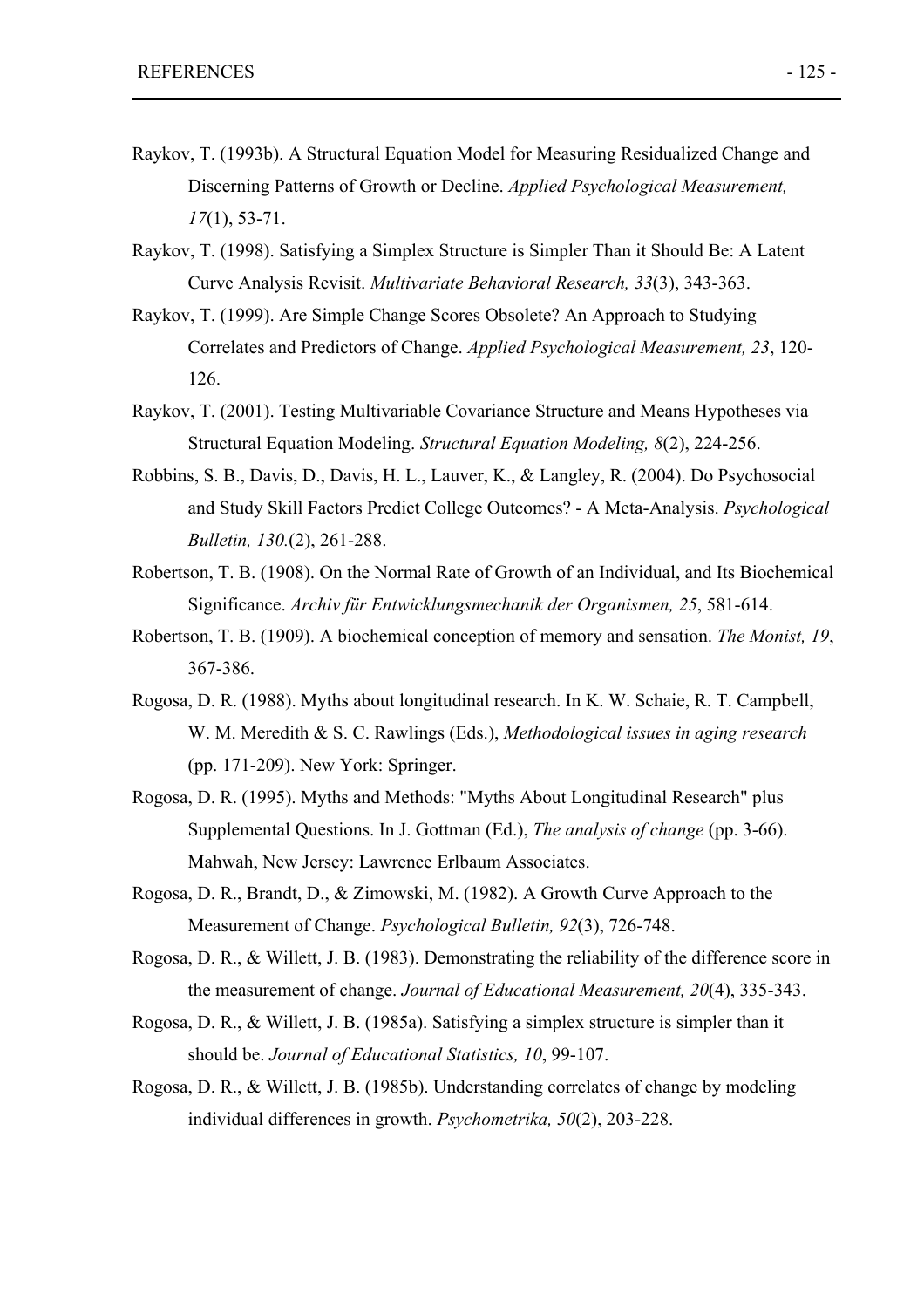- Rovine, M. J., & Molenaar, P. C. M. (1998). The covariance between level and shape in the latent growth curve model with estimated basis vector coefficients. *Methods of Psychological Research, 3*(2), 95-107.
- Sander, N. (in press). Zum möglichen Nutzen nicht-kognitiver Merkmale bei der universitären Auswahl, Beratung und Profilbildung. In B. Hell & H. Schuler (Eds.).
- Scher, A. M., Young, A. C., & Meredith, W. M. (1960). Factor analysis of the electrocardiogram. *Circulation Research, 8*, 519-526.
- Schermelleh-Engel, Moosbrugger, H., & Müller, H. (2003). Evaluating the Fit of Structural Equation Models: Tests of Significance and Descriptive Goodness-of-Fit Measures. *Methods of Psychological Research Online, 8*(2), 23-74.
- Sedlacek, G. (2003). *Analyse der Studiendauer und des Studienabbruch-Risikos*. Frankfurt am Main: Peter Lang.
- Singer, J. D., & Willett, J. B. (1993). It's About Time: Using Discrete-Time Survival Analysis to Study Duration and the Timing of Events. *Journal of Educational Statistics, 18*(2), 155-195.
- Singer, J. D., & Willett, J. B. (2003). *Applied Longitudinal Data Analysis: Modeling Change and Event Occurrence*. New York: Oxford University Press, Inc.
- Sivo, S., A., Fan, X., & Witta, L. (2005). The Biasing Effects of Unmodeled ARMA Time Series Processes on Latent Growth Curve Model Estimates. *Structural Equation Modeling, 12*(2), 215-231.
- Sivo, S., A., & Willson, V. L. (2000). Modeling Causal Error Structures in Longitudinal Panel Data: A Monte Carlo Study. *Structural Equation Modeling, 7*(2), 174-205.
- Spearman, C. (1904). "General Intelligence", objectively determined and measured. *American Journal of Psychology, 15*, 201-293.
- Spearman, C. (1927). *The abilities of man: Their nature and measurement*. London: Macmillan.
- Stern, W. (1900). *Über die Psychologie der individuellen Differenzen*. Leipzig.
- Stern, W. (1921). *Die Differentielle Psychologie in Ihren Methodischen Grundlagen*. Leipzig: Barth.
- Stevens, J. P. (2002). *Applied multivariate statistics for the social sciences* (4th ed.). Mahwah, NJ: Lawrence Erlbaum.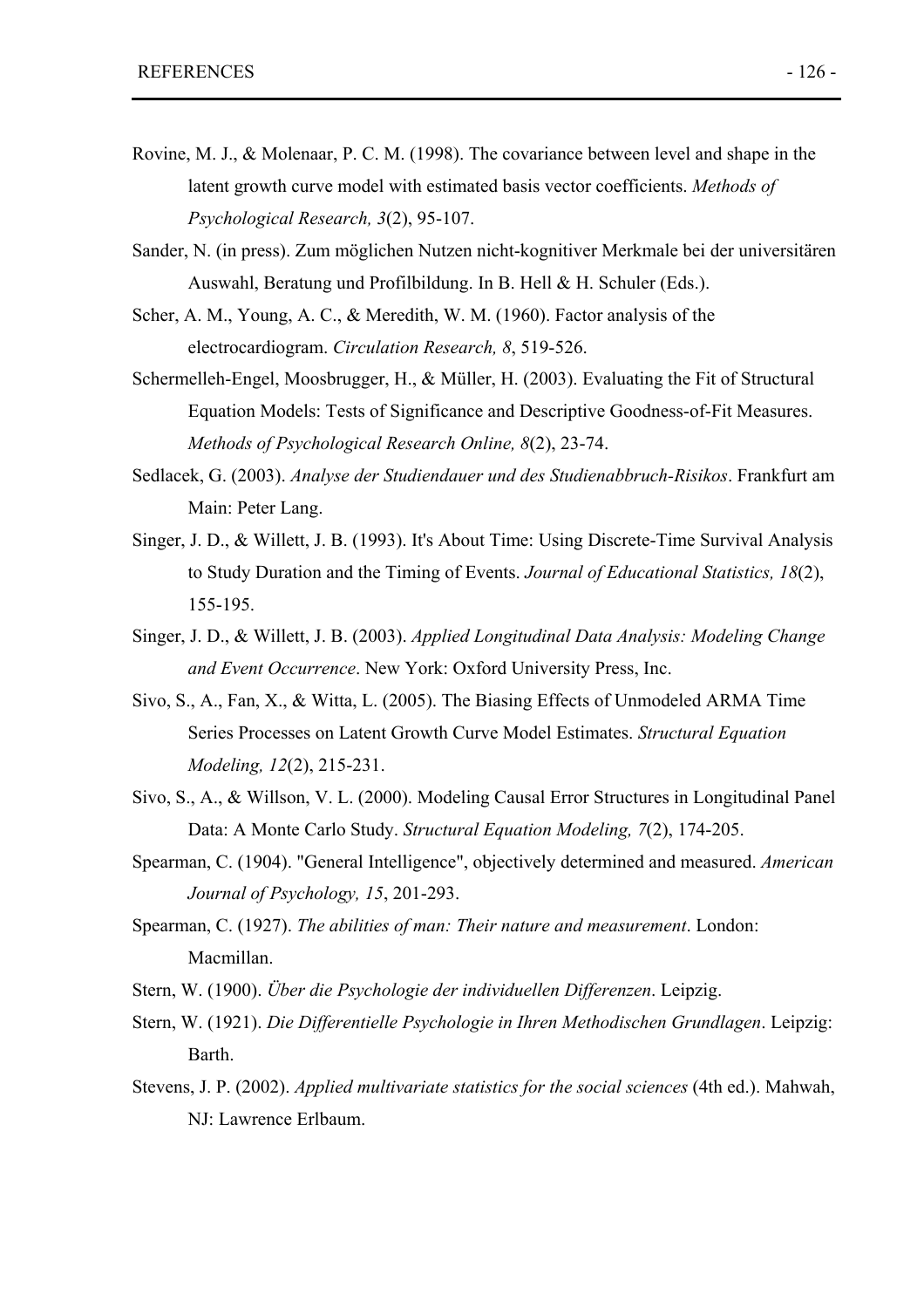- Steyer, R., Eid, M., & Schwenkmezger, P. (1997). Modeling True Intraindividual Change: True Change as a Latent Variable. *Methods of Psychological Research Online, 2*(1), 21-33.
- Stoel, R. D., & van den Wittenboer, G. (2003). Time Dependence of Growth Parameters in Latent Growth Curve Models with Time Invariant Covariates. *Methods of Psychological Research, 8*(1), 21-41.
- Stoel, R. D., van den Wittenboer, G., & Hox, J. (2004). Including Time-Invariant Covariates in the Latent Growth Curve Model. *Structural Equation Modeling, 11*(2), 155-167.
- Stoolmiller, M., & Bank, L. (1995). Autoregressive effects in structural equation models: We see some problems. In J. M. Gottman (Ed.), *The Analysis of Change*. Mahwah, NJ: Lawrence Erlbaum Associates.
- Süß, H.-M. (1996). *Intelligenz, Wissen und Problemlösen*. Göttingen: Hogrefe.
- Süß, H.-M., Kersting, M., & Oberauer, K. (1991). Intelligenz und Wissen als Prädiktoren für Leistungen bei computersimulierten komplexen Problemen. *Diagnostica, 37*, 334-352.
- Tabachnick, B. G., & Fidell, L. S. (2001). *Using multivariate statistics* (4th ed.). Needham Heights, MA: Allyn and Bacon.
- Thurstone, L. L. (1934). The Vectors of Mind. *Psychological Review, 41*(1), 1-32.
- Thurstone, L. L. (1938). *Primary Mental Abilities*. Chicago, IL: University of Chicago Press.
- Tinto, V. (1993). *Leaving College: Rethinking the Causes and Cures of Student Attrition* (second ed.). Chicago: University of Chicago Press.
- Tucker, L. R. (1958). Determination of parameters of a functional relation by factor analysis. *Psychometrika, 23*, 19-23.
- Tucker, L. R., Damarin, F., & Messick, S. (1966). A base-free measure of change. *Psychometrika, 31*(4), 457-473.
- Vasey, M. W., & Thayer, J. F. (1987). The Continuing Problem of False Positives in Repeated Measures ANOVA in Psychophysiology: A Multivariate Solution. *Psychophysiology, 24*(4), 479-486.
- Voelkle, M. C. (2004). *Abilities and Skill Acquisition A Structural Equation Approach to Latent Trajectory Modeling.* Unpublished Diploma Thesis, University of Mannheim.
- Voelkle, M. C. (2005). The Missing Link "z" Using Theory as a Guide to Reliability. In A. Beauducel, B. Biehl, M. Bosnjak, W. Conrad, G. Schönberger & D. Wagener (Eds.),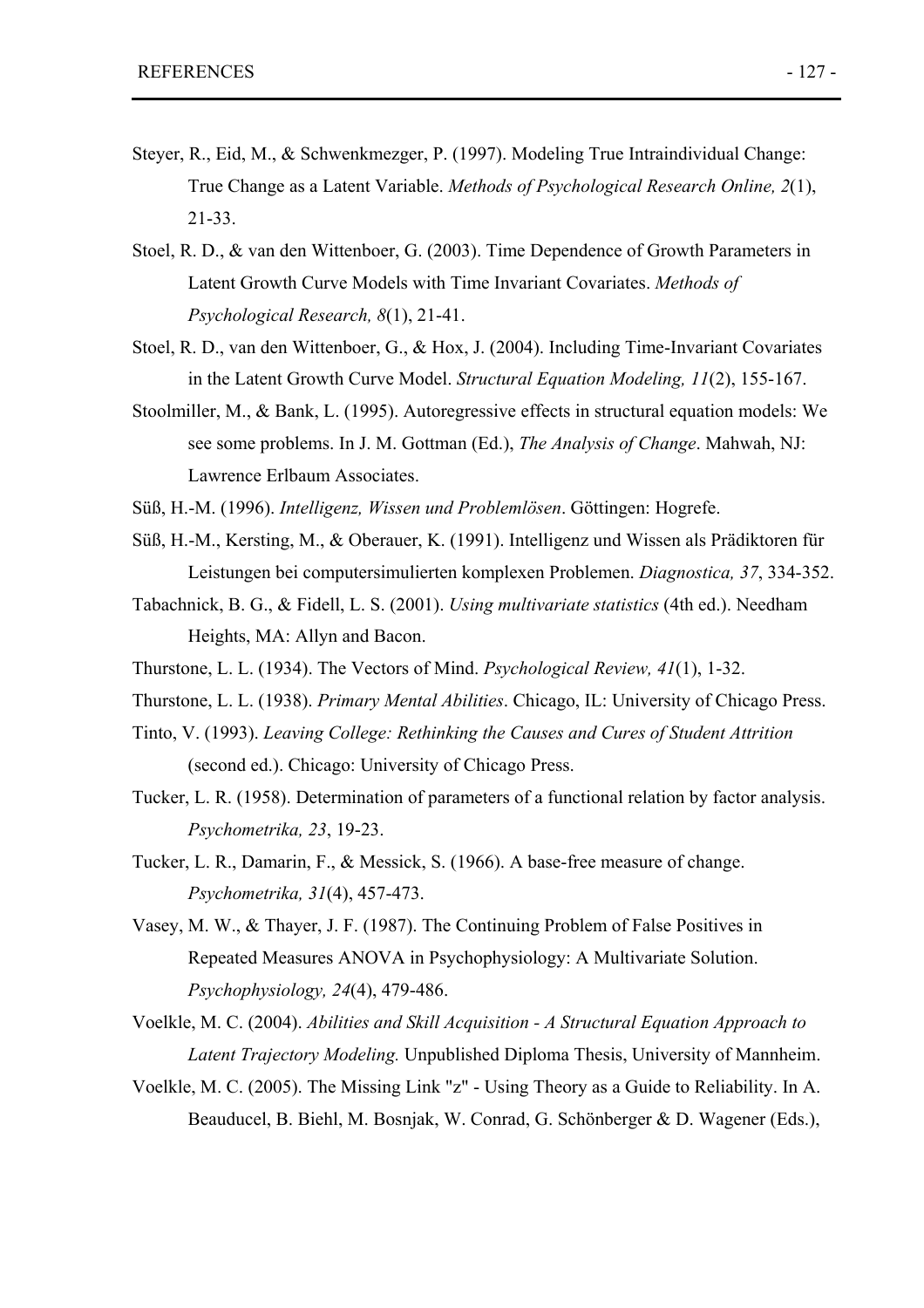*Multivariate Research Strategies. Festschrift in Honor of Werner W. Wittmann* (pp. 191-207). Aachen: Shaker-Verlag.

- Voelkle, M. C., Wittmann, W. W., & Ackerman, P. L. (2006). Abilities and Skill Acquisition: A Latent Growth Curve Approach. *Learning and Individual Differences, 16*, 303-319.
- Wagener, D. (2001). *Psychologische Diagnostik mit komplexen Szenarios: Taxonomie, Entwicklung, Evaluation.* Lengerich: Pabst Science Publishers.
- Wainer, H. (2000). The Centercept: An Estimable and Meaningful Regression Parameter. *Psychological Science, 11*(5), 434-436.
- Walls, T. A., & Schafer, J. L. (Eds.). (2006). *Models for Intensive Longitudinal Data*. New York: Oxford University Press.
- Willett, J. B. (1997). Measuring Change: What Individual Growth Modeling Buys You. In E. Amsel & K. A. Renninger (Eds.), *Change and Development: Issues of Theory, Method, and Application.* (pp. 213-243). Mahwah, NJ: Lawrence Erlbaum Associates.
- Willett, J. B., & Saver, A. G. (1994). Using Covariance Structure Analysis to Detect Correlates and Predictors of Individual Change Over Time. *Psychological Bulletin, 116*(2), 363-381.
- Willett, J. B., & Singer, J. D. (1991). From Whether To When: New Methods For Studying Student Dropout And Teacher Attrition. *Review of Educational Research, 61*(4), 407- 450.
- Willett, J. B., & Singer, J. D. (1993). Investigating Onset, Cessation, Relapse And Recovery: Why You Should, And How You Can, Use Discrete-Time Survival Analysis. *Journal of Consulting and Clinical Psychology, 61*(6), 952-965.
- Willett, J. B., & Singer, J. D. (2004). Discrete-Time Survival Analysis. In D. Kaplan (Ed.), *Handbook of quantitative methodology for the social sciences* (pp. 199-211). London: Sage Publications.
- Wishart, J. (1938). Growth rate determinations in nutrition studies with the bacon pig, and their analyses. *Biometrika, 30*, 16-28.
- Wittmann, W. W. (1988). Multivariate reliability theory. Principles of symmetry and successful validation strategies. In J. R. Nesselroade & R. B. Cattell (Eds.), *Handbook of multivariate experimental psychology* (pp. 505-560). New York: Plenum Press.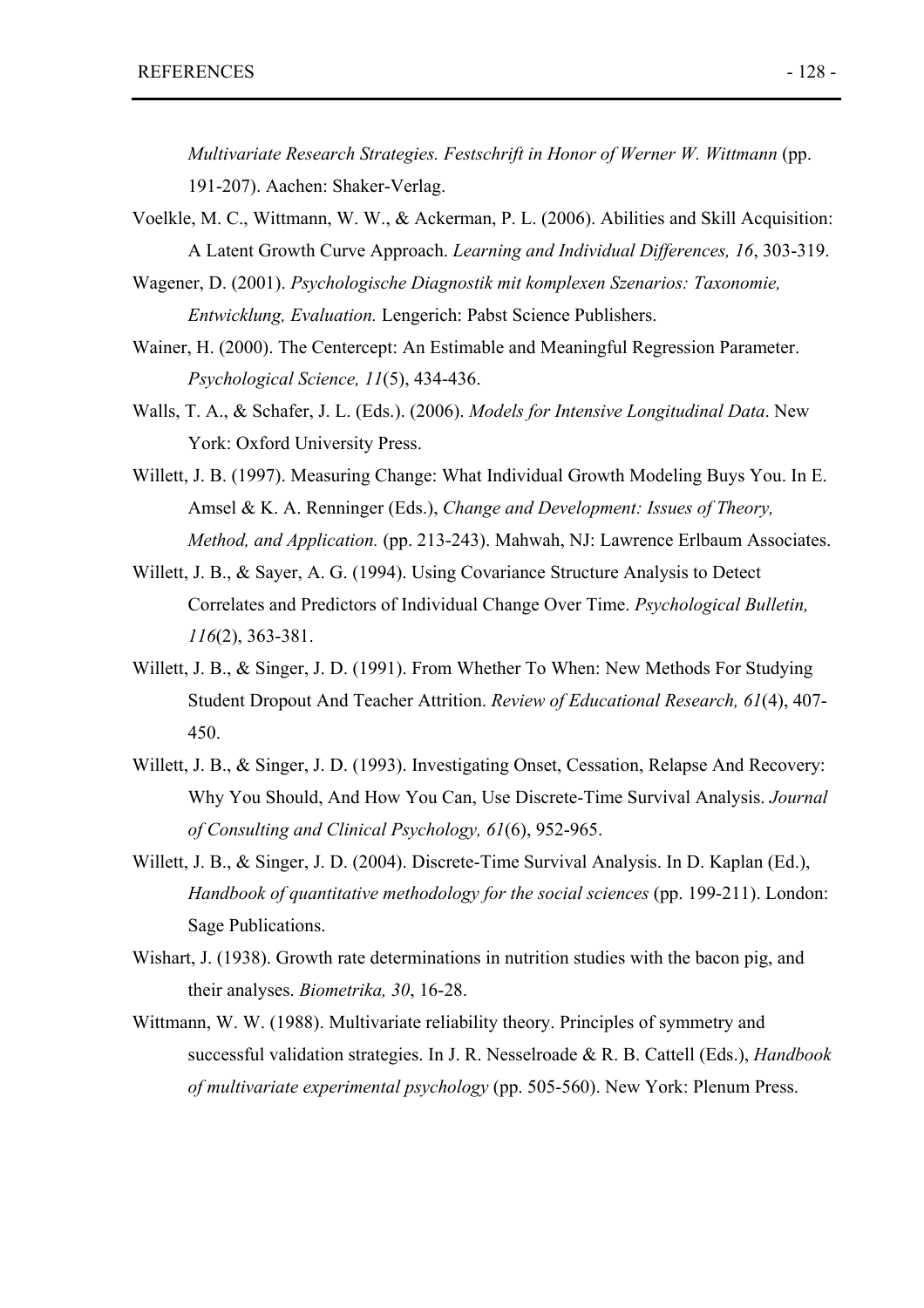- Wittmann, W. W. (1990). Brunswik Symmetrie und die Konzeption der Fünf-Datenboxen Ein Rahmenkonzept für umfassende Evaluationsforschung. *Zeitschrift für Pädagogische Psychologie, 4*(4), 241-251.
- Wittmann, W. W. (1997, July). *The reliability of change scores: Many misinterpretations of Lord and Cronbach by many others. Revisiting some basics for longitudinal research.* Paper presented at the Methodology conference: Evaluation of Change in Longitudinal Data, Nürnberg.
- Wolfle, L. M. (2003). The introduction of path analysis to the social sciences, and some emergent themes: An annotated bibliography. *Structural Equation Modeling, 10*(1), 1- 34.
- Wooldridge, J. M. (2007). *Econometric analysis of cross section and panel data* (2nd ed.). Cambridge, Mass.: MIT Press.
- Young, J. W. (2001). *Differential validity, differential prediction, and college admissions testing: A comprehensive review and analysis* (No. 2001-6). New York: The College Board.
- Yuan, K.-H., & Bentler, P. M. (2000). Three likelihood-based methods for mean and covariance structure analysis with nonnormal missing data. In M. E. Sobel & M. P. Becker (Eds.), *Sociological Methodology* (pp. 165-200). Washington, DC: American Sociological Association.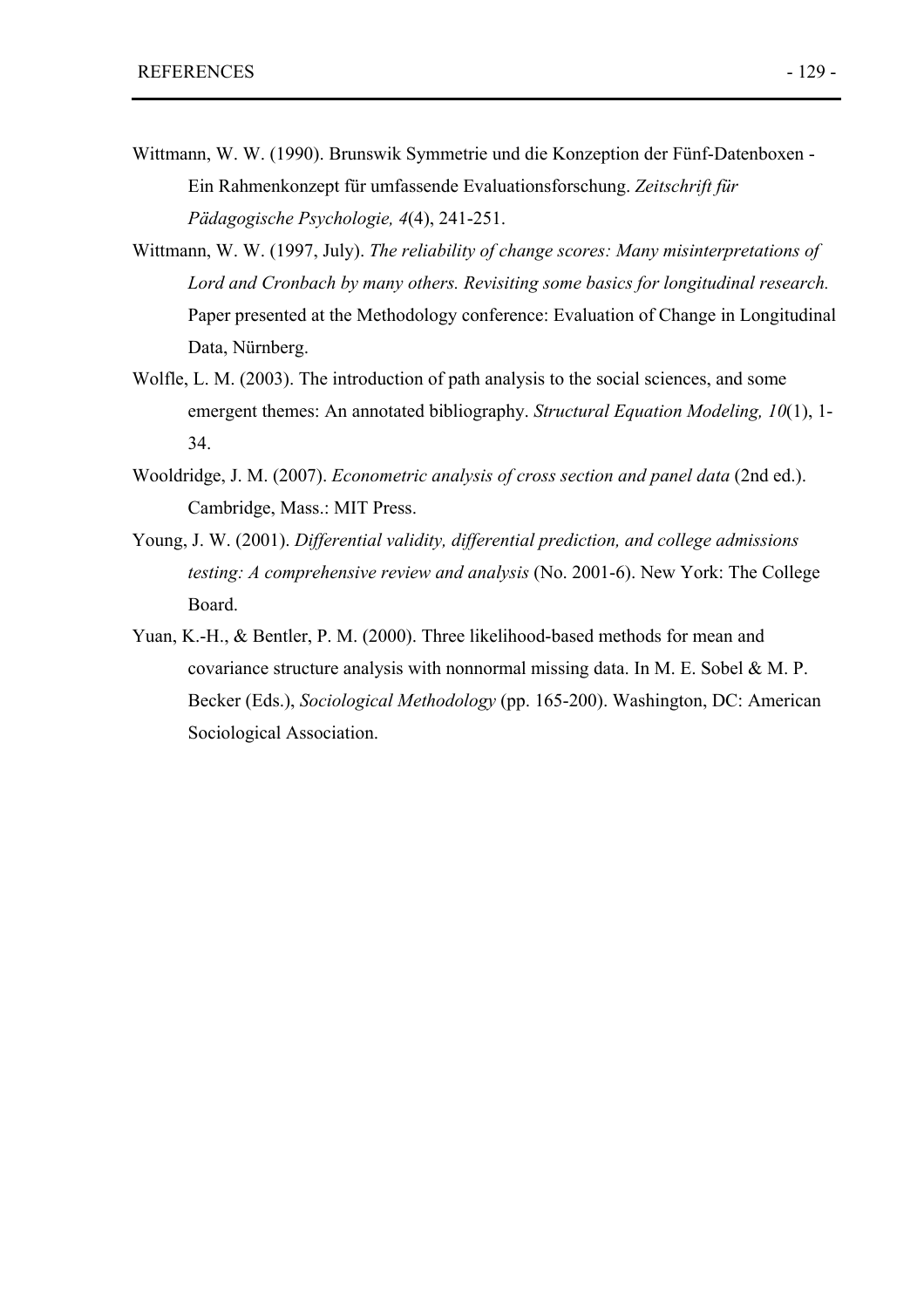# **7 APPENDIX**

| Appendix 1        |                                                                           |  |
|-------------------|---------------------------------------------------------------------------|--|
| <b>Appendix 2</b> |                                                                           |  |
| <b>Appendix 3</b> |                                                                           |  |
| <b>Appendix 4</b> |                                                                           |  |
| Appendix 5        |                                                                           |  |
| Appendix 6        |                                                                           |  |
| <b>Appendix 7</b> | Saturated LGCM (A), linear LGCM (B) and quadratic LGCM (C).  137          |  |
| <b>Appendix 8</b> |                                                                           |  |
| Appendix 9        |                                                                           |  |
|                   |                                                                           |  |
|                   |                                                                           |  |
|                   |                                                                           |  |
|                   |                                                                           |  |
|                   |                                                                           |  |
|                   |                                                                           |  |
|                   |                                                                           |  |
|                   |                                                                           |  |
|                   |                                                                           |  |
|                   |                                                                           |  |
|                   |                                                                           |  |
|                   | Appendix 21 Conditional DTSA using high school GPA as predictor154        |  |
|                   | Appendix 22 Completely mediated effect of high school GPA on drop-out 155 |  |
|                   |                                                                           |  |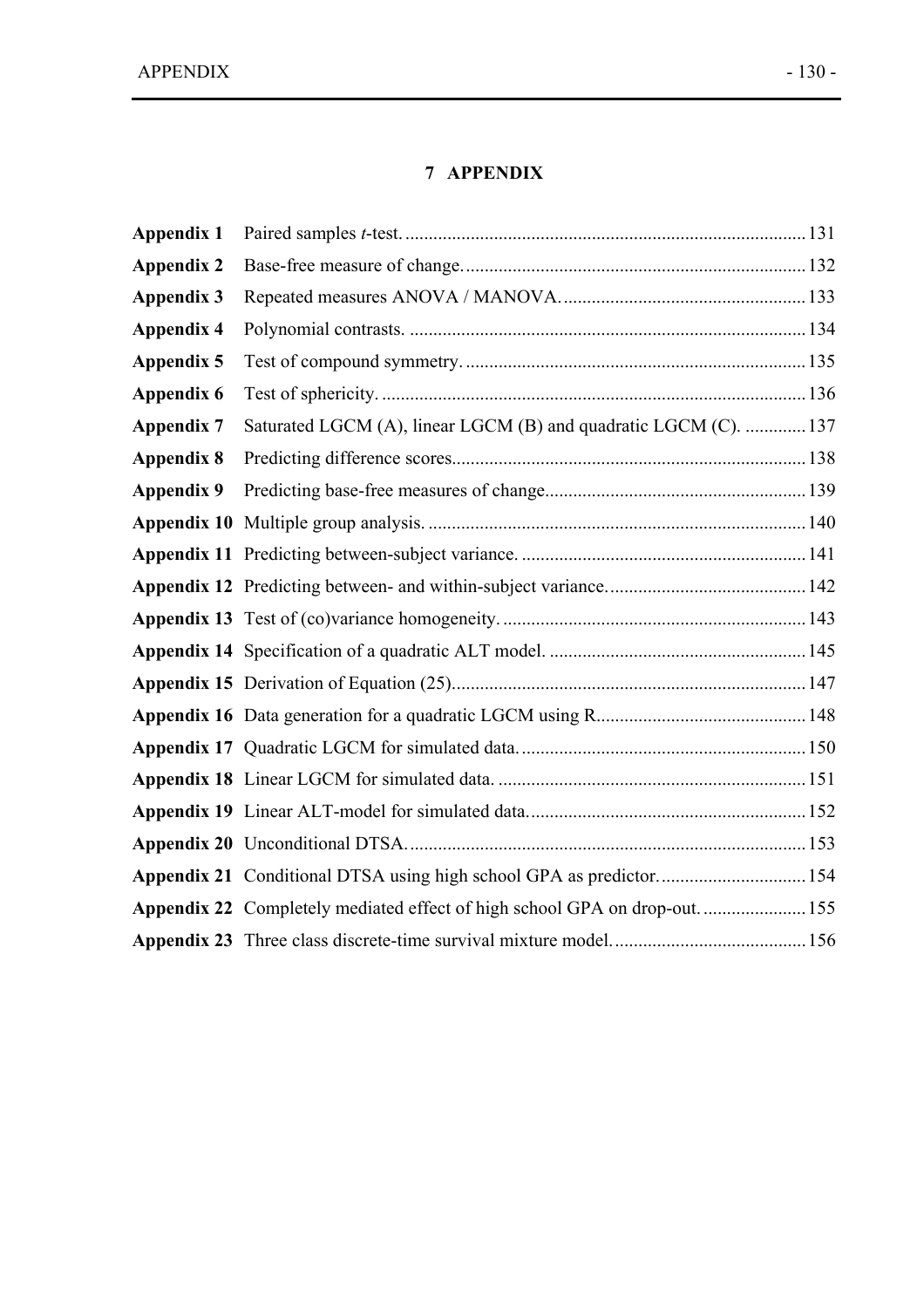*Appendix 1 Paired samples t-test.* 

|        | $DATA:$ FILE IS "D:\";           |
|--------|----------------------------------|
|        | VARIABLE: NAMES ARE x1-x4 g sex; |
|        | USEVARIABLES ARE x1 x4;          |
|        | ANALYSIS: TYPE = MEANSTRUCTURE;  |
| MODEL: | int BY $x1@1 x4@1;$              |
|        | diff BY $x1@0 x4@1;$             |
|        | x1@0;                            |
|        | x4@0;                            |
|        | [x1@0];                          |
|        | [ $x4@0$ ];                      |
|        | $[int^*];$                       |
|        | $[diff*];$                       |
|        | int WITH diff;                   |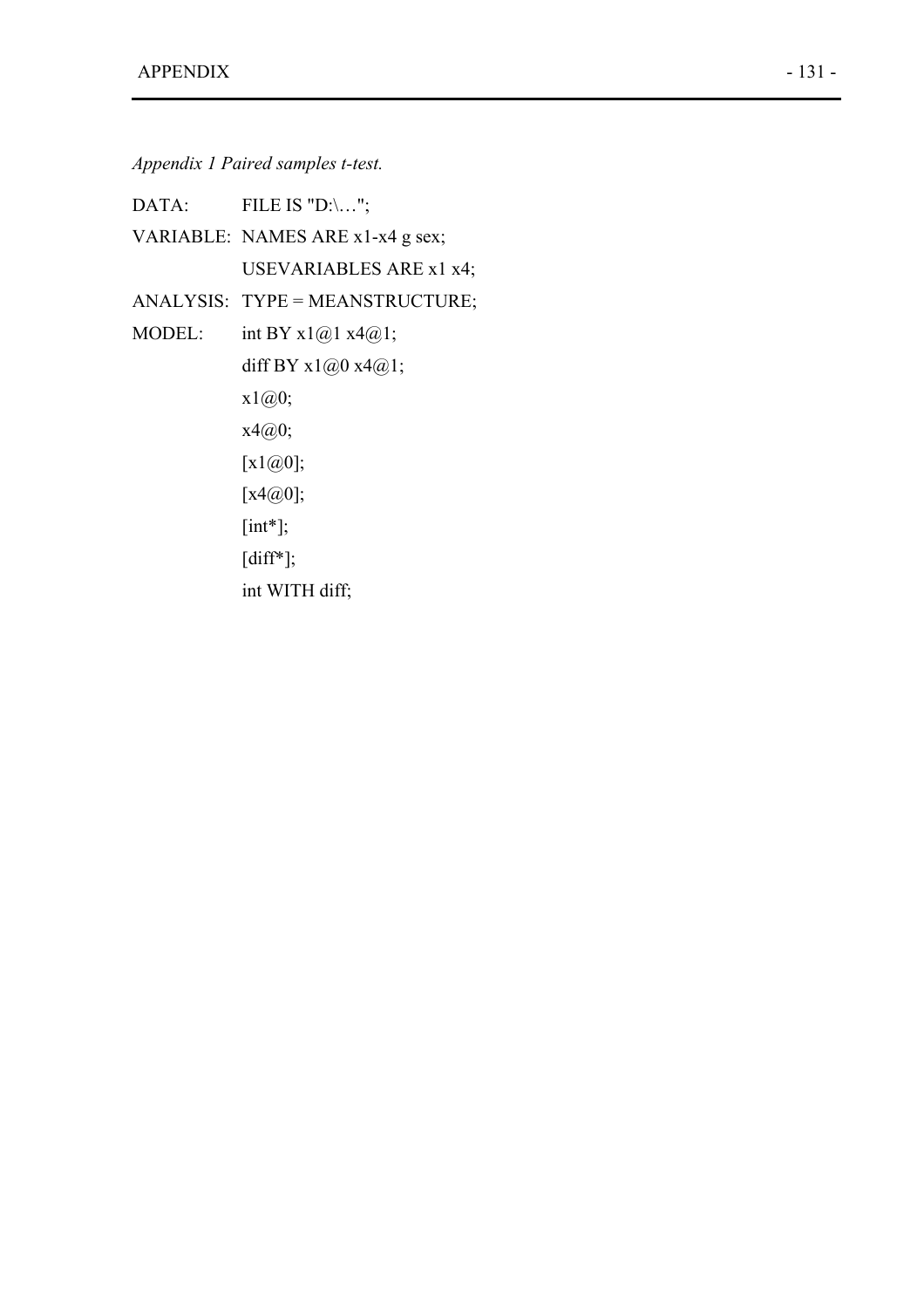*Appendix 2 Base-free measure of change.* 

DATA: FILE IS "D:\...";

VARIABLE: NAMES ARE x1-x4 g sex; USEVARIABLES ARE x1 x4;

ANALYSIS: TYPE = MEANSTRUCTURE;

MODEL: int BY  $x1@1 x4@1;$ diff BY  $x1@0 x4@1;$ x1@0.09995234; x4@0.2955772; [x1@0]; [x4@0]; [int\*]; [diff\*]; diff ON int;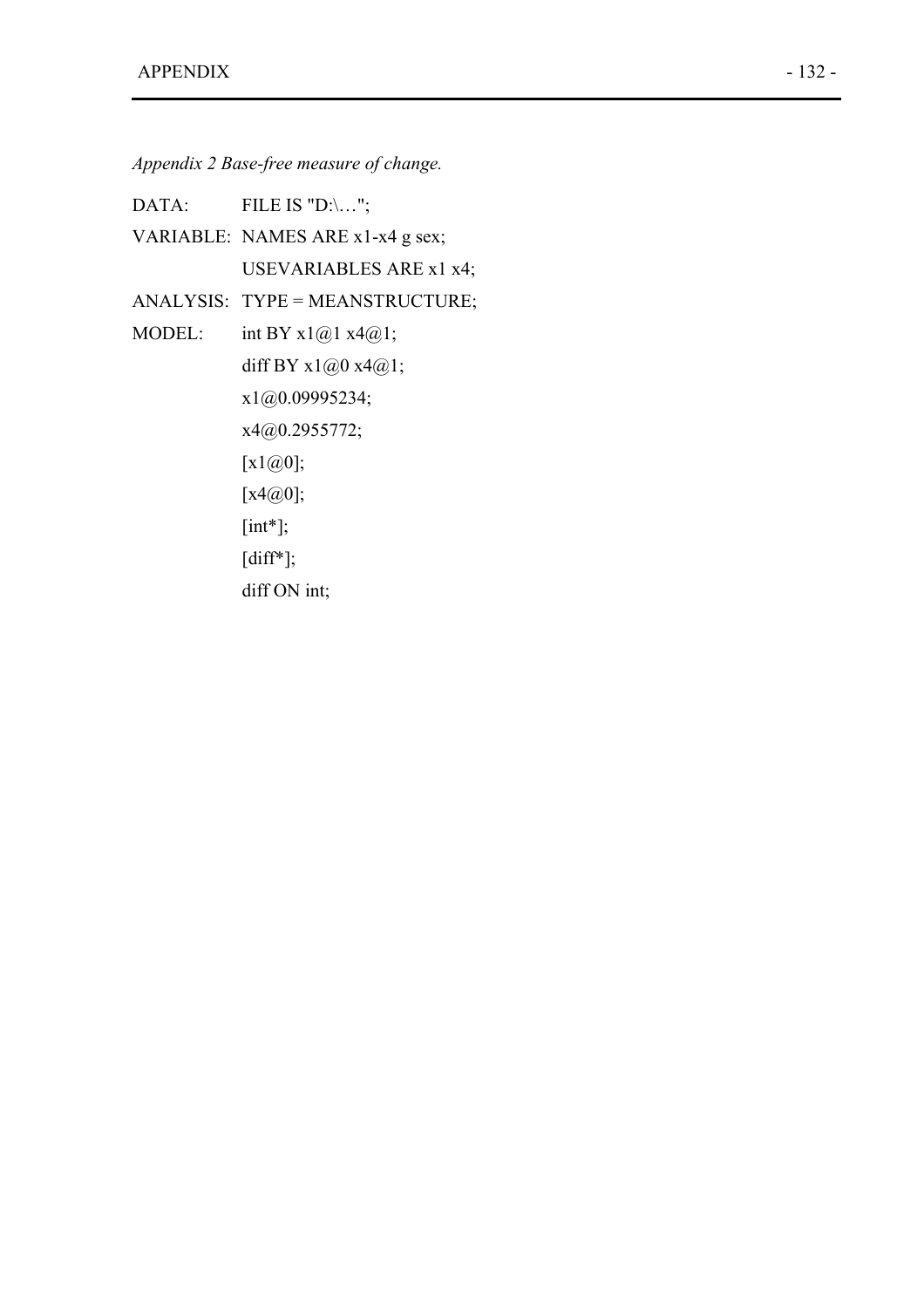*Appendix 3 Repeated measures ANOVA / MANOVA.* 

DATA: FILE IS "D:\...";

- VARIABLE: NAMES ARE x1-x4 g sex; USEVARIABLES ARE x1-x4;
- ANALYSIS: TYPE = MEANSTRUCTURE;
- MODEL int BY x1@0.5 x2@0.5 x3@0.5 x4@0.5; slope BY x1@-0.671 x2@-0.224 x3@0.224 x4@0.671; quad BY x1@0.5 x2@-0.5 x3@-0.5 x4@0.5; cub BY x1@-0.224 x2@0.671 x3@-0.671 x4@0.224;  $x1-x4@0;$  $[x1-x4*];$ [ $int@0$ ]; [slope $@0$ ];  $[quad@0];$  $[cu\mathbf{b}(\mathbf{Q}\mathbf{0})]$ ; int WITH slope; int WITH quad; int WITH cub; slope WITH quad; slope WITH cub; quad WITH cub;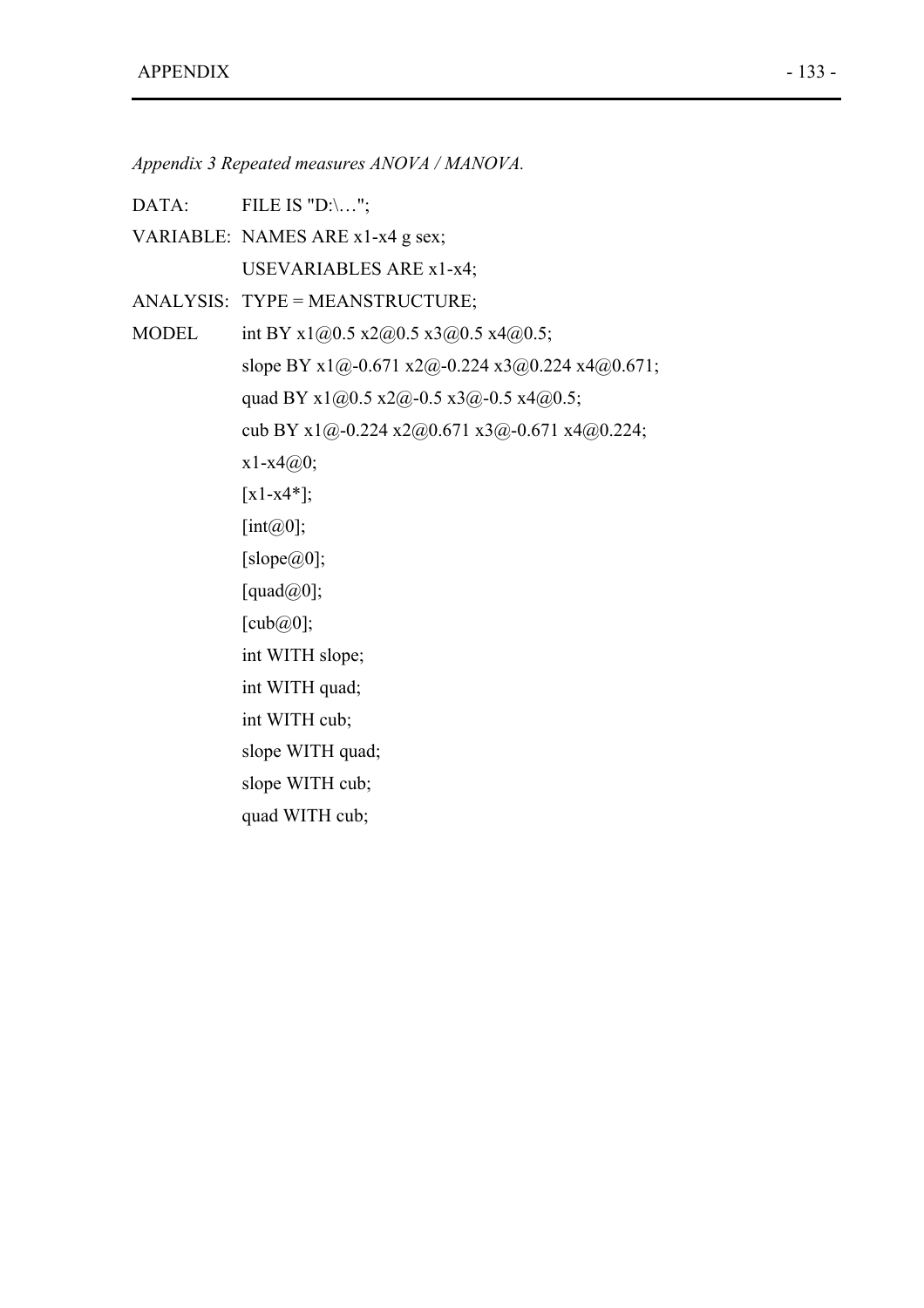*Appendix 4 Polynomial contrasts.* 

| DATA:  | FILE IS "D:\";                                  |                 |
|--------|-------------------------------------------------|-----------------|
|        | VARIABLE: NAMES ARE x1-x4 g sex;                |                 |
|        | <b>USEVARIABLES ARE x1-x4;</b>                  |                 |
|        | ANALYSIS: TYPE = MEANSTRUCTURE;                 |                 |
| MODEL: | int BY $x1@1 x2@1 x3@1 x4@1;$                   |                 |
|        | slope BY x1@-0.671 x2@-0.224 x3@0.224 x4@0.671; |                 |
|        | quad BY $x1@0.5 x2@-0.5 x3@-0.5 x4@0.5$ ;       |                 |
|        | cub BY x1@-0.224 x2@0.671 x3@-0.671 x4@0.224;   |                 |
|        | $x1-x4@0;$                                      |                 |
|        | [ $x1-x4@0$ ];                                  |                 |
|        | [int $(a)$ ];                                   | ! $[int^*]$ ;   |
|        | [slope $@0$ ];                                  | $!\;[slope^*];$ |
|        | [quad $@0$ ];                                   | $!$ [quad*];    |
|        | [ $\text{cub}(a)$ ];                            | $!$ [cub*];     |
|        | int WITH slope;                                 |                 |
|        | int WITH quad;                                  |                 |
|        | int WITH cub;                                   |                 |
|        | slope WITH quad;                                |                 |
|        | slope WITH cub;                                 |                 |
|        | quad WITH cub;                                  |                 |

*Note. When replacing the part of the syntax in front of the exclamation mark by the part behind the exclamation mark, the means of all latent variables are freely estimated. Otherwise all means are constrained to one.*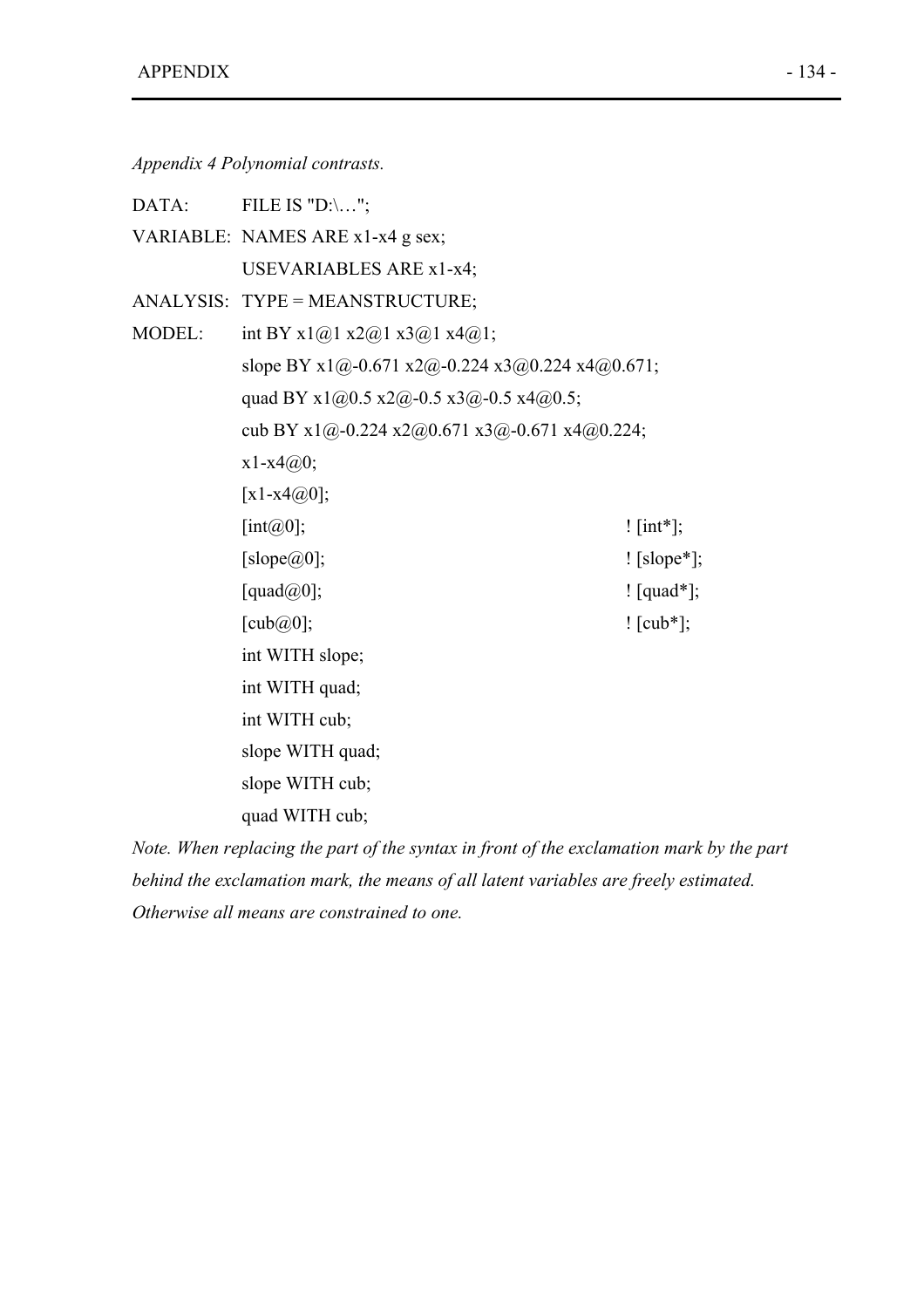*Appendix 5 Test of compound symmetry.* 

| DATA:  | FILE IS "D:\";                             |
|--------|--------------------------------------------|
|        | VARIABLE: NAMES ARE x1-x4 g sex;           |
|        | <b>USEVARIABLES ARE x1-x4;</b>             |
|        | ANALYSIS: TYPE = MEANSTRUCTURE;            |
| MODEL: | int BY $x1@1 x2@0 x3@0 x4@0;$              |
|        | slope BY $x1@0 x2@1 x3@0 x4@0;$            |
|        | quad BY x1@0 x2@0 x3@1 x4@0;               |
|        | cub BY $x1(0,0) x2(0,0) x3(0,0) x4(0,1)$ ; |
|        | $x1-x4@0;$                                 |
|        | $[x1-x4*];$                                |
|        | [int $(a)$ 0];                             |
|        | [slope $@0$ ];                             |
|        | [quad $(\omega 0)$ ];                      |
|        | $[cu\mathbf{b} \mathcal{Q} \mathbf{0}];$   |
|        | int (a);                                   |
|        | slope $(a)$ ;                              |
|        | quad $(a)$ ;                               |
|        | $\cosh(a);$                                |
|        | int WITH slope (b);                        |
|        | int WITH quad (b);                         |
|        | int WITH cub (b);                          |
|        | slope WITH quad (b);                       |
|        | slope WITH cub (b);                        |
|        | quad WITH cub (b);                         |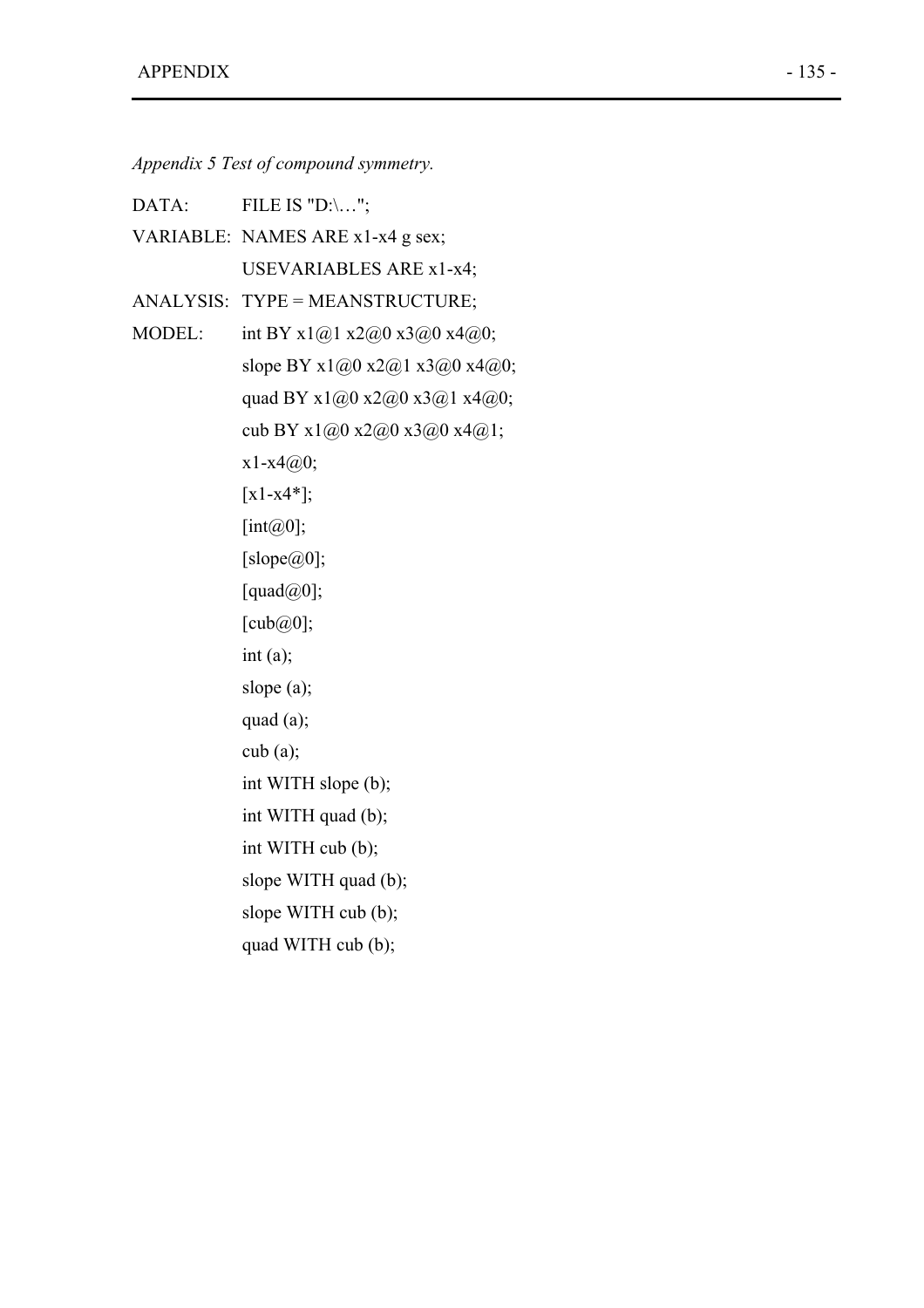*Appendix 6 Test of sphericity.* 

| DATA:         | FILE IS " $D:\dots$ ";                          |
|---------------|-------------------------------------------------|
|               | VARIABLE: NAMES ARE x1-x4 g sex;                |
|               | <b>USEVARIABLES ARE x1-x4;</b>                  |
|               | ANALYSIS: TYPE = MEANSTRUCTURE;                 |
| <b>MODEL:</b> | int BY x1@0.5 x2@0.5 x3@0.5 x4@0.5;             |
|               | slope BY x1@-0.671 x2@-0.224 x3@0.224 x4@0.671; |
|               | quad BY x1@0.5 x2@-0.5 x3@-0.5 x4@0.5;          |
|               | cub BY x1@-0.224 x2@0.671 x3@-0.671 x4@0.224;   |
|               | $x1-x4@0;$                                      |
|               | $[x1-x4*];$                                     |
|               | [int $(a)$ 0];                                  |
|               | [slope $@0$ ];                                  |
|               | [quad $(\omega 0)$ ];                           |
|               | [ $\text{cub}(a)$ ];                            |
|               | slope $(a)$ ;                                   |
|               | quad $(a)$ ;                                    |
|               | cub(a);                                         |
|               | int WITH slope;                                 |
|               | int WITH quad;                                  |
|               | int WITH cub;                                   |
|               | slope WITH quad@0;                              |
|               | slope WITH $\text{cub}(a)0$ ;                   |
|               | quad WITH $\text{cub}(a)0$ ;                    |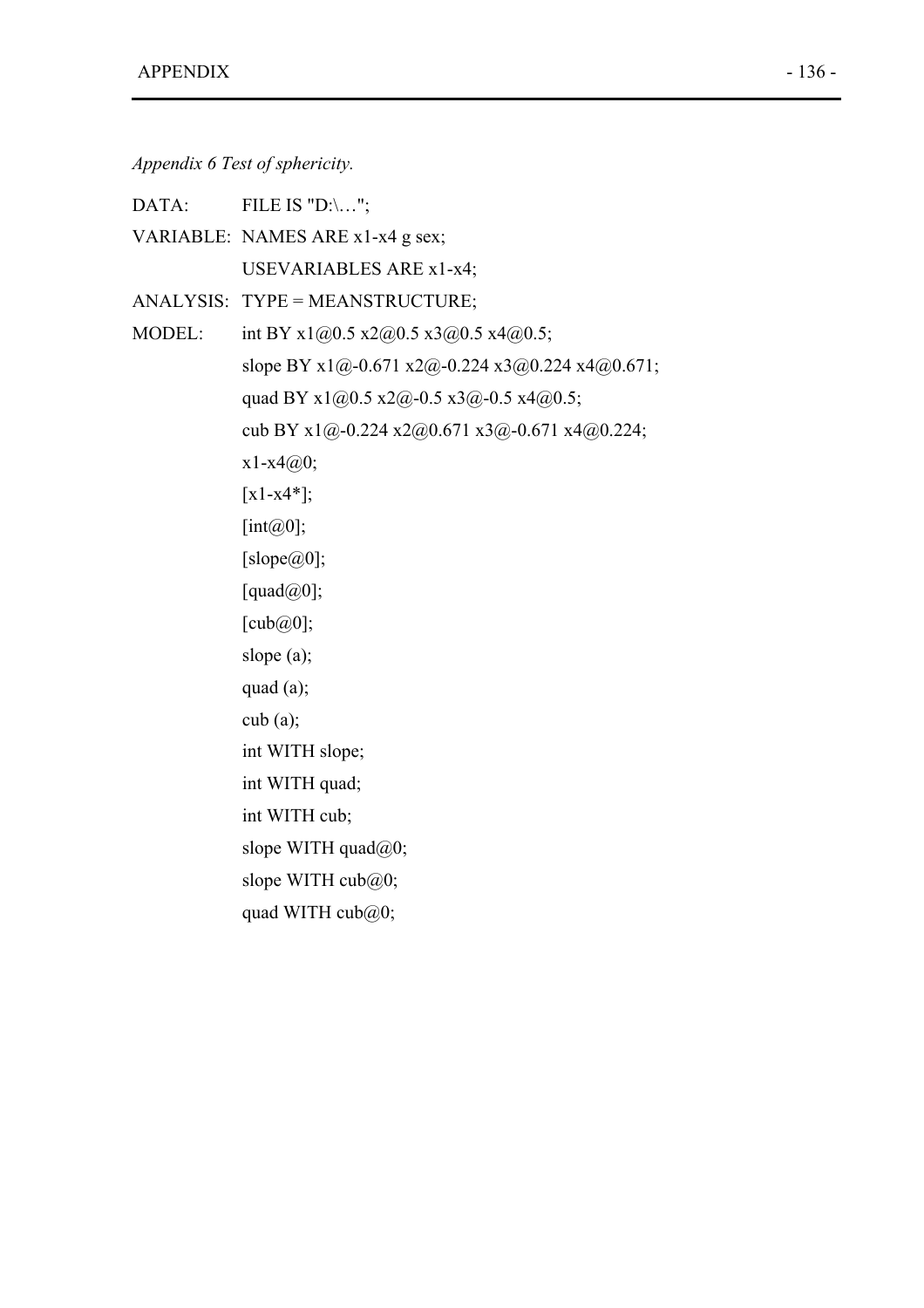*Appendix 7 Saturated LGCM (A), linear LGCM (B) and quadratic LGCM (C).* 

A)

| TITLE: | Saturated LGCM;                           |
|--------|-------------------------------------------|
| DATA:  | FILE IS $"D:\dots"$ ;                     |
|        | VARIABLE: NAMES ARE x1-x4 g sex;          |
|        | USEVARIABLES ARE x1-x4;                   |
|        | ANALYSIS: TYPE = MEANSTRUCTURE;           |
| MODEL: | int lin quad cub   $x1@0 x2@1 x3@2 x4@3;$ |
|        | [x1-x4 $\omega$ 0];                       |
|        | $x1-x4@0;$                                |
|        |                                           |

### B)

- TITLE: Linear LGCM;
- DATA: FILE IS "D:\...";
- VARIABLE: NAMES ARE x1-x4 g sex; USEVARIABLES ARE x1-x4;
- ANALYSIS: TYPE = MEANSTRUCTURE;
- MODEL: int lin | x1@0 x2@1 x3@2 x4@3;  $[x1-x4@0];$

## C)

| TITLE: | Quadratic LGCM;                       |
|--------|---------------------------------------|
| DATA:  | FILE IS $"D:\dots"$ ;                 |
|        | VARIABLE: NAMES ARE x1-x4 g sex;      |
|        | USEVARIABLES ARE x1-x4;               |
|        | ANALYSIS: TYPE = MEANSTRUCTURE;       |
| MODEL: | int lin quad   $x1@0 x2@1 x3@2 x4@3;$ |
|        | [ $x1-x4@0$ ];                        |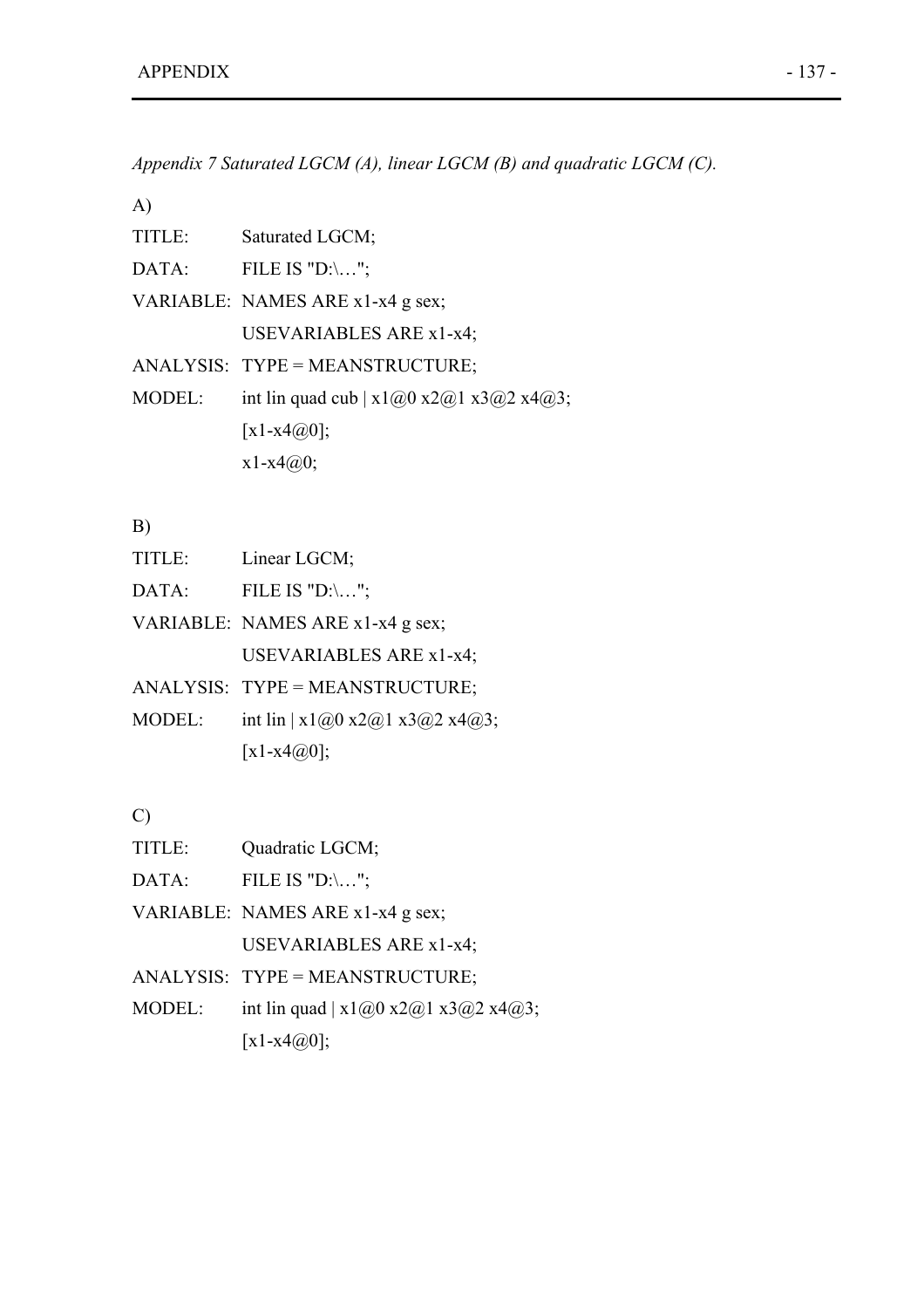| Appendix 8 Predicting difference scores. |  |  |  |  |  |
|------------------------------------------|--|--|--|--|--|
|------------------------------------------|--|--|--|--|--|

|        | $DATA:$ FILE IS "D:\";                           |                         |
|--------|--------------------------------------------------|-------------------------|
|        | VARIABLE: NAMES ARE x1-x4 g sex;                 |                         |
|        | USEVARIABLES ARE x1-x4 sex;                      | !g;                     |
|        | DEFINE: $g = (g-100.2388571429)/8.400495003422;$ |                         |
|        | ANALYSIS: TYPE = MEANSTRUCTURE;                  |                         |
| MODEL: | int BY $x1@1 x4@1;$                              |                         |
|        | diff BY $x1@0 x4@1;$                             |                         |
|        | x1@0;                                            |                         |
|        | x4@0;                                            |                         |
|        | [x1@0];                                          |                         |
|        | [x4@0];                                          |                         |
|        | $[int^*];$                                       |                         |
|        | $\left[ \text{diff*} \right]$ ;                  |                         |
|        | int WITH diff;                                   |                         |
|        | int ON sex;                                      | $\frac{1}{2}$ int ON g; |
|        | diff ON sex;                                     | !diff ON $g$ ;          |

*Note. If "sex" is replaced by "g" where indicated by an exclamation mark, the categorical predictor sex is replaced by the continuous predictor g.*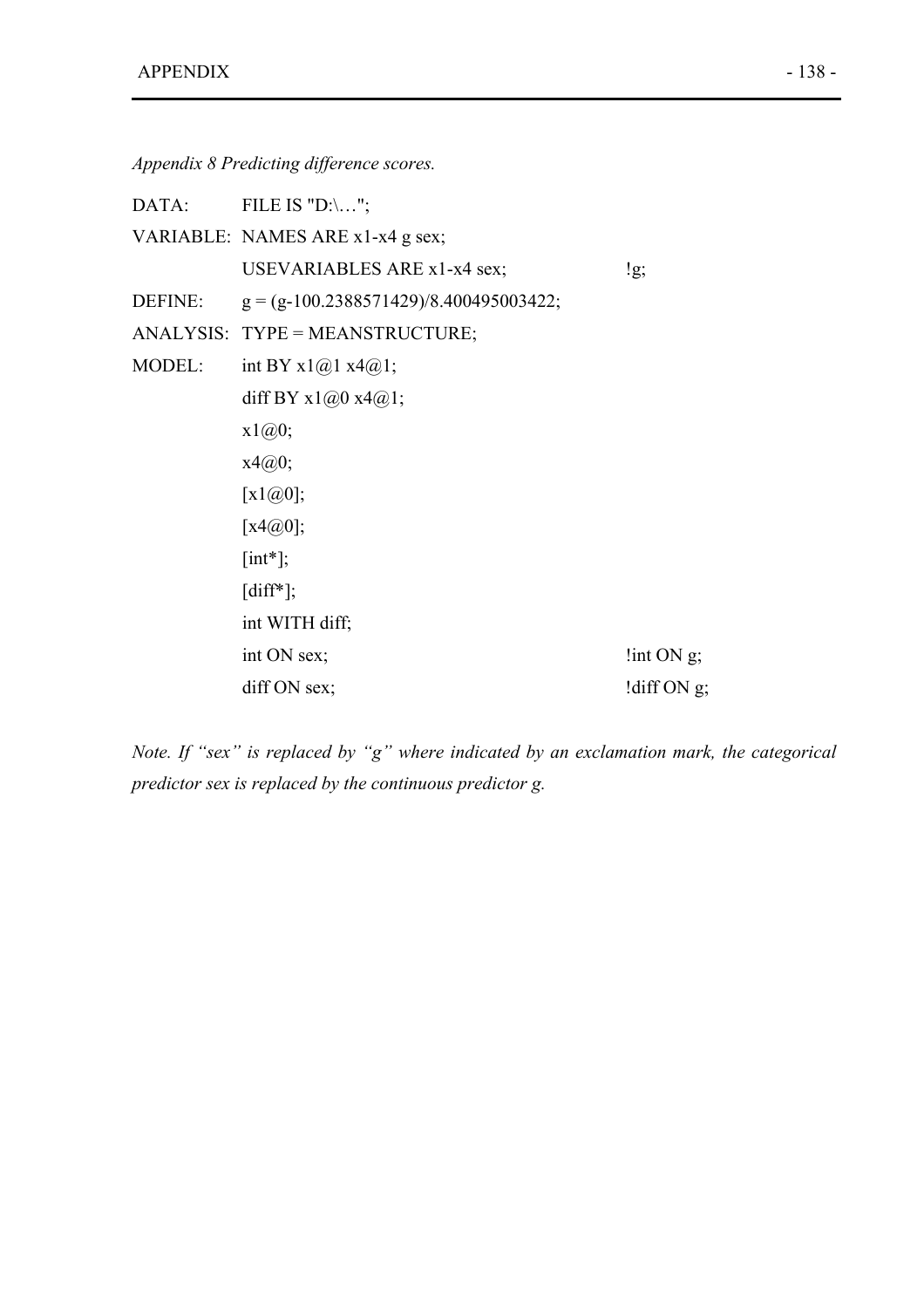*Appendix 9 Predicting base-free measures of change.* 

|        | DATA: FILE IS "D:\";                             |                         |
|--------|--------------------------------------------------|-------------------------|
|        | VARIABLE: NAMES ARE x1-x4 g sex;                 |                         |
|        | USEVARIABLES ARE x1-x4 sex;                      | lg;                     |
|        | DEFINE: $g = (g-100.2388571429)/8.400495003422;$ |                         |
|        | ANALYSIS: TYPE = MEANSTRUCTURE;                  |                         |
| MODEL: | int BY $x1@1 x4@1;$                              |                         |
|        | diff BY $x1@0 x4@1;$                             |                         |
|        | x1@0.09995234;                                   |                         |
|        | x4@0.2955772;                                    |                         |
|        | [x1@0];                                          |                         |
|        | [x4@0];                                          |                         |
|        | $[int^*];$                                       |                         |
|        | $[diff^*];$                                      |                         |
|        | diff ON int;                                     |                         |
|        | diff ON sex;                                     | !diff $ON$ g;           |
|        | int ON sex;                                      | $\frac{1}{2}$ int ON g; |
|        | MODEL INDIRECT: diff IND int sex;                | !diff IND int g;        |

*Note. If "sex" is replaced by "g" where indicated by an exclamation mark, the categorical predictor sex is replaced by the continuous predictor g.*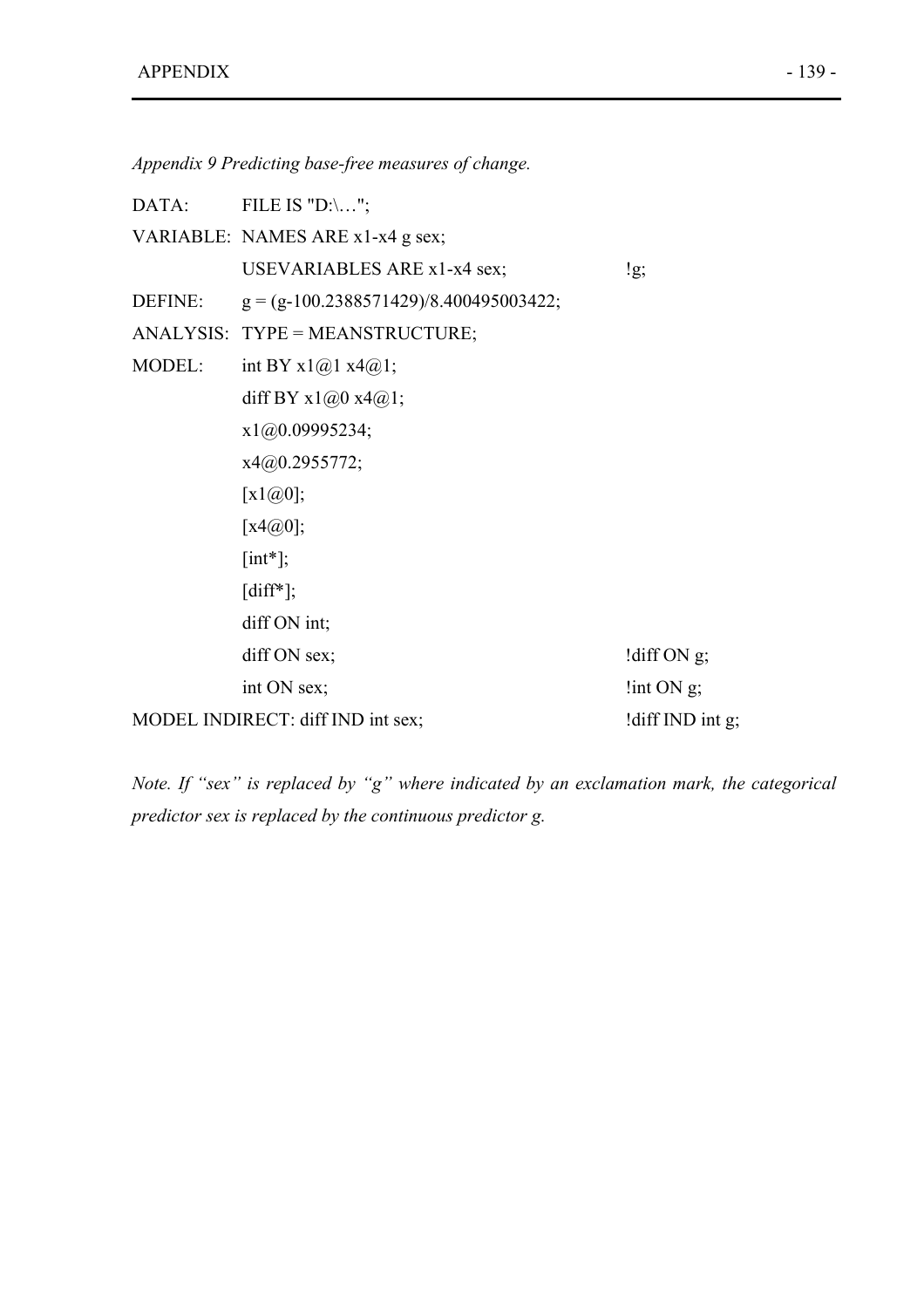*Appendix 10 Multiple group analysis.* 

|               | DATA: FILE IS "D:\";                     |       |
|---------------|------------------------------------------|-------|
|               | VARIABLE: NAMES ARE x1-x4 g sex;         |       |
|               | <b>USEVARIABLES ARE x1-x4;</b>           |       |
|               | GROUPING IS sex $(1 = male 0 = female);$ |       |
|               | ANALYSIS: TYPE = MEANSTRUCTURE;          |       |
| MODEL:        | int BY $x1@1x4@1;$                       |       |
|               | diff BY $x1@0 x4@1;$                     |       |
|               | x1@0;                                    |       |
|               | x4@0;                                    |       |
|               | $x1@0$ ;                                 |       |
|               | [x4@0];                                  |       |
|               | $[int^*];$                               |       |
|               | $[diff*];$                               |       |
|               | $int^*(a);$                              |       |
|               | $diff*(b);$                              |       |
|               | int WITH diff;                           |       |
| MODEL female: |                                          |       |
|               | int BY $x1@1 x4@1;$                      |       |
|               | diff BY $x1@0 x4@1;$                     |       |
|               | x1@0;                                    |       |
|               | x4@0;                                    |       |
|               | $[x1@0];$                                |       |
|               | [ $x4@0$ ];                              |       |
|               | $[int^*];$                               |       |
|               | $[diff*];$                               |       |
|               | int*;                                    | !(a); |
|               | diff*;                                   | !(b); |

int WITH diff;

*Note. Introducing equality constraints by deleting the two exclamation marks allows to testing the hypothesis of equal variances across groups. See text for additional information.*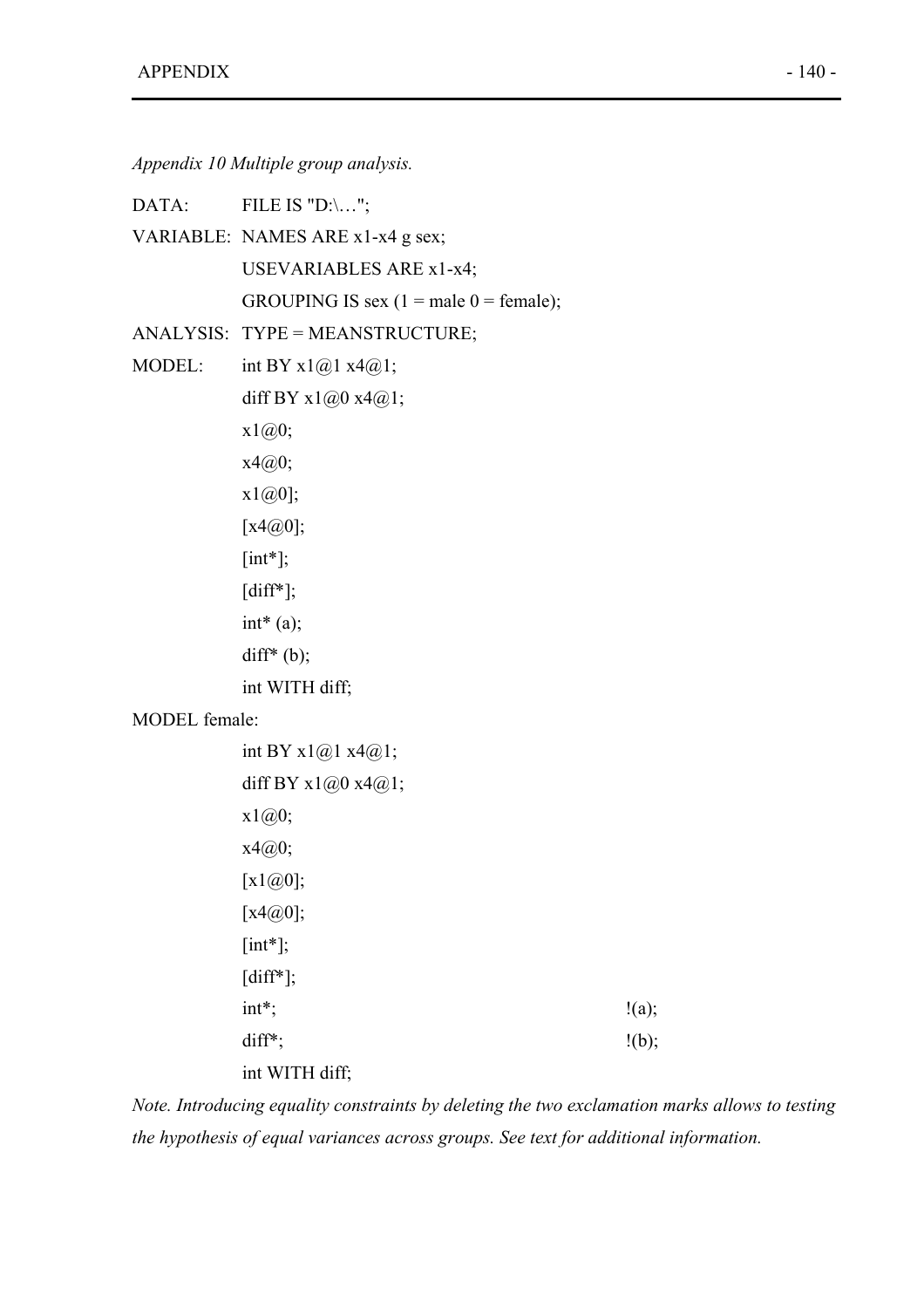*Appendix 11 Predicting between-subject variance.* 

DATA: FILE IS "D:\...";

VARIABLE: NAMES ARE x1-x4 g sex; USEVARIABLES ARE x1-x4 sex;

ANALYSIS: TYPE = MEANSTRUCTURE;

MODEL: int BY x1@0.5 x2@0.5 x3@0.5 x4@0.5; slope BY x1@-0.671 x2@-0.224 x3@0.224 x4@0.671; quad BY x1@0.5 x2@-0.5 x3@-0.5 x4@0.5; cub BY x1@-0.224 x2@0.671 x3@-0.671 x4@0.224;  $x1-x4@0;$  $[x1-x4@0];$  $[int^*];$ [slope\*]; [quad\*];  $[{\rm cub*}];$ int WITH slope; int WITH quad; int WITH cub; slope WITH quad; slope WITH cub; quad WITH cub; int ON sex;  $\qquad \qquad \text{(a)}$ sex WITH slope; sex WITH quad; sex WITH cub;

*Note. The regression coefficient γ0sex can be constrained to zero by deleting the exclamation mark (and removing ";").*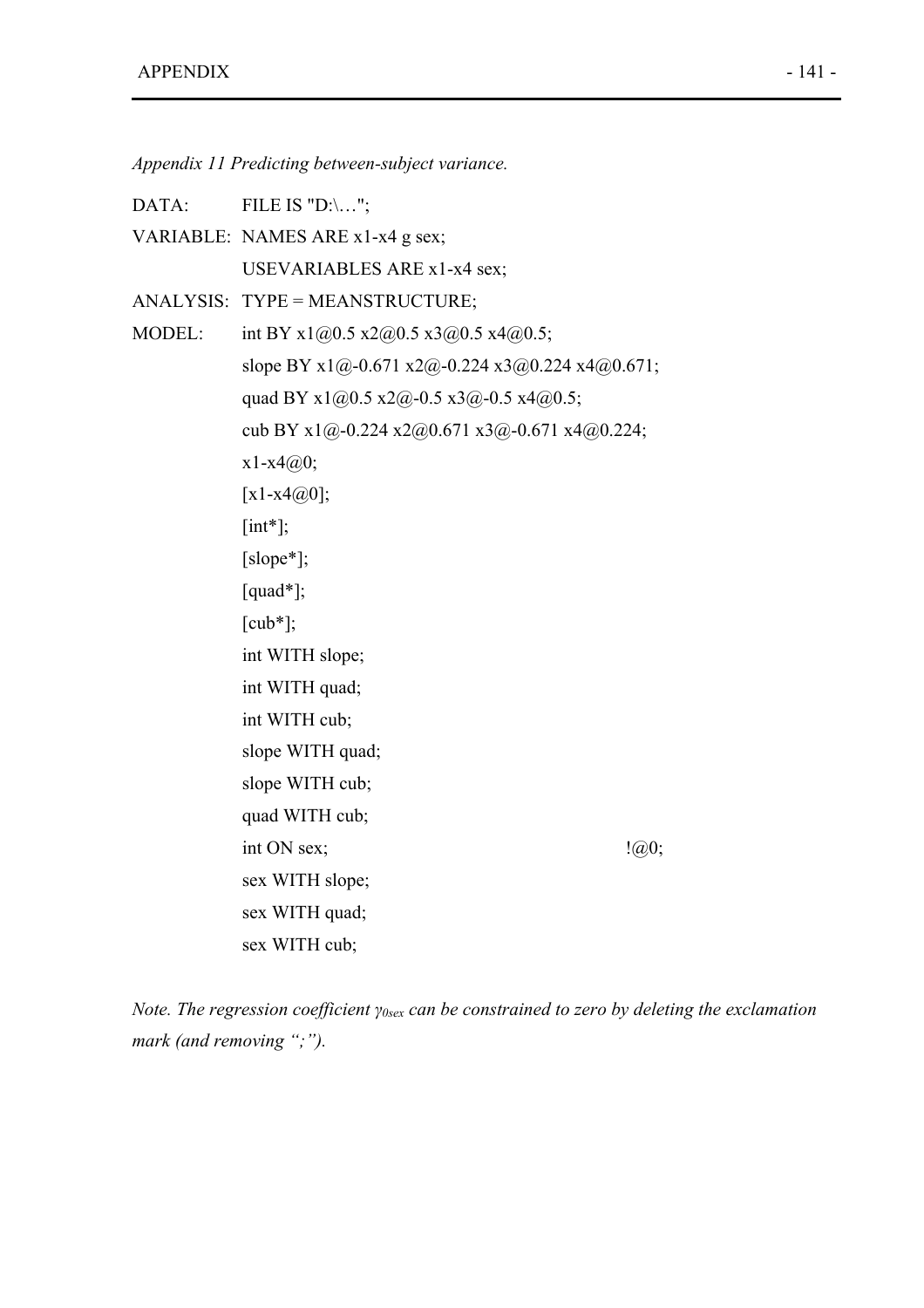*Appendix 12 Predicting between- and within-subject variance.* 

DATA: FILE IS "D:\...";

VARIABLE: NAMES ARE x1-x4 g sex; USEVARIABLES ARE x1-x4 sex;

ANALYSIS: TYPE = MEANSTRUCTURE;

MODEL: int BY x1@0.5 x2@0.5 x3@0.5 x4@0.5; slope BY x1@-0.671 x2@-0.224 x3@0.224 x4@0.671; quad BY x1@0.5 x2@-0.5 x3@-0.5 x4@0.5; cub BY x1@-0.224 x2@0.671 x3@-0.671 x4@0.224;  $x1-x4@0;$  $[x1-x4@0];$  $[int^*];$ [slope<sup>\*</sup>]; [quad\*];  $[{\rm cub*}];$ int WITH slope; int WITH quad; int WITH cub; slope WITH quad; slope WITH cub; quad WITH cub; int ON sex; slope ON sex;  $\qquad \qquad \text{(a)}0;$ quad ON sex;  $\qquad \qquad \text{(a)}0;$ cub ON sex;  $\qquad \qquad \text{(a)}$ 

*Note. The regression coefficients γ1sex to γ3sex can be constrained to zero by deleting the exclamation marks (and removing ";").*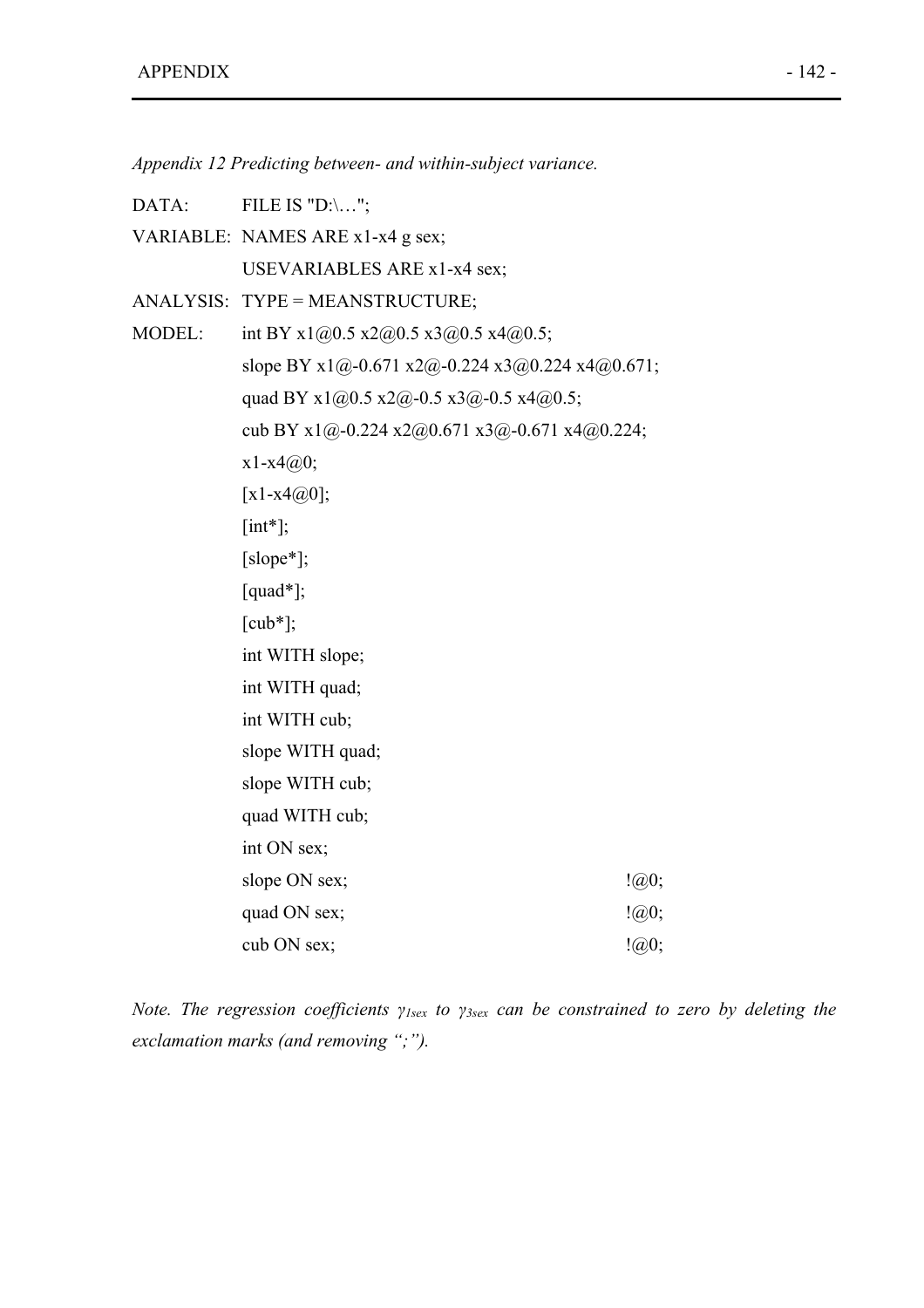*Appendix 13 Test of (co)variance homogeneity.* 

DATA: FILE IS "D:\...";

VARIABLE: NAMES ARE x1-x4 g sex; USEVARIABLES ARE x1-x4; GROUPING IS sex  $(1 = male 0 = female);$ 

- ANALYSIS: TYPE = MEANSTRUCTURE;
- MODEL: int BY x1@0.5 x2@0.5 x3@0.5 x4@0.5; slope BY x1@-0.671 x2@-0.224 x3@0.224 x4@0.671; quad BY  $x1@0.5 x2@-0.5 x3@-0.5 x4@0.5;$ cub BY x1@-0.224 x2@0.671 x3@-0.671 x4@0.224; x1-x4@0;  $[x1-x4@0];$  $[int^*]$  (a);

| $[slope*]$                  | (b); |
|-----------------------------|------|
| $[quad*]$                   | (c); |
| $\lceil \text{cub*} \rceil$ | (d); |
| int WITH slope              | (e); |
| int WITH quad               | (f); |
| int WITH cub                | (g); |
| slope WITH quad             | (h); |
| slope WITH cub              | (i); |
| quad WITH cub               | (j); |
| $int*$                      | (k); |
| slope*                      | (l); |
| $cub*$                      | (m); |
| quad*                       | (n); |

MODEL female:

int BY x1@0.5 x2@0.5 x3@0.5 x4@0.5; slope BY x1@-0.671 x2@-0.224 x3@0.224 x4@0.671; quad BY x1@0.5 x2@-0.5 x3@-0.5 x4@0.5; cub BY x1@-0.224 x2@0.671 x3@-0.671 x4@0.224;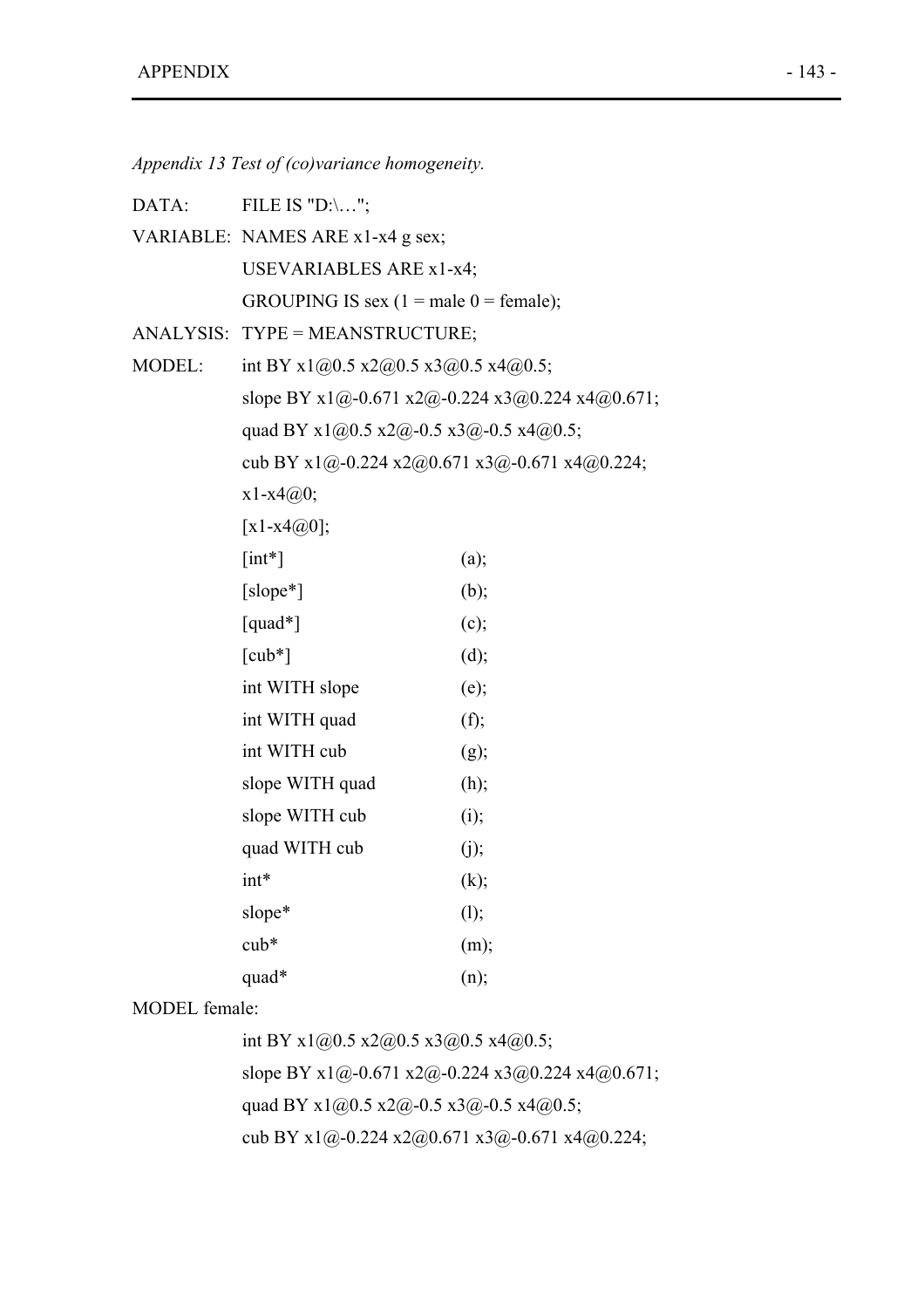| $x1-x4@0;$          |                                                  |       |                            |
|---------------------|--------------------------------------------------|-------|----------------------------|
| [ $x1-x4@0$ ];      |                                                  |       |                            |
| $[int^*];$          | $\frac{1}{2}$ (a); $\frac{1}{2}$ main effect sex |       |                            |
| $[slope*];$         | $!!(b)$ ; $!!$ sex*time                          |       |                            |
| $[quad*];$          | $\frac{1!}{c};$ $\frac{1!}{2}$ sex*time          |       |                            |
| $[{\rm cub*}];$     | $\text{!!}(d)$ ; $\text{!!}$ sex*time            |       |                            |
| int WITH slope;     |                                                  | !(e); | !!! covariance homogeneity |
| int WITH quad;      |                                                  | !(f); | !!! covariance homogeneity |
| int WITH cub;       |                                                  | !(g); | !!! covariance homogeneity |
| slope WITH quad;    |                                                  | !(h); | !!! covariance homogeneity |
| slope WITH cub;     |                                                  | !(i); | !!! covariance homogeneity |
| quad WITH cub;      |                                                  | !(j); | !!! covariance homogeneity |
| $int^*$ ;           |                                                  | !(k); | !!! variance homogeneity   |
| slope $*$ ;         |                                                  | !(1); | !!! variance homogeneity   |
| $\cosh^*$ ;         |                                                  | !(m); | !!! variance homogeneity   |
| quad <sup>*</sup> ; |                                                  | !(n); | !!! variance homogeneity   |
|                     |                                                  |       |                            |

*Note. Multiple group analysis (saturated model). Introducing equality constraints by deleting the single (!) exclamation marks (and removing ";") allows to test the assumption of (co)variance homogeneity across groups. By deleting the double (!!) exclamation marks the main effect due to gender and the interaction sex\*time can be tested. See text for additional information.*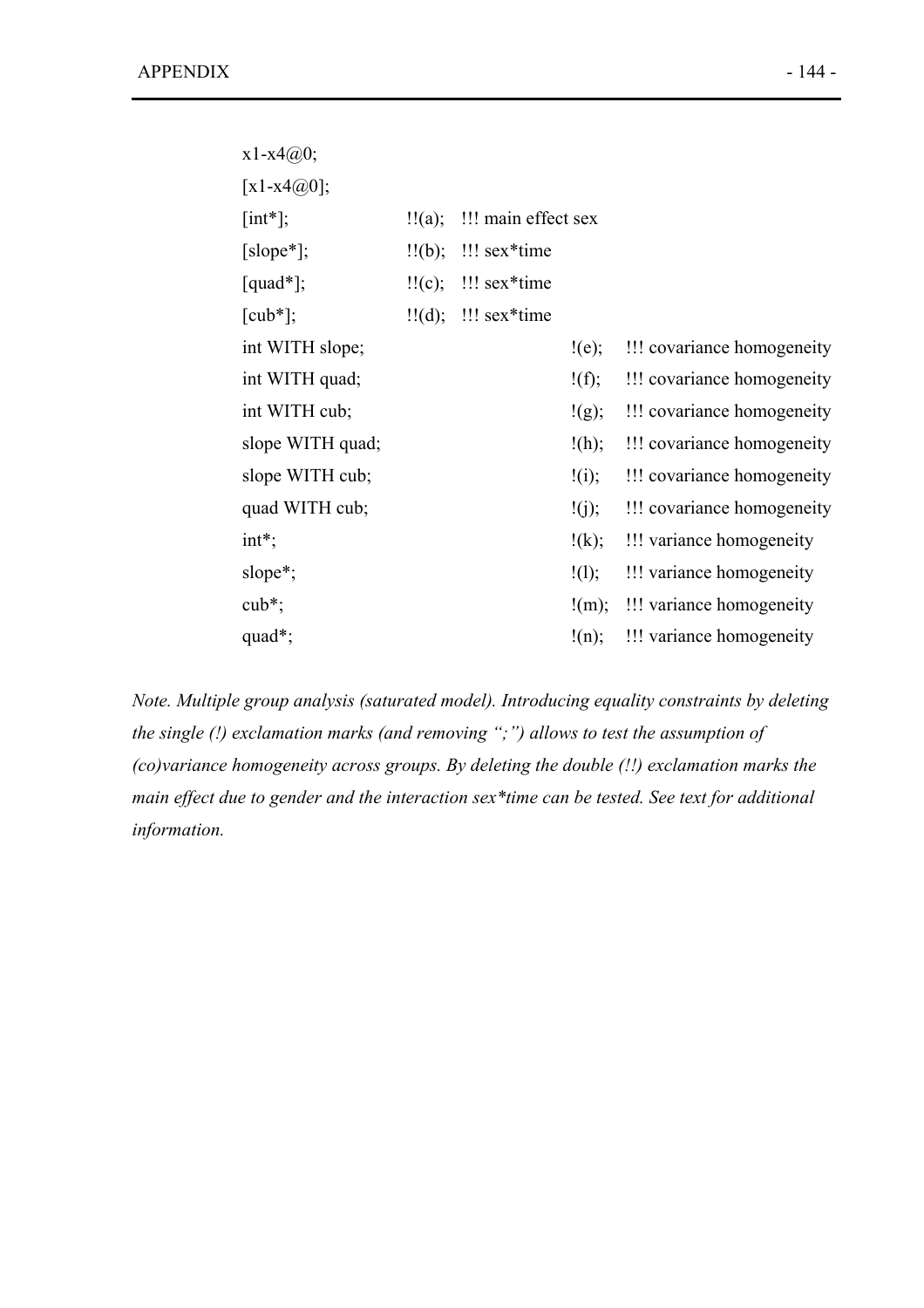#### *Appendix 14 Specification of a quadratic ALT model.*

For the special case of an unconditional ALT model, **η***i* as defined in Equation (22) contains neither level two predictors nor time-varying covariates and therefore simplifies to

$$
\mathbf{\eta}_{i} = \begin{bmatrix} \mathbf{y}_{i} \\ \mathbf{\alpha}_{i} \\ \mathbf{\beta}_{i} \end{bmatrix}
$$
 (A1)

where  $y_i$  is a  $T \times 1$  vector of the repeated measures as defined in Equation (18) and (19),  $a_i$  is typically just a scalar (i.e., the latent intercept as defined in Equation (19)), and  $\beta$ *i* is an  $o \times 1$ vector of latent slopes, where  $o$  is the order of the polynomial growth function (i.e.,  $o = 2$  for a quadratic growth curve). Accordingly,  $\mu$  reduces to a  $(T+1+o) \times 1$  vector containing the means of the repeated measures and of the latent intercept, latent slopes respectively, as shown in Equation (A2).

$$
\mu = \begin{bmatrix} \mu_y \\ \mu_u \\ \mu_\beta \end{bmatrix} \tag{A2}
$$

The **B** matrix also reduces to

$$
\mathbf{B} = \begin{bmatrix} \mathbf{B}_{yy} & \mathbf{B}_{ya} & \mathbf{B}_{y\beta} \\ \mathbf{0} & \mathbf{B}_{\alpha\alpha} & \mathbf{B}_{\alpha\beta} \\ \mathbf{0} & \mathbf{B}_{\beta\alpha} & \mathbf{B}_{\beta\beta} \end{bmatrix}
$$
(A3)

where  $\mathbf{B}_{yy}$  contains the autoregressive coefficients.  $\mathbf{B}_{ya}$  is typically just a unit vector for the LGC-model, while the first element is fixed to zero if  $y_{il}$  is assumed to be predetermined in the ALT model.  $\mathbf{B}_{\nu\beta}$  is a  $T \times o$  factor loading matrix defining the coding of time. Equation (A4) gives an example of a generic quadratic growth curve ( $o = 2$ ), where  $\lambda$  can take on any value. Typically, however,  $\lambda$  is set to zero, thus positioning the latent intercept at the first point of measurement.

$$
\mathbf{B}_{\mathbf{y}\beta} = \begin{bmatrix} \lambda & \lambda^2 \\ \lambda + 1 & (\lambda + 1)^2 \\ \lambda + 2 & (\lambda + 2)^2 \\ \vdots & \vdots \\ T & T^2 \end{bmatrix}
$$
 (A4)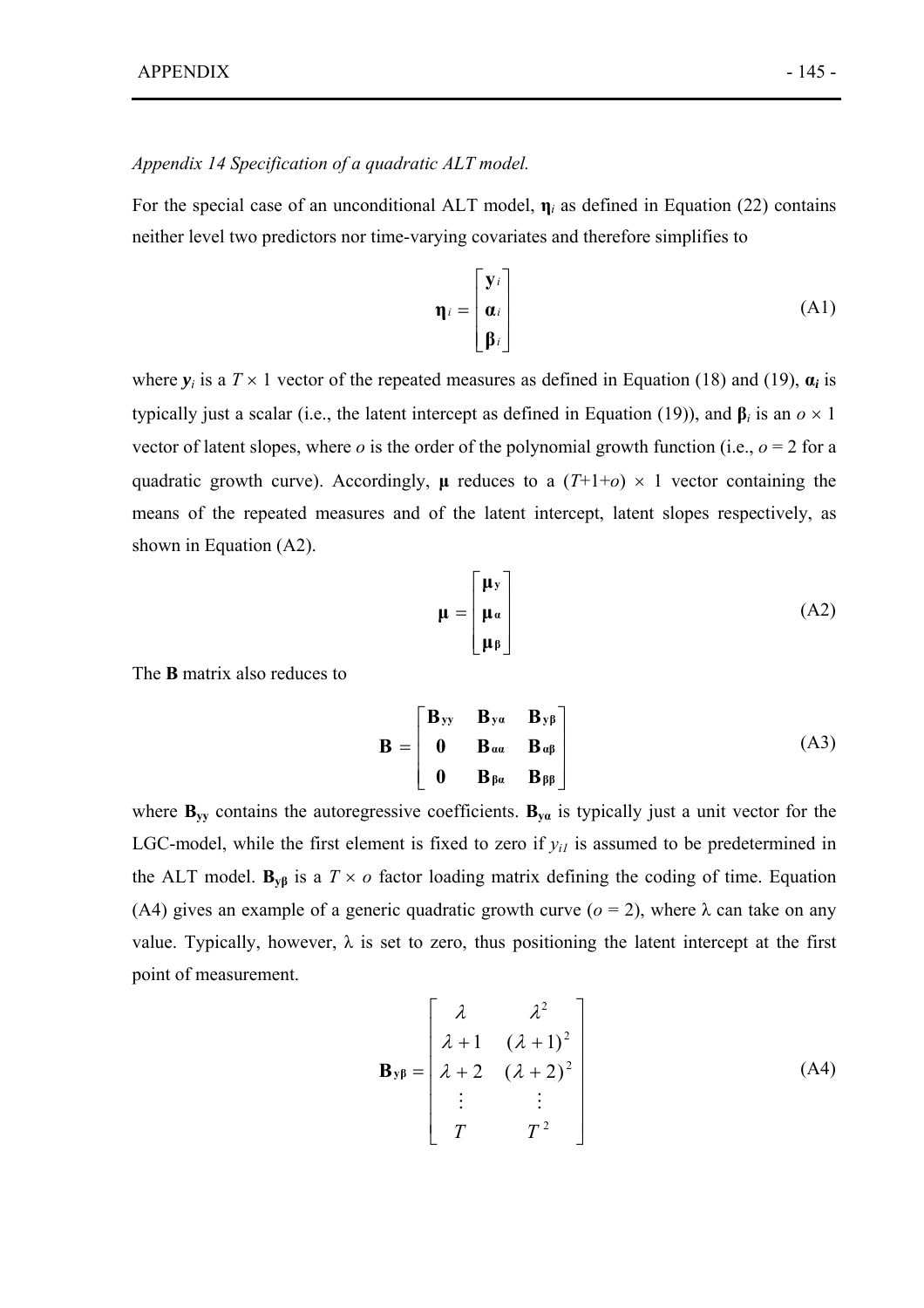**B**<sub>αα</sub>, **B**<sub>ββ</sub>, **B**<sub>βα</sub>, respectively **B**<sub>αβ</sub>, specify possible effects among the growth curve factors. In most cases, however, they are all set to zero, while the variances and covariances among the factors (**Ψ**) are freely estimated. As discussed in the text, the covariances between the growth factors are a direct function of  $\lambda$ , so  $\lambda$  must be chosen wisely (e.g., Biesanz et al., 2004; Rovine & Molenaar, 1998; Singer & Willett, 2003; Stoel & van den Wittenboer, 2003; Wainer, 2000; Willett & Sayer, 1994; see also Hancock & Choi, 2007). Finally, for the unconditional model  $\mathbf{o}_i = \mathbf{v}_i$  so that **P** is simply a  $T \times T$  identity matrix for selecting the observed variables.

For a vector  $\theta$  containing all model parameters, the model implied mean vector  $\mu(\theta)$  and covariance matrix **Σ(θ)** can be shown to be (see Bollen & Curran, 2004)

$$
\mu(\theta) = P(I - B)^{-1} \mu \tag{A5}
$$

and

$$
\Sigma(\theta) = P(I - B)^{-1} \Psi(I - B)^{-1} P'.
$$
 (A6)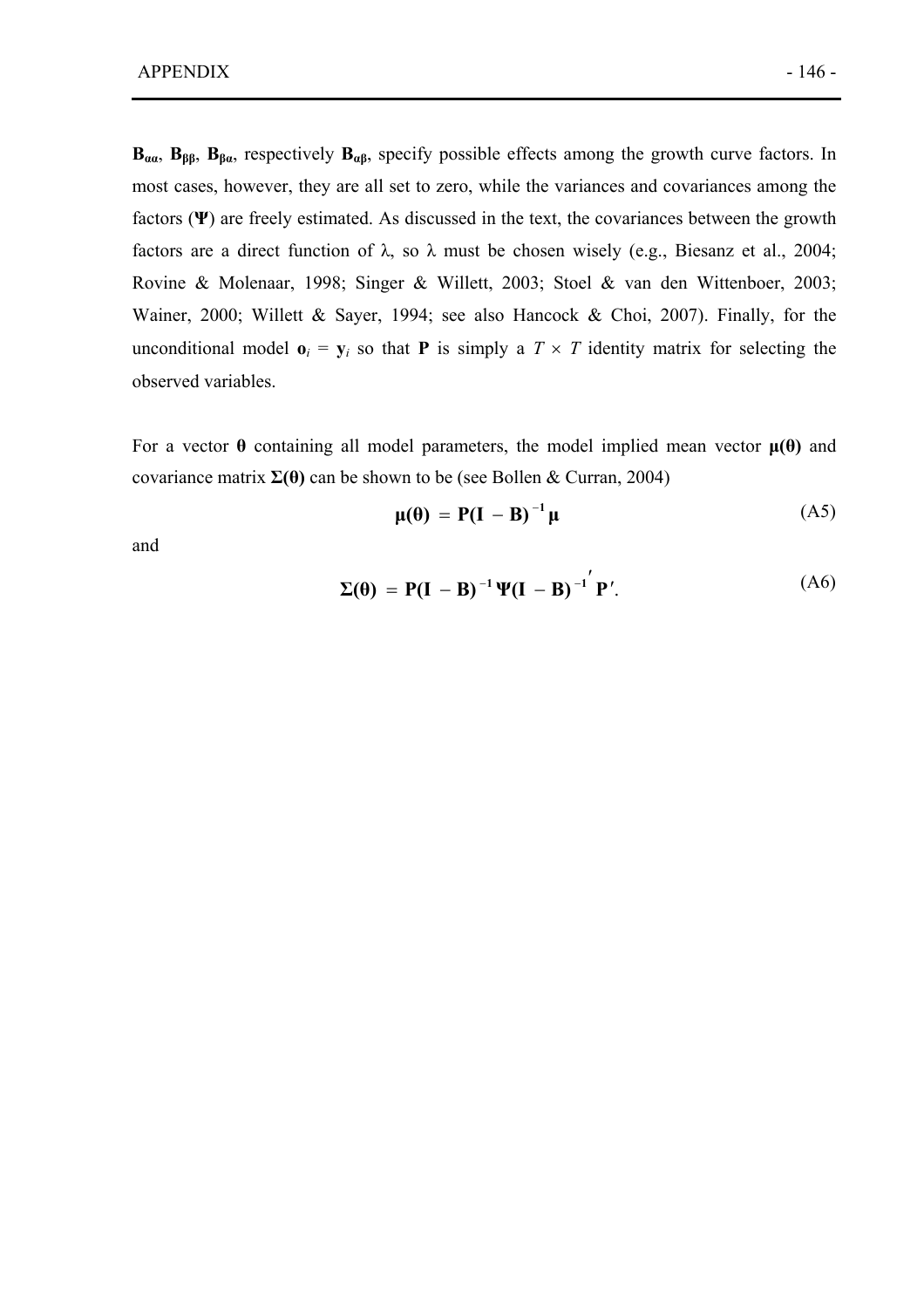#### *Appendix 15 Derivation of Equation (25).*

As discussed in the text, the covariance between  $y_2$  and  $y_3$  can be reproduced as a function of the model parameter as shown in Equation (24), which is repeated below (A7).

$$
COV(y_2, y_3) = E(y_2 y_3) = E((\rho_{21} y_1 + \lambda_{2\alpha} \alpha + \lambda_{2\beta 1} \beta_1 + \lambda_{2\beta 2} \beta_2 + \varepsilon_2) (\rho_{32} \rho_{21} y_1 + \rho_{32} \lambda_{2\alpha} \alpha + \rho_{32} \lambda_{2\beta 1} \beta_1 + \rho_{32} \lambda_{2\beta 2} \beta_2 + \rho_{32} \varepsilon_2 + \lambda_{3\alpha} \alpha + \lambda_{3\beta 1} \beta_1 + \lambda_{3\beta 2} \beta_2 + \varepsilon_3)).
$$
\n(A7)

After computing the expected values according to standard assumptions (e.g., Bollen, 1989) and rearranging the terms, Equation (A7) can be broken down into thee parts: a pure autoregressive part, a nonlinear latent growth curve part unaffected by the AR coefficients, and a third part containing AR as well as LGC parameters. Equation (A8) illustrates this breakdown.

$$
E(y_2 y_3) = \rho_{21} \rho_{21} \rho_{32} \, VAR(y_1) + \rho_{32} \, VAR(\varepsilon_2)
$$

+ 
$$
\lambda_{2\alpha} \lambda_{3\alpha} VAR(\alpha) + \lambda_{2\beta1} \lambda_{3\beta1} VAR(\beta_1) + \lambda_{2\beta2} \lambda_{3\beta2} VAR(\beta_2) + \lambda_{2\beta1} \lambda_{3\alpha} COV(\alpha, \beta_1) +
$$
  
\n $\lambda_{2\alpha} \lambda_{3\beta1} COV(\alpha, \beta_1) + \lambda_{2\alpha} \lambda_{3\beta2} COV(\alpha, \beta_2) + \lambda_{2\beta2} \lambda_{3\alpha} COV(\alpha, \beta_2) + \lambda_{2\beta1} \lambda_{3\beta2} COV(\beta_1,$   
\n $\beta_2) + \lambda_{2\beta2} \lambda_{3\beta1} COV(\beta_1, \beta_2)$  (A8)

+  $\lambda_{2\alpha}$   $\lambda_{2\alpha}$   $\rho_{32}$   $VAR(\alpha)$  +  $\lambda_{2\beta1}$   $\lambda_{2\beta1}$   $\rho_{32}$   $VAR(\beta_1)$  +  $\lambda_{2\alpha}$   $\lambda_{2\beta1}$   $\rho_{32}$   $COV(\alpha, \beta_1)$  +  $\lambda_{2\beta2}$   $\lambda_{2\beta2}$   $\rho_{32}$  $VAR(\beta_2) + \lambda_{2\alpha} \lambda_{2\beta_2} \rho_{32} COV(\alpha, \beta_2) + \lambda_{2\beta_1} \lambda_{2\beta_2} \rho_{32} COV(\beta_1, \beta_2) + \lambda_{2\beta_2} \lambda_{2\beta_1} \rho_{32} COV(\beta_1, \beta_2)$  $β_2$ ) +  $\lambda_{282}$   $\lambda_{2a}$   $ρ_{32}$  *COV(α, β<sub>2</sub>)* 

Assuming that  $COV(\alpha, \beta_1) = COV(\alpha, \beta_2) = COV(\beta_1, \beta_2) = 0$ , Equation (A8) simplifies to Equation (25), which is repeated below (A9).

$$
E(y_2 y_3) = \rho_{21} \rho_{21} \rho_{32} \, VAR(y_1) + \rho_{32} \, VAR(\varepsilon_2) + \lambda_{2\alpha} \, \lambda_{2\alpha} \, \rho_{32} \, VAR(\alpha) + \lambda_{2\beta 1} \, \lambda_{2\beta 1} \, \rho_{32} \, VAR(\beta_1) \\
+ \lambda_{2\alpha} \, \lambda_{3\alpha} \, VAR(\alpha) + \lambda_{2\beta 1} \, \lambda_{3\beta 1} \, VAR(\beta_1) \\
+ \left[ \lambda_{2\beta 2} \, \lambda_{3\beta 2} \, VAR(\beta_2) + \lambda_{2\beta 2} \, \lambda_{2\beta 2} \, \rho_{32} \, VAR(\beta_2) \right] \tag{A9}
$$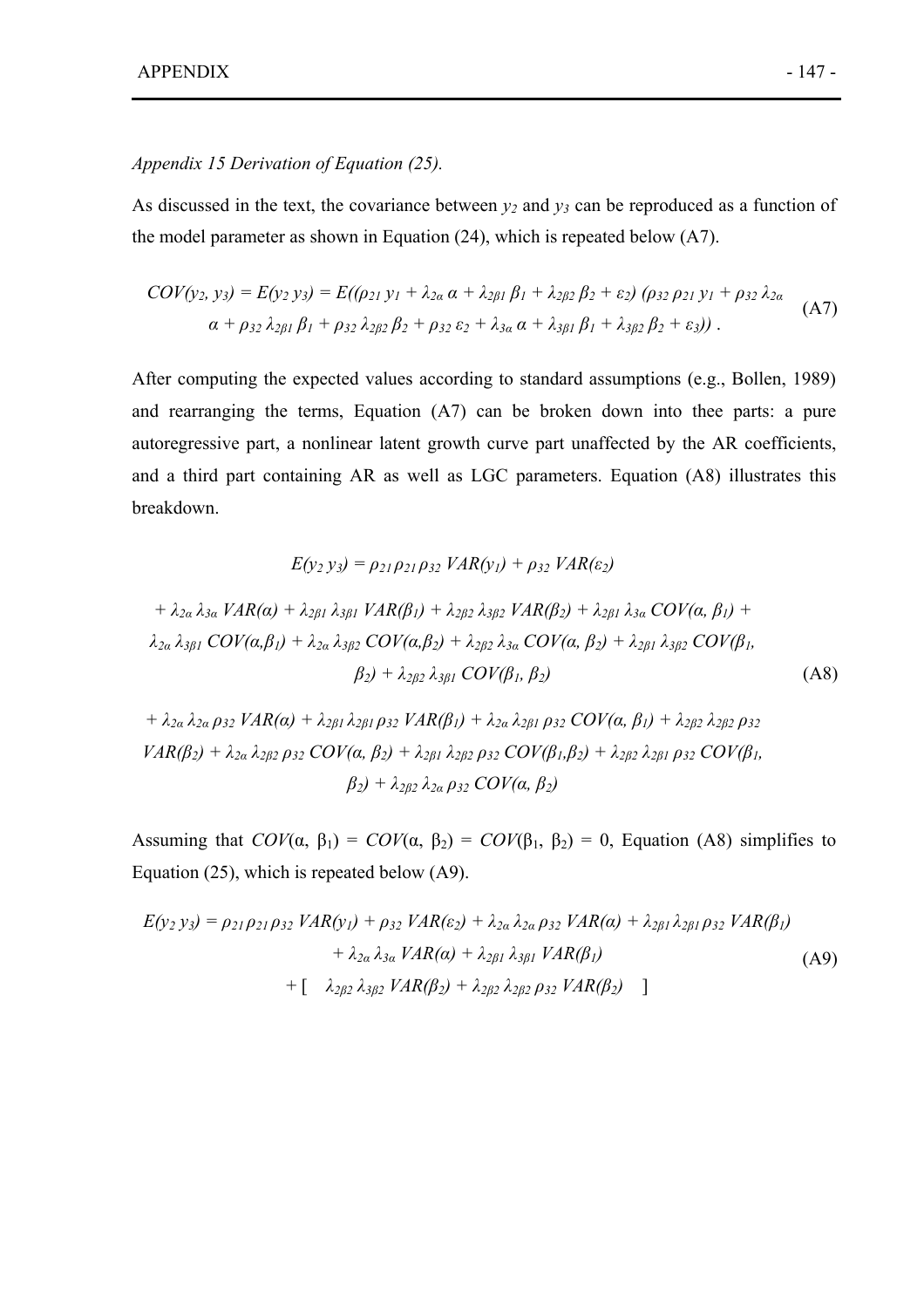*Appendix 16 Data generation for a quadratic LGCM using R.* 

```
########################### 
### Quadratic LGC-Model ### 
########################### 
meanquad <- -0.2sdquad <- 0.6 
n.iter <- 1000 
N <- 500 
meanint \leftarrow 1
sdint <- 1 
meanslope <- 1 
sdslope <- 1 
rquad <- 0.50 
### Simulation ### 
iter <- 1 
while(iter <= n.iter ) 
{ 
int <- rnorm(N, meanint, sdint) 
slope <- rnorm(N, meanslope, sdslope) 
quad <- rnorm(N, meanquad, sdquad) 
Y1p <- 1*int + 0*slope + 0*quad 
Y2p \leftarrow 1*int + 1*slope + 1*quad
Y3p \leftarrow 1*int + 2*slope + 4*quadY4p \leftarrow 1*int + 3*slope + 9*quadY5p \leftarrow 1*int + 4*slope + 16*quadY6p \leftarrow 1*int + 5*slope + 25*quade1 <- rnorm(N, 0, sd(Y1p) *(sqrt(1-rquad))) 
e2 <- rnorm(N, 0, sd(Y2p) * (sqrt(1-rquad)))e3 <- rnorm(N, 0, sd(Y3p) * (sqrt(1-rquad))e4 \leftarrow rnorm(N, 0, sd(Y4p) *(sqrt(1-rquad)))
e5 <- rnorm(N, 0, sd(Y5p) *(sqrt(1-rquad))) 
e6 \leftarrow rnorm(N, 0, sd(Y6p) *(sqrt(1-rquad)))
Y1 <- Y1p + e1 
Y2 <- Y2p + e2 
Y3 <- Y3p + e3 
Y4 <- Y4p + e4 
Y5 <- Y5p + e5 
Y6 <- Y6p + e6 
data <- cbind(Y1, Y2, Y3, Y4, Y5, Y6) 
write.table(data, file = "D:\\...", append = FALSE, sep = " ",
            eol = "\nabla \cdot", na = "NA", dec = ".", row.names = FALSE,
     col.names = FALSE)
```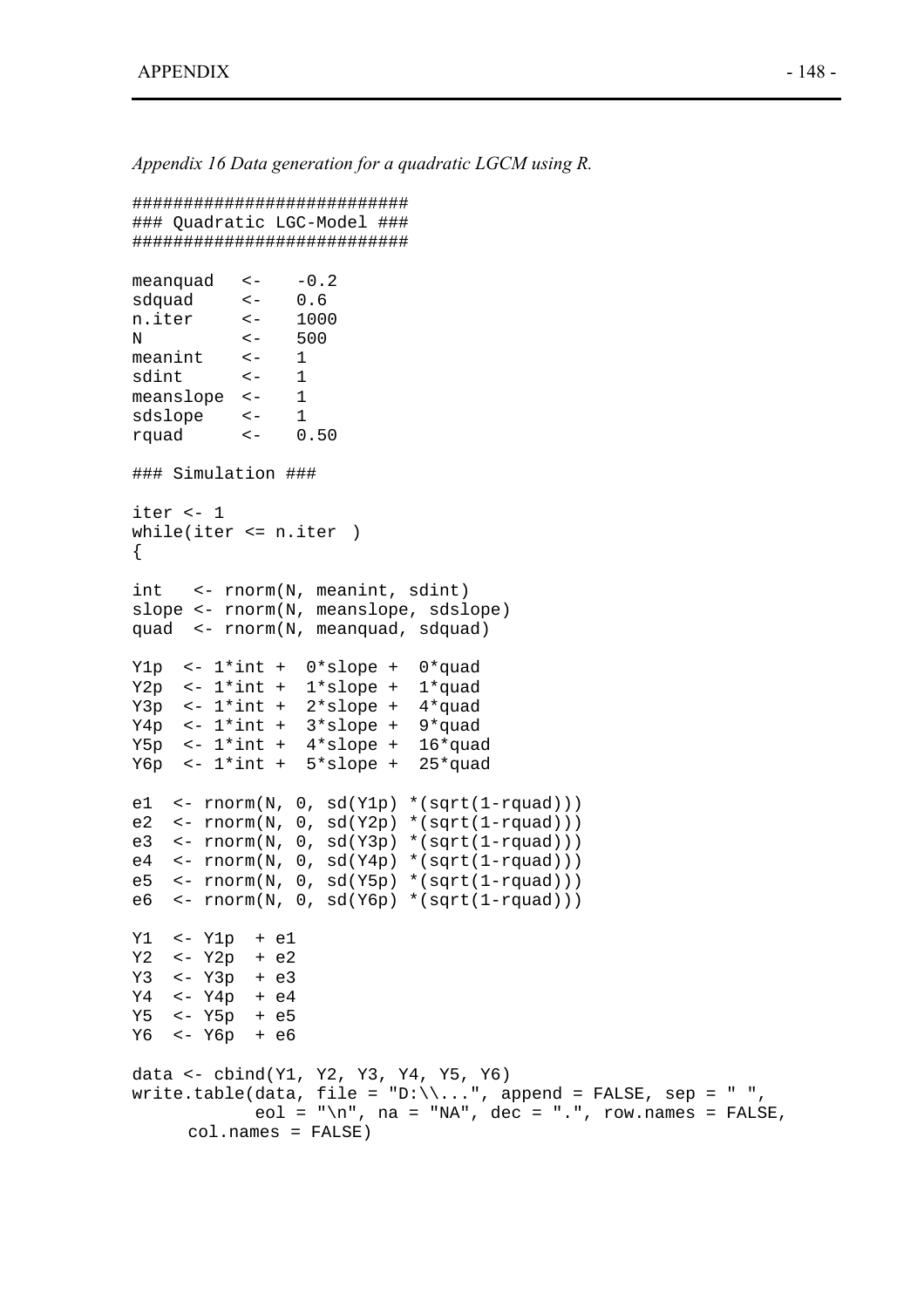```
#### MPLUS ### 
system(paste('"D://..."', 'D:\\\ldots')), wait = TRUE, invisible = TRUE)
test \leftarrow scan(file="D:\\...", what = list(" "), skip=79)
chi <- c(test[[1]] [2]) 
chi <- as.numeric(chi) 
df <- c(test[[1]] [6]) 
df <- as.numeric(df) 
p <- c(test[[1]] [8]) 
p \leftarrow as.numeric(p)CFI <- c(test[[1]] [28]) 
CFI <- as.numeric(CFI) 
AIC <- c(test[[1]] [47]) 
AIC <- as.numeric(AIC) 
BIC <- c(test[[1]] [50]) 
BIC <- as.numeric(BIC) 
RMSEA <- c(test[[1]] [70]) 
RMSEA <- as.numeric(RMSEA) 
SRMR <- c(test[[1]] [88]) 
SRMR <- as.numeric(SRMR) 
COV_IS <- c(test[[1]] [213]) 
COV_IS <- as.numeric(COV_IS) 
COV_IQ <- c(test[[1]] [219]) 
COV_IQ <- as.numeric(COV_IQ) 
COV_SQ <- c(test[[1]] [227]) 
COV SO <- as.numeric(COV SO)
MEAN_I <- c(test[[1]] [234]) 
MEAN I <- as.numeric(MEAN I)
MEAN_S <- c(test[[1]] [240]) 
MEAN_S <- as.numeric(MEAN_S) 
MEAN_Q <- c(test[[1]] [246]) 
MEAN O \le - as.numeric(MEAN O)
VAR_I <- c(test[[1]] [290]) 
VAR_I <- as.numeric(VAR_I) 
VAR_S <- c(test[[1]] [296]) 
VAR_S <- as.numeric(VAR_S) 
VAR_Q <- c(test[[1]] [302]) 
VAR_Q <- as.numeric(VAR_Q) 
output <- cbind(MEAN_I, MEAN_S, VAR_I, VAR_S, COV_IS, MEAN_Q, VAR_Q, 
      COV SQ, COV IQ, chi, df, p, AIC, BIC, CFI, SRMR, RMSEA)
### Output ### 
write.table(output, file="D:\\\\\...", sep = " ", row.names = FALSE,
     col.names = FALSE, append=T) 
iter <- iter+1 
}
```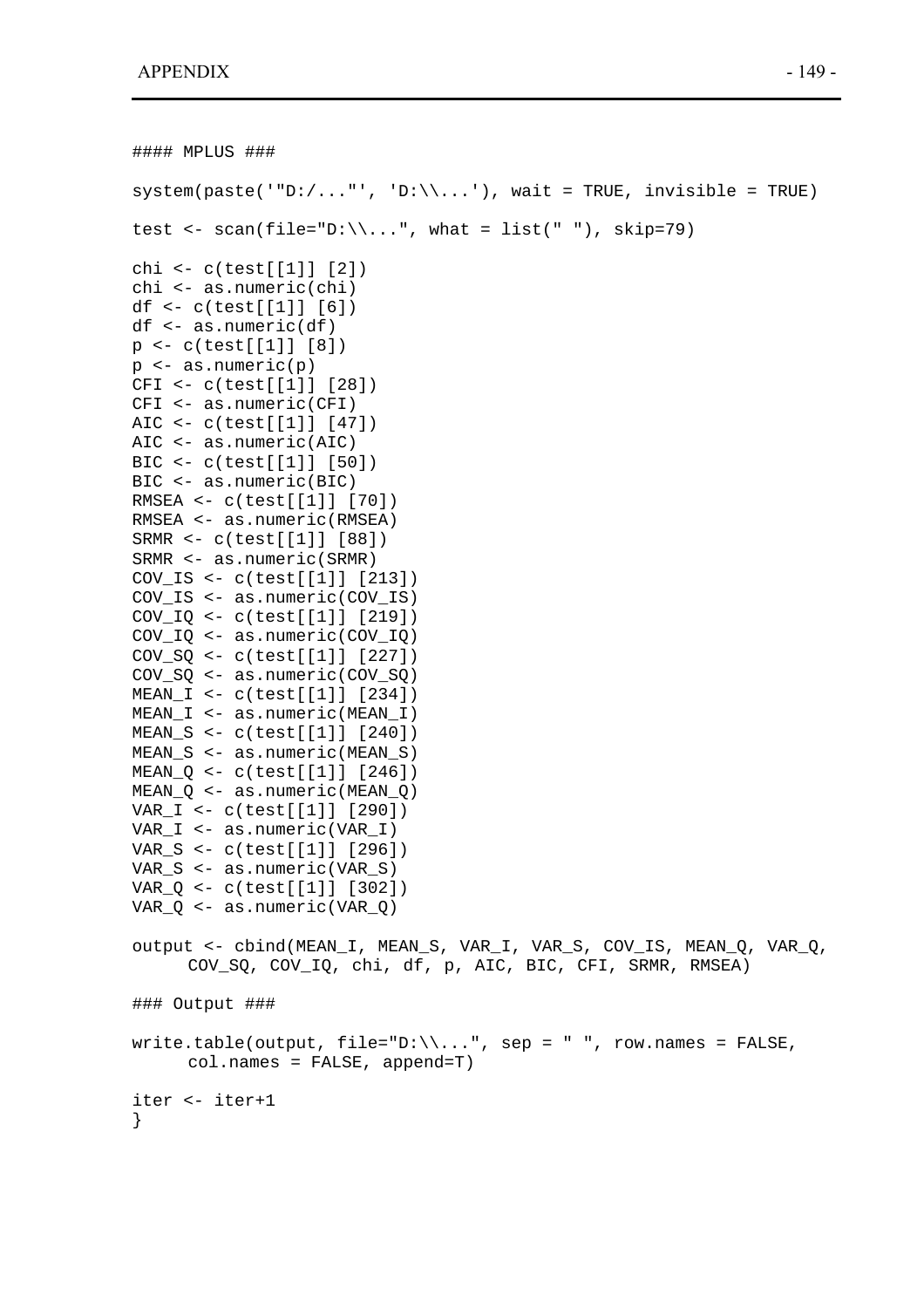*Appendix 17 Quadratic LGCM for simulated data.* 

DATA: FILE IS "D:\...";

VARIABLE: NAMES ARE V1-V6;

USEVARIABLES ARE V1-V6;

MODEL: i s q | V1@0 V2@1 V3@2 V4@3 V5@4 V6@5;

i WITH s; i WITH q;

s WITH q;

! growth part;

!V6 ON V5\*;

- !V5 ON V4\*;
- !V4 ON V3\*;
- !V3 ON V2\*;
- !V2 ON V1\*;
- OUTPUT: TECH4 STAND;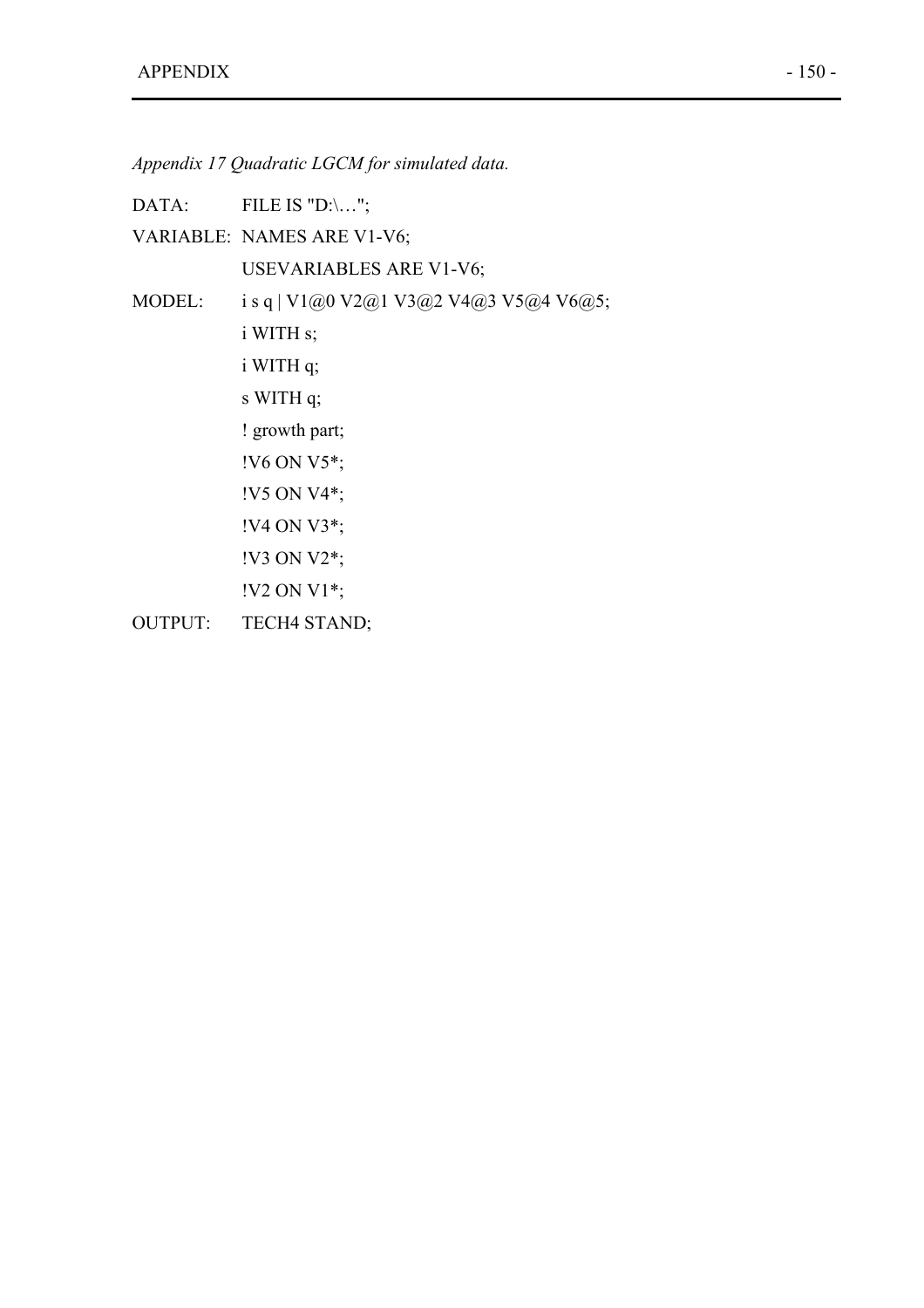*Appendix 18 Linear LGCM for simulated data.* 

DATA: FILE IS "D: $\ldots$ ";

VARIABLE: NAMES ARE V1-V6;

USEVARIABLES ARE V1-V6;

- MODEL: i s | V1@0 V2@1 V3@2 V4@3 V5@4 V6@5; i WITH s;
- OUTPUT: TECH4 STAND;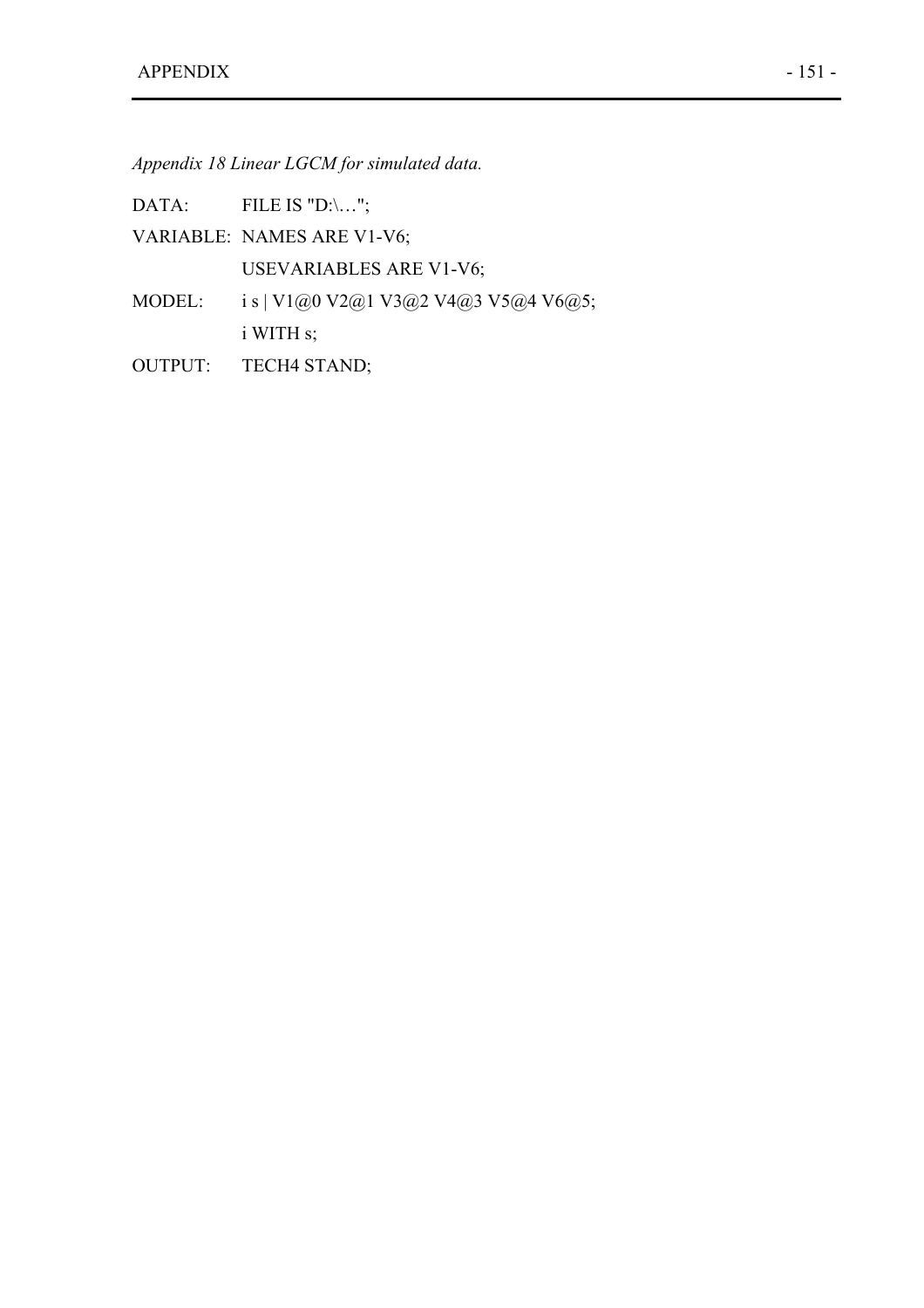*Appendix 19 Linear ALT-model for simulated data.* 

DATA: FILE IS "D:\...";

VARIABLE: NAMES ARE V1-V6; USEVARIABLES ARE V1-V6;

MODEL: i s | V2@1 V3@2 V4@3 V5@4 V6@5;

i WITH s;

i WITH V1;

s WITH V1;

! AR part;

V6 ON V5\*;

V5 ON V4\*;

V4 ON V3\*;

V3 ON V2\*;

V2 ON V1\*;

OUTPUT: TECH4 STAND;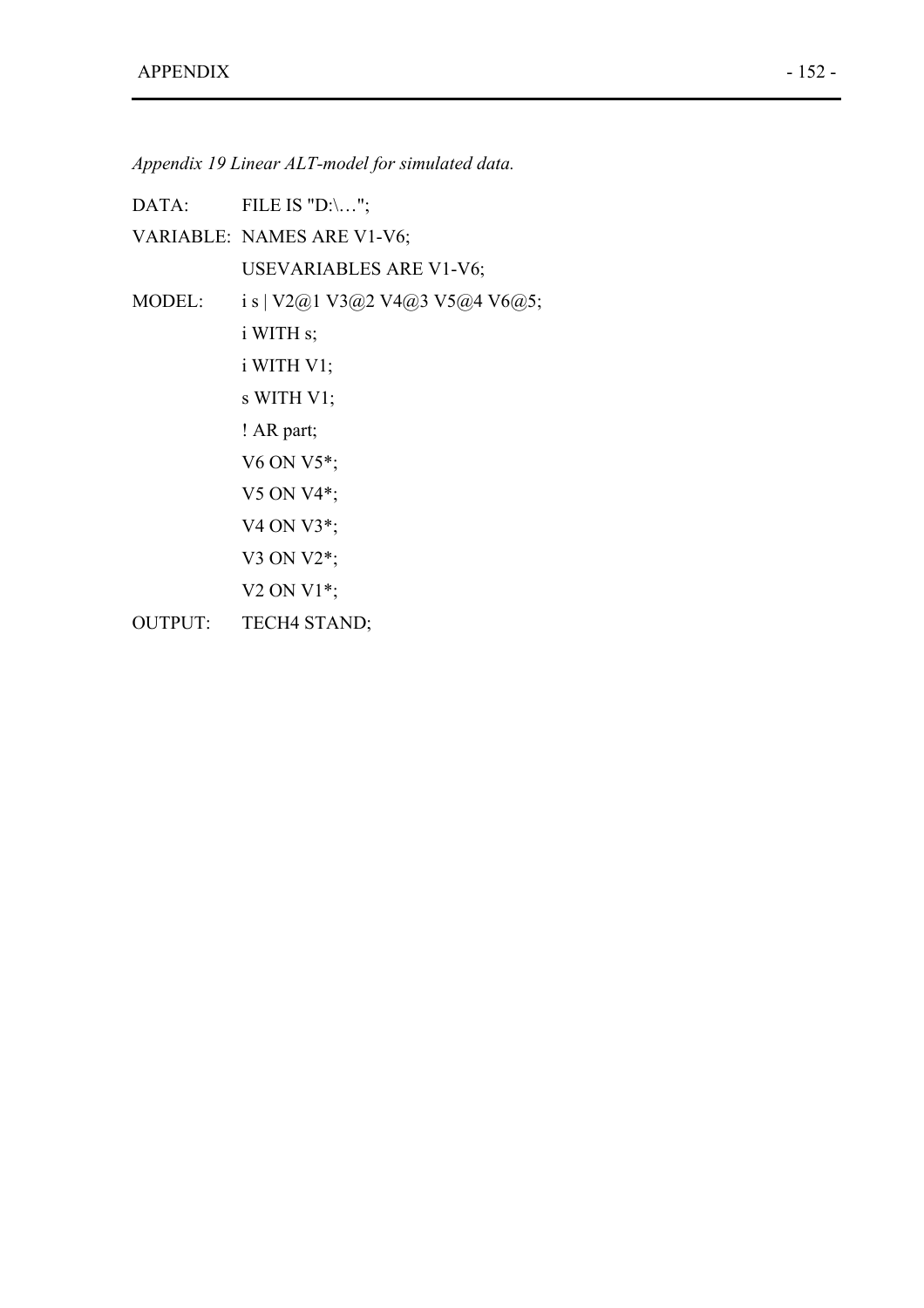*Appendix 20 Unconditional DTSA.* 

|               | DATA: FILE IS "D:\";          |
|---------------|-------------------------------|
|               | VARIABLE: NAMES ARE ;         |
|               | MISSING ARE ALL (999);        |
|               | USEVARIABLES ARE x1 x2 x3 x4; |
|               | CATEGORICAL ARE x1 x2 x3 x4;  |
|               | ANALYSIS: $TYPE = Missing;$   |
|               | $ESTIMATOR = MLR$ ;           |
| <b>MODEL:</b> | eta BY x1@1 x2@1 x3@1 x4@1;   |
|               | $eta(\partial\Omega)$ ;       |
| Output:       | <b>TECH1 STAND;</b>           |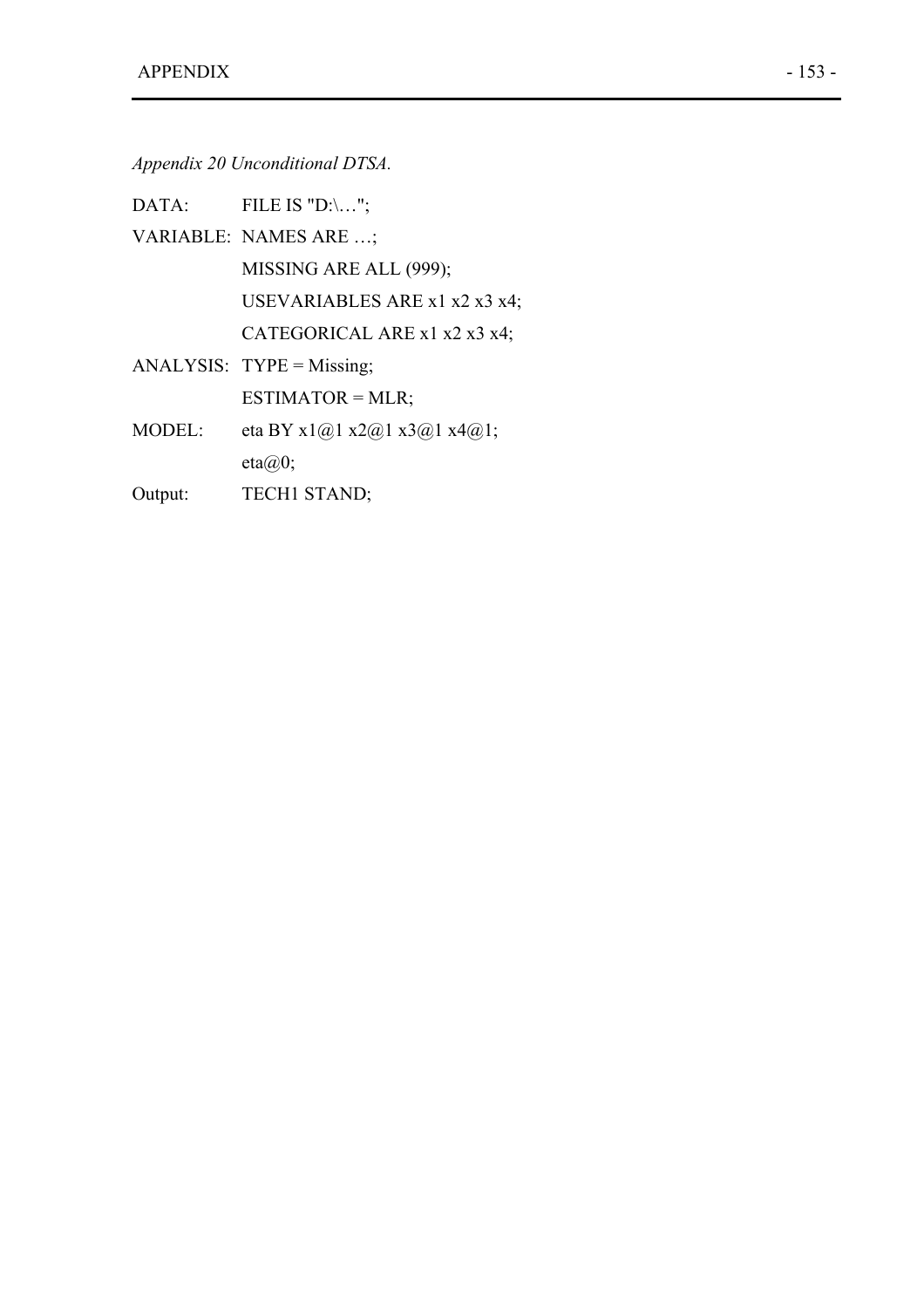*Appendix 21 Conditional DTSA using high school GPA as predictor.* 

|         | DATA: FILE IS "D:\";              |            |
|---------|-----------------------------------|------------|
|         | VARIABLE: NAMES ARE ;             |            |
|         | MISSING ARE ALL (999);            |            |
|         | USEVARIABLES ARE x1 x2 x3 x4 GPA; | $'$ GRADE; |
|         | CATEGORICAL ARE x1 x2 x3 x4;      |            |
|         | ANALYSIS: $TYPE = Missing;$       |            |
|         | $ESTIMATOR = MLR$ ;               |            |
| MODEL:  | eta BY x1@1 x2@1 x3@1 x4@1;       |            |
|         | eta ON GPA;                       | ! GRADE;   |
|         | $eta(\partial\Omega)$ ;           |            |
|         | $[x1\$ $1](1);$                   |            |
|         | [x2\$1] (1);                      |            |
|         | $\left[ x3\$ $1 \right]$ $(1);$   |            |
|         | $\left[ x4\$ 1 $\right]$ (1);     |            |
| Output: | TECH1 STAND;                      |            |

*Note. Replacing GPA by GRADE, university grade is used as predictor instead of high school GPA.*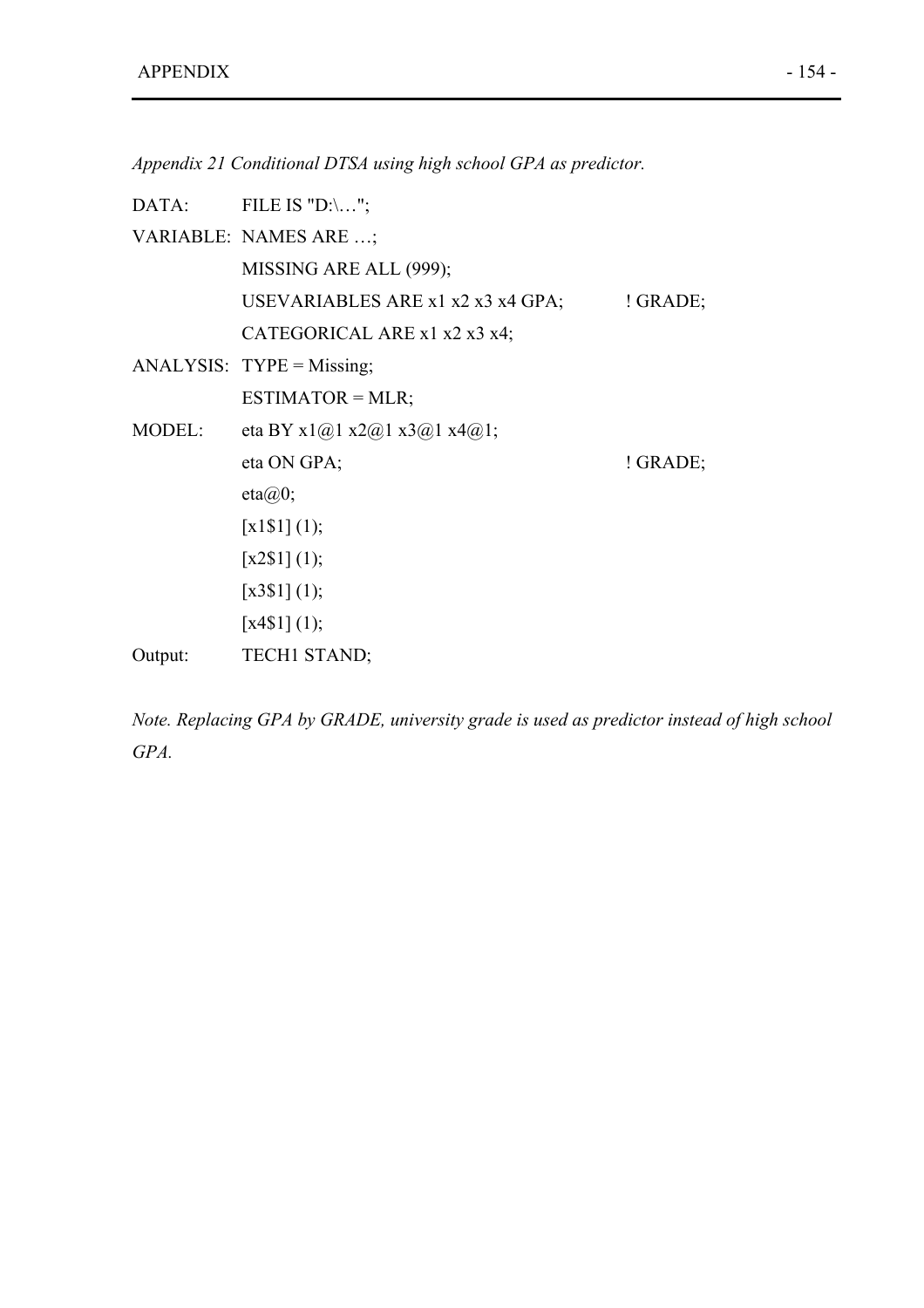*Appendix 22 Completely mediated effect of high school GPA on drop-out.* 

|         | DATA: FILE IS "D:\";                    |
|---------|-----------------------------------------|
|         | VARIABLE: NAMES ARE ;                   |
|         | MISSING ARE ALL (999);                  |
|         | USEVARIABLES ARE x1 x2 x3 x4 GPA GRADE; |
|         | CATEGORICAL ARE x1 x2 x3 x4;            |
|         | $ANALYSIS: TYPE = Missing;$             |
|         | $ESTIMATOR = MLR$ ;                     |
| MODEL:  | eta BY x1@1 x2@1 x3@1 x4@1;             |
|         | eta ON GRADE;                           |
|         | <b>GRADE ON GPA;</b>                    |
|         | $[x1\$ $1](1);$                         |
|         | [x2\$1] (1);                            |
|         | [x3\$1] (1);                            |
|         | [x4\$1] (1);                            |
|         | $eta(\hat{\omega})$ ;                   |
| Output: | <b>TECH1 STAND;</b>                     |
|         |                                         |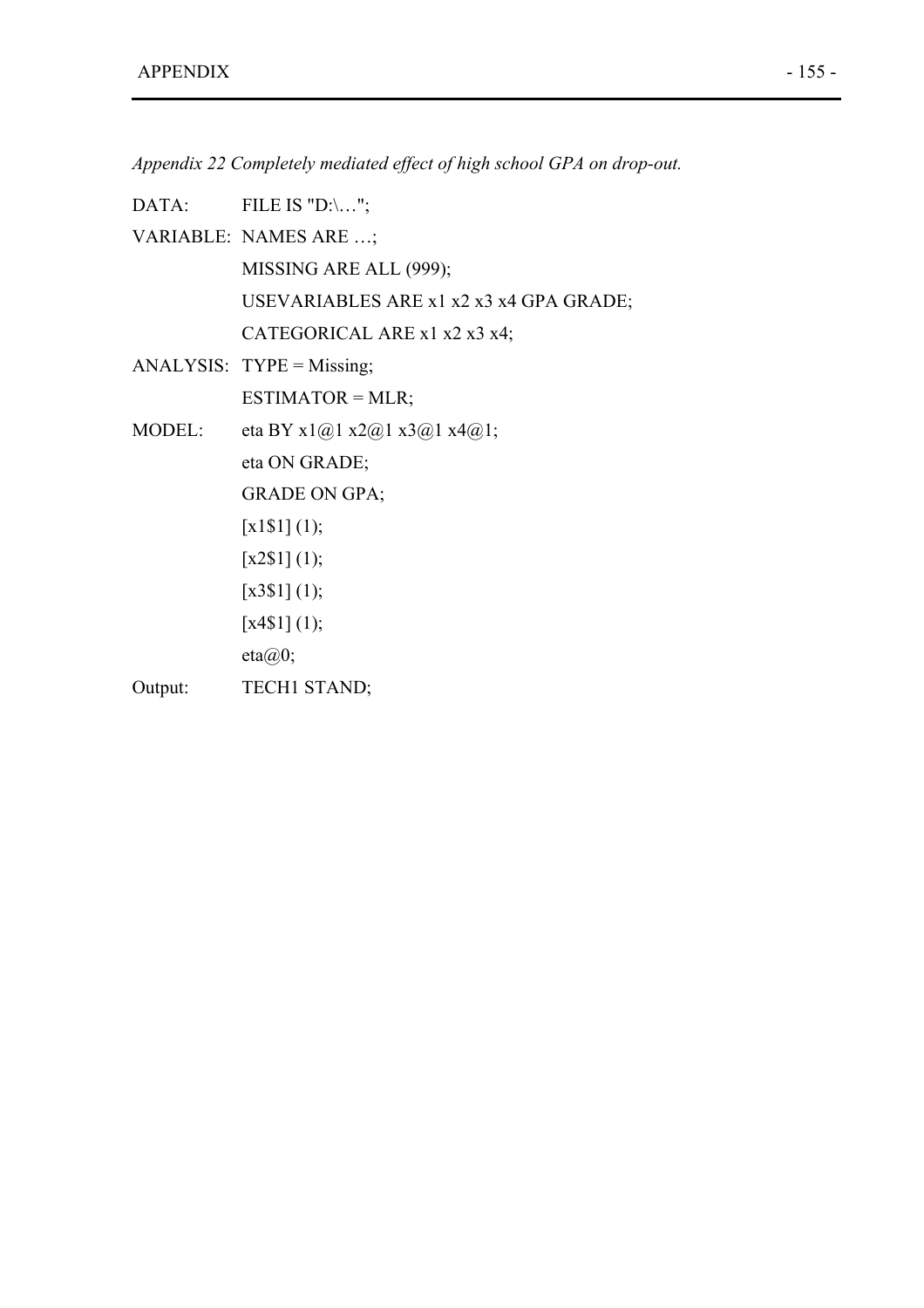*Appendix 23 Three class discrete-time survival mixture model.* 

| DATA:     | FILE IS "D:\";                          |
|-----------|-----------------------------------------|
|           | VARIABLE: NAMES ARE ;                   |
|           | MISSING ARE ALL (999);                  |
|           | USEVARIABLES ARE x1 x2 x3 x4 GPA GRADE; |
|           | CATEGORICAL ARE x1 x2 x3 x4;            |
|           | $CLASSES = c(3);$                       |
|           | $ANALYSIS: TYPE = Mixture Missing;$     |
|           | $ESTIMATOR = MLR;$                      |
|           | ALGORITHM=INTEGRATION;                  |
|           | $STARTS = 1000 100;$                    |
| MODEL:    | $\%$ overall $\%$                       |
|           | eta BY x1@1 x2@1 x3@1 x4@1;             |
|           | [x1\$1] (1);                            |
|           | [x2\$1] (1);                            |
|           | [x3\$1] (1);                            |
|           | [x4\$1] (1);                            |
|           | eta ON GRADE;                           |
|           | <b>GRADE ON GPA;</b>                    |
|           | $eta(\partial\Omega)$ ;                 |
|           | [eta $\omega$ 0];                       |
| $\%$ c#1% |                                         |
|           | $[x1\$ $1]$ $(2);$                      |
|           | [x2\$1] (2);                            |
|           | [x3\$1] (2);                            |
|           | [x4\$1] (2);                            |
|           | eta ON GRADE;                           |
|           | <b>GRADE ON GPA;</b>                    |
|           | eta@0;                                  |
|           | [eta@0];                                |

%c#2%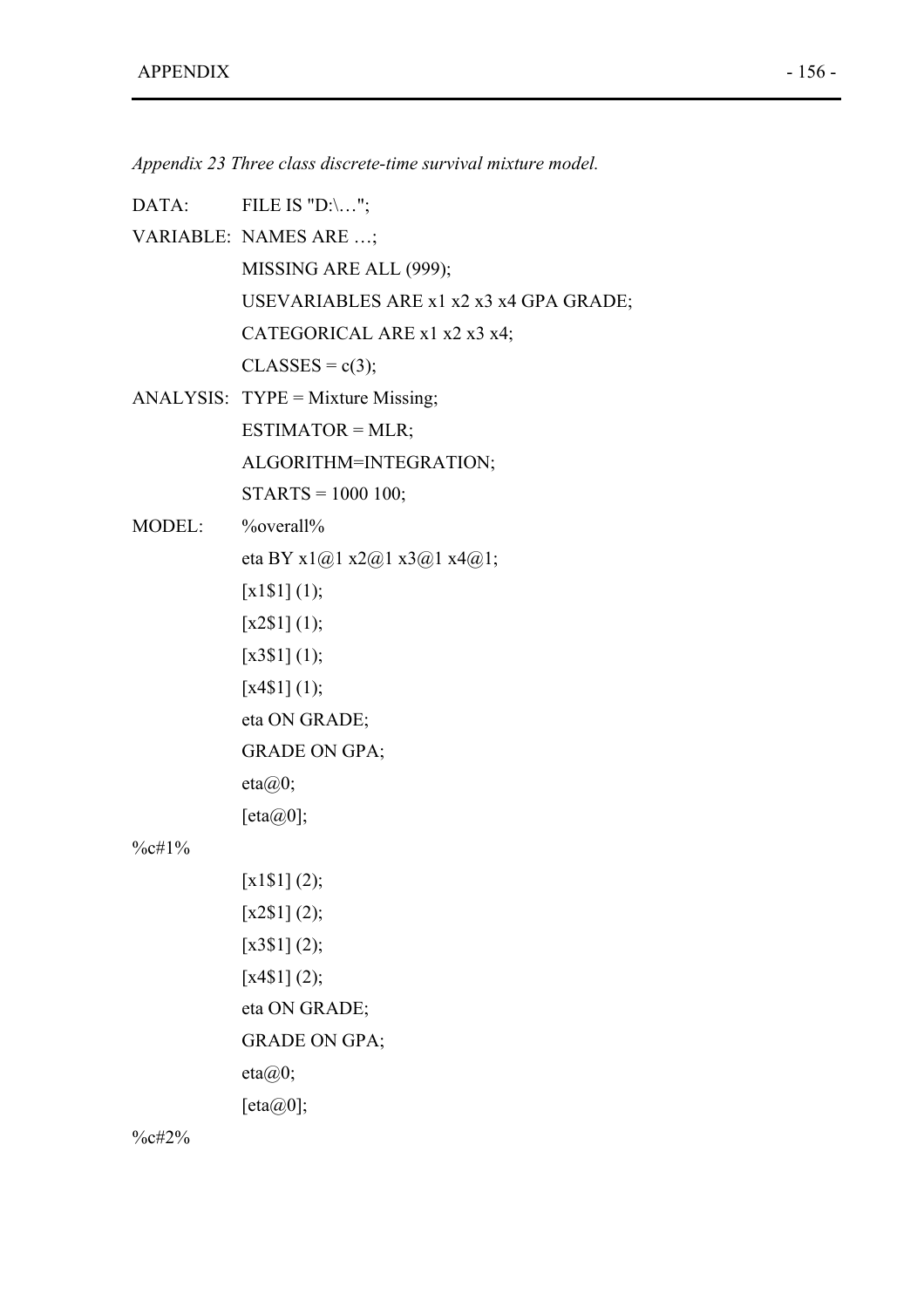|            | $[x1\$ 1] (3);                   |
|------------|----------------------------------|
|            | [x2\$1] (3);                     |
|            | $[x3\$1] (3);$                   |
|            | [x4\$1] (3);                     |
|            | eta ON GRADE;                    |
|            | <b>GRADE ON GPA;</b>             |
|            | $eta(\partial\Omega)$ ;          |
|            | [eta@0];                         |
| $\%c\#3\%$ |                                  |
|            | $[x1\$ $(4);$                    |
|            | [x2\$1] (4);                     |
|            | [x3\$1] (4);                     |
|            | [x4\$1] (4);                     |
|            | eta ON GRADE;                    |
|            | <b>GRADE ON GPA;</b>             |
|            | $eta(\hat{\omega})$ ;            |
|            | [eta@0];                         |
| Output:    | TECH1 TECH8 TECH11 TECH14 STAND; |